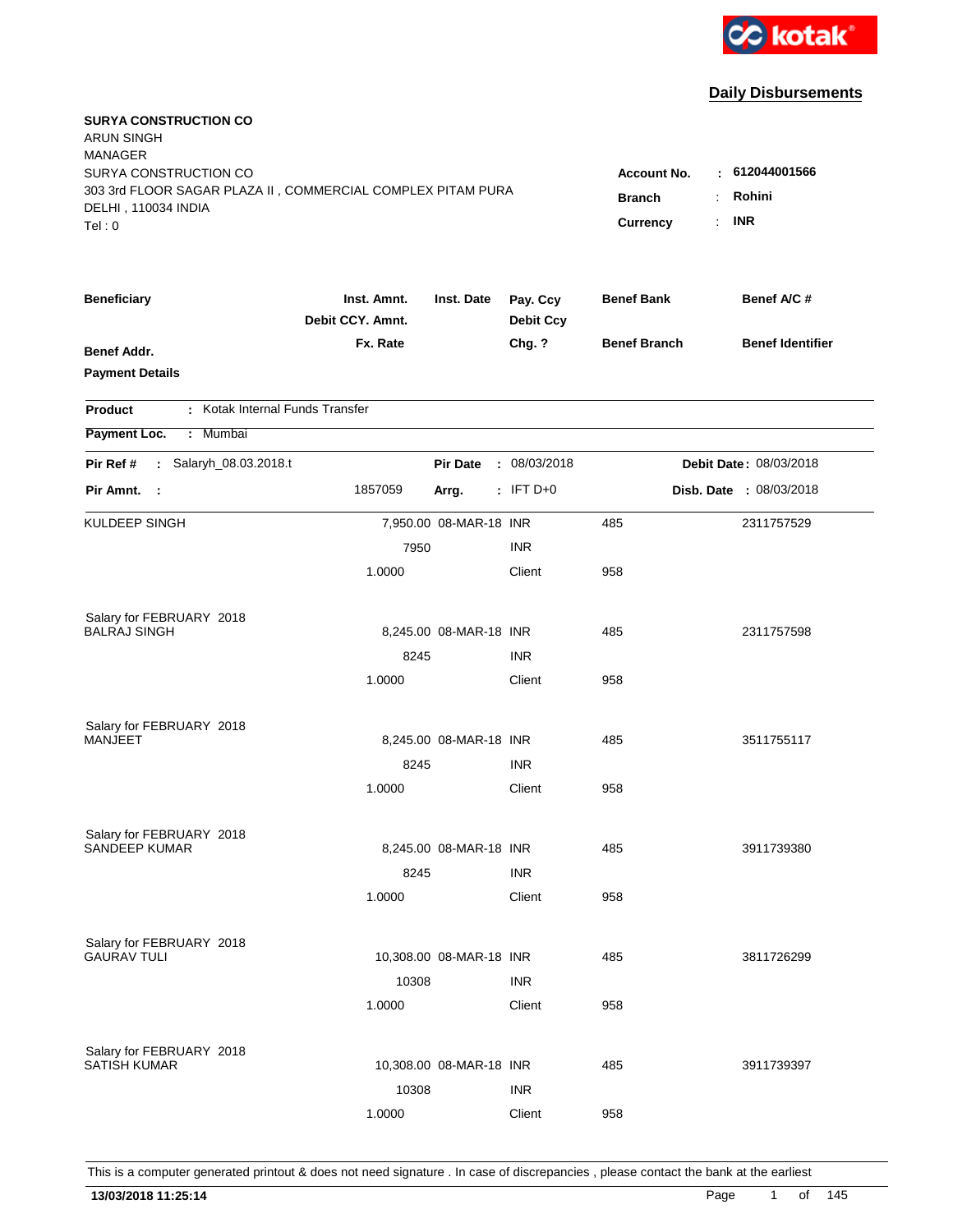

| <b>SURYA CONSTRUCTION CO</b><br><b>ARUN SINGH</b><br><b>MANAGER</b>                                                   |                                 |                                          |                                               |                     |                               |
|-----------------------------------------------------------------------------------------------------------------------|---------------------------------|------------------------------------------|-----------------------------------------------|---------------------|-------------------------------|
| SURYA CONSTRUCTION CO<br>303 3rd FLOOR SAGAR PLAZA II, COMMERCIAL COMPLEX PITAM PURA<br>DELHI, 110034 INDIA<br>Tel: 0 |                                 | Account No.<br><b>Branch</b><br>Currency | $-612044001566$<br>Rohini<br><b>INR</b><br>÷. |                     |                               |
|                                                                                                                       |                                 |                                          |                                               |                     |                               |
| <b>Beneficiary</b>                                                                                                    | Inst. Amnt.<br>Debit CCY. Amnt. | Inst. Date                               | Pay. Ccy<br><b>Debit Ccy</b>                  | <b>Benef Bank</b>   | Benef A/C #                   |
| <b>Benef Addr.</b><br><b>Payment Details</b>                                                                          | Fx. Rate                        |                                          | Chg. ?                                        | <b>Benef Branch</b> | <b>Benef Identifier</b>       |
| : Kotak Internal Funds Transfer<br>Product                                                                            |                                 |                                          |                                               |                     |                               |
| Payment Loc.<br>Mumbai<br>÷.                                                                                          |                                 |                                          |                                               |                     |                               |
| : Salaryh_08.03.2018.t<br>Pir Ref #                                                                                   |                                 | <b>Pir Date</b>                          | : 08/03/2018                                  |                     | <b>Debit Date: 08/03/2018</b> |
| Pir Amnt.<br>$\sim$ :                                                                                                 | 1857059                         | Arrg.                                    | $:$ IFT D+0                                   |                     | Disb. Date : 08/03/2018       |
| <b>SATISH KUMAR</b>                                                                                                   |                                 | 10,308.00 08-MAR-18 INR                  |                                               | 485                 | 3911739397                    |
|                                                                                                                       | 1.0000                          |                                          | Client                                        | 958                 |                               |
| Salary for FEBRUARY 2018                                                                                              |                                 |                                          |                                               |                     |                               |
| <b>SAILESH KUMAR</b>                                                                                                  |                                 | 10,308.00 08-MAR-18 INR                  |                                               | 485                 | 9412163570                    |
|                                                                                                                       | 10308                           |                                          | <b>INR</b>                                    |                     |                               |
|                                                                                                                       | 1.0000                          |                                          | Client                                        | 958                 |                               |
| Salary for FEBRUARY 2018                                                                                              |                                 |                                          |                                               |                     |                               |
| <b>VINOD KUMAR</b>                                                                                                    |                                 | 10,308.00 08-MAR-18 INR                  |                                               | 485                 | 9412163532                    |
|                                                                                                                       | 10308                           |                                          | <b>INR</b>                                    |                     |                               |
|                                                                                                                       | 1.0000                          |                                          | Client                                        | 958                 |                               |
| Salary for FEBRUARY 2018                                                                                              |                                 |                                          |                                               |                     |                               |
| AMARDEEP                                                                                                              |                                 | 8,245.00 08-MAR-18 INR                   |                                               | 485                 | 9412163518                    |
|                                                                                                                       | 8245                            |                                          | <b>INR</b>                                    |                     |                               |
|                                                                                                                       | 1.0000                          |                                          | Client                                        | 958                 |                               |
| Salary for FEBRUARY 2018                                                                                              |                                 |                                          |                                               |                     |                               |
| <b>SATYAWAN MOR</b>                                                                                                   |                                 | 22,311.00 08-MAR-18 INR                  |                                               | 485                 | 645010256914                  |
|                                                                                                                       | 22311                           |                                          | <b>INR</b>                                    |                     |                               |
|                                                                                                                       | 1.0000                          |                                          | Client                                        | 958                 |                               |
| Salary for FEBRUARY 2018                                                                                              |                                 |                                          |                                               |                     |                               |
| HIMANSHU SHARMA                                                                                                       |                                 | 17,675.00 08-MAR-18 INR                  |                                               | 485                 | 9812186711                    |
|                                                                                                                       | 17675                           |                                          | <b>INR</b>                                    |                     |                               |
|                                                                                                                       | 1.0000                          |                                          | Client                                        | 958                 |                               |
|                                                                                                                       |                                 |                                          |                                               |                     |                               |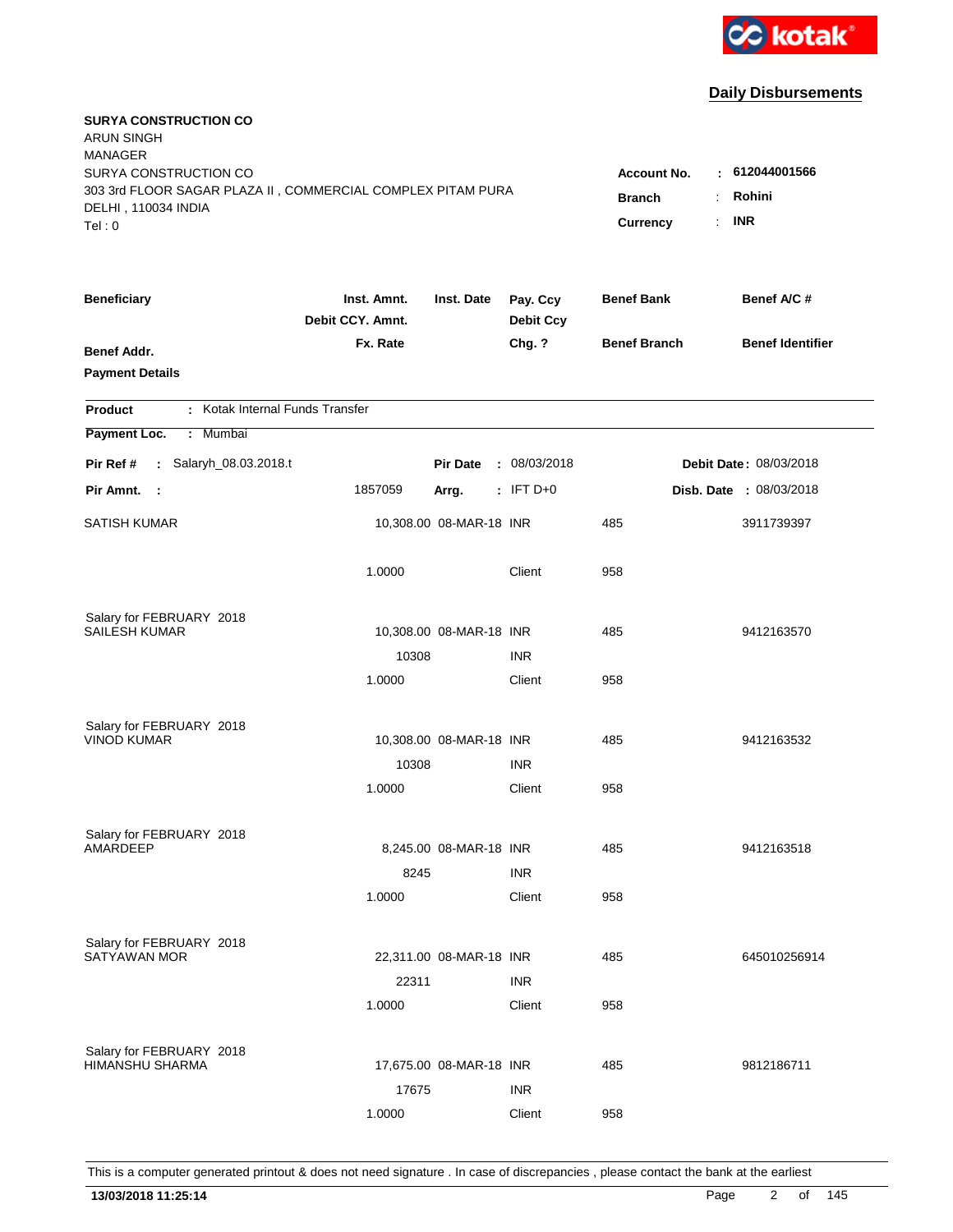

| <b>SURYA CONSTRUCTION CO</b><br><b>ARUN SINGH</b><br><b>MANAGER</b> |                                 |                         |                              |                          |                               |
|---------------------------------------------------------------------|---------------------------------|-------------------------|------------------------------|--------------------------|-------------------------------|
| SURYA CONSTRUCTION CO                                               |                                 |                         |                              | <b>Account No.</b>       | : 612044001566                |
| 303 3rd FLOOR SAGAR PLAZA II, COMMERCIAL COMPLEX PITAM PURA         | <b>Branch</b><br>÷.             | Rohini                  |                              |                          |                               |
| DELHI, 110034 INDIA<br>Tel: 0                                       |                                 |                         |                              | Currency<br>$\mathbf{r}$ | <b>INR</b>                    |
|                                                                     |                                 |                         |                              |                          |                               |
| <b>Beneficiary</b>                                                  | Inst. Amnt.<br>Debit CCY. Amnt. | Inst. Date              | Pay. Ccy<br><b>Debit Ccy</b> | <b>Benef Bank</b>        | Benef A/C #                   |
| <b>Benef Addr.</b>                                                  | Fx. Rate                        |                         | Chg. ?                       | <b>Benef Branch</b>      | <b>Benef Identifier</b>       |
| <b>Payment Details</b>                                              |                                 |                         |                              |                          |                               |
| : Kotak Internal Funds Transfer<br><b>Product</b>                   |                                 |                         |                              |                          |                               |
| Payment Loc.<br>: Mumbai                                            |                                 |                         |                              |                          |                               |
| : Salaryh_08.03.2018.t<br>Pir Ref #                                 |                                 | <b>Pir Date</b>         | : 08/03/2018                 |                          | <b>Debit Date: 08/03/2018</b> |
| Pir Amnt.<br>$\sim$ :                                               | 1857059                         | Arrg.                   | $:$ IFT D+0                  |                          | Disb. Date : 08/03/2018       |
| <b>HIMANSHU SHARMA</b>                                              |                                 | 17,675.00 08-MAR-18 INR |                              | 485                      | 9812186711                    |
|                                                                     | 1.0000                          |                         | Client                       | 958                      |                               |
| Salary for FEBRUARY 2018                                            |                                 |                         |                              |                          |                               |
| <b>SUSHIL KUMAR</b>                                                 |                                 | 10,308.00 08-MAR-18 INR |                              | 485                      | 9412163549                    |
|                                                                     | 10308                           |                         | <b>INR</b>                   |                          |                               |
|                                                                     | 1.0000                          |                         | Client                       | 958                      |                               |
| Salary for FEBRUARY 2018                                            |                                 |                         |                              |                          |                               |
| <b>SUKHDEV</b>                                                      |                                 | 8,245.00 08-MAR-18 INR  |                              | 485                      | 9412165642                    |
|                                                                     | 8245                            |                         | <b>INR</b>                   |                          |                               |
|                                                                     | 1.0000                          |                         | Client                       | 958                      |                               |
| Salary for FEBRUARY 2018                                            |                                 |                         |                              |                          |                               |
| <b>MONU</b>                                                         |                                 | 10,308.00 08-MAR-18 INR |                              | 485                      | 9411795017                    |
|                                                                     | 10308                           |                         | <b>INR</b>                   |                          |                               |
|                                                                     | 1.0000                          |                         | Client                       | 958                      |                               |
| Salary for FEBRUARY 2018                                            |                                 |                         |                              |                          |                               |
| ANUJ                                                                |                                 | 2,348.00 08-MAR-18 INR  |                              | 485                      | 9412163631                    |
|                                                                     | 2348                            |                         | <b>INR</b>                   |                          |                               |
|                                                                     | 1.0000                          |                         | Client                       | 958                      |                               |
|                                                                     |                                 |                         |                              |                          |                               |
| Salary for FEBRUARY 2018<br><b>RAMPHAL</b>                          |                                 | 10,308.00 08-MAR-18 INR |                              | 485                      | 9812186643                    |
|                                                                     | 10308                           |                         | <b>INR</b>                   |                          |                               |
|                                                                     | 1.0000                          |                         | Client                       | 958                      |                               |
|                                                                     |                                 |                         |                              |                          |                               |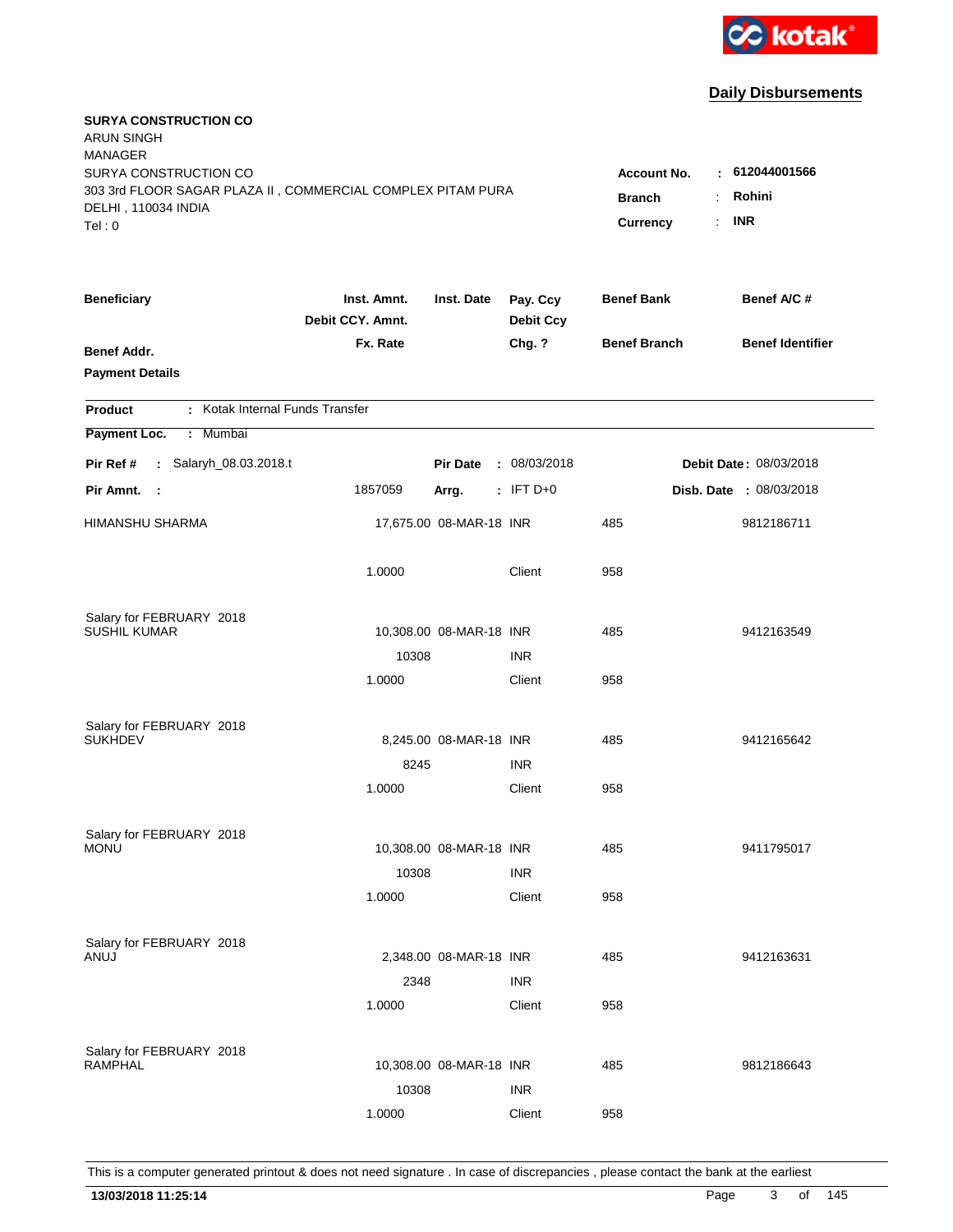

| <b>SURYA CONSTRUCTION CO</b><br><b>ARUN SINGH</b><br><b>MANAGER</b>                                         |                                                 |                                                        |                              |                     |                         |
|-------------------------------------------------------------------------------------------------------------|-------------------------------------------------|--------------------------------------------------------|------------------------------|---------------------|-------------------------|
| SURYA CONSTRUCTION CO<br>303 3rd FLOOR SAGAR PLAZA II, COMMERCIAL COMPLEX PITAM PURA<br>DELHI, 110034 INDIA | <b>Account No.</b><br><b>Branch</b><br>Currency | : 612044001566<br>Rohini<br>÷<br><b>INR</b><br>$\cdot$ |                              |                     |                         |
| Tel:0                                                                                                       |                                                 |                                                        |                              |                     |                         |
| <b>Beneficiary</b>                                                                                          | Inst. Amnt.<br>Debit CCY. Amnt.                 | Inst. Date                                             | Pay. Ccy<br><b>Debit Ccy</b> | <b>Benef Bank</b>   | Benef A/C #             |
| <b>Benef Addr.</b><br><b>Payment Details</b>                                                                | Fx. Rate                                        |                                                        | Chg. ?                       | <b>Benef Branch</b> | <b>Benef Identifier</b> |
| : Kotak Internal Funds Transfer<br><b>Product</b>                                                           |                                                 |                                                        |                              |                     |                         |
| Payment Loc.<br>: Mumbai                                                                                    |                                                 |                                                        |                              |                     |                         |
| Pir Ref #<br>: Salaryh_08.03.2018.t                                                                         |                                                 | <b>Pir Date</b>                                        | : 08/03/2018                 |                     | Debit Date: 08/03/2018  |
| Pir Amnt.<br>- 1                                                                                            | 1857059                                         | Arrg.                                                  | $:$ IFT D+0                  |                     | Disb. Date : 08/03/2018 |
| <b>RAMPHAL</b>                                                                                              |                                                 | 10,308.00 08-MAR-18 INR                                |                              | 485                 | 9812186643              |
|                                                                                                             | 1.0000                                          |                                                        | Client                       | 958                 |                         |
| Salary for FEBRUARY 2018                                                                                    |                                                 |                                                        |                              |                     |                         |
| <b>RAJENDER</b>                                                                                             |                                                 | 8,835.00 08-MAR-18 INR                                 |                              | 485                 | 9812186728              |
|                                                                                                             | 8835<br>1.0000                                  |                                                        | <b>INR</b><br>Client         | 958                 |                         |
|                                                                                                             |                                                 |                                                        |                              |                     |                         |
| Salary for FEBRUARY 2018                                                                                    |                                                 |                                                        |                              |                     |                         |
| PARVEEN KUMAR                                                                                               |                                                 | 10,308.00 08-MAR-18 INR                                |                              | 485                 | 9812177238              |
|                                                                                                             | 10308                                           |                                                        | <b>INR</b>                   |                     |                         |
|                                                                                                             | 1.0000                                          |                                                        | Client                       | 958                 |                         |
| Salary for FEBRUARY 2018                                                                                    |                                                 |                                                        |                              |                     |                         |
| SATPAL SINGH                                                                                                |                                                 | 10,308.00 08-MAR-18 INR                                |                              | 485                 | 9812177214              |
|                                                                                                             | 10308                                           |                                                        | <b>INR</b>                   |                     |                         |
|                                                                                                             | 1.0000                                          |                                                        | Client                       | 958                 |                         |
| Salary for FEBRUARY 2018                                                                                    |                                                 |                                                        |                              |                     |                         |
| <b>GOVIND</b>                                                                                               |                                                 | 7,360.00 08-MAR-18 INR                                 |                              | 485                 | 9812177184              |
|                                                                                                             | 7360                                            |                                                        | <b>INR</b>                   |                     |                         |
|                                                                                                             | 1.0000                                          |                                                        | Client                       | 958                 |                         |
|                                                                                                             |                                                 |                                                        |                              |                     |                         |
| Salary for FEBRUARY 2018<br><b>AMIT GUMBER</b>                                                              |                                                 | 8,245.00 08-MAR-18 INR                                 |                              | 485                 | 9812186636              |
|                                                                                                             | 8245                                            |                                                        | <b>INR</b>                   |                     |                         |
|                                                                                                             | 1.0000                                          |                                                        | Client                       | 958                 |                         |
|                                                                                                             |                                                 |                                                        |                              |                     |                         |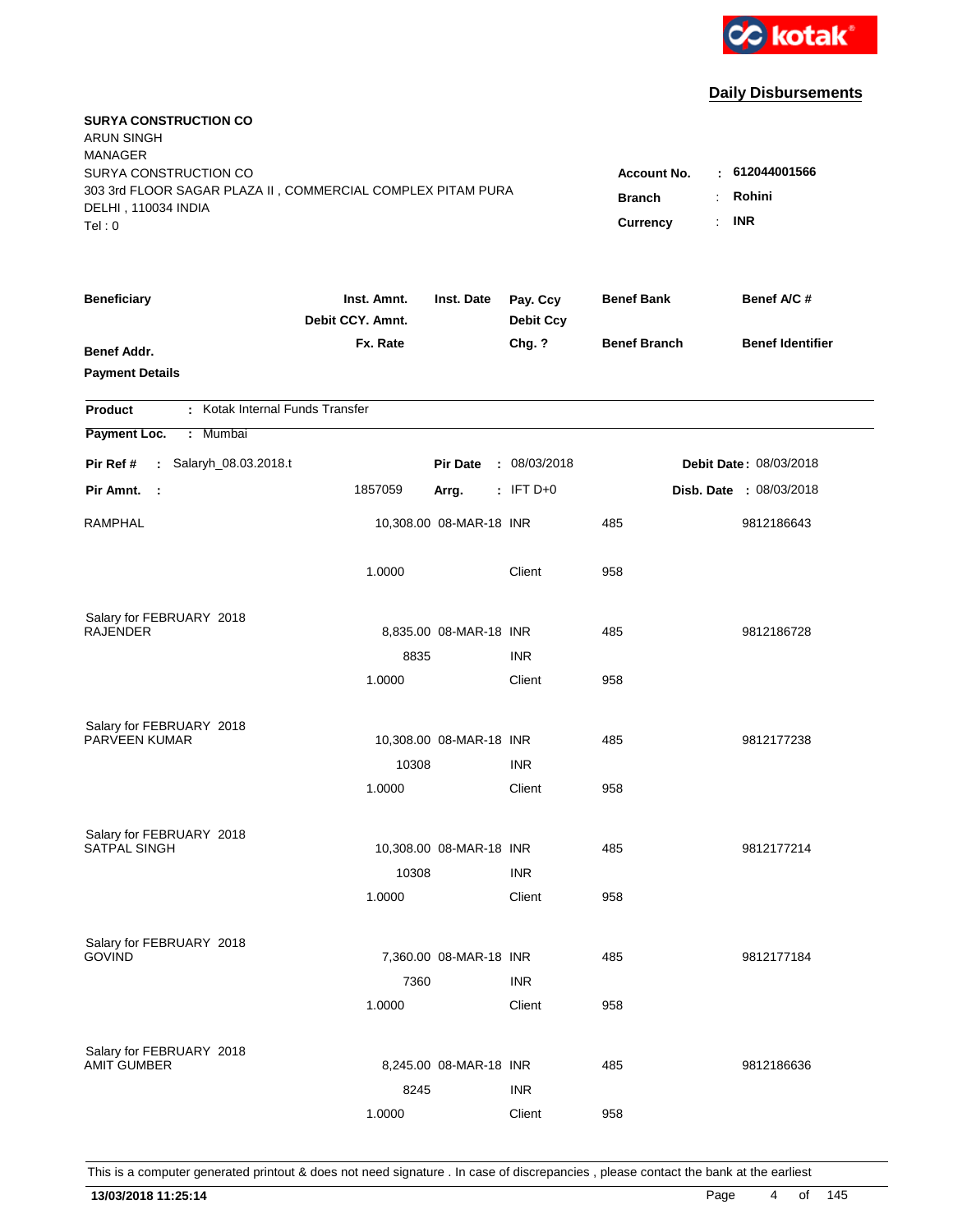

| <b>SURYA CONSTRUCTION CO</b><br><b>ARUN SINGH</b><br><b>MANAGER</b>                |                                 |                        |                              |                     |                               |
|------------------------------------------------------------------------------------|---------------------------------|------------------------|------------------------------|---------------------|-------------------------------|
| SURYA CONSTRUCTION CO                                                              |                                 |                        |                              | <b>Account No.</b>  | : 612044001566                |
| 303 3rd FLOOR SAGAR PLAZA II, COMMERCIAL COMPLEX PITAM PURA<br>DELHI, 110034 INDIA | <b>Branch</b>                   | Rohini<br>÷.           |                              |                     |                               |
| Tel: 0                                                                             |                                 |                        |                              | Currency            | <b>INR</b><br>$\mathbf{r}$    |
|                                                                                    |                                 |                        |                              |                     |                               |
| <b>Beneficiary</b>                                                                 | Inst. Amnt.<br>Debit CCY. Amnt. | Inst. Date             | Pay. Ccy<br><b>Debit Ccy</b> | <b>Benef Bank</b>   | Benef A/C #                   |
| <b>Benef Addr.</b>                                                                 | Fx. Rate                        |                        | Chg. ?                       | <b>Benef Branch</b> | <b>Benef Identifier</b>       |
| <b>Payment Details</b>                                                             |                                 |                        |                              |                     |                               |
| : Kotak Internal Funds Transfer<br><b>Product</b>                                  |                                 |                        |                              |                     |                               |
| Payment Loc.<br>: Mumbai                                                           |                                 |                        |                              |                     |                               |
| : Salaryh_08.03.2018.t<br>Pir Ref #                                                |                                 | <b>Pir Date</b>        | : 08/03/2018                 |                     | <b>Debit Date: 08/03/2018</b> |
| Pir Amnt. :                                                                        | 1857059                         | Arrg.                  | $:$ IFT D+0                  |                     | Disb. Date : 08/03/2018       |
| <b>AMIT GUMBER</b>                                                                 |                                 | 8,245.00 08-MAR-18 INR |                              | 485                 | 9812186636                    |
|                                                                                    | 1.0000                          |                        | Client                       | 958                 |                               |
| Salary for FEBRUARY 2018                                                           |                                 |                        |                              |                     |                               |
| PARVEEN KUMAR                                                                      |                                 | 8,245.00 08-MAR-18 INR |                              | 485                 | 9812178747                    |
|                                                                                    | 8245                            |                        | <b>INR</b>                   |                     |                               |
|                                                                                    | 1.0000                          |                        | Client                       | 958                 |                               |
| Salary for FEBRUARY 2018                                                           |                                 |                        |                              |                     |                               |
| AMIT                                                                               |                                 | 9,572.00 08-MAR-18 INR |                              | 485                 | 9812178778                    |
|                                                                                    | 9572                            |                        | <b>INR</b>                   |                     |                               |
|                                                                                    | 1.0000                          |                        | Client                       | 958                 |                               |
| Salary for FEBRUARY 2018                                                           |                                 |                        |                              |                     |                               |
| SURENDER SINGH                                                                     |                                 | 9,572.00 08-MAR-18 INR |                              | 485                 | 1011781612                    |
|                                                                                    | 9572                            |                        | <b>INR</b>                   |                     |                               |
|                                                                                    | 1.0000                          |                        | Client                       | 958                 |                               |
| Salary for FEBRUARY 2018                                                           |                                 |                        |                              |                     |                               |
| <b>VINOD KUMAR</b>                                                                 |                                 | 7,950.00 08-MAR-18 INR |                              | 485                 | 2311757512                    |
|                                                                                    | 7950                            |                        | <b>INR</b>                   |                     |                               |
|                                                                                    | 1.0000                          |                        | Client                       | 958                 |                               |
| Salary for FEBRUARY 2018                                                           |                                 |                        |                              |                     |                               |
| <b>JAI PAL</b>                                                                     |                                 | 8,245.00 08-MAR-18 INR |                              | 485                 | 1211755970                    |
|                                                                                    | 8245                            |                        | <b>INR</b>                   |                     |                               |
|                                                                                    | 1.0000                          |                        | Client                       | 958                 |                               |
|                                                                                    |                                 |                        |                              |                     |                               |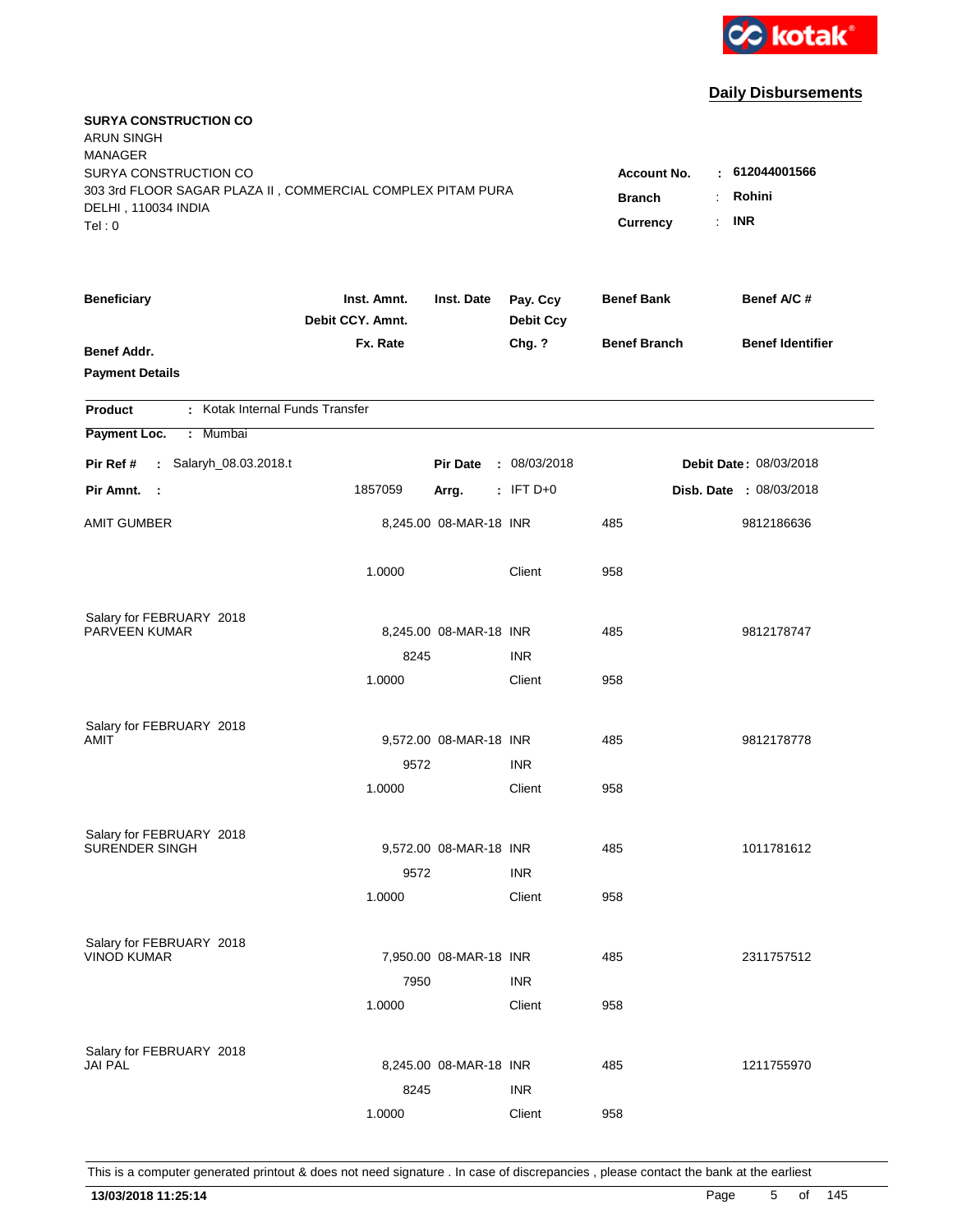

| <b>SURYA CONSTRUCTION CO</b><br><b>ARUN SINGH</b><br><b>MANAGER</b>                                                  |                                                 |                                                         |                              |                     |                         |
|----------------------------------------------------------------------------------------------------------------------|-------------------------------------------------|---------------------------------------------------------|------------------------------|---------------------|-------------------------|
| SURYA CONSTRUCTION CO<br>303 3rd FLOOR SAGAR PLAZA II, COMMERCIAL COMPLEX PITAM PURA<br>DELHI, 110034 INDIA<br>Tel:0 | <b>Account No.</b><br><b>Branch</b><br>Currency | : 612044001566<br>Rohini<br>÷.<br><b>INR</b><br>$\cdot$ |                              |                     |                         |
|                                                                                                                      |                                                 |                                                         |                              |                     |                         |
| <b>Beneficiary</b>                                                                                                   | Inst. Amnt.<br>Debit CCY. Amnt.                 | Inst. Date                                              | Pay. Ccy<br><b>Debit Ccy</b> | <b>Benef Bank</b>   | Benef A/C #             |
| <b>Benef Addr.</b><br><b>Payment Details</b>                                                                         | Fx. Rate                                        |                                                         | Chg. ?                       | <b>Benef Branch</b> | <b>Benef Identifier</b> |
| : Kotak Internal Funds Transfer<br><b>Product</b>                                                                    |                                                 |                                                         |                              |                     |                         |
| Payment Loc.<br>: Mumbai                                                                                             |                                                 |                                                         |                              |                     |                         |
| Pir Ref #<br>: Salaryh_08.03.2018.t                                                                                  |                                                 | <b>Pir Date</b>                                         | : 08/03/2018                 |                     | Debit Date: 08/03/2018  |
| Pir Amnt.<br>- 11                                                                                                    | 1857059                                         | Arrg.                                                   | $:$ IFT D+0                  |                     | Disb. Date : 08/03/2018 |
| <b>JAI PAL</b>                                                                                                       |                                                 | 8,245.00 08-MAR-18 INR                                  |                              | 485                 | 1211755970              |
|                                                                                                                      | 1.0000                                          |                                                         | Client                       | 958                 |                         |
| Salary for FEBRUARY 2018                                                                                             |                                                 |                                                         |                              |                     |                         |
| <b>HITESH KUMAR</b>                                                                                                  |                                                 | 6,771.00 08-MAR-18 INR                                  |                              | 485                 | 1311748810              |
|                                                                                                                      | 6771                                            |                                                         | <b>INR</b>                   |                     |                         |
|                                                                                                                      | 1.0000                                          |                                                         | Client                       | 958                 |                         |
| Salary for FEBRUARY 2018                                                                                             |                                                 |                                                         |                              |                     |                         |
| <b>MANISH KUMAR</b>                                                                                                  |                                                 | 8,245.00 08-MAR-18 INR                                  |                              | 485                 | 1011781254              |
|                                                                                                                      | 8245                                            |                                                         | <b>INR</b>                   |                     |                         |
|                                                                                                                      | 1.0000                                          |                                                         | Client                       | 958                 |                         |
| Salary for FEBRUARY 2018                                                                                             |                                                 |                                                         |                              |                     |                         |
| <b>AMAN KUMAR</b>                                                                                                    |                                                 | 8,245.00 08-MAR-18 INR                                  |                              | 485                 | 1311754569              |
|                                                                                                                      | 8245                                            |                                                         | <b>INR</b>                   |                     |                         |
|                                                                                                                      | 1.0000                                          |                                                         | Client                       | 958                 |                         |
| Salary for FEBRUARY 2018                                                                                             |                                                 |                                                         |                              |                     |                         |
| <b>GOPAL</b>                                                                                                         |                                                 | 8,245.00 08-MAR-18 INR                                  |                              | 485                 | 1211755987              |
|                                                                                                                      | 8245                                            |                                                         | <b>INR</b>                   |                     |                         |
|                                                                                                                      | 1.0000                                          |                                                         | Client                       | 958                 |                         |
|                                                                                                                      |                                                 |                                                         |                              |                     |                         |
| Salary for FEBRUARY 2018<br><b>KAPIL DEV</b>                                                                         |                                                 | 8,245.00 08-MAR-18 INR                                  |                              | 485                 | 1011782039              |
|                                                                                                                      | 8245                                            |                                                         | <b>INR</b>                   |                     |                         |
|                                                                                                                      | 1.0000                                          |                                                         | Client                       | 958                 |                         |
|                                                                                                                      |                                                 |                                                         |                              |                     |                         |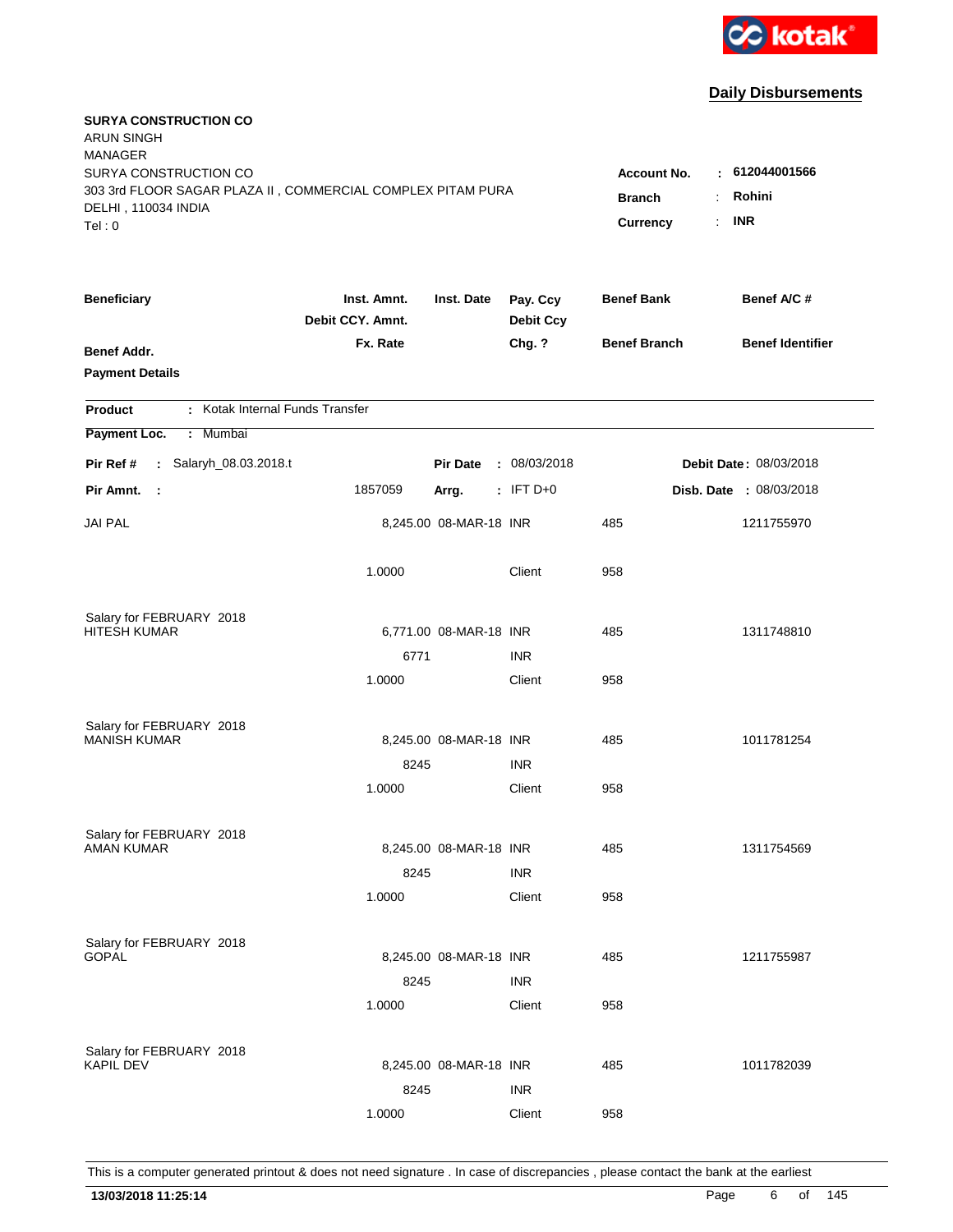

| <b>SURYA CONSTRUCTION CO</b><br><b>ARUN SINGH</b><br><b>MANAGER</b>                                                  |                                                 |                                                         |                              |                     |                         |
|----------------------------------------------------------------------------------------------------------------------|-------------------------------------------------|---------------------------------------------------------|------------------------------|---------------------|-------------------------|
| SURYA CONSTRUCTION CO<br>303 3rd FLOOR SAGAR PLAZA II, COMMERCIAL COMPLEX PITAM PURA<br>DELHI, 110034 INDIA<br>Tel:0 | <b>Account No.</b><br><b>Branch</b><br>Currency | : 612044001566<br>Rohini<br>÷.<br><b>INR</b><br>$\cdot$ |                              |                     |                         |
|                                                                                                                      |                                                 |                                                         |                              |                     |                         |
| <b>Beneficiary</b>                                                                                                   | Inst. Amnt.<br>Debit CCY. Amnt.                 | Inst. Date                                              | Pay. Ccy<br><b>Debit Ccy</b> | <b>Benef Bank</b>   | Benef A/C #             |
| <b>Benef Addr.</b><br><b>Payment Details</b>                                                                         | Fx. Rate                                        |                                                         | Chg. ?                       | <b>Benef Branch</b> | <b>Benef Identifier</b> |
| : Kotak Internal Funds Transfer<br><b>Product</b>                                                                    |                                                 |                                                         |                              |                     |                         |
| Payment Loc.<br>: Mumbai                                                                                             |                                                 |                                                         |                              |                     |                         |
| : Salaryh_08.03.2018.t<br>Pir Ref #                                                                                  |                                                 | <b>Pir Date</b>                                         | : 08/03/2018                 |                     | Debit Date: 08/03/2018  |
| Pir Amnt.<br>$\sim$ 1                                                                                                | 1857059                                         | Arrg.                                                   | $:$ IFT D+0                  |                     | Disb. Date : 08/03/2018 |
| <b>KAPIL DEV</b>                                                                                                     |                                                 | 8,245.00 08-MAR-18 INR                                  |                              | 485                 | 1011782039              |
|                                                                                                                      | 1.0000                                          |                                                         | Client                       | 958                 |                         |
| Salary for FEBRUARY 2018                                                                                             |                                                 |                                                         |                              |                     |                         |
| PARDEEP                                                                                                              |                                                 | 8,245.00 08-MAR-18 INR                                  |                              | 485                 | 1011781421              |
|                                                                                                                      | 8245                                            |                                                         | <b>INR</b>                   |                     |                         |
|                                                                                                                      | 1.0000                                          |                                                         | Client                       | 958                 |                         |
| Salary for FEBRUARY 2018                                                                                             |                                                 |                                                         |                              |                     |                         |
| <b>MAHINDER PAL</b>                                                                                                  |                                                 | 8,245.00 08-MAR-18 INR                                  |                              | 485                 | 1311754477              |
|                                                                                                                      | 8245                                            |                                                         | <b>INR</b>                   |                     |                         |
|                                                                                                                      | 1.0000                                          |                                                         | Client                       | 958                 |                         |
| Salary for FEBRUARY 2018                                                                                             |                                                 |                                                         |                              |                     |                         |
| <b>PRINCE</b>                                                                                                        |                                                 | 8,245.00 08-MAR-18 INR                                  |                              | 485                 | 1311754576              |
|                                                                                                                      | 8245                                            |                                                         | <b>INR</b>                   |                     |                         |
|                                                                                                                      | 1.0000                                          |                                                         | Client                       | 958                 |                         |
|                                                                                                                      |                                                 |                                                         |                              |                     |                         |
| Salary for FEBRUARY 2018<br><b>SATISH</b>                                                                            |                                                 | 8,245.00 08-MAR-18 INR                                  |                              | 485                 | 9412191801              |
|                                                                                                                      | 8245                                            |                                                         | <b>INR</b>                   |                     |                         |
|                                                                                                                      | 1.0000                                          |                                                         | Client                       | 958                 |                         |
|                                                                                                                      |                                                 |                                                         |                              |                     |                         |
| Salary for FEBRUARY 2018<br><b>NARENDER</b>                                                                          |                                                 | 10,308.00 08-MAR-18 INR                                 |                              | 485                 | 1311754637              |
|                                                                                                                      | 10308                                           |                                                         | <b>INR</b>                   |                     |                         |
|                                                                                                                      | 1.0000                                          |                                                         | Client                       | 958                 |                         |
|                                                                                                                      |                                                 |                                                         |                              |                     |                         |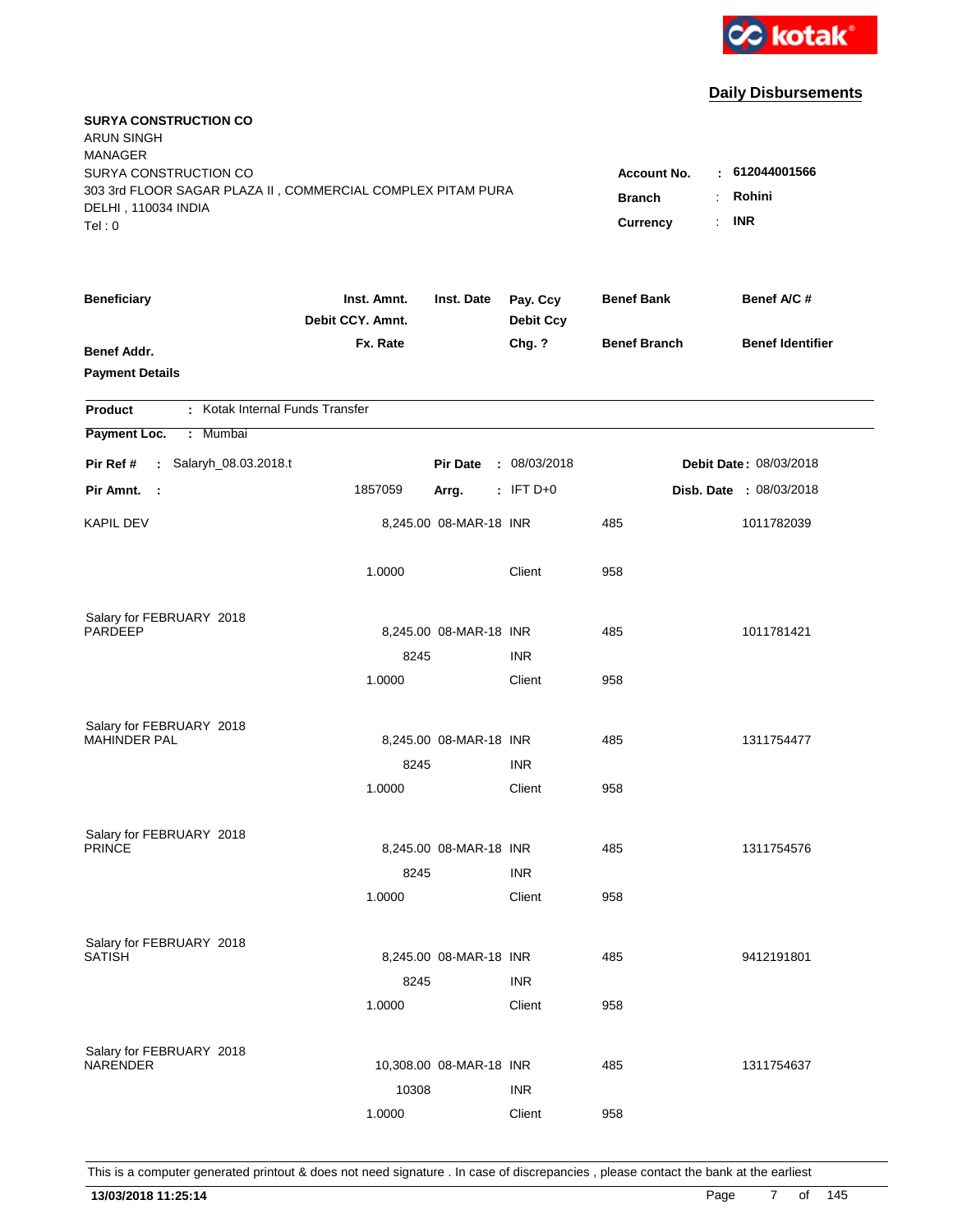

| <b>SURYA CONSTRUCTION CO</b><br><b>ARUN SINGH</b><br><b>MANAGER</b>                |                                 |                         |                              |                     |                               |
|------------------------------------------------------------------------------------|---------------------------------|-------------------------|------------------------------|---------------------|-------------------------------|
| SURYA CONSTRUCTION CO                                                              |                                 |                         |                              | <b>Account No.</b>  | : 612044001566                |
| 303 3rd FLOOR SAGAR PLAZA II, COMMERCIAL COMPLEX PITAM PURA<br>DELHI, 110034 INDIA | <b>Branch</b><br>÷.             | Rohini                  |                              |                     |                               |
| Tel: 0                                                                             |                                 |                         |                              | ÷.<br>Currency      | <b>INR</b>                    |
|                                                                                    |                                 |                         |                              |                     |                               |
| <b>Beneficiary</b>                                                                 | Inst. Amnt.<br>Debit CCY. Amnt. | Inst. Date              | Pay. Ccy<br><b>Debit Ccy</b> | <b>Benef Bank</b>   | Benef A/C #                   |
| <b>Benef Addr.</b>                                                                 | Fx. Rate                        |                         | Chg. ?                       | <b>Benef Branch</b> | <b>Benef Identifier</b>       |
| <b>Payment Details</b>                                                             |                                 |                         |                              |                     |                               |
| : Kotak Internal Funds Transfer<br><b>Product</b>                                  |                                 |                         |                              |                     |                               |
| Payment Loc.<br>Mumbai<br>÷.                                                       |                                 |                         |                              |                     |                               |
| : Salaryh_08.03.2018.t<br>Pir Ref #                                                |                                 | <b>Pir Date</b>         | : 08/03/2018                 |                     | <b>Debit Date: 08/03/2018</b> |
| Pir Amnt. :                                                                        | 1857059                         | Arrg.                   | $:$ IFT D+0                  |                     | Disb. Date : 08/03/2018       |
| NARENDER                                                                           |                                 | 10,308.00 08-MAR-18 INR |                              | 485                 | 1311754637                    |
|                                                                                    | 1.0000                          |                         | Client                       | 958                 |                               |
| Salary for FEBRUARY 2018                                                           |                                 |                         |                              |                     |                               |
| <b>HARISH CHANDER</b>                                                              |                                 | 19,640.00 08-MAR-18 INR |                              | 485                 | 3711739641                    |
|                                                                                    | 19640                           |                         | <b>INR</b>                   |                     |                               |
|                                                                                    | 1.0000                          |                         | Client                       | 958                 |                               |
| Salary for FEBRUARY 2018                                                           |                                 |                         |                              |                     |                               |
| ROHIT SHARMA                                                                       |                                 | 15,148.00 08-MAR-18 INR |                              | 485                 | 9412191832                    |
|                                                                                    | 15148                           |                         | <b>INR</b>                   |                     |                               |
|                                                                                    | 1.0000                          |                         | Client                       | 958                 |                               |
| Salary for FEBRUARY 2018                                                           |                                 |                         |                              |                     |                               |
| KAPIL                                                                              |                                 | 15,148.00 08-MAR-18 INR |                              | 485                 | 1011781957                    |
|                                                                                    | 15148                           |                         | <b>INR</b>                   |                     |                               |
|                                                                                    | 1.0000                          |                         | Client                       | 958                 |                               |
| Salary for FEBRUARY 2018                                                           |                                 |                         |                              |                     |                               |
| <b>KAPIL KANT</b>                                                                  |                                 | 8,245.00 08-MAR-18 INR  |                              | 485                 | 9412159306                    |
|                                                                                    | 8245                            |                         | <b>INR</b>                   |                     |                               |
|                                                                                    | 1.0000                          |                         | Client                       | 958                 |                               |
| Salary for FEBRUARY 2018                                                           |                                 |                         |                              |                     |                               |
| <b>RAMNIWAS</b>                                                                    |                                 | 8,245.00 08-MAR-18 INR  |                              | 485                 | 3211751471                    |
|                                                                                    | 8245                            |                         | <b>INR</b>                   |                     |                               |
|                                                                                    | 1.0000                          |                         | Client                       | 958                 |                               |
|                                                                                    |                                 |                         |                              |                     |                               |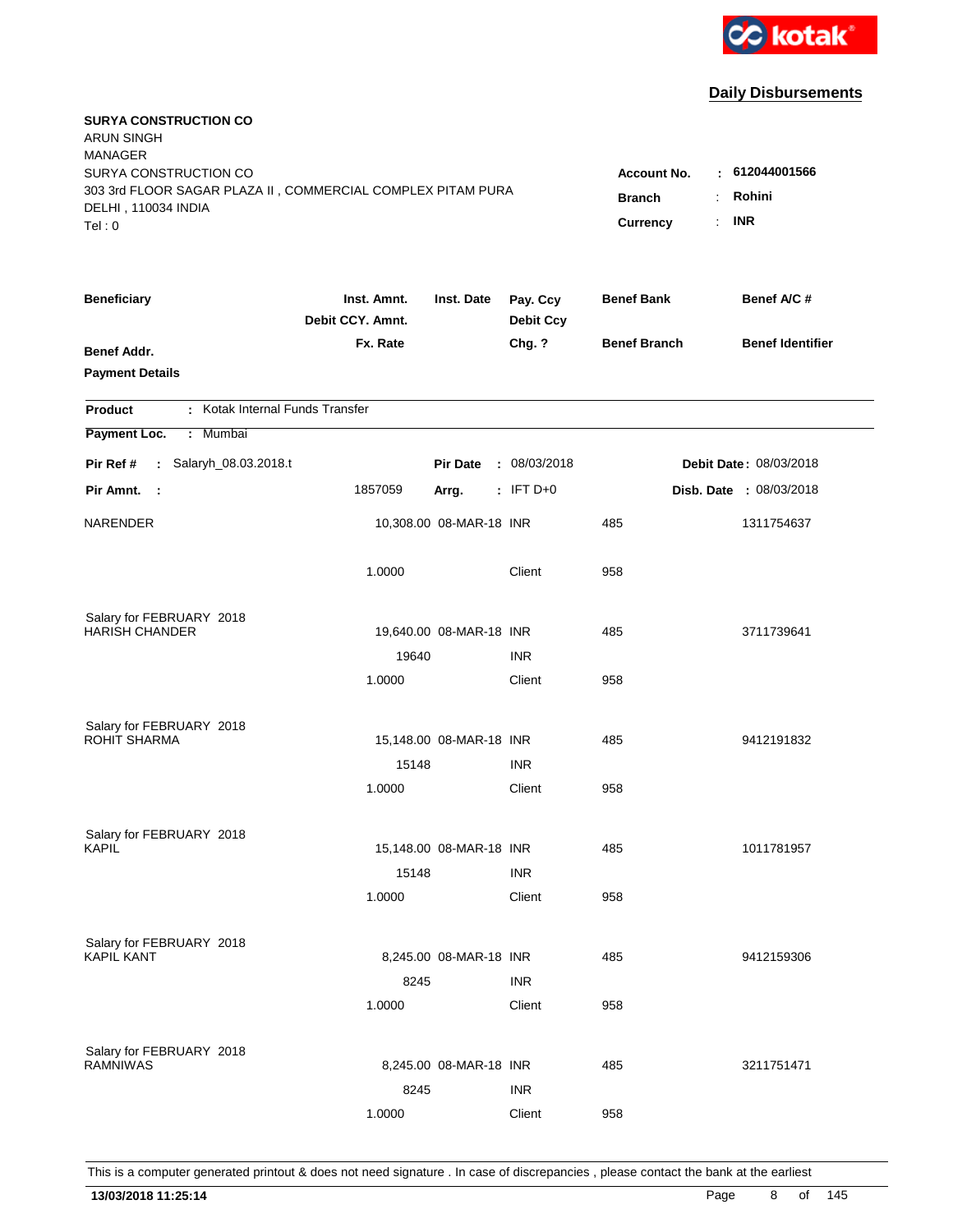

| <b>SURYA CONSTRUCTION CO</b><br><b>ARUN SINGH</b><br><b>MANAGER</b>                                         |                                                 |                                                          |                              |                     |                         |
|-------------------------------------------------------------------------------------------------------------|-------------------------------------------------|----------------------------------------------------------|------------------------------|---------------------|-------------------------|
| SURYA CONSTRUCTION CO<br>303 3rd FLOOR SAGAR PLAZA II, COMMERCIAL COMPLEX PITAM PURA<br>DELHI, 110034 INDIA | <b>Account No.</b><br><b>Branch</b><br>Currency | $-612044001566$<br>Rohini<br>÷.<br><b>INR</b><br>$\cdot$ |                              |                     |                         |
| Tel:0                                                                                                       |                                                 |                                                          |                              |                     |                         |
| <b>Beneficiary</b>                                                                                          | Inst. Amnt.<br>Debit CCY. Amnt.                 | Inst. Date                                               | Pay. Ccy<br><b>Debit Ccy</b> | <b>Benef Bank</b>   | Benef A/C #             |
| <b>Benef Addr.</b><br><b>Payment Details</b>                                                                | Fx. Rate                                        |                                                          | Chg. ?                       | <b>Benef Branch</b> | <b>Benef Identifier</b> |
| : Kotak Internal Funds Transfer<br><b>Product</b>                                                           |                                                 |                                                          |                              |                     |                         |
| Payment Loc.<br>: Mumbai                                                                                    |                                                 |                                                          |                              |                     |                         |
| Pir Ref #<br>: Salaryh_08.03.2018.t                                                                         |                                                 | <b>Pir Date</b>                                          | : 08/03/2018                 |                     | Debit Date: 08/03/2018  |
| Pir Amnt.<br>- 1                                                                                            | 1857059                                         | Arrg.                                                    | $:$ IFT D+0                  |                     | Disb. Date : 08/03/2018 |
| <b>RAMNIWAS</b>                                                                                             |                                                 | 8,245.00 08-MAR-18 INR                                   |                              | 485                 | 3211751471              |
|                                                                                                             | 1.0000                                          |                                                          | Client                       | 958                 |                         |
| Salary for FEBRUARY 2018                                                                                    |                                                 |                                                          |                              |                     |                         |
| <b>DALBIR</b>                                                                                               |                                                 | 10,308.00 08-MAR-18 INR                                  |                              | 485                 | 3511755179              |
|                                                                                                             | 10308                                           |                                                          | <b>INR</b>                   |                     |                         |
|                                                                                                             | 1.0000                                          |                                                          | Client                       | 958                 |                         |
| Salary for FEBRUARY 2018                                                                                    |                                                 |                                                          |                              |                     |                         |
| <b>SUMIT</b>                                                                                                |                                                 | 10,308.00 08-MAR-18 INR                                  |                              | 485                 | 2411749431              |
|                                                                                                             | 10308                                           |                                                          | <b>INR</b>                   |                     |                         |
|                                                                                                             | 1.0000                                          |                                                          | Client                       | 958                 |                         |
| Salary for FEBRUARY 2018                                                                                    |                                                 |                                                          |                              |                     |                         |
| <b>DILDAR</b>                                                                                               |                                                 | 10,308.00 08-MAR-18 INR                                  |                              | 485                 | 3811726220              |
|                                                                                                             | 10308                                           |                                                          | <b>INR</b>                   |                     |                         |
|                                                                                                             | 1.0000                                          |                                                          | Client                       | 958                 |                         |
|                                                                                                             |                                                 |                                                          |                              |                     |                         |
| Salary for FEBRUARY 2018<br><b>DESRAJ</b>                                                                   |                                                 | 9,939.00 08-MAR-18 INR                                   |                              | 485                 | 3811726169              |
|                                                                                                             | 9939                                            |                                                          | <b>INR</b>                   |                     |                         |
|                                                                                                             | 1.0000                                          |                                                          | Client                       | 958                 |                         |
|                                                                                                             |                                                 |                                                          |                              |                     |                         |
| Salary for FEBRUARY 2018<br><b>RAM KARAN</b>                                                                |                                                 | 10,308.00 08-MAR-18 INR                                  |                              | 485                 | 2311757505              |
|                                                                                                             | 10308                                           |                                                          | <b>INR</b>                   |                     |                         |
|                                                                                                             | 1.0000                                          |                                                          | Client                       | 958                 |                         |
|                                                                                                             |                                                 |                                                          |                              |                     |                         |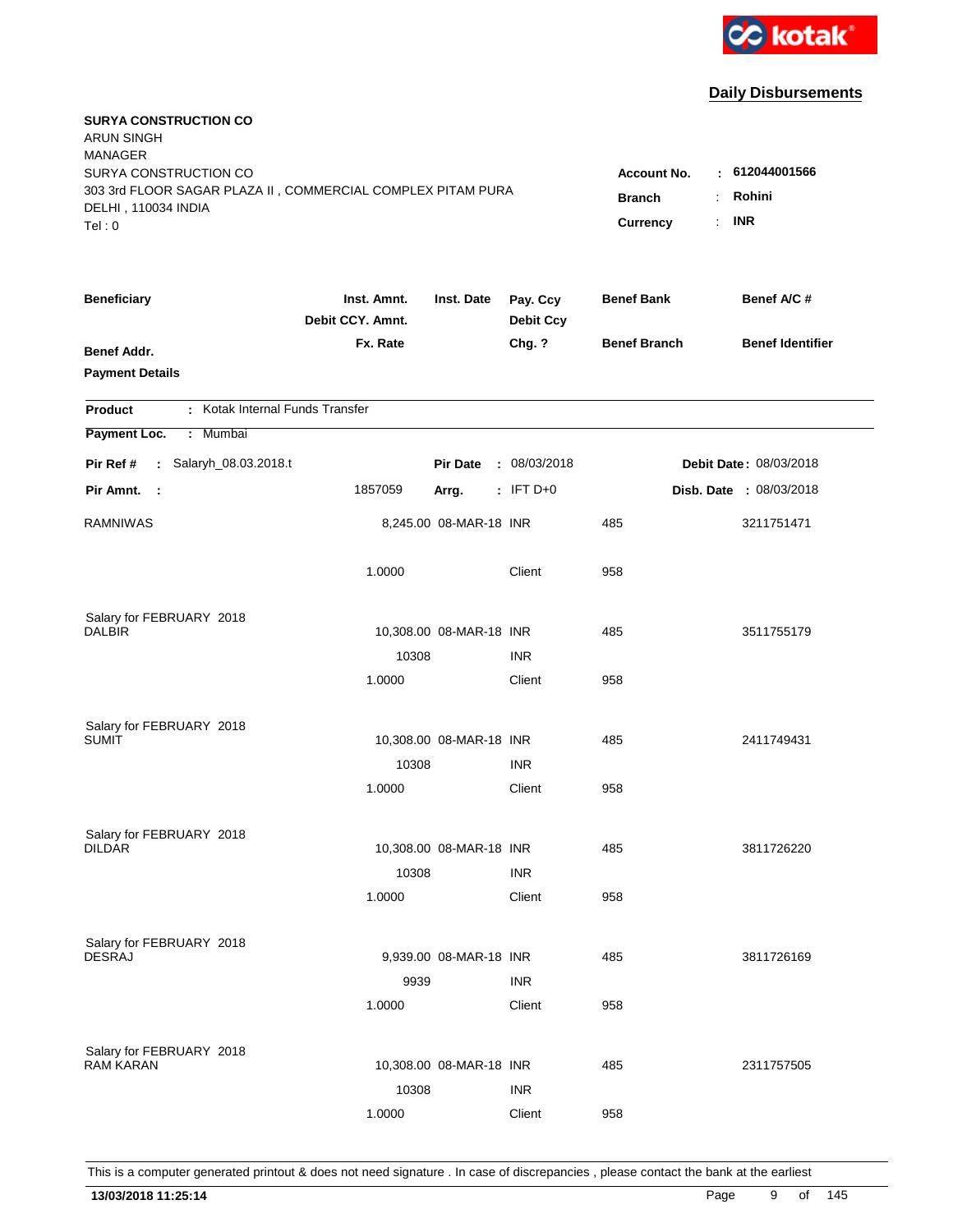

| <b>SURYA CONSTRUCTION CO</b><br><b>ARUN SINGH</b><br><b>MANAGER</b> |                                 |                         |                              |                                  |                         |
|---------------------------------------------------------------------|---------------------------------|-------------------------|------------------------------|----------------------------------|-------------------------|
| SURYA CONSTRUCTION CO                                               |                                 |                         |                              | <b>Account No.</b>               | : 612044001566          |
| 303 3rd FLOOR SAGAR PLAZA II, COMMERCIAL COMPLEX PITAM PURA         |                                 |                         |                              | ÷.<br><b>Branch</b>              | Rohini                  |
| DELHI, 110034 INDIA<br>Tel: 0                                       |                                 |                         |                              | Currency<br>$\ddot{\phantom{a}}$ | <b>INR</b>              |
|                                                                     |                                 |                         |                              |                                  |                         |
| <b>Beneficiary</b>                                                  | Inst. Amnt.<br>Debit CCY. Amnt. | Inst. Date              | Pay. Ccy<br><b>Debit Ccy</b> | <b>Benef Bank</b>                | Benef A/C #             |
| Benef Addr.                                                         | Fx. Rate                        |                         | Chg. ?                       | <b>Benef Branch</b>              | <b>Benef Identifier</b> |
| <b>Payment Details</b>                                              |                                 |                         |                              |                                  |                         |
|                                                                     |                                 |                         |                              |                                  |                         |
| : Kotak Internal Funds Transfer<br><b>Product</b>                   |                                 |                         |                              |                                  |                         |
| Payment Loc.<br>: Mumbai                                            |                                 |                         |                              |                                  |                         |
| : Salaryh_08.03.2018.t<br>Pir Ref #                                 |                                 | <b>Pir Date</b>         | : 08/03/2018                 |                                  | Debit Date: 08/03/2018  |
| Pir Amnt.<br>$\sim 1$                                               | 1857059                         | Arrg.                   | $:$ IFT D+0                  |                                  | Disb. Date : 08/03/2018 |
| <b>RAM KARAN</b>                                                    |                                 | 10,308.00 08-MAR-18 INR |                              | 485                              | 2311757505              |
|                                                                     | 1.0000                          |                         | Client                       | 958                              |                         |
| Salary for FEBRUARY 2018                                            |                                 |                         |                              |                                  |                         |
| ANKIT                                                               |                                 | 10,308.00 08-MAR-18 INR |                              | 485                              | 2311757574              |
|                                                                     | 10308                           |                         | <b>INR</b>                   |                                  |                         |
|                                                                     | 1.0000                          |                         | Client                       | 958                              |                         |
|                                                                     |                                 |                         |                              |                                  |                         |
| Salary for FEBRUARY 2018<br><b>PARDEEP</b>                          |                                 | 10,308.00 08-MAR-18 INR |                              | 485                              | 2311757482              |
|                                                                     | 10308                           |                         | <b>INR</b>                   |                                  |                         |
|                                                                     | 1.0000                          |                         | Client                       | 958                              |                         |
|                                                                     |                                 |                         |                              |                                  |                         |
| Salary for FEBRUARY 2018<br><b>RAKESH KUMAR</b>                     |                                 | 10,308.00 08-MAR-18 INR |                              | 485                              | 9412163525              |
|                                                                     |                                 |                         | <b>INR</b>                   |                                  |                         |
|                                                                     | 10308<br>1.0000                 |                         | Client                       | 958                              |                         |
|                                                                     |                                 |                         |                              |                                  |                         |
| Salary for FEBRUARY 2018                                            |                                 |                         |                              |                                  |                         |
| <b>GUDDU</b>                                                        |                                 | 10,308.00 08-MAR-18 INR |                              | 485                              | 9412165659              |
|                                                                     | 10308                           |                         | <b>INR</b>                   |                                  |                         |
|                                                                     | 1.0000                          |                         | Client                       | 958                              |                         |
|                                                                     |                                 |                         |                              |                                  |                         |
| Salary for FEBRUARY 2018<br><b>VINOD KUMAR</b>                      |                                 | 9,939.00 08-MAR-18 INR  |                              | 485                              | 3711739665              |
|                                                                     | 9939                            |                         | <b>INR</b>                   |                                  |                         |
|                                                                     | 1.0000                          |                         | Client                       | 958                              |                         |
|                                                                     |                                 |                         |                              |                                  |                         |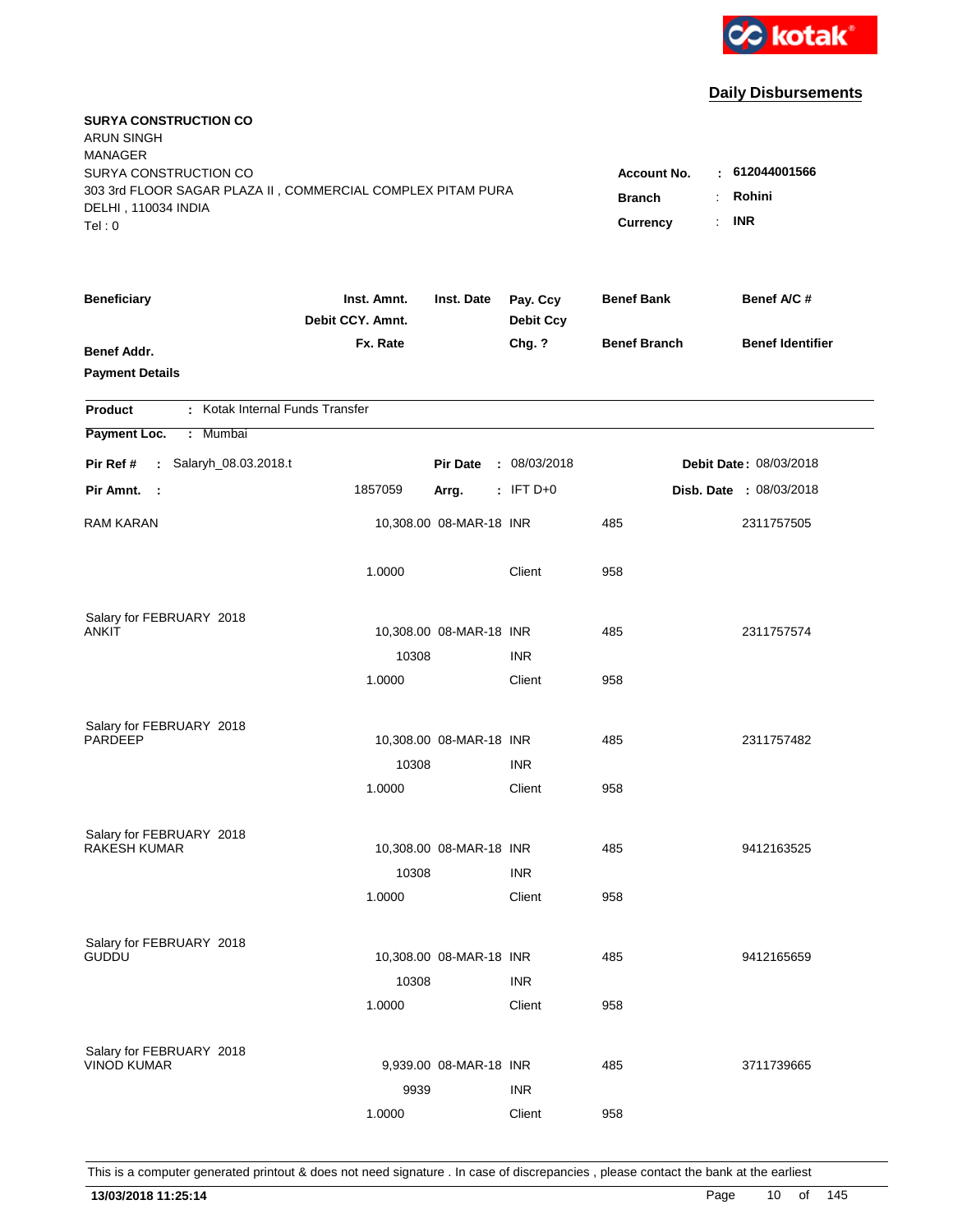

| <b>SURYA CONSTRUCTION CO</b><br><b>ARUN SINGH</b><br><b>MANAGER</b>                                         |                                 |                        |                              |                                     |                                |
|-------------------------------------------------------------------------------------------------------------|---------------------------------|------------------------|------------------------------|-------------------------------------|--------------------------------|
| SURYA CONSTRUCTION CO<br>303 3rd FLOOR SAGAR PLAZA II, COMMERCIAL COMPLEX PITAM PURA<br>DELHI, 110034 INDIA |                                 |                        |                              | <b>Account No.</b><br><b>Branch</b> | : 612044001566<br>Rohini<br>÷. |
| Tel:0                                                                                                       |                                 |                        |                              | Currency                            | <b>INR</b><br>$\cdot$          |
| <b>Beneficiary</b>                                                                                          | Inst. Amnt.<br>Debit CCY. Amnt. | Inst. Date             | Pay. Ccy<br><b>Debit Ccy</b> | <b>Benef Bank</b>                   | Benef A/C #                    |
| <b>Benef Addr.</b><br><b>Payment Details</b>                                                                | Fx. Rate                        |                        | Chg. ?                       | <b>Benef Branch</b>                 | <b>Benef Identifier</b>        |
| : Kotak Internal Funds Transfer<br><b>Product</b>                                                           |                                 |                        |                              |                                     |                                |
| Payment Loc.<br>: Mumbai                                                                                    |                                 |                        |                              |                                     |                                |
| : Salaryh_08.03.2018.t<br>Pir Ref #                                                                         |                                 | <b>Pir Date</b>        | : 08/03/2018                 |                                     | Debit Date: 08/03/2018         |
| Pir Amnt.<br>- 1                                                                                            | 1857059                         | Arrg.                  | $:$ IFT D+0                  |                                     | Disb. Date : 08/03/2018        |
| <b>VINOD KUMAR</b>                                                                                          |                                 | 9,939.00 08-MAR-18 INR |                              | 485                                 | 3711739665                     |
|                                                                                                             | 1.0000                          |                        | Client                       | 958                                 |                                |
| Salary for FEBRUARY 2018                                                                                    |                                 |                        |                              |                                     |                                |
| JAGBIR                                                                                                      |                                 | 8,245.00 08-MAR-18 INR |                              | 485                                 | 3911739403                     |
|                                                                                                             | 8245                            |                        | <b>INR</b>                   |                                     |                                |
|                                                                                                             | 1.0000                          |                        | Client                       | 958                                 |                                |
| Salary for FEBRUARY 2018                                                                                    |                                 |                        |                              |                                     |                                |
| <b>ASHWANI KUMAR</b>                                                                                        |                                 | 8,245.00 08-MAR-18 INR |                              | 485                                 | 3811726282                     |
|                                                                                                             | 8245                            |                        | <b>INR</b>                   |                                     |                                |
|                                                                                                             | 1.0000                          |                        | Client                       | 958                                 |                                |
| Salary for FEBRUARY 2018                                                                                    |                                 |                        |                              |                                     |                                |
| <b>SATYAWAN</b>                                                                                             |                                 | 8,245.00 08-MAR-18 INR |                              | 485                                 | 3811726350                     |
|                                                                                                             | 8245                            |                        | <b>INR</b>                   |                                     |                                |
|                                                                                                             | 1.0000                          |                        | Client                       | 958                                 |                                |
| Salary for FEBRUARY 2018                                                                                    |                                 |                        |                              |                                     |                                |
| <b>SANDEEP</b>                                                                                              |                                 | 8,245.00 08-MAR-18 INR |                              | 485                                 | 9412163587                     |
|                                                                                                             | 8245                            |                        | <b>INR</b>                   |                                     |                                |
|                                                                                                             | 1.0000                          |                        | Client                       | 958                                 |                                |
| Salary for FEBRUARY 2018                                                                                    |                                 |                        |                              |                                     |                                |
| <b>AJAY SINGH</b>                                                                                           |                                 | 8,245.00 08-MAR-18 INR |                              | 485                                 | 3911739502                     |
|                                                                                                             | 8245                            |                        | <b>INR</b>                   |                                     |                                |
|                                                                                                             | 1.0000                          |                        | Client                       | 958                                 |                                |
|                                                                                                             |                                 |                        |                              |                                     |                                |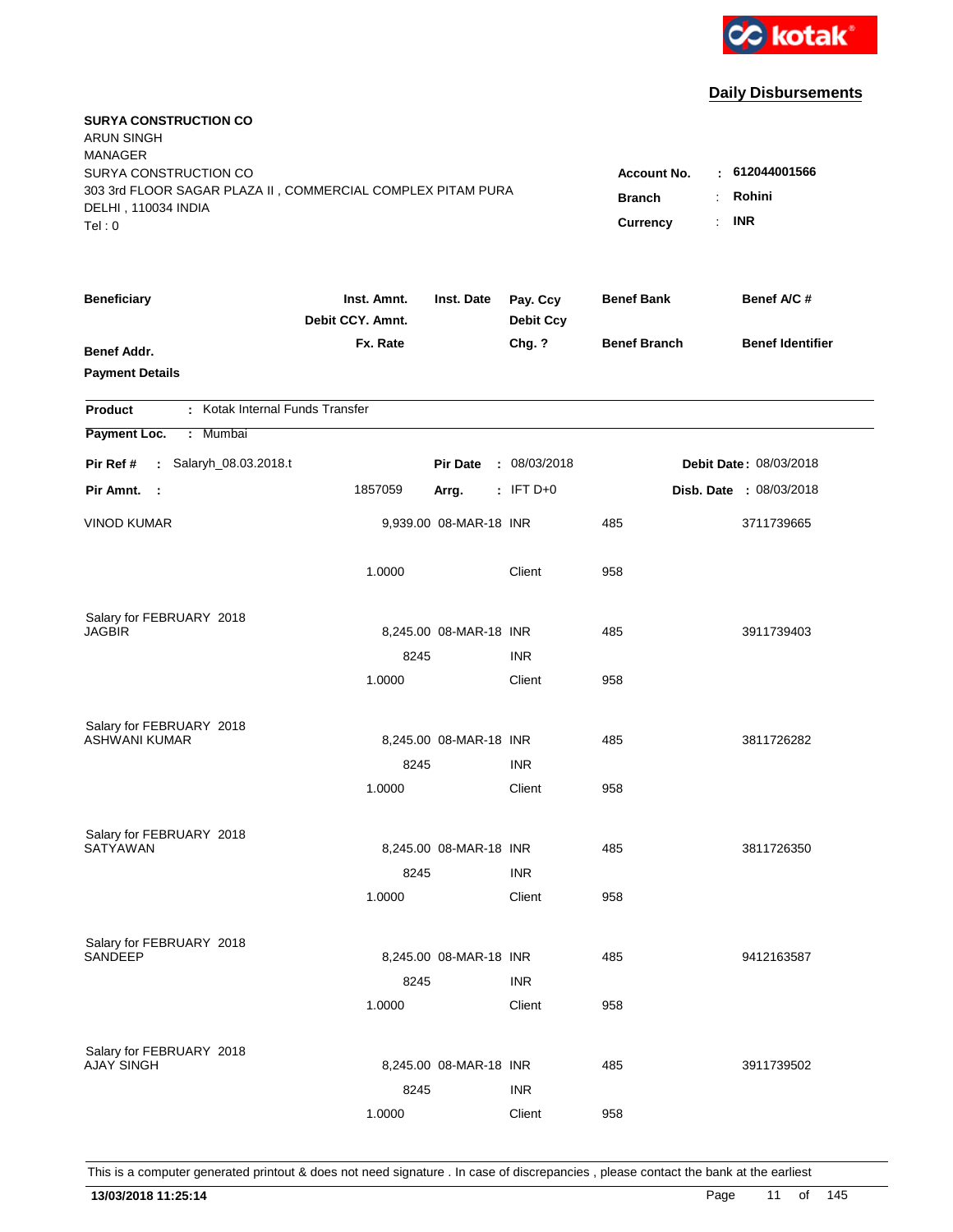

| <b>SURYA CONSTRUCTION CO</b><br><b>ARUN SINGH</b><br><b>MANAGER</b>                                         |                                     |                                                        |                              |                     |                         |
|-------------------------------------------------------------------------------------------------------------|-------------------------------------|--------------------------------------------------------|------------------------------|---------------------|-------------------------|
| SURYA CONSTRUCTION CO<br>303 3rd FLOOR SAGAR PLAZA II, COMMERCIAL COMPLEX PITAM PURA<br>DELHI, 110034 INDIA | <b>Account No.</b><br><b>Branch</b> | : 612044001566<br>Rohini<br>÷<br><b>INR</b><br>$\cdot$ |                              |                     |                         |
| Tel:0                                                                                                       |                                     |                                                        |                              | Currency            |                         |
| <b>Beneficiary</b>                                                                                          | Inst. Amnt.<br>Debit CCY. Amnt.     | Inst. Date                                             | Pay. Ccy<br><b>Debit Ccy</b> | <b>Benef Bank</b>   | Benef A/C #             |
| <b>Benef Addr.</b><br><b>Payment Details</b>                                                                | Fx. Rate                            |                                                        | Chg. ?                       | <b>Benef Branch</b> | <b>Benef Identifier</b> |
| : Kotak Internal Funds Transfer<br><b>Product</b>                                                           |                                     |                                                        |                              |                     |                         |
| Payment Loc.<br>: Mumbai                                                                                    |                                     |                                                        |                              |                     |                         |
| : Salaryh_08.03.2018.t<br>Pir Ref #                                                                         |                                     | <b>Pir Date</b>                                        | : 08/03/2018                 |                     | Debit Date: 08/03/2018  |
| Pir Amnt.<br>- 1                                                                                            | 1857059                             | Arrg.                                                  | $:$ IFT D+0                  |                     | Disb. Date : 08/03/2018 |
| <b>AJAY SINGH</b>                                                                                           |                                     | 8,245.00 08-MAR-18 INR                                 |                              | 485                 | 3911739502              |
|                                                                                                             | 1.0000                              |                                                        | Client                       | 958                 |                         |
| Salary for FEBRUARY 2018                                                                                    |                                     |                                                        |                              |                     |                         |
| <b>VIKAS KUMAR</b>                                                                                          |                                     | 8,245.00 08-MAR-18 INR                                 |                              | 485                 | 9412163563              |
|                                                                                                             | 8245<br>1.0000                      |                                                        | <b>INR</b><br>Client         | 958                 |                         |
|                                                                                                             |                                     |                                                        |                              |                     |                         |
| Salary for FEBRUARY 2018                                                                                    |                                     |                                                        |                              |                     |                         |
| <b>BINTU SINGLA</b>                                                                                         |                                     | 10,308.00 08-MAR-18 INR                                |                              | 485                 | 2311757499              |
|                                                                                                             | 10308                               |                                                        | <b>INR</b>                   |                     |                         |
|                                                                                                             | 1.0000                              |                                                        | Client                       | 958                 |                         |
| Salary for FEBRUARY 2018                                                                                    |                                     |                                                        |                              |                     |                         |
| <b>BHARAT BHUSHAN</b>                                                                                       |                                     | 10,308.00 08-MAR-18 INR                                |                              | 485                 | 2311757536              |
|                                                                                                             | 10308                               |                                                        | <b>INR</b>                   |                     |                         |
|                                                                                                             | 1.0000                              |                                                        | Client                       | 958                 |                         |
| Salary for FEBRUARY 2018                                                                                    |                                     |                                                        |                              |                     |                         |
| <b>RAJ KUMAR</b>                                                                                            |                                     | 8,245.00 08-MAR-18 INR                                 |                              | 485                 | 3911739359              |
|                                                                                                             | 8245                                |                                                        | <b>INR</b>                   |                     |                         |
|                                                                                                             | 1.0000                              |                                                        | Client                       | 958                 |                         |
|                                                                                                             |                                     |                                                        |                              |                     |                         |
| Salary for FEBRUARY 2018<br><b>SUNIL KUMAR</b>                                                              |                                     | 4,043.00 08-MAR-18 INR                                 |                              | 485                 | 3811726275              |
|                                                                                                             | 4043                                |                                                        | <b>INR</b>                   |                     |                         |
|                                                                                                             | 1.0000                              |                                                        | Client                       | 958                 |                         |
|                                                                                                             |                                     |                                                        |                              |                     |                         |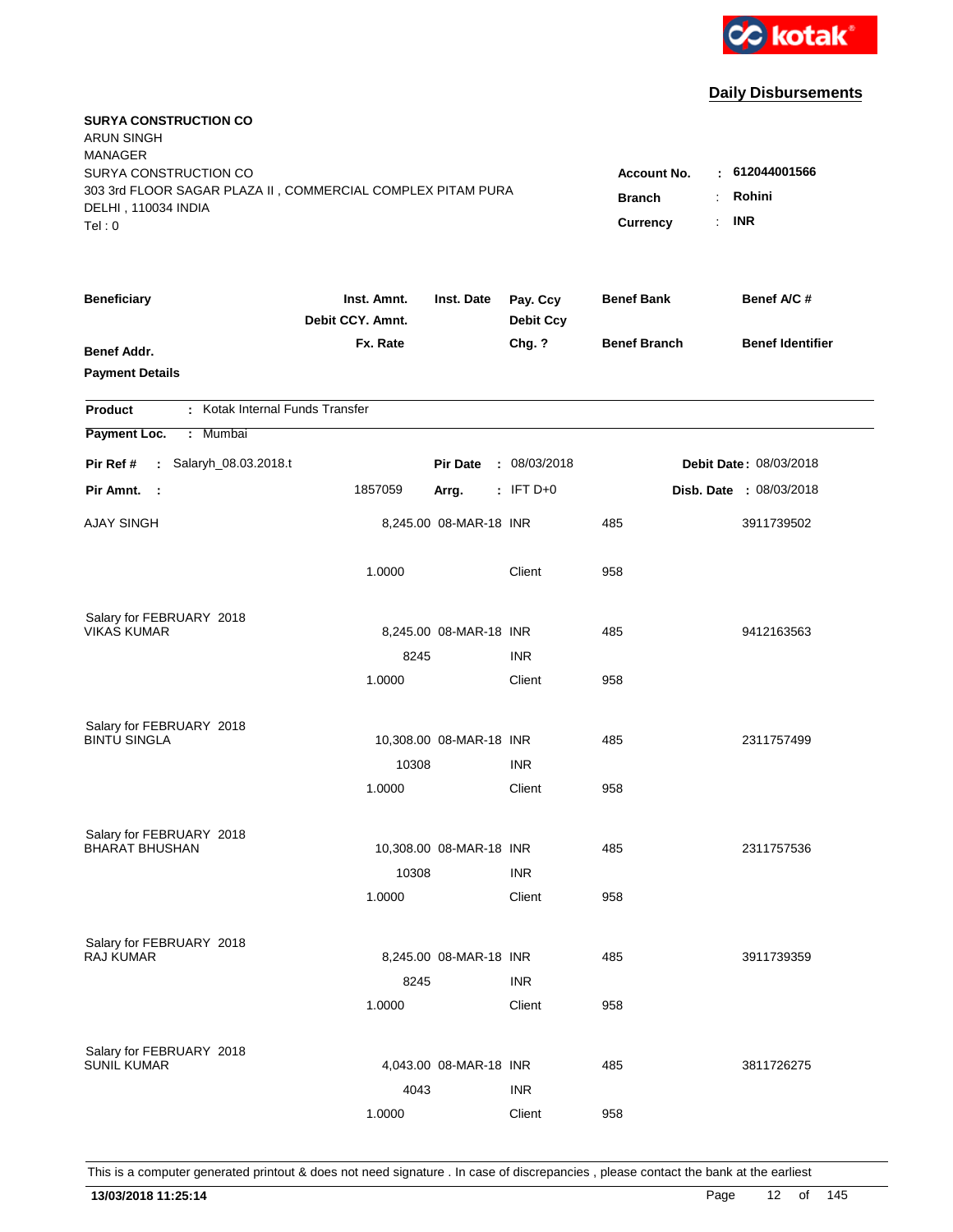

| <b>SURYA CONSTRUCTION CO</b><br><b>ARUN SINGH</b><br><b>MANAGER</b>                                                  |                                 |                         |                              | <b>Account No.</b>  |                                                    |
|----------------------------------------------------------------------------------------------------------------------|---------------------------------|-------------------------|------------------------------|---------------------|----------------------------------------------------|
| SURYA CONSTRUCTION CO<br>303 3rd FLOOR SAGAR PLAZA II, COMMERCIAL COMPLEX PITAM PURA<br>DELHI, 110034 INDIA<br>Tel:0 |                                 |                         |                              |                     | : 612044001566<br>Rohini<br>÷.<br><b>INR</b><br>÷. |
| <b>Beneficiary</b>                                                                                                   | Inst. Amnt.<br>Debit CCY. Amnt. | Inst. Date              | Pay. Ccy<br><b>Debit Ccy</b> | <b>Benef Bank</b>   | Benef A/C #                                        |
| <b>Benef Addr.</b><br><b>Payment Details</b>                                                                         | Fx. Rate                        |                         | Chg. ?                       | <b>Benef Branch</b> | <b>Benef Identifier</b>                            |
| : Kotak Internal Funds Transfer<br><b>Product</b>                                                                    |                                 |                         |                              |                     |                                                    |
| Payment Loc.<br>: Mumbai                                                                                             |                                 |                         |                              |                     |                                                    |
| : Salaryh_08.03.2018.t<br>Pir Ref #                                                                                  |                                 | <b>Pir Date</b>         | : 08/03/2018                 |                     | Debit Date: 08/03/2018                             |
| Pir Amnt.<br>- 1                                                                                                     | 1857059                         | Arrg.                   | $:$ IFT D+0                  |                     | Disb. Date : 08/03/2018                            |
| <b>SUNIL KUMAR</b>                                                                                                   |                                 | 4,043.00 08-MAR-18 INR  |                              | 485                 | 3811726275                                         |
|                                                                                                                      | 1.0000                          |                         | Client                       | 958                 |                                                    |
| Salary for FEBRUARY 2018                                                                                             |                                 |                         |                              |                     |                                                    |
| <b>DEVENDER</b>                                                                                                      |                                 | 8,245.00 08-MAR-18 INR  |                              | 485                 | 2311757550                                         |
|                                                                                                                      | 8245                            |                         | <b>INR</b>                   |                     |                                                    |
|                                                                                                                      | 1.0000                          |                         | Client                       | 958                 |                                                    |
| Salary for FEBRUARY 2018                                                                                             |                                 |                         |                              |                     |                                                    |
| <b>BIJENDER</b>                                                                                                      |                                 | 10,308.00 08-MAR-18 INR |                              | 485                 | 3211751488                                         |
|                                                                                                                      | 10308                           |                         | <b>INR</b>                   |                     |                                                    |
|                                                                                                                      | 1.0000                          |                         | Client                       | 958                 |                                                    |
| Salary for FEBRUARY 2018                                                                                             |                                 |                         |                              |                     |                                                    |
| <b>NARESH</b>                                                                                                        |                                 | 9,572.00 08-MAR-18 INR  |                              | 485                 | 3711739634                                         |
|                                                                                                                      | 9572                            |                         | <b>INR</b>                   |                     |                                                    |
|                                                                                                                      | 1.0000                          |                         | Client                       | 958                 |                                                    |
| Salary for FEBRUARY 2018                                                                                             |                                 |                         |                              |                     |                                                    |
| <b>RAJESH KUMAR</b>                                                                                                  |                                 | 10,308.00 08-MAR-18 INR |                              | 485                 | 2411749387                                         |
|                                                                                                                      | 10308                           |                         | <b>INR</b>                   |                     |                                                    |
|                                                                                                                      | 1.0000                          |                         | Client                       | 958                 |                                                    |
| Salary for FEBRUARY 2018                                                                                             |                                 |                         |                              |                     |                                                    |
| SANDEEP SAINI                                                                                                        |                                 | 10,308.00 08-MAR-18 INR |                              | 485                 | 3911739472                                         |
|                                                                                                                      | 10308                           |                         | <b>INR</b>                   |                     |                                                    |
|                                                                                                                      | 1.0000                          |                         | Client                       | 958                 |                                                    |
|                                                                                                                      |                                 |                         |                              |                     |                                                    |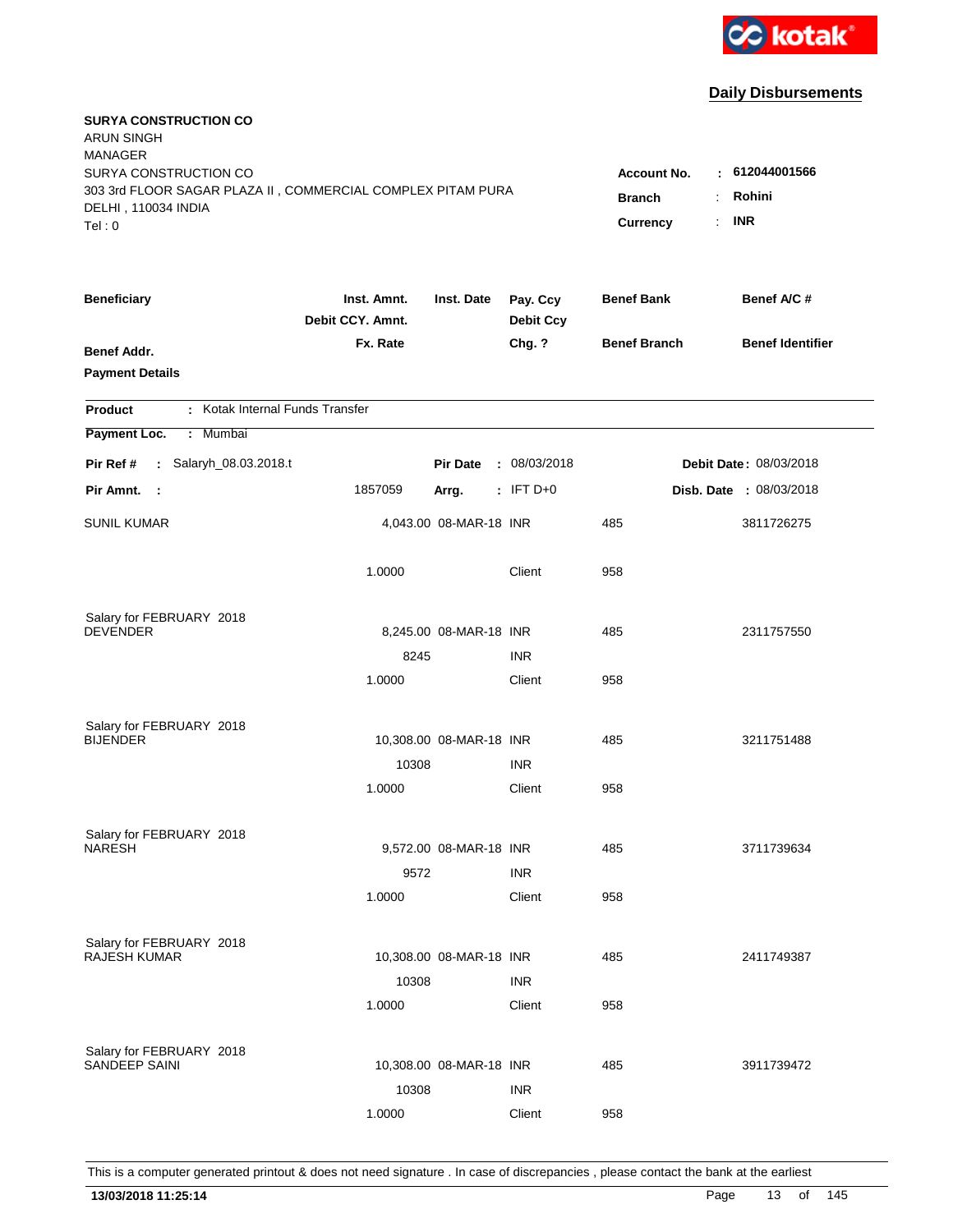

| <b>SURYA CONSTRUCTION CO</b><br><b>ARUN SINGH</b><br><b>MANAGER</b><br>SURYA CONSTRUCTION CO |                                 |                         |                              | <b>Account No.</b>               | $-612044001566$                           |
|----------------------------------------------------------------------------------------------|---------------------------------|-------------------------|------------------------------|----------------------------------|-------------------------------------------|
| 303 3rd FLOOR SAGAR PLAZA II, COMMERCIAL COMPLEX PITAM PURA<br>DELHI, 110034 INDIA<br>Tel: 0 |                                 |                         |                              | <b>Branch</b><br><b>Currency</b> | Rohini<br>÷<br><b>INR</b><br>$\mathbf{r}$ |
| <b>Beneficiary</b>                                                                           | Inst. Amnt.<br>Debit CCY. Amnt. | Inst. Date              | Pay. Ccy<br><b>Debit Ccy</b> | <b>Benef Bank</b>                | Benef A/C #                               |
| <b>Benef Addr.</b><br><b>Payment Details</b>                                                 | Fx. Rate                        |                         | Chg. ?                       | <b>Benef Branch</b>              | <b>Benef Identifier</b>                   |
| : Kotak Internal Funds Transfer<br><b>Product</b>                                            |                                 |                         |                              |                                  |                                           |
| Payment Loc.<br>: Mumbai                                                                     |                                 |                         |                              |                                  |                                           |
| : Salaryh_08.03.2018.t<br>Pir Ref #                                                          |                                 | <b>Pir Date</b>         | : 08/03/2018                 |                                  | <b>Debit Date: 08/03/2018</b>             |
| Pir Amnt. :                                                                                  | 1857059                         | Arrg.                   | $:$ IFT D+0                  |                                  | Disb. Date : 08/03/2018                   |
| SANDEEP SAINI                                                                                |                                 | 10,308.00 08-MAR-18 INR |                              | 485                              | 3911739472                                |
|                                                                                              | 1.0000                          |                         | Client                       | 958                              |                                           |
| Salary for FEBRUARY 2018                                                                     |                                 |                         |                              |                                  |                                           |
| <b>DEEPAK SINGH</b>                                                                          |                                 | 8,835.00 08-MAR-18 INR  |                              | 485                              | 3811726336                                |
|                                                                                              | 8835                            |                         | <b>INR</b>                   |                                  |                                           |
|                                                                                              | 1.0000                          |                         | Client                       | 958                              |                                           |
| Salary for FEBRUARY 2018                                                                     |                                 |                         |                              |                                  |                                           |
| GAFUR                                                                                        |                                 | 9,572.00 08-MAR-18 INR  |                              | 485                              | 2311757604                                |
|                                                                                              | 9572                            |                         | <b>INR</b>                   |                                  |                                           |
|                                                                                              | 1.0000                          |                         | Client                       | 958                              |                                           |
| Salary for FEBRUARY 2018                                                                     |                                 |                         |                              |                                  |                                           |
| <b>JAGGU RAM</b>                                                                             |                                 | 10,308.00 08-MAR-18 INR |                              | 485                              | 3911739427                                |
|                                                                                              | 10308                           |                         | <b>INR</b>                   |                                  |                                           |
|                                                                                              | 1.0000                          |                         | Client                       | 958                              |                                           |
| Salary for FEBRUARY 2018                                                                     |                                 |                         |                              |                                  |                                           |
| <b>SURENDER SAINI</b>                                                                        |                                 | 10,308.00 08-MAR-18 INR |                              | 485                              | 3911739373                                |
|                                                                                              | 10308                           |                         | <b>INR</b>                   |                                  |                                           |
|                                                                                              | 1.0000                          |                         | Client                       | 958                              |                                           |
|                                                                                              |                                 |                         |                              |                                  |                                           |
| Salary for FEBRUARY 2018<br><b>SATYA PARKASH</b>                                             |                                 | 10,308.00 08-MAR-18 INR |                              | 485                              | 3711739597                                |
|                                                                                              | 10308                           |                         | <b>INR</b>                   |                                  |                                           |
|                                                                                              | 1.0000                          |                         | Client                       | 958                              |                                           |
|                                                                                              |                                 |                         |                              |                                  |                                           |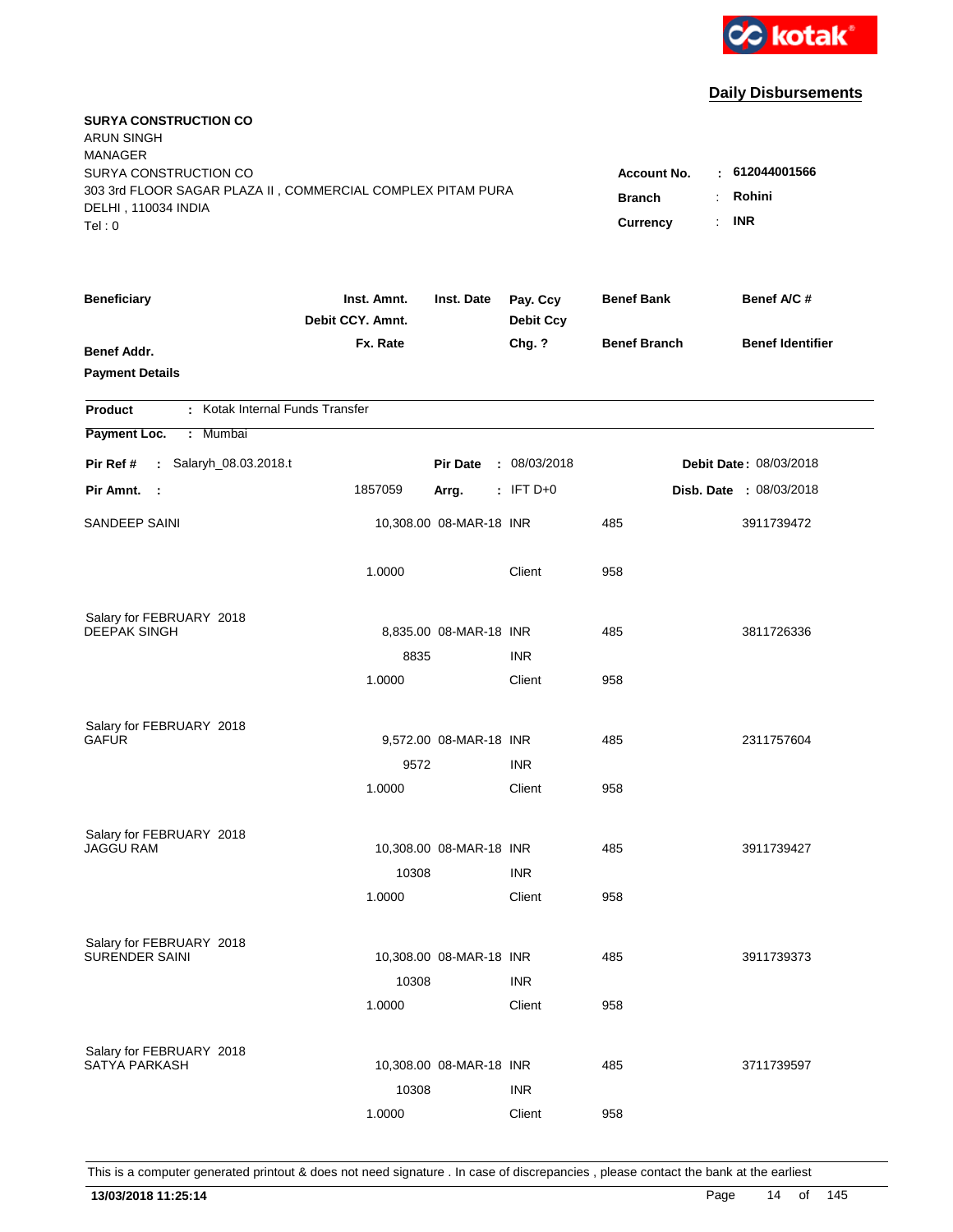

| <b>SURYA CONSTRUCTION CO</b><br><b>ARUN SINGH</b><br><b>MANAGER</b>                                                   |                                 |                                                        |                                                              |                     |                               |
|-----------------------------------------------------------------------------------------------------------------------|---------------------------------|--------------------------------------------------------|--------------------------------------------------------------|---------------------|-------------------------------|
| SURYA CONSTRUCTION CO<br>303 3rd FLOOR SAGAR PLAZA II, COMMERCIAL COMPLEX PITAM PURA<br>DELHI, 110034 INDIA<br>Tel: 0 |                                 | <b>Account No.</b><br><b>Branch</b><br><b>Currency</b> | : 612044001566<br>Rohini<br>÷.<br><b>INR</b><br>$\mathbf{r}$ |                     |                               |
|                                                                                                                       |                                 |                                                        |                                                              |                     |                               |
| <b>Beneficiary</b>                                                                                                    | Inst. Amnt.<br>Debit CCY. Amnt. | Inst. Date                                             | Pay. Ccy<br><b>Debit Ccy</b>                                 | <b>Benef Bank</b>   | Benef A/C #                   |
| <b>Benef Addr.</b><br><b>Payment Details</b>                                                                          | Fx. Rate                        |                                                        | Chg. ?                                                       | <b>Benef Branch</b> | <b>Benef Identifier</b>       |
| : Kotak Internal Funds Transfer<br><b>Product</b>                                                                     |                                 |                                                        |                                                              |                     |                               |
| Payment Loc.<br>: Mumbai                                                                                              |                                 |                                                        |                                                              |                     |                               |
| : Salaryh_08.03.2018.t<br>Pir Ref #                                                                                   |                                 | <b>Pir Date</b>                                        | : 08/03/2018                                                 |                     | <b>Debit Date: 08/03/2018</b> |
| Pir Amnt. :                                                                                                           | 1857059                         | Arrg.                                                  | $:$ IFT D+0                                                  |                     | Disb. Date : 08/03/2018       |
| SATYA PARKASH                                                                                                         |                                 | 10,308.00 08-MAR-18 INR                                |                                                              | 485                 | 3711739597                    |
|                                                                                                                       | 1.0000                          |                                                        | Client                                                       | 958                 |                               |
| Salary for FEBRUARY 2018                                                                                              |                                 |                                                        |                                                              |                     |                               |
| <b>JAGBIR SINGH</b>                                                                                                   |                                 | 10,308.00 08-MAR-18 INR                                |                                                              | 485                 | 3911739434                    |
|                                                                                                                       | 10308                           |                                                        | <b>INR</b>                                                   |                     |                               |
|                                                                                                                       | 1.0000                          |                                                        | Client                                                       | 958                 |                               |
| Salary for FEBRUARY 2018                                                                                              |                                 |                                                        |                                                              |                     |                               |
| <b>RAJ SINGH</b>                                                                                                      |                                 | 10,308.00 08-MAR-18 INR                                |                                                              | 485                 | 2411749417                    |
|                                                                                                                       | 10308                           |                                                        | <b>INR</b>                                                   |                     |                               |
|                                                                                                                       | 1.0000                          |                                                        | Client                                                       | 958                 |                               |
| Salary for FEBRUARY 2018                                                                                              |                                 |                                                        |                                                              |                     |                               |
| <b>RAKESH</b>                                                                                                         |                                 | 10,308.00 08-MAR-18 INR                                |                                                              | 485                 | 3811726176                    |
|                                                                                                                       | 10308                           |                                                        | <b>INR</b>                                                   |                     |                               |
|                                                                                                                       | 1.0000                          |                                                        | Client                                                       | 958                 |                               |
|                                                                                                                       |                                 |                                                        |                                                              |                     |                               |
| Salary for FEBRUARY 2018<br><b>SATISH</b>                                                                             |                                 | 10,308.00 08-MAR-18 INR                                |                                                              | 485                 | 3811726190                    |
|                                                                                                                       | 10308                           |                                                        | <b>INR</b>                                                   |                     |                               |
|                                                                                                                       | 1.0000                          |                                                        | Client                                                       | 958                 |                               |
|                                                                                                                       |                                 |                                                        |                                                              |                     |                               |
| Salary for FEBRUARY 2018<br><b>VARINDER</b>                                                                           |                                 | 2,063.00 08-MAR-18 INR                                 |                                                              | 485                 | 3811726329                    |
|                                                                                                                       | 2063                            |                                                        | <b>INR</b>                                                   |                     |                               |
|                                                                                                                       | 1.0000                          |                                                        | Client                                                       | 958                 |                               |
|                                                                                                                       |                                 |                                                        |                                                              |                     |                               |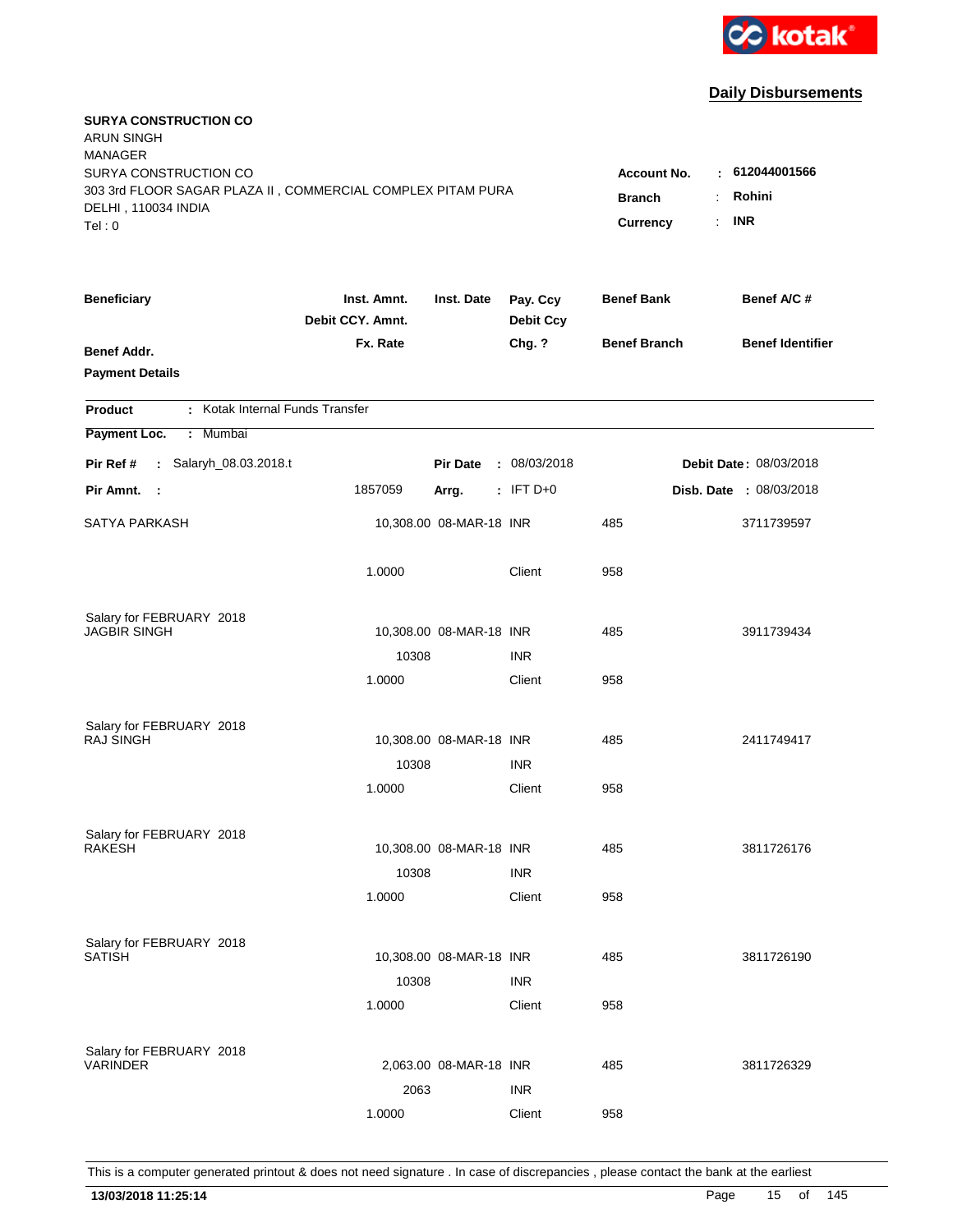

| <b>SURYA CONSTRUCTION CO</b><br><b>ARUN SINGH</b><br><b>MANAGER</b>                                         |                                 |                        |                              |                                     |                                |
|-------------------------------------------------------------------------------------------------------------|---------------------------------|------------------------|------------------------------|-------------------------------------|--------------------------------|
| SURYA CONSTRUCTION CO<br>303 3rd FLOOR SAGAR PLAZA II, COMMERCIAL COMPLEX PITAM PURA<br>DELHI, 110034 INDIA |                                 |                        |                              | <b>Account No.</b><br><b>Branch</b> | : 612044001566<br>Rohini<br>÷. |
| Tel:0                                                                                                       |                                 |                        |                              | Currency                            | <b>INR</b><br>$\cdot$          |
| <b>Beneficiary</b>                                                                                          | Inst. Amnt.<br>Debit CCY. Amnt. | Inst. Date             | Pay. Ccy<br><b>Debit Ccy</b> | <b>Benef Bank</b>                   | Benef A/C #                    |
| <b>Benef Addr.</b><br><b>Payment Details</b>                                                                | Fx. Rate                        |                        | Chg. ?                       | <b>Benef Branch</b>                 | <b>Benef Identifier</b>        |
| : Kotak Internal Funds Transfer<br><b>Product</b>                                                           |                                 |                        |                              |                                     |                                |
| Payment Loc.<br>: Mumbai                                                                                    |                                 |                        |                              |                                     |                                |
| : Salaryh_08.03.2018.t<br>Pir Ref #                                                                         |                                 | <b>Pir Date</b>        | : 08/03/2018                 |                                     | Debit Date: 08/03/2018         |
| Pir Amnt.<br>- 1                                                                                            | 1857059                         | Arrg.                  | $:$ IFT D+0                  |                                     | Disb. Date : 08/03/2018        |
| <b>VARINDER</b>                                                                                             |                                 | 2,063.00 08-MAR-18 INR |                              | 485                                 | 3811726329                     |
|                                                                                                             | 1.0000                          |                        | Client                       | 958                                 |                                |
| Salary for FEBRUARY 2018                                                                                    |                                 |                        |                              |                                     |                                |
| RAKESH KUMAR                                                                                                |                                 | 8,245.00 08-MAR-18 INR |                              | 485                                 | 3811726305                     |
|                                                                                                             | 8245                            |                        | <b>INR</b>                   |                                     |                                |
|                                                                                                             | 1.0000                          |                        | Client                       | 958                                 |                                |
| Salary for FEBRUARY 2018                                                                                    |                                 |                        |                              |                                     |                                |
| PAWAN KUMAR                                                                                                 |                                 | 7,065.00 08-MAR-18 INR |                              | 485                                 | 2311757543                     |
|                                                                                                             | 7065                            |                        | <b>INR</b>                   |                                     |                                |
|                                                                                                             | 1.0000                          |                        | Client                       | 958                                 |                                |
| Salary for FEBRUARY 2018                                                                                    |                                 |                        |                              |                                     |                                |
| <b>PRADEEP</b>                                                                                              |                                 | 8,245.00 08-MAR-18 INR |                              | 485                                 | 3811726183                     |
|                                                                                                             | 8245                            |                        | <b>INR</b>                   |                                     |                                |
|                                                                                                             | 1.0000                          |                        | Client                       | 958                                 |                                |
| Salary for FEBRUARY 2018                                                                                    |                                 |                        |                              |                                     |                                |
| <b>SUBHASH</b>                                                                                              |                                 | 8,245.00 08-MAR-18 INR |                              | 485                                 | 3511755131                     |
|                                                                                                             | 8245                            |                        | <b>INR</b>                   |                                     |                                |
|                                                                                                             | 1.0000                          |                        | Client                       | 958                                 |                                |
|                                                                                                             |                                 |                        |                              |                                     |                                |
| Salary for FEBRUARY 2018<br>SONU                                                                            |                                 | 7,065.00 08-MAR-18 INR |                              | 485                                 | 2311757581                     |
|                                                                                                             | 7065                            |                        | <b>INR</b>                   |                                     |                                |
|                                                                                                             | 1.0000                          |                        | Client                       | 958                                 |                                |
|                                                                                                             |                                 |                        |                              |                                     |                                |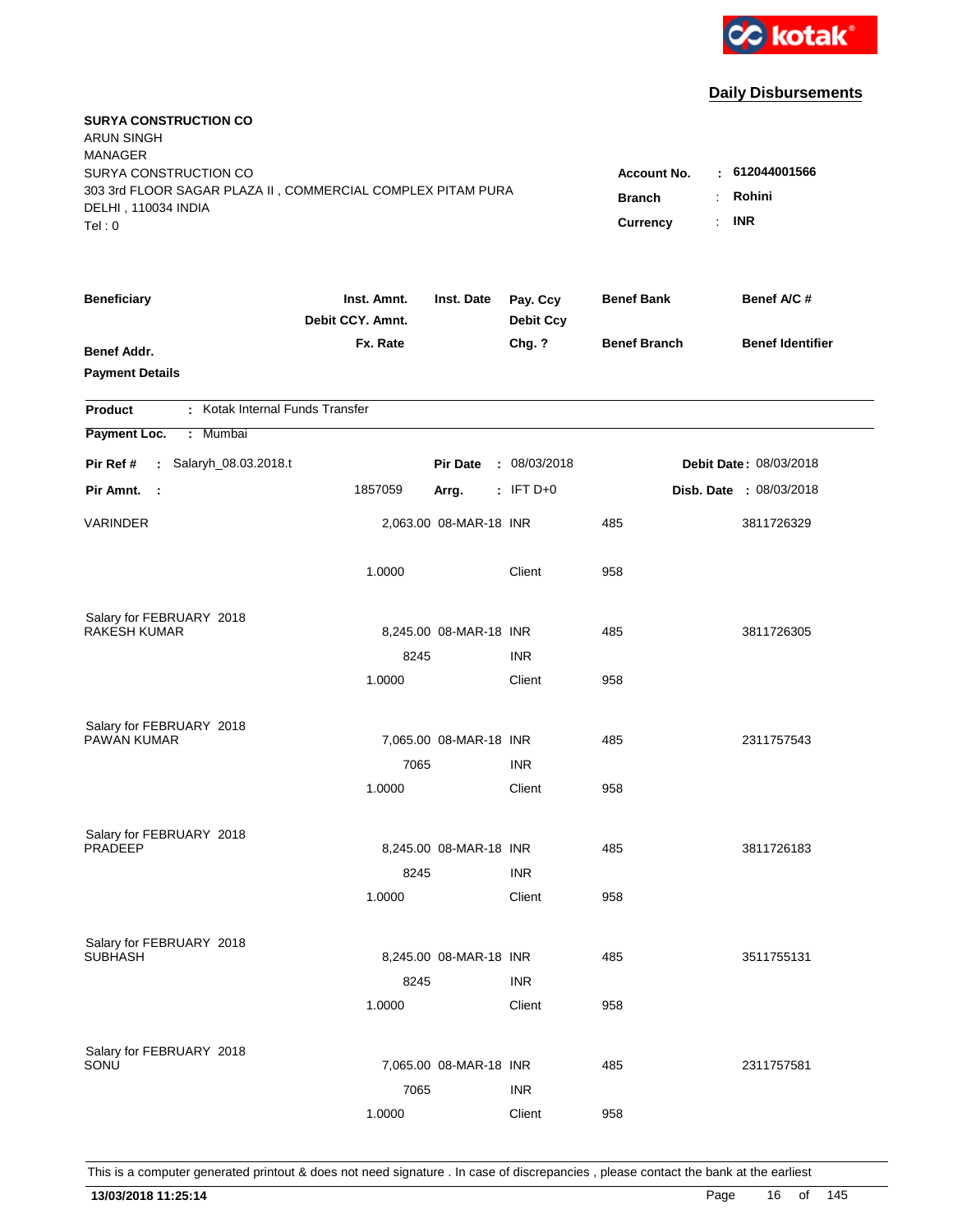

| <b>SURYA CONSTRUCTION CO</b><br><b>ARUN SINGH</b><br><b>MANAGER</b>                                                  |                                 |                                                 |                                                     |                     |                         |
|----------------------------------------------------------------------------------------------------------------------|---------------------------------|-------------------------------------------------|-----------------------------------------------------|---------------------|-------------------------|
| SURYA CONSTRUCTION CO<br>303 3rd FLOOR SAGAR PLAZA II, COMMERCIAL COMPLEX PITAM PURA<br>DELHI, 110034 INDIA<br>Tel:0 |                                 | <b>Account No.</b><br><b>Branch</b><br>Currency | $-612044001566$<br>Rohini<br>÷.<br><b>INR</b><br>÷. |                     |                         |
| <b>Beneficiary</b>                                                                                                   | Inst. Amnt.<br>Debit CCY. Amnt. | Inst. Date                                      | Pay. Ccy<br><b>Debit Ccy</b>                        | <b>Benef Bank</b>   | Benef A/C #             |
| <b>Benef Addr.</b><br><b>Payment Details</b>                                                                         | Fx. Rate                        |                                                 | Chg. ?                                              | <b>Benef Branch</b> | <b>Benef Identifier</b> |
| : Kotak Internal Funds Transfer<br><b>Product</b>                                                                    |                                 |                                                 |                                                     |                     |                         |
| Payment Loc.<br>: Mumbai                                                                                             |                                 |                                                 |                                                     |                     |                         |
| Pir Ref #<br>: Salaryh_08.03.2018.t                                                                                  |                                 | <b>Pir Date</b>                                 | : 08/03/2018                                        |                     | Debit Date: 08/03/2018  |
| Pir Amnt.<br>- 11                                                                                                    | 1857059                         | Arrg.                                           | $:$ IFT D+0                                         |                     | Disb. Date : 08/03/2018 |
| SONU                                                                                                                 |                                 | 7,065.00 08-MAR-18 INR                          |                                                     | 485                 | 2311757581              |
|                                                                                                                      | 1.0000                          |                                                 | Client                                              | 958                 |                         |
| Salary for FEBRUARY 2018                                                                                             |                                 |                                                 |                                                     |                     |                         |
| <b>VIKAS</b>                                                                                                         |                                 | 8,245.00 08-MAR-18 INR                          |                                                     | 485                 | 3911739526              |
|                                                                                                                      | 8245                            |                                                 | <b>INR</b>                                          |                     |                         |
|                                                                                                                      | 1.0000                          |                                                 | Client                                              | 958                 |                         |
| Salary for FEBRUARY 2018                                                                                             |                                 |                                                 |                                                     |                     |                         |
| <b>SATISH KUMAR</b>                                                                                                  |                                 | 8,245.00 08-MAR-18 INR                          |                                                     | 485                 | 3711739603              |
|                                                                                                                      | 8245                            |                                                 | <b>INR</b>                                          |                     |                         |
|                                                                                                                      | 1.0000                          |                                                 | Client                                              | 958                 |                         |
| Salary for FEBRUARY 2018                                                                                             |                                 |                                                 |                                                     |                     |                         |
| <b>RAVINDER</b>                                                                                                      |                                 | 7,950.00 08-MAR-18 INR                          |                                                     | 485                 | 2411749448              |
|                                                                                                                      | 7950                            |                                                 | <b>INR</b>                                          |                     |                         |
|                                                                                                                      | 1.0000                          |                                                 | Client                                              | 958                 |                         |
|                                                                                                                      |                                 |                                                 |                                                     |                     |                         |
| Salary for FEBRUARY 2018<br><b>KULDEEP KUMAR</b>                                                                     |                                 | 10,308.00 08-MAR-18 INR                         |                                                     | 485                 | 3511755100              |
|                                                                                                                      | 10308                           |                                                 | <b>INR</b>                                          |                     |                         |
|                                                                                                                      | 1.0000                          |                                                 | Client                                              | 958                 |                         |
|                                                                                                                      |                                 |                                                 |                                                     |                     |                         |
| Salary for FEBRUARY 2018<br><b>RAJ KUMAR</b>                                                                         |                                 | 9,939.00 08-MAR-18 INR                          |                                                     | 485                 | 2311757611              |
|                                                                                                                      | 9939                            |                                                 | <b>INR</b>                                          |                     |                         |
|                                                                                                                      | 1.0000                          |                                                 | Client                                              | 958                 |                         |
|                                                                                                                      |                                 |                                                 |                                                     |                     |                         |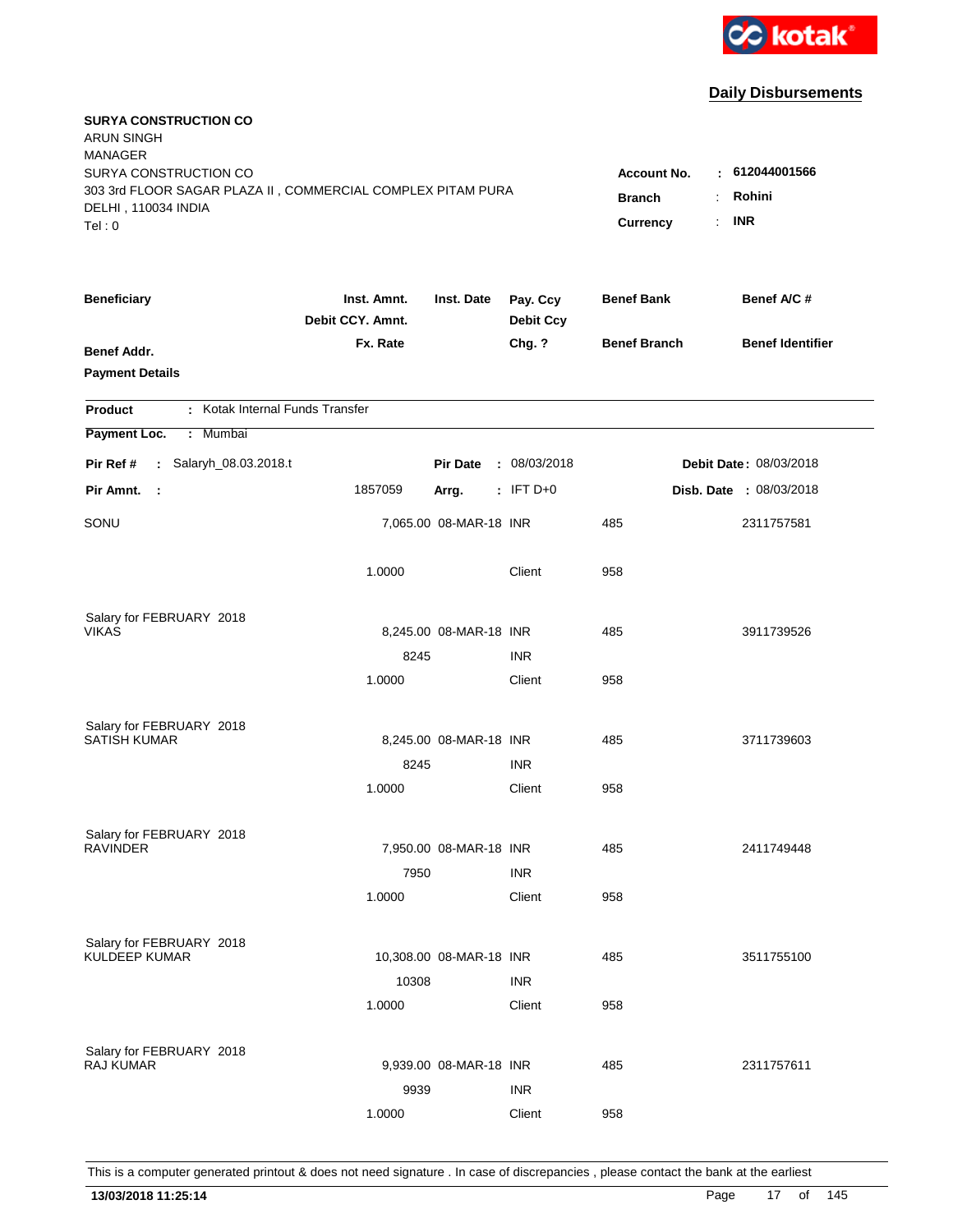

| <b>SURYA CONSTRUCTION CO</b><br><b>ARUN SINGH</b><br><b>MANAGER</b>                                         |                                 |                        |                              |                                     |                                 |
|-------------------------------------------------------------------------------------------------------------|---------------------------------|------------------------|------------------------------|-------------------------------------|---------------------------------|
| SURYA CONSTRUCTION CO<br>303 3rd FLOOR SAGAR PLAZA II, COMMERCIAL COMPLEX PITAM PURA<br>DELHI, 110034 INDIA |                                 |                        |                              | <b>Account No.</b><br><b>Branch</b> | $-612044001566$<br>Rohini<br>÷. |
| Tel:0                                                                                                       |                                 |                        |                              | Currency                            | <b>INR</b><br>÷.                |
| <b>Beneficiary</b>                                                                                          | Inst. Amnt.<br>Debit CCY. Amnt. | Inst. Date             | Pay. Ccy<br><b>Debit Ccy</b> | <b>Benef Bank</b>                   | Benef A/C #                     |
| <b>Benef Addr.</b><br><b>Payment Details</b>                                                                | Fx. Rate                        |                        | Chg. ?                       | <b>Benef Branch</b>                 | <b>Benef Identifier</b>         |
| : Kotak Internal Funds Transfer<br><b>Product</b>                                                           |                                 |                        |                              |                                     |                                 |
| Payment Loc.<br>: Mumbai                                                                                    |                                 |                        |                              |                                     |                                 |
| : Salaryh_08.03.2018.t<br>Pir Ref #                                                                         |                                 | <b>Pir Date</b>        | : 08/03/2018                 |                                     | Debit Date: 08/03/2018          |
| Pir Amnt.<br>- 1                                                                                            | 1857059                         | Arrg.                  | $:$ IFT D+0                  |                                     | Disb. Date : 08/03/2018         |
| <b>RAJ KUMAR</b>                                                                                            |                                 | 9,939.00 08-MAR-18 INR |                              | 485                                 | 2311757611                      |
|                                                                                                             | 1.0000                          |                        | Client                       | 958                                 |                                 |
| Salary for FEBRUARY 2018                                                                                    |                                 |                        |                              |                                     |                                 |
| <b>ROSHAN</b>                                                                                               |                                 | 9,572.00 08-MAR-18 INR |                              | 485                                 | 3811726114                      |
|                                                                                                             | 9572<br>1.0000                  |                        | <b>INR</b><br>Client         | 958                                 |                                 |
|                                                                                                             |                                 |                        |                              |                                     |                                 |
| Salary for FEBRUARY 2018<br><b>NARESH KUMAR</b>                                                             |                                 |                        |                              |                                     |                                 |
|                                                                                                             |                                 | 7,360.00 08-MAR-18 INR |                              | 485                                 | 2411749424                      |
|                                                                                                             | 7360<br>1.0000                  |                        | <b>INR</b><br>Client         | 958                                 |                                 |
|                                                                                                             |                                 |                        |                              |                                     |                                 |
| Salary for FEBRUARY 2018                                                                                    |                                 |                        |                              |                                     |                                 |
| ANKIT                                                                                                       |                                 | 7,950.00 08-MAR-18 INR |                              | 485                                 | 3911739410                      |
|                                                                                                             | 7950                            |                        | <b>INR</b>                   |                                     |                                 |
|                                                                                                             | 1.0000                          |                        | Client                       | 958                                 |                                 |
| Salary for FEBRUARY 2018                                                                                    |                                 |                        |                              |                                     |                                 |
| <b>BIJENDER</b>                                                                                             |                                 | 726.00 08-MAR-18 INR   |                              | 485                                 | 0511767003                      |
|                                                                                                             | 726                             |                        | <b>INR</b>                   |                                     |                                 |
|                                                                                                             | 1.0000                          |                        | Client                       | 958                                 |                                 |
|                                                                                                             |                                 |                        |                              |                                     |                                 |
| Salary for FEBRUARY 2018<br>ANIL                                                                            |                                 | 8,245.00 08-MAR-18 INR |                              | 485                                 | 9412162078                      |
|                                                                                                             | 8245                            |                        | <b>INR</b>                   |                                     |                                 |
|                                                                                                             | 1.0000                          |                        | Client                       | 958                                 |                                 |
|                                                                                                             |                                 |                        |                              |                                     |                                 |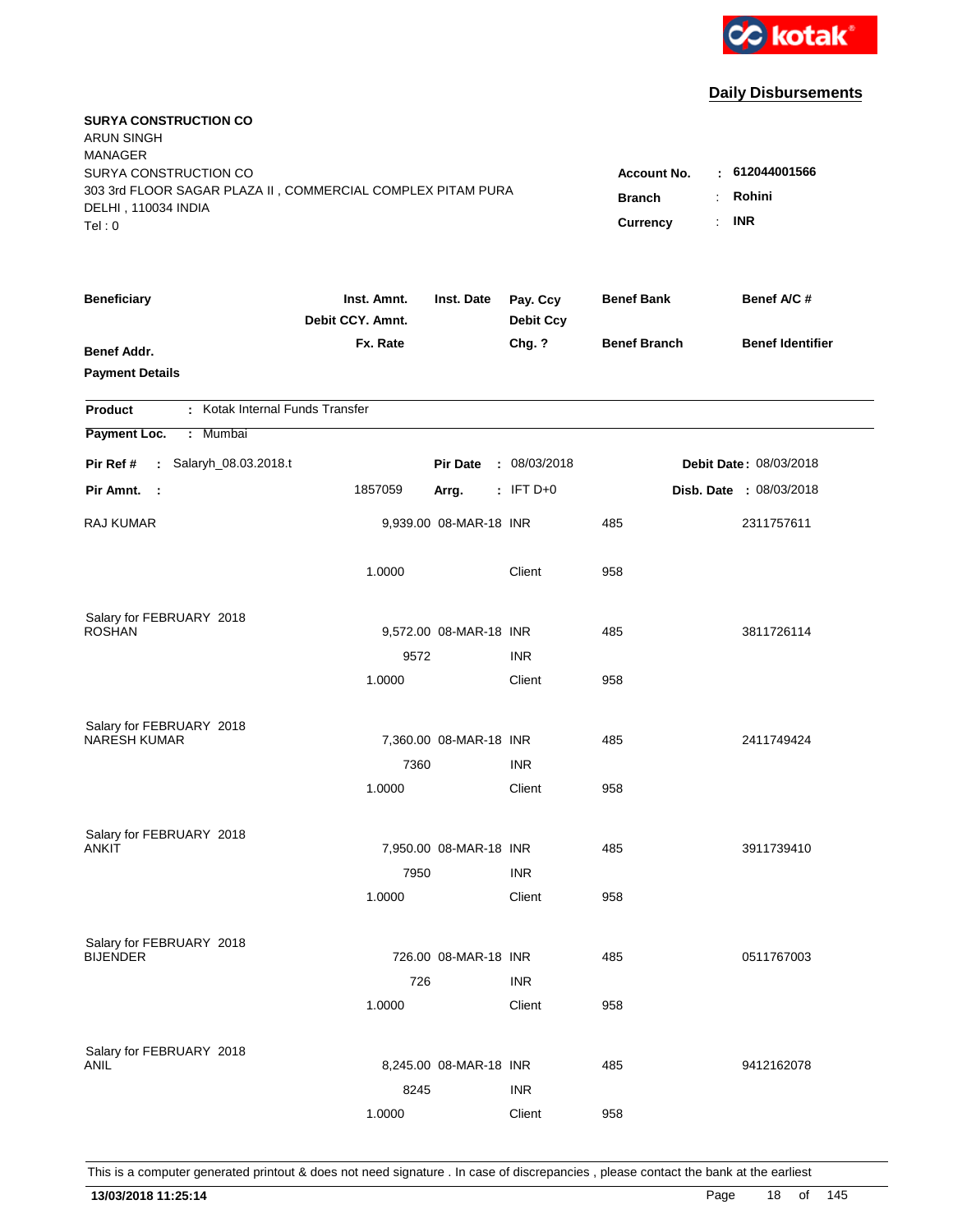

| <b>SURYA CONSTRUCTION CO</b><br><b>ARUN SINGH</b><br><b>MANAGER</b>                                         |                                 |                                     |                                |                     |                         |
|-------------------------------------------------------------------------------------------------------------|---------------------------------|-------------------------------------|--------------------------------|---------------------|-------------------------|
| SURYA CONSTRUCTION CO<br>303 3rd FLOOR SAGAR PLAZA II, COMMERCIAL COMPLEX PITAM PURA<br>DELHI, 110034 INDIA |                                 | <b>Account No.</b><br><b>Branch</b> | : 612044001566<br>Rohini<br>÷. |                     |                         |
| Tel:0                                                                                                       |                                 |                                     |                                | Currency            | <b>INR</b><br>÷.        |
| <b>Beneficiary</b>                                                                                          | Inst. Amnt.<br>Debit CCY. Amnt. | Inst. Date                          | Pay. Ccy<br><b>Debit Ccy</b>   | <b>Benef Bank</b>   | Benef A/C #             |
| <b>Benef Addr.</b><br><b>Payment Details</b>                                                                | Fx. Rate                        |                                     | Chg. ?                         | <b>Benef Branch</b> | <b>Benef Identifier</b> |
| : Kotak Internal Funds Transfer<br><b>Product</b>                                                           |                                 |                                     |                                |                     |                         |
| Payment Loc.<br>: Mumbai                                                                                    |                                 |                                     |                                |                     |                         |
| Pir Ref #<br>: Salaryh_08.03.2018.t                                                                         |                                 | <b>Pir Date</b>                     | : 08/03/2018                   |                     | Debit Date: 08/03/2018  |
| Pir Amnt.<br>- 11                                                                                           | 1857059                         | Arrg.                               | $:$ IFT D+0                    |                     | Disb. Date : 08/03/2018 |
| ANIL                                                                                                        |                                 | 8,245.00 08-MAR-18 INR              |                                | 485                 | 9412162078              |
|                                                                                                             | 1.0000                          |                                     | Client                         | 958                 |                         |
| Salary for FEBRUARY 2018                                                                                    |                                 |                                     |                                |                     |                         |
| <b>PARVEEN</b>                                                                                              |                                 | 10,308.00 08-MAR-18 INR             |                                | 485                 | 9812221962              |
|                                                                                                             | 10308                           |                                     | <b>INR</b>                     |                     |                         |
|                                                                                                             | 1.0000                          |                                     | Client                         | 958                 |                         |
| Salary for FEBRUARY 2018                                                                                    |                                 |                                     |                                |                     |                         |
| PURAN SINGH                                                                                                 |                                 | 10,308.00 08-MAR-18 INR             |                                | 485                 | 9412162061              |
|                                                                                                             | 10308                           |                                     | <b>INR</b>                     |                     |                         |
|                                                                                                             | 1.0000                          |                                     | Client                         | 958                 |                         |
| Salary for FEBRUARY 2018                                                                                    |                                 |                                     |                                |                     |                         |
| PARVEEN KUMAR                                                                                               |                                 | 8,245.00 08-MAR-18 INR              |                                | 485                 | 9812188029              |
|                                                                                                             | 8245                            |                                     | <b>INR</b>                     |                     |                         |
|                                                                                                             | 1.0000                          |                                     | Client                         | 958                 |                         |
| Salary for FEBRUARY 2018                                                                                    |                                 |                                     |                                |                     |                         |
| RAKESH AHLAWAT                                                                                              |                                 | 8,245.00 08-MAR-18 INR              |                                | 485                 | 9412162016              |
|                                                                                                             | 8245                            |                                     | <b>INR</b>                     |                     |                         |
|                                                                                                             | 1.0000                          |                                     | Client                         | 958                 |                         |
|                                                                                                             |                                 |                                     |                                |                     |                         |
| Salary for FEBRUARY 2018<br><b>PARMOD KUMAR</b>                                                             |                                 | 9,572.00 08-MAR-18 INR              |                                | 485                 | 3311748906              |
|                                                                                                             | 9572                            |                                     | <b>INR</b>                     |                     |                         |
|                                                                                                             | 1.0000                          |                                     | Client                         | 958                 |                         |
|                                                                                                             |                                 |                                     |                                |                     |                         |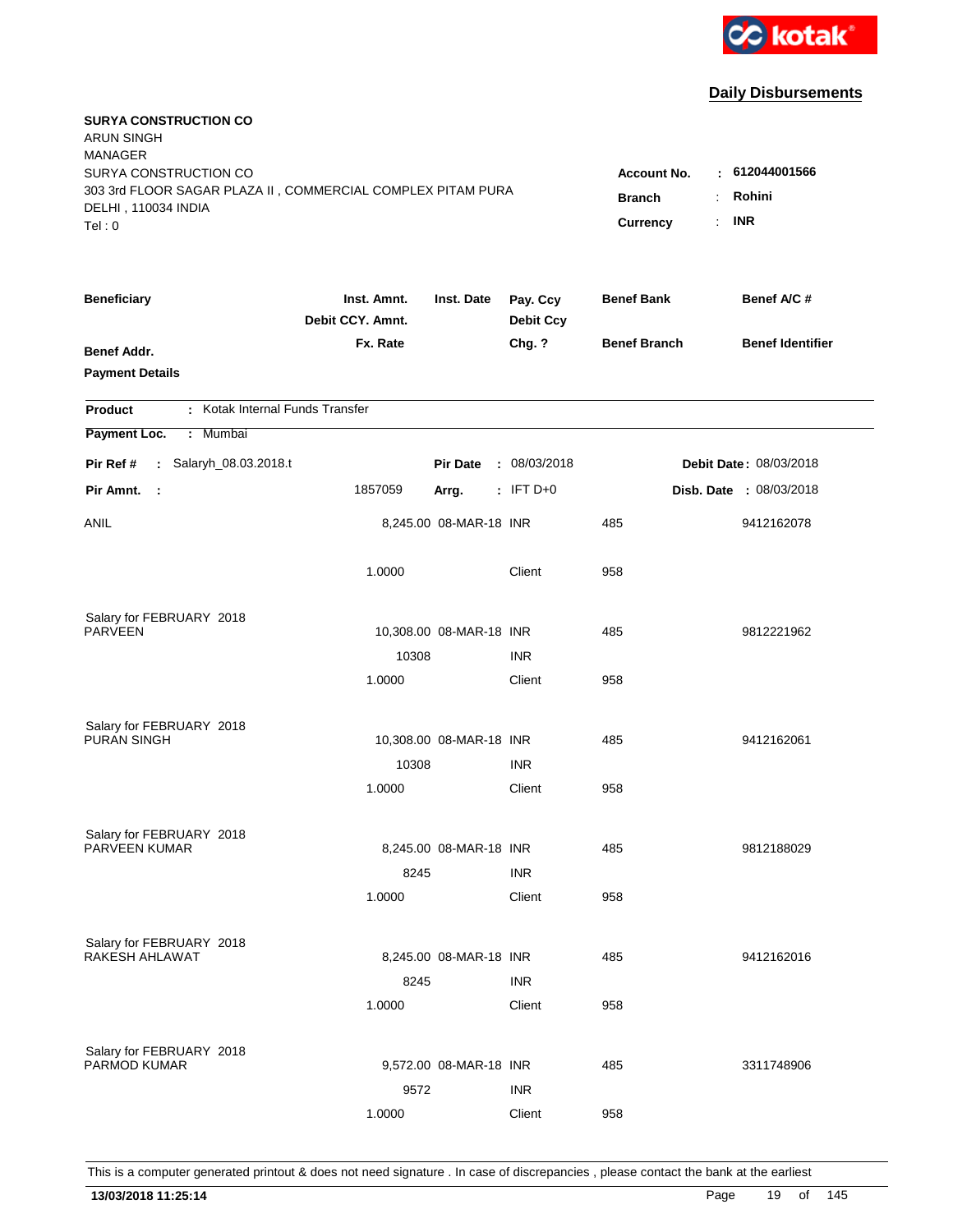

| <b>SURYA CONSTRUCTION CO</b><br><b>ARUN SINGH</b>                                                      |                                 |                         |                              |                                       |                         |
|--------------------------------------------------------------------------------------------------------|---------------------------------|-------------------------|------------------------------|---------------------------------------|-------------------------|
| <b>MANAGER</b><br>SURYA CONSTRUCTION CO<br>303 3rd FLOOR SAGAR PLAZA II, COMMERCIAL COMPLEX PITAM PURA |                                 |                         |                              | <b>Account No.</b>                    | : 612044001566          |
| DELHI, 110034 INDIA                                                                                    |                                 |                         |                              | <b>Branch</b><br>$\ddot{\phantom{a}}$ | Rohini                  |
| Tel: 0                                                                                                 |                                 |                         |                              | $\mathbf{r}$<br>Currency              | <b>INR</b>              |
| <b>Beneficiary</b>                                                                                     | Inst. Amnt.<br>Debit CCY. Amnt. | Inst. Date              | Pay. Ccy<br><b>Debit Ccy</b> | <b>Benef Bank</b>                     | Benef A/C #             |
| <b>Benef Addr.</b><br><b>Payment Details</b>                                                           | Fx. Rate                        |                         | Chg. ?                       | <b>Benef Branch</b>                   | <b>Benef Identifier</b> |
| : Kotak Internal Funds Transfer<br><b>Product</b>                                                      |                                 |                         |                              |                                       |                         |
| Payment Loc.<br>: Mumbai                                                                               |                                 |                         |                              |                                       |                         |
| Pir Ref #<br>: Salaryh_08.03.2018.t                                                                    |                                 | <b>Pir Date</b>         | : 08/03/2018                 |                                       | Debit Date: 08/03/2018  |
| Pir Amnt.<br>- 1                                                                                       | 1857059                         | Arrg.                   | $:$ IFT D+0                  |                                       | Disb. Date : 08/03/2018 |
| PARMOD KUMAR                                                                                           |                                 | 9,572.00 08-MAR-18 INR  |                              | 485                                   | 3311748906              |
|                                                                                                        | 1.0000                          |                         | Client                       | 958                                   |                         |
| Salary for FEBRUARY 2018                                                                               |                                 |                         |                              |                                       |                         |
| <b>VIKAS</b>                                                                                           |                                 | 3,527.00 08-MAR-18 INR  |                              | 485                                   | 0711767155              |
|                                                                                                        | 3527                            |                         | <b>INR</b>                   |                                       |                         |
|                                                                                                        | 1.0000                          |                         | Client                       | 958                                   |                         |
| Salary for FEBRUARY 2018                                                                               |                                 |                         |                              |                                       |                         |
| <b>VINOD</b>                                                                                           |                                 | 9,939.00 08-MAR-18 INR  |                              | 485                                   | 1411752403              |
|                                                                                                        | 9939                            |                         | <b>INR</b>                   |                                       |                         |
|                                                                                                        | 1.0000                          |                         | Client                       | 958                                   |                         |
| Salary for FEBRUARY 2018                                                                               |                                 |                         |                              |                                       |                         |
| AMAR                                                                                                   |                                 | 10,308.00 08-MAR-18 INR |                              | 485                                   | 1411752380              |
|                                                                                                        | 10308                           |                         | <b>INR</b>                   |                                       |                         |
|                                                                                                        | 1.0000                          |                         | Client                       | 958                                   |                         |
| Salary for FEBRUARY 2018                                                                               |                                 |                         |                              |                                       |                         |
| <b>JATIN</b>                                                                                           |                                 | 8,245.00 08-MAR-18 INR  |                              | 485                                   | 9812224239              |
|                                                                                                        | 8245                            |                         | <b>INR</b>                   |                                       |                         |
|                                                                                                        | 1.0000                          |                         | Client                       | 958                                   |                         |
|                                                                                                        |                                 |                         |                              |                                       |                         |
| Salary for FEBRUARY 2018<br>BANTI                                                                      |                                 | 10,308.00 08-MAR-18 INR |                              | 485                                   | 9812224260              |
|                                                                                                        | 10308                           |                         | <b>INR</b>                   |                                       |                         |
|                                                                                                        | 1.0000                          |                         | Client                       | 958                                   |                         |
|                                                                                                        |                                 |                         |                              |                                       |                         |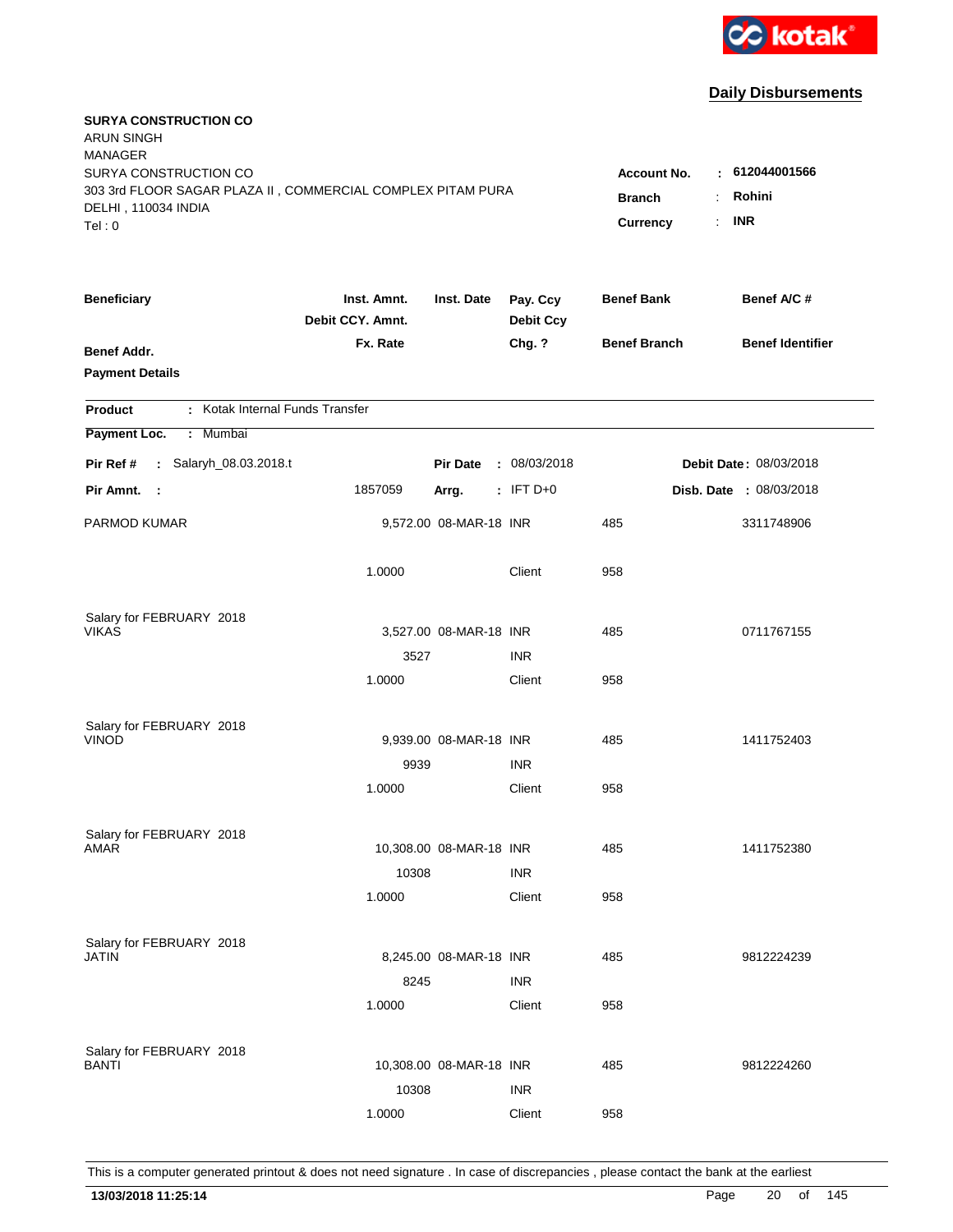

| <b>SURYA CONSTRUCTION CO</b><br><b>ARUN SINGH</b><br><b>MANAGER</b>                                                  |                                                 |                                                    |                              |                     |                         |
|----------------------------------------------------------------------------------------------------------------------|-------------------------------------------------|----------------------------------------------------|------------------------------|---------------------|-------------------------|
| SURYA CONSTRUCTION CO<br>303 3rd FLOOR SAGAR PLAZA II, COMMERCIAL COMPLEX PITAM PURA<br>DELHI, 110034 INDIA<br>Tel:0 | <b>Account No.</b><br><b>Branch</b><br>Currency | : 612044001566<br>Rohini<br>÷.<br><b>INR</b><br>÷. |                              |                     |                         |
|                                                                                                                      |                                                 |                                                    |                              |                     |                         |
| <b>Beneficiary</b>                                                                                                   | Inst. Amnt.<br>Debit CCY. Amnt.                 | Inst. Date                                         | Pay. Ccy<br><b>Debit Ccy</b> | <b>Benef Bank</b>   | Benef A/C #             |
| <b>Benef Addr.</b><br><b>Payment Details</b>                                                                         | Fx. Rate                                        |                                                    | Chg. ?                       | <b>Benef Branch</b> | <b>Benef Identifier</b> |
| : Kotak Internal Funds Transfer<br><b>Product</b>                                                                    |                                                 |                                                    |                              |                     |                         |
| Payment Loc.<br>: Mumbai                                                                                             |                                                 |                                                    |                              |                     |                         |
| Pir Ref #<br>: Salaryh_08.03.2018.t                                                                                  |                                                 | <b>Pir Date</b>                                    | : 08/03/2018                 |                     | Debit Date: 08/03/2018  |
| Pir Amnt.<br>- 11                                                                                                    | 1857059                                         | Arrg.                                              | $:$ IFT D+0                  |                     | Disb. Date : 08/03/2018 |
| BANTI                                                                                                                |                                                 | 10,308.00 08-MAR-18 INR                            |                              | 485                 | 9812224260              |
|                                                                                                                      | 1.0000                                          |                                                    | Client                       | 958                 |                         |
| Salary for FEBRUARY 2018                                                                                             |                                                 |                                                    |                              |                     |                         |
| <b>MANOJ</b>                                                                                                         |                                                 | 8,245.00 08-MAR-18 INR                             |                              | 485                 | 1311754613              |
|                                                                                                                      | 8245<br>1.0000                                  |                                                    | <b>INR</b><br>Client         | 958                 |                         |
|                                                                                                                      |                                                 |                                                    |                              |                     |                         |
| Salary for FEBRUARY 2018                                                                                             |                                                 |                                                    |                              |                     |                         |
| YUGDEEP                                                                                                              |                                                 | 10,308.00 08-MAR-18 INR                            |                              | 485                 | 1211755840              |
|                                                                                                                      | 10308                                           |                                                    | <b>INR</b>                   |                     |                         |
|                                                                                                                      | 1.0000                                          |                                                    | Client                       | 958                 |                         |
| Salary for FEBRUARY 2018                                                                                             |                                                 |                                                    |                              |                     |                         |
| <b>RAM PAL</b>                                                                                                       |                                                 | 10,308.00 08-MAR-18 INR                            |                              | 485                 | 1311754521              |
|                                                                                                                      | 10308                                           |                                                    | <b>INR</b>                   |                     |                         |
|                                                                                                                      | 1.0000                                          |                                                    | Client                       | 958                 |                         |
| Salary for FEBRUARY 2018                                                                                             |                                                 |                                                    |                              |                     |                         |
| <b>JAGBIR RANA</b>                                                                                                   |                                                 | 8,245.00 08-MAR-18 INR                             |                              | 485                 | 1011781308              |
|                                                                                                                      | 8245                                            |                                                    | <b>INR</b>                   |                     |                         |
|                                                                                                                      | 1.0000                                          |                                                    | Client                       | 958                 |                         |
|                                                                                                                      |                                                 |                                                    |                              |                     |                         |
| Salary for FEBRUARY 2018<br><b>PAWAN KUMAR</b>                                                                       |                                                 | 10,308.00 08-MAR-18 INR                            |                              | 485                 | 9412189952              |
|                                                                                                                      | 10308                                           |                                                    | <b>INR</b>                   |                     |                         |
|                                                                                                                      | 1.0000                                          |                                                    | Client                       | 958                 |                         |
|                                                                                                                      |                                                 |                                                    |                              |                     |                         |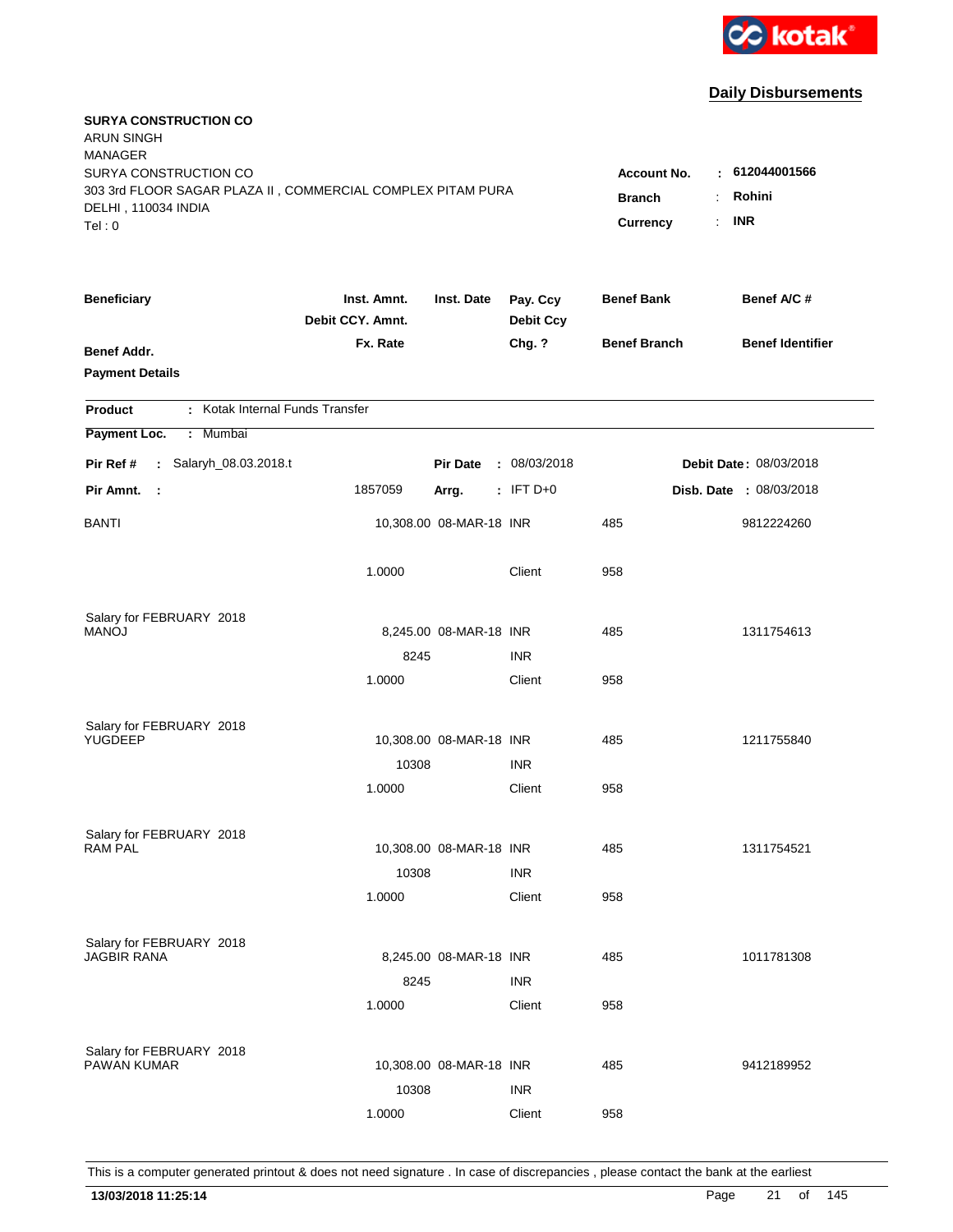

| <b>SURYA CONSTRUCTION CO</b><br><b>ARUN SINGH</b><br><b>MANAGER</b>                                         |                                 |                                     |                                               |                     |                               |
|-------------------------------------------------------------------------------------------------------------|---------------------------------|-------------------------------------|-----------------------------------------------|---------------------|-------------------------------|
| SURYA CONSTRUCTION CO<br>303 3rd FLOOR SAGAR PLAZA II, COMMERCIAL COMPLEX PITAM PURA<br>DELHI, 110034 INDIA |                                 | <b>Account No.</b><br><b>Branch</b> | $-612044001566$<br>Rohini<br>÷.<br><b>INR</b> |                     |                               |
| Tel: 0                                                                                                      |                                 |                                     |                                               | <b>Currency</b>     | $\mathbf{r}$                  |
| <b>Beneficiary</b>                                                                                          | Inst. Amnt.<br>Debit CCY. Amnt. | Inst. Date                          | Pay. Ccy<br><b>Debit Ccy</b>                  | <b>Benef Bank</b>   | Benef A/C #                   |
| <b>Benef Addr.</b><br><b>Payment Details</b>                                                                | Fx. Rate                        |                                     | Chg. ?                                        | <b>Benef Branch</b> | <b>Benef Identifier</b>       |
| : Kotak Internal Funds Transfer<br><b>Product</b>                                                           |                                 |                                     |                                               |                     |                               |
| Payment Loc.<br>: Mumbai                                                                                    |                                 |                                     |                                               |                     |                               |
| : Salaryh_08.03.2018.t<br>Pir Ref #                                                                         |                                 | <b>Pir Date</b>                     | : 08/03/2018                                  |                     | <b>Debit Date: 08/03/2018</b> |
| Pir Amnt. :                                                                                                 | 1857059                         | Arrg.                               | $:$ IFT D+0                                   |                     | Disb. Date : 08/03/2018       |
| <b>PAWAN KUMAR</b>                                                                                          |                                 | 10,308.00 08-MAR-18 INR             |                                               | 485                 | 9412189952                    |
|                                                                                                             | 1.0000                          |                                     | Client                                        | 958                 |                               |
| Salary for FEBRUARY 2018                                                                                    |                                 |                                     |                                               |                     |                               |
| <b>CHARAN SINGH</b>                                                                                         |                                 | 8,245.00 08-MAR-18 INR              |                                               | 485                 | 1011781292                    |
|                                                                                                             | 8245                            |                                     | <b>INR</b>                                    |                     |                               |
|                                                                                                             | 1.0000                          |                                     | Client                                        | 958                 |                               |
| Salary for FEBRUARY 2018                                                                                    |                                 |                                     |                                               |                     |                               |
| <b>MANISH KUMAR</b>                                                                                         |                                 | 10,308.00 08-MAR-18 INR             |                                               | 485                 | 1311754675                    |
|                                                                                                             | 10308                           |                                     | <b>INR</b>                                    |                     |                               |
|                                                                                                             | 1.0000                          |                                     | Client                                        | 958                 |                               |
| Salary for FEBRUARY 2018                                                                                    |                                 |                                     |                                               |                     |                               |
| <b>UDAY SINGH</b>                                                                                           |                                 | 10,308.00 08-MAR-18 INR             |                                               | 485                 | 1311754507                    |
|                                                                                                             | 10308                           |                                     | <b>INR</b>                                    |                     |                               |
|                                                                                                             | 1.0000                          |                                     | Client                                        | 958                 |                               |
| Salary for FEBRUARY 2018                                                                                    |                                 |                                     |                                               |                     |                               |
| <b>BINDER LAL VIRK</b>                                                                                      |                                 | 10,308.00 08-MAR-18 INR             |                                               | 485                 | 1311754491                    |
|                                                                                                             | 10308                           |                                     | <b>INR</b>                                    |                     |                               |
|                                                                                                             | 1.0000                          |                                     | Client                                        | 958                 |                               |
|                                                                                                             |                                 |                                     |                                               |                     |                               |
| Salary for FEBRUARY 2018<br><b>RAMESH CHAND</b>                                                             |                                 | 10,308.00 08-MAR-18 INR             |                                               | 485                 | 9412190033                    |
|                                                                                                             | 10308                           |                                     | <b>INR</b>                                    |                     |                               |
|                                                                                                             | 1.0000                          |                                     | Client                                        | 958                 |                               |
|                                                                                                             |                                 |                                     |                                               |                     |                               |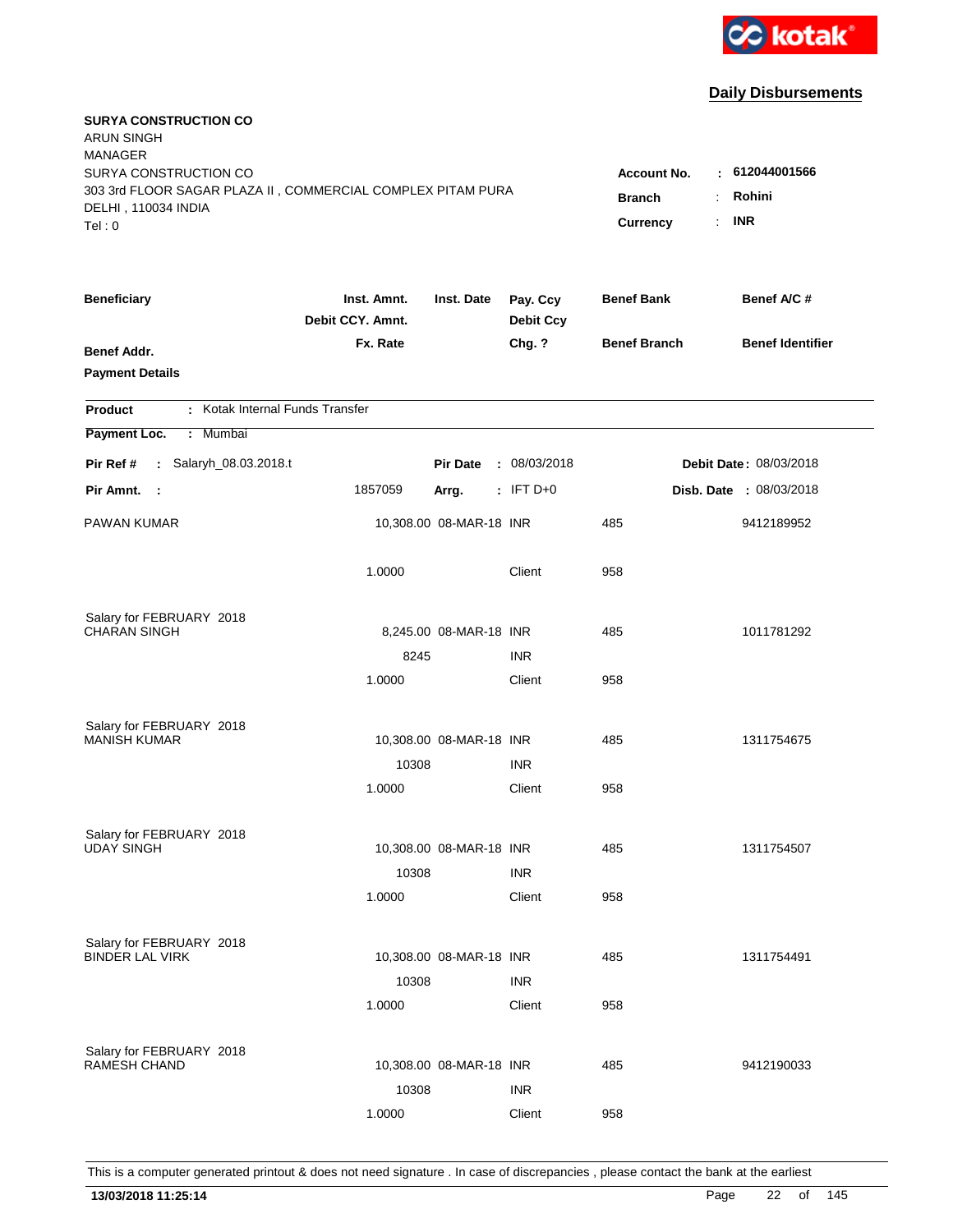

| <b>SURYA CONSTRUCTION CO</b><br><b>ARUN SINGH</b><br><b>MANAGER</b>                  |                                 |                         |                              |                     |                               |
|--------------------------------------------------------------------------------------|---------------------------------|-------------------------|------------------------------|---------------------|-------------------------------|
| SURYA CONSTRUCTION CO<br>303 3rd FLOOR SAGAR PLAZA II, COMMERCIAL COMPLEX PITAM PURA |                                 |                         |                              | <b>Account No.</b>  | $-612044001566$               |
| DELHI, 110034 INDIA                                                                  |                                 |                         |                              | <b>Branch</b>       | Rohini<br>÷                   |
| Tel:0                                                                                |                                 |                         |                              | <b>Currency</b>     | <b>INR</b><br>$\mathbf{r}$    |
| <b>Beneficiary</b>                                                                   | Inst. Amnt.<br>Debit CCY. Amnt. | Inst. Date              | Pay. Ccy<br><b>Debit Ccy</b> | <b>Benef Bank</b>   | Benef A/C #                   |
| <b>Benef Addr.</b>                                                                   | Fx. Rate                        |                         | Chg. ?                       | <b>Benef Branch</b> | <b>Benef Identifier</b>       |
| <b>Payment Details</b>                                                               |                                 |                         |                              |                     |                               |
| : Kotak Internal Funds Transfer<br><b>Product</b>                                    |                                 |                         |                              |                     |                               |
| Payment Loc.<br>: Mumbai                                                             |                                 |                         |                              |                     |                               |
| : Salaryh_08.03.2018.t<br>Pir Ref #                                                  |                                 | <b>Pir Date</b>         | : 08/03/2018                 |                     | <b>Debit Date: 08/03/2018</b> |
| Pir Amnt. :                                                                          | 1857059                         | Arrg.                   | $:$ IFT D+0                  |                     | Disb. Date : 08/03/2018       |
| <b>RAMESH CHAND</b>                                                                  |                                 | 10,308.00 08-MAR-18 INR |                              | 485                 | 9412190033                    |
|                                                                                      | 1.0000                          |                         | Client                       | 958                 |                               |
| Salary for FEBRUARY 2018                                                             |                                 |                         |                              |                     |                               |
| RAJ KRISHAN                                                                          |                                 | 10,308.00 08-MAR-18 INR |                              | 485                 | 1011782022                    |
|                                                                                      | 10308                           |                         | <b>INR</b>                   |                     |                               |
|                                                                                      | 1.0000                          |                         | Client                       | 958                 |                               |
| Salary for FEBRUARY 2018                                                             |                                 |                         |                              |                     |                               |
| <b>KHEM RAJ</b>                                                                      |                                 | 9,939.00 08-MAR-18 INR  |                              | 485                 | 1011781865                    |
|                                                                                      | 9939                            |                         | <b>INR</b>                   |                     |                               |
|                                                                                      | 1.0000                          |                         | Client                       | 958                 |                               |
| Salary for FEBRUARY 2018                                                             |                                 |                         |                              |                     |                               |
| <b>RAMESH KUMAR</b>                                                                  |                                 | 10,308.00 08-MAR-18 INR |                              | 485                 | 1211755802                    |
|                                                                                      | 10308                           |                         | <b>INR</b>                   |                     |                               |
|                                                                                      | 1.0000                          |                         | Client                       | 958                 |                               |
| Salary for FEBRUARY 2018                                                             |                                 |                         |                              |                     |                               |
| <b>MANGA RAM</b>                                                                     |                                 | 8,245.00 08-MAR-18 INR  |                              | 485                 | 1211755420                    |
|                                                                                      | 8245                            |                         | <b>INR</b>                   |                     |                               |
|                                                                                      | 1.0000                          |                         | Client                       | 958                 |                               |
| Salary for FEBRUARY 2018                                                             |                                 |                         |                              |                     |                               |
| <b>MANJIT SINGH</b>                                                                  |                                 | 8,245.00 08-MAR-18 INR  |                              | 485                 | 4511753066                    |
|                                                                                      | 8245                            |                         | <b>INR</b>                   |                     |                               |
|                                                                                      | 1.0000                          |                         | Client                       | 958                 |                               |
|                                                                                      |                                 |                         |                              |                     |                               |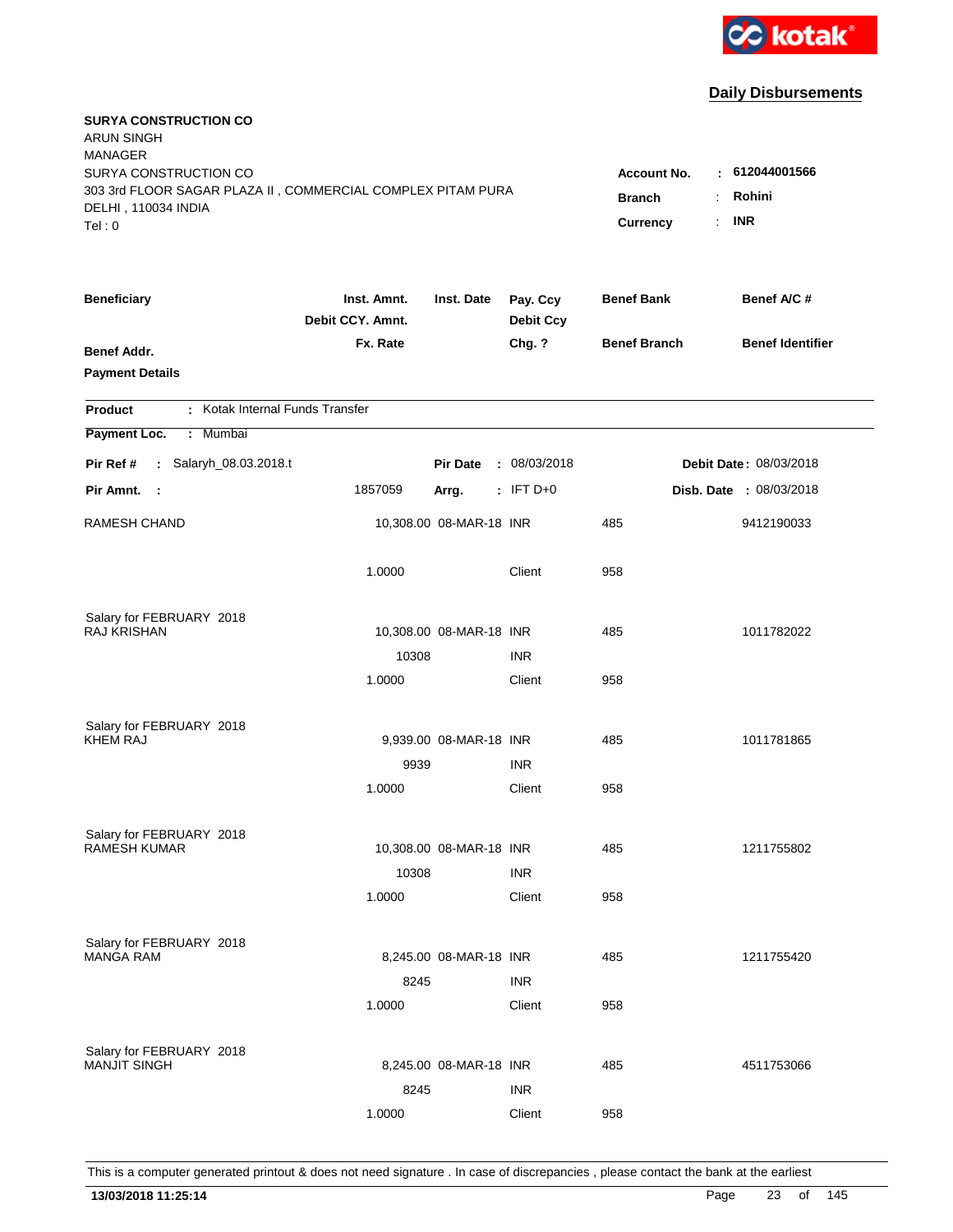

| <b>SURYA CONSTRUCTION CO</b><br><b>ARUN SINGH</b><br><b>MANAGER</b><br>SURYA CONSTRUCTION CO |                                 |                         |                              | <b>Account No.</b>               | $-612044001566$                            |
|----------------------------------------------------------------------------------------------|---------------------------------|-------------------------|------------------------------|----------------------------------|--------------------------------------------|
| 303 3rd FLOOR SAGAR PLAZA II, COMMERCIAL COMPLEX PITAM PURA<br>DELHI, 110034 INDIA<br>Tel:0  |                                 |                         |                              | <b>Branch</b><br><b>Currency</b> | Rohini<br>÷.<br><b>INR</b><br>$\mathbf{r}$ |
| <b>Beneficiary</b>                                                                           | Inst. Amnt.<br>Debit CCY. Amnt. | Inst. Date              | Pay. Ccy<br><b>Debit Ccy</b> | <b>Benef Bank</b>                | Benef A/C #                                |
| <b>Benef Addr.</b><br><b>Payment Details</b>                                                 | Fx. Rate                        |                         | Chg. ?                       | <b>Benef Branch</b>              | <b>Benef Identifier</b>                    |
| : Kotak Internal Funds Transfer<br><b>Product</b>                                            |                                 |                         |                              |                                  |                                            |
| Payment Loc.<br>: Mumbai                                                                     |                                 |                         |                              |                                  |                                            |
| : Salaryh_08.03.2018.t<br>Pir Ref #                                                          |                                 | <b>Pir Date</b>         | : 08/03/2018                 |                                  | <b>Debit Date: 08/03/2018</b>              |
| Pir Amnt. :                                                                                  | 1857059                         | Arrg.                   | $:$ IFT D+0                  |                                  | Disb. Date : 08/03/2018                    |
| <b>MANJIT SINGH</b>                                                                          |                                 | 8,245.00 08-MAR-18 INR  |                              | 485                              | 4511753066                                 |
|                                                                                              | 1.0000                          |                         | Client                       | 958                              |                                            |
| Salary for FEBRUARY 2018                                                                     |                                 |                         |                              |                                  |                                            |
| <b>MANISH KUMAR</b>                                                                          |                                 | 8,245.00 08-MAR-18 INR  |                              | 485                              | 1011781995                                 |
|                                                                                              | 8245                            |                         | <b>INR</b>                   |                                  |                                            |
|                                                                                              | 1.0000                          |                         | Client                       | 958                              |                                            |
| Salary for FEBRUARY 2018                                                                     |                                 |                         |                              |                                  |                                            |
| <b>DAVINDER KUMAR</b>                                                                        |                                 | 10,308.00 08-MAR-18 INR |                              | 485                              | 1011781902                                 |
|                                                                                              | 10308                           |                         | <b>INR</b>                   |                                  |                                            |
|                                                                                              | 1.0000                          |                         | Client                       | 958                              |                                            |
| Salary for FEBRUARY 2018                                                                     |                                 |                         |                              |                                  |                                            |
| <b>MANOJ KUMAR</b>                                                                           |                                 | 8,245.00 08-MAR-18 INR  |                              | 485                              | 0611764919                                 |
|                                                                                              | 8245                            |                         | <b>INR</b>                   |                                  |                                            |
|                                                                                              | 1.0000                          |                         | Client                       | 958                              |                                            |
| Salary for FEBRUARY 2018                                                                     |                                 |                         |                              |                                  |                                            |
| <b>SUNIL KUMAR</b>                                                                           |                                 | 10,308.00 08-MAR-18 INR |                              | 485                              | 1211755697                                 |
|                                                                                              | 10308                           |                         | <b>INR</b>                   |                                  |                                            |
|                                                                                              | 1.0000                          |                         | Client                       | 958                              |                                            |
|                                                                                              |                                 |                         |                              |                                  |                                            |
| Salary for FEBRUARY 2018<br><b>NARENDER KUMAR</b>                                            |                                 | 10,308.00 08-MAR-18 INR |                              | 485                              | 1011781988                                 |
|                                                                                              | 10308                           |                         | <b>INR</b>                   |                                  |                                            |
|                                                                                              | 1.0000                          |                         | Client                       | 958                              |                                            |
|                                                                                              |                                 |                         |                              |                                  |                                            |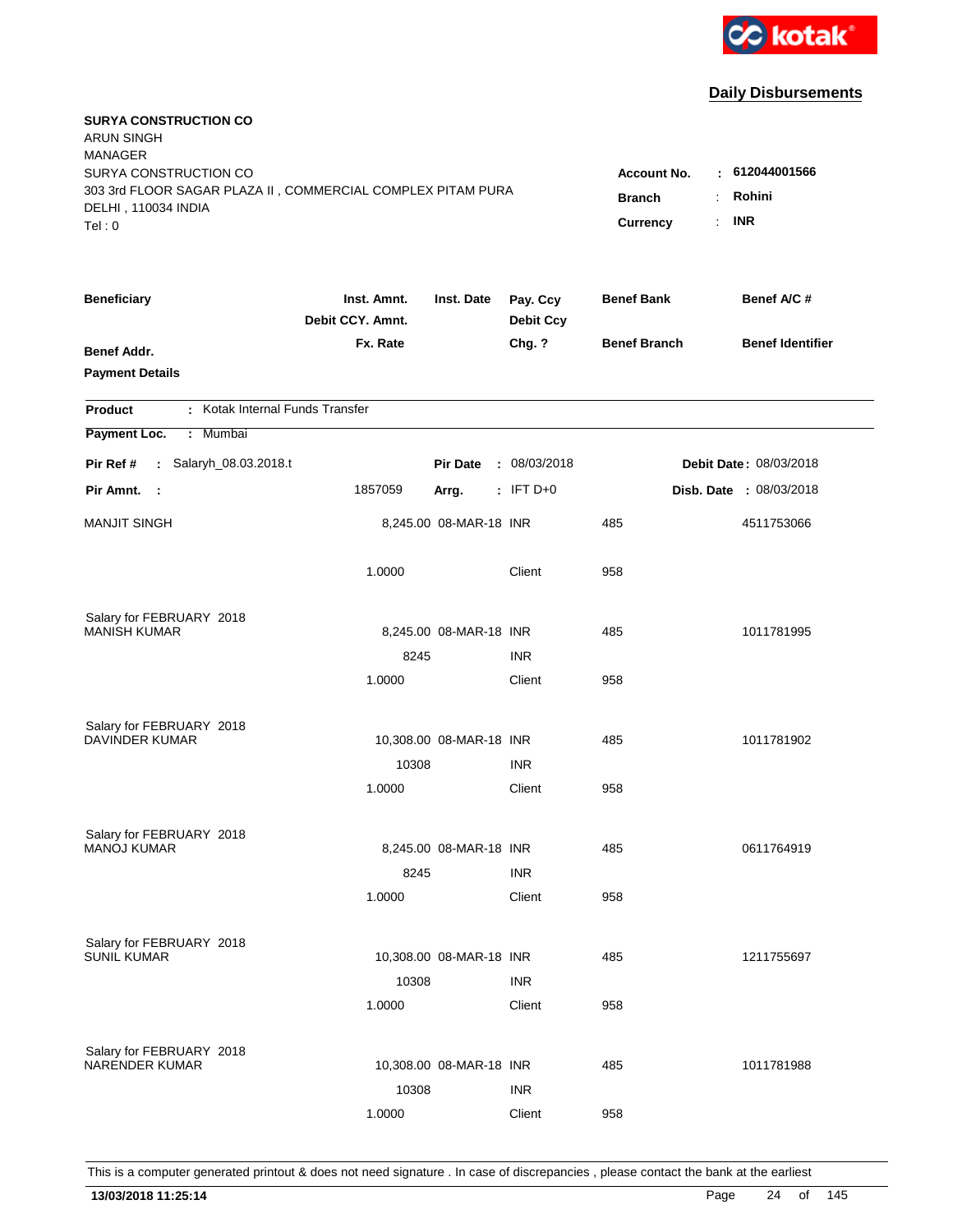

| <b>SURYA CONSTRUCTION CO</b><br><b>ARUN SINGH</b><br><b>MANAGER</b> |                                 |                         |                              |                     |                               |
|---------------------------------------------------------------------|---------------------------------|-------------------------|------------------------------|---------------------|-------------------------------|
| SURYA CONSTRUCTION CO                                               |                                 |                         |                              | <b>Account No.</b>  | $-612044001566$               |
| 303 3rd FLOOR SAGAR PLAZA II, COMMERCIAL COMPLEX PITAM PURA         | <b>Branch</b>                   | Rohini<br>÷.            |                              |                     |                               |
| DELHI, 110034 INDIA<br>Tel: 0                                       |                                 |                         |                              | Currency            | <b>INR</b><br>÷.              |
|                                                                     |                                 |                         |                              |                     |                               |
| <b>Beneficiary</b>                                                  | Inst. Amnt.<br>Debit CCY. Amnt. | Inst. Date              | Pay. Ccy<br><b>Debit Ccy</b> | <b>Benef Bank</b>   | Benef A/C #                   |
| <b>Benef Addr.</b>                                                  | Fx. Rate                        |                         | Chg. ?                       | <b>Benef Branch</b> | <b>Benef Identifier</b>       |
| <b>Payment Details</b>                                              |                                 |                         |                              |                     |                               |
| : Kotak Internal Funds Transfer<br><b>Product</b>                   |                                 |                         |                              |                     |                               |
| Payment Loc.<br>Mumbai<br>$\mathcal{L}^{\mathcal{L}}$               |                                 |                         |                              |                     |                               |
| : Salaryh_08.03.2018.t<br>Pir Ref #                                 |                                 | <b>Pir Date</b>         | : 08/03/2018                 |                     | <b>Debit Date: 08/03/2018</b> |
| Pir Amnt.<br>$\sim$ 1                                               | 1857059                         | Arrg.                   | $:$ IFT D+0                  |                     | Disb. Date : 08/03/2018       |
| <b>NARENDER KUMAR</b>                                               |                                 | 10,308.00 08-MAR-18 INR |                              | 485                 | 1011781988                    |
|                                                                     | 1.0000                          |                         | Client                       | 958                 |                               |
| Salary for FEBRUARY 2018                                            |                                 |                         |                              |                     |                               |
| MANDEEP KUMAR                                                       |                                 | 8,245.00 08-MAR-18 INR  |                              | 485                 | 1011782046                    |
|                                                                     | 8245                            |                         | <b>INR</b>                   |                     |                               |
|                                                                     | 1.0000                          |                         | Client                       | 958                 |                               |
| Salary for FEBRUARY 2018                                            |                                 |                         |                              |                     |                               |
| <b>HARDEEP SINGH</b>                                                |                                 | 8,245.00 08-MAR-18 INR  |                              | 485                 | 1011781940                    |
|                                                                     | 8245                            |                         | <b>INR</b>                   |                     |                               |
|                                                                     | 1.0000                          |                         | Client                       | 958                 |                               |
| Salary for FEBRUARY 2018                                            |                                 |                         |                              |                     |                               |
| SANDEEP KUMAR                                                       |                                 | 1,463.00 08-MAR-18 INR  |                              | 485                 | 1011782015                    |
|                                                                     | 1463                            |                         | <b>INR</b>                   |                     |                               |
|                                                                     | 1.0000                          |                         | Client                       | 958                 |                               |
| Salary for FEBRUARY 2018                                            |                                 |                         |                              |                     |                               |
| <b>GAURAV KUMAR</b>                                                 |                                 | 8,245.00 08-MAR-18 INR  |                              | 485                 | 9412190088                    |
|                                                                     | 8245                            |                         | <b>INR</b>                   |                     |                               |
|                                                                     | 1.0000                          |                         | Client                       | 958                 |                               |
| Salary for FEBRUARY 2018                                            |                                 |                         |                              |                     |                               |
| <b>ARVINDER SINGH</b>                                               |                                 | 9,939.00 08-MAR-18 INR  |                              | 485                 | 1011781391                    |
|                                                                     | 9939                            |                         | <b>INR</b>                   |                     |                               |
|                                                                     | 1.0000                          |                         | Client                       | 958                 |                               |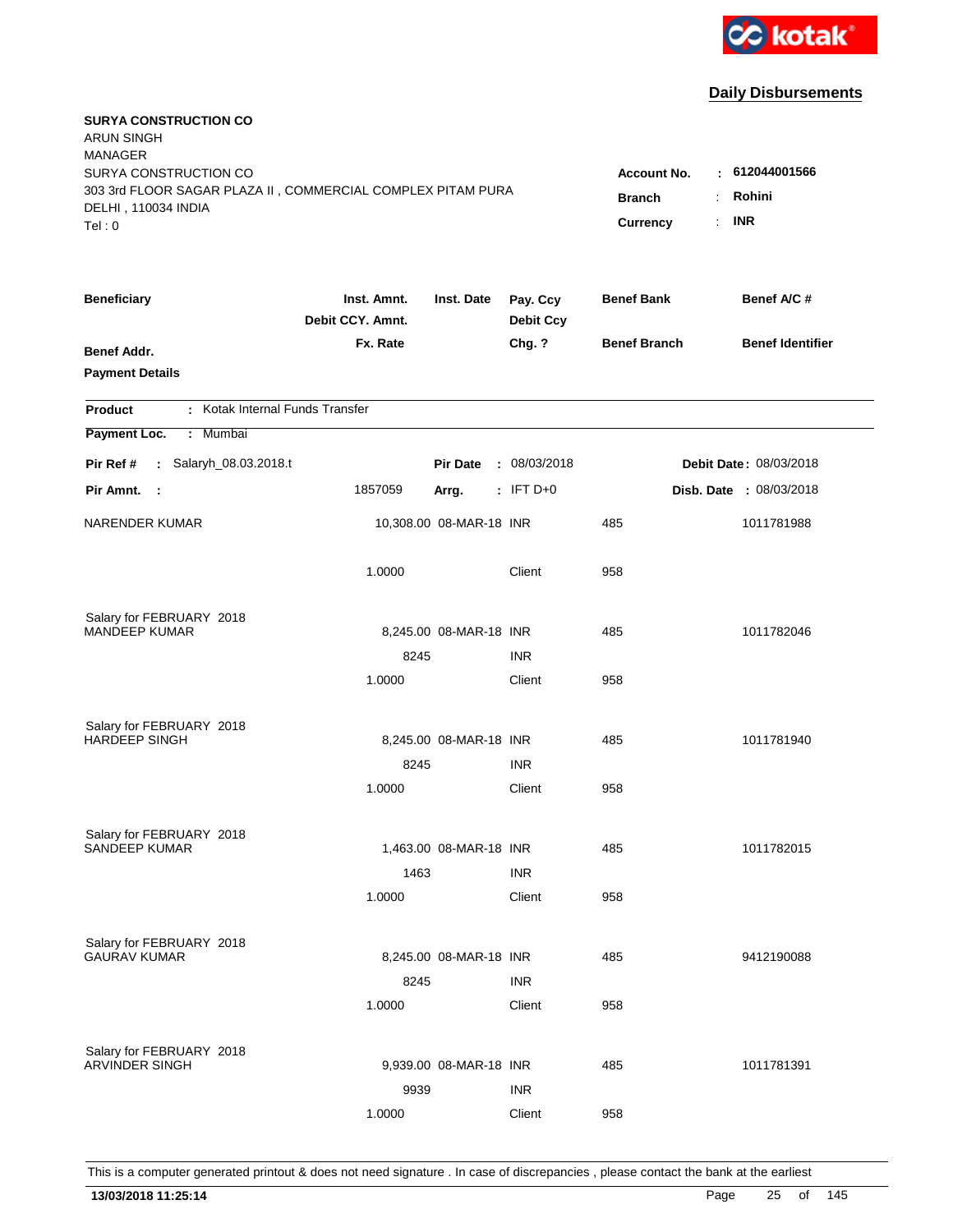

| <b>SURYA CONSTRUCTION CO</b><br><b>ARUN SINGH</b><br><b>MANAGER</b> |                                 |                         |                              |                     |                               |
|---------------------------------------------------------------------|---------------------------------|-------------------------|------------------------------|---------------------|-------------------------------|
| SURYA CONSTRUCTION CO                                               |                                 |                         |                              | <b>Account No.</b>  | : 612044001566                |
| 303 3rd FLOOR SAGAR PLAZA II, COMMERCIAL COMPLEX PITAM PURA         | <b>Branch</b><br>÷.             | Rohini                  |                              |                     |                               |
| DELHI, 110034 INDIA<br>Tel: 0                                       |                                 |                         |                              | ÷.<br>Currency      | <b>INR</b>                    |
|                                                                     |                                 |                         |                              |                     |                               |
| <b>Beneficiary</b>                                                  | Inst. Amnt.<br>Debit CCY. Amnt. | Inst. Date              | Pay. Ccy<br><b>Debit Ccy</b> | <b>Benef Bank</b>   | Benef A/C #                   |
| <b>Benef Addr.</b>                                                  | Fx. Rate                        |                         | Chg. ?                       | <b>Benef Branch</b> | <b>Benef Identifier</b>       |
| <b>Payment Details</b>                                              |                                 |                         |                              |                     |                               |
| : Kotak Internal Funds Transfer<br><b>Product</b>                   |                                 |                         |                              |                     |                               |
| Payment Loc.<br>Mumbai<br>÷.                                        |                                 |                         |                              |                     |                               |
| : Salaryh_08.03.2018.t<br>Pir Ref #                                 |                                 | <b>Pir Date</b>         | : 08/03/2018                 |                     | <b>Debit Date: 08/03/2018</b> |
| Pir Amnt.<br>$\sim$ 1                                               | 1857059                         | Arrg.                   | $:$ IFT D+0                  |                     | Disb. Date : 08/03/2018       |
| ARVINDER SINGH                                                      |                                 | 9,939.00 08-MAR-18 INR  |                              | 485                 | 1011781391                    |
|                                                                     | 1.0000                          |                         | Client                       | 958                 |                               |
| Salary for FEBRUARY 2018                                            |                                 |                         |                              |                     |                               |
| <b>MOHIT KUMAR</b>                                                  |                                 | 5,002.00 08-MAR-18 INR  |                              | 485                 | 1211755963                    |
|                                                                     | 5002                            |                         | <b>INR</b>                   |                     |                               |
|                                                                     | 1.0000                          |                         | Client                       | 958                 |                               |
| Salary for FEBRUARY 2018                                            |                                 |                         |                              |                     |                               |
| <b>TEKCHAND</b>                                                     |                                 | 10,308.00 08-MAR-18 INR |                              | 485                 | 1211755994                    |
|                                                                     | 10308                           |                         | <b>INR</b>                   |                     |                               |
|                                                                     | 1.0000                          |                         | Client                       | 958                 |                               |
| Salary for FEBRUARY 2018                                            |                                 |                         |                              |                     |                               |
| <b>GULSHAN KUMAR</b>                                                |                                 | 8,245.00 08-MAR-18 INR  |                              | 485                 | 1011781407                    |
|                                                                     | 8245                            |                         | <b>INR</b>                   |                     |                               |
|                                                                     | 1.0000                          |                         | Client                       | 958                 |                               |
| Salary for FEBRUARY 2018                                            |                                 |                         |                              |                     |                               |
| <b>JONI SHARMA</b>                                                  |                                 | 8,245.00 08-MAR-18 INR  |                              | 485                 | 9412193065                    |
|                                                                     | 8245                            |                         | <b>INR</b>                   |                     |                               |
|                                                                     | 1.0000                          |                         | Client                       | 958                 |                               |
| Salary for FEBRUARY 2018                                            |                                 |                         |                              |                     |                               |
| <b>RAMESH KUMAR</b>                                                 |                                 | 10,308.00 08-MAR-18 INR |                              | 485                 | 1211755390                    |
|                                                                     | 10308                           |                         | <b>INR</b>                   |                     |                               |
|                                                                     | 1.0000                          |                         | Client                       | 958                 |                               |
|                                                                     |                                 |                         |                              |                     |                               |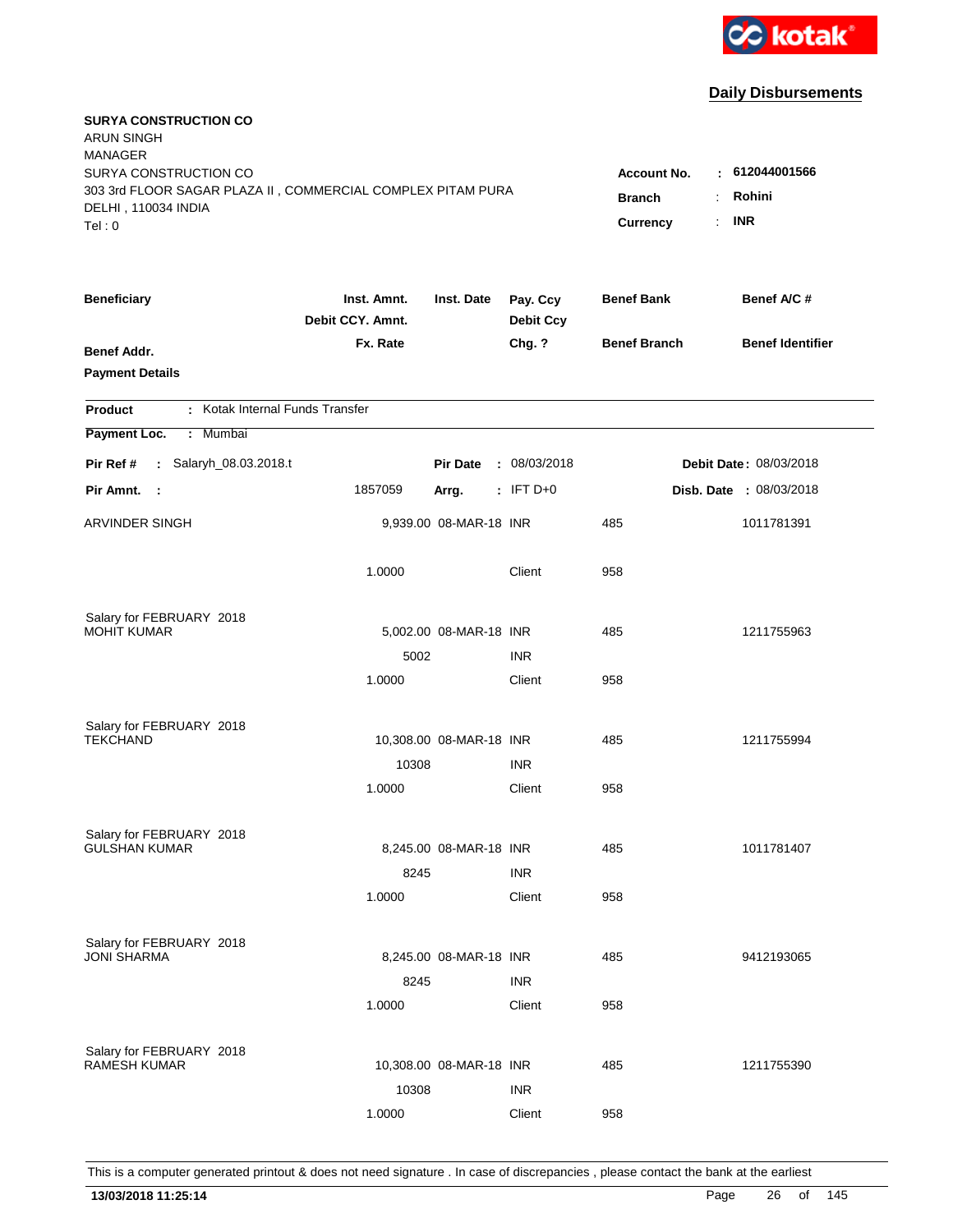

| <b>SURYA CONSTRUCTION CO</b><br><b>ARUN SINGH</b><br><b>MANAGER</b>                  |                                 |                         |                              |                          |                               |
|--------------------------------------------------------------------------------------|---------------------------------|-------------------------|------------------------------|--------------------------|-------------------------------|
| SURYA CONSTRUCTION CO<br>303 3rd FLOOR SAGAR PLAZA II, COMMERCIAL COMPLEX PITAM PURA |                                 |                         |                              | <b>Account No.</b><br>÷. | : 612044001566<br>Rohini      |
| DELHI, 110034 INDIA                                                                  |                                 |                         |                              | <b>Branch</b>            | <b>INR</b>                    |
| Tel: 0                                                                               |                                 |                         |                              | ÷.<br>Currency           |                               |
| <b>Beneficiary</b>                                                                   | Inst. Amnt.<br>Debit CCY. Amnt. | Inst. Date              | Pay. Ccy<br><b>Debit Ccy</b> | <b>Benef Bank</b>        | Benef A/C #                   |
| <b>Benef Addr.</b>                                                                   | Fx. Rate                        |                         | Chg. ?                       | <b>Benef Branch</b>      | <b>Benef Identifier</b>       |
| <b>Payment Details</b>                                                               |                                 |                         |                              |                          |                               |
| : Kotak Internal Funds Transfer<br><b>Product</b>                                    |                                 |                         |                              |                          |                               |
| Payment Loc.<br>: Mumbai                                                             |                                 |                         |                              |                          |                               |
| : Salaryh_08.03.2018.t<br>Pir Ref #                                                  |                                 | <b>Pir Date</b>         | : 08/03/2018                 |                          | <b>Debit Date: 08/03/2018</b> |
| Pir Amnt.<br>$\sim$ 1                                                                | 1857059                         | Arrg.                   | $:$ IFT D+0                  |                          | Disb. Date : 08/03/2018       |
| <b>RAMESH KUMAR</b>                                                                  |                                 | 10,308.00 08-MAR-18 INR |                              | 485                      | 1211755390                    |
|                                                                                      | 1.0000                          |                         | Client                       | 958                      |                               |
| Salary for FEBRUARY 2018                                                             |                                 |                         |                              |                          |                               |
| <b>MANGAT RAM</b>                                                                    |                                 | 8,245.00 08-MAR-18 INR  |                              | 485                      | 1211755857                    |
|                                                                                      | 8245                            |                         | <b>INR</b>                   |                          |                               |
|                                                                                      | 1.0000                          |                         | Client                       | 958                      |                               |
| Salary for FEBRUARY 2018                                                             |                                 |                         |                              |                          |                               |
| PARDEEP KUMAR                                                                        |                                 | 8,245.00 08-MAR-18 INR  |                              | 485                      | 1311748926                    |
|                                                                                      | 8245                            |                         | <b>INR</b>                   |                          |                               |
|                                                                                      | 1.0000                          |                         | Client                       | 958                      |                               |
| Salary for FEBRUARY 2018                                                             |                                 |                         |                              |                          |                               |
| <b>ROHIT</b>                                                                         |                                 | 10,308.00 08-MAR-18 INR |                              | 485                      | 1311748933                    |
|                                                                                      | 10308                           |                         | <b>INR</b>                   |                          |                               |
|                                                                                      | 1.0000                          |                         | Client                       | 958                      |                               |
| Salary for FEBRUARY 2018                                                             |                                 |                         |                              |                          |                               |
| <b>HARPREET SINGH</b>                                                                |                                 | 10,308.00 08-MAR-18 INR |                              | 485                      | 9412191849                    |
|                                                                                      | 10308                           |                         | <b>INR</b>                   |                          |                               |
|                                                                                      | 1.0000                          |                         | Client                       | 958                      |                               |
|                                                                                      |                                 |                         |                              |                          |                               |
| Salary for FEBRUARY 2018<br><b>SUNIL KUMAR</b>                                       |                                 | 8,245.00 08-MAR-18 INR  |                              | 485                      | 1011781414                    |
|                                                                                      | 8245                            |                         | <b>INR</b>                   |                          |                               |
|                                                                                      | 1.0000                          |                         | Client                       | 958                      |                               |
|                                                                                      |                                 |                         |                              |                          |                               |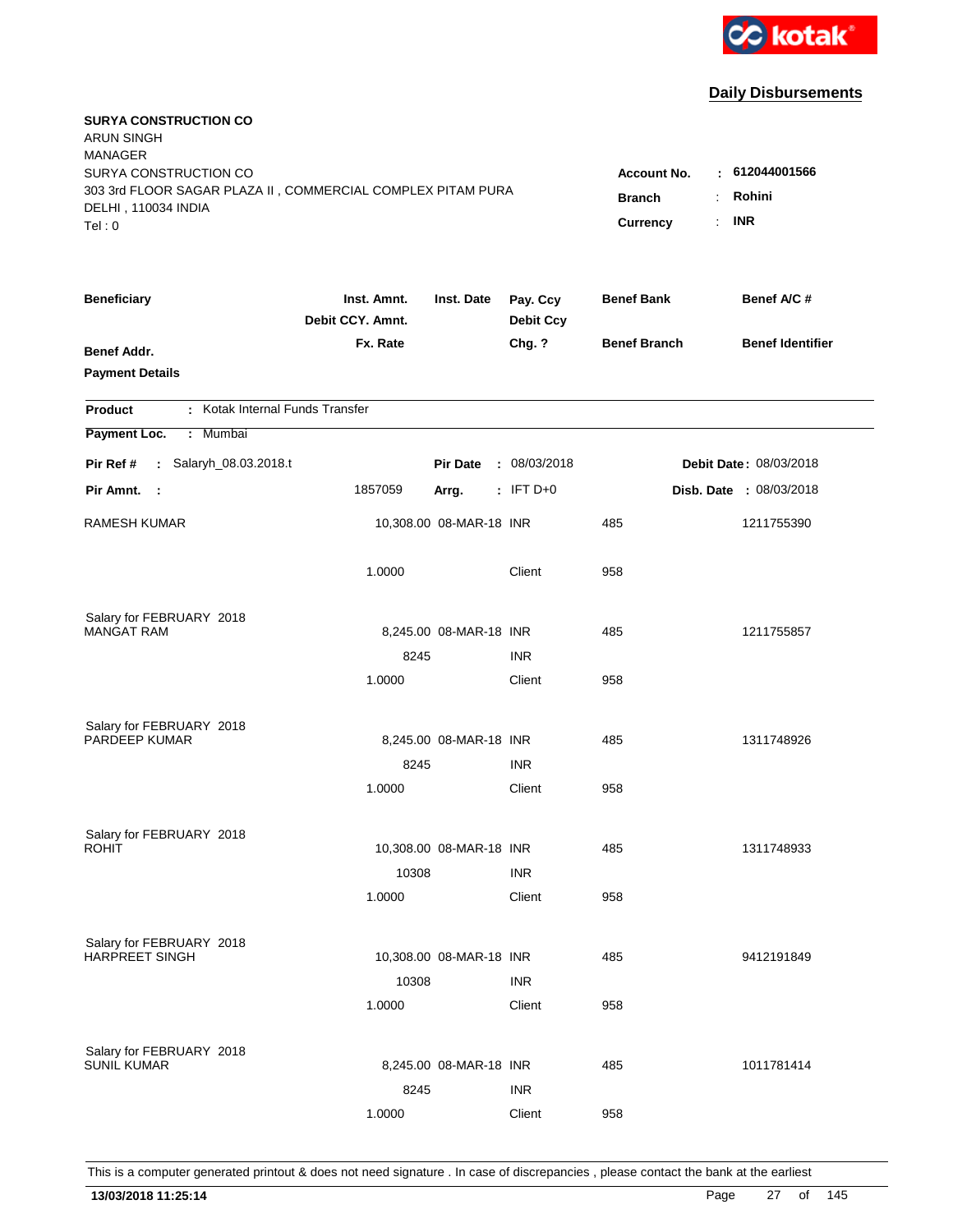

| <b>SURYA CONSTRUCTION CO</b><br><b>ARUN SINGH</b><br><b>MANAGER</b>                                                  |                                                 |                                                        |                              |                     |                         |
|----------------------------------------------------------------------------------------------------------------------|-------------------------------------------------|--------------------------------------------------------|------------------------------|---------------------|-------------------------|
| SURYA CONSTRUCTION CO<br>303 3rd FLOOR SAGAR PLAZA II, COMMERCIAL COMPLEX PITAM PURA<br>DELHI, 110034 INDIA<br>Tel:0 | <b>Account No.</b><br><b>Branch</b><br>Currency | : 612044001566<br>Rohini<br>÷<br><b>INR</b><br>$\cdot$ |                              |                     |                         |
|                                                                                                                      |                                                 |                                                        |                              |                     |                         |
| <b>Beneficiary</b>                                                                                                   | Inst. Amnt.<br>Debit CCY. Amnt.                 | Inst. Date                                             | Pay. Ccy<br><b>Debit Ccy</b> | <b>Benef Bank</b>   | Benef A/C #             |
| <b>Benef Addr.</b><br><b>Payment Details</b>                                                                         | Fx. Rate                                        |                                                        | Chg. ?                       | <b>Benef Branch</b> | <b>Benef Identifier</b> |
| : Kotak Internal Funds Transfer<br><b>Product</b>                                                                    |                                                 |                                                        |                              |                     |                         |
| Payment Loc.<br>: Mumbai                                                                                             |                                                 |                                                        |                              |                     |                         |
| : Salaryh_08.03.2018.t<br>Pir Ref #                                                                                  |                                                 | <b>Pir Date</b>                                        | : 08/03/2018                 |                     | Debit Date: 08/03/2018  |
| Pir Amnt.<br>- 1                                                                                                     | 1857059                                         | Arrg.                                                  | $:$ IFT D+0                  |                     | Disb. Date : 08/03/2018 |
| <b>SUNIL KUMAR</b>                                                                                                   |                                                 | 8,245.00 08-MAR-18 INR                                 |                              | 485                 | 1011781414              |
|                                                                                                                      | 1.0000                                          |                                                        | Client                       | 958                 |                         |
| Salary for FEBRUARY 2018                                                                                             |                                                 |                                                        |                              |                     |                         |
| RAVI DHIMAN                                                                                                          |                                                 | 10,308.00 08-MAR-18 INR                                |                              | 485                 | 1011781230              |
|                                                                                                                      | 10308                                           |                                                        | <b>INR</b>                   |                     |                         |
|                                                                                                                      | 1.0000                                          |                                                        | Client                       | 958                 |                         |
| Salary for FEBRUARY 2018                                                                                             |                                                 |                                                        |                              |                     |                         |
| PARDEEP SINGH                                                                                                        |                                                 | 8,245.00 08-MAR-18 INR                                 |                              | 485                 | 1011781964              |
|                                                                                                                      | 8245                                            |                                                        | <b>INR</b>                   |                     |                         |
|                                                                                                                      | 1.0000                                          |                                                        | Client                       | 958                 |                         |
| Salary for FEBRUARY 2018                                                                                             |                                                 |                                                        |                              |                     |                         |
| NAVNEET KUMAR                                                                                                        |                                                 | 10,318.00 08-MAR-18 INR                                |                              | 485                 | 1311754538              |
|                                                                                                                      | 10318                                           |                                                        | <b>INR</b>                   |                     |                         |
|                                                                                                                      | 1.0000                                          |                                                        | Client                       | 958                 |                         |
| Salary for FEBRUARY 2018                                                                                             |                                                 |                                                        |                              |                     |                         |
| SAHIL                                                                                                                |                                                 | 8,245.00 08-MAR-18 INR                                 |                              | 485                 | 9412193102              |
|                                                                                                                      | 8245                                            |                                                        | <b>INR</b>                   |                     |                         |
|                                                                                                                      | 1.0000                                          |                                                        | Client                       | 958                 |                         |
|                                                                                                                      |                                                 |                                                        |                              |                     |                         |
| Salary for FEBRUARY 2018<br><b>VIKRAM</b>                                                                            |                                                 | 10,308.00 08-MAR-18 INR                                |                              | 485                 | 9412193089              |
|                                                                                                                      | 10308                                           |                                                        | <b>INR</b>                   |                     |                         |
|                                                                                                                      | 1.0000                                          |                                                        | Client                       | 958                 |                         |
|                                                                                                                      |                                                 |                                                        |                              |                     |                         |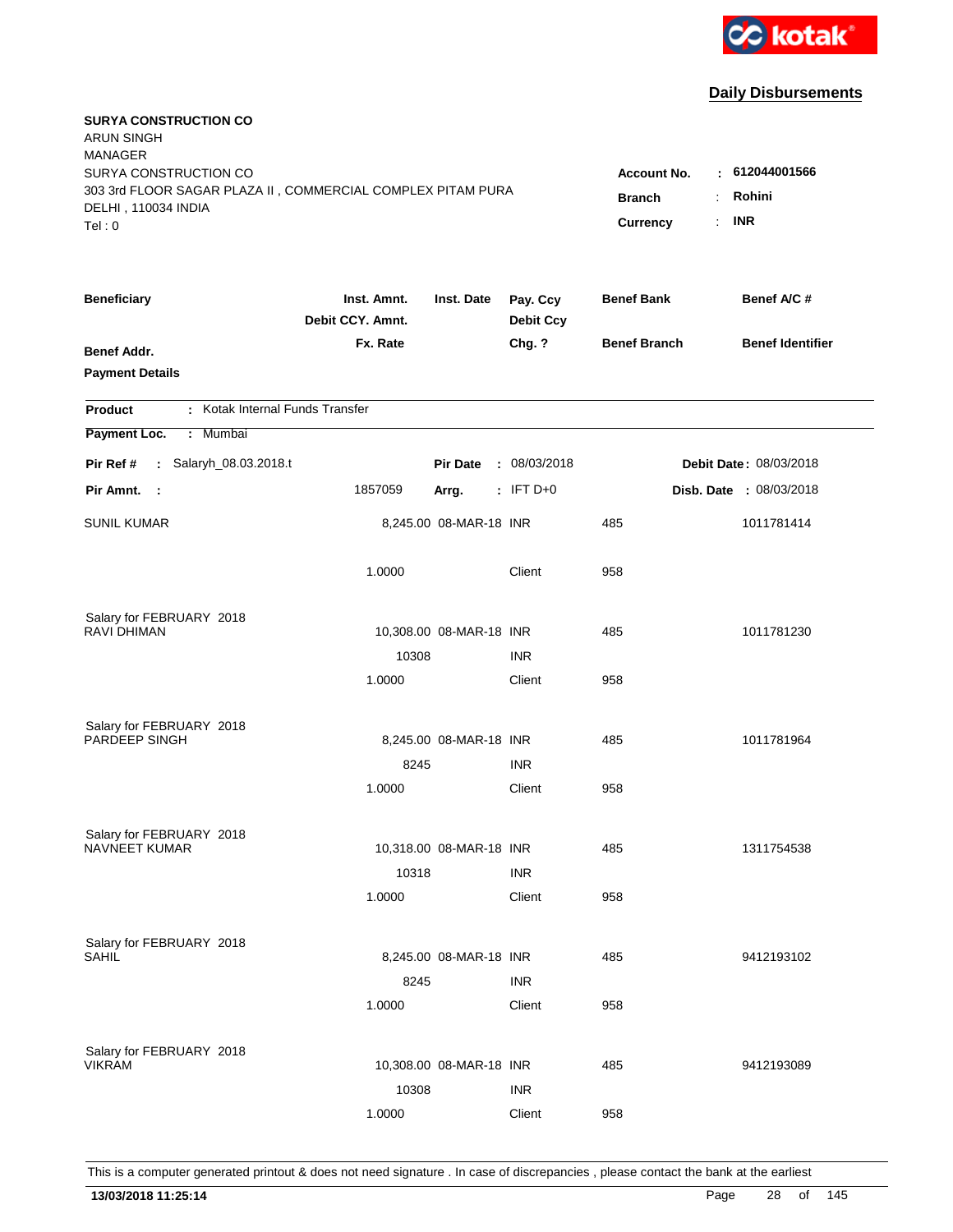

| <b>SURYA CONSTRUCTION CO</b><br><b>ARUN SINGH</b><br><b>MANAGER</b>                                         |                                                 |                                                         |                              |                     |                         |
|-------------------------------------------------------------------------------------------------------------|-------------------------------------------------|---------------------------------------------------------|------------------------------|---------------------|-------------------------|
| SURYA CONSTRUCTION CO<br>303 3rd FLOOR SAGAR PLAZA II, COMMERCIAL COMPLEX PITAM PURA<br>DELHI, 110034 INDIA | <b>Account No.</b><br><b>Branch</b><br>Currency | : 612044001566<br>Rohini<br>÷.<br><b>INR</b><br>$\cdot$ |                              |                     |                         |
| Tel:0                                                                                                       |                                                 |                                                         |                              |                     |                         |
| <b>Beneficiary</b>                                                                                          | Inst. Amnt.<br>Debit CCY. Amnt.                 | Inst. Date                                              | Pay. Ccy<br><b>Debit Ccy</b> | <b>Benef Bank</b>   | Benef A/C #             |
| <b>Benef Addr.</b><br><b>Payment Details</b>                                                                | Fx. Rate                                        |                                                         | Chg. ?                       | <b>Benef Branch</b> | <b>Benef Identifier</b> |
| : Kotak Internal Funds Transfer<br><b>Product</b>                                                           |                                                 |                                                         |                              |                     |                         |
| Payment Loc.<br>: Mumbai                                                                                    |                                                 |                                                         |                              |                     |                         |
| Pir Ref #<br>: Salaryh_08.03.2018.t                                                                         |                                                 | <b>Pir Date</b>                                         | : 08/03/2018                 |                     | Debit Date: 08/03/2018  |
| Pir Amnt.<br>- 11                                                                                           | 1857059                                         | Arrg.                                                   | $:$ IFT D+0                  |                     | Disb. Date : 08/03/2018 |
| <b>VIKRAM</b>                                                                                               |                                                 | 10,308.00 08-MAR-18 INR                                 |                              | 485                 | 9412193089              |
|                                                                                                             | 1.0000                                          |                                                         | Client                       | 958                 |                         |
| Salary for FEBRUARY 2018                                                                                    |                                                 |                                                         |                              |                     |                         |
| <b>ASHOK KUMAR</b>                                                                                          |                                                 | 8,245.00 08-MAR-18 INR                                  |                              | 485                 | 1011781247              |
|                                                                                                             | 8245                                            |                                                         | <b>INR</b>                   |                     |                         |
|                                                                                                             | 1.0000                                          |                                                         | Client                       | 958                 |                         |
| Salary for FEBRUARY 2018                                                                                    |                                                 |                                                         |                              |                     |                         |
| <b>ROBIN</b>                                                                                                |                                                 | 10,308.00 08-MAR-18 INR                                 |                              | 485                 | 1011781933              |
|                                                                                                             | 10308                                           |                                                         | <b>INR</b>                   |                     |                         |
|                                                                                                             | 1.0000                                          |                                                         | Client                       | 958                 |                         |
| Salary for FEBRUARY 2018                                                                                    |                                                 |                                                         |                              |                     |                         |
| <b>VIPEN</b>                                                                                                |                                                 | 10,308.00 08-MAR-18 INR                                 |                              | 485                 | 1011781889              |
|                                                                                                             | 10308                                           |                                                         | <b>INR</b>                   |                     |                         |
|                                                                                                             | 1.0000                                          |                                                         | Client                       | 958                 |                         |
| Salary for FEBRUARY 2018                                                                                    |                                                 |                                                         |                              |                     |                         |
| <b>ROHIT KUMAR</b>                                                                                          |                                                 | 8,245.00 08-MAR-18 INR                                  |                              | 485                 | 1011781360              |
|                                                                                                             | 8245                                            |                                                         | <b>INR</b>                   |                     |                         |
|                                                                                                             | 1.0000                                          |                                                         | Client                       | 958                 |                         |
|                                                                                                             |                                                 |                                                         |                              |                     |                         |
| Salary for FEBRUARY 2018<br><b>GURJIT SINGH</b>                                                             |                                                 | 10,308.00 08-MAR-18 INR                                 |                              | 485                 | 1011781261              |
|                                                                                                             | 10308                                           |                                                         | <b>INR</b>                   |                     |                         |
|                                                                                                             | 1.0000                                          |                                                         | Client                       | 958                 |                         |
|                                                                                                             |                                                 |                                                         |                              |                     |                         |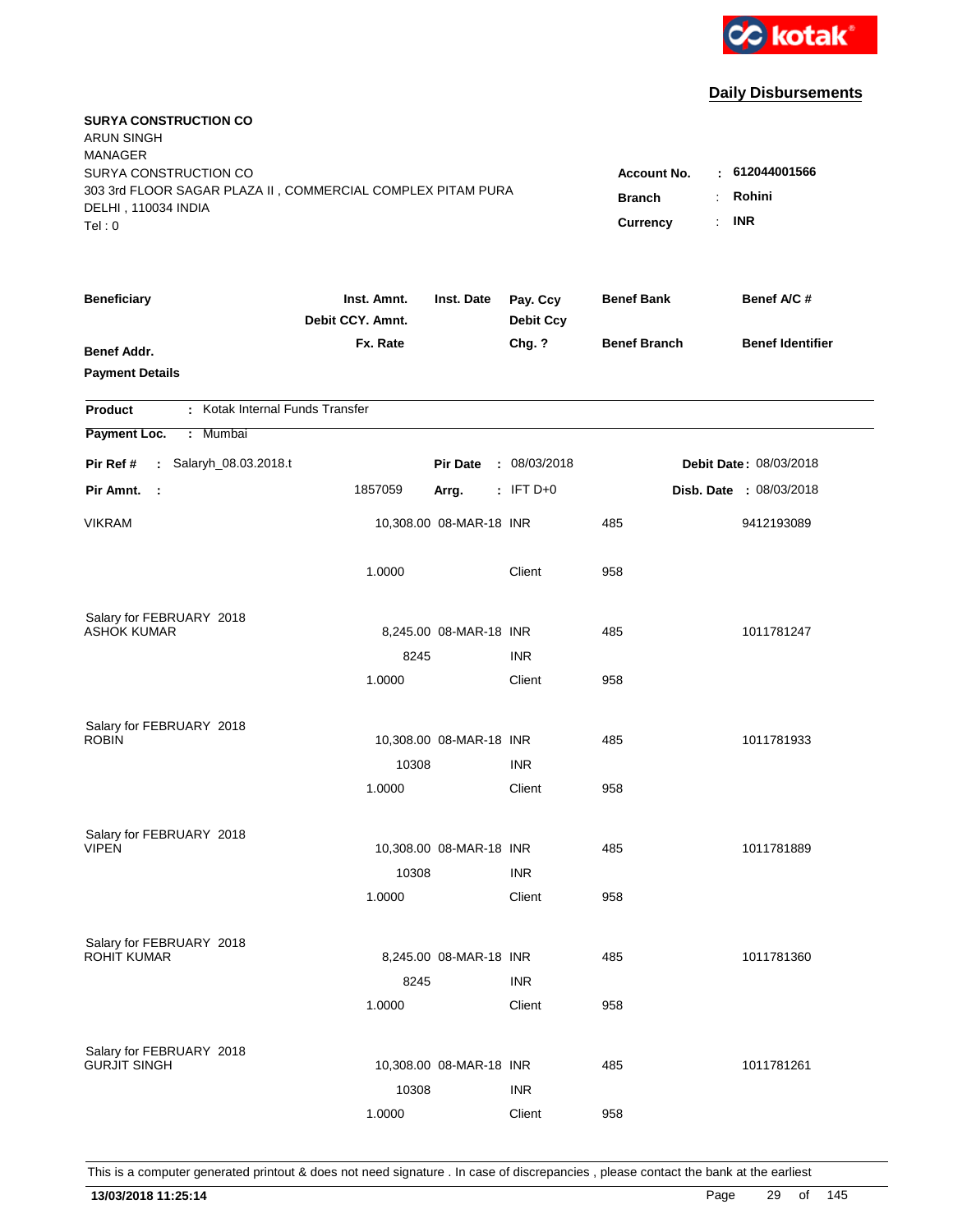

| <b>SURYA CONSTRUCTION CO</b><br><b>ARUN SINGH</b><br><b>MANAGER</b>                |                                 |                         |                              |                     |                               |
|------------------------------------------------------------------------------------|---------------------------------|-------------------------|------------------------------|---------------------|-------------------------------|
| SURYA CONSTRUCTION CO                                                              |                                 |                         |                              | <b>Account No.</b>  | : 612044001566                |
| 303 3rd FLOOR SAGAR PLAZA II, COMMERCIAL COMPLEX PITAM PURA<br>DELHI, 110034 INDIA |                                 |                         |                              | <b>Branch</b>       | Rohini<br>÷.                  |
| Tel: 0                                                                             |                                 |                         |                              | <b>Currency</b>     | <b>INR</b><br>$\mathbf{r}$    |
| <b>Beneficiary</b>                                                                 | Inst. Amnt.<br>Debit CCY. Amnt. | Inst. Date              | Pay. Ccy<br><b>Debit Ccy</b> | <b>Benef Bank</b>   | Benef A/C #                   |
| <b>Benef Addr.</b>                                                                 | Fx. Rate                        |                         | Chg. ?                       | <b>Benef Branch</b> | <b>Benef Identifier</b>       |
| <b>Payment Details</b>                                                             |                                 |                         |                              |                     |                               |
| : Kotak Internal Funds Transfer<br><b>Product</b>                                  |                                 |                         |                              |                     |                               |
| Payment Loc.<br>: Mumbai                                                           |                                 |                         |                              |                     |                               |
| : Salaryh_08.03.2018.t<br>Pir Ref #                                                |                                 | <b>Pir Date</b>         | : 08/03/2018                 |                     | <b>Debit Date: 08/03/2018</b> |
| Pir Amnt. :                                                                        | 1857059                         | Arrg.                   | $:$ IFT D+0                  |                     | Disb. Date : 08/03/2018       |
| <b>GURJIT SINGH</b>                                                                |                                 | 10,308.00 08-MAR-18 INR |                              | 485                 | 1011781261                    |
|                                                                                    | 1.0000                          |                         | Client                       | 958                 |                               |
| Salary for FEBRUARY 2018                                                           |                                 |                         |                              |                     |                               |
| <b>MANISH</b>                                                                      |                                 | 10,308.00 08-MAR-18 INR |                              | 485                 | 9412193249                    |
|                                                                                    | 10308                           |                         | <b>INR</b>                   |                     |                               |
|                                                                                    | 1.0000                          |                         | Client                       | 958                 |                               |
| Salary for FEBRUARY 2018                                                           |                                 |                         |                              |                     |                               |
| <b>JITENDER KUMAR</b>                                                              |                                 | 8,245.00 08-MAR-18 INR  |                              | 485                 | 1011781841                    |
|                                                                                    | 8245                            |                         | <b>INR</b>                   |                     |                               |
|                                                                                    | 1.0000                          |                         | Client                       | 958                 |                               |
| Salary for FEBRUARY 2018                                                           |                                 |                         |                              |                     |                               |
| SHER SINGH                                                                         |                                 | 8,245.00 08-MAR-18 INR  |                              | 485                 | 9412192389                    |
|                                                                                    | 8245                            |                         | <b>INR</b>                   |                     |                               |
|                                                                                    | 1.0000                          |                         | Client                       | 958                 |                               |
| Salary for FEBRUARY 2018                                                           |                                 |                         |                              |                     |                               |
| ANKIT                                                                              |                                 | 8,245.00 08-MAR-18 INR  |                              | 485                 | 1011781919                    |
|                                                                                    | 8245                            |                         | <b>INR</b>                   |                     |                               |
|                                                                                    | 1.0000                          |                         | Client                       | 958                 |                               |
| Salary for FEBRUARY 2018                                                           |                                 |                         |                              |                     |                               |
| <b>SANDEEP KUMAR</b>                                                               |                                 | 10,308.00 08-MAR-18 INR |                              | 485                 | 1011781384                    |
|                                                                                    | 10308                           |                         | <b>INR</b>                   |                     |                               |
|                                                                                    | 1.0000                          |                         | Client                       | 958                 |                               |
|                                                                                    |                                 |                         |                              |                     |                               |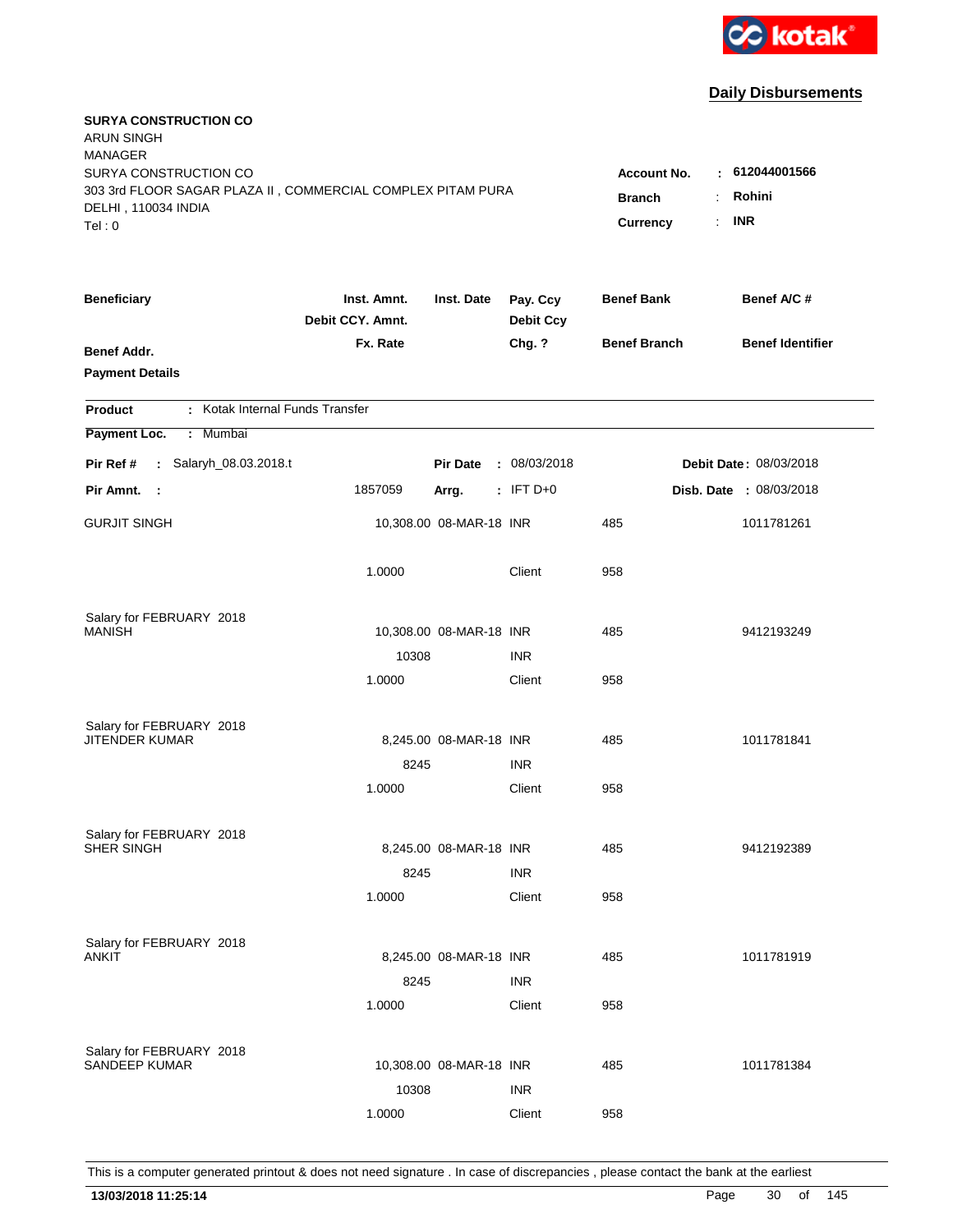

| <b>SURYA CONSTRUCTION CO</b><br><b>ARUN SINGH</b><br><b>MANAGER</b>                |                                 |                         |                              |                     |                               |
|------------------------------------------------------------------------------------|---------------------------------|-------------------------|------------------------------|---------------------|-------------------------------|
| SURYA CONSTRUCTION CO                                                              |                                 |                         |                              | <b>Account No.</b>  | : 612044001566                |
| 303 3rd FLOOR SAGAR PLAZA II, COMMERCIAL COMPLEX PITAM PURA<br>DELHI, 110034 INDIA |                                 |                         |                              | <b>Branch</b>       | Rohini<br>÷.                  |
| Tel: 0                                                                             |                                 |                         |                              | <b>Currency</b>     | <b>INR</b><br>$\mathbf{r}$    |
| <b>Beneficiary</b>                                                                 | Inst. Amnt.<br>Debit CCY. Amnt. | Inst. Date              | Pay. Ccy<br><b>Debit Ccy</b> | <b>Benef Bank</b>   | Benef A/C #                   |
| <b>Benef Addr.</b>                                                                 | Fx. Rate                        |                         | Chg. ?                       | <b>Benef Branch</b> | <b>Benef Identifier</b>       |
| <b>Payment Details</b>                                                             |                                 |                         |                              |                     |                               |
| : Kotak Internal Funds Transfer<br><b>Product</b>                                  |                                 |                         |                              |                     |                               |
| Payment Loc.<br>: Mumbai                                                           |                                 |                         |                              |                     |                               |
| : Salaryh_08.03.2018.t<br>Pir Ref #                                                |                                 | <b>Pir Date</b>         | : 08/03/2018                 |                     | <b>Debit Date: 08/03/2018</b> |
| Pir Amnt.<br>$\sim$ 1                                                              | 1857059                         | Arrg.                   | $:$ IFT D+0                  |                     | Disb. Date : 08/03/2018       |
| SANDEEP KUMAR                                                                      |                                 | 10,308.00 08-MAR-18 INR |                              | 485                 | 1011781384                    |
|                                                                                    | 1.0000                          |                         | Client                       | 958                 |                               |
| Salary for FEBRUARY 2018                                                           |                                 |                         |                              |                     |                               |
| <b>DEEPAK SHARMA</b>                                                               |                                 | 8,245.00 08-MAR-18 INR  |                              | 485                 | 1011781377                    |
|                                                                                    | 8245                            |                         | <b>INR</b>                   |                     |                               |
|                                                                                    | 1.0000                          |                         | Client                       | 958                 |                               |
| Salary for FEBRUARY 2018                                                           |                                 |                         |                              |                     |                               |
| <b>SHUNTY</b>                                                                      |                                 | 8,245.00 08-MAR-18 INR  |                              | 485                 | 1011781223                    |
|                                                                                    | 8245                            |                         | <b>INR</b>                   |                     |                               |
|                                                                                    | 1.0000                          |                         | Client                       | 958                 |                               |
| Salary for FEBRUARY 2018                                                           |                                 |                         |                              |                     |                               |
| <b>AJAY KUMAR</b>                                                                  |                                 | 8,245.00 08-MAR-18 INR  |                              | 485                 | 3411758065                    |
|                                                                                    | 8245                            |                         | <b>INR</b>                   |                     |                               |
|                                                                                    | 1.0000                          |                         | Client                       | 958                 |                               |
| Salary for FEBRUARY 2018                                                           |                                 |                         |                              |                     |                               |
| <b>DEVENDER</b>                                                                    |                                 | 8,835.00 08-MAR-18 INR  |                              | 485                 | 0711767124                    |
|                                                                                    | 8835                            |                         | <b>INR</b>                   |                     |                               |
|                                                                                    | 1.0000                          |                         | Client                       | 958                 |                               |
| Salary for FEBRUARY 2018                                                           |                                 |                         |                              |                     |                               |
| PARDEEP KUMAR                                                                      |                                 | 8,245.00 08-MAR-18 INR  |                              | 485                 | 0711767261                    |
|                                                                                    | 8245                            |                         | <b>INR</b>                   |                     |                               |
|                                                                                    | 1.0000                          |                         | Client                       | 958                 |                               |
|                                                                                    |                                 |                         |                              |                     |                               |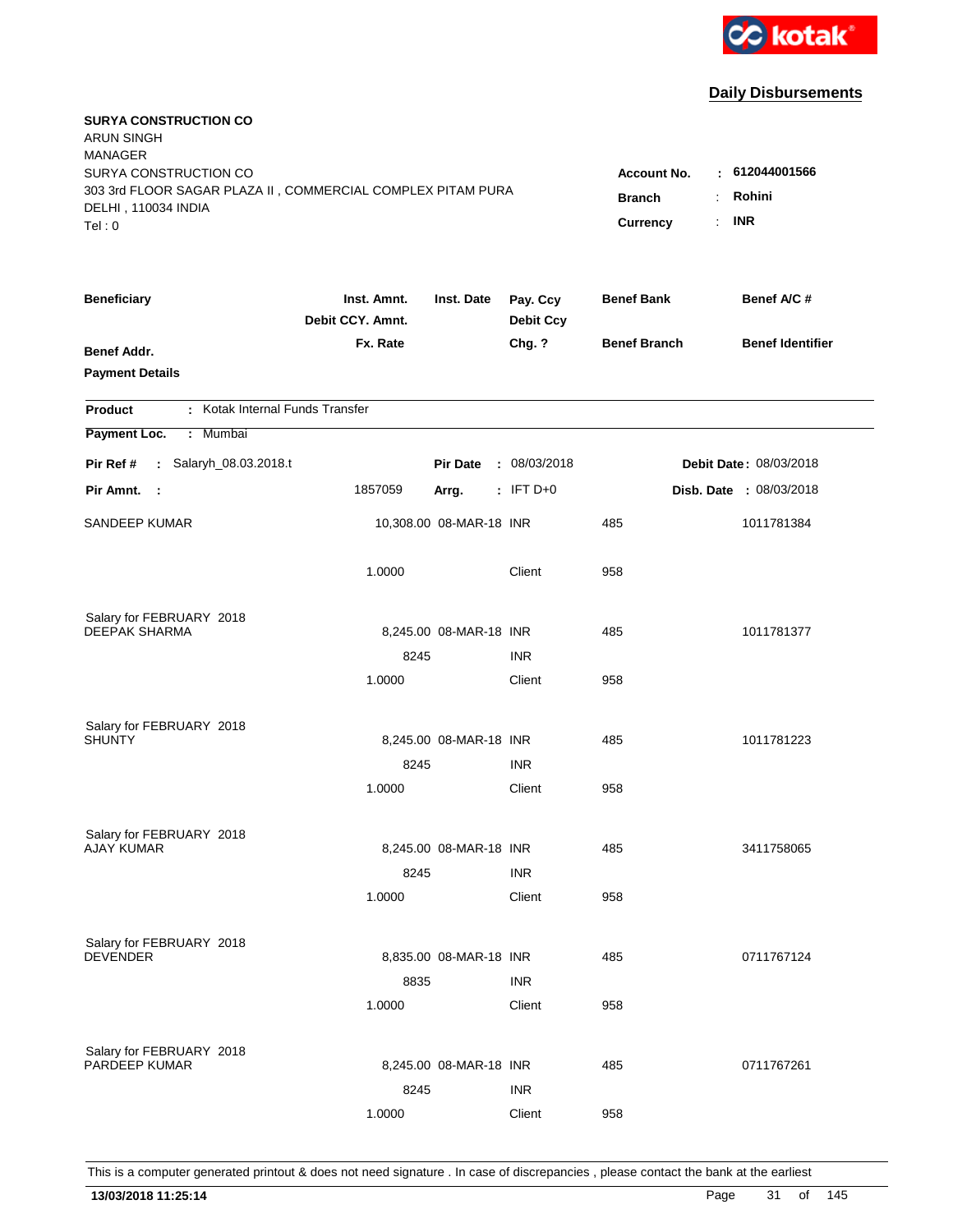

| <b>SURYA CONSTRUCTION CO</b><br><b>ARUN SINGH</b><br><b>MANAGER</b><br>SURYA CONSTRUCTION CO |                                 |                         |                              | <b>Account No.</b>               | $-612044001566$                           |
|----------------------------------------------------------------------------------------------|---------------------------------|-------------------------|------------------------------|----------------------------------|-------------------------------------------|
| 303 3rd FLOOR SAGAR PLAZA II, COMMERCIAL COMPLEX PITAM PURA<br>DELHI, 110034 INDIA<br>Tel: 0 |                                 |                         |                              | <b>Branch</b><br><b>Currency</b> | Rohini<br>÷<br><b>INR</b><br>$\mathbf{r}$ |
| <b>Beneficiary</b>                                                                           | Inst. Amnt.<br>Debit CCY. Amnt. | Inst. Date              | Pay. Ccy<br><b>Debit Ccy</b> | <b>Benef Bank</b>                | Benef A/C #                               |
| <b>Benef Addr.</b><br><b>Payment Details</b>                                                 | Fx. Rate                        |                         | Chg. ?                       | <b>Benef Branch</b>              | <b>Benef Identifier</b>                   |
| : Kotak Internal Funds Transfer<br><b>Product</b>                                            |                                 |                         |                              |                                  |                                           |
| Payment Loc.<br>: Mumbai                                                                     |                                 |                         |                              |                                  |                                           |
| : Salaryh_08.03.2018.t<br>Pir Ref #                                                          |                                 | <b>Pir Date</b>         | : 08/03/2018                 |                                  | <b>Debit Date: 08/03/2018</b>             |
| Pir Amnt.<br>$\sim$ 1                                                                        | 1857059                         | Arrg.                   | $:$ IFT D+0                  |                                  | Disb. Date : 08/03/2018                   |
| PARDEEP KUMAR                                                                                |                                 | 8,245.00 08-MAR-18 INR  |                              | 485                              | 0711767261                                |
|                                                                                              | 1.0000                          |                         | Client                       | 958                              |                                           |
| Salary for FEBRUARY 2018                                                                     |                                 |                         |                              |                                  |                                           |
| <b>SATISH KUMAR</b>                                                                          |                                 | 8,245.00 08-MAR-18 INR  |                              | 485                              | 0511766969                                |
|                                                                                              | 8245                            |                         | <b>INR</b>                   | 958                              |                                           |
|                                                                                              | 1.0000                          |                         | Client                       |                                  |                                           |
| Salary for FEBRUARY 2018                                                                     |                                 |                         |                              |                                  |                                           |
| <b>JEET SINGH</b>                                                                            |                                 | 8,245.00 08-MAR-18 INR  |                              | 485                              | 1511744728                                |
|                                                                                              | 8245                            |                         | <b>INR</b>                   |                                  |                                           |
|                                                                                              | 1.0000                          |                         | Client                       | 958                              |                                           |
| Salary for FEBRUARY 2018                                                                     |                                 |                         |                              |                                  |                                           |
| <b>NAVDEEP</b>                                                                               |                                 | 10,308.00 08-MAR-18 INR |                              | 485                              | 3311748951                                |
|                                                                                              | 10308                           |                         | <b>INR</b>                   |                                  |                                           |
|                                                                                              | 1.0000                          |                         | Client                       | 958                              |                                           |
| Salary for FEBRUARY 2018                                                                     |                                 |                         |                              |                                  |                                           |
| <b>SANJAY KUMAR</b>                                                                          |                                 | 10,308.00 08-MAR-18 INR |                              | 485                              | 0511766938                                |
|                                                                                              | 10308                           |                         | <b>INR</b>                   |                                  |                                           |
|                                                                                              | 1.0000                          |                         | Client                       | 958                              |                                           |
|                                                                                              |                                 |                         |                              |                                  |                                           |
| Salary for FEBRUARY 2018<br><b>RAVINDER SINGH</b>                                            |                                 | 10,308.00 08-MAR-18 INR |                              | 485                              | 0711767094                                |
|                                                                                              | 10308                           |                         | <b>INR</b>                   |                                  |                                           |
|                                                                                              | 1.0000                          |                         | Client                       | 958                              |                                           |
|                                                                                              |                                 |                         |                              |                                  |                                           |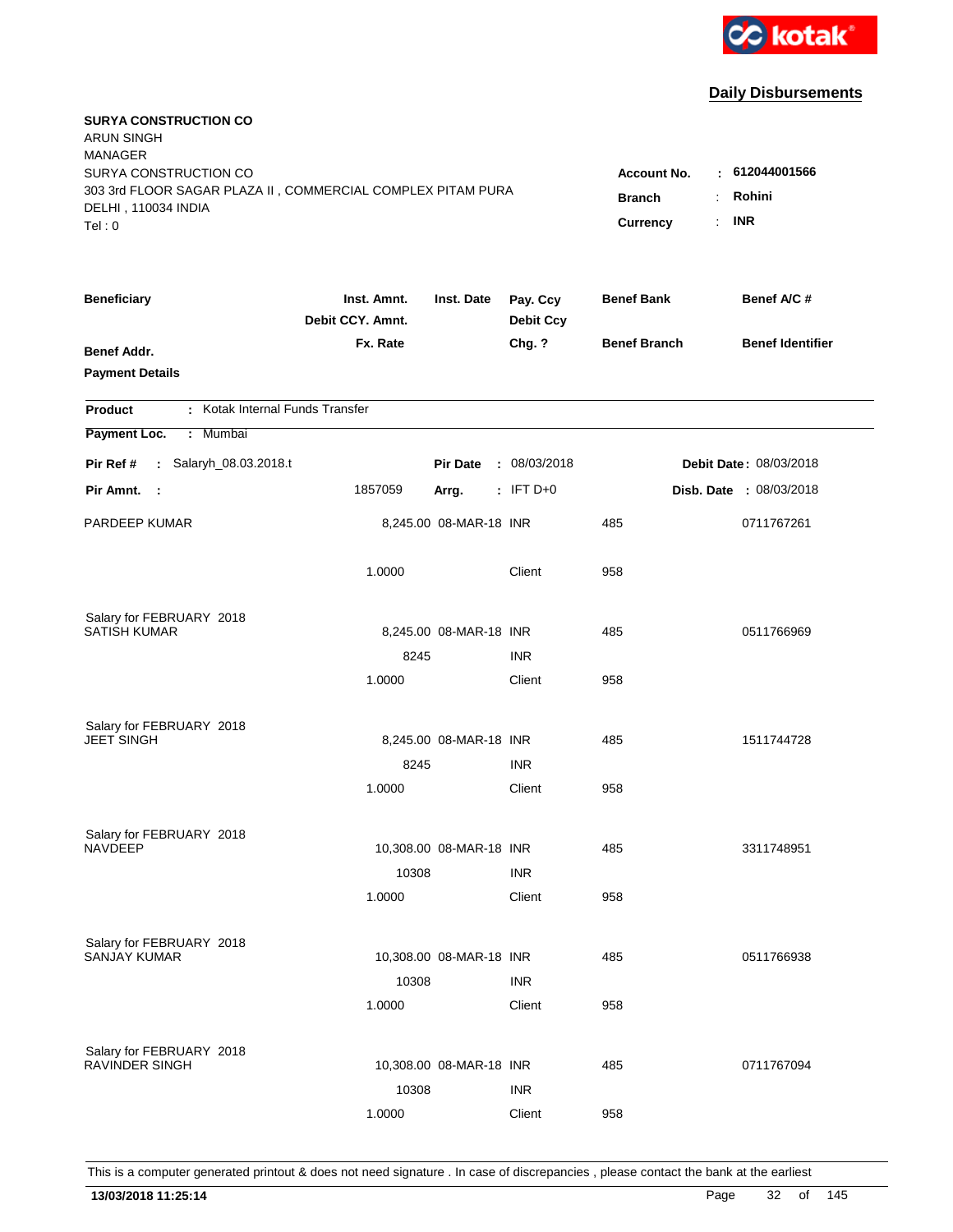

| <b>SURYA CONSTRUCTION CO</b><br><b>ARUN SINGH</b><br><b>MANAGER</b>                  |                                 |                         |                              |                     |                                            |
|--------------------------------------------------------------------------------------|---------------------------------|-------------------------|------------------------------|---------------------|--------------------------------------------|
| SURYA CONSTRUCTION CO<br>303 3rd FLOOR SAGAR PLAZA II, COMMERCIAL COMPLEX PITAM PURA |                                 |                         |                              | <b>Account No.</b>  | $-612044001566$                            |
| DELHI, 110034 INDIA                                                                  |                                 |                         |                              | <b>Branch</b>       | Rohini<br>÷.<br><b>INR</b><br>$\mathbf{r}$ |
| Tel:0                                                                                |                                 |                         |                              | <b>Currency</b>     |                                            |
| <b>Beneficiary</b>                                                                   | Inst. Amnt.<br>Debit CCY. Amnt. | Inst. Date              | Pay. Ccy<br><b>Debit Ccy</b> | <b>Benef Bank</b>   | Benef A/C #                                |
| <b>Benef Addr.</b>                                                                   | Fx. Rate                        |                         | Chg. ?                       | <b>Benef Branch</b> | <b>Benef Identifier</b>                    |
| <b>Payment Details</b>                                                               |                                 |                         |                              |                     |                                            |
| : Kotak Internal Funds Transfer<br><b>Product</b>                                    |                                 |                         |                              |                     |                                            |
| Payment Loc.<br>: Mumbai                                                             |                                 |                         |                              |                     |                                            |
| : Salaryh_08.03.2018.t<br>Pir Ref #                                                  |                                 | <b>Pir Date</b>         | : 08/03/2018                 |                     | <b>Debit Date: 08/03/2018</b>              |
| Pir Amnt. :                                                                          | 1857059                         | Arrg.                   | $:$ IFT D+0                  |                     | Disb. Date : 08/03/2018                    |
| RAVINDER SINGH                                                                       |                                 | 10,308.00 08-MAR-18 INR |                              | 485                 | 0711767094                                 |
|                                                                                      | 1.0000                          |                         | Client                       | 958                 |                                            |
| Salary for FEBRUARY 2018                                                             |                                 |                         |                              |                     |                                            |
| <b>MANJEET KUMAR</b>                                                                 |                                 | 9,939.00 08-MAR-18 INR  |                              | 485                 | 0511766952                                 |
|                                                                                      | 9939                            |                         | <b>INR</b>                   |                     |                                            |
|                                                                                      | 1.0000                          |                         | Client                       | 958                 |                                            |
| Salary for FEBRUARY 2018                                                             |                                 |                         |                              |                     |                                            |
| PARDEEP KUMAR                                                                        |                                 | 8,245.00 08-MAR-18 INR  |                              | 485                 | 1411752335                                 |
|                                                                                      | 8245                            |                         | <b>INR</b>                   |                     |                                            |
|                                                                                      | 1.0000                          |                         | Client                       | 958                 |                                            |
| Salary for FEBRUARY 2018                                                             |                                 |                         |                              |                     |                                            |
| RAJ KUMAR                                                                            |                                 | 10,308.00 08-MAR-18 INR |                              | 485                 | 3311748876                                 |
|                                                                                      | 10308                           |                         | <b>INR</b>                   |                     |                                            |
|                                                                                      | 1.0000                          |                         | Client                       | 958                 |                                            |
| Salary for FEBRUARY 2018                                                             |                                 |                         |                              |                     |                                            |
| SANDEEP KUMAR                                                                        |                                 | 8,835.00 08-MAR-18 INR  |                              | 485                 | 1111760395                                 |
|                                                                                      | 8835                            |                         | <b>INR</b>                   |                     |                                            |
|                                                                                      | 1.0000                          |                         | Client                       | 958                 |                                            |
| Salary for FEBRUARY 2018                                                             |                                 |                         |                              |                     |                                            |
| <b>VIKASH KUMAR</b>                                                                  |                                 | 10,308.00 08-MAR-18 INR |                              | 485                 | 1111760715                                 |
|                                                                                      | 10308                           |                         | <b>INR</b>                   |                     |                                            |
|                                                                                      | 1.0000                          |                         | Client                       | 958                 |                                            |
|                                                                                      |                                 |                         |                              |                     |                                            |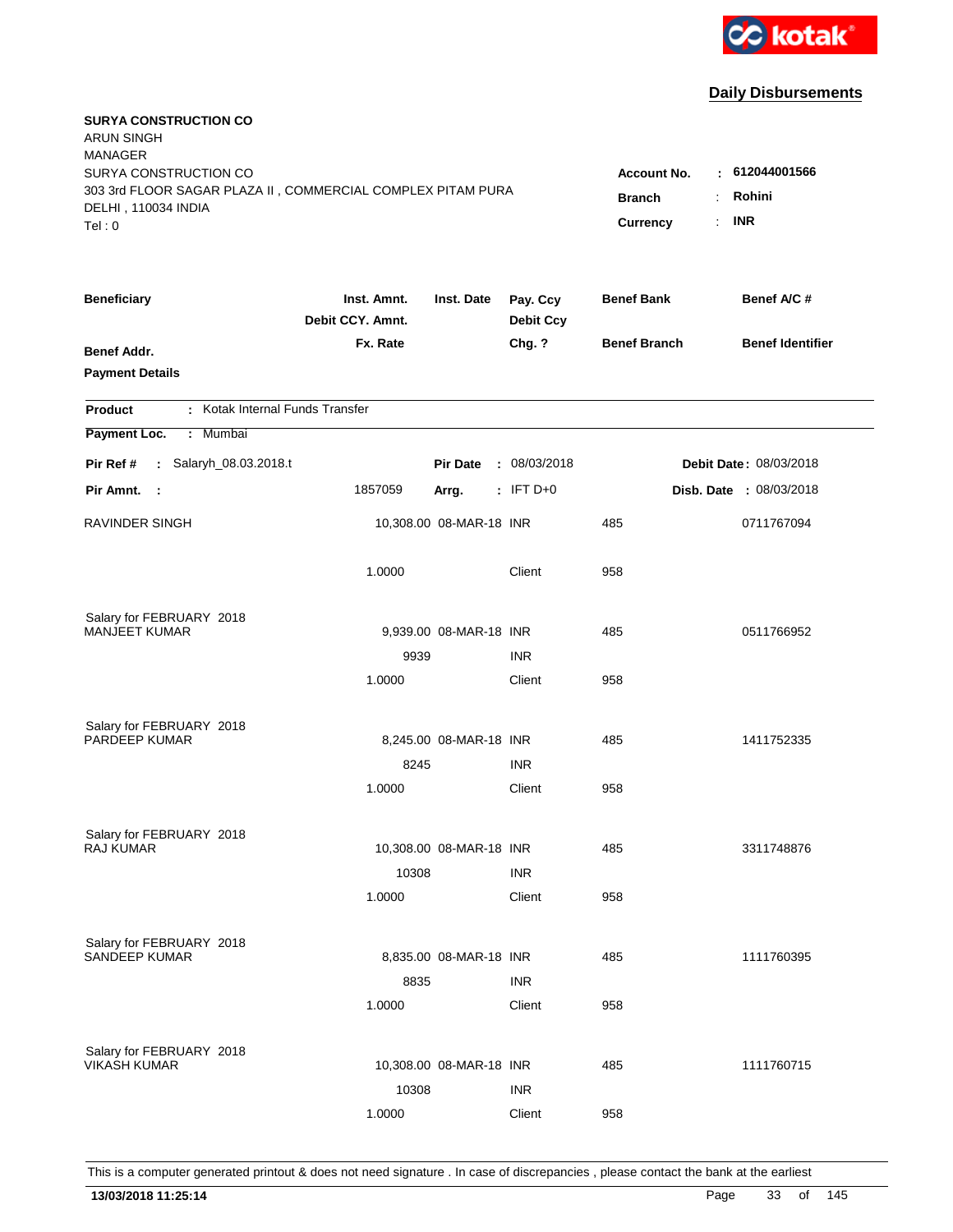

| <b>SURYA CONSTRUCTION CO</b><br><b>ARUN SINGH</b><br><b>MANAGER</b>                                         |                                 |                                     |                               |                     |                               |
|-------------------------------------------------------------------------------------------------------------|---------------------------------|-------------------------------------|-------------------------------|---------------------|-------------------------------|
| SURYA CONSTRUCTION CO<br>303 3rd FLOOR SAGAR PLAZA II, COMMERCIAL COMPLEX PITAM PURA<br>DELHI, 110034 INDIA |                                 | <b>Account No.</b><br><b>Branch</b> | : 612044001566<br>Rohini<br>÷ |                     |                               |
| Tel: 0                                                                                                      |                                 |                                     |                               | Currency            | <b>INR</b><br>$\mathbf{r}$    |
| <b>Beneficiary</b>                                                                                          | Inst. Amnt.<br>Debit CCY. Amnt. | Inst. Date                          | Pay. Ccy<br><b>Debit Ccy</b>  | <b>Benef Bank</b>   | Benef A/C #                   |
| <b>Benef Addr.</b><br><b>Payment Details</b>                                                                | Fx. Rate                        |                                     | Chg. ?                        | <b>Benef Branch</b> | <b>Benef Identifier</b>       |
| : Kotak Internal Funds Transfer<br><b>Product</b>                                                           |                                 |                                     |                               |                     |                               |
| Payment Loc.<br>: Mumbai                                                                                    |                                 |                                     |                               |                     |                               |
| : Salaryh_08.03.2018.t<br>Pir Ref #                                                                         |                                 | <b>Pir Date</b>                     | : 08/03/2018                  |                     | <b>Debit Date: 08/03/2018</b> |
| Pir Amnt. :                                                                                                 | 1857059                         | Arrg.                               | $:$ IFT D+0                   |                     | Disb. Date : 08/03/2018       |
| <b>VIKASH KUMAR</b>                                                                                         |                                 | 10,308.00 08-MAR-18 INR             |                               | 485                 | 1111760715                    |
|                                                                                                             | 1.0000                          |                                     | Client                        | 958                 |                               |
| Salary for FEBRUARY 2018                                                                                    |                                 |                                     |                               |                     |                               |
| <b>TARUN SHARMA</b>                                                                                         |                                 | 7,950.00 08-MAR-18 INR              |                               | 485                 | 0711767193                    |
|                                                                                                             | 7950                            |                                     | <b>INR</b>                    |                     |                               |
|                                                                                                             | 1.0000                          |                                     | Client                        | 958                 |                               |
| Salary for FEBRUARY 2018                                                                                    |                                 |                                     |                               |                     |                               |
| <b>VIKASH KUMAR</b>                                                                                         |                                 | 10,308.00 08-MAR-18 INR             |                               | 485                 | 0811749556                    |
|                                                                                                             | 10308                           |                                     | <b>INR</b>                    |                     |                               |
|                                                                                                             | 1.0000                          |                                     | Client                        | 958                 |                               |
| Salary for FEBRUARY 2018                                                                                    |                                 |                                     |                               |                     |                               |
| <b>PAWAN KUMAR</b>                                                                                          |                                 | 9,939.00 08-MAR-18 INR              |                               | 485                 | 9412162092                    |
|                                                                                                             | 9939                            |                                     | <b>INR</b>                    |                     |                               |
|                                                                                                             | 1.0000                          |                                     | Client                        | 958                 |                               |
| Salary for FEBRUARY 2018                                                                                    |                                 |                                     |                               |                     |                               |
| <b>SATNARAIN</b>                                                                                            |                                 | 10,308.00 08-MAR-18 INR             |                               | 485                 | 0711766882                    |
|                                                                                                             | 10308                           |                                     | <b>INR</b>                    |                     |                               |
|                                                                                                             | 1.0000                          |                                     | Client                        | 958                 |                               |
|                                                                                                             |                                 |                                     |                               |                     |                               |
| Salary for FEBRUARY 2018<br><b>YOGESH</b>                                                                   |                                 | 9,939.00 08-MAR-18 INR              |                               | 485                 | 0711766905                    |
|                                                                                                             | 9939                            |                                     | <b>INR</b>                    |                     |                               |
|                                                                                                             | 1.0000                          |                                     | Client                        | 958                 |                               |
|                                                                                                             |                                 |                                     |                               |                     |                               |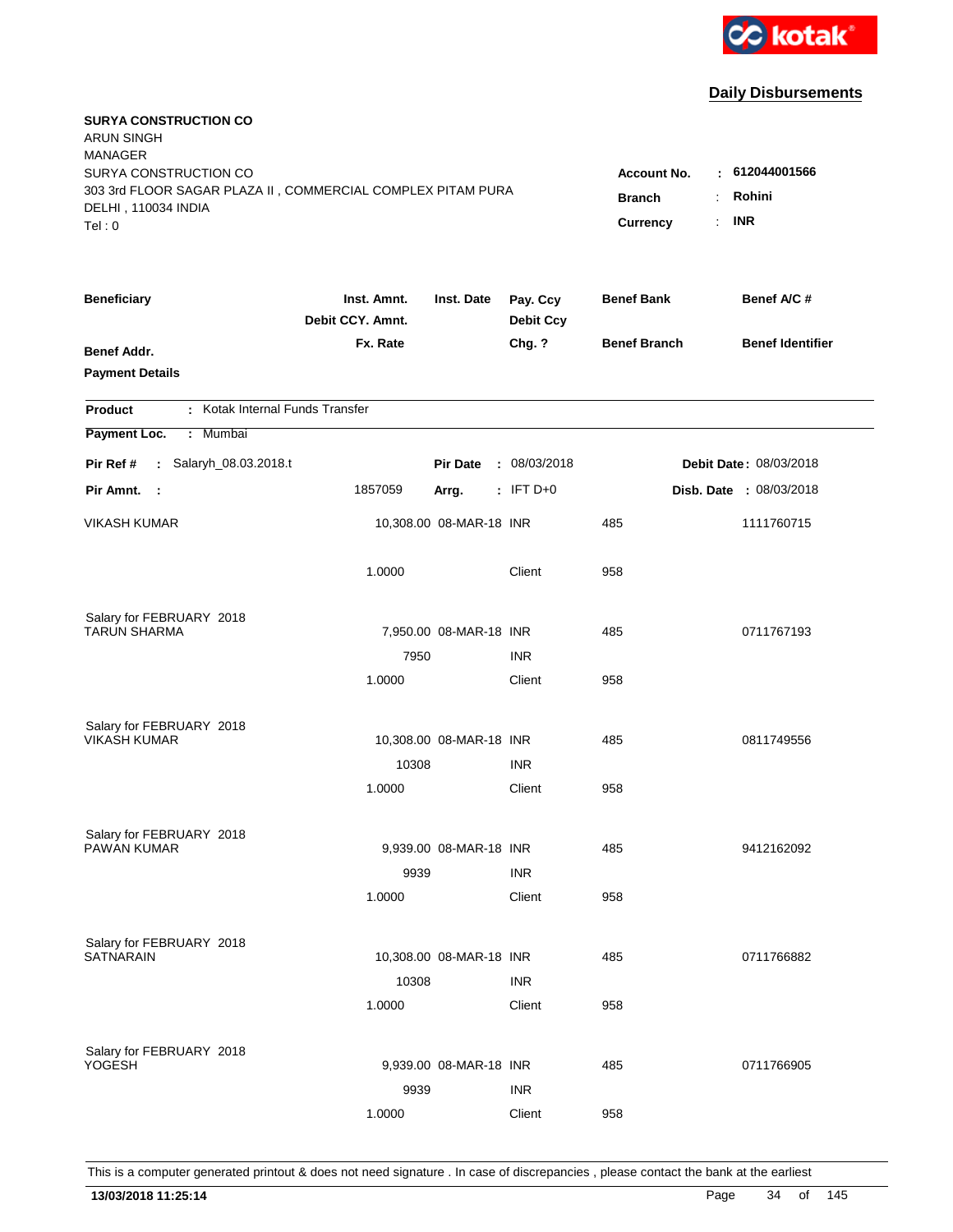

| <b>SURYA CONSTRUCTION CO</b><br><b>ARUN SINGH</b><br><b>MANAGER</b>                                                  |                                                 |                                                         |                              |                     |                         |
|----------------------------------------------------------------------------------------------------------------------|-------------------------------------------------|---------------------------------------------------------|------------------------------|---------------------|-------------------------|
| SURYA CONSTRUCTION CO<br>303 3rd FLOOR SAGAR PLAZA II, COMMERCIAL COMPLEX PITAM PURA<br>DELHI, 110034 INDIA<br>Tel:0 | <b>Account No.</b><br><b>Branch</b><br>Currency | : 612044001566<br>Rohini<br>÷.<br><b>INR</b><br>$\cdot$ |                              |                     |                         |
|                                                                                                                      |                                                 |                                                         |                              |                     |                         |
| <b>Beneficiary</b>                                                                                                   | Inst. Amnt.<br>Debit CCY. Amnt.                 | Inst. Date                                              | Pay. Ccy<br><b>Debit Ccy</b> | <b>Benef Bank</b>   | Benef A/C #             |
| <b>Benef Addr.</b><br><b>Payment Details</b>                                                                         | Fx. Rate                                        |                                                         | Chg. ?                       | <b>Benef Branch</b> | <b>Benef Identifier</b> |
| : Kotak Internal Funds Transfer<br><b>Product</b>                                                                    |                                                 |                                                         |                              |                     |                         |
| Payment Loc.<br>: Mumbai                                                                                             |                                                 |                                                         |                              |                     |                         |
| Pir Ref #<br>: Salaryh_08.03.2018.t                                                                                  |                                                 | <b>Pir Date</b>                                         | : 08/03/2018                 |                     | Debit Date: 08/03/2018  |
| Pir Amnt.<br>- 11                                                                                                    | 1857059                                         | Arrg.                                                   | $:$ IFT D+0                  |                     | Disb. Date : 08/03/2018 |
| YOGESH                                                                                                               |                                                 | 9,939.00 08-MAR-18 INR                                  |                              | 485                 | 0711766905              |
|                                                                                                                      | 1.0000                                          |                                                         | Client                       | 958                 |                         |
| Salary for FEBRUARY 2018                                                                                             |                                                 |                                                         |                              |                     |                         |
| NEERAJ SHARMA                                                                                                        |                                                 | 8,245.00 08-MAR-18 INR                                  |                              | 485                 | 0711767162              |
|                                                                                                                      | 8245<br>1.0000                                  |                                                         | <b>INR</b><br>Client         | 958                 |                         |
|                                                                                                                      |                                                 |                                                         |                              |                     |                         |
| Salary for FEBRUARY 2018                                                                                             |                                                 |                                                         |                              |                     |                         |
| <b>MAHAVEER</b>                                                                                                      |                                                 | 7,950.00 08-MAR-18 INR                                  |                              | 485                 | 0811749457              |
|                                                                                                                      | 7950                                            |                                                         | <b>INR</b>                   |                     |                         |
|                                                                                                                      | 1.0000                                          |                                                         | Client                       | 958                 |                         |
| Salary for FEBRUARY 2018                                                                                             |                                                 |                                                         |                              |                     |                         |
| <b>NARENDER</b>                                                                                                      |                                                 | 10,308.00 08-MAR-18 INR                                 |                              | 485                 | 1011781575              |
|                                                                                                                      | 10308                                           |                                                         | <b>INR</b>                   |                     |                         |
|                                                                                                                      | 1.0000                                          |                                                         | Client                       | 958                 |                         |
| Salary for FEBRUARY 2018                                                                                             |                                                 |                                                         |                              |                     |                         |
| <b>SOMVIR</b>                                                                                                        |                                                 | 10,308.00 08-MAR-18 INR                                 |                              | 485                 | 9412190248              |
|                                                                                                                      | 10308                                           |                                                         | <b>INR</b>                   |                     |                         |
|                                                                                                                      | 1.0000                                          |                                                         | Client                       | 958                 |                         |
|                                                                                                                      |                                                 |                                                         |                              |                     |                         |
| Salary for FEBRUARY 2018<br><b>MANJEET</b>                                                                           |                                                 | 8,245.00 08-MAR-18 INR                                  |                              | 485                 | 3311748869              |
|                                                                                                                      | 8245                                            |                                                         | <b>INR</b>                   |                     |                         |
|                                                                                                                      | 1.0000                                          |                                                         | Client                       | 958                 |                         |
|                                                                                                                      |                                                 |                                                         |                              |                     |                         |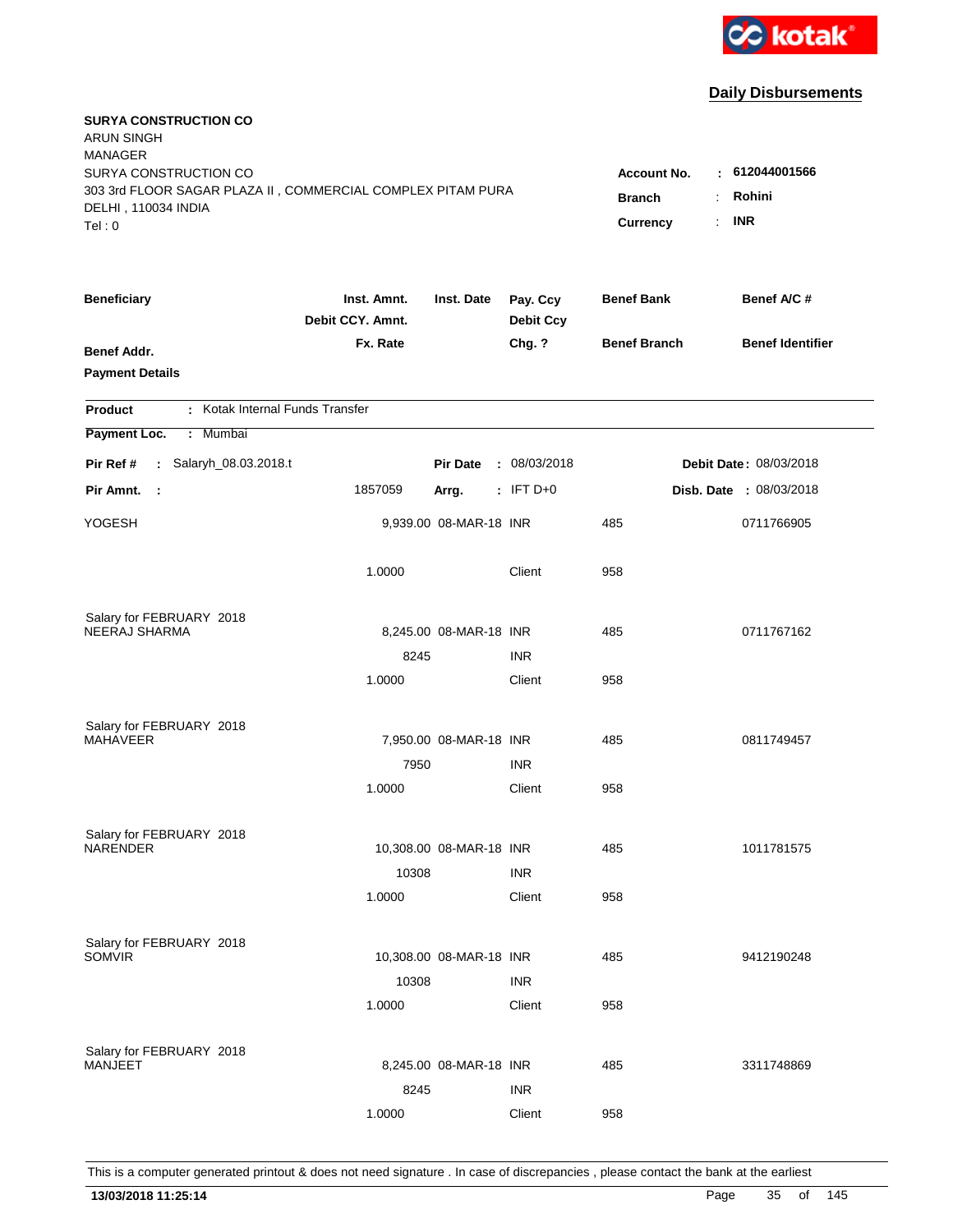

| <b>SURYA CONSTRUCTION CO</b><br><b>ARUN SINGH</b><br><b>MANAGER</b>                                         |                                     |                                                         |                              |                     |                         |
|-------------------------------------------------------------------------------------------------------------|-------------------------------------|---------------------------------------------------------|------------------------------|---------------------|-------------------------|
| SURYA CONSTRUCTION CO<br>303 3rd FLOOR SAGAR PLAZA II, COMMERCIAL COMPLEX PITAM PURA<br>DELHI, 110034 INDIA | <b>Account No.</b><br><b>Branch</b> | : 612044001566<br>Rohini<br>÷.<br><b>INR</b><br>$\cdot$ |                              |                     |                         |
| Tel:0                                                                                                       |                                     |                                                         |                              | Currency            |                         |
| <b>Beneficiary</b>                                                                                          | Inst. Amnt.<br>Debit CCY. Amnt.     | Inst. Date                                              | Pay. Ccy<br><b>Debit Ccy</b> | <b>Benef Bank</b>   | Benef A/C #             |
| <b>Benef Addr.</b><br><b>Payment Details</b>                                                                | Fx. Rate                            |                                                         | Chg. ?                       | <b>Benef Branch</b> | <b>Benef Identifier</b> |
| : Kotak Internal Funds Transfer<br><b>Product</b>                                                           |                                     |                                                         |                              |                     |                         |
| Payment Loc.<br>: Mumbai                                                                                    |                                     |                                                         |                              |                     |                         |
| Pir Ref #<br>: Salaryh_08.03.2018.t                                                                         |                                     | <b>Pir Date</b>                                         | : 08/03/2018                 |                     | Debit Date: 08/03/2018  |
| Pir Amnt.<br>- 11                                                                                           | 1857059                             | Arrg.                                                   | $:$ IFT D+0                  |                     | Disb. Date : 08/03/2018 |
| MANJEET                                                                                                     |                                     | 8,245.00 08-MAR-18 INR                                  |                              | 485                 | 3311748869              |
|                                                                                                             | 1.0000                              |                                                         | Client                       | 958                 |                         |
| Salary for FEBRUARY 2018                                                                                    |                                     |                                                         |                              |                     |                         |
| <b>LALIT KUMAR</b>                                                                                          |                                     | 8,245.00 08-MAR-18 INR                                  |                              | 485                 | 3411758096              |
|                                                                                                             | 8245<br>1.0000                      |                                                         | <b>INR</b><br>Client         | 958                 |                         |
|                                                                                                             |                                     |                                                         |                              |                     |                         |
| Salary for FEBRUARY 2018                                                                                    |                                     |                                                         |                              |                     |                         |
| <b>MONU</b>                                                                                                 |                                     | 8,245.00 08-MAR-18 INR                                  |                              | 485                 | 0711767131              |
|                                                                                                             | 8245                                |                                                         | <b>INR</b>                   |                     |                         |
|                                                                                                             | 1.0000                              |                                                         | Client                       | 958                 |                         |
| Salary for FEBRUARY 2018                                                                                    |                                     |                                                         |                              |                     |                         |
| <b>KULDEEP</b>                                                                                              |                                     | 7,950.00 08-MAR-18 INR                                  |                              | 485                 | 0711767148              |
|                                                                                                             | 7950                                |                                                         | <b>INR</b>                   |                     |                         |
|                                                                                                             | 1.0000                              |                                                         | Client                       | 958                 |                         |
| Salary for FEBRUARY 2018                                                                                    |                                     |                                                         |                              |                     |                         |
| <b>CHAND SINGH</b>                                                                                          |                                     | 10,308.00 08-MAR-18 INR                                 |                              | 485                 | 3311748814              |
|                                                                                                             | 10308                               |                                                         | <b>INR</b>                   |                     |                         |
|                                                                                                             | 1.0000                              |                                                         | Client                       | 958                 |                         |
|                                                                                                             |                                     |                                                         |                              |                     |                         |
| Salary for FEBRUARY 2018<br><b>RAVI KUMAR</b>                                                               |                                     | 5,296.00 08-MAR-18 INR                                  |                              | 485                 | 1111760685              |
|                                                                                                             | 5296                                |                                                         | <b>INR</b>                   |                     |                         |
|                                                                                                             | 1.0000                              |                                                         | Client                       | 958                 |                         |
|                                                                                                             |                                     |                                                         |                              |                     |                         |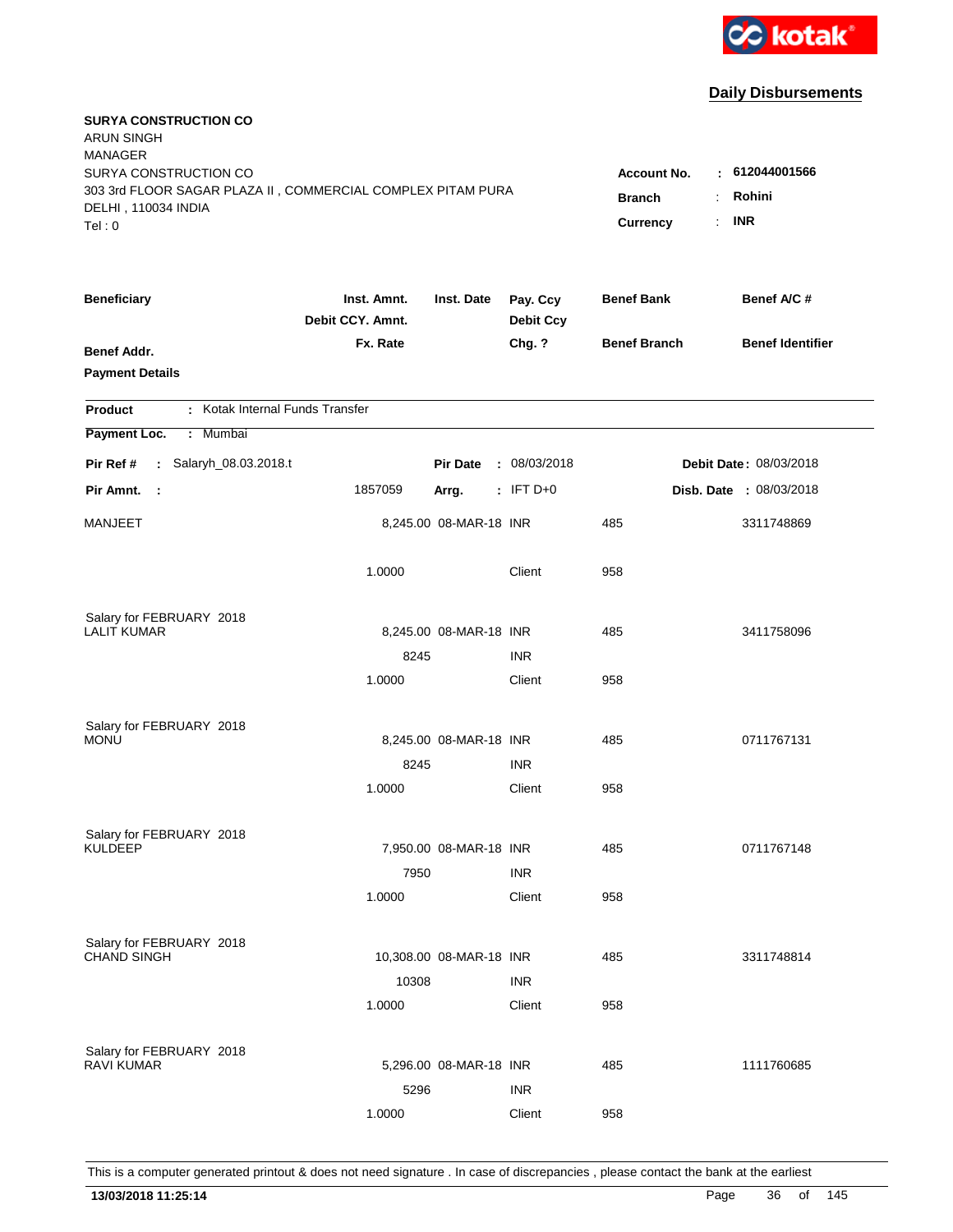

| <b>SURYA CONSTRUCTION CO</b><br><b>ARUN SINGH</b><br><b>MANAGER</b>                  |                                 |                         |                              |                                     |                               |
|--------------------------------------------------------------------------------------|---------------------------------|-------------------------|------------------------------|-------------------------------------|-------------------------------|
| SURYA CONSTRUCTION CO<br>303 3rd FLOOR SAGAR PLAZA II, COMMERCIAL COMPLEX PITAM PURA |                                 |                         |                              | <b>Account No.</b><br><b>Branch</b> | : 612044001566<br>Rohini<br>÷ |
| DELHI, 110034 INDIA<br>Tel: 0                                                        |                                 |                         |                              | Currency                            | <b>INR</b><br>÷.              |
| <b>Beneficiary</b>                                                                   | Inst. Amnt.<br>Debit CCY. Amnt. | Inst. Date              | Pay. Ccy<br><b>Debit Ccy</b> | <b>Benef Bank</b>                   | Benef A/C #                   |
| <b>Benef Addr.</b><br><b>Payment Details</b>                                         | Fx. Rate                        |                         | Chg. ?                       | <b>Benef Branch</b>                 | <b>Benef Identifier</b>       |
| : Kotak Internal Funds Transfer<br><b>Product</b>                                    |                                 |                         |                              |                                     |                               |
| Payment Loc.<br>: Mumbai                                                             |                                 |                         |                              |                                     |                               |
| Pir Ref #<br>: Salaryh_08.03.2018.t                                                  |                                 | <b>Pir Date</b>         | : 08/03/2018                 |                                     | Debit Date: 08/03/2018        |
| Pir Amnt.<br>$\sim$ 1                                                                | 1857059                         | Arrg.                   | $:$ IFT D+0                  |                                     | Disb. Date : 08/03/2018       |
| <b>RAVI KUMAR</b>                                                                    |                                 | 5,296.00 08-MAR-18 INR  |                              | 485                                 | 1111760685                    |
|                                                                                      | 1.0000                          |                         | Client                       | 958                                 |                               |
| Salary for FEBRUARY 2018                                                             |                                 |                         |                              |                                     |                               |
| SACHIN RANA                                                                          |                                 | 10,308.00 08-MAR-18 INR |                              | 485                                 | 0711767247                    |
|                                                                                      | 10308<br>1.0000                 |                         | <b>INR</b><br>Client         | 958                                 |                               |
|                                                                                      |                                 |                         |                              |                                     |                               |
| Salary for FEBRUARY 2018                                                             |                                 |                         |                              |                                     |                               |
| <b>SAGAR SHARMA</b>                                                                  |                                 | 15,429.00 08-MAR-18 INR |                              | 485                                 | 0711766950                    |
|                                                                                      | 15429                           |                         | <b>INR</b>                   |                                     |                               |
|                                                                                      | 1.0000                          |                         | Client                       | 958                                 |                               |
| Salary for FEBRUARY 2018                                                             |                                 |                         |                              |                                     |                               |
| <b>VIKAS</b>                                                                         |                                 | 19,640.00 08-MAR-18 INR |                              | 485                                 | 684010099302                  |
|                                                                                      | 19640                           |                         | <b>INR</b>                   |                                     |                               |
|                                                                                      | 1.0000                          |                         | Client                       | 958                                 |                               |
|                                                                                      |                                 |                         |                              |                                     |                               |
| Salary for FEBRUARY 2018<br><b>HARIOM</b>                                            |                                 | 10,308.00 08-MAR-18 INR |                              | 485                                 | 0411754028                    |
|                                                                                      | 10308                           |                         | <b>INR</b>                   |                                     |                               |
|                                                                                      | 1.0000                          |                         | Client                       | 958                                 |                               |
|                                                                                      |                                 |                         |                              |                                     |                               |
| Salary for FEBRUARY 2018<br><b>PARVEEN</b>                                           |                                 | 7,654.00 08-MAR-18 INR  |                              | 485                                 | 1111760661                    |
|                                                                                      | 7654                            |                         | <b>INR</b>                   |                                     |                               |
|                                                                                      | 1.0000                          |                         | Client                       | 958                                 |                               |
|                                                                                      |                                 |                         |                              |                                     |                               |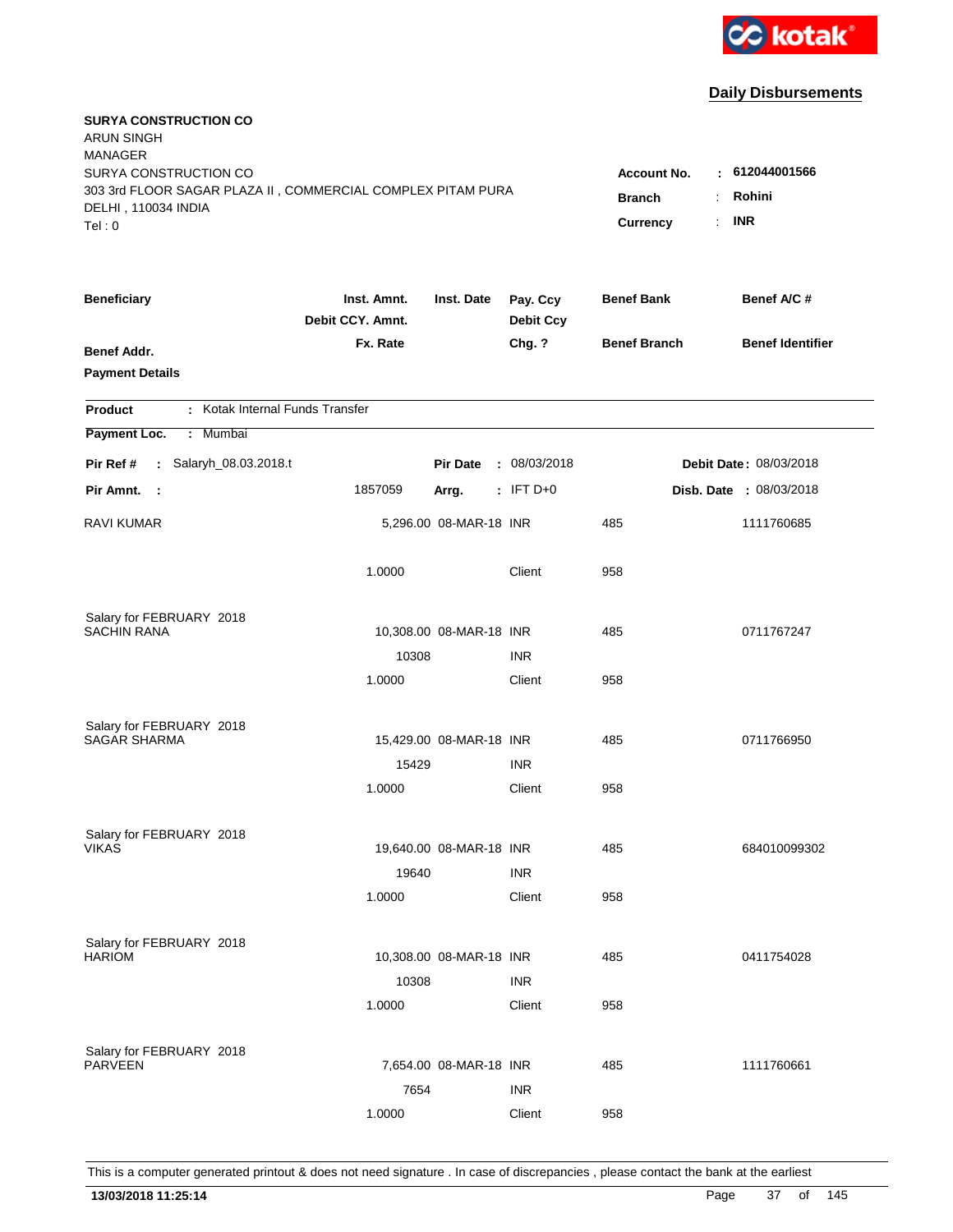

| <b>SURYA CONSTRUCTION CO</b><br><b>ARUN SINGH</b><br><b>MANAGER</b>                                                  |                                                 |                                                         |                              |                     |                         |
|----------------------------------------------------------------------------------------------------------------------|-------------------------------------------------|---------------------------------------------------------|------------------------------|---------------------|-------------------------|
| SURYA CONSTRUCTION CO<br>303 3rd FLOOR SAGAR PLAZA II, COMMERCIAL COMPLEX PITAM PURA<br>DELHI, 110034 INDIA<br>Tel:0 | <b>Account No.</b><br><b>Branch</b><br>Currency | : 612044001566<br>Rohini<br>÷.<br><b>INR</b><br>$\cdot$ |                              |                     |                         |
|                                                                                                                      |                                                 |                                                         |                              |                     |                         |
| <b>Beneficiary</b>                                                                                                   | Inst. Amnt.<br>Debit CCY. Amnt.                 | Inst. Date                                              | Pay. Ccy<br><b>Debit Ccy</b> | <b>Benef Bank</b>   | Benef A/C #             |
| <b>Benef Addr.</b><br><b>Payment Details</b>                                                                         | Fx. Rate                                        |                                                         | Chg. ?                       | <b>Benef Branch</b> | <b>Benef Identifier</b> |
| : Kotak Internal Funds Transfer<br><b>Product</b>                                                                    |                                                 |                                                         |                              |                     |                         |
| Payment Loc.<br>: Mumbai                                                                                             |                                                 |                                                         |                              |                     |                         |
| Pir Ref #<br>: Salaryh_08.03.2018.t                                                                                  |                                                 | <b>Pir Date</b>                                         | : 08/03/2018                 |                     | Debit Date: 08/03/2018  |
| Pir Amnt.<br>$\sim 20$                                                                                               | 1857059                                         | Arrg.                                                   | $:$ IFT D+0                  |                     | Disb. Date : 08/03/2018 |
| <b>PARVEEN</b>                                                                                                       |                                                 | 7,654.00 08-MAR-18 INR                                  |                              | 485                 | 1111760661              |
|                                                                                                                      | 1.0000                                          |                                                         | Client                       | 958                 |                         |
| Salary for FEBRUARY 2018                                                                                             |                                                 |                                                         |                              |                     |                         |
| <b>DINESH KUMAR</b>                                                                                                  |                                                 | 6,475.00 08-MAR-18 INR                                  |                              | 485                 | 0511767027              |
|                                                                                                                      | 6475                                            |                                                         | <b>INR</b>                   |                     |                         |
|                                                                                                                      | 1.0000                                          |                                                         | Client                       | 958                 |                         |
| Salary for FEBRUARY 2018                                                                                             |                                                 |                                                         |                              |                     |                         |
| <b>SUNIL KUMAR</b>                                                                                                   |                                                 | 10,308.00 08-MAR-18 INR                                 |                              | 485                 | 1111760708              |
|                                                                                                                      | 10308                                           |                                                         | <b>INR</b>                   |                     |                         |
|                                                                                                                      | 1.0000                                          |                                                         | Client                       | 958                 |                         |
| Salary for FEBRUARY 2018                                                                                             |                                                 |                                                         |                              |                     |                         |
| <b>SANJAY</b>                                                                                                        |                                                 | 10,308.00 08-MAR-18 INR                                 |                              | 485                 | 1011781582              |
|                                                                                                                      | 10308                                           |                                                         | <b>INR</b>                   |                     |                         |
|                                                                                                                      | 1.0000                                          |                                                         | Client                       | 958                 |                         |
| Salary for FEBRUARY 2018                                                                                             |                                                 |                                                         |                              |                     |                         |
| <b>RAMESH KUMAR</b>                                                                                                  |                                                 | 8,245.00 08-MAR-18 INR                                  |                              | 485                 | 3411758027              |
|                                                                                                                      | 8245                                            |                                                         | <b>INR</b>                   |                     |                         |
|                                                                                                                      | 1.0000                                          |                                                         | Client                       | 958                 |                         |
|                                                                                                                      |                                                 |                                                         |                              |                     |                         |
| Salary for FEBRUARY 2018<br><b>AMIT KUMAR</b>                                                                        |                                                 | 8,245.00 08-MAR-18 INR                                  |                              | 485                 | 3311748920              |
|                                                                                                                      | 8245                                            |                                                         | <b>INR</b>                   |                     |                         |
|                                                                                                                      | 1.0000                                          |                                                         | Client                       | 958                 |                         |
|                                                                                                                      |                                                 |                                                         |                              |                     |                         |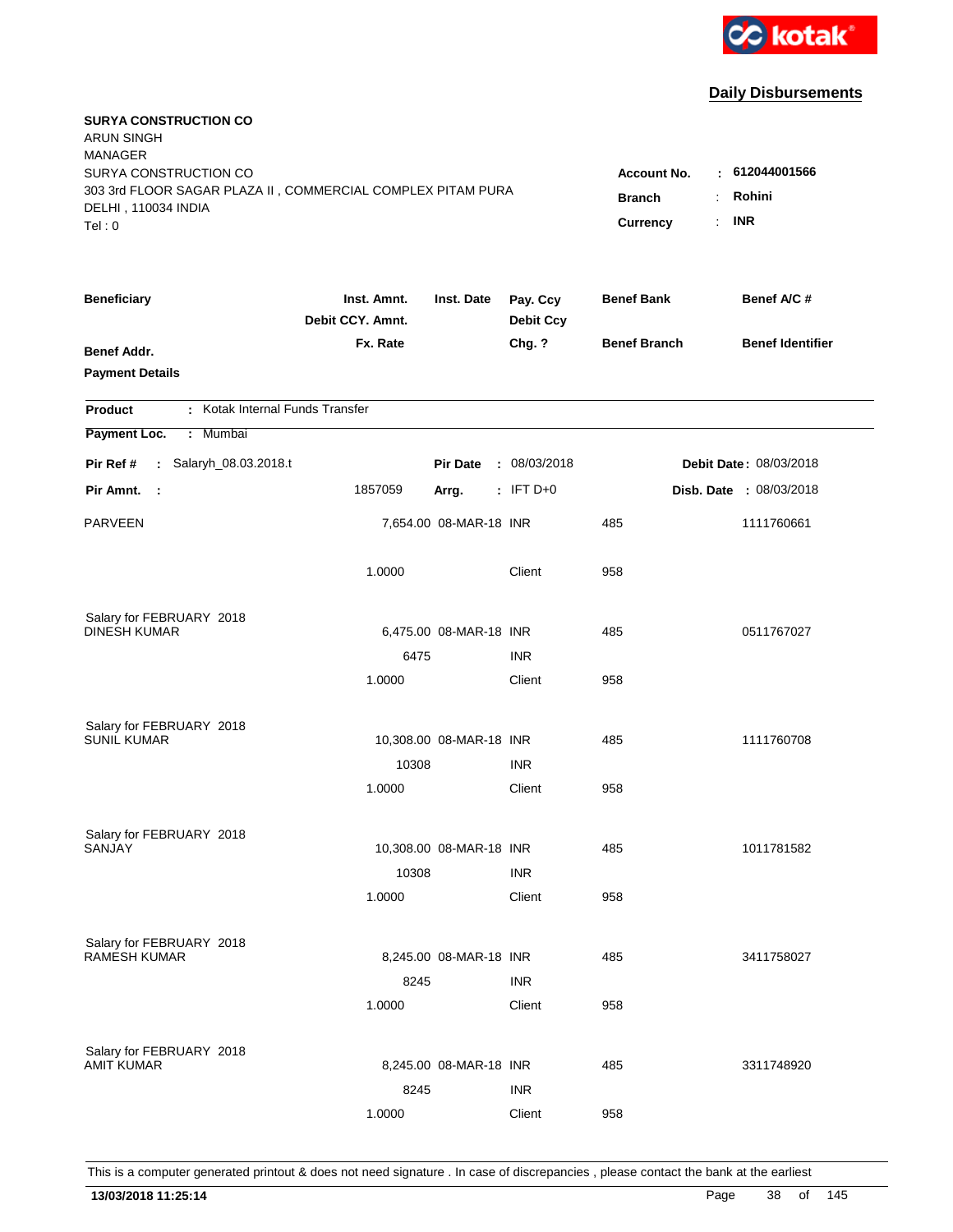

| <b>SURYA CONSTRUCTION CO</b><br><b>ARUN SINGH</b><br><b>MANAGER</b>                  |                                 |                         |                              |                                                             |                          |
|--------------------------------------------------------------------------------------|---------------------------------|-------------------------|------------------------------|-------------------------------------------------------------|--------------------------|
| SURYA CONSTRUCTION CO<br>303 3rd FLOOR SAGAR PLAZA II, COMMERCIAL COMPLEX PITAM PURA |                                 |                         |                              | <b>Account No.</b><br><b>Branch</b><br>$\ddot{\phantom{a}}$ | : 612044001566<br>Rohini |
| DELHI, 110034 INDIA<br>Tel: 0                                                        |                                 |                         |                              | $\mathbf{r}$<br>Currency                                    | <b>INR</b>               |
| <b>Beneficiary</b>                                                                   | Inst. Amnt.<br>Debit CCY. Amnt. | Inst. Date              | Pay. Ccy<br><b>Debit Ccy</b> | <b>Benef Bank</b>                                           | Benef A/C #              |
| <b>Benef Addr.</b><br><b>Payment Details</b>                                         | Fx. Rate                        |                         | Chg. ?                       | <b>Benef Branch</b>                                         | <b>Benef Identifier</b>  |
| : Kotak Internal Funds Transfer<br><b>Product</b>                                    |                                 |                         |                              |                                                             |                          |
| Payment Loc.<br>: Mumbai                                                             |                                 |                         |                              |                                                             |                          |
| Pir Ref #<br>: Salaryh_08.03.2018.t                                                  |                                 | <b>Pir Date</b>         | : 08/03/2018                 |                                                             | Debit Date: 08/03/2018   |
| Pir Amnt.<br>- 1                                                                     | 1857059                         | Arrg.                   | $:$ IFT D+0                  |                                                             | Disb. Date : 08/03/2018  |
| <b>AMIT KUMAR</b>                                                                    |                                 | 8,245.00 08-MAR-18 INR  |                              | 485                                                         | 3311748920               |
|                                                                                      | 1.0000                          |                         | Client                       | 958                                                         |                          |
| Salary for FEBRUARY 2018                                                             |                                 |                         |                              |                                                             |                          |
| <b>MOHIT</b>                                                                         |                                 | 8,245.00 08-MAR-18 INR  |                              | 485                                                         | 9412162177               |
|                                                                                      | 8245                            |                         | <b>INR</b>                   |                                                             |                          |
|                                                                                      | 1.0000                          |                         | Client                       | 958                                                         |                          |
| Salary for FEBRUARY 2018                                                             |                                 |                         |                              |                                                             |                          |
| <b>SUKHMANDER</b>                                                                    |                                 | 10,308.00 08-MAR-18 INR |                              | 485                                                         | 0711766899               |
|                                                                                      | 10308                           |                         | <b>INR</b>                   |                                                             |                          |
|                                                                                      | 1.0000                          |                         | Client                       | 958                                                         |                          |
| Salary for FEBRUARY 2018                                                             |                                 |                         |                              |                                                             |                          |
| <b>SUDHIR KUMAR</b>                                                                  |                                 | 8,245.00 08-MAR-18 INR  |                              | 485                                                         | 9412162030               |
|                                                                                      | 8245                            |                         | <b>INR</b>                   |                                                             |                          |
|                                                                                      | 1.0000                          |                         | Client                       | 958                                                         |                          |
|                                                                                      |                                 |                         |                              |                                                             |                          |
| Salary for FEBRUARY 2018<br>PRITAM                                                   |                                 | 10,308.00 08-MAR-18 INR |                              | 485                                                         | 9812224253               |
|                                                                                      | 10308                           |                         | <b>INR</b>                   |                                                             |                          |
|                                                                                      | 1.0000                          |                         | Client                       | 958                                                         |                          |
|                                                                                      |                                 |                         |                              |                                                             |                          |
| Salary for FEBRUARY 2018<br><b>PARVEEN</b>                                           |                                 | 8,245.00 08-MAR-18 INR  |                              | 485                                                         | 3311748883               |
|                                                                                      | 8245                            |                         | <b>INR</b>                   |                                                             |                          |
|                                                                                      | 1.0000                          |                         | Client                       | 958                                                         |                          |
|                                                                                      |                                 |                         |                              |                                                             |                          |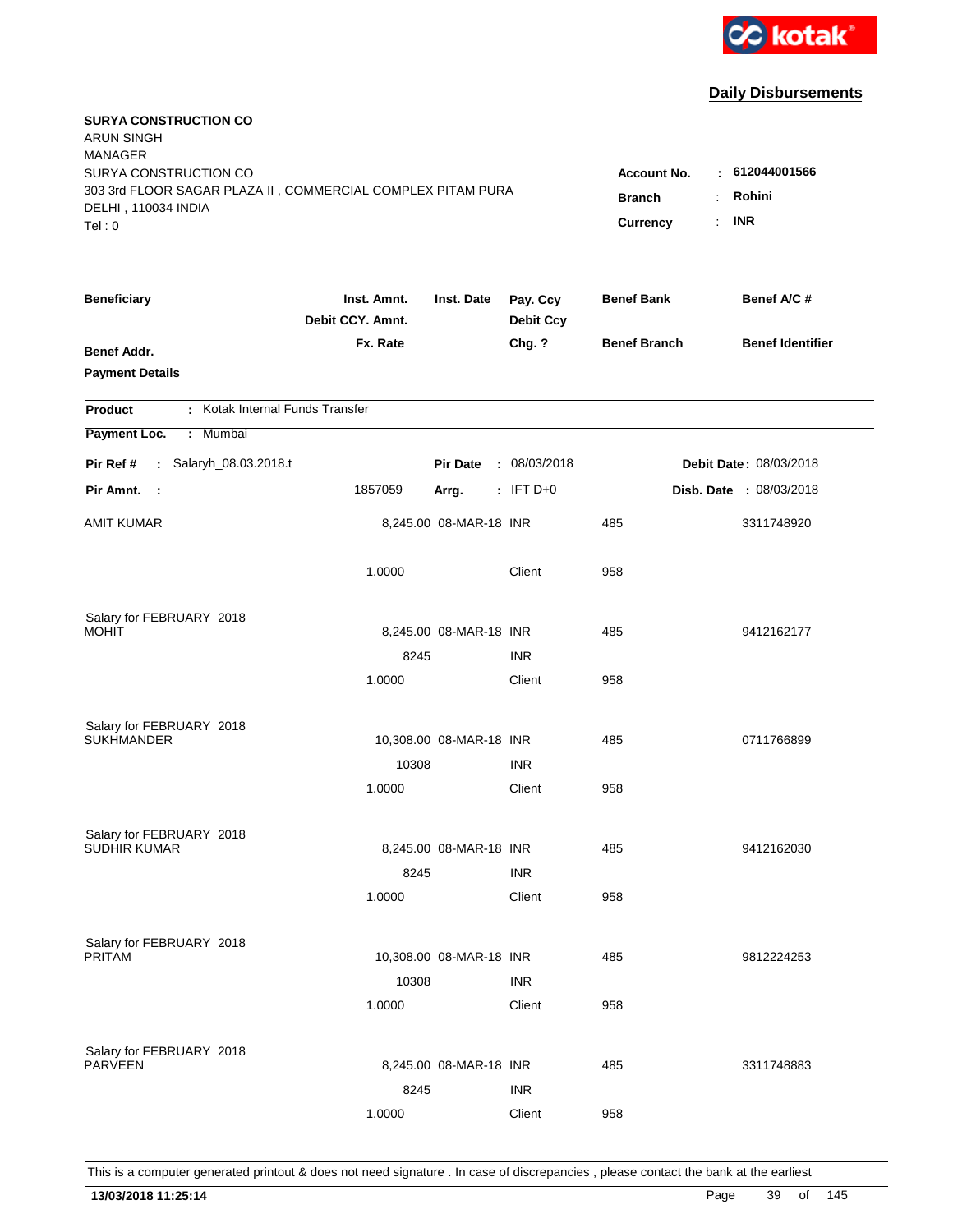

| <b>SURYA CONSTRUCTION CO</b><br><b>ARUN SINGH</b><br><b>MANAGER</b>                                         |                                     |                                |                              |                     |                         |
|-------------------------------------------------------------------------------------------------------------|-------------------------------------|--------------------------------|------------------------------|---------------------|-------------------------|
| SURYA CONSTRUCTION CO<br>303 3rd FLOOR SAGAR PLAZA II, COMMERCIAL COMPLEX PITAM PURA<br>DELHI, 110034 INDIA | <b>Account No.</b><br><b>Branch</b> | : 612044001566<br>Rohini<br>÷. |                              |                     |                         |
| Tel:0                                                                                                       |                                     |                                |                              | Currency            | <b>INR</b><br>÷.        |
| <b>Beneficiary</b>                                                                                          | Inst. Amnt.<br>Debit CCY. Amnt.     | Inst. Date                     | Pay. Ccy<br><b>Debit Ccy</b> | <b>Benef Bank</b>   | Benef A/C #             |
| <b>Benef Addr.</b><br><b>Payment Details</b>                                                                | Fx. Rate                            |                                | Chg. ?                       | <b>Benef Branch</b> | <b>Benef Identifier</b> |
| : Kotak Internal Funds Transfer<br><b>Product</b>                                                           |                                     |                                |                              |                     |                         |
| Payment Loc.<br>: Mumbai                                                                                    |                                     |                                |                              |                     |                         |
| Pir Ref #<br>: Salaryh_08.03.2018.t                                                                         |                                     | <b>Pir Date</b>                | : 08/03/2018                 |                     | Debit Date: 08/03/2018  |
| Pir Amnt.<br>- 1                                                                                            | 1857059                             | Arrg.                          | $:$ IFT D+0                  |                     | Disb. Date : 08/03/2018 |
| <b>PARVEEN</b>                                                                                              |                                     | 8,245.00 08-MAR-18 INR         |                              | 485                 | 3311748883              |
|                                                                                                             | 1.0000                              |                                | Client                       | 958                 |                         |
| Salary for FEBRUARY 2018                                                                                    |                                     |                                |                              |                     |                         |
| SUMIT                                                                                                       |                                     | 9,939.00 08-MAR-18 INR         |                              | 485                 | 1011776083              |
|                                                                                                             | 9939<br>1.0000                      |                                | <b>INR</b><br>Client         | 958                 |                         |
|                                                                                                             |                                     |                                |                              |                     |                         |
| Salary for FEBRUARY 2018                                                                                    |                                     |                                |                              |                     |                         |
| AJIT                                                                                                        |                                     | 8,245.00 08-MAR-18 INR         |                              | 485                 | 9412162221              |
|                                                                                                             | 8245                                |                                | <b>INR</b>                   |                     |                         |
|                                                                                                             | 1.0000                              |                                | Client                       | 958                 |                         |
| Salary for FEBRUARY 2018                                                                                    |                                     |                                |                              |                     |                         |
| <b>HARDEEP</b>                                                                                              |                                     | 8,245.00 08-MAR-18 INR         |                              | 485                 | 3311748968              |
|                                                                                                             | 8245                                |                                | <b>INR</b>                   |                     |                         |
|                                                                                                             | 1.0000                              |                                | Client                       | 958                 |                         |
| Salary for FEBRUARY 2018                                                                                    |                                     |                                |                              |                     |                         |
| NITESH KUMAR                                                                                                |                                     | 8,245.00 08-MAR-18 INR         |                              | 485                 | 1111760692              |
|                                                                                                             | 8245                                |                                | <b>INR</b>                   |                     |                         |
|                                                                                                             | 1.0000                              |                                | Client                       | 958                 |                         |
|                                                                                                             |                                     |                                |                              |                     |                         |
| Salary for FEBRUARY 2018<br><b>KULDEEP</b>                                                                  |                                     | 10,308.00 08-MAR-18 INR        |                              | 485                 | 0511766945              |
|                                                                                                             | 10308                               |                                | <b>INR</b>                   |                     |                         |
|                                                                                                             | 1.0000                              |                                | Client                       | 958                 |                         |
|                                                                                                             |                                     |                                |                              |                     |                         |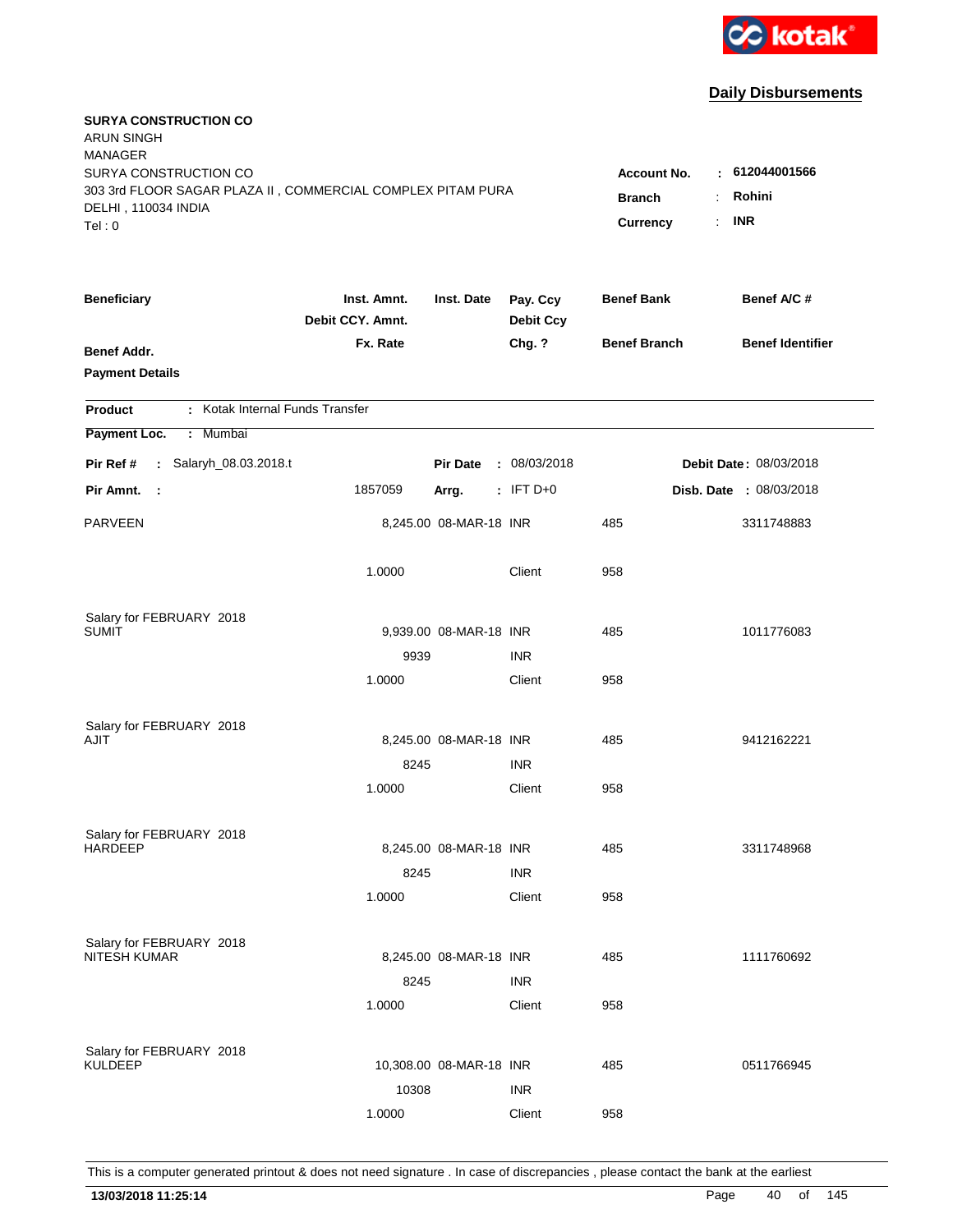

| <b>SURYA CONSTRUCTION CO</b><br><b>ARUN SINGH</b>                                                                                       |                                 |                         |                              |                                                        |                                                 |
|-----------------------------------------------------------------------------------------------------------------------------------------|---------------------------------|-------------------------|------------------------------|--------------------------------------------------------|-------------------------------------------------|
| <b>MANAGER</b><br>SURYA CONSTRUCTION CO<br>303 3rd FLOOR SAGAR PLAZA II, COMMERCIAL COMPLEX PITAM PURA<br>DELHI, 110034 INDIA<br>Tel: 0 |                                 |                         |                              | <b>Account No.</b><br><b>Branch</b><br><b>Currency</b> | 612044001566<br>٠.<br>Rohini<br><b>INR</b><br>÷ |
| <b>Beneficiary</b>                                                                                                                      | Inst. Amnt.<br>Debit CCY. Amnt. | Inst. Date              | Pay. Ccy<br><b>Debit Ccy</b> | <b>Benef Bank</b>                                      | Benef A/C #                                     |
| <b>Benef Addr.</b>                                                                                                                      | Fx. Rate                        |                         | Chg. ?                       | <b>Benef Branch</b>                                    | <b>Benef Identifier</b>                         |
| <b>Payment Details</b>                                                                                                                  |                                 |                         |                              |                                                        |                                                 |
| : Kotak Internal Funds Transfer<br><b>Product</b>                                                                                       |                                 |                         |                              |                                                        |                                                 |
| : Mumbai<br><b>Payment Loc.</b>                                                                                                         |                                 |                         |                              |                                                        |                                                 |
| Salaryh_08.03.2018.t<br>Pir Ref #<br>$\mathcal{L}^{\mathcal{L}}$ .                                                                      |                                 | <b>Pir Date</b>         | : 08/03/2018                 |                                                        | Debit Date: 08/03/2018                          |
| Pir Amnt. :                                                                                                                             | 1857059                         | Arrg.                   | $:$ IFT D+0                  |                                                        | Disb. Date: 08/03/2018                          |
| <b>KULDEEP</b>                                                                                                                          |                                 | 10,308.00 08-MAR-18 INR |                              | 485                                                    | 0511766945                                      |
|                                                                                                                                         | 1.0000                          |                         | Client                       | 958                                                    |                                                 |

Salary for FEBRUARY 2018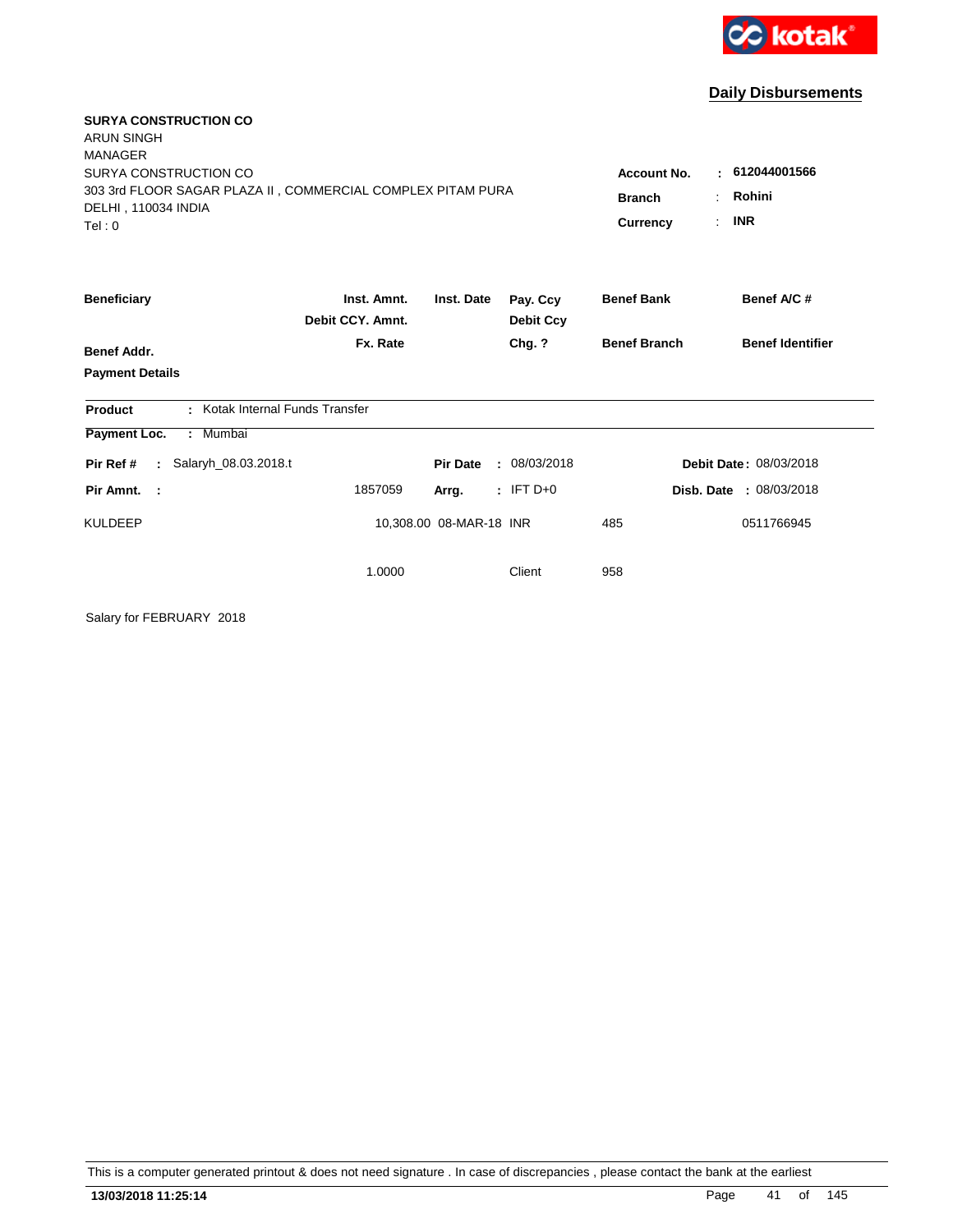

| <b>SURYA CONSTRUCTION CO</b><br><b>ARUN SINGH</b><br><b>MANAGER</b><br>SURYA CONSTRUCTION CO<br>303 3rd FLOOR SAGAR PLAZA II, COMMERCIAL COMPLEX PITAM PURA<br>DELHI, 110034 INDIA<br>Tel:0 | Account No.<br><b>Branch</b><br>Currency | : 612044001566<br>Rohini<br><b>INR</b><br>t. |                              |                     |                                |
|---------------------------------------------------------------------------------------------------------------------------------------------------------------------------------------------|------------------------------------------|----------------------------------------------|------------------------------|---------------------|--------------------------------|
| <b>Beneficiary</b>                                                                                                                                                                          | Inst. Amnt.<br>Debit CCY. Amnt.          | Inst. Date                                   | Pay. Ccy<br><b>Debit Ccy</b> | <b>Benef Bank</b>   | Benef A/C #                    |
| <b>Benef Addr.</b><br><b>Payment Details</b>                                                                                                                                                | Fx. Rate                                 |                                              | Chg. ?                       | <b>Benef Branch</b> | <b>Benef Identifier</b>        |
| : Kotak Internal Funds Transfer<br><b>Product</b>                                                                                                                                           |                                          |                                              |                              |                     |                                |
| Payment Loc.<br>Mumbai<br>÷.                                                                                                                                                                |                                          |                                              |                              |                     |                                |
| Salary_08.03.2018_.t<br>Pir Ref #<br>÷.                                                                                                                                                     |                                          | <b>Pir Date</b>                              | : 08/03/2018                 |                     | Debit Date: 09/03/2018         |
| Pir Amnt. :                                                                                                                                                                                 | 147623                                   | Arrg.                                        | $:$ IFT D+0                  |                     | <b>Disb. Date : 09/03/2018</b> |
| KAILASH CHAND                                                                                                                                                                               |                                          | 19,065.00 09-MAR-18 INR                      |                              | 485                 | 645010259054                   |
|                                                                                                                                                                                             | 19065                                    |                                              | <b>INR</b>                   |                     |                                |
|                                                                                                                                                                                             | 1.0000                                   |                                              | Client                       | 958                 |                                |
| Salary for FEBRUARY 2018                                                                                                                                                                    |                                          |                                              |                              |                     |                                |
| <b>SATISH</b>                                                                                                                                                                               |                                          | 12,189.00 09-MAR-18 INR                      |                              | 485                 | 1212553087                     |
|                                                                                                                                                                                             | 12189                                    |                                              | <b>INR</b>                   |                     |                                |
|                                                                                                                                                                                             | 1.0000                                   |                                              | Client                       | 958                 |                                |
| Salary for FEBRUARY 2018                                                                                                                                                                    |                                          |                                              |                              |                     |                                |
| Narender                                                                                                                                                                                    |                                          | 16,075.00 09-MAR-18 INR                      |                              | 485                 | 0312524058                     |
|                                                                                                                                                                                             | 16075                                    |                                              | <b>INR</b>                   |                     |                                |
|                                                                                                                                                                                             | 1.0000                                   |                                              | Client                       | 958                 |                                |
| Salary for FEBRUARY 2018                                                                                                                                                                    |                                          |                                              |                              |                     |                                |
| <b>SHAMBHU</b>                                                                                                                                                                              |                                          | 12,137.00 09-MAR-18 INR                      |                              | 485                 | 9812222297                     |
|                                                                                                                                                                                             | 12137                                    |                                              | <b>INR</b>                   |                     |                                |
|                                                                                                                                                                                             | 1.0000                                   |                                              | Client                       | 958                 |                                |
| Salary for FEBRUARY 2018                                                                                                                                                                    |                                          |                                              |                              |                     |                                |
| AMIT MEHTA                                                                                                                                                                                  |                                          | 13,193.00 09-MAR-18 INR                      |                              | 485                 | 631010097035                   |
|                                                                                                                                                                                             | 13193                                    |                                              | <b>INR</b>                   |                     |                                |
|                                                                                                                                                                                             | 1.0000                                   |                                              | Client                       | 958                 |                                |
| Salary for FEBRUARY 2018                                                                                                                                                                    |                                          |                                              |                              |                     |                                |
| <b>UDIT NARAYAN</b>                                                                                                                                                                         |                                          | 10,334.00 09-MAR-18 INR                      |                              | 485                 | 588010123951                   |
|                                                                                                                                                                                             | 10334                                    |                                              | <b>INR</b>                   |                     |                                |
|                                                                                                                                                                                             | 1.0000                                   |                                              | Client                       | 958                 |                                |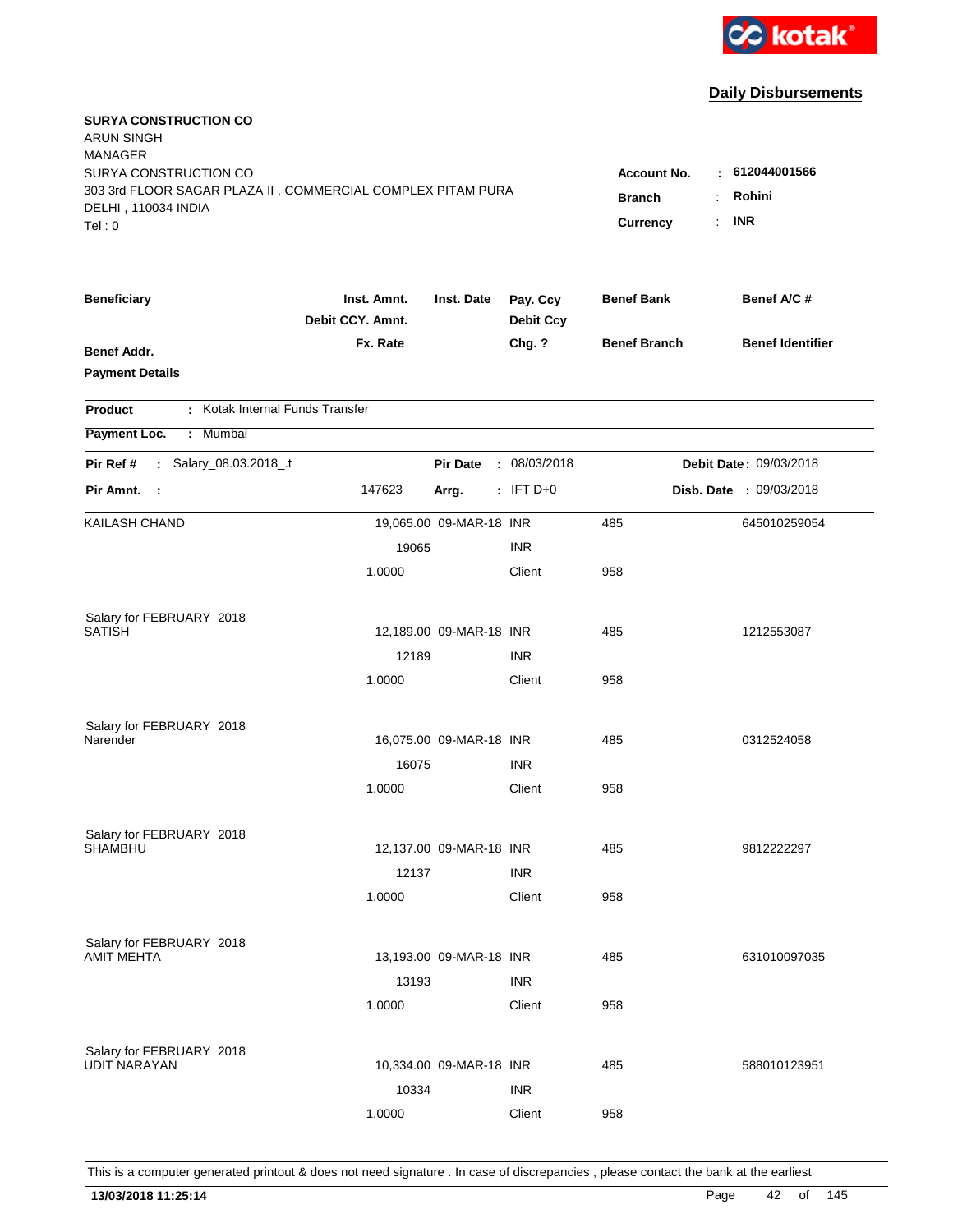

| <b>SURYA CONSTRUCTION CO</b><br><b>ARUN SINGH</b><br><b>MANAGER</b><br>SURYA CONSTRUCTION CO |                                 |                                  |                              | <b>Account No.</b>  | : 612044001566                 |
|----------------------------------------------------------------------------------------------|---------------------------------|----------------------------------|------------------------------|---------------------|--------------------------------|
| 303 3rd FLOOR SAGAR PLAZA II, COMMERCIAL COMPLEX PITAM PURA<br>DELHI, 110034 INDIA<br>Tel: 0 | <b>Branch</b><br>Currency       | Rohini<br>÷.<br><b>INR</b><br>÷. |                              |                     |                                |
|                                                                                              |                                 |                                  |                              |                     |                                |
| <b>Beneficiary</b>                                                                           | Inst. Amnt.<br>Debit CCY. Amnt. | Inst. Date                       | Pay. Ccy<br><b>Debit Ccy</b> | <b>Benef Bank</b>   | Benef A/C #                    |
| <b>Benef Addr.</b>                                                                           | Fx. Rate                        |                                  | Chg. ?                       | <b>Benef Branch</b> | <b>Benef Identifier</b>        |
| <b>Payment Details</b>                                                                       |                                 |                                  |                              |                     |                                |
| : Kotak Internal Funds Transfer<br><b>Product</b>                                            |                                 |                                  |                              |                     |                                |
| Payment Loc.<br>: Mumbai                                                                     |                                 |                                  |                              |                     |                                |
| : Salary_08.03.2018_.t<br>Pir Ref #                                                          |                                 | <b>Pir Date</b>                  | : 08/03/2018                 |                     | Debit Date: 09/03/2018         |
| Pir Amnt. :                                                                                  | 147623                          | Arrg.                            | $:$ IFT D+0                  |                     | <b>Disb. Date : 09/03/2018</b> |
| <b>UDIT NARAYAN</b>                                                                          |                                 | 10,334.00 09-MAR-18 INR          |                              | 485                 | 588010123951                   |
|                                                                                              | 1.0000                          |                                  | Client                       | 958                 |                                |
| Salary for FEBRUARY 2018<br><b>ANIL KUMAR</b>                                                |                                 | 20,632.00 09-MAR-18 INR          |                              | 485                 | 3211703159                     |
|                                                                                              | 20632                           |                                  | <b>INR</b>                   |                     |                                |
|                                                                                              | 1.0000                          |                                  | Client                       | 958                 |                                |
| Salary for FEBRUARY 2018<br>SHISHU PAL SINGH                                                 |                                 | 14,776.00 09-MAR-18 INR          |                              | 485                 | 807010080780                   |
|                                                                                              | 14776                           |                                  | <b>INR</b>                   |                     |                                |
|                                                                                              | 1.0000                          |                                  | Client                       | 958                 |                                |
| Salary for FEBRUARY 2018<br><b>JAI BHAGWAN</b>                                               |                                 | 13,721.00 09-MAR-18 INR          |                              | 485                 | 807010006292                   |
|                                                                                              | 13721                           |                                  | <b>INR</b>                   |                     |                                |
|                                                                                              | 1.0000                          |                                  | Client                       | 958                 |                                |
| Salary for FEBRUARY 2018<br><b>ARUN SINGH</b>                                                | 15501                           | 15,501.00 09-MAR-18 INR          | <b>INR</b>                   | 485                 | 588010123978                   |
|                                                                                              | 1.0000                          |                                  | Client                       | 958                 |                                |

Salary for FEBRUARY 2018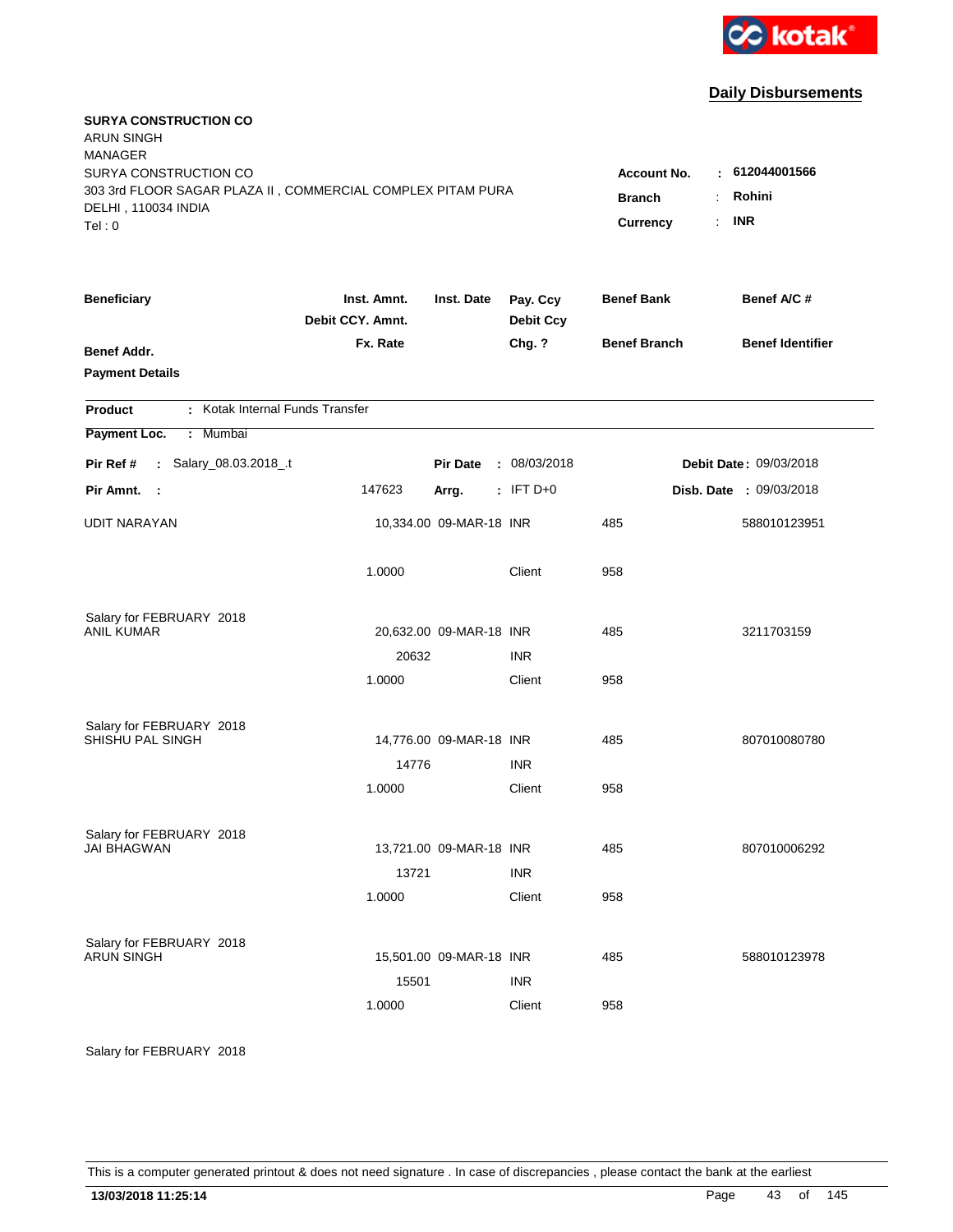

| <b>SURYA CONSTRUCTION CO</b><br><b>ARUN SINGH</b><br><b>MANAGER</b><br>SURYA CONSTRUCTION CO<br>303 3rd FLOOR SAGAR PLAZA II, COMMERCIAL COMPLEX PITAM PURA |                                 |                         |                              | <b>Account No.</b><br><b>Branch</b> |    | 612044001566<br>Rohini  |
|-------------------------------------------------------------------------------------------------------------------------------------------------------------|---------------------------------|-------------------------|------------------------------|-------------------------------------|----|-------------------------|
| DELHI, 110034 INDIA<br>Tel:0                                                                                                                                |                                 |                         |                              | Currency                            | ÷. | <b>INR</b>              |
| <b>Beneficiary</b>                                                                                                                                          | Inst. Amnt.<br>Debit CCY. Amnt. | Inst. Date              | Pay. Ccy<br><b>Debit Ccy</b> | <b>Benef Bank</b>                   |    | Benef A/C #             |
| <b>Benef Addr.</b><br><b>Payment Details</b>                                                                                                                | Fx. Rate                        |                         | Chg. ?                       | <b>Benef Branch</b>                 |    | <b>Benef Identifier</b> |
| : Kotak Internal Funds Transfer<br><b>Product</b>                                                                                                           |                                 |                         |                              |                                     |    |                         |
| Payment Loc.<br>: Mumbai                                                                                                                                    |                                 |                         |                              |                                     |    |                         |
| : Salary_08.03.2018_2.<br>Pir Ref #                                                                                                                         |                                 | <b>Pir Date</b>         | : 08/03/2018                 |                                     |    | Debit Date: 09/03/2018  |
| Pir Amnt. :                                                                                                                                                 | 83226                           | Arrg.                   | $:$ IFT D+0                  |                                     |    | Disb. Date : 09/03/2018 |
| RAJU TOPPO                                                                                                                                                  |                                 | 17,685.00 09-MAR-18 INR |                              | 485                                 |    | 0312523839              |
|                                                                                                                                                             | 17685                           |                         | <b>INR</b>                   |                                     |    |                         |
|                                                                                                                                                             | 1.0000                          |                         | Client                       | 958                                 |    |                         |
| Salary for FEBRUARY 2018                                                                                                                                    |                                 |                         |                              |                                     |    |                         |
| RAUSHAN KUMAR SINGH                                                                                                                                         |                                 | 12,189.00 09-MAR-18 INR |                              | 485                                 |    | 0312523846              |
|                                                                                                                                                             | 12189                           |                         | <b>INR</b>                   |                                     |    |                         |
|                                                                                                                                                             | 1.0000                          |                         | Client                       | 958                                 |    |                         |
| Salary for FEBRUARY 2018                                                                                                                                    |                                 |                         |                              |                                     |    |                         |
| <b>SHAN BABU GOPE</b>                                                                                                                                       |                                 | 14,776.00 09-MAR-18 INR |                              | 485                                 |    | 0312523891              |
|                                                                                                                                                             | 14776                           |                         | <b>INR</b>                   |                                     |    |                         |
|                                                                                                                                                             | 1.0000                          |                         | Client                       | 958                                 |    |                         |
| Salary for FEBRUARY 2018                                                                                                                                    |                                 |                         |                              |                                     |    |                         |
| SUBODH GOPE                                                                                                                                                 |                                 | 14,776.00 09-MAR-18 INR |                              | 485                                 |    | 0312524362              |
|                                                                                                                                                             | 14776                           |                         | <b>INR</b>                   |                                     |    |                         |
|                                                                                                                                                             | 1.0000                          |                         | Client                       | 958                                 |    |                         |
| Salary for FEBRUARY 2018                                                                                                                                    |                                 |                         |                              |                                     |    |                         |
| <b>HANUMAN</b>                                                                                                                                              |                                 | 11,611.00 09-MAR-18 INR |                              | 485                                 |    | 0312524300              |
|                                                                                                                                                             | 11611                           |                         | <b>INR</b>                   |                                     |    |                         |
|                                                                                                                                                             | 1.0000                          |                         | Client                       | 958                                 |    |                         |
| Salary for FEBRUARY 2018                                                                                                                                    |                                 |                         |                              |                                     |    |                         |
| <b>SARVAN PRASAD</b>                                                                                                                                        |                                 | 12,189.00 09-MAR-18 INR |                              | 485                                 |    | 0312524355              |
|                                                                                                                                                             | 12189                           |                         | <b>INR</b>                   |                                     |    |                         |
|                                                                                                                                                             | 1.0000                          |                         | Client                       | 958                                 |    |                         |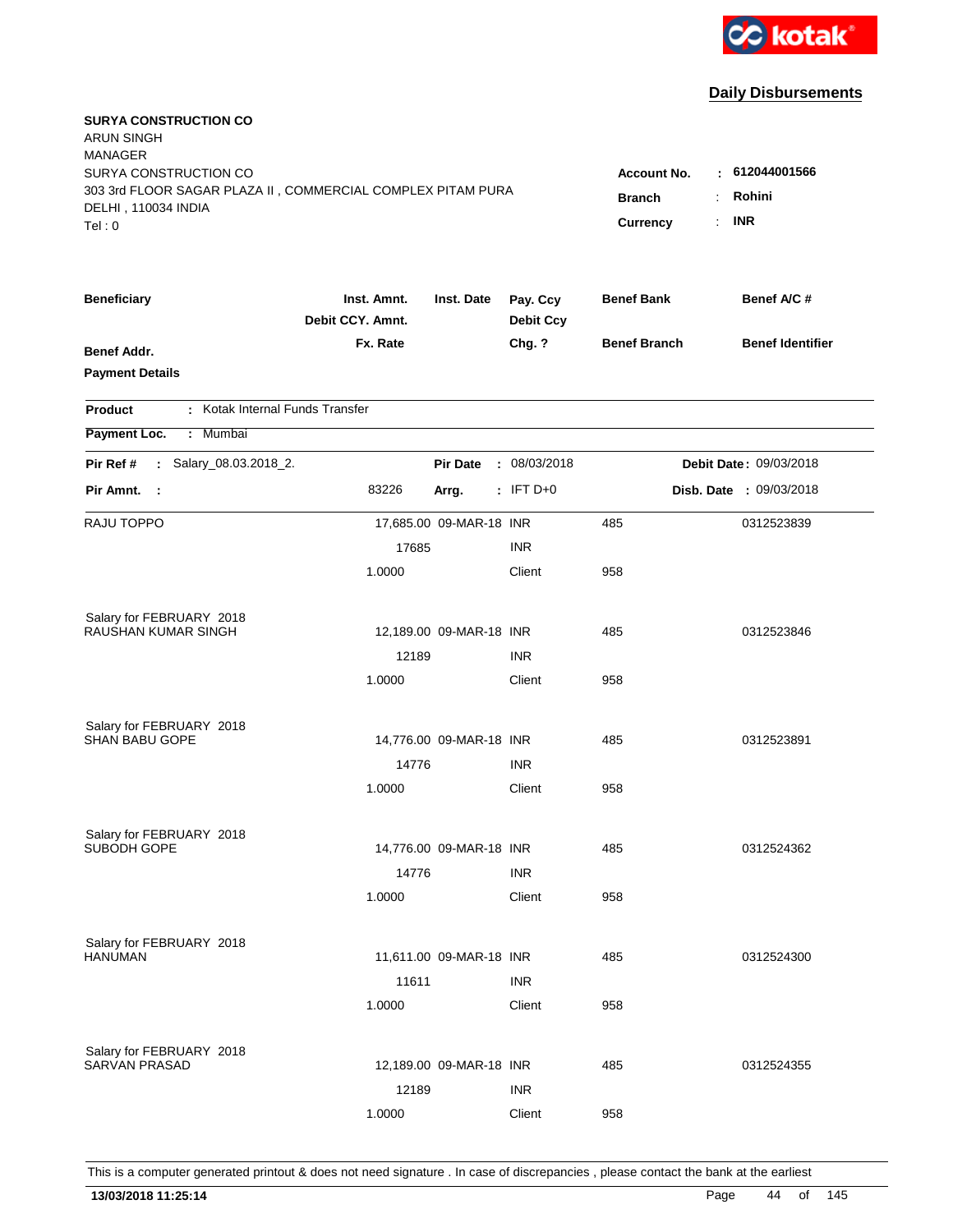

| <b>SURYA CONSTRUCTION CO</b><br>ARUN SINGH                  |                  |                         |                  |                     |                                |
|-------------------------------------------------------------|------------------|-------------------------|------------------|---------------------|--------------------------------|
| <b>MANAGER</b>                                              |                  |                         |                  |                     |                                |
| SURYA CONSTRUCTION CO                                       |                  | <b>Account No.</b>      | 612044001566     |                     |                                |
| 303 3rd FLOOR SAGAR PLAZA II, COMMERCIAL COMPLEX PITAM PURA | <b>Branch</b>    | Rohini                  |                  |                     |                                |
| DELHI, 110034 INDIA<br>Tel:0                                |                  |                         |                  | Currency            | <b>INR</b><br>÷                |
|                                                             |                  |                         |                  |                     |                                |
| <b>Beneficiary</b>                                          | Inst. Amnt.      | Inst. Date              | Pay. Ccy         | <b>Benef Bank</b>   | Benef A/C #                    |
|                                                             | Debit CCY. Amnt. |                         | <b>Debit Ccy</b> |                     |                                |
| Benef Addr.                                                 | Fx. Rate         |                         | Chg. ?           | <b>Benef Branch</b> | <b>Benef Identifier</b>        |
| <b>Payment Details</b>                                      |                  |                         |                  |                     |                                |
| : Kotak Internal Funds Transfer<br><b>Product</b>           |                  |                         |                  |                     |                                |
| Payment Loc.<br>: Mumbai                                    |                  |                         |                  |                     |                                |
| : Salary_08.03.2018_2.<br>Pir Ref #                         |                  | <b>Pir Date</b>         | : 08/03/2018     |                     | <b>Debit Date: 09/03/2018</b>  |
| Pir Amnt.<br>- 1                                            | 83226            | Arrg.                   | $:$ IFT D+0      |                     | <b>Disb. Date : 09/03/2018</b> |
| SARVAN PRASAD                                               |                  | 12,189.00 09-MAR-18 INR |                  | 485                 | 0312524355                     |
|                                                             | 1.0000           |                         | Client           | 958                 |                                |
| Salary for FEBRUARY 2018                                    |                  |                         |                  |                     |                                |
| : National Electronic Funds Transfer<br>Product             |                  |                         |                  |                     |                                |
| Payment Loc.<br>: Mumbai                                    |                  |                         |                  |                     |                                |
| : Vehicle_1_08.03.2018<br>Pir Ref #                         |                  | <b>Pir Date</b>         | : 08/03/2018     |                     | Debit Date: 08/03/2018         |
| Pir Amnt. :                                                 | 32340            | Arrg.                   | $:$ NEFT D+0     |                     | <b>Disb. Date : 08/03/2018</b> |
| Harish                                                      |                  | 32,340.00 08-MAR-18 INR |                  | 025                 | 92572200049699                 |
|                                                             | 32340            |                         | <b>INR</b>       |                     |                                |
|                                                             | 1.0000           |                         | Client           | SYNB009257          |                                |
| Harish                                                      |                  |                         |                  |                     |                                |
| Pir Ref #<br>: Vehicle_1_08.03.2018                         |                  | <b>Pir Date</b>         | : 08/03/2018     |                     | Debit Date: 08/03/2018         |
| Pir Amnt. :                                                 | 32340            | Arrg.                   | $:$ NEFT D+0     |                     | Disb. Date : 08/03/2018        |
| MANGAL SINGH                                                |                  | 32,340.00 08-MAR-18 INR |                  | 022                 | 21092191002287                 |
|                                                             | 32340            |                         | <b>INR</b>       |                     |                                |
|                                                             | 1.0000           |                         | Client           | ORBC102109          |                                |
|                                                             |                  |                         |                  |                     |                                |

#### MANGAL SINGH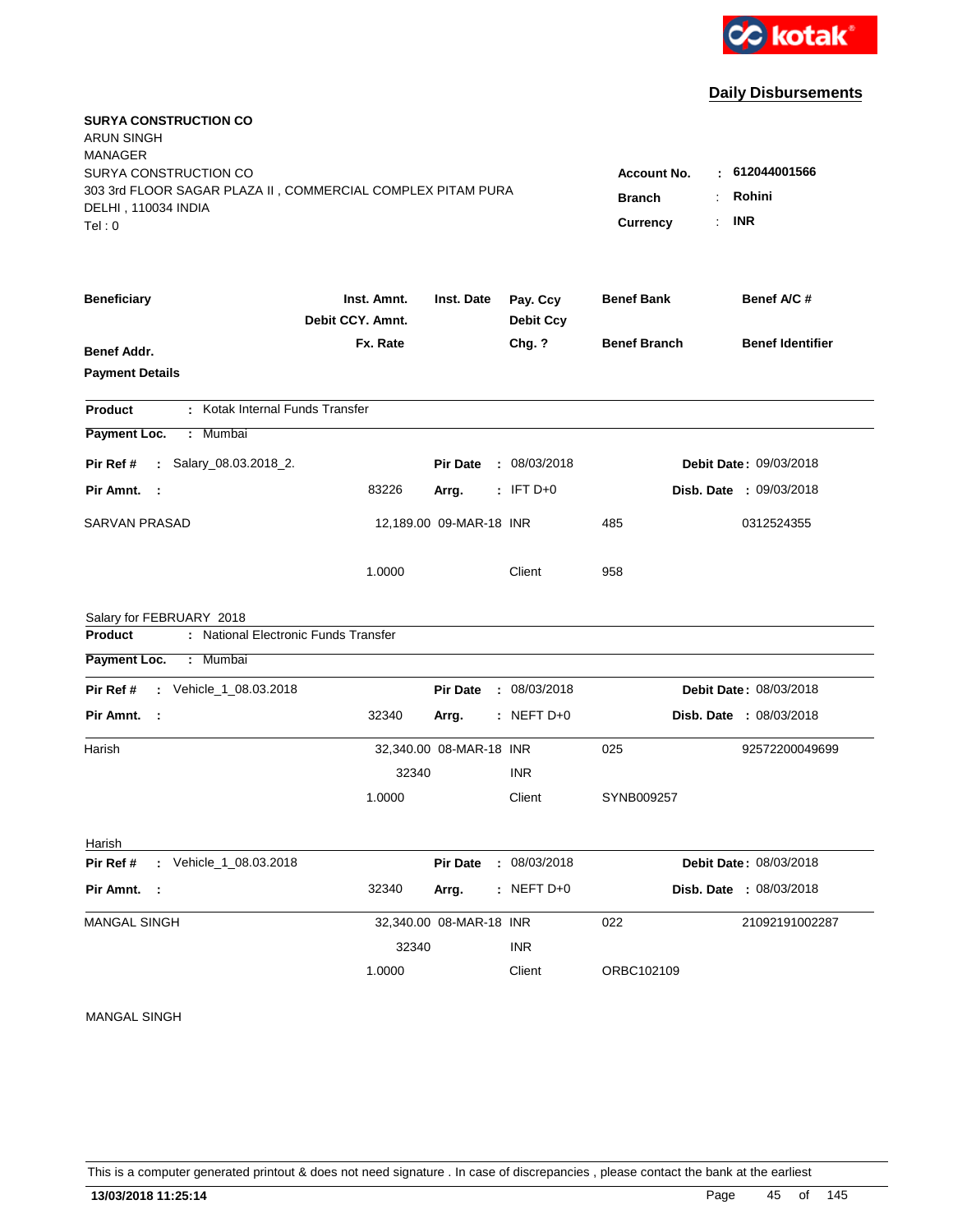

| <b>SURYA CONSTRUCTION CO</b><br>ARUN SINGH<br><b>MANAGER</b><br>SURYA CONSTRUCTION CO<br>303 3rd FLOOR SAGAR PLAZA II, COMMERCIAL COMPLEX PITAM PURA<br>DELHI, 110034 INDIA<br>Tel:0 | <b>Account No.</b><br>к.<br><b>Branch</b><br><b>Currency</b> | 612044001566<br>Rohini<br><b>INR</b> |                              |                     |                                |
|--------------------------------------------------------------------------------------------------------------------------------------------------------------------------------------|--------------------------------------------------------------|--------------------------------------|------------------------------|---------------------|--------------------------------|
| <b>Beneficiary</b>                                                                                                                                                                   | Inst. Amnt.<br>Debit CCY. Amnt.                              | Inst. Date                           | Pay. Ccy<br><b>Debit Ccy</b> | <b>Benef Bank</b>   | Benef A/C #                    |
| Benef Addr.<br><b>Payment Details</b>                                                                                                                                                | Fx. Rate                                                     |                                      | Chg. ?                       | <b>Benef Branch</b> | <b>Benef Identifier</b>        |
| : National Electronic Funds Transfer<br>Product                                                                                                                                      |                                                              |                                      |                              |                     |                                |
| Payment Loc.<br>: Mumbai                                                                                                                                                             |                                                              |                                      |                              |                     |                                |
| : Farooq_Ali_08.03.201<br>Pir Ref #                                                                                                                                                  |                                                              | <b>Pir Date</b>                      | : 08/03/2018                 |                     | Debit Date: 08/03/2018         |
| Pir Amnt. :                                                                                                                                                                          | 15000                                                        | Arrg.                                | $:$ NEFT D+0                 |                     | <b>Disb. Date : 08/03/2018</b> |
| Farooq Ali                                                                                                                                                                           |                                                              | 15,000.00 08-MAR-18 INR              |                              | 024                 | 4642000100013889               |
|                                                                                                                                                                                      | 15000                                                        |                                      | <b>INR</b>                   |                     |                                |
|                                                                                                                                                                                      | 1.0000                                                       |                                      | Client                       | PNBJAMMU            |                                |
| Farooq Ali                                                                                                                                                                           |                                                              |                                      |                              |                     |                                |
| : Yogesh_internetPPT_0<br>Pir Ref #                                                                                                                                                  |                                                              | <b>Pir Date</b>                      | : 08/03/2018                 |                     | Debit Date: 08/03/2018         |
| Pir Amnt. :                                                                                                                                                                          | 1500                                                         | Arrg.                                | $:$ NEFT D+0                 |                     | Disb. Date : 08/03/2018        |
| Yogesh                                                                                                                                                                               |                                                              | 1,500.00 08-MAR-18 INR               |                              | 750                 | 50150080896864                 |
|                                                                                                                                                                                      | 1500                                                         |                                      | <b>INR</b>                   |                     |                                |
|                                                                                                                                                                                      | 1.0000                                                       |                                      | Client                       | BDBL001341          |                                |
| Yogesh Broadband                                                                                                                                                                     |                                                              |                                      |                              |                     |                                |
| Pir Ref # : Panchkula_Vehicle_08                                                                                                                                                     |                                                              | <b>Pir Date</b>                      | : 08/03/2018                 |                     | Debit Date: 08/03/2018         |
| Pir Amnt. :                                                                                                                                                                          | 34300                                                        | Arrg.                                | $:$ NEFT D+0                 |                     | <b>Disb. Date : 08/03/2018</b> |
| kavita                                                                                                                                                                               |                                                              | 34,300.00 08-MAR-18 INR              |                              | 211                 | 914010026464296                |
|                                                                                                                                                                                      | 34300                                                        |                                      | <b>INR</b>                   |                     |                                |
|                                                                                                                                                                                      | 1.0000                                                       |                                      | Client                       | UTI0000787          |                                |
| kavita                                                                                                                                                                               |                                                              |                                      |                              |                     |                                |
| Pir Ref #<br>: PKL_Rent_08.03.2018.                                                                                                                                                  |                                                              | <b>Pir Date</b>                      | : 08/03/2018                 |                     | Debit Date: 08/03/2018         |
| Pir Amnt. :                                                                                                                                                                          | 10000                                                        | Arrg.                                | $:$ NEFT D+0                 |                     | Disb. Date : 08/03/2018        |
| <b>VIJAY SHARMA</b>                                                                                                                                                                  |                                                              | 10,000.00 08-MAR-18 INR              |                              | 025                 | 82012200060776                 |
|                                                                                                                                                                                      | 10000                                                        |                                      | <b>INR</b>                   |                     |                                |
|                                                                                                                                                                                      | 1.0000                                                       |                                      | Client                       | 160025002           |                                |
| <b>VIJAY SHARMA</b>                                                                                                                                                                  |                                                              |                                      |                              |                     |                                |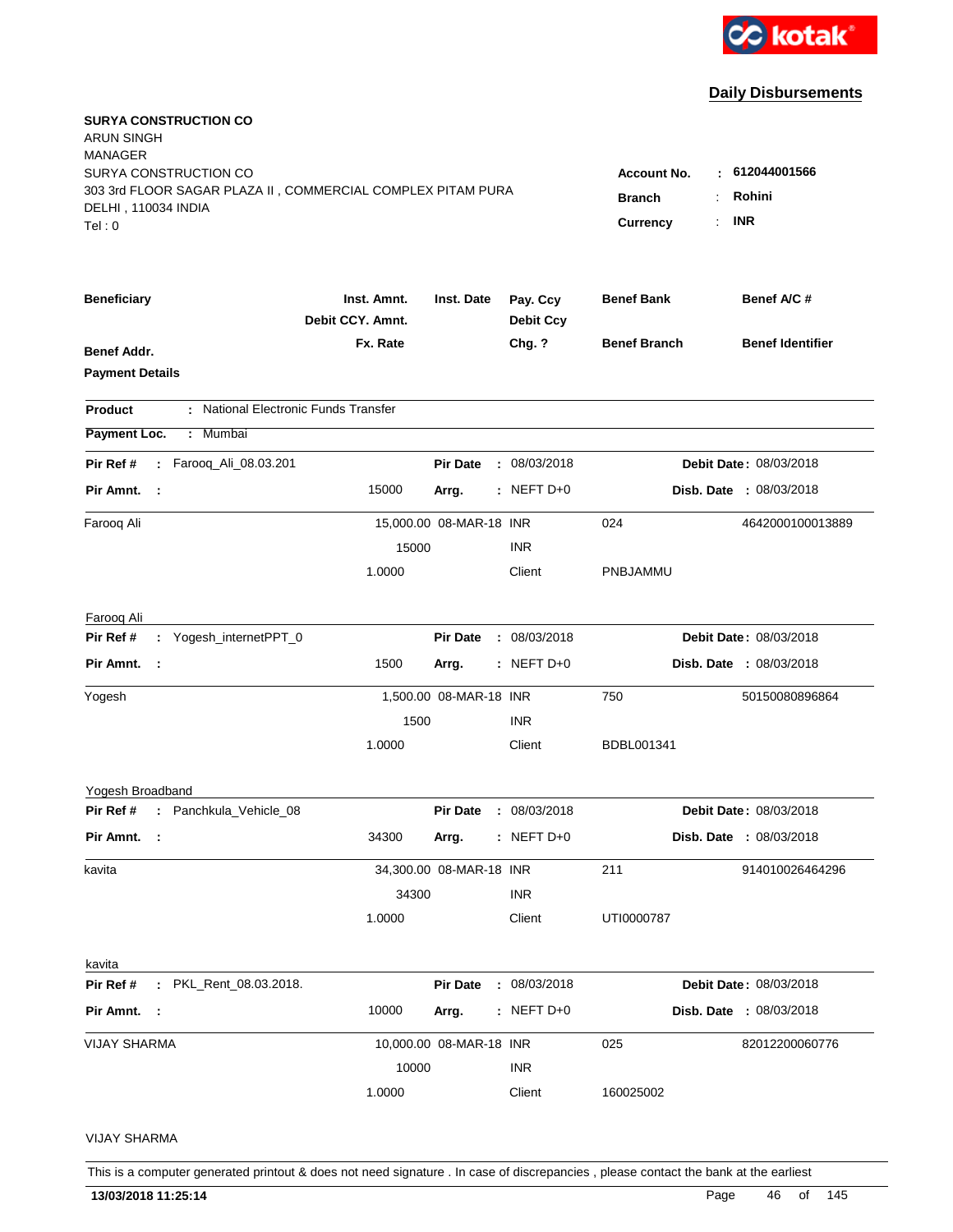

| <b>SURYA CONSTRUCTION CO</b><br>ARUN SINGH<br><b>MANAGER</b><br>SURYA CONSTRUCTION CO<br>303 3rd FLOOR SAGAR PLAZA II, COMMERCIAL COMPLEX PITAM PURA<br>DELHI, 110034 INDIA<br>Tel:0 | : 612044001566<br><b>Account No.</b><br>Rohini<br><b>Branch</b><br><b>INR</b><br><b>Currency</b> |                          |                              |                     |                                |
|--------------------------------------------------------------------------------------------------------------------------------------------------------------------------------------|--------------------------------------------------------------------------------------------------|--------------------------|------------------------------|---------------------|--------------------------------|
| <b>Beneficiary</b>                                                                                                                                                                   | Inst. Amnt.<br>Debit CCY. Amnt.                                                                  | Inst. Date               | Pay. Ccy<br><b>Debit Ccy</b> | <b>Benef Bank</b>   | Benef A/C #                    |
| <b>Benef Addr.</b><br><b>Payment Details</b>                                                                                                                                         | Fx. Rate                                                                                         |                          | Chg. ?                       | <b>Benef Branch</b> | <b>Benef Identifier</b>        |
| : National Electronic Funds Transfer<br><b>Product</b>                                                                                                                               |                                                                                                  |                          |                              |                     |                                |
| Payment Loc.<br>: Mumbai                                                                                                                                                             |                                                                                                  |                          |                              |                     |                                |
| : City_Life_Electrica_<br>Pir Ref #                                                                                                                                                  |                                                                                                  | <b>Pir Date</b>          | : 08/03/2018                 |                     | <b>Debit Date: 08/03/2018</b>  |
| Pir Amnt. :                                                                                                                                                                          | 155000                                                                                           | Arrg.                    | $:$ NEFT D+0                 |                     | <b>Disb. Date : 08/03/2018</b> |
| City Life Electrica Vehicles                                                                                                                                                         |                                                                                                  | 155,000.00 08-MAR-18 INR |                              | 229                 | 048805002462                   |
|                                                                                                                                                                                      | 155000                                                                                           |                          | <b>INR</b>                   |                     |                                |
|                                                                                                                                                                                      | 1.0000                                                                                           |                          | Client                       | ICI0000488          |                                |
| City Life Electrica Vehicles                                                                                                                                                         |                                                                                                  |                          |                              |                     |                                |
| : Somvir_Rathi_Tractor<br>Pir Ref #                                                                                                                                                  |                                                                                                  | <b>Pir Date</b>          | : 08/03/2018                 |                     | Debit Date: 08/03/2018         |
| Pir Amnt. :                                                                                                                                                                          | 6000                                                                                             | Arrg.                    | $:$ NEFT D+0                 |                     | Disb. Date : 08/03/2018        |
| Somvir Rathi Tractor                                                                                                                                                                 |                                                                                                  | 6,000.00 08-MAR-18 INR   |                              | 024                 | 6577000100061230               |
|                                                                                                                                                                                      | 6000                                                                                             |                          | <b>INR</b>                   |                     |                                |
|                                                                                                                                                                                      | 1.0000                                                                                           |                          | Client                       | PUNB657700          |                                |
| Somvir Rathi Tractor                                                                                                                                                                 |                                                                                                  |                          |                              |                     |                                |
| Pir Ref # : Shantinath_Trading_C                                                                                                                                                     |                                                                                                  | <b>Pir Date</b>          | : 08/03/2018                 |                     | Debit Date: 08/03/2018         |
| Pir Amnt. :                                                                                                                                                                          | 945                                                                                              | Arrg.                    | $:$ NEFT D+0                 |                     | <b>Disb. Date : 08/03/2018</b> |
| Shantinath Trading Co                                                                                                                                                                |                                                                                                  | 945.00 08-MAR-18 INR     |                              | 024                 | 3072002100084322               |
|                                                                                                                                                                                      | 945                                                                                              |                          | <b>INR</b>                   |                     |                                |
|                                                                                                                                                                                      | 1.0000                                                                                           |                          | Client                       | 110024158           |                                |
| ShantinathTrading Co                                                                                                                                                                 |                                                                                                  |                          |                              |                     |                                |
| Pir Ref #<br>: New-Perfect_08.03.20                                                                                                                                                  |                                                                                                  | <b>Pir Date</b>          | : 08/03/2018                 |                     | Debit Date: 08/03/2018         |
| Pir Amnt. :                                                                                                                                                                          | 9735                                                                                             | Arrg.                    | $:$ NEFT D+0                 |                     | Disb. Date : 08/03/2018        |
| <b>New Perfect Electricals</b>                                                                                                                                                       |                                                                                                  | 9,735.00 08-MAR-18 INR   |                              | 002                 | 37095821036                    |
|                                                                                                                                                                                      | 9735                                                                                             |                          | <b>INR</b>                   |                     |                                |
|                                                                                                                                                                                      | 1.0000                                                                                           |                          | Client                       | SBIN031841          |                                |
|                                                                                                                                                                                      |                                                                                                  |                          |                              |                     |                                |

New Perfect Electricals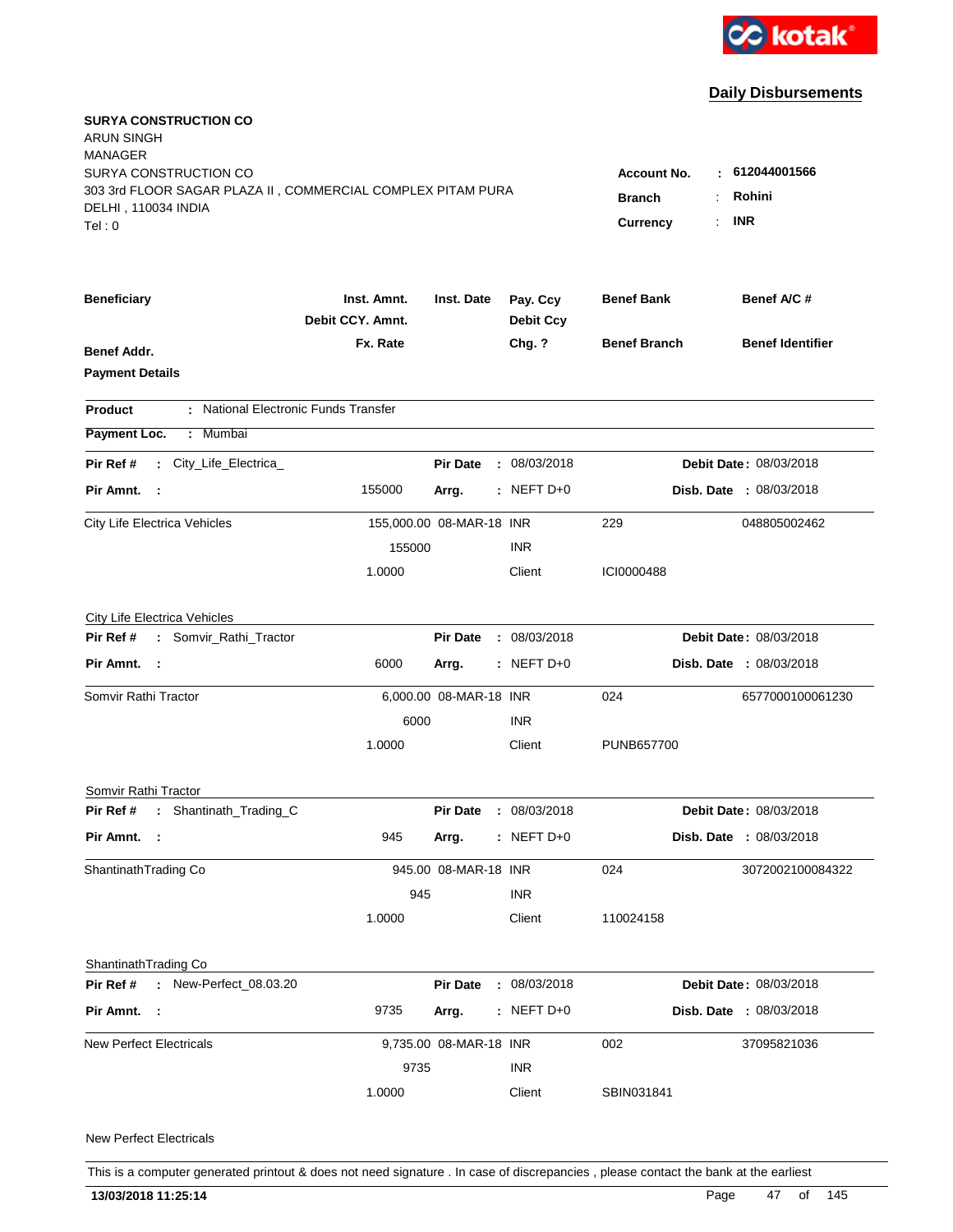

| <b>SURYA CONSTRUCTION CO</b><br><b>ARUN SINGH</b><br><b>MANAGER</b> |                                 |                         |                              |                     |                                |
|---------------------------------------------------------------------|---------------------------------|-------------------------|------------------------------|---------------------|--------------------------------|
| SURYA CONSTRUCTION CO                                               |                                 |                         |                              | <b>Account No.</b>  | : 612044001566                 |
| 303 3rd FLOOR SAGAR PLAZA II, COMMERCIAL COMPLEX PITAM PURA         |                                 |                         |                              | <b>Branch</b>       | Rohini                         |
| DELHI, 110034 INDIA<br>Tel:0                                        |                                 |                         |                              | Currency            | <b>INR</b>                     |
|                                                                     |                                 |                         |                              |                     |                                |
| <b>Beneficiary</b>                                                  | Inst. Amnt.<br>Debit CCY. Amnt. | Inst. Date              | Pay. Ccy<br><b>Debit Ccy</b> | <b>Benef Bank</b>   | Benef A/C#                     |
| Benef Addr.                                                         | Fx. Rate                        |                         | Chg. ?                       | <b>Benef Branch</b> | <b>Benef Identifier</b>        |
| <b>Payment Details</b>                                              |                                 |                         |                              |                     |                                |
| : National Electronic Funds Transfer<br><b>Product</b>              |                                 |                         |                              |                     |                                |
| Payment Loc.<br>: Mumbai                                            |                                 |                         |                              |                     |                                |
| Pir Ref #<br>: PKL_Rent_08.03.2018.                                 |                                 | <b>Pir Date</b>         | : 08/03/2018                 |                     | <b>Debit Date: 08/03/2018</b>  |
| Pir Amnt. :                                                         | 11000                           | Arrg.                   | $:$ NEFT D+0                 |                     | <b>Disb. Date : 08/03/2018</b> |
| Ashwani Kumar Sharma                                                |                                 | 11,000.00 08-MAR-18 INR |                              | 007                 | 55117846410                    |
|                                                                     | 11000                           |                         | <b>INR</b>                   |                     |                                |
|                                                                     | 1.0000                          |                         | Client                       | 160007048           |                                |
| Ashwani Kumar Sharma                                                |                                 |                         |                              |                     |                                |
| : Panchkula_Vehicle_08<br>Pir Ref #                                 |                                 | <b>Pir Date</b>         | : 08/03/2018                 |                     | Debit Date: 08/03/2018         |
| Pir Amnt. :                                                         | 39200                           | Arrg.                   | $:$ NEFT D+0                 |                     | <b>Disb. Date : 08/03/2018</b> |
| Apurva Devi                                                         |                                 | 39,200.00 08-MAR-18 INR |                              | 024                 | 2939000101994270               |
|                                                                     | 39200                           |                         | <b>INR</b>                   |                     |                                |
|                                                                     | 1.0000                          |                         | Client                       | 160024034           |                                |
| Apurva Devi                                                         |                                 |                         |                              |                     |                                |
| : Panchkula_Vehicle_08<br>Pir Ref #                                 |                                 | <b>Pir Date</b>         | : 08/03/2018                 |                     | Debit Date: 08/03/2018         |
| Pir Amnt. :                                                         | 34300                           | Arrg.                   | $:$ NEFT D+0                 |                     | Disb. Date : 08/03/2018        |
| Rajiv Kumar                                                         |                                 | 34,300.00 08-MAR-18 INR |                              | 024                 | 6398001700001656               |
|                                                                     | 34300                           |                         | <b>INR</b>                   |                     |                                |
|                                                                     | 1.0000                          |                         | Client                       | PUNB639800          |                                |
| Rajiv Kumar                                                         |                                 |                         |                              |                     |                                |
| Pir Ref #<br>: Panchkula_Vehicle_08                                 |                                 | <b>Pir Date</b>         | : 08/03/2018                 |                     | Debit Date: 08/03/2018         |
| Pir Amnt. :                                                         | 34300                           | Arrg.                   | : NEFT $D+0$                 |                     | Disb. Date : 08/03/2018        |
| Multan Singh                                                        |                                 | 34,300.00 08-MAR-18 INR |                              | 002                 | 33587612557                    |
|                                                                     | 34300                           |                         | INR                          |                     |                                |
|                                                                     | 1.0000                          |                         | Client                       | SBIBARWALA          |                                |
| Multan Singh                                                        |                                 |                         |                              |                     |                                |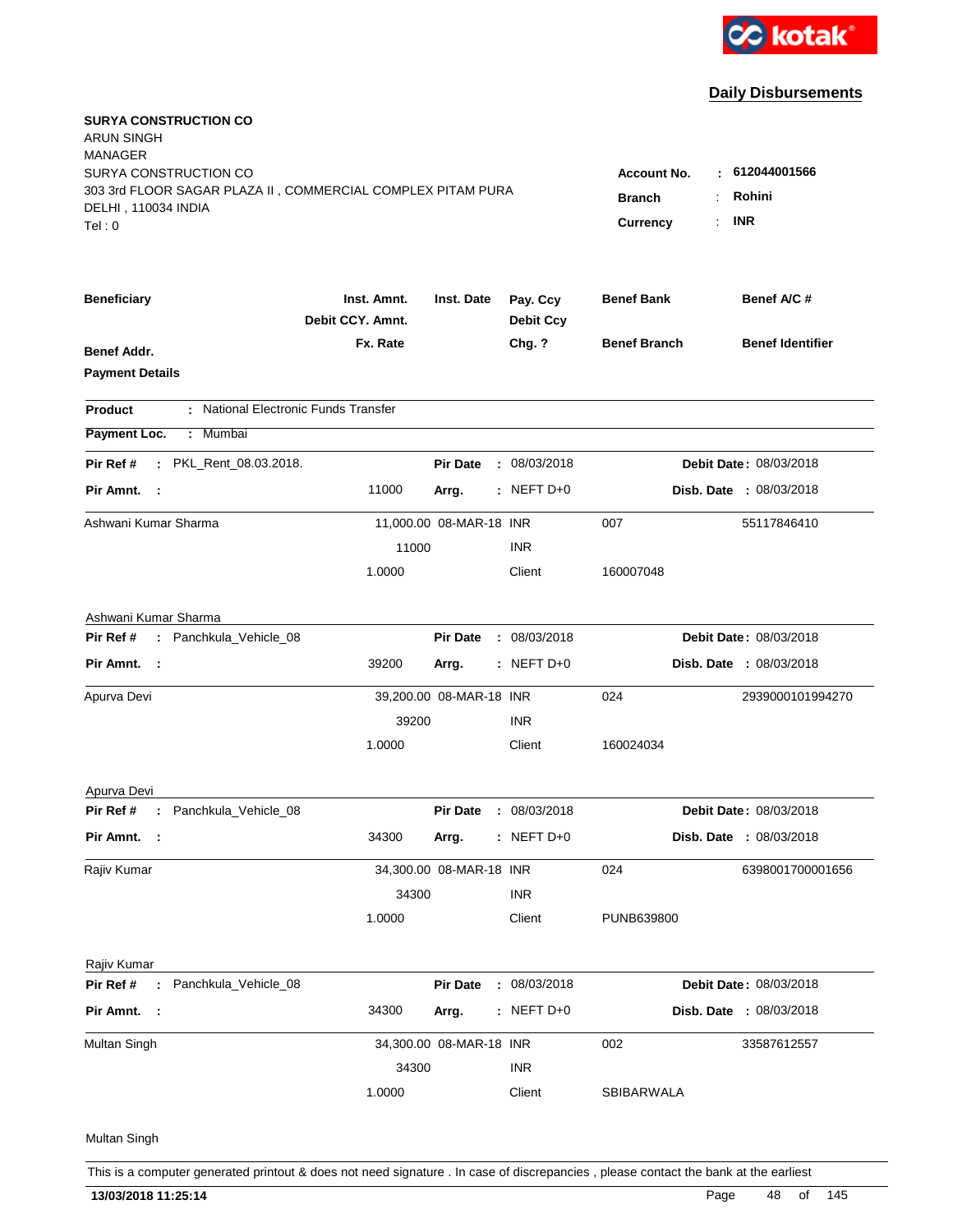

| <b>SURYA CONSTRUCTION CO</b><br><b>ARUN SINGH</b><br><b>MANAGER</b> |                                 |                         |            |                              |                     |                                |
|---------------------------------------------------------------------|---------------------------------|-------------------------|------------|------------------------------|---------------------|--------------------------------|
| SURYA CONSTRUCTION CO                                               |                                 |                         |            |                              | <b>Account No.</b>  | : 612044001566                 |
| 303 3rd FLOOR SAGAR PLAZA II, COMMERCIAL COMPLEX PITAM PURA         |                                 |                         |            |                              | <b>Branch</b>       | Rohini                         |
| DELHI, 110034 INDIA<br>Tel:0                                        |                                 |                         |            |                              | <b>Currency</b>     | <b>INR</b>                     |
|                                                                     |                                 |                         |            |                              |                     |                                |
| <b>Beneficiary</b>                                                  | Inst. Amnt.<br>Debit CCY. Amnt. | Inst. Date              |            | Pay. Ccy<br><b>Debit Ccy</b> | <b>Benef Bank</b>   | Benef A/C #                    |
| Benef Addr.                                                         | Fx. Rate                        |                         |            | Chg. ?                       | <b>Benef Branch</b> | <b>Benef Identifier</b>        |
| <b>Payment Details</b>                                              |                                 |                         |            |                              |                     |                                |
| : National Electronic Funds Transfer<br><b>Product</b>              |                                 |                         |            |                              |                     |                                |
| Payment Loc.<br>: Mumbai                                            |                                 |                         |            |                              |                     |                                |
| : Panchkula_Vehicle_08<br>Pir Ref #                                 |                                 | <b>Pir Date</b>         |            | : 08/03/2018                 |                     | Debit Date: 08/03/2018         |
| Pir Amnt. :                                                         | 34300                           | Arrg.                   |            | $:$ NEFT D+0                 |                     | <b>Disb. Date : 08/03/2018</b> |
| Ishwar                                                              |                                 | 34,300.00 08-MAR-18 INR |            |                              | 007                 | 55158608498                    |
|                                                                     | 34300                           |                         | <b>INR</b> |                              |                     |                                |
|                                                                     | 1.0000                          |                         |            | Client                       | STBP001222          |                                |
| Ishwar                                                              |                                 |                         |            |                              |                     |                                |
| Pir Ref #<br>: Panchkula_Vehicle_08                                 |                                 | <b>Pir Date</b>         |            | : 08/03/2018                 |                     | Debit Date: 08/03/2018         |
| Pir Amnt. :                                                         | 34300                           | Arrg.                   |            | $:$ NEFT D+0                 |                     | Disb. Date : 08/03/2018        |
| Rabinder Jeet Kaur                                                  |                                 | 34,300.00 08-MAR-18 INR |            |                              | 012                 | 18140100015229                 |
|                                                                     | 34300                           |                         | <b>INR</b> |                              |                     |                                |
|                                                                     | 1.0000                          |                         |            | Client                       | 160012004           |                                |
| Rabinder Jeet Kaur                                                  |                                 |                         |            |                              |                     |                                |
| Pir Ref # : Panipat_Vehicle_08.0                                    |                                 | <b>Pir Date</b>         |            | : 08/03/2018                 |                     | Debit Date: 08/03/2018         |
| Pir Amnt. :                                                         | 32340                           | Arrg.                   |            | $:$ NEFT D+0                 |                     | <b>Disb. Date : 08/03/2018</b> |
| Sonu                                                                |                                 | 32,340.00 08-MAR-18 INR |            |                              | 022                 | 09002191008729                 |
|                                                                     | 32340                           |                         | <b>INR</b> |                              |                     |                                |
|                                                                     | 1.0000                          |                         |            | Client                       | 132022004           |                                |
| Sonu                                                                |                                 |                         |            |                              |                     |                                |
| Pir Ref #<br>: bdh_rent_08.03.2018.                                 |                                 | <b>Pir Date</b>         |            | : 08/03/2018                 |                     | Debit Date: 08/03/2018         |
| Pir Amnt. :                                                         | 6000                            | Arrg.                   |            | $:$ NEFT D+0                 |                     | Disb. Date : 08/03/2018        |
| HARENDER SINGH                                                      |                                 | 6,000.00 08-MAR-18 INR  |            |                              | 240                 | 03251000022140                 |
|                                                                     | 6000                            |                         | <b>INR</b> |                              |                     |                                |
|                                                                     | 1.0000                          |                         |            | Client                       | 110240048           |                                |
| HARENDER SINGH                                                      |                                 |                         |            |                              |                     |                                |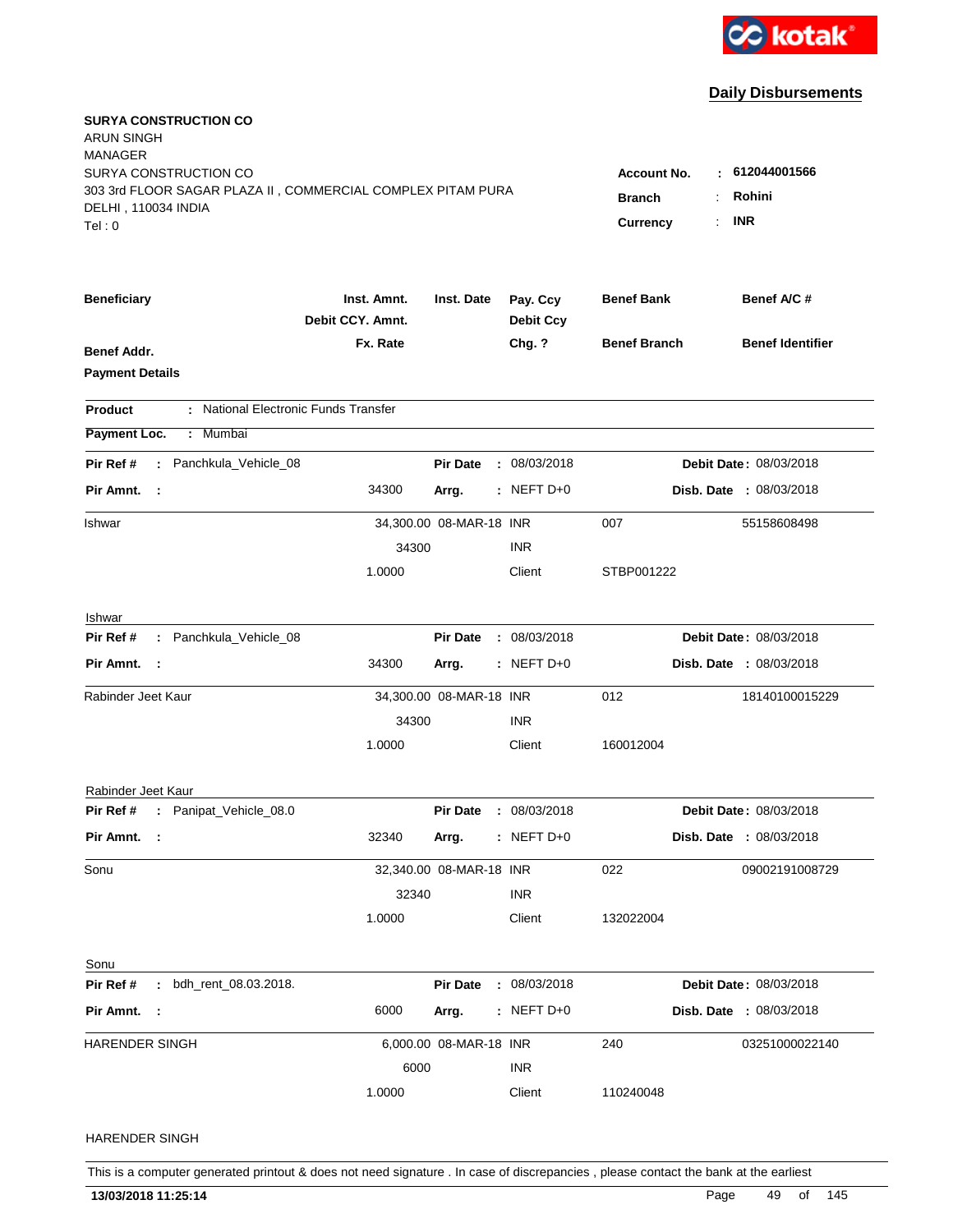

| <b>SURYA CONSTRUCTION CO</b><br>ARUN SINGH<br><b>MANAGER</b>                       |                                      |                         |                            |                     |                                |
|------------------------------------------------------------------------------------|--------------------------------------|-------------------------|----------------------------|---------------------|--------------------------------|
| SURYA CONSTRUCTION CO                                                              |                                      |                         |                            | <b>Account No.</b>  | : 612044001566                 |
| 303 3rd FLOOR SAGAR PLAZA II, COMMERCIAL COMPLEX PITAM PURA<br>DELHI, 110034 INDIA |                                      |                         |                            | <b>Branch</b>       | Rohini                         |
| Tel:0                                                                              |                                      |                         |                            | Currency            | <b>INR</b>                     |
|                                                                                    |                                      |                         |                            |                     |                                |
| <b>Beneficiary</b>                                                                 | Inst. Amnt.<br>Debit CCY. Amnt.      | Inst. Date              | Pay. Ccy                   | <b>Benef Bank</b>   | Benef A/C #                    |
|                                                                                    | Fx. Rate                             |                         | <b>Debit Ccy</b><br>Chg. ? | <b>Benef Branch</b> | <b>Benef Identifier</b>        |
| Benef Addr.                                                                        |                                      |                         |                            |                     |                                |
| <b>Payment Details</b>                                                             |                                      |                         |                            |                     |                                |
| <b>Product</b>                                                                     | : National Electronic Funds Transfer |                         |                            |                     |                                |
| Payment Loc.<br>: Mumbai                                                           |                                      |                         |                            |                     |                                |
| : Panipat_Vehicle_08.0<br>Pir Ref #                                                |                                      | <b>Pir Date</b>         | : 08/03/2018               |                     | Debit Date: 08/03/2018         |
| Pir Amnt. :                                                                        | 32340                                | Arrg.                   | $:$ NEFT D+0               |                     | <b>Disb. Date : 08/03/2018</b> |
| SUMIT                                                                              |                                      | 32,340.00 08-MAR-18 INR |                            | 211                 | 915010054819881                |
|                                                                                    | 32340                                |                         | <b>INR</b>                 |                     |                                |
|                                                                                    | 1.0000                               |                         | Client                     | UTIB002354          |                                |
| <b>SUMIT</b>                                                                       |                                      |                         |                            |                     |                                |
| : Vinod_Gupta_MMG_Stor<br>Pir Ref #                                                |                                      | <b>Pir Date</b>         | : 08/03/2018               |                     | Debit Date: 08/03/2018         |
| Pir Amnt. :                                                                        | 11000                                | Arrg.                   | $:$ NEFT D+0               |                     | <b>Disb. Date : 08/03/2018</b> |
| Vinod Gupta                                                                        |                                      | 11,000.00 08-MAR-18 INR |                            | 011                 | 058710011007179                |
|                                                                                    | 11000                                |                         | <b>INR</b>                 |                     |                                |
|                                                                                    | 1.0000                               |                         | Client                     | 110011012           |                                |
| Vinod Gupta                                                                        |                                      |                         |                            |                     |                                |
| : Tarvinder_Singh_06.0<br>Pir Ref #                                                |                                      | <b>Pir Date</b>         | : 08/03/2018               |                     | Debit Date: 08/03/2018         |
| Pir Amnt. :                                                                        | 4600                                 | Arrg.                   | $:$ NEFT D+0               |                     | Disb. Date : 08/03/2018        |
| <b>Tarvinder Singh</b>                                                             |                                      | 4,600.00 08-MAR-18 INR  |                            | 024                 | 0632000195079848               |
|                                                                                    | 4600                                 |                         | <b>INR</b>                 |                     |                                |
|                                                                                    | 1.0000                               |                         | Client                     | 110024091           |                                |

Tarvinder Singh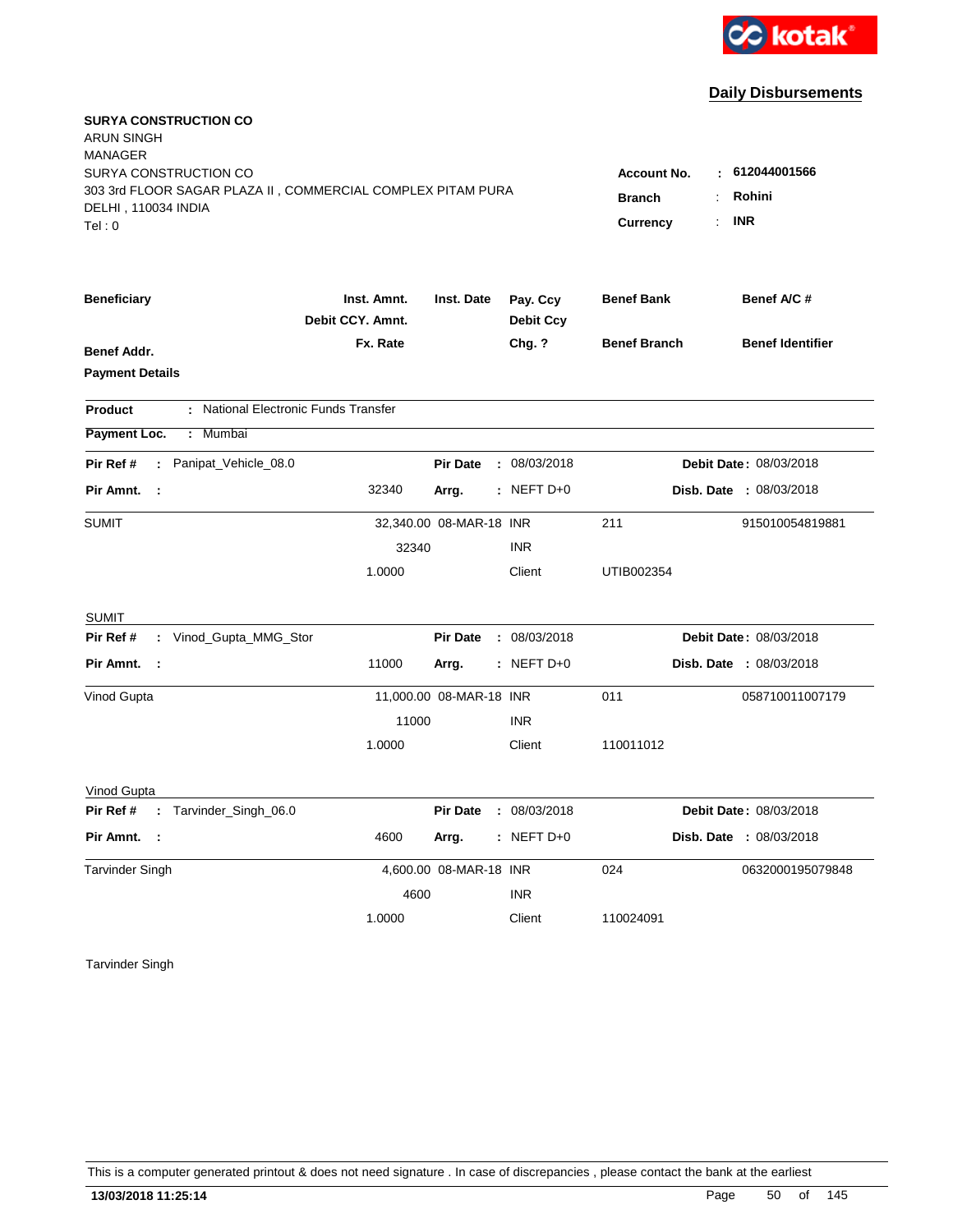

| <b>SURYA CONSTRUCTION CO</b><br><b>ARUN SINGH</b><br><b>MANAGER</b><br>SURYA CONSTRUCTION CO<br>303 3rd FLOOR SAGAR PLAZA II, COMMERCIAL COMPLEX PITAM PURA<br>DELHI, 110034 INDIA<br>Tel:0 |                                      |                        |                              | <b>Account No.</b><br><b>Branch</b><br><b>Currency</b> | 612044001566<br>Rohini<br><b>INR</b><br>÷. |
|---------------------------------------------------------------------------------------------------------------------------------------------------------------------------------------------|--------------------------------------|------------------------|------------------------------|--------------------------------------------------------|--------------------------------------------|
|                                                                                                                                                                                             |                                      |                        |                              |                                                        |                                            |
| <b>Beneficiary</b>                                                                                                                                                                          | Inst. Amnt.<br>Debit CCY. Amnt.      | Inst. Date             | Pay. Ccy<br><b>Debit Ccy</b> | <b>Benef Bank</b>                                      | Benef A/C #                                |
| <b>Benef Addr.</b><br><b>Payment Details</b>                                                                                                                                                | Fx. Rate                             |                        | Chg. ?                       | <b>Benef Branch</b>                                    | <b>Benef Identifier</b>                    |
| <b>Product</b>                                                                                                                                                                              | : National Electronic Funds Transfer |                        |                              |                                                        |                                            |
| Payment Loc.<br>: Mumbai                                                                                                                                                                    |                                      |                        |                              |                                                        |                                            |
| Salaryh_08.03.2018.t<br>Pir Ref #<br>$\mathbf{L}$                                                                                                                                           |                                      | <b>Pir Date</b>        | : 08/03/2018                 |                                                        | Debit Date: 08/03/2018                     |
| Pir Amnt. :                                                                                                                                                                                 | 854666                               | Arrg.                  | : NEFT $D+0$                 |                                                        | Disb. Date : 08/03/2018                    |
| <b>LAXMI CHAND</b>                                                                                                                                                                          |                                      | 8,245.00 08-MAR-18 INR |                              | 024                                                    | 2522001700040595                           |
|                                                                                                                                                                                             | 8245                                 |                        | <b>INR</b>                   |                                                        |                                            |
|                                                                                                                                                                                             | 1.0000                               |                        | Client                       | PUN0252200                                             |                                            |
| Salary for FEBRUARY 2018                                                                                                                                                                    |                                      |                        |                              |                                                        |                                            |
| <b>MANISH KUMAR</b>                                                                                                                                                                         |                                      | 8,245.00 08-MAR-18 INR |                              | 002                                                    | 35421813838                                |
|                                                                                                                                                                                             | 8245                                 |                        | <b>INR</b>                   |                                                        |                                            |
|                                                                                                                                                                                             | 1.0000                               |                        | Client                       | SBIN016892                                             |                                            |
| Salary for FEBRUARY 2018                                                                                                                                                                    |                                      |                        |                              |                                                        |                                            |
| <b>SUNDER KUMAR</b>                                                                                                                                                                         |                                      | 8,245.00 08-MAR-18 INR |                              | 016                                                    | 3281902369                                 |
|                                                                                                                                                                                             | 8245                                 |                        | <b>INR</b>                   |                                                        |                                            |
|                                                                                                                                                                                             | 1.0000                               |                        | Client                       | CBIN283613                                             |                                            |
| Salary for FEBRUARY 2018                                                                                                                                                                    |                                      |                        |                              |                                                        |                                            |
| <b>AVTAR KUMAR</b>                                                                                                                                                                          |                                      | 8,245.00 08-MAR-18 INR |                              | 024                                                    | 0215001500030216                           |
|                                                                                                                                                                                             | 8245                                 |                        | <b>INR</b>                   |                                                        |                                            |
|                                                                                                                                                                                             | 1.0000                               |                        | Client                       | PUNB639700                                             |                                            |
| Salary for FEBRUARY 2018                                                                                                                                                                    |                                      |                        |                              |                                                        |                                            |
| <b>SHUBHAM</b>                                                                                                                                                                              |                                      | 8,245.00 08-MAR-18 INR |                              | 024                                                    | 4822006900003460                           |
|                                                                                                                                                                                             | 8245                                 |                        | <b>INR</b>                   |                                                        |                                            |
|                                                                                                                                                                                             | 1.0000                               |                        | Client                       | PUN0482200                                             |                                            |
| Salary for FEBRUARY 2018                                                                                                                                                                    |                                      |                        |                              |                                                        |                                            |
| <b>ROHIT GIRI</b>                                                                                                                                                                           |                                      | 8,245.00 08-MAR-18 INR |                              | 023                                                    | 00451000009920                             |
|                                                                                                                                                                                             | 8245                                 |                        | <b>INR</b>                   |                                                        |                                            |
|                                                                                                                                                                                             | 1.0000                               |                        | Client                       | PSIB000045                                             |                                            |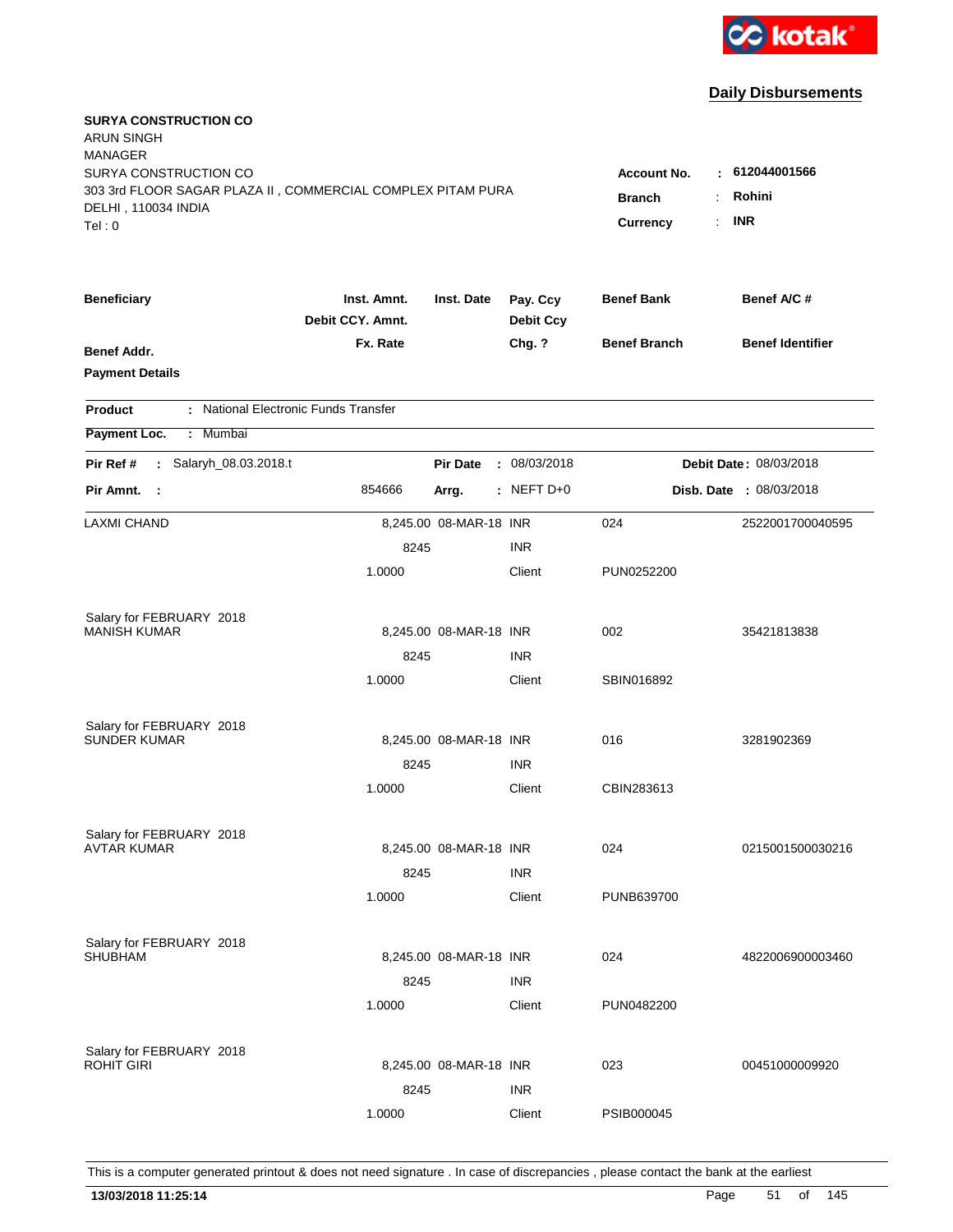

| <b>SURYA CONSTRUCTION CO</b><br><b>ARUN SINGH</b><br><b>MANAGER</b><br>SURYA CONSTRUCTION CO<br>303 3rd FLOOR SAGAR PLAZA II, COMMERCIAL COMPLEX PITAM PURA<br>DELHI, 110034 INDIA<br>Tel: 0 | Account No.<br><b>Branch</b><br>Currency<br>÷. | : 612044001566<br>Rohini<br><b>INR</b> |                              |                     |                                |
|----------------------------------------------------------------------------------------------------------------------------------------------------------------------------------------------|------------------------------------------------|----------------------------------------|------------------------------|---------------------|--------------------------------|
| <b>Beneficiary</b>                                                                                                                                                                           | Inst. Amnt.<br>Debit CCY. Amnt.                | Inst. Date                             | Pay. Ccy<br><b>Debit Ccy</b> | <b>Benef Bank</b>   | Benef A/C#                     |
| Benef Addr.<br><b>Payment Details</b>                                                                                                                                                        | Fx. Rate                                       |                                        | Chg. ?                       | <b>Benef Branch</b> | <b>Benef Identifier</b>        |
| : National Electronic Funds Transfer<br><b>Product</b>                                                                                                                                       |                                                |                                        |                              |                     |                                |
| Payment Loc.<br>: Mumbai                                                                                                                                                                     |                                                |                                        |                              |                     |                                |
| Pir Ref #<br>: Salaryh_08.03.2018.t                                                                                                                                                          |                                                | <b>Pir Date</b>                        | : 08/03/2018                 |                     | Debit Date: 08/03/2018         |
| Pir Amnt.<br>$\sim$ :                                                                                                                                                                        | 854666                                         | Arrg.                                  | : NEFT $D+0$                 |                     | <b>Disb. Date : 08/03/2018</b> |
| ROHIT GIRI                                                                                                                                                                                   |                                                | 8,245.00 08-MAR-18 INR                 |                              | 023                 | 00451000009920                 |
|                                                                                                                                                                                              | 1.0000                                         |                                        | Client                       | PSIB000045          |                                |
| Salary for FEBRUARY 2018<br><b>YATIN</b>                                                                                                                                                     |                                                | 8,245.00 08-MAR-18 INR                 |                              | 025                 | 82012200110650                 |
|                                                                                                                                                                                              | 8245<br>1.0000                                 |                                        | <b>INR</b><br>Client         | 160025002           |                                |
| Salary for FEBRUARY 2018<br><b>VIKRAM</b>                                                                                                                                                    | 8245<br>1.0000                                 | 8,245.00 08-MAR-18 INR                 | <b>INR</b><br>Client         | 007<br>RSTB000359   | 65178988855                    |
| Salary for FEBRUARY 2018                                                                                                                                                                     |                                                |                                        |                              |                     |                                |
| <b>SANJEEV KUMAR</b>                                                                                                                                                                         | 8245                                           | 8,245.00 08-MAR-18 INR                 | <b>INR</b>                   | 234                 | 159466401886                   |
|                                                                                                                                                                                              | 1.0000                                         |                                        | Client                       | <b>INDB000344</b>   |                                |
| Salary for FEBRUARY 2018<br><b>AVTAR SINGH GIRI</b>                                                                                                                                          | 8245                                           | 8,245.00 08-MAR-18 INR                 | <b>INR</b>                   | 211                 | 917010034543247                |
|                                                                                                                                                                                              | 1.0000                                         |                                        | Client                       | UTIB001917          |                                |
| Salary for FEBRUARY 2018<br><b>VINAY</b>                                                                                                                                                     | 10308<br>1.0000                                | 10,308.00 08-MAR-18 INR                | <b>INR</b><br>Client         | 024<br>160024034    | 2939001501944287               |
|                                                                                                                                                                                              |                                                |                                        |                              |                     |                                |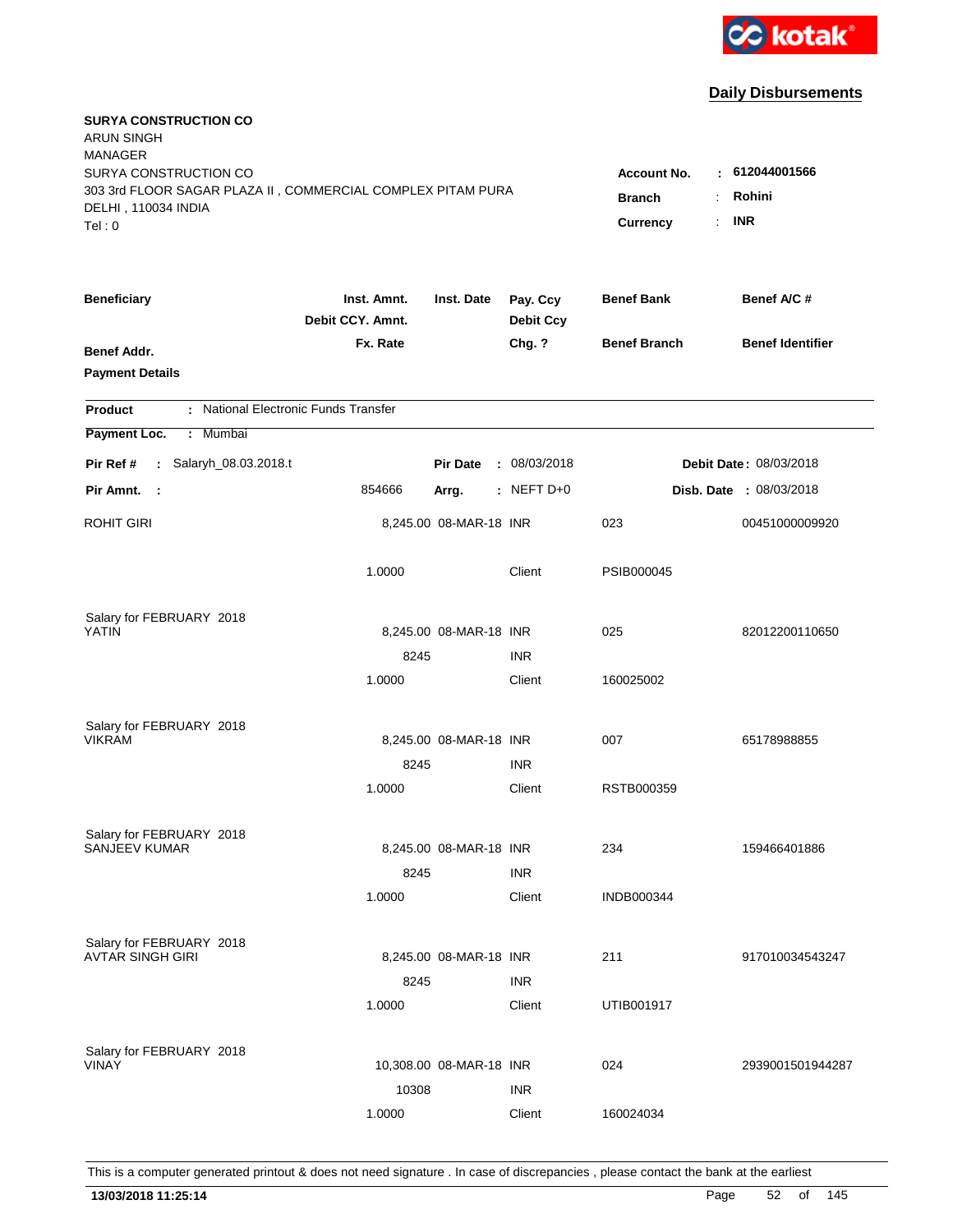

| <b>SURYA CONSTRUCTION CO</b><br>ARUN SINGH                  |                                 |                         |                              |                                       |                                |
|-------------------------------------------------------------|---------------------------------|-------------------------|------------------------------|---------------------------------------|--------------------------------|
| <b>MANAGER</b>                                              |                                 |                         |                              |                                       |                                |
| SURYA CONSTRUCTION CO                                       |                                 |                         |                              | <b>Account No.</b>                    | $-612044001566$                |
| 303 3rd FLOOR SAGAR PLAZA II, COMMERCIAL COMPLEX PITAM PURA |                                 |                         |                              | <b>Branch</b><br>$\ddot{\phantom{a}}$ | Rohini                         |
| DELHI, 110034 INDIA<br>Tel: 0                               |                                 |                         |                              | Currency<br>÷.                        | <b>INR</b>                     |
|                                                             |                                 |                         |                              |                                       |                                |
| <b>Beneficiary</b>                                          | Inst. Amnt.<br>Debit CCY. Amnt. | Inst. Date              | Pay. Ccy<br><b>Debit Ccy</b> | <b>Benef Bank</b>                     | Benef A/C#                     |
| <b>Benef Addr.</b>                                          | Fx. Rate                        |                         | Chg. ?                       | <b>Benef Branch</b>                   | <b>Benef Identifier</b>        |
| <b>Payment Details</b>                                      |                                 |                         |                              |                                       |                                |
| : National Electronic Funds Transfer<br><b>Product</b>      |                                 |                         |                              |                                       |                                |
| Payment Loc.<br>: Mumbai                                    |                                 |                         |                              |                                       |                                |
| Salaryh_08.03.2018.t<br>Pir Ref #<br>÷.                     |                                 | <b>Pir Date</b>         | : 08/03/2018                 |                                       | <b>Debit Date: 08/03/2018</b>  |
| Pir Amnt.<br>$\sim$ 1                                       | 854666                          | Arrg.                   | $:$ NEFT D+0                 |                                       | <b>Disb. Date : 08/03/2018</b> |
| <b>VINAY</b>                                                |                                 | 10,308.00 08-MAR-18 INR |                              | 024                                   | 2939001501944287               |
|                                                             | 1.0000                          |                         | Client                       | 160024034                             |                                |
| Salary for FEBRUARY 2018                                    |                                 |                         |                              |                                       |                                |
| <b>INAM AHMAD</b>                                           |                                 | 10,308.00 08-MAR-18 INR |                              | 007                                   | 65238364341                    |
|                                                             | 10308                           |                         | <b>INR</b>                   |                                       |                                |
|                                                             | 1.0000                          |                         | Client                       | STB0000327                            |                                |
| Salary for FEBRUARY 2018                                    |                                 |                         |                              |                                       |                                |
| <b>VIKAS SHARMA</b>                                         |                                 | 8,245.00 08-MAR-18 INR  |                              | 007                                   | 65231815112                    |
|                                                             | 8245                            |                         | <b>INR</b>                   |                                       |                                |
|                                                             | 1.0000                          |                         | Client                       | RSTB000359                            |                                |
| Salary for FEBRUARY 2018                                    |                                 |                         |                              |                                       |                                |
| <b>ANIL KUMAR</b>                                           |                                 | 10,308.00 08-MAR-18 INR |                              | 002                                   | 31270852230                    |
|                                                             | 10308                           |                         | <b>INR</b>                   |                                       |                                |
|                                                             | 1.0000                          |                         | Client                       | <b>SBINARAING</b>                     |                                |
| Salary for FEBRUARY 2018                                    |                                 |                         |                              |                                       |                                |
| RAVINDER KUMAR                                              |                                 | 8,245.00 08-MAR-18 INR  |                              | 007                                   | 65183782096                    |
|                                                             | 8245                            |                         | <b>INR</b>                   |                                       |                                |
|                                                             | 1.0000                          |                         | Client                       | RSTB000359                            |                                |
| Salary for FEBRUARY 2018                                    |                                 |                         |                              |                                       |                                |
| <b>VIJAY KUMAR</b>                                          |                                 | 1,463.00 08-MAR-18 INR  |                              | 015                                   | 3447101003372                  |
|                                                             | 1463                            |                         | <b>INR</b>                   |                                       |                                |
|                                                             | 1.0000                          |                         | Client                       | CNRB003447                            |                                |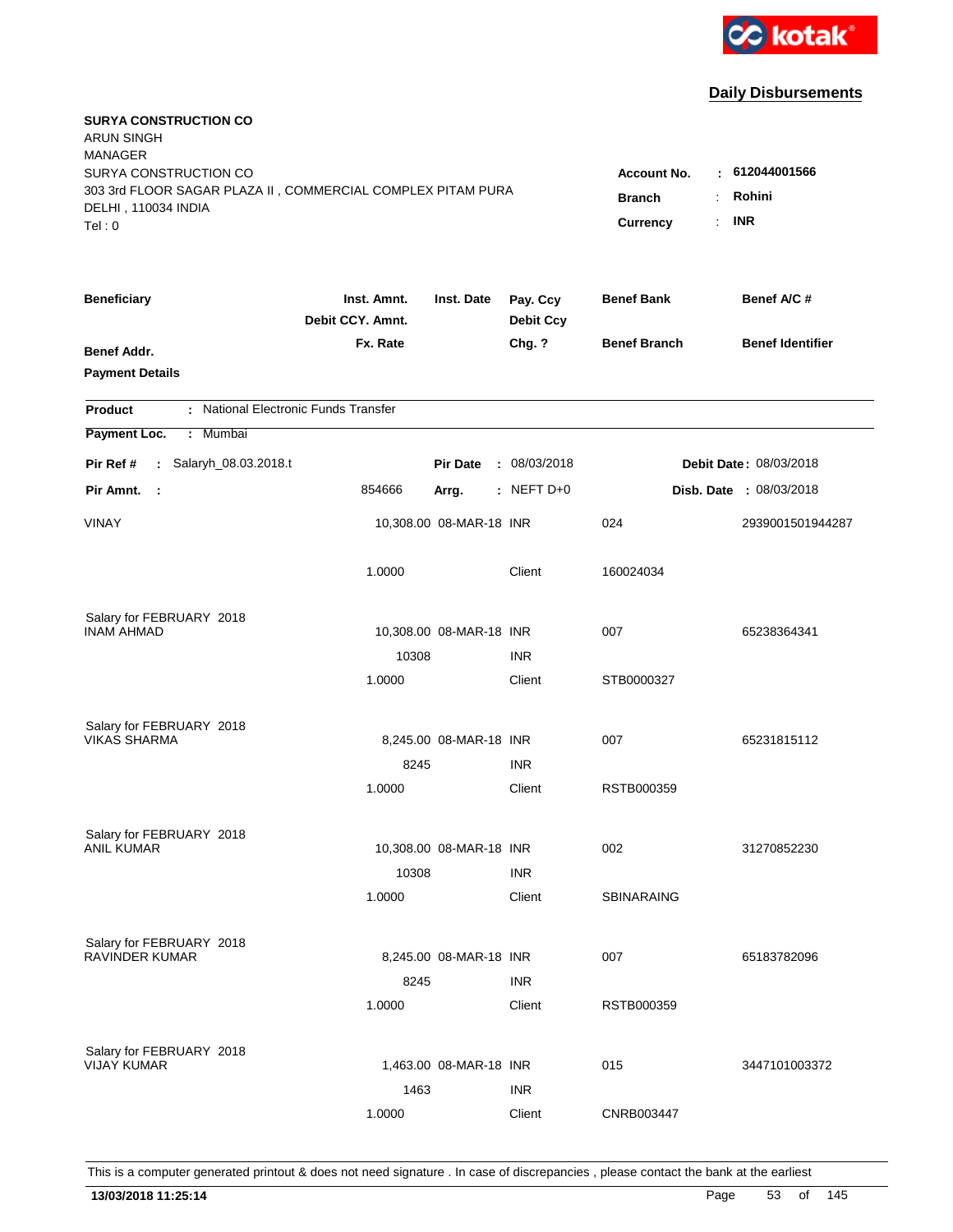

| <b>SURYA CONSTRUCTION CO</b><br><b>ARUN SINGH</b><br><b>MANAGER</b>                          |                                  |                         |                              |                         |                                |
|----------------------------------------------------------------------------------------------|----------------------------------|-------------------------|------------------------------|-------------------------|--------------------------------|
| SURYA CONSTRUCTION CO                                                                        |                                  |                         |                              | <b>Account No.</b><br>÷ | 612044001566                   |
| 303 3rd FLOOR SAGAR PLAZA II, COMMERCIAL COMPLEX PITAM PURA<br>DELHI, 110034 INDIA<br>Tel: 0 | <b>Branch</b><br><b>Currency</b> | Rohini<br><b>INR</b>    |                              |                         |                                |
| <b>Beneficiary</b>                                                                           | Inst. Amnt.<br>Debit CCY. Amnt.  | Inst. Date              | Pay. Ccy<br><b>Debit Ccy</b> | <b>Benef Bank</b>       | Benef A/C#                     |
| Benef Addr.<br><b>Payment Details</b>                                                        | Fx. Rate                         |                         | Chg. ?                       | <b>Benef Branch</b>     | <b>Benef Identifier</b>        |
| : National Electronic Funds Transfer<br><b>Product</b>                                       |                                  |                         |                              |                         |                                |
| Payment Loc.<br>: Mumbai                                                                     |                                  |                         |                              |                         |                                |
| Salaryh_08.03.2018.t<br>Pir Ref #<br>$\mathbf{r}$                                            |                                  | <b>Pir Date</b>         | : 08/03/2018                 |                         | Debit Date: 08/03/2018         |
| Pir Amnt. :                                                                                  | 854666                           | Arrg.                   | : NEFT $D+0$                 |                         | <b>Disb. Date : 08/03/2018</b> |
| <b>VIJAY KUMAR</b>                                                                           |                                  | 1,463.00 08-MAR-18 INR  |                              | 015                     | 3447101003372                  |
|                                                                                              | 1.0000                           |                         | Client                       | CNRB003447              |                                |
| Salary for FEBRUARY 2018                                                                     |                                  |                         |                              |                         |                                |
| ASHWANI KUMAR                                                                                |                                  | 8,245.00 08-MAR-18 INR  |                              | 007                     | 55151027227                    |
|                                                                                              | 8245                             |                         | <b>INR</b>                   |                         |                                |
|                                                                                              | 1.0000                           |                         | Client                       | RSTB000359              |                                |
| Salary for FEBRUARY 2018                                                                     |                                  |                         |                              |                         |                                |
| <b>DILAIL SINGH</b>                                                                          |                                  | 8,245.00 08-MAR-18 INR  |                              | 016                     | 3640557507                     |
|                                                                                              | 8245                             |                         | <b>INR</b>                   |                         |                                |
|                                                                                              | 1.0000                           |                         | Client                       | CBIN281589              |                                |
| Salary for FEBRUARY 2018                                                                     |                                  |                         |                              |                         |                                |
| <b>NARANJAN SINGH</b>                                                                        |                                  | 8,245.00 08-MAR-18 INR  |                              | 002                     | 34591472921                    |
|                                                                                              | 8245                             |                         | <b>INR</b>                   |                         |                                |
|                                                                                              | 1.0000                           |                         | Client                       | RSBI010471              |                                |
| Salary for FEBRUARY 2018                                                                     |                                  |                         |                              |                         |                                |
| <b>KRISHAN KUMAR</b>                                                                         |                                  | 17,675.00 08-MAR-18 INR |                              | 020                     | 141901000002047                |
|                                                                                              | 17675                            |                         | <b>INR</b>                   |                         |                                |
|                                                                                              | 1.0000                           |                         | Client                       | 160020003               |                                |
| Salary for FEBRUARY 2018                                                                     |                                  |                         |                              |                         |                                |
| <b>MUKESH KUMAR</b>                                                                          |                                  | 10,308.00 08-MAR-18 INR |                              | 024                     | 4680006900004872               |
|                                                                                              | 10308                            |                         | <b>INR</b>                   |                         |                                |
|                                                                                              | 1.0000                           |                         | Client                       | PNBMADLAUD              |                                |
|                                                                                              |                                  |                         |                              |                         |                                |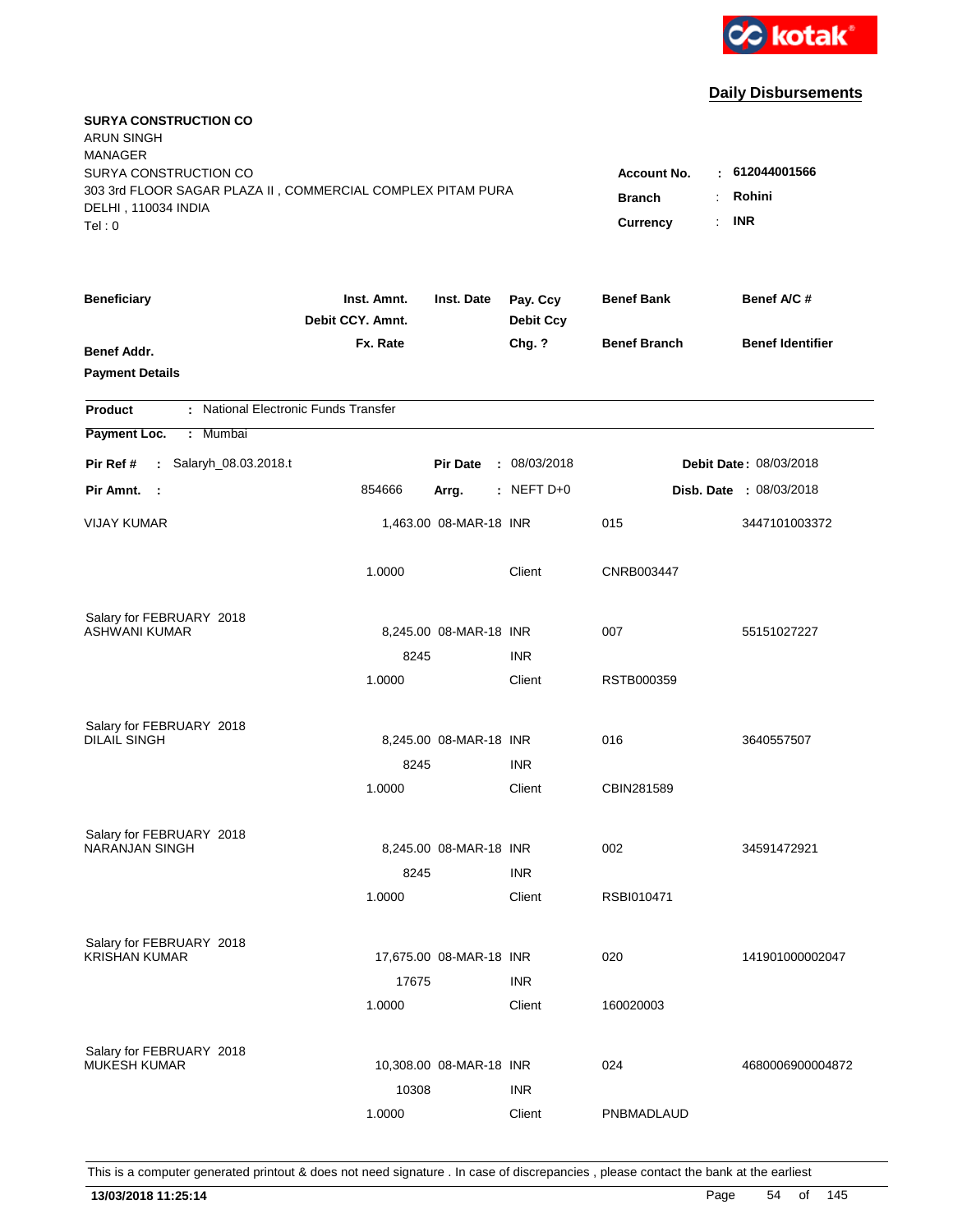

| <b>SURYA CONSTRUCTION CO</b><br><b>ARUN SINGH</b><br>MANAGER |                                 |                         |                              |                     |                                |
|--------------------------------------------------------------|---------------------------------|-------------------------|------------------------------|---------------------|--------------------------------|
| SURYA CONSTRUCTION CO                                        |                                 |                         |                              | <b>Account No.</b>  | : 612044001566                 |
| 303 3rd FLOOR SAGAR PLAZA II, COMMERCIAL COMPLEX PITAM PURA  |                                 |                         |                              | <b>Branch</b><br>÷  | Rohini                         |
| DELHI, 110034 INDIA                                          |                                 |                         |                              |                     |                                |
| Tel: 0                                                       |                                 |                         |                              | ÷.<br>Currency      | <b>INR</b>                     |
| <b>Beneficiary</b>                                           | Inst. Amnt.<br>Debit CCY. Amnt. | Inst. Date              | Pay. Ccy<br><b>Debit Ccy</b> | <b>Benef Bank</b>   | Benef A/C #                    |
| Benef Addr.                                                  | Fx. Rate                        |                         | Chg. ?                       | <b>Benef Branch</b> | <b>Benef Identifier</b>        |
| <b>Payment Details</b>                                       |                                 |                         |                              |                     |                                |
| : National Electronic Funds Transfer<br><b>Product</b>       |                                 |                         |                              |                     |                                |
| Payment Loc.<br>: Mumbai                                     |                                 |                         |                              |                     |                                |
| Salaryh_08.03.2018.t<br>Pir Ref #<br>÷.                      |                                 | <b>Pir Date</b>         | : 08/03/2018                 |                     | Debit Date: 08/03/2018         |
| Pir Amnt.<br>$\sim$ :                                        | 854666                          | Arrg.                   | $:$ NEFT D+0                 |                     | <b>Disb. Date : 08/03/2018</b> |
| <b>MUKESH KUMAR</b>                                          |                                 | 10,308.00 08-MAR-18 INR |                              | 024                 | 4680006900004872               |
|                                                              | 1.0000                          |                         | Client                       | PNBMADLAUD          |                                |
| Salary for FEBRUARY 2018                                     |                                 |                         |                              |                     |                                |
| JAI BHAGWAN                                                  |                                 | 8,245.00 08-MAR-18 INR  |                              | 011                 | 250910100018796                |
|                                                              | 8245                            |                         | <b>INR</b>                   |                     |                                |
|                                                              | 1.0000                          |                         | Client                       | ANDB002509          |                                |
| Salary for FEBRUARY 2018                                     |                                 |                         |                              |                     |                                |
| <b>SANJAY KUMAR</b>                                          |                                 | 8,245.00 08-MAR-18 INR  |                              | 024                 | 2522000100109853               |
|                                                              | 8245                            |                         | <b>INR</b>                   |                     |                                |
|                                                              | 1.0000                          |                         | Client                       | PUN0252200          |                                |
| Salary for FEBRUARY 2018                                     |                                 |                         |                              |                     |                                |
| <b>SATISH KUMAR</b>                                          |                                 | 24,990.00 08-MAR-18 INR |                              | 012                 | 37300100003971                 |
|                                                              | 24990                           |                         | <b>INR</b>                   |                     |                                |
|                                                              | 1.0000                          |                         | Client                       | BARBBARWAL          |                                |
| Salary for FEBRUARY 2018                                     |                                 |                         |                              |                     |                                |
| Monu                                                         |                                 | 8,245.00 08-MAR-18 INR  |                              | 007                 | 55159456577                    |
|                                                              | 8245                            |                         | <b>INR</b>                   |                     |                                |
|                                                              | 1.0000                          |                         | Client                       | STB0000095          |                                |
| Salary for FEBRUARY 2018                                     |                                 |                         |                              |                     |                                |
| ANKIT                                                        |                                 | 8,245.00 08-MAR-18 INR  |                              | 007                 | 55159457491                    |
|                                                              | 8245                            |                         | <b>INR</b>                   |                     |                                |
|                                                              | 1.0000                          |                         | Client                       | STB0000095          |                                |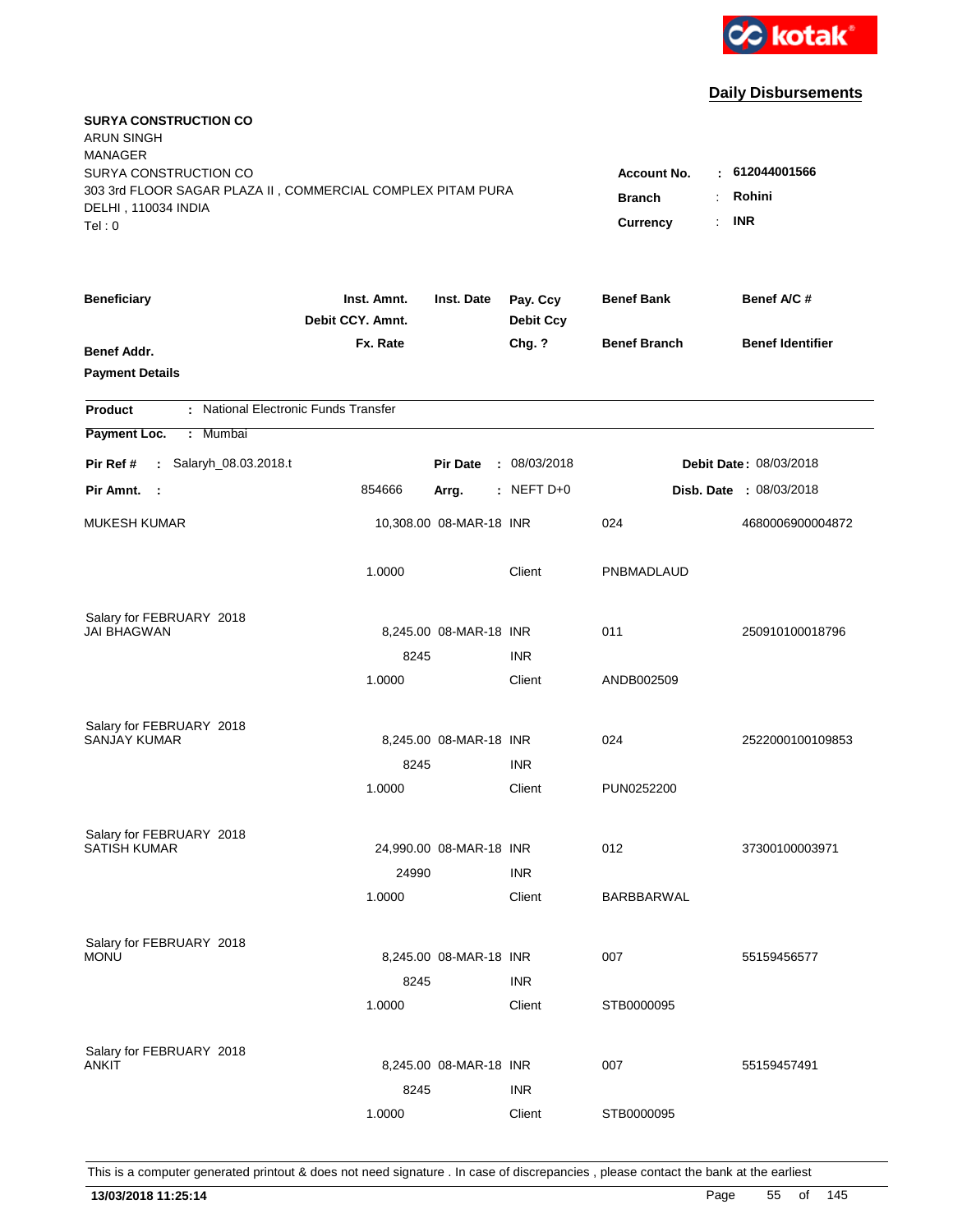

| <b>SURYA CONSTRUCTION CO</b><br><b>ARUN SINGH</b>           |                                 |                        |                              |                       |                         |
|-------------------------------------------------------------|---------------------------------|------------------------|------------------------------|-----------------------|-------------------------|
| <b>MANAGER</b><br>SURYA CONSTRUCTION CO                     |                                 |                        |                              | <b>Account No.</b>    | $\pm 612044001566$      |
| 303 3rd FLOOR SAGAR PLAZA II, COMMERCIAL COMPLEX PITAM PURA |                                 |                        |                              |                       | Rohini                  |
| DELHI, 110034 INDIA                                         |                                 | <b>Branch</b>          |                              |                       |                         |
| Tel: 0                                                      |                                 |                        |                              | <b>Currency</b><br>÷. | <b>INR</b>              |
| <b>Beneficiary</b>                                          | Inst. Amnt.<br>Debit CCY. Amnt. | Inst. Date             | Pay. Ccy<br><b>Debit Ccy</b> | <b>Benef Bank</b>     | Benef A/C #             |
| Benef Addr.                                                 | Fx. Rate                        |                        | Chg. ?                       | <b>Benef Branch</b>   | <b>Benef Identifier</b> |
| <b>Payment Details</b>                                      |                                 |                        |                              |                       |                         |
| : National Electronic Funds Transfer<br><b>Product</b>      |                                 |                        |                              |                       |                         |
| Payment Loc.<br>Mumbai<br>÷.                                |                                 |                        |                              |                       |                         |
| : Salaryh_08.03.2018.t<br>Pir Ref #                         |                                 | <b>Pir Date</b>        | : 08/03/2018                 |                       | Debit Date: 08/03/2018  |
| Pir Amnt.<br>$\mathbb{R}^2$                                 | 854666                          | Arrg.                  | : NEFT $D+0$                 |                       | Disb. Date : 08/03/2018 |
| ANKIT                                                       |                                 | 8,245.00 08-MAR-18 INR |                              | 007                   | 55159457491             |
|                                                             | 1.0000                          |                        | Client                       | STB0000095            |                         |
| Salary for FEBRUARY 2018                                    |                                 |                        |                              |                       |                         |
| <b>BABLU</b>                                                |                                 | 8,096.00 08-MAR-18 INR |                              | 002                   | 20127262793             |
|                                                             | 8096                            |                        | <b>INR</b>                   |                       |                         |
|                                                             | 1.0000                          |                        | Client                       | SBI0001620            |                         |
| Salary for FEBRUARY 2018                                    |                                 |                        |                              |                       |                         |
| <b>RAMESH</b>                                               |                                 | 8,245.00 08-MAR-18 INR |                              | 024                   | 1216001700112617        |
|                                                             | 8245                            |                        | <b>INR</b>                   |                       |                         |
|                                                             | 1.0000                          |                        | Client                       | RPUN121600            |                         |
| Salary for FEBRUARY 2018                                    |                                 |                        |                              |                       |                         |
| <b>SURAJ</b>                                                |                                 | 7,360.00 08-MAR-18 INR |                              | 024                   | 1456000101175296        |
|                                                             | 7360                            |                        | <b>INR</b>                   |                       |                         |
|                                                             | 1.0000                          |                        | Client                       | PUN0145600            |                         |
|                                                             |                                 |                        |                              |                       |                         |
| Salary for FEBRUARY 2018<br><b>ISHWAR</b>                   |                                 | 7,950.00 08-MAR-18 INR |                              | 024                   | 0661001701070241        |
|                                                             | 7950                            |                        | <b>INR</b>                   |                       |                         |
|                                                             | 1.0000                          |                        | Client                       | 110024406             |                         |
|                                                             |                                 |                        |                              |                       |                         |
| Salary for FEBRUARY 2018<br>YOGESH                          |                                 | 8,245.00 08-MAR-18 INR |                              | 007                   | 65283004906             |
|                                                             | 8245                            |                        | <b>INR</b>                   |                       |                         |
|                                                             | 1.0000                          |                        | Client                       | RSTB000534            |                         |
|                                                             |                                 |                        |                              |                       |                         |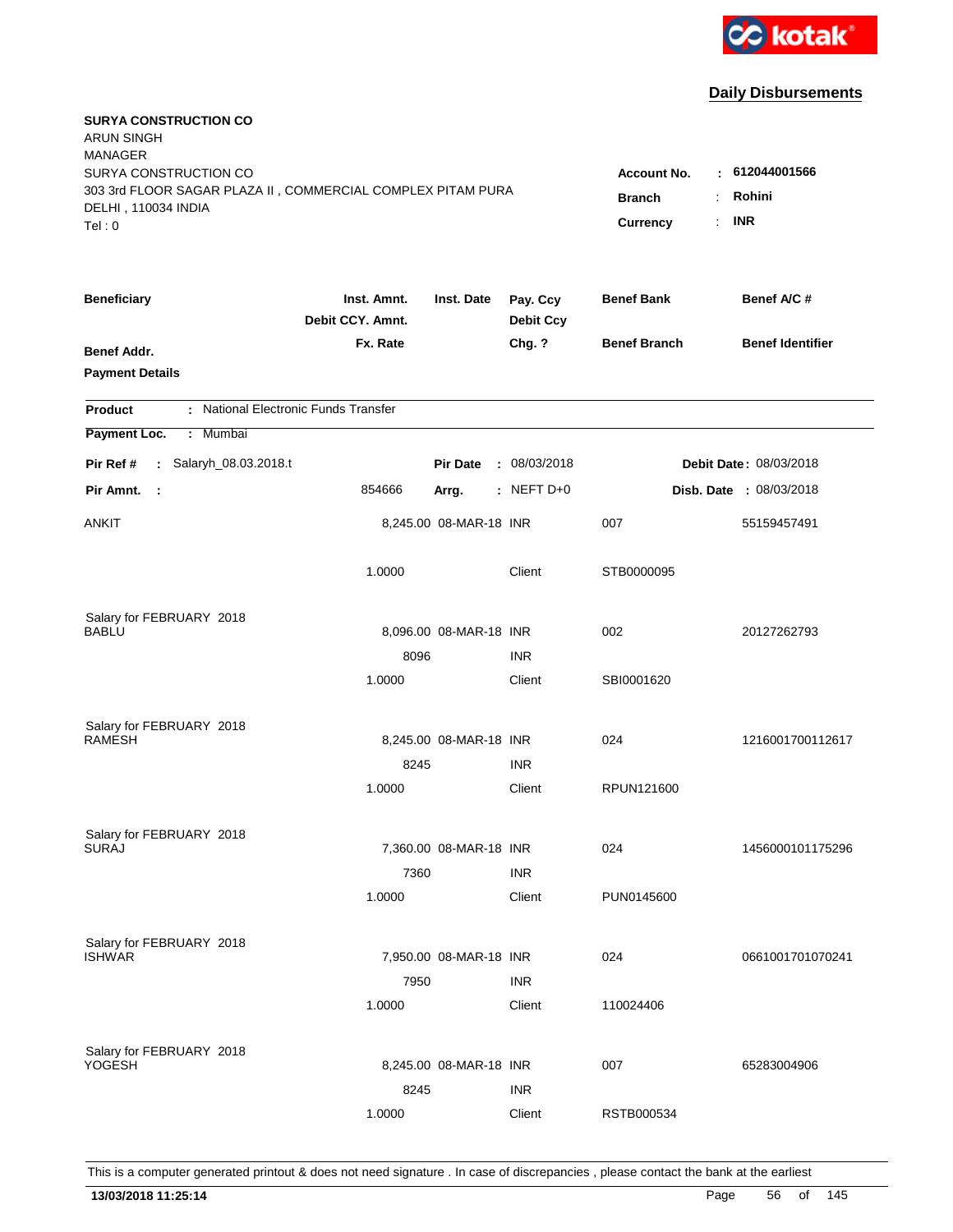

| <b>SURYA CONSTRUCTION CO</b><br><b>ARUN SINGH</b><br><b>MANAGER</b>                          |                                 |                         |                              |                     |                                |
|----------------------------------------------------------------------------------------------|---------------------------------|-------------------------|------------------------------|---------------------|--------------------------------|
| SURYA CONSTRUCTION CO                                                                        |                                 |                         |                              | <b>Account No.</b>  | : 612044001566                 |
| 303 3rd FLOOR SAGAR PLAZA II, COMMERCIAL COMPLEX PITAM PURA<br>DELHI, 110034 INDIA<br>Tel: 0 | <b>Branch</b><br>Currency<br>÷. | Rohini<br><b>INR</b>    |                              |                     |                                |
|                                                                                              |                                 |                         |                              |                     |                                |
| <b>Beneficiary</b>                                                                           | Inst. Amnt.<br>Debit CCY. Amnt. | Inst. Date              | Pay. Ccy<br><b>Debit Ccy</b> | <b>Benef Bank</b>   | Benef A/C #                    |
| Benef Addr.<br><b>Payment Details</b>                                                        | Fx. Rate                        |                         | Chg. ?                       | <b>Benef Branch</b> | <b>Benef Identifier</b>        |
| : National Electronic Funds Transfer<br><b>Product</b>                                       |                                 |                         |                              |                     |                                |
| Payment Loc.<br>: Mumbai                                                                     |                                 |                         |                              |                     |                                |
| Pir Ref #<br>: Salaryh_08.03.2018.t                                                          |                                 | <b>Pir Date</b>         | : 08/03/2018                 |                     | Debit Date: 08/03/2018         |
| Pir Amnt.<br>$\sim$                                                                          | 854666                          | Arrg.                   | : NEFT $D+0$                 |                     | <b>Disb. Date : 08/03/2018</b> |
| YOGESH                                                                                       |                                 | 8,245.00 08-MAR-18 INR  |                              | 007                 | 65283004906                    |
|                                                                                              | 1.0000                          |                         | Client                       | RSTB000534          |                                |
| Salary for FEBRUARY 2018                                                                     |                                 |                         |                              |                     |                                |
| <b>AMRASH</b>                                                                                |                                 | 10,308.00 08-MAR-18 INR |                              | 259                 | 0121104000101271               |
|                                                                                              | 10308                           |                         | <b>INR</b>                   |                     |                                |
|                                                                                              | 1.0000                          |                         | Client                       | 132259002           |                                |
| Salary for FEBRUARY 2018                                                                     |                                 |                         |                              |                     |                                |
| <b>ANISH KUMAR</b>                                                                           |                                 | 8,245.00 08-MAR-18 INR  |                              | 007                 | 65180004470                    |
|                                                                                              | 8245                            |                         | <b>INR</b>                   |                     |                                |
|                                                                                              | 1.0000                          |                         | Client                       | STBP000991          |                                |
| Salary for FEBRUARY 2018                                                                     |                                 |                         |                              |                     |                                |
| <b>JAGMEET</b>                                                                               |                                 | 10,308.00 08-MAR-18 INR |                              | 015                 | 3397108000545                  |
|                                                                                              | 10308                           |                         | <b>INR</b>                   |                     |                                |
|                                                                                              | 1.0000                          |                         | Client                       | CNRB003397          |                                |
| Salary for FEBRUARY 2018                                                                     |                                 |                         |                              |                     |                                |
| <b>SANDEEP</b>                                                                               |                                 | 16,692.00 08-MAR-18 INR |                              | 026                 | 405702010045723                |
|                                                                                              | 16692                           |                         | <b>INR</b>                   |                     |                                |
|                                                                                              | 1.0000                          |                         | Client                       | <b>UBIBHAPRA</b>    |                                |
| Salary for FEBRUARY 2018                                                                     |                                 |                         |                              |                     |                                |
| <b>ASHOK</b>                                                                                 |                                 | 13,885.00 08-MAR-18 INR |                              | 024                 | 3290000102082461               |
|                                                                                              | 13885                           |                         | <b>INR</b>                   |                     |                                |
|                                                                                              | 1.0000                          |                         | Client                       | PUN0329000          |                                |
|                                                                                              |                                 |                         |                              |                     |                                |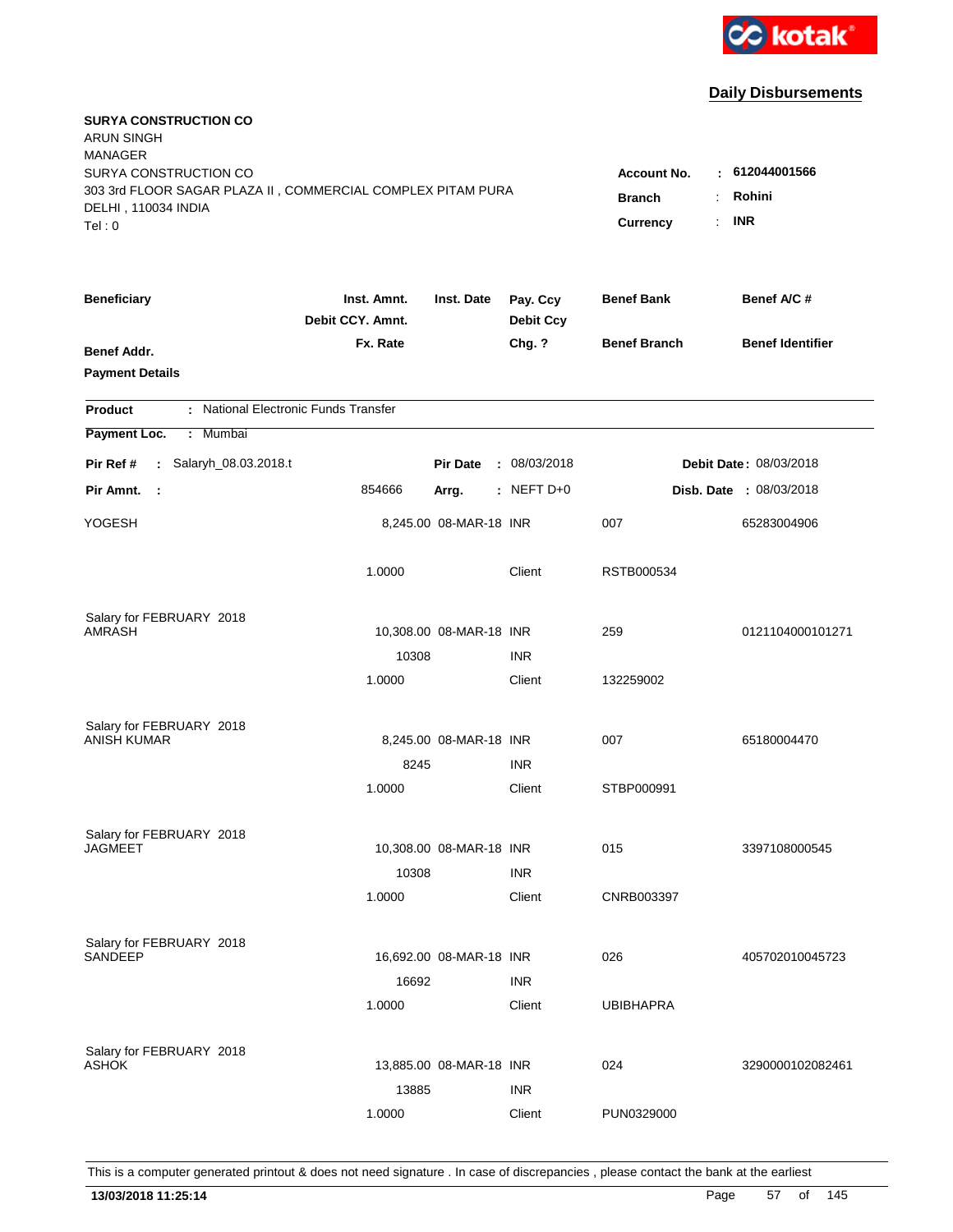

| <b>SURYA CONSTRUCTION CO</b><br><b>ARUN SINGH</b>           |                                 |                         |                              |                     |                                |  |
|-------------------------------------------------------------|---------------------------------|-------------------------|------------------------------|---------------------|--------------------------------|--|
| <b>MANAGER</b><br>SURYA CONSTRUCTION CO                     |                                 |                         |                              | <b>Account No.</b>  | : 612044001566                 |  |
| 303 3rd FLOOR SAGAR PLAZA II, COMMERCIAL COMPLEX PITAM PURA |                                 |                         |                              |                     | Rohini                         |  |
| DELHI, 110034 INDIA                                         | <b>Branch</b><br>÷              |                         |                              |                     |                                |  |
| Tel: 0                                                      |                                 |                         |                              | Currency<br>÷.      | <b>INR</b>                     |  |
| <b>Beneficiary</b>                                          | Inst. Amnt.<br>Debit CCY. Amnt. | Inst. Date              | Pay. Ccy<br><b>Debit Ccy</b> | <b>Benef Bank</b>   | Benef A/C #                    |  |
| Benef Addr.                                                 | Fx. Rate                        |                         | Chg. ?                       | <b>Benef Branch</b> | <b>Benef Identifier</b>        |  |
| <b>Payment Details</b>                                      |                                 |                         |                              |                     |                                |  |
| : National Electronic Funds Transfer<br><b>Product</b>      |                                 |                         |                              |                     |                                |  |
| Payment Loc.<br>: Mumbai                                    |                                 |                         |                              |                     |                                |  |
| : Salaryh_08.03.2018.t<br>Pir Ref #                         |                                 | <b>Pir Date</b>         | : 08/03/2018                 |                     | <b>Debit Date: 08/03/2018</b>  |  |
| Pir Amnt.<br>- 1                                            | 854666                          | Arrg.                   | $:$ NEFT D+0                 |                     | <b>Disb. Date : 08/03/2018</b> |  |
| ASHOK                                                       |                                 | 13,885.00 08-MAR-18 INR |                              | 024                 | 3290000102082461               |  |
|                                                             | 1.0000                          |                         | Client                       | PUN0329000          |                                |  |
| Salary for FEBRUARY 2018                                    |                                 |                         |                              |                     |                                |  |
| ANKIT                                                       |                                 | 10,308.00 08-MAR-18 INR |                              | 002                 | 20224594535                    |  |
|                                                             | 10308                           |                         | <b>INR</b>                   |                     |                                |  |
|                                                             | 1.0000                          |                         | Client                       | RSBI003392          |                                |  |
| Salary for FEBRUARY 2018                                    |                                 |                         |                              |                     |                                |  |
| <b>KADAM</b>                                                |                                 | 10,308.00 08-MAR-18 INR |                              | 007                 | 55159751695                    |  |
|                                                             | 10308                           |                         | <b>INR</b>                   |                     |                                |  |
|                                                             | 1.0000                          |                         | Client                       | STBP001421          |                                |  |
| Salary for FEBRUARY 2018                                    |                                 |                         |                              |                     |                                |  |
| <b>SUMIT KUMAR</b>                                          |                                 | 8,245.00 08-MAR-18 INR  |                              | 002                 | 20256972168                    |  |
|                                                             | 8245                            |                         | <b>INR</b>                   |                     |                                |  |
|                                                             | 1.0000                          |                         | Client                       | SBI0001620          |                                |  |
| Salary for FEBRUARY 2018                                    |                                 |                         |                              |                     |                                |  |
| RAHUL                                                       |                                 | 8,245.00 08-MAR-18 INR  |                              | 025                 | 82052180004120                 |  |
|                                                             | 8245                            |                         | <b>INR</b>                   |                     |                                |  |
|                                                             | 1.0000                          |                         | Client                       | <b>SYBPANIPAT</b>   |                                |  |
| Salary for FEBRUARY 2018                                    |                                 |                         |                              |                     |                                |  |
| <b>SUBHASH</b>                                              |                                 | 8,245.00 08-MAR-18 INR  |                              | 022                 | 00922121004838                 |  |
|                                                             | 8245                            |                         | <b>INR</b>                   |                     |                                |  |
|                                                             | 1.0000                          |                         | Client                       | ORB0100092          |                                |  |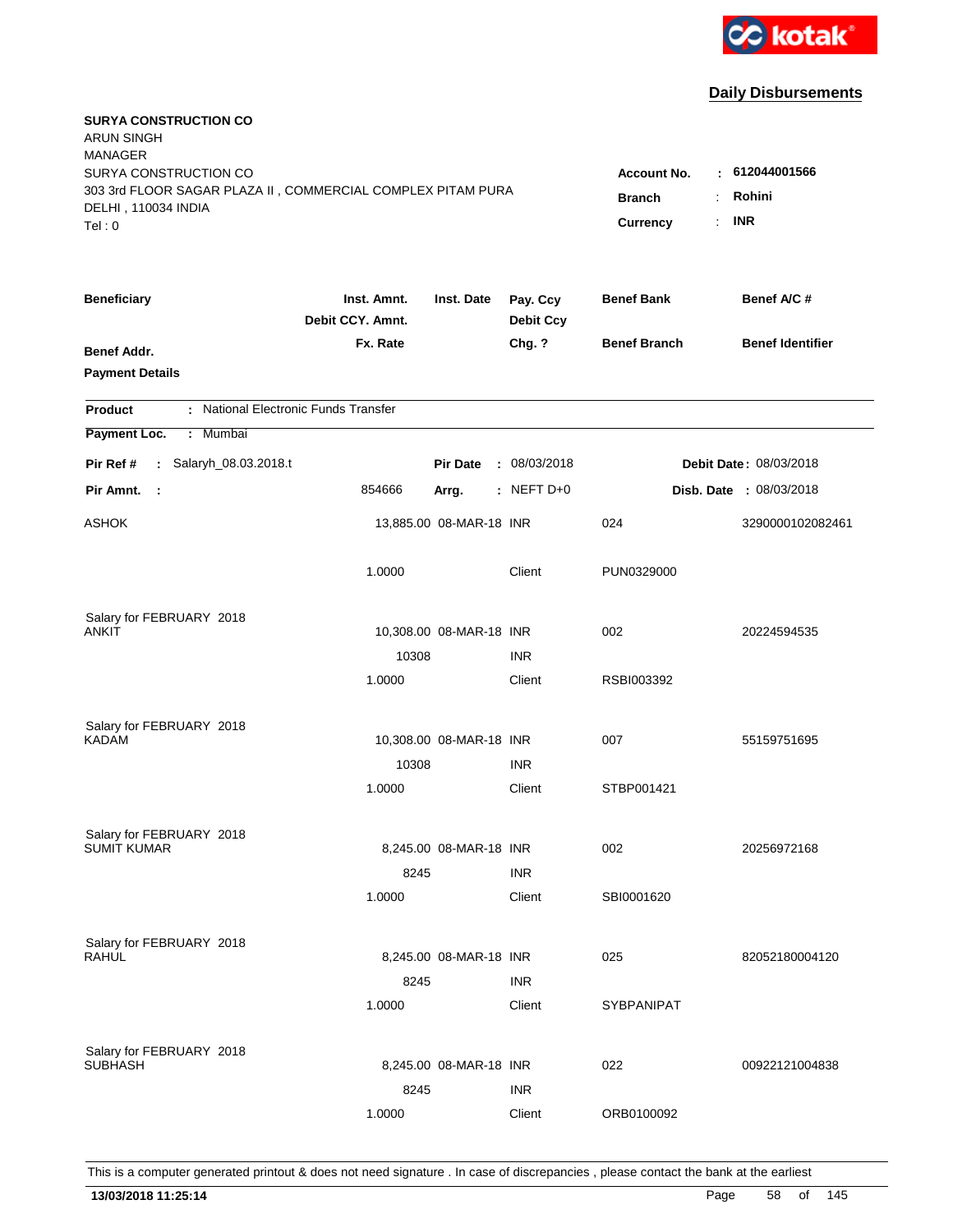

| <b>SURYA CONSTRUCTION CO</b><br>ARUN SINGH<br><b>MANAGER</b>                                                |                                                             |                                         |                              |                     |                                |
|-------------------------------------------------------------------------------------------------------------|-------------------------------------------------------------|-----------------------------------------|------------------------------|---------------------|--------------------------------|
| SURYA CONSTRUCTION CO<br>303 3rd FLOOR SAGAR PLAZA II, COMMERCIAL COMPLEX PITAM PURA<br>DELHI, 110034 INDIA | <b>Account No.</b><br><b>Branch</b><br>÷.<br>Currency<br>÷. | $-612044001566$<br>Rohini<br><b>INR</b> |                              |                     |                                |
| Tel: 0                                                                                                      |                                                             |                                         |                              |                     |                                |
| <b>Beneficiary</b>                                                                                          | Inst. Amnt.<br>Debit CCY. Amnt.                             | Inst. Date                              | Pay. Ccy<br><b>Debit Ccy</b> | <b>Benef Bank</b>   | Benef A/C #                    |
| Benef Addr.<br><b>Payment Details</b>                                                                       | Fx. Rate                                                    |                                         | Chg. ?                       | <b>Benef Branch</b> | <b>Benef Identifier</b>        |
| : National Electronic Funds Transfer<br><b>Product</b>                                                      |                                                             |                                         |                              |                     |                                |
| Payment Loc.<br>: Mumbai                                                                                    |                                                             |                                         |                              |                     |                                |
| Salaryh_08.03.2018.t<br>Pir Ref #<br>$\mathbf{L}$                                                           |                                                             | <b>Pir Date</b>                         | : 08/03/2018                 |                     | Debit Date: 08/03/2018         |
| Pir Amnt.<br>$\mathbf{L}$                                                                                   | 854666                                                      | Arrg.                                   | : NEFT $D+0$                 |                     | <b>Disb. Date : 08/03/2018</b> |
| SUBHASH                                                                                                     |                                                             | 8,245.00 08-MAR-18 INR                  |                              | 022                 | 00922121004838                 |
|                                                                                                             | 1.0000                                                      |                                         | Client                       | ORB0100092          |                                |
| Salary for FEBRUARY 2018                                                                                    |                                                             |                                         |                              |                     |                                |
| Monu                                                                                                        |                                                             | 10,308.00 08-MAR-18 INR                 |                              | 002                 | 36887860222                    |
|                                                                                                             | 10308<br>1.0000                                             |                                         | <b>INR</b><br>Client         | SBI0002421          |                                |
|                                                                                                             |                                                             |                                         |                              |                     |                                |
| Salary for FEBRUARY 2018                                                                                    |                                                             |                                         |                              |                     |                                |
| PANKAJ SHARMA                                                                                               |                                                             | 10,308.00 08-MAR-18 INR                 |                              | 002                 | 36236610127                    |
|                                                                                                             | 10308                                                       |                                         | <b>INR</b>                   |                     |                                |
|                                                                                                             | 1.0000                                                      |                                         | Client                       | SBI0000662          |                                |
| Salary for FEBRUARY 2018                                                                                    |                                                             |                                         |                              |                     |                                |
| <b>RAVINDER</b>                                                                                             |                                                             | 6,771.00 08-MAR-18 INR                  |                              | 240                 | 50100133612522                 |
|                                                                                                             | 6771                                                        |                                         | <b>INR</b>                   |                     |                                |
|                                                                                                             | 1.0000                                                      |                                         | Client                       | 110240037           |                                |
|                                                                                                             |                                                             |                                         |                              |                     |                                |
| Salary for FEBRUARY 2018<br><b>BHIR SINGH</b>                                                               |                                                             | 10,308.00 08-MAR-18 INR                 |                              | 026                 | 369702010043918                |
|                                                                                                             | 10308                                                       |                                         | <b>INR</b>                   |                     |                                |
|                                                                                                             | 1.0000                                                      |                                         | Client                       | UBI0536971          |                                |
|                                                                                                             |                                                             |                                         |                              |                     |                                |
| Salary for FEBRUARY 2018<br><b>SURENDER</b>                                                                 |                                                             | 8,245.00 08-MAR-18 INR                  |                              | 002                 | 30372039543                    |
|                                                                                                             | 8245                                                        |                                         | <b>INR</b>                   |                     |                                |
|                                                                                                             | 1.0000                                                      |                                         | Client                       | SBI0002421          |                                |
|                                                                                                             |                                                             |                                         |                              |                     |                                |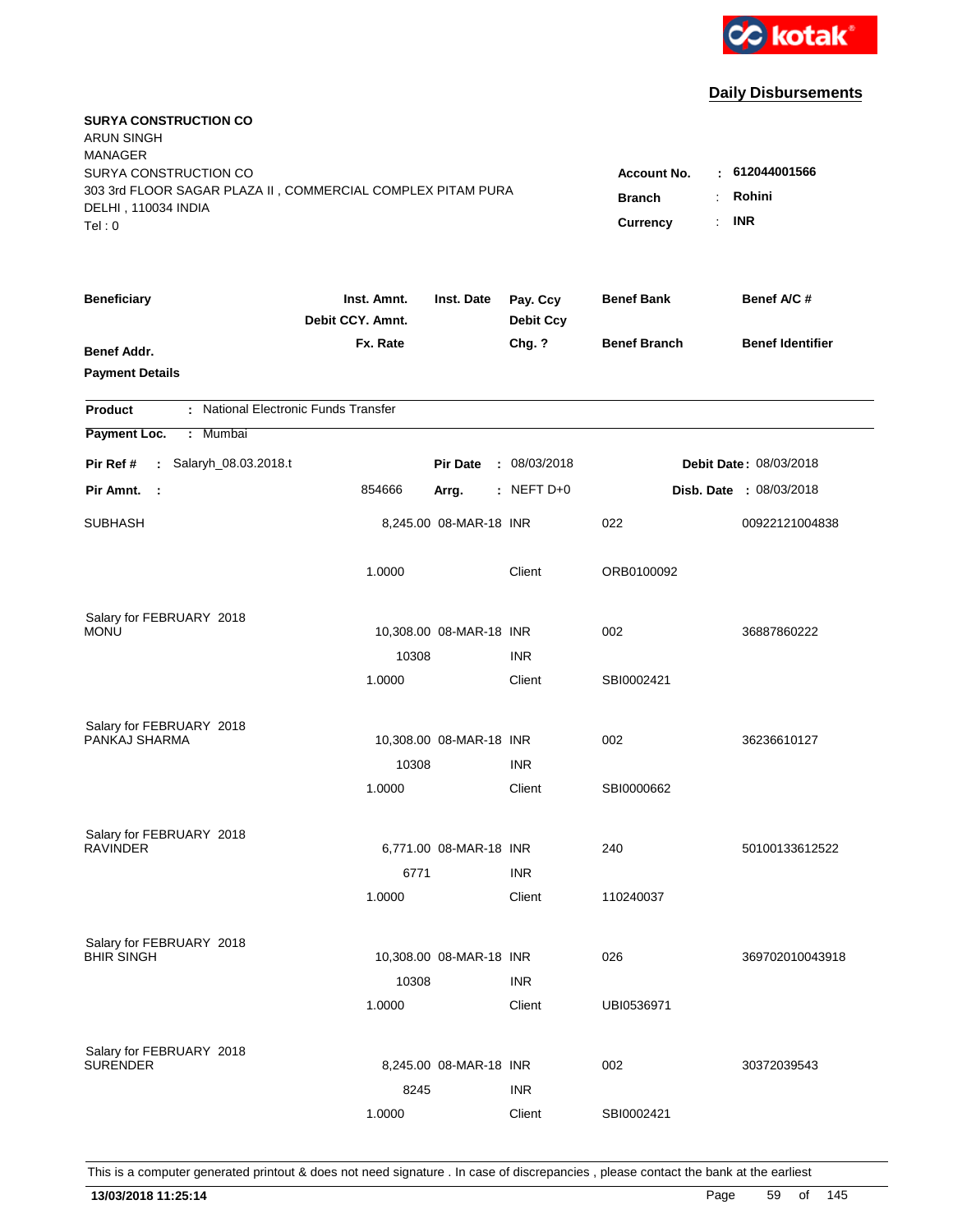

| <b>SURYA CONSTRUCTION CO</b><br>ARUN SINGH                                         |                                 |                        |                              |                     |                                |
|------------------------------------------------------------------------------------|---------------------------------|------------------------|------------------------------|---------------------|--------------------------------|
| <b>MANAGER</b>                                                                     |                                 |                        |                              |                     |                                |
| SURYA CONSTRUCTION CO                                                              |                                 |                        |                              | <b>Account No.</b>  | : 612044001566                 |
| 303 3rd FLOOR SAGAR PLAZA II, COMMERCIAL COMPLEX PITAM PURA<br>DELHI, 110034 INDIA |                                 |                        |                              | <b>Branch</b><br>÷. | Rohini                         |
| Tel: 0                                                                             |                                 |                        |                              | Currency<br>÷.      | <b>INR</b>                     |
|                                                                                    |                                 |                        |                              |                     |                                |
| <b>Beneficiary</b>                                                                 | Inst. Amnt.<br>Debit CCY. Amnt. | Inst. Date             | Pay. Ccy<br><b>Debit Ccy</b> | <b>Benef Bank</b>   | Benef A/C #                    |
| Benef Addr.                                                                        | Fx. Rate                        |                        | Chg. ?                       | <b>Benef Branch</b> | <b>Benef Identifier</b>        |
| <b>Payment Details</b>                                                             |                                 |                        |                              |                     |                                |
| : National Electronic Funds Transfer<br><b>Product</b>                             |                                 |                        |                              |                     |                                |
| Payment Loc.<br>: Mumbai                                                           |                                 |                        |                              |                     |                                |
| Salaryh_08.03.2018.t<br>Pir Ref #<br>$\mathbf{L}$                                  |                                 | <b>Pir Date</b>        | : 08/03/2018                 |                     | Debit Date: 08/03/2018         |
| Pir Amnt. :                                                                        | 854666                          | Arrg.                  | $:$ NEFT D+0                 |                     | <b>Disb. Date : 08/03/2018</b> |
| <b>SURENDER</b>                                                                    |                                 | 8,245.00 08-MAR-18 INR |                              | 002                 | 30372039543                    |
|                                                                                    | 1.0000                          |                        | Client                       | SBI0002421          |                                |
| Salary for FEBRUARY 2018                                                           |                                 |                        |                              |                     |                                |
| <b>VIRENDER</b>                                                                    |                                 | 8,245.00 08-MAR-18 INR |                              | 024                 | 83861900010752                 |
|                                                                                    | 8245                            |                        | <b>INR</b>                   |                     |                                |
|                                                                                    | 1.0000                          |                        | Client                       | PUNBHGB001          |                                |
| Salary for FEBRUARY 2018                                                           |                                 |                        |                              |                     |                                |
| JAIJEET                                                                            |                                 | 8,245.00 08-MAR-18 INR |                              | 024                 | 3141000109268755               |
|                                                                                    | 8245                            |                        | <b>INR</b>                   |                     |                                |
|                                                                                    | 1.0000                          |                        | Client                       | 110024238           |                                |
| Salary for FEBRUARY 2018                                                           |                                 |                        |                              |                     |                                |
| <b>NARESH</b>                                                                      |                                 | 8,245.00 08-MAR-18 INR |                              | 024                 | 80460100059890                 |
|                                                                                    | 8245                            |                        | <b>INR</b>                   |                     |                                |
|                                                                                    | 1.0000                          |                        | Client                       | PUNBHGB001          |                                |
| Salary for FEBRUARY 2018                                                           |                                 |                        |                              |                     |                                |
| ROHIT                                                                              |                                 | 7,950.00 08-MAR-18 INR |                              | 002                 | 35651877469                    |
|                                                                                    | 7950                            |                        | <b>INR</b>                   |                     |                                |
|                                                                                    | 1.0000                          |                        | Client                       | RSBI006875          |                                |
| Salary for FEBRUARY 2018                                                           |                                 |                        |                              |                     |                                |
| <b>PRADEEP KUMAR</b>                                                               |                                 | 9,939.00 08-MAR-18 INR |                              | 024                 | 80610100056005                 |
|                                                                                    | 9939                            |                        | <b>INR</b>                   |                     |                                |
|                                                                                    | 1.0000                          |                        | Client                       | PUNBHGB001          |                                |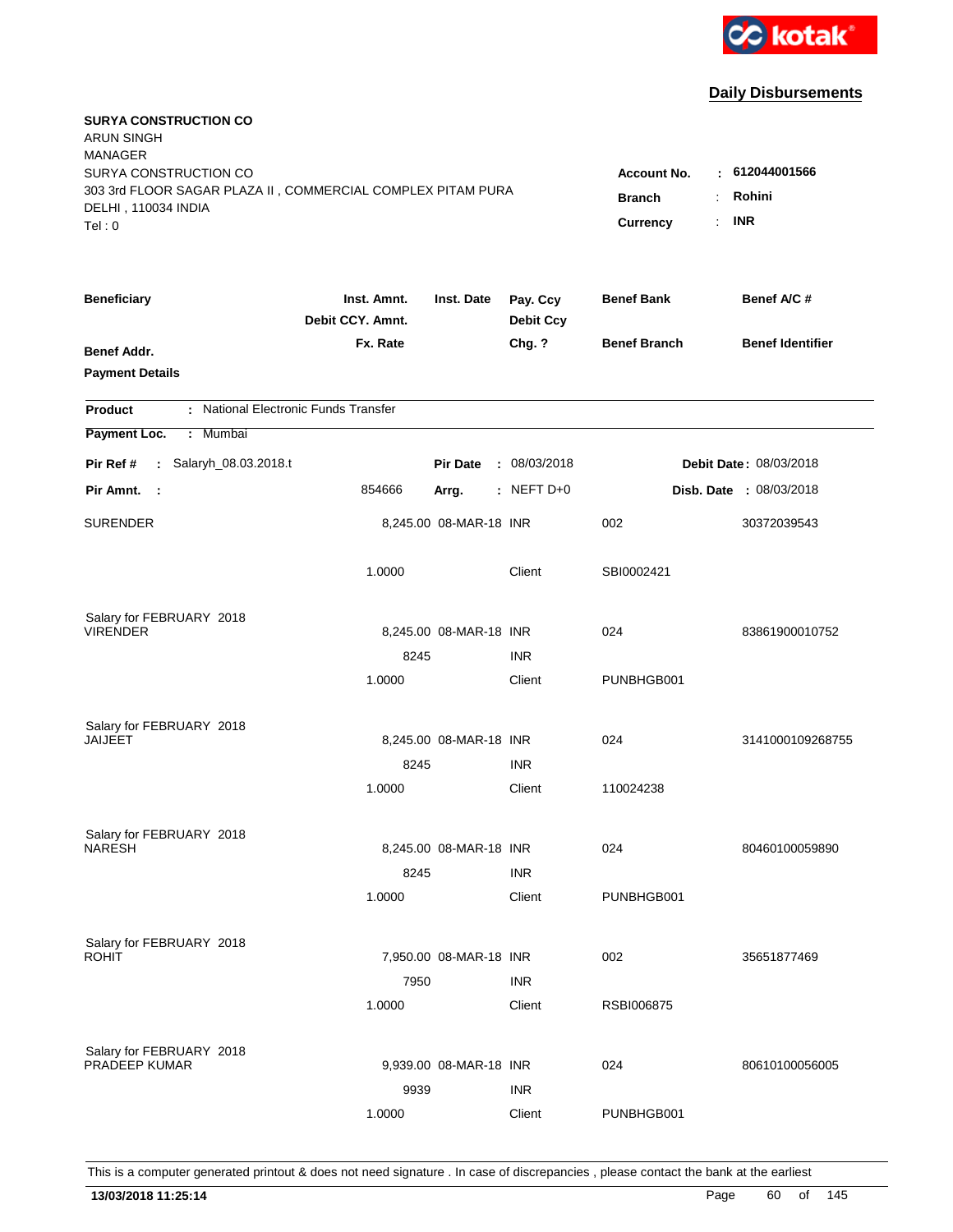

| <b>SURYA CONSTRUCTION CO</b><br><b>ARUN SINGH</b>           |                                 |                         |                              |                       |                                |
|-------------------------------------------------------------|---------------------------------|-------------------------|------------------------------|-----------------------|--------------------------------|
| <b>MANAGER</b><br>SURYA CONSTRUCTION CO                     |                                 |                         |                              |                       | $\pm 612044001566$             |
| 303 3rd FLOOR SAGAR PLAZA II, COMMERCIAL COMPLEX PITAM PURA |                                 | <b>Account No.</b>      |                              |                       |                                |
| DELHI, 110034 INDIA                                         |                                 |                         |                              | <b>Branch</b>         | Rohini                         |
| Tel: 0                                                      |                                 |                         |                              | <b>Currency</b><br>÷. | <b>INR</b>                     |
| <b>Beneficiary</b>                                          | Inst. Amnt.<br>Debit CCY. Amnt. | Inst. Date              | Pay. Ccy<br><b>Debit Ccy</b> | <b>Benef Bank</b>     | Benef A/C #                    |
| Benef Addr.                                                 | Fx. Rate                        |                         | Chg. ?                       | <b>Benef Branch</b>   | <b>Benef Identifier</b>        |
| <b>Payment Details</b>                                      |                                 |                         |                              |                       |                                |
| : National Electronic Funds Transfer<br><b>Product</b>      |                                 |                         |                              |                       |                                |
| Payment Loc.<br>Mumbai<br>÷.                                |                                 |                         |                              |                       |                                |
| : Salaryh_08.03.2018.t<br>Pir Ref #                         |                                 | <b>Pir Date</b>         | : 08/03/2018                 |                       | Debit Date: 08/03/2018         |
| Pir Amnt.<br>$\sim$ 1                                       | 854666                          | Arrg.                   | : NEFT $D+0$                 |                       | <b>Disb. Date : 08/03/2018</b> |
| PRADEEP KUMAR                                               |                                 | 9,939.00 08-MAR-18 INR  |                              | 024                   | 80610100056005                 |
|                                                             | 1.0000                          |                         | Client                       | PUNBHGB001            |                                |
| Salary for FEBRUARY 2018                                    |                                 |                         |                              |                       |                                |
| <b>SUMIT</b>                                                |                                 | 9,572.00 08-MAR-18 INR  |                              | 024                   | 80061700091136                 |
|                                                             | 9572                            |                         | <b>INR</b>                   |                       |                                |
|                                                             | 1.0000                          |                         | Client                       | PUNBHGB001            |                                |
| Salary for FEBRUARY 2018                                    |                                 |                         |                              |                       |                                |
| KULDEEP SINGH DAHIYA                                        |                                 | 10,308.00 08-MAR-18 INR |                              | 024                   | 3362000109040336               |
|                                                             | 10308                           |                         | <b>INR</b>                   |                       |                                |
|                                                             | 1.0000                          |                         | Client                       | PUN0336200            |                                |
| Salary for FEBRUARY 2018                                    |                                 |                         |                              |                       |                                |
| <b>RAMBIR</b>                                               |                                 | 8,245.00 08-MAR-18 INR  |                              | 024                   | 1512000100595520               |
|                                                             | 8245                            |                         | <b>INR</b>                   |                       |                                |
|                                                             | 1.0000                          |                         | Client                       | PNBDULHERA            |                                |
|                                                             |                                 |                         |                              |                       |                                |
| Salary for FEBRUARY 2018<br><b>SOMBIR</b>                   |                                 | 3.527.00 08-MAR-18 INR  |                              | 016                   | 2229522638                     |
|                                                             | 3527                            |                         | <b>INR</b>                   |                       |                                |
|                                                             | 1.0000                          |                         | Client                       | CBIN280398            |                                |
|                                                             |                                 |                         |                              |                       |                                |
| Salary for FEBRUARY 2018<br>SHAKTI SINGH                    |                                 | 8,245.00 08-MAR-18 INR  |                              | 024                   | 3343000100067672               |
|                                                             | 8245                            |                         | <b>INR</b>                   |                       |                                |
|                                                             | 1.0000                          |                         | Client                       | RPUN334300            |                                |
|                                                             |                                 |                         |                              |                       |                                |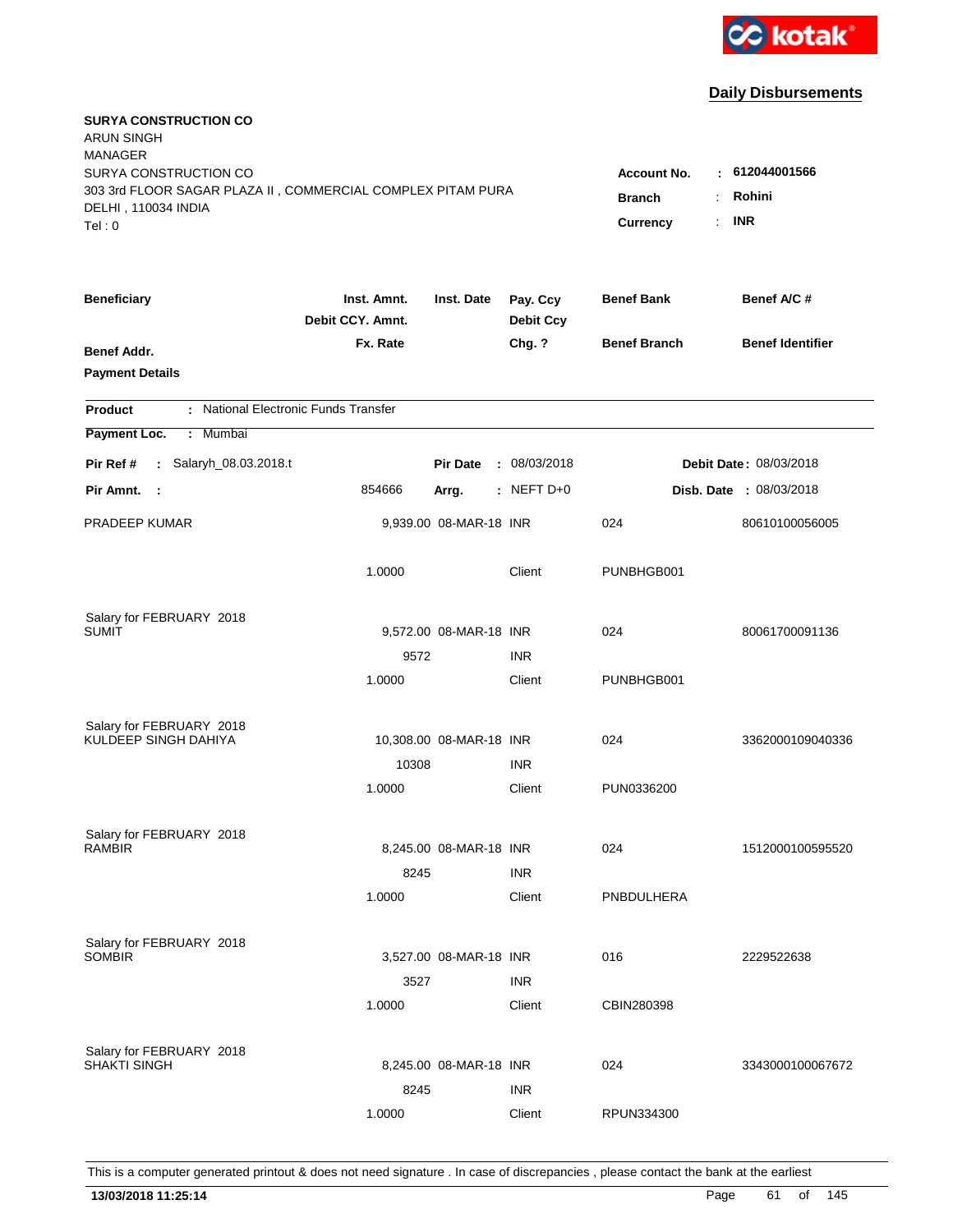

| <b>SURYA CONSTRUCTION CO</b><br>ARUN SINGH                  |                                 |                         |                              |                                       |                         |
|-------------------------------------------------------------|---------------------------------|-------------------------|------------------------------|---------------------------------------|-------------------------|
| <b>MANAGER</b>                                              |                                 |                         |                              |                                       |                         |
| SURYA CONSTRUCTION CO                                       |                                 |                         |                              | <b>Account No.</b>                    | : 612044001566          |
| 303 3rd FLOOR SAGAR PLAZA II, COMMERCIAL COMPLEX PITAM PURA |                                 |                         |                              | <b>Branch</b><br>$\ddot{\phantom{a}}$ | Rohini                  |
| DELHI, 110034 INDIA<br>Tel: 0                               |                                 |                         |                              | Currency<br>÷.                        | <b>INR</b>              |
|                                                             |                                 |                         |                              |                                       |                         |
| <b>Beneficiary</b>                                          | Inst. Amnt.<br>Debit CCY. Amnt. | Inst. Date              | Pay. Ccy<br><b>Debit Ccy</b> | <b>Benef Bank</b>                     | Benef A/C#              |
| Benef Addr.                                                 | Fx. Rate                        |                         | Chg. ?                       | <b>Benef Branch</b>                   | <b>Benef Identifier</b> |
| <b>Payment Details</b>                                      |                                 |                         |                              |                                       |                         |
| : National Electronic Funds Transfer<br><b>Product</b>      |                                 |                         |                              |                                       |                         |
| Payment Loc.<br>: Mumbai                                    |                                 |                         |                              |                                       |                         |
| Salaryh_08.03.2018.t<br>Pir Ref #<br>$\mathbf{r}$           |                                 | <b>Pir Date</b>         | : 08/03/2018                 |                                       | Debit Date: 08/03/2018  |
| Pir Amnt. :                                                 | 854666                          | Arrg.                   | $:$ NEFT D+0                 |                                       | Disb. Date : 08/03/2018 |
| SHAKTI SINGH                                                |                                 | 8,245.00 08-MAR-18 INR  |                              | 024                                   | 3343000100067672        |
|                                                             | 1.0000                          |                         | Client                       | RPUN334300                            |                         |
| Salary for FEBRUARY 2018                                    |                                 |                         |                              |                                       |                         |
| SHYAM                                                       |                                 | 7,654.00 08-MAR-18 INR  |                              | 002                                   | 33585906014             |
|                                                             | 7654                            |                         | <b>INR</b>                   |                                       |                         |
|                                                             | 1.0000                          |                         | Client                       | SBIN016245                            |                         |
| Salary for FEBRUARY 2018                                    |                                 |                         |                              |                                       |                         |
| SANDEEP                                                     |                                 | 10,308.00 08-MAR-18 INR |                              | 002                                   | 61258490177             |
|                                                             | 10308                           |                         | <b>INR</b>                   |                                       |                         |
|                                                             | 1.0000                          |                         | Client                       | SBIN031593                            |                         |
| Salary for FEBRUARY 2018                                    |                                 |                         |                              |                                       |                         |
| <b>DEEPAK</b>                                               |                                 | 8,245.00 08-MAR-18 INR  |                              | 240                                   | 50100139525492          |
|                                                             | 8245                            |                         | <b>INR</b>                   |                                       |                         |
|                                                             | 1.0000                          |                         | Client                       | HDFC003519                            |                         |
| Salary for FEBRUARY 2018                                    |                                 |                         |                              |                                       |                         |
| <b>AMAN DALAL</b>                                           |                                 | 8,245.00 08-MAR-18 INR  |                              | 024                                   | 3367000100098609        |
|                                                             | 8245                            |                         | <b>INR</b>                   |                                       |                         |
|                                                             | 1.0000                          |                         | Client                       | RPUN336700                            |                         |
|                                                             |                                 |                         |                              |                                       |                         |
| Salary for FEBRUARY 2018<br><b>DINESH</b>                   |                                 | 5,886.00 08-MAR-18 INR  |                              | 002                                   | 34673081685             |
|                                                             | 5886                            |                         | <b>INR</b>                   |                                       |                         |
|                                                             | 1.0000                          |                         | Client                       | SBIN016245                            |                         |
|                                                             |                                 |                         |                              |                                       |                         |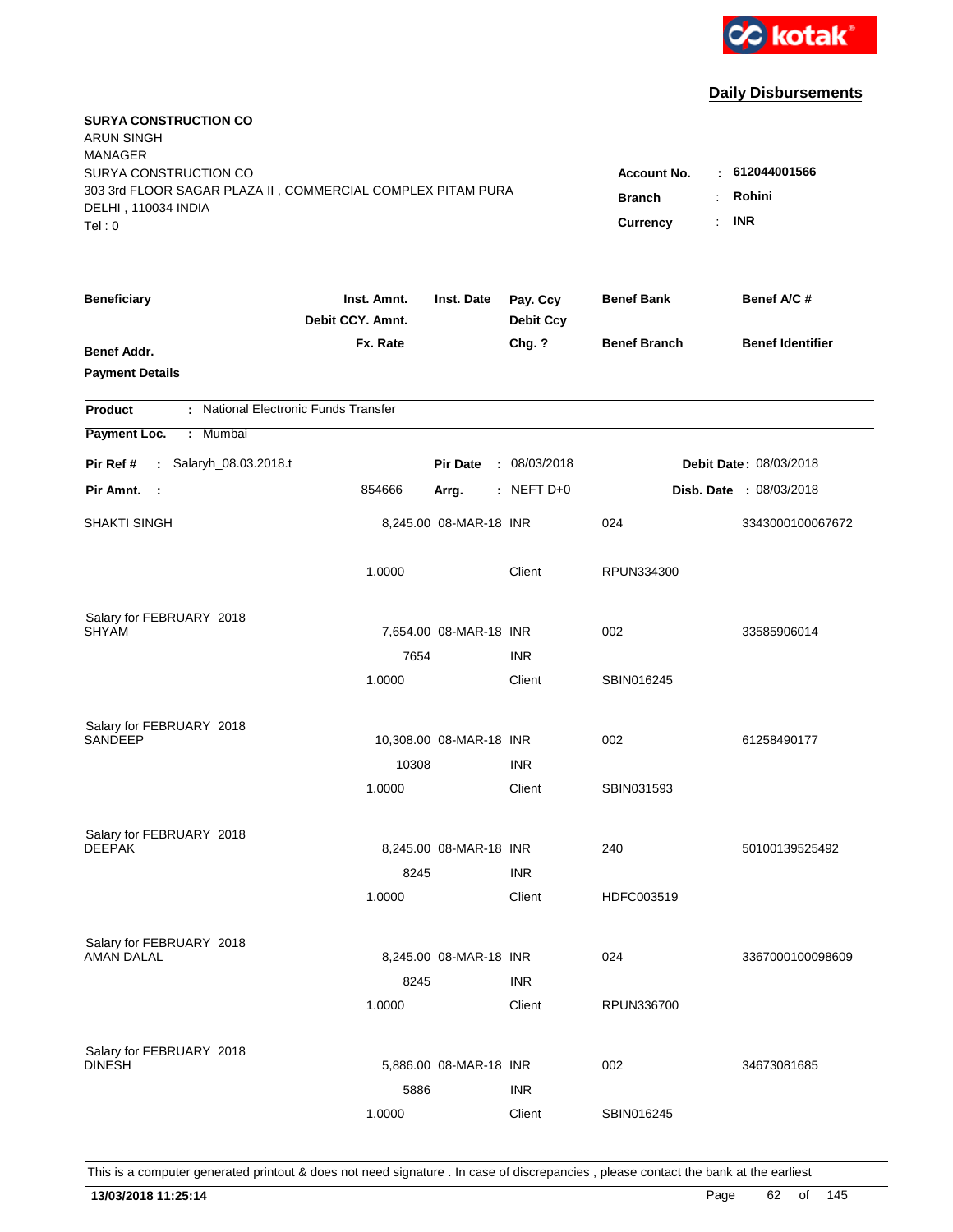

| <b>SURYA CONSTRUCTION CO</b><br><b>ARUN SINGH</b>           |                                 |                         |                              |                     |                                |
|-------------------------------------------------------------|---------------------------------|-------------------------|------------------------------|---------------------|--------------------------------|
| <b>MANAGER</b><br>SURYA CONSTRUCTION CO                     |                                 |                         |                              |                     | : 612044001566                 |
| 303 3rd FLOOR SAGAR PLAZA II, COMMERCIAL COMPLEX PITAM PURA |                                 | <b>Account No.</b>      |                              |                     |                                |
| DELHI, 110034 INDIA                                         |                                 |                         |                              | <b>Branch</b>       | Rohini                         |
| Tel: 0                                                      |                                 |                         |                              | Currency<br>÷.      | <b>INR</b>                     |
| <b>Beneficiary</b>                                          | Inst. Amnt.<br>Debit CCY. Amnt. | Inst. Date              | Pay. Ccy<br><b>Debit Ccy</b> | <b>Benef Bank</b>   | Benef A/C #                    |
| Benef Addr.                                                 | Fx. Rate                        |                         | Chg. ?                       | <b>Benef Branch</b> | <b>Benef Identifier</b>        |
| <b>Payment Details</b>                                      |                                 |                         |                              |                     |                                |
| : National Electronic Funds Transfer<br><b>Product</b>      |                                 |                         |                              |                     |                                |
| Payment Loc.<br>: Mumbai                                    |                                 |                         |                              |                     |                                |
| Pir Ref #<br>: Salaryh_08.03.2018.t                         |                                 | <b>Pir Date</b>         | : 08/03/2018                 |                     | Debit Date: 08/03/2018         |
| Pir Amnt.<br>$\mathbb{R}^2$                                 | 854666                          | Arrg.                   | : NEFT $D+0$                 |                     | <b>Disb. Date : 08/03/2018</b> |
| <b>DINESH</b>                                               |                                 | 5,886.00 08-MAR-18 INR  |                              | 002                 | 34673081685                    |
|                                                             | 1.0000                          |                         | Client                       | SBIN016245          |                                |
| Salary for FEBRUARY 2018                                    |                                 |                         |                              |                     |                                |
| KULDEEP                                                     |                                 | 10,308.00 08-MAR-18 INR |                              | 002                 | 33905715702                    |
|                                                             | 10308                           |                         | <b>INR</b>                   |                     |                                |
|                                                             | 1.0000                          |                         | Client                       | RSBI000743          |                                |
| Salary for FEBRUARY 2018                                    |                                 |                         |                              |                     |                                |
| ABHIMANYU                                                   |                                 | 8,245.00 08-MAR-18 INR  |                              | 002                 | 20259823339                    |
|                                                             | 8245                            |                         | <b>INR</b>                   |                     |                                |
|                                                             | 1.0000                          |                         | Client                       | SBIN013695          |                                |
| Salary for FEBRUARY 2018                                    |                                 |                         |                              |                     |                                |
| <b>DEEPAK</b>                                               |                                 | 7,065.00 08-MAR-18 INR  |                              | 024                 | 80570100039944                 |
|                                                             | 7065                            |                         | <b>INR</b>                   |                     |                                |
|                                                             | 1.0000                          |                         | Client                       | PUNBHGB001          |                                |
| Salary for FEBRUARY 2018                                    |                                 |                         |                              |                     |                                |
| <b>PARKASH</b>                                              |                                 | 17,675.00 08-MAR-18 INR |                              | 024                 | 0361001700027458               |
|                                                             | 17675                           |                         | <b>INR</b>                   |                     |                                |
|                                                             | 1.0000                          |                         | Client                       | PNBNARWANA          |                                |
| Salary for FEBRUARY 2018                                    |                                 |                         |                              |                     |                                |
| <b>VINOD</b>                                                |                                 | 10,308.00 08-MAR-18 INR |                              | 002                 | 20277995669                    |
|                                                             | 10308                           |                         | <b>INR</b>                   |                     |                                |
|                                                             | 1.0000                          |                         | Client                       | RSBI002312          |                                |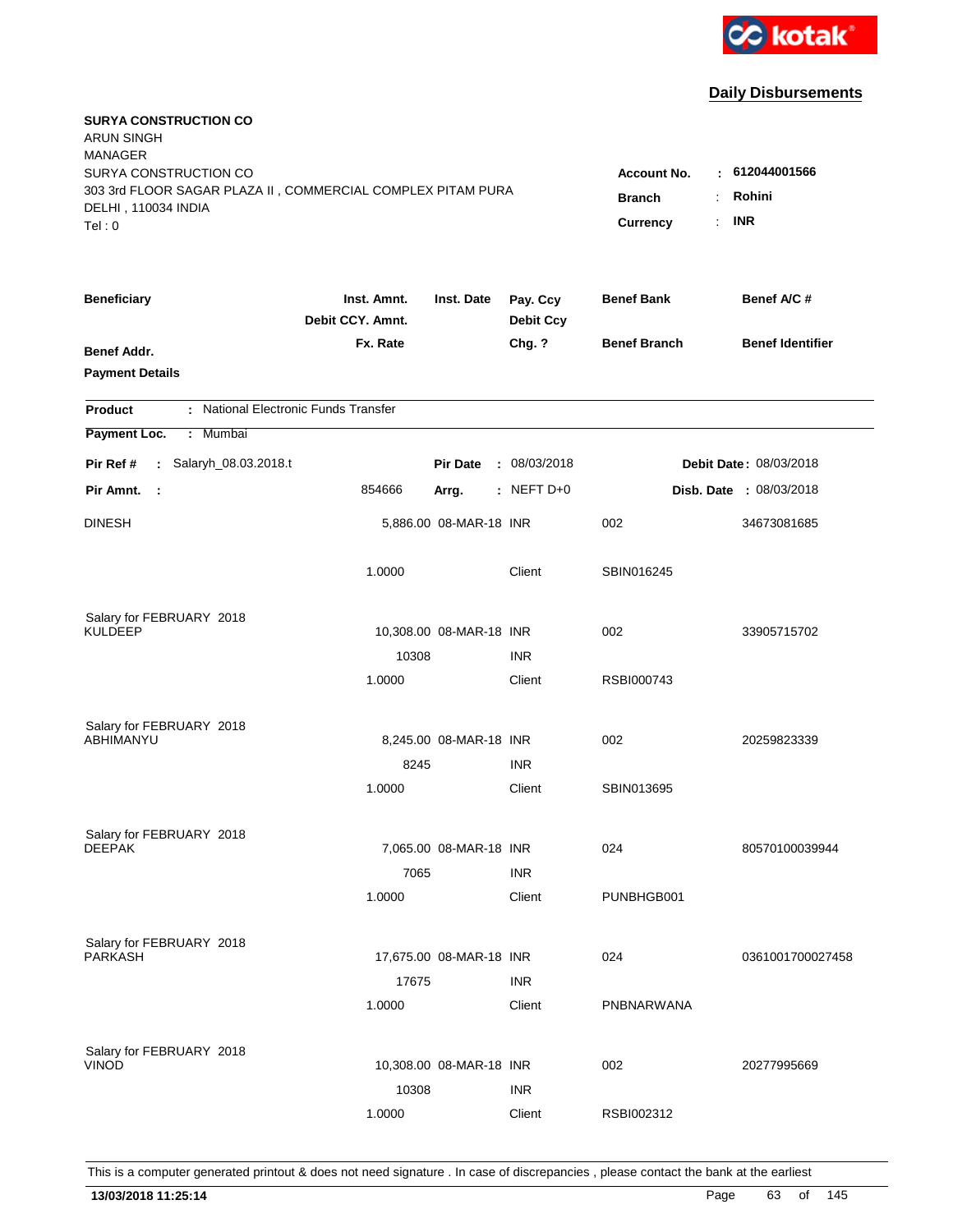

| <b>SURYA CONSTRUCTION CO</b><br><b>ARUN SINGH</b>           |                                 |                         |                              |                     |                                |
|-------------------------------------------------------------|---------------------------------|-------------------------|------------------------------|---------------------|--------------------------------|
| <b>MANAGER</b>                                              |                                 |                         |                              |                     |                                |
| SURYA CONSTRUCTION CO                                       |                                 | <b>Account No.</b>      | : 612044001566               |                     |                                |
| 303 3rd FLOOR SAGAR PLAZA II, COMMERCIAL COMPLEX PITAM PURA |                                 |                         |                              | <b>Branch</b>       | Rohini                         |
| DELHI, 110034 INDIA<br>Tel: 0                               |                                 |                         |                              | Currency<br>÷.      | <b>INR</b>                     |
|                                                             |                                 |                         |                              |                     |                                |
| <b>Beneficiary</b>                                          | Inst. Amnt.<br>Debit CCY. Amnt. | Inst. Date              | Pay. Ccy<br><b>Debit Ccy</b> | <b>Benef Bank</b>   | Benef A/C #                    |
| Benef Addr.                                                 | Fx. Rate                        |                         | Chg. ?                       | <b>Benef Branch</b> | <b>Benef Identifier</b>        |
| <b>Payment Details</b>                                      |                                 |                         |                              |                     |                                |
| : National Electronic Funds Transfer<br><b>Product</b>      |                                 |                         |                              |                     |                                |
| Payment Loc.<br>Mumbai<br>÷.                                |                                 |                         |                              |                     |                                |
| : Salaryh_08.03.2018.t<br>Pir Ref #                         |                                 | <b>Pir Date</b>         | : 08/03/2018                 |                     | Debit Date: 08/03/2018         |
| Pir Amnt.<br>- 1                                            | 854666                          | Arrg.                   | $:$ NEFT D+0                 |                     | <b>Disb. Date : 08/03/2018</b> |
| <b>VINOD</b>                                                |                                 | 10,308.00 08-MAR-18 INR |                              | 002                 | 20277995669                    |
|                                                             | 1.0000                          |                         | Client                       | RSBI002312          |                                |
| Salary for FEBRUARY 2018                                    |                                 |                         |                              |                     |                                |
| RAHUL DABAS                                                 |                                 | 10,308.00 08-MAR-18 INR |                              | 024                 | 4605000100035631               |
|                                                             | 10308                           |                         | <b>INR</b>                   |                     |                                |
|                                                             | 1.0000                          |                         | Client                       | 110024427           |                                |
| Salary for FEBRUARY 2018                                    |                                 |                         |                              |                     |                                |
| <b>RAJESH</b>                                               |                                 | 6,992.00 08-MAR-18 INR  |                              | 024                 | 80600100056565                 |
|                                                             | 6992                            |                         | <b>INR</b>                   |                     |                                |
|                                                             | 1.0000                          |                         | Client                       | PUNBHGB001          |                                |
| Salary for FEBRUARY 2018                                    |                                 |                         |                              |                     |                                |
| RAHUL                                                       |                                 | 9,203.00 08-MAR-18 INR  |                              | 022                 | 12262413000039                 |
|                                                             | 9203                            |                         | <b>INR</b>                   |                     |                                |
|                                                             | 1.0000                          |                         | Client                       | 124022007           |                                |
| Salary for FEBRUARY 2018                                    |                                 |                         |                              |                     |                                |
| <b>HEMANT SAINI</b>                                         |                                 | 10,308.00 08-MAR-18 INR |                              | 024                 | 80610100087573                 |
|                                                             | 10308                           |                         | <b>INR</b>                   |                     |                                |
|                                                             | 1.0000                          |                         | Client                       | PUNBHGB001          |                                |
| Salary for FEBRUARY 2018                                    |                                 |                         |                              |                     |                                |
| AMIT                                                        |                                 | 20,622.00 08-MAR-18 INR |                              | 002                 | 33232218012                    |
|                                                             | 20622                           |                         | <b>INR</b>                   |                     |                                |
|                                                             | 1.0000                          |                         | Client                       | SBIN016249          |                                |
|                                                             |                                 |                         |                              |                     |                                |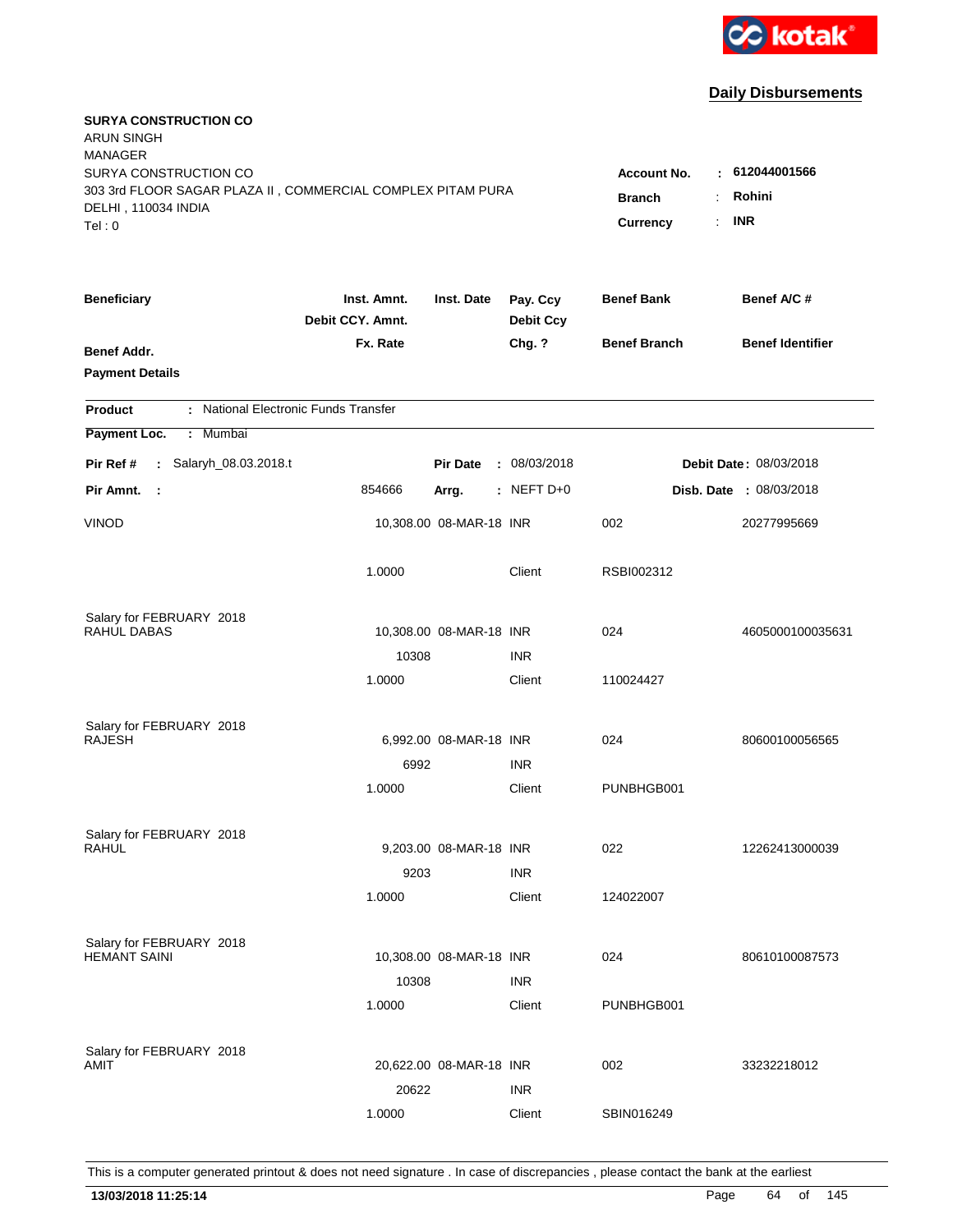

| <b>SURYA CONSTRUCTION CO</b><br>ARUN SINGH<br><b>MANAGER</b>                         |                                 |                                           |                              |                     |                                |
|--------------------------------------------------------------------------------------|---------------------------------|-------------------------------------------|------------------------------|---------------------|--------------------------------|
| SURYA CONSTRUCTION CO<br>303 3rd FLOOR SAGAR PLAZA II, COMMERCIAL COMPLEX PITAM PURA |                                 | <b>Account No.</b><br><b>Branch</b><br>÷. | $-612044001566$<br>Rohini    |                     |                                |
| DELHI, 110034 INDIA<br>Tel: 0                                                        |                                 | Currency<br>÷.                            | <b>INR</b>                   |                     |                                |
| <b>Beneficiary</b>                                                                   | Inst. Amnt.<br>Debit CCY. Amnt. | Inst. Date                                | Pay. Ccy<br><b>Debit Ccy</b> | <b>Benef Bank</b>   | Benef A/C #                    |
| Benef Addr.<br><b>Payment Details</b>                                                | Fx. Rate                        |                                           | Chg. ?                       | <b>Benef Branch</b> | <b>Benef Identifier</b>        |
| : National Electronic Funds Transfer<br><b>Product</b>                               |                                 |                                           |                              |                     |                                |
| Payment Loc.<br>: Mumbai                                                             |                                 |                                           |                              |                     |                                |
| Salaryh_08.03.2018.t<br>Pir Ref #<br>$\mathbf{L}$                                    |                                 | <b>Pir Date</b>                           | : 08/03/2018                 |                     | Debit Date: 08/03/2018         |
| Pir Amnt.<br>$\mathbf{L}$                                                            | 854666                          | Arrg.                                     | : NEFT $D+0$                 |                     | <b>Disb. Date : 08/03/2018</b> |
| AMIT                                                                                 |                                 | 20,622.00 08-MAR-18 INR                   |                              | 002                 | 33232218012                    |
|                                                                                      | 1.0000                          |                                           | Client                       | SBIN016249          |                                |
| Salary for FEBRUARY 2018                                                             |                                 |                                           |                              |                     |                                |
| <b>MOHIT SINGH</b>                                                                   |                                 | 10,308.00 08-MAR-18 INR                   |                              | 024                 | 3346000101309095               |
|                                                                                      | 10308                           |                                           | <b>INR</b>                   |                     |                                |
|                                                                                      | 1.0000                          |                                           | Client                       | RPUN334600          |                                |
| Salary for FEBRUARY 2018                                                             |                                 |                                           |                              |                     |                                |
| <b>DEEPAK</b>                                                                        |                                 | 10,308.00 08-MAR-18 INR                   |                              | 015                 | 2925101022399                  |
|                                                                                      | 10308                           |                                           | <b>INR</b>                   |                     |                                |
|                                                                                      | 1.0000                          |                                           | Client                       | CNR0002925          |                                |
| Salary for FEBRUARY 2018                                                             |                                 |                                           |                              |                     |                                |
| <b>DEEPAK</b>                                                                        |                                 | 6,719.00 08-MAR-18 INR                    |                              | 024                 | 83740100003390                 |
|                                                                                      | 6719                            |                                           | <b>INR</b>                   |                     |                                |
|                                                                                      | 1.0000                          |                                           | Client                       | PUNBHGB001          |                                |
| Salary for FEBRUARY 2018                                                             |                                 |                                           |                              |                     |                                |
| SANDEEP                                                                              |                                 | 8,245.00 08-MAR-18 INR                    |                              | 532                 | 049991400000873                |
|                                                                                      | 8245                            |                                           | <b>INR</b>                   |                     |                                |
|                                                                                      | 1.0000                          |                                           | Client                       | YESB000499          |                                |
|                                                                                      |                                 |                                           |                              |                     |                                |
| Salary for FEBRUARY 2018<br><b>KULDEEP</b>                                           |                                 | 8,245.00 08-MAR-18 INR                    |                              | 017                 | 148900101003904                |
|                                                                                      | 8245                            |                                           | <b>INR</b>                   |                     |                                |
|                                                                                      | 1.0000                          |                                           | Client                       | CORP001489          |                                |
|                                                                                      |                                 |                                           |                              |                     |                                |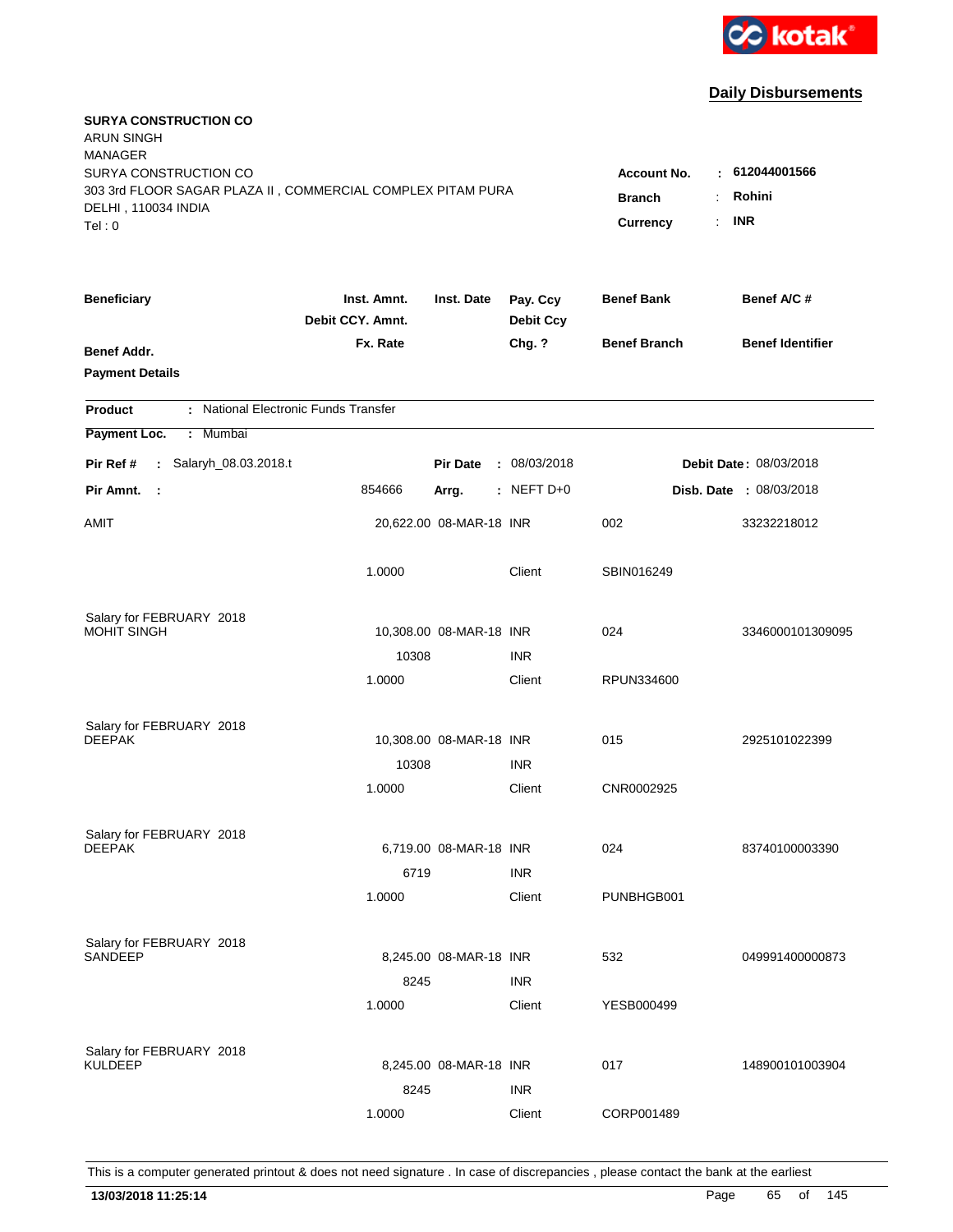

| <b>SURYA CONSTRUCTION CO</b><br>ARUN SINGH                  |                                       |                         |                              |                     |                         |
|-------------------------------------------------------------|---------------------------------------|-------------------------|------------------------------|---------------------|-------------------------|
| <b>MANAGER</b>                                              |                                       |                         |                              |                     |                         |
| SURYA CONSTRUCTION CO                                       |                                       |                         |                              | <b>Account No.</b>  | $-612044001566$         |
| 303 3rd FLOOR SAGAR PLAZA II, COMMERCIAL COMPLEX PITAM PURA | <b>Branch</b><br>$\ddot{\phantom{a}}$ | Rohini                  |                              |                     |                         |
| DELHI, 110034 INDIA<br>Tel: 0                               |                                       |                         |                              | Currency<br>÷.      | <b>INR</b>              |
|                                                             |                                       |                         |                              |                     |                         |
| <b>Beneficiary</b>                                          | Inst. Amnt.<br>Debit CCY. Amnt.       | Inst. Date              | Pay. Ccy<br><b>Debit Ccy</b> | <b>Benef Bank</b>   | Benef A/C#              |
| Benef Addr.                                                 | Fx. Rate                              |                         | Chg. ?                       | <b>Benef Branch</b> | <b>Benef Identifier</b> |
| <b>Payment Details</b>                                      |                                       |                         |                              |                     |                         |
| : National Electronic Funds Transfer<br><b>Product</b>      |                                       |                         |                              |                     |                         |
| Payment Loc.<br>: Mumbai                                    |                                       |                         |                              |                     |                         |
| Salaryh_08.03.2018.t<br>Pir Ref #<br>÷.                     |                                       | <b>Pir Date</b>         | : 08/03/2018                 |                     | Debit Date: 08/03/2018  |
| Pir Amnt.<br>$\sim$ :                                       | 854666                                | Arrg.                   | $:$ NEFT D+0                 |                     | Disb. Date : 08/03/2018 |
| KULDEEP                                                     |                                       | 8,245.00 08-MAR-18 INR  |                              | 017                 | 148900101003904         |
|                                                             | 1.0000                                |                         | Client                       | CORP001489          |                         |
| Salary for FEBRUARY 2018                                    |                                       |                         |                              |                     |                         |
| PRINCE SHARMA                                               |                                       | 10,308.00 08-MAR-18 INR |                              | 024                 | 4822006900003381        |
|                                                             | 10308                                 |                         | <b>INR</b>                   |                     |                         |
|                                                             | 1.0000                                |                         | Client                       | PUN0482200          |                         |
| Salary for FEBRUARY 2018                                    |                                       |                         |                              |                     |                         |
| <b>MANISH KUMAR</b>                                         |                                       | 8,245.00 08-MAR-18 INR  |                              | 024                 | 6397000100051248        |
|                                                             | 8245                                  |                         | <b>INR</b>                   |                     |                         |
|                                                             | 1.0000                                |                         | Client                       | PUNB639700          |                         |
| Salary for FEBRUARY 2018                                    |                                       |                         |                              |                     |                         |
| PARVEEN KUMAR                                               |                                       | 8,245.00 08-MAR-18 INR  |                              | 024                 | 6397001700041127        |
|                                                             | 8245                                  |                         | <b>INR</b>                   |                     |                         |
|                                                             | 1.0000                                |                         | Client                       | PUNB639700          |                         |
| Salary for FEBRUARY 2018                                    |                                       |                         |                              |                     |                         |
| AMANDEEP                                                    |                                       | 10,308.00 08-MAR-18 INR |                              | 016                 | 2238484930              |
|                                                             | 10308                                 |                         | <b>INR</b>                   |                     |                         |
|                                                             | 1.0000                                |                         | Client                       | CBIN281589          |                         |
| Salary for FEBRUARY 2018                                    |                                       |                         |                              |                     |                         |
| <b>MANISH</b>                                               |                                       | 8,245.00 08-MAR-18 INR  |                              | 016                 | 3543591628              |
|                                                             | 8245                                  |                         | <b>INR</b>                   |                     |                         |
|                                                             | 1.0000                                |                         | Client                       | CBIN281058          |                         |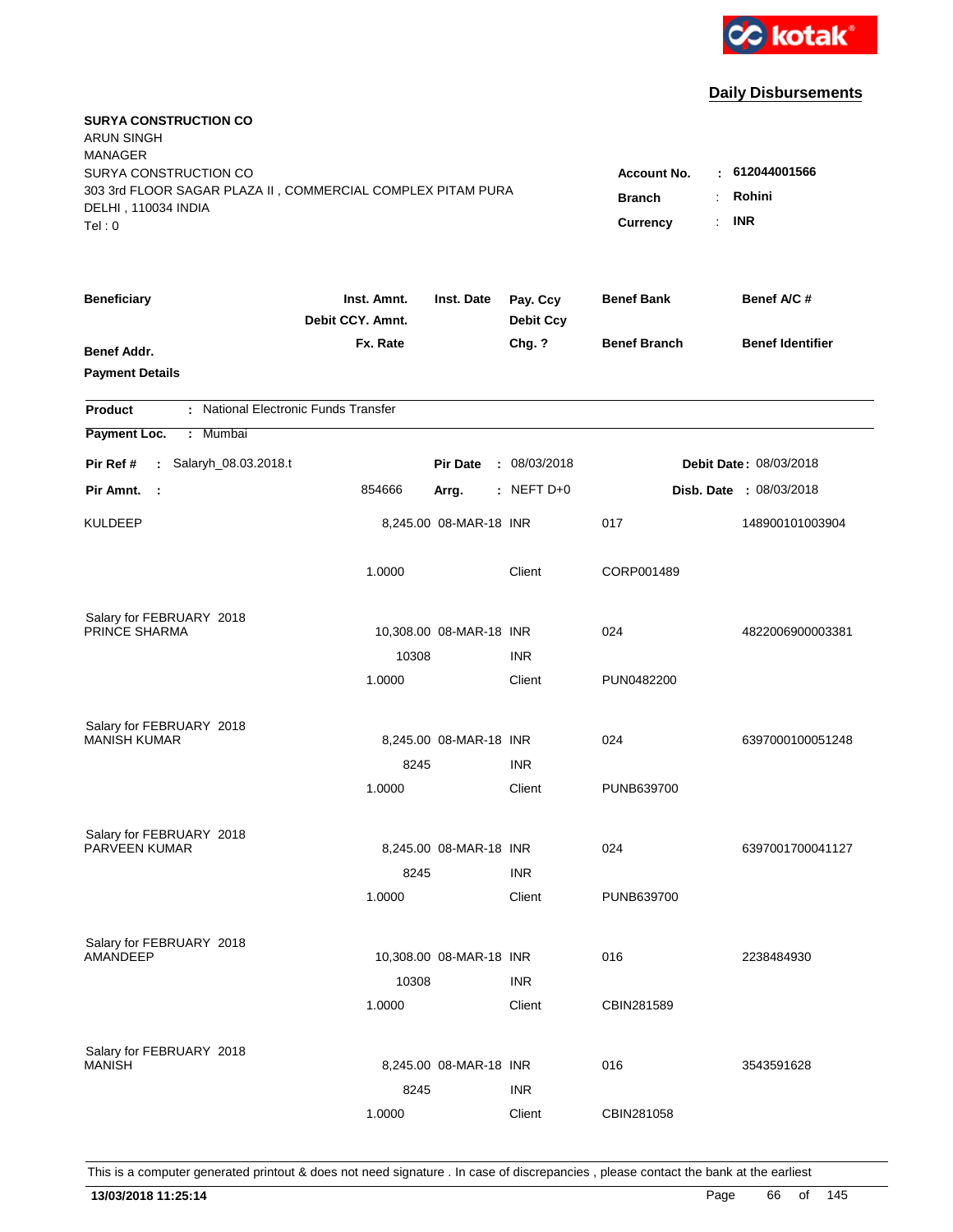

| <b>SURYA CONSTRUCTION CO</b><br>ARUN SINGH<br><b>MANAGER</b>                         |                                 |                                     |                              |                     |                                |
|--------------------------------------------------------------------------------------|---------------------------------|-------------------------------------|------------------------------|---------------------|--------------------------------|
| SURYA CONSTRUCTION CO<br>303 3rd FLOOR SAGAR PLAZA II, COMMERCIAL COMPLEX PITAM PURA |                                 | <b>Account No.</b><br><b>Branch</b> | 612044001566<br>Rohini       |                     |                                |
| DELHI, 110034 INDIA<br>Tel: 0                                                        |                                 |                                     |                              | <b>Currency</b>     | <b>INR</b>                     |
| <b>Beneficiary</b>                                                                   | Inst. Amnt.<br>Debit CCY. Amnt. | Inst. Date                          | Pay. Ccy<br><b>Debit Ccy</b> | <b>Benef Bank</b>   | Benef A/C #                    |
| Benef Addr.<br><b>Payment Details</b>                                                | Fx. Rate                        |                                     | Chg. ?                       | <b>Benef Branch</b> | <b>Benef Identifier</b>        |
| : National Electronic Funds Transfer<br><b>Product</b>                               |                                 |                                     |                              |                     |                                |
| Payment Loc.<br>Mumbai<br>÷.                                                         |                                 |                                     |                              |                     |                                |
| Salaryh_08.03.2018.t<br>Pir Ref #<br>$\mathbf{L}$                                    |                                 | <b>Pir Date</b>                     | : 08/03/2018                 |                     | Debit Date: 08/03/2018         |
| Pir Amnt.<br>$\mathbf{L}$                                                            | 854666                          | Arrg.                               | : NEFT D+0                   |                     | <b>Disb. Date : 08/03/2018</b> |
| <b>MANISH</b>                                                                        |                                 | 8,245.00 08-MAR-18 INR              |                              | 016                 | 3543591628                     |
|                                                                                      | 1.0000                          |                                     | Client                       | CBIN281058          |                                |
| Salary for FEBRUARY 2018                                                             |                                 |                                     |                              |                     |                                |
| <b>LAKHVINDER SINGH</b>                                                              |                                 | 8,245.00 08-MAR-18 INR              |                              | 016                 | 3283131788                     |
|                                                                                      | 8245<br>1.0000                  |                                     | <b>INR</b><br>Client         | CBIN281574          |                                |
|                                                                                      |                                 |                                     |                              |                     |                                |
| Salary for FEBRUARY 2018                                                             |                                 |                                     |                              |                     |                                |
| <b>TEK SINGH</b>                                                                     |                                 | 8,245.00 08-MAR-18 INR              |                              | 024                 | 2522000100133027               |
|                                                                                      | 8245                            |                                     | <b>INR</b>                   |                     |                                |
|                                                                                      | 1.0000                          |                                     | Client                       | PUN0252200          |                                |
| Salary for FEBRUARY 2018                                                             |                                 |                                     |                              |                     |                                |
| <b>SURESH KUMAR</b>                                                                  |                                 | 10,308.00 08-MAR-18 INR             |                              | 024                 | 2522000100162065               |
|                                                                                      | 10308                           |                                     | <b>INR</b>                   |                     |                                |
|                                                                                      | 1.0000                          |                                     | Client                       | PUN0252200          |                                |
| Salary for FEBRUARY 2018                                                             |                                 |                                     |                              |                     |                                |
| ASHISH                                                                               |                                 | 10,308.00 08-MAR-18 INR             |                              | 002                 | 20180325750                    |
|                                                                                      | 10308                           |                                     | <b>INR</b>                   |                     |                                |
|                                                                                      | 1.0000                          |                                     | Client                       | SBI0012198          |                                |
|                                                                                      |                                 |                                     |                              |                     |                                |
| Salary for FEBRUARY 2018<br><b>NASIR ALI</b>                                         |                                 | 10,308.00 08-MAR-18 INR             |                              | 024                 | 6397000100065481               |
|                                                                                      | 10308                           |                                     | <b>INR</b>                   |                     |                                |
|                                                                                      | 1.0000                          |                                     | Client                       | PUNB639700          |                                |
|                                                                                      |                                 |                                     |                              |                     |                                |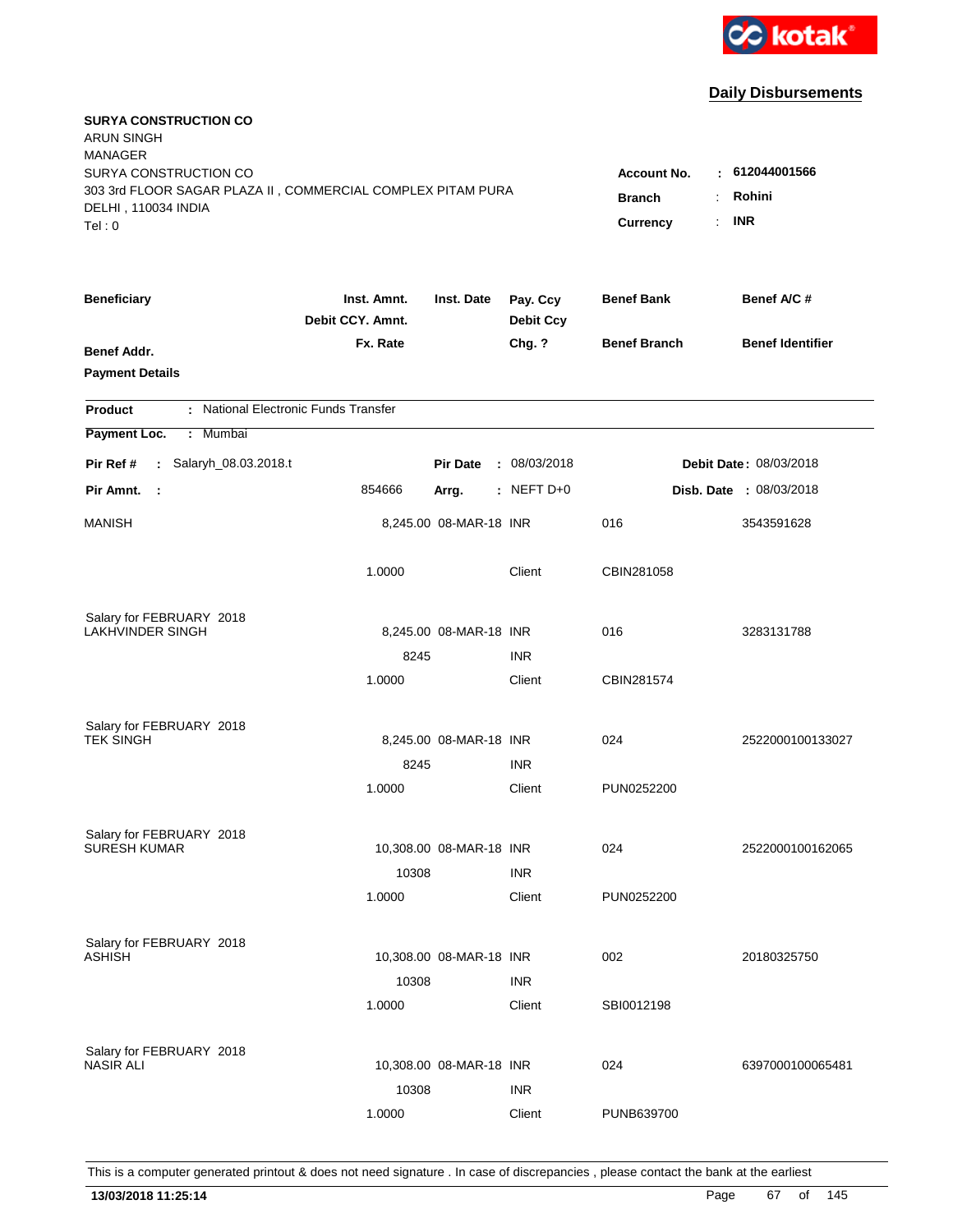

| <b>SURYA CONSTRUCTION CO</b><br><b>ARUN SINGH</b><br><b>MANAGER</b>                  |                                          |                          |                              |                     |                         |
|--------------------------------------------------------------------------------------|------------------------------------------|--------------------------|------------------------------|---------------------|-------------------------|
| SURYA CONSTRUCTION CO<br>303 3rd FLOOR SAGAR PLAZA II, COMMERCIAL COMPLEX PITAM PURA | <b>Account No.</b><br><b>Branch</b><br>÷ | : 612044001566<br>Rohini |                              |                     |                         |
| DELHI, 110034 INDIA<br>Tel: 0                                                        |                                          |                          |                              | Currency<br>÷.      | <b>INR</b>              |
| <b>Beneficiary</b>                                                                   | Inst. Amnt.<br>Debit CCY. Amnt.          | Inst. Date               | Pay. Ccy<br><b>Debit Ccy</b> | <b>Benef Bank</b>   | Benef A/C #             |
| Benef Addr.<br><b>Payment Details</b>                                                | Fx. Rate                                 |                          | Chg. ?                       | <b>Benef Branch</b> | <b>Benef Identifier</b> |
| : National Electronic Funds Transfer<br><b>Product</b>                               |                                          |                          |                              |                     |                         |
| Payment Loc.<br><b>Mumbai</b><br>÷.                                                  |                                          |                          |                              |                     |                         |
| : Salaryh_08.03.2018.t<br>Pir Ref #                                                  |                                          | <b>Pir Date</b>          | : 08/03/2018                 |                     | Debit Date: 08/03/2018  |
| Pir Amnt.<br>- 1                                                                     | 854666                                   | Arrg.                    | $:$ NEFT D+0                 |                     | Disb. Date: 08/03/2018  |
| <b>NASIR ALI</b>                                                                     |                                          | 10,308.00 08-MAR-18 INR  |                              | 024                 | 6397000100065481        |
|                                                                                      | 1.0000                                   |                          | Client                       | PUNB639700          |                         |
| Salary for FEBRUARY 2018                                                             |                                          |                          |                              |                     |                         |
| <b>GHAN SHYAM</b>                                                                    |                                          | 10,308.00 08-MAR-18 INR  |                              | 024                 | 4527000100119552        |
|                                                                                      | 10308                                    |                          | <b>INR</b>                   |                     |                         |
|                                                                                      | 1.0000                                   |                          | Client                       | 160024046           |                         |
| Salary for FEBRUARY 2018                                                             |                                          |                          |                              |                     |                         |
| <b>SHUBHAM RANA</b>                                                                  |                                          | 8,245.00 08-MAR-18 INR   |                              | 012                 | 37300100006287          |
|                                                                                      | 8245                                     |                          | <b>INR</b>                   |                     |                         |
|                                                                                      | 1.0000                                   |                          | Client                       | BARBBARWAL          |                         |
| Salary for FEBRUARY 2018                                                             |                                          |                          |                              |                     |                         |
| <b>ANIL KUMAR</b>                                                                    |                                          | 8,255.00 08-MAR-18 INR   |                              | 024                 | 6397000100059602        |
|                                                                                      | 8255                                     |                          | <b>INR</b>                   |                     |                         |
|                                                                                      | 1.0000                                   |                          | Client                       | PUNB639700          |                         |
| Salary for FEBRUARY 2018                                                             |                                          |                          |                              |                     |                         |
| LAKHWINDER SINGH                                                                     |                                          | 8,245.00 08-MAR-18 INR   |                              | 014                 | 60268014932             |
|                                                                                      | 8245                                     |                          | <b>INR</b>                   |                     |                         |
|                                                                                      | 1.0000                                   |                          | Client                       | MAHB001451          |                         |
|                                                                                      |                                          |                          |                              |                     |                         |
| Salary for FEBRUARY 2018<br>ANUJ SHARMA                                              |                                          | 8,245.00 08-MAR-18 INR   |                              | 024                 | 2522001500162947        |
|                                                                                      | 8245                                     |                          | <b>INR</b>                   |                     |                         |
|                                                                                      | 1.0000                                   |                          | Client                       | PUN0252200          |                         |
|                                                                                      |                                          |                          |                              |                     |                         |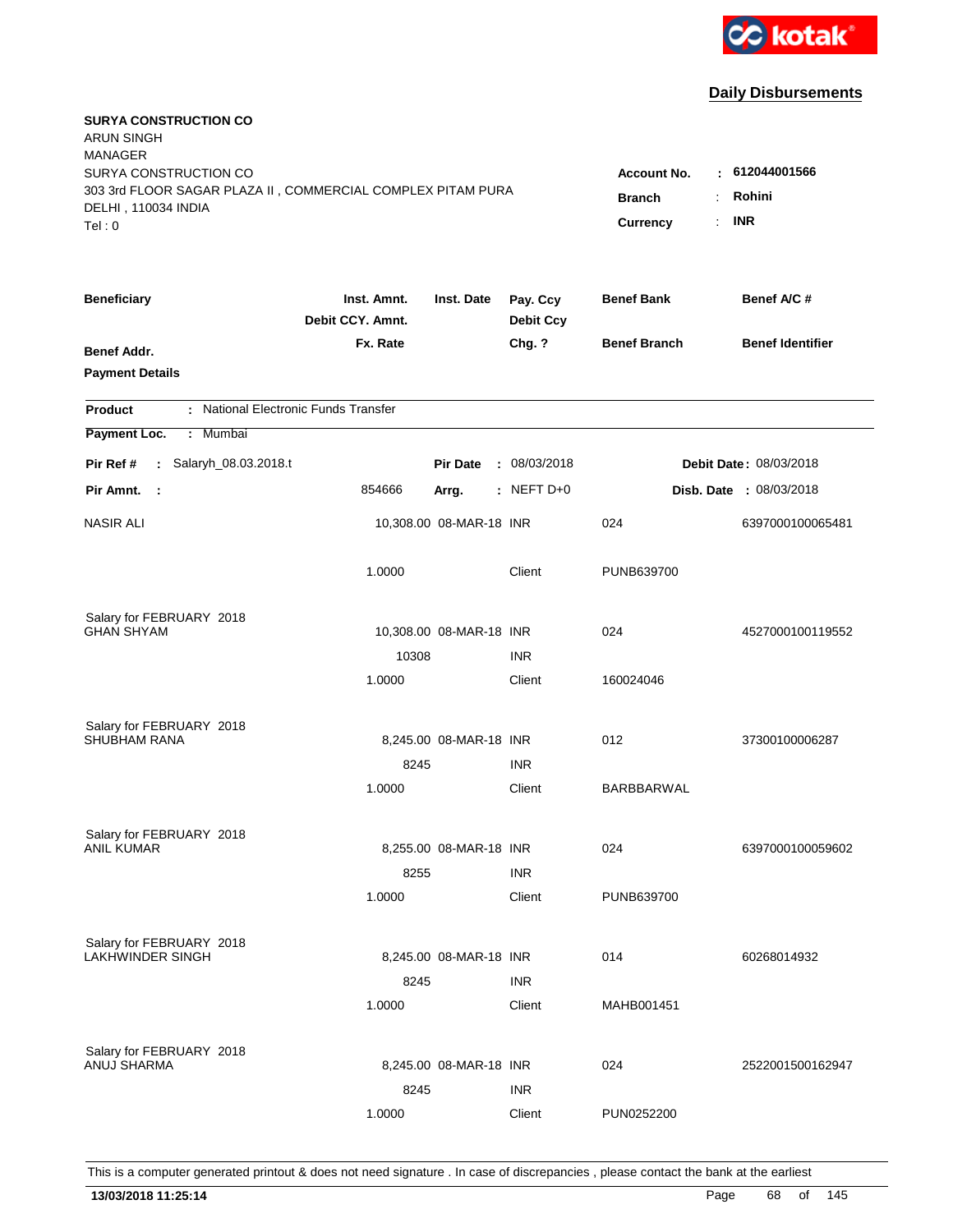

| <b>SURYA CONSTRUCTION CO</b><br><b>ARUN SINGH</b><br><b>MANAGER</b>                                                  |                                                        |                                           |                              |                     |                                |
|----------------------------------------------------------------------------------------------------------------------|--------------------------------------------------------|-------------------------------------------|------------------------------|---------------------|--------------------------------|
| SURYA CONSTRUCTION CO<br>303 3rd FLOOR SAGAR PLAZA II, COMMERCIAL COMPLEX PITAM PURA<br>DELHI, 110034 INDIA<br>Tel:0 | <b>Account No.</b><br><b>Branch</b><br><b>Currency</b> | 612044001566<br>÷<br>Rohini<br><b>INR</b> |                              |                     |                                |
|                                                                                                                      |                                                        |                                           |                              |                     |                                |
| <b>Beneficiary</b>                                                                                                   | Inst. Amnt.<br>Debit CCY. Amnt.                        | Inst. Date                                | Pay. Ccy<br><b>Debit Ccy</b> | <b>Benef Bank</b>   | Benef A/C #                    |
|                                                                                                                      | Fx. Rate                                               |                                           | Chg. ?                       | <b>Benef Branch</b> | <b>Benef Identifier</b>        |
| <b>Benef Addr.</b><br><b>Payment Details</b>                                                                         |                                                        |                                           |                              |                     |                                |
|                                                                                                                      |                                                        |                                           |                              |                     |                                |
| : National Electronic Funds Transfer<br><b>Product</b><br>Payment Loc.<br>: Mumbai                                   |                                                        |                                           |                              |                     |                                |
| : Salaryh_08.03.2018.t<br>Pir Ref #                                                                                  |                                                        | <b>Pir Date</b>                           | : 08/03/2018                 |                     | Debit Date: 08/03/2018         |
| Pir Amnt. :                                                                                                          | 854666                                                 | Arrg.                                     | $:$ NEFT D+0                 |                     | <b>Disb. Date : 08/03/2018</b> |
| ANUJ SHARMA                                                                                                          |                                                        | 8,245.00 08-MAR-18 INR                    |                              | 024                 | 2522001500162947               |
|                                                                                                                      | 1.0000                                                 |                                           | Client                       | PUN0252200          |                                |
| Salary for FEBRUARY 2018<br><b>SULINDER KUMAR</b>                                                                    |                                                        | 8,245.00 08-MAR-18 INR                    |                              | 015                 | 1624101012516                  |
|                                                                                                                      | 8245                                                   |                                           | <b>INR</b>                   |                     |                                |
|                                                                                                                      | 1.0000                                                 |                                           | Client                       | 160015010           |                                |
| Salary for FEBRUARY 2018                                                                                             |                                                        |                                           |                              |                     |                                |
| : PPT_Rent_08.03.2018_<br>Pir Ref #                                                                                  |                                                        | <b>Pir Date</b>                           | : 08/03/2018                 |                     | Debit Date: 08/03/2018         |
| Pir Amnt.<br>- 1                                                                                                     | 4000                                                   | Arrg.                                     | $:$ NEFT D+0                 |                     | <b>Disb. Date : 08/03/2018</b> |
| SUNIL                                                                                                                |                                                        | 4,000.00 08-MAR-18 INR                    |                              | 532                 | 007001008395                   |
|                                                                                                                      | 4000                                                   |                                           | <b>INR</b>                   |                     |                                |
|                                                                                                                      | 1.0000                                                 |                                           | Client                       | YESBPUCB06          |                                |
| <b>SUNIL</b>                                                                                                         |                                                        |                                           |                              |                     |                                |
| : PPT_Rent_08.03.2018_<br>Pir Ref #                                                                                  |                                                        | <b>Pir Date</b>                           | : 08/03/2018                 |                     | Debit Date: 08/03/2018         |
| Pir Amnt. :                                                                                                          | 8000                                                   | Arrg.                                     | $:$ NEFT D+0                 |                     | Disb. Date : 08/03/2018        |
| <b>KRISHAN LAL</b>                                                                                                   |                                                        | 8,000.00 08-MAR-18 INR                    |                              | 002                 | 11283538283                    |
|                                                                                                                      | 8000                                                   |                                           | <b>INR</b>                   |                     |                                |
|                                                                                                                      | 1.0000                                                 |                                           | Client                       | RSBI003392          |                                |
|                                                                                                                      |                                                        |                                           |                              |                     |                                |

KRISHAN LAL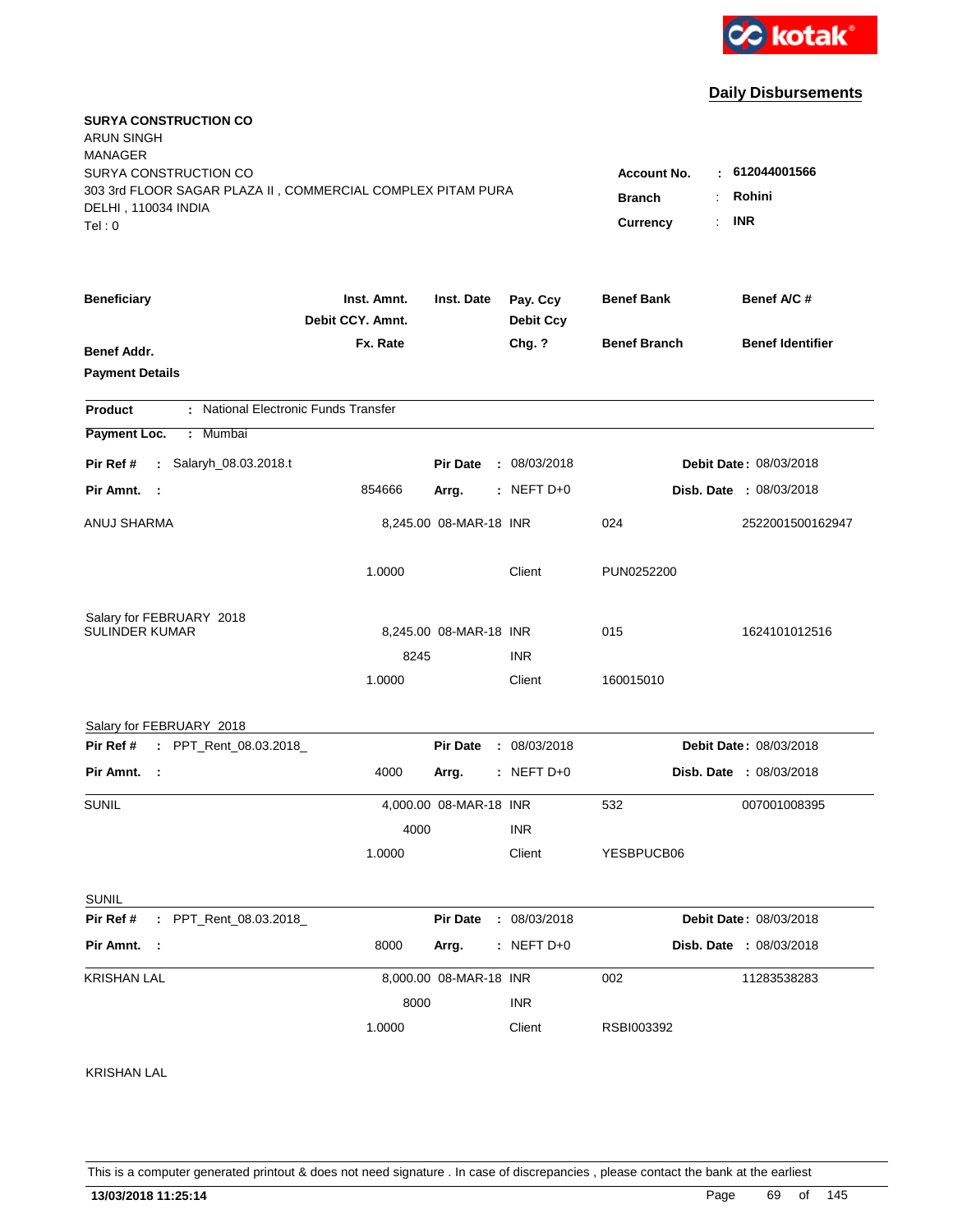

| <b>SURYA CONSTRUCTION CO</b><br>ARUN SINGH<br><b>MANAGER</b><br>SURYA CONSTRUCTION CO<br>303 3rd FLOOR SAGAR PLAZA II, COMMERCIAL COMPLEX PITAM PURA<br>DELHI, 110034 INDIA<br>Tel:0 | <b>Account No.</b><br><b>Branch</b><br><b>Currency</b><br>÷. | : 612044001566<br>Rohini<br><b>INR</b> |                              |                     |                         |
|--------------------------------------------------------------------------------------------------------------------------------------------------------------------------------------|--------------------------------------------------------------|----------------------------------------|------------------------------|---------------------|-------------------------|
| <b>Beneficiary</b>                                                                                                                                                                   | Inst. Amnt.<br>Debit CCY, Amnt.                              | Inst. Date                             | Pay. Ccy<br><b>Debit Ccy</b> | <b>Benef Bank</b>   | Benef A/C #             |
| <b>Benef Addr.</b><br><b>Payment Details</b>                                                                                                                                         | Fx. Rate                                                     |                                        | Chg. ?                       | <b>Benef Branch</b> | <b>Benef Identifier</b> |
| <b>Product</b>                                                                                                                                                                       | : National Electronic Funds Transfer                         |                                        |                              |                     |                         |
| Payment Loc.<br>: Mumbai                                                                                                                                                             |                                                              |                                        |                              |                     |                         |
| Salary_08.03.2018_.t<br>Pir Ref #<br>÷.                                                                                                                                              |                                                              | <b>Pir Date</b>                        | : 08/03/2018                 |                     | Debit Date: 09/03/2018  |
| Pir Amnt. :                                                                                                                                                                          | 4872282                                                      | Arrg.                                  | : NEFT $D+0$                 |                     | Disb. Date : 09/03/2018 |
| MUNNA LAL                                                                                                                                                                            |                                                              | 13,721.00 09-MAR-18 INR                |                              | 011                 | 165310100018325         |
|                                                                                                                                                                                      | 13721                                                        |                                        | <b>INR</b>                   |                     |                         |
|                                                                                                                                                                                      | 1.0000                                                       |                                        | Client                       | ANDB001653          |                         |
| Salary for FEBRUARY 2018                                                                                                                                                             |                                                              |                                        |                              |                     |                         |
| <b>RAM KUMAR</b>                                                                                                                                                                     |                                                              | 13,192.00 09-MAR-18 INR                |                              | 024                 | 1519000100332276        |
|                                                                                                                                                                                      | 13192                                                        |                                        | <b>INR</b>                   |                     |                         |
|                                                                                                                                                                                      | 1.0000                                                       |                                        | Client                       | 110024066           |                         |
| Salary for FEBRUARY 2018                                                                                                                                                             |                                                              |                                        |                              |                     |                         |
| <b>HARI KISHAN</b>                                                                                                                                                                   |                                                              | 13,721.00 09-MAR-18 INR                |                              | 011                 | 165310100043817         |
|                                                                                                                                                                                      | 13721                                                        |                                        | <b>INR</b>                   |                     |                         |
|                                                                                                                                                                                      | 1.0000                                                       |                                        | Client                       | ANDB001653          |                         |
| Salary for FEBRUARY 2018                                                                                                                                                             |                                                              |                                        |                              |                     |                         |
| <b>VINAY KUMAR</b>                                                                                                                                                                   |                                                              | 10,027.00 09-MAR-18 INR                |                              | 011                 | 165310100044117         |
|                                                                                                                                                                                      | 10027                                                        |                                        | <b>INR</b>                   |                     |                         |
|                                                                                                                                                                                      | 1.0000                                                       |                                        | Client                       | ANDB001653          |                         |
| Salary for FEBRUARY 2018                                                                                                                                                             |                                                              |                                        |                              |                     |                         |
| <b>RAJ KISHOR</b>                                                                                                                                                                    |                                                              | 11,318.00 09-MAR-18 INR                |                              | 012                 | 33288100002868          |
|                                                                                                                                                                                      | 11318                                                        |                                        | <b>INR</b>                   |                     |                         |
|                                                                                                                                                                                      | 1.0000                                                       |                                        | Client                       | <b>BAR0JAHANG</b>   |                         |
| Salary for FEBRUARY 2018                                                                                                                                                             |                                                              |                                        |                              |                     |                         |
| PAWAN KUMAR                                                                                                                                                                          |                                                              | 15,720.00 09-MAR-18 INR                |                              | 002                 | 10240086739             |
|                                                                                                                                                                                      | 15720                                                        |                                        | <b>INR</b>                   |                     |                         |
|                                                                                                                                                                                      | 1.0000                                                       |                                        | Client                       | 110002163           |                         |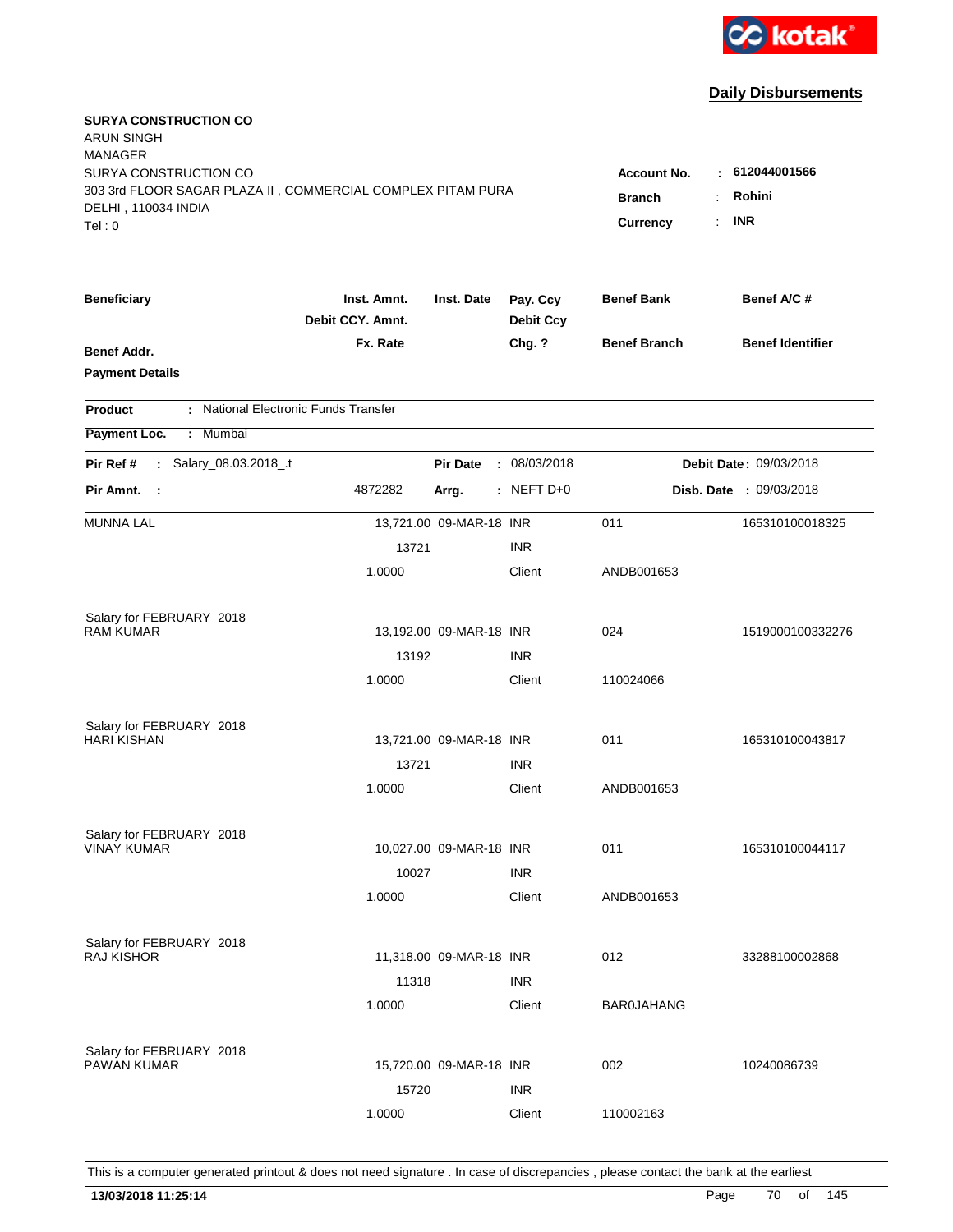

| <b>SURYA CONSTRUCTION CO</b><br><b>ARUN SINGH</b><br><b>MANAGER</b><br>SURYA CONSTRUCTION CO |                                       |                         |                              | <b>Account No.</b>  | : 612044001566          |
|----------------------------------------------------------------------------------------------|---------------------------------------|-------------------------|------------------------------|---------------------|-------------------------|
| 303 3rd FLOOR SAGAR PLAZA II, COMMERCIAL COMPLEX PITAM PURA<br>DELHI, 110034 INDIA<br>Tel: 0 | <b>Branch</b><br>÷.<br>÷.<br>Currency | Rohini<br><b>INR</b>    |                              |                     |                         |
| <b>Beneficiary</b>                                                                           | Inst. Amnt.<br>Debit CCY. Amnt.       | Inst. Date              | Pay. Ccy<br><b>Debit Ccy</b> | <b>Benef Bank</b>   | Benef A/C #             |
| <b>Benef Addr.</b><br><b>Payment Details</b>                                                 | Fx. Rate                              |                         | Chg. ?                       | <b>Benef Branch</b> | <b>Benef Identifier</b> |
| : National Electronic Funds Transfer<br><b>Product</b>                                       |                                       |                         |                              |                     |                         |
| Mumbai<br>Payment Loc.<br>÷.                                                                 |                                       |                         |                              |                     |                         |
| : Salary_08.03.2018_.t<br>Pir Ref #                                                          |                                       | <b>Pir Date</b>         | : 08/03/2018                 |                     | Debit Date: 09/03/2018  |
| Pir Amnt. :                                                                                  | 4872282                               | Arrg.                   | $:$ NEFT D+0                 |                     | Disb. Date : 09/03/2018 |
| PAWAN KUMAR                                                                                  |                                       | 15,720.00 09-MAR-18 INR |                              | 002                 | 10240086739             |
|                                                                                              | 1.0000                                |                         | Client                       | 110002163           |                         |
| Salary for FEBRUARY 2018                                                                     |                                       |                         |                              |                     |                         |
| JHOORI                                                                                       | 16179                                 | 16,179.00 09-MAR-18 INR | <b>INR</b>                   | 053                 | 4112166000000270        |
|                                                                                              | 1.0000                                |                         | Client                       | KVBL004112          |                         |
| Salary for FEBRUARY 2018<br><b>GANGA SEWAK</b>                                               |                                       | 14,776.00 09-MAR-18 INR |                              | 053                 | 4112166000005130        |
|                                                                                              | 14776<br>1.0000                       |                         | <b>INR</b><br>Client         | KVBL004112          |                         |
| Salary for FEBRUARY 2018<br><b>JAI RAM</b>                                                   | 14248                                 | 14,248.00 09-MAR-18 INR | <b>INR</b>                   | 053                 | 4112166000000294        |
|                                                                                              | 1.0000                                |                         | Client                       | KVBL004112          |                         |
| Salary for FEBRUARY 2018<br><b>MEVA RAM PAL</b>                                              | 14248                                 | 14,248.00 09-MAR-18 INR | <b>INR</b>                   | 053                 | 4112166000000770        |
|                                                                                              | 1.0000                                |                         | Client                       | KVBL004112          |                         |
| Salary for FEBRUARY 2018<br><b>SHYAM LAL</b>                                                 | 13192                                 | 13,192.00 09-MAR-18 INR | <b>INR</b>                   | 053                 | 4112155000009641        |
|                                                                                              | 1.0000                                |                         | Client                       | KVBL004112          |                         |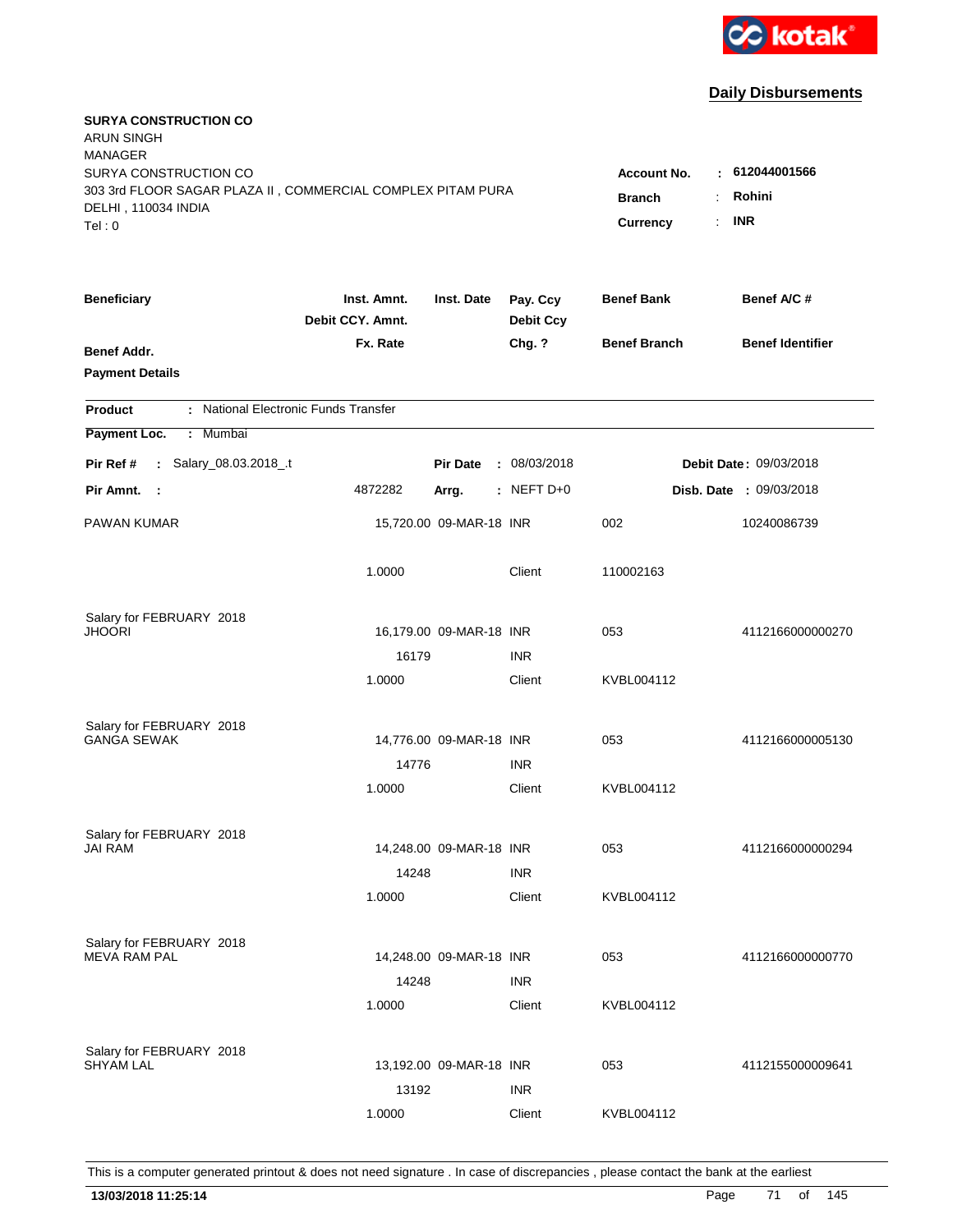

| <b>SURYA CONSTRUCTION CO</b><br><b>ARUN SINGH</b><br><b>MANAGER</b>                                                   |                                                                                                      |                         |                              |                     |                         |
|-----------------------------------------------------------------------------------------------------------------------|------------------------------------------------------------------------------------------------------|-------------------------|------------------------------|---------------------|-------------------------|
| SURYA CONSTRUCTION CO<br>303 3rd FLOOR SAGAR PLAZA II, COMMERCIAL COMPLEX PITAM PURA<br>DELHI, 110034 INDIA<br>Tel: 0 | : 612044001566<br><b>Account No.</b><br>Rohini<br><b>Branch</b><br>÷<br><b>INR</b><br>Currency<br>÷. |                         |                              |                     |                         |
| <b>Beneficiary</b>                                                                                                    | Inst. Amnt.<br>Debit CCY. Amnt.                                                                      | Inst. Date              | Pay. Ccy<br><b>Debit Ccy</b> | <b>Benef Bank</b>   | Benef A/C #             |
| Benef Addr.<br><b>Payment Details</b>                                                                                 | Fx. Rate                                                                                             |                         | Chg. ?                       | <b>Benef Branch</b> | <b>Benef Identifier</b> |
| : National Electronic Funds Transfer<br><b>Product</b>                                                                |                                                                                                      |                         |                              |                     |                         |
| Payment Loc.<br><b>Mumbai</b><br>÷.                                                                                   |                                                                                                      |                         |                              |                     |                         |
| : Salary_08.03.2018_.t<br>Pir Ref #                                                                                   |                                                                                                      | <b>Pir Date</b>         | : 08/03/2018                 |                     | Debit Date: 09/03/2018  |
| Pir Amnt. :                                                                                                           | 4872282                                                                                              | Arrg.                   | $:$ NEFT D+0                 |                     | Disb. Date: 09/03/2018  |
| <b>SHYAM LAL</b>                                                                                                      |                                                                                                      | 13,192.00 09-MAR-18 INR |                              | 053                 | 4112155000009641        |
|                                                                                                                       | 1.0000                                                                                               |                         | Client                       | KVBL004112          |                         |
| Salary for FEBRUARY 2018                                                                                              |                                                                                                      |                         |                              |                     |                         |
| <b>SUNDER LAL</b>                                                                                                     |                                                                                                      | 14,776.00 09-MAR-18 INR |                              | 002                 | 30289273340             |
|                                                                                                                       | 14776<br>1.0000                                                                                      |                         | <b>INR</b><br>Client         | SBI0009083          |                         |
|                                                                                                                       |                                                                                                      |                         |                              |                     |                         |
| Salary for FEBRUARY 2018                                                                                              |                                                                                                      |                         |                              |                     |                         |
| RAMU VERMA                                                                                                            |                                                                                                      | 14,776.00 09-MAR-18 INR |                              | 053                 | 4112166000002311        |
|                                                                                                                       | 14776<br>1.0000                                                                                      |                         | <b>INR</b>                   |                     |                         |
|                                                                                                                       |                                                                                                      |                         | Client                       | KVBL004112          |                         |
| Salary for FEBRUARY 2018                                                                                              |                                                                                                      |                         |                              |                     |                         |
| SANTOSH KUMAR                                                                                                         |                                                                                                      | 14,776.00 09-MAR-18 INR |                              | 053                 | 4112166000000642        |
|                                                                                                                       | 14776                                                                                                |                         | <b>INR</b>                   |                     |                         |
|                                                                                                                       | 1.0000                                                                                               |                         | Client                       | KVBL004112          |                         |
| Salary for FEBRUARY 2018                                                                                              |                                                                                                      |                         |                              |                     |                         |
| <b>PAWAN KUMAR</b>                                                                                                    |                                                                                                      | 10,447.00 09-MAR-18 INR |                              | 053                 | 4112166000001730        |
|                                                                                                                       | 10447                                                                                                |                         | <b>INR</b>                   |                     |                         |
|                                                                                                                       | 1.0000                                                                                               |                         | Client                       | KVBL004112          |                         |
| Salary for FEBRUARY 2018                                                                                              |                                                                                                      |                         |                              |                     |                         |
| <b>RAKESH KUMAR</b>                                                                                                   |                                                                                                      | 12,189.00 09-MAR-18 INR |                              | 053                 | 4112166000005865        |
|                                                                                                                       | 12189                                                                                                |                         | <b>INR</b>                   |                     |                         |
|                                                                                                                       | 1.0000                                                                                               |                         | Client                       | KVBL004112          |                         |
|                                                                                                                       |                                                                                                      |                         |                              |                     |                         |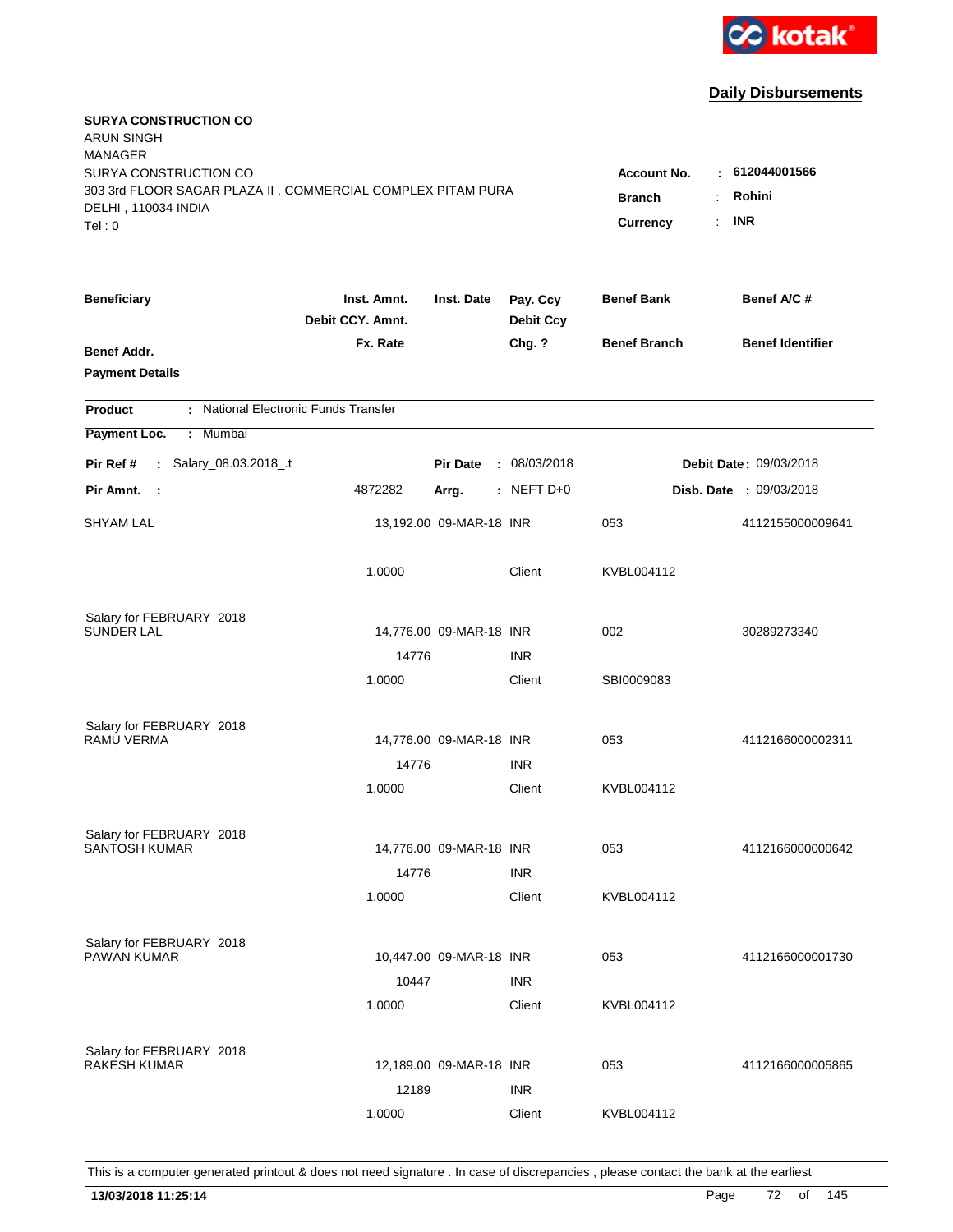

| <b>SURYA CONSTRUCTION CO</b><br><b>ARUN SINGH</b><br><b>MANAGER</b><br>SURYA CONSTRUCTION CO<br>303 3rd FLOOR SAGAR PLAZA II, COMMERCIAL COMPLEX PITAM PURA<br>DELHI, 110034 INDIA |                                 |                         |                              | <b>Account No.</b><br><b>Branch</b> | : 612044001566<br>Rohini      |  |
|------------------------------------------------------------------------------------------------------------------------------------------------------------------------------------|---------------------------------|-------------------------|------------------------------|-------------------------------------|-------------------------------|--|
| Tel: 0                                                                                                                                                                             |                                 |                         |                              | ÷.<br>Currency                      | <b>INR</b>                    |  |
| <b>Beneficiary</b>                                                                                                                                                                 | Inst. Amnt.<br>Debit CCY. Amnt. | Inst. Date              | Pay. Ccy<br><b>Debit Ccy</b> | <b>Benef Bank</b>                   | Benef A/C #                   |  |
| <b>Benef Addr.</b><br><b>Payment Details</b>                                                                                                                                       | Fx. Rate                        |                         | Chg. ?                       | <b>Benef Branch</b>                 | <b>Benef Identifier</b>       |  |
| : National Electronic Funds Transfer<br><b>Product</b>                                                                                                                             |                                 |                         |                              |                                     |                               |  |
| <b>Mumbai</b><br>Payment Loc.<br>÷.                                                                                                                                                |                                 |                         |                              |                                     |                               |  |
| : Salary_08.03.2018_.t<br>Pir Ref #                                                                                                                                                |                                 | <b>Pir Date</b>         | : 08/03/2018                 |                                     | <b>Debit Date: 09/03/2018</b> |  |
| Pir Amnt. :                                                                                                                                                                        | 4872282                         | Arrg.                   | : NEFT D+0                   |                                     | Disb. Date : 09/03/2018       |  |
| <b>RAKESH KUMAR</b>                                                                                                                                                                |                                 | 12,189.00 09-MAR-18 INR |                              | 053                                 | 4112166000005865              |  |
|                                                                                                                                                                                    | 1.0000                          |                         | Client                       | KVBL004112                          |                               |  |
| Salary for FEBRUARY 2018                                                                                                                                                           |                                 |                         |                              |                                     |                               |  |
| <b>RAM KARAN</b>                                                                                                                                                                   |                                 | 12,189.00 09-MAR-18 INR |                              | 053                                 | 4112166000000161              |  |
|                                                                                                                                                                                    | 12189<br>1.0000                 |                         | <b>INR</b><br>Client         | KVBL004112                          |                               |  |
|                                                                                                                                                                                    |                                 |                         |                              |                                     |                               |  |
| Salary for FEBRUARY 2018                                                                                                                                                           |                                 |                         |                              |                                     |                               |  |
| <b>ARVIND KUMAR</b>                                                                                                                                                                |                                 | 12,189.00 09-MAR-18 INR |                              | 053                                 | 4112166000001927              |  |
|                                                                                                                                                                                    | 12189                           |                         | <b>INR</b>                   |                                     |                               |  |
|                                                                                                                                                                                    | 1.0000                          |                         | Client                       | KVBL004112                          |                               |  |
| Salary for FEBRUARY 2018                                                                                                                                                           |                                 |                         |                              |                                     |                               |  |
| <b>DEEPAK KUMAR</b>                                                                                                                                                                |                                 | 12,189.00 09-MAR-18 INR |                              | 053                                 | 4112166000002238              |  |
|                                                                                                                                                                                    | 12189                           |                         | <b>INR</b>                   |                                     |                               |  |
|                                                                                                                                                                                    | 1.0000                          |                         | Client                       | KVBL004112                          |                               |  |
| Salary for FEBRUARY 2018                                                                                                                                                           |                                 |                         |                              |                                     |                               |  |
| <b>DEV NARAYAN</b>                                                                                                                                                                 |                                 | 11,318.00 09-MAR-18 INR |                              | 053                                 | 4112166000000595              |  |
|                                                                                                                                                                                    | 11318                           |                         | <b>INR</b>                   |                                     |                               |  |
|                                                                                                                                                                                    | 1.0000                          |                         | Client                       | KVBL004112                          |                               |  |
|                                                                                                                                                                                    |                                 |                         |                              |                                     |                               |  |
| Salary for FEBRUARY 2018<br><b>RAM NARESH</b>                                                                                                                                      |                                 | 12,189.00 09-MAR-18 INR |                              | 053                                 | 4112166000000763              |  |
|                                                                                                                                                                                    | 12189                           |                         | <b>INR</b>                   |                                     |                               |  |
|                                                                                                                                                                                    | 1.0000                          |                         | Client                       | KVBL004112                          |                               |  |
|                                                                                                                                                                                    |                                 |                         |                              |                                     |                               |  |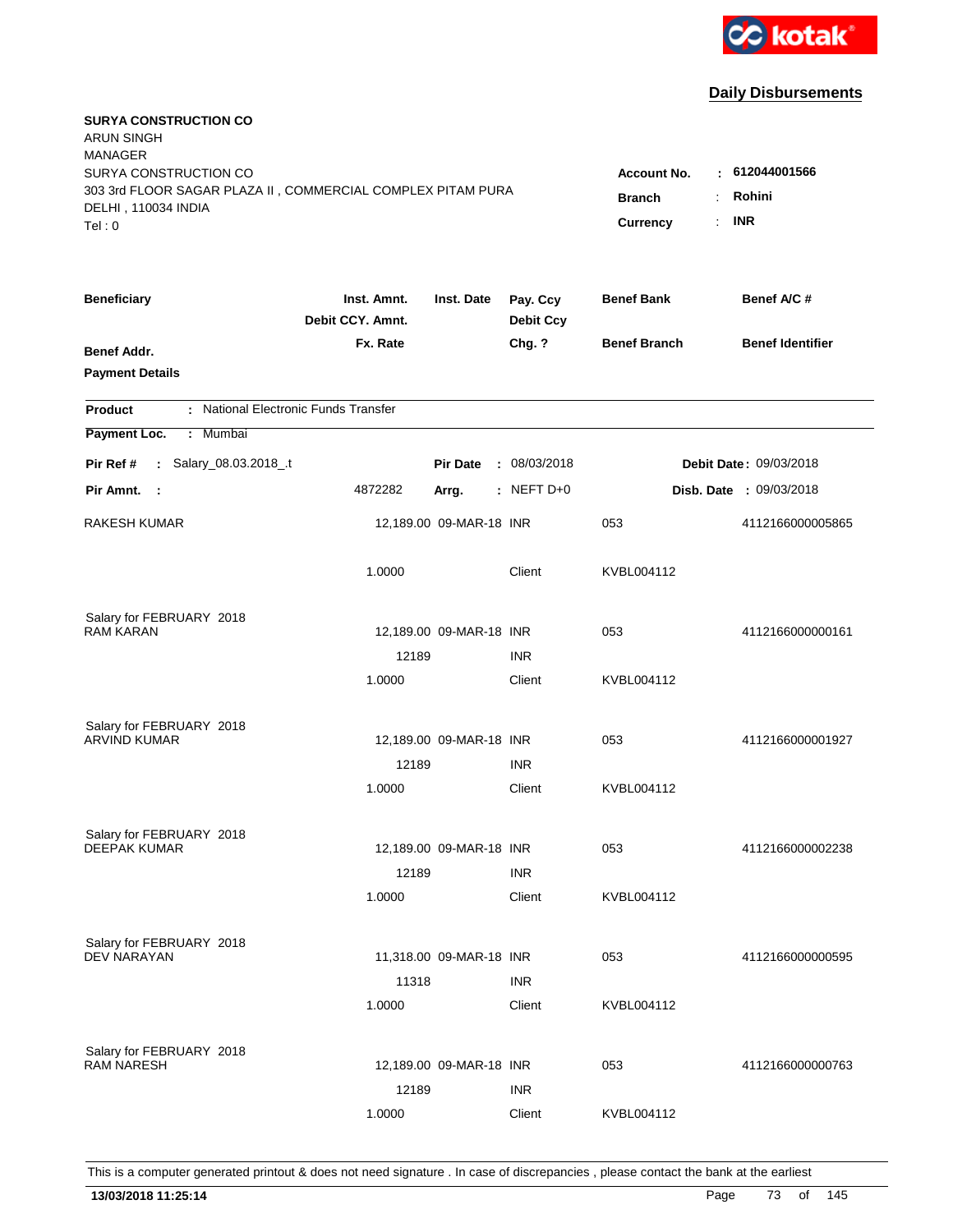

| <b>SURYA CONSTRUCTION CO</b><br><b>ARUN SINGH</b><br><b>MANAGER</b> |                                 |                         |                              |                                              |                                |
|---------------------------------------------------------------------|---------------------------------|-------------------------|------------------------------|----------------------------------------------|--------------------------------|
| SURYA CONSTRUCTION CO                                               |                                 |                         |                              | <b>Account No.</b>                           | : 612044001566                 |
| 303 3rd FLOOR SAGAR PLAZA II, COMMERCIAL COMPLEX PITAM PURA         |                                 |                         |                              | <b>Branch</b><br>÷.                          | Rohini                         |
| DELHI, 110034 INDIA<br>Tel: 0                                       |                                 |                         |                              | $\mathbb{R}^{\mathbb{Z}}$<br><b>Currency</b> | <b>INR</b>                     |
|                                                                     |                                 |                         |                              |                                              |                                |
| <b>Beneficiary</b>                                                  | Inst. Amnt.<br>Debit CCY, Amnt. | Inst. Date              | Pay. Ccy<br><b>Debit Ccy</b> | <b>Benef Bank</b>                            | Benef A/C #                    |
| Benef Addr.                                                         | Fx. Rate                        |                         | Chg. ?                       | <b>Benef Branch</b>                          | <b>Benef Identifier</b>        |
| <b>Payment Details</b>                                              |                                 |                         |                              |                                              |                                |
| : National Electronic Funds Transfer<br><b>Product</b>              |                                 |                         |                              |                                              |                                |
| Payment Loc.<br>Mumbai<br>÷.                                        |                                 |                         |                              |                                              |                                |
| : Salary_08.03.2018_.t<br>Pir Ref #                                 |                                 | <b>Pir Date</b>         | : 08/03/2018                 |                                              | Debit Date: 09/03/2018         |
| Pir Amnt. :                                                         | 4872282                         | Arrg.                   | $:$ NEFT D+0                 |                                              | <b>Disb. Date : 09/03/2018</b> |
| <b>RAM NARESH</b>                                                   |                                 | 12,189.00 09-MAR-18 INR |                              | 053                                          | 4112166000000763               |
|                                                                     | 1.0000                          |                         | Client                       | KVBL004112                                   |                                |
| Salary for FEBRUARY 2018                                            |                                 |                         |                              |                                              |                                |
| RAVI SHANKAR                                                        |                                 | 12,189.00 09-MAR-18 INR |                              | 053                                          | 4112166000002181               |
|                                                                     | 12189                           |                         | <b>INR</b>                   |                                              |                                |
|                                                                     | 1.0000                          |                         | Client                       | KVBL004112                                   |                                |
| Salary for FEBRUARY 2018                                            |                                 |                         |                              |                                              |                                |
| <b>SHIV PRAKASH</b>                                                 |                                 | 12,189.00 09-MAR-18 INR |                              | 053                                          | 4112166000005737               |
|                                                                     | 12189                           |                         | <b>INR</b>                   |                                              |                                |
|                                                                     | 1.0000                          |                         | Client                       | KVBL004112                                   |                                |
| Salary for FEBRUARY 2018                                            |                                 |                         |                              |                                              |                                |
| <b>VINOD KUMAR</b>                                                  |                                 | 12,189.00 09-MAR-18 INR |                              | 053                                          | 4112166000000692               |
|                                                                     | 12189                           |                         | <b>INR</b>                   |                                              |                                |
|                                                                     | 1.0000                          |                         | Client                       | KVBL004112                                   |                                |
| Salary for FEBRUARY 2018                                            |                                 |                         |                              |                                              |                                |
| <b>NARESH</b>                                                       |                                 | 14,776.00 09-MAR-18 INR |                              | 053                                          | 4112166000000116               |
|                                                                     | 14776                           |                         | <b>INR</b>                   |                                              |                                |
|                                                                     | 1.0000                          |                         | Client                       | KVBL004112                                   |                                |
| Salary for FEBRUARY 2018                                            |                                 |                         |                              |                                              |                                |
| <b>HARI KISHAN</b>                                                  |                                 | 13,192.00 09-MAR-18 INR |                              | 053                                          | 4112166000004933               |
|                                                                     | 13192                           |                         | <b>INR</b>                   |                                              |                                |
|                                                                     | 1.0000                          |                         | Client                       | KVBL004112                                   |                                |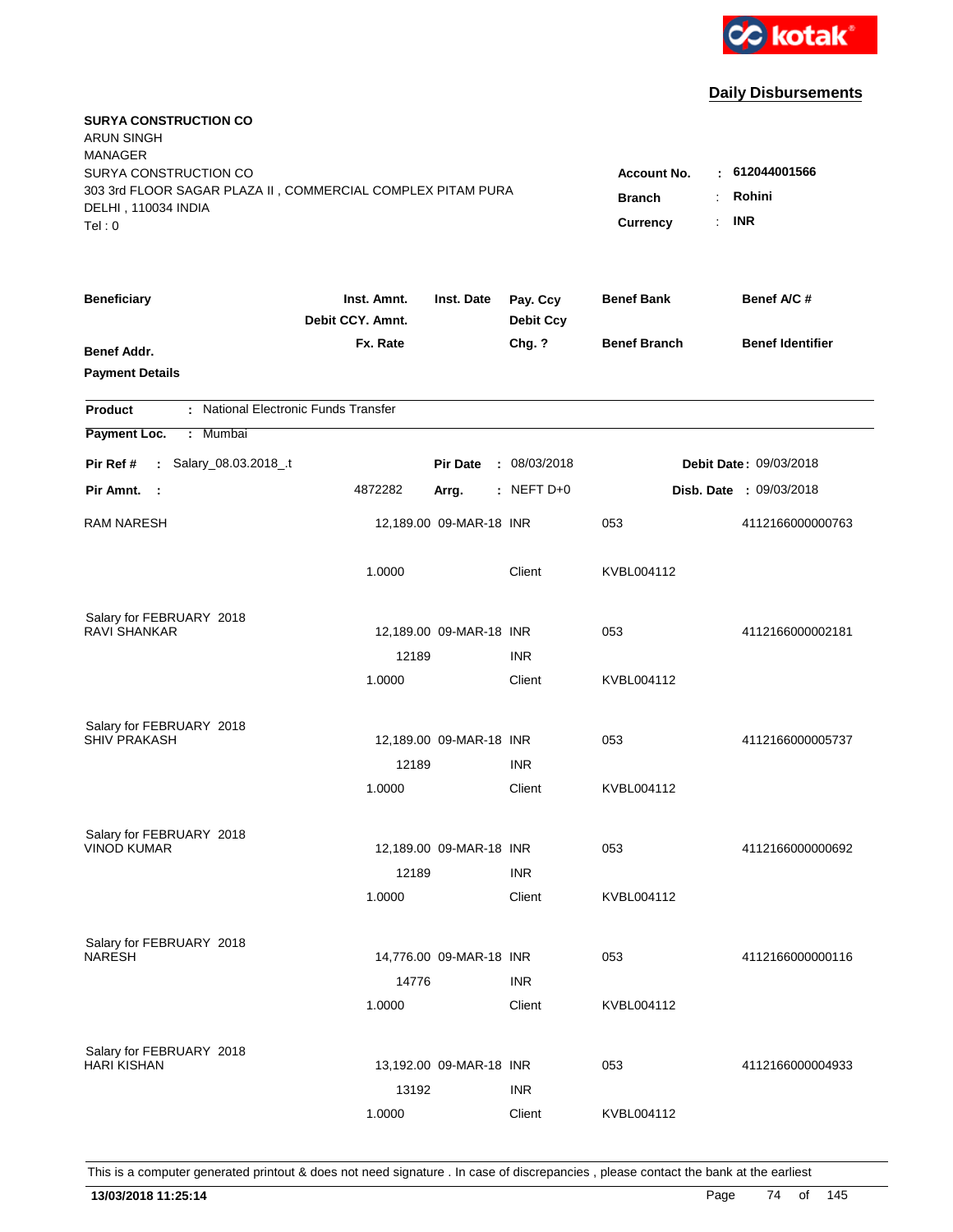

| <b>SURYA CONSTRUCTION CO</b><br><b>ARUN SINGH</b><br><b>MANAGER</b>                                                   |                                                                                           |                                        |                              |                     |                                |
|-----------------------------------------------------------------------------------------------------------------------|-------------------------------------------------------------------------------------------|----------------------------------------|------------------------------|---------------------|--------------------------------|
| SURYA CONSTRUCTION CO<br>303 3rd FLOOR SAGAR PLAZA II, COMMERCIAL COMPLEX PITAM PURA<br>DELHI, 110034 INDIA<br>Tel: 0 | <b>Account No.</b><br><b>Branch</b><br>÷.<br>$\mathbb{R}^{\mathbb{Z}}$<br><b>Currency</b> | : 612044001566<br>Rohini<br><b>INR</b> |                              |                     |                                |
|                                                                                                                       |                                                                                           |                                        |                              |                     |                                |
| <b>Beneficiary</b>                                                                                                    | Inst. Amnt.<br>Debit CCY, Amnt.                                                           | Inst. Date                             | Pay. Ccy<br><b>Debit Ccy</b> | <b>Benef Bank</b>   | Benef A/C #                    |
| Benef Addr.<br><b>Payment Details</b>                                                                                 | Fx. Rate                                                                                  |                                        | Chg. ?                       | <b>Benef Branch</b> | <b>Benef Identifier</b>        |
| : National Electronic Funds Transfer<br><b>Product</b>                                                                |                                                                                           |                                        |                              |                     |                                |
| Payment Loc.<br>Mumbai<br>÷.                                                                                          |                                                                                           |                                        |                              |                     |                                |
| : Salary_08.03.2018_.t<br>Pir Ref #                                                                                   |                                                                                           | <b>Pir Date</b>                        | : 08/03/2018                 |                     | Debit Date: 09/03/2018         |
| Pir Amnt. :                                                                                                           | 4872282                                                                                   | Arrg.                                  | $:$ NEFT D+0                 |                     | <b>Disb. Date : 09/03/2018</b> |
| <b>HARI KISHAN</b>                                                                                                    |                                                                                           | 13,192.00 09-MAR-18 INR                |                              | 053                 | 4112166000004933               |
|                                                                                                                       | 1.0000                                                                                    |                                        | Client                       | KVBL004112          |                                |
| Salary for FEBRUARY 2018                                                                                              |                                                                                           |                                        |                              |                     |                                |
| HARIHAR KUSHWAHA                                                                                                      |                                                                                           | 14,776.00 09-MAR-18 INR                |                              | 053                 | 4112166000001742               |
|                                                                                                                       | 14776<br>1.0000                                                                           |                                        | <b>INR</b><br>Client         | KVBL004112          |                                |
| Salary for FEBRUARY 2018                                                                                              |                                                                                           |                                        |                              |                     |                                |
| <b>SHIV KUMAR</b>                                                                                                     |                                                                                           | 14,776.00 09-MAR-18 INR                |                              | 053                 | 4112166000000083               |
|                                                                                                                       | 14776                                                                                     |                                        | <b>INR</b>                   |                     |                                |
|                                                                                                                       | 1.0000                                                                                    |                                        | Client                       | KVBL004112          |                                |
| Salary for FEBRUARY 2018                                                                                              |                                                                                           |                                        |                              |                     |                                |
| MANISH JAISWAL                                                                                                        |                                                                                           | 14,776.00 09-MAR-18 INR                |                              | 053                 | 4112166000000666               |
|                                                                                                                       | 14776                                                                                     |                                        | <b>INR</b>                   |                     |                                |
|                                                                                                                       | 1.0000                                                                                    |                                        | Client                       | KVBL004112          |                                |
| Salary for FEBRUARY 2018                                                                                              |                                                                                           |                                        |                              |                     |                                |
| <b>MANTUN MAHTO</b>                                                                                                   |                                                                                           | 14,776.00 09-MAR-18 INR                |                              | 053                 | 4112166000000033               |
|                                                                                                                       | 14776<br>1.0000                                                                           |                                        | <b>INR</b><br>Client         | KVBL004112          |                                |
|                                                                                                                       |                                                                                           |                                        |                              |                     |                                |
| Salary for FEBRUARY 2018<br><b>SHOBHA LAL</b>                                                                         |                                                                                           | 14,776.00 09-MAR-18 INR                |                              | 053                 | 4112166000002124               |
|                                                                                                                       | 14776                                                                                     |                                        | <b>INR</b>                   |                     |                                |
|                                                                                                                       | 1.0000                                                                                    |                                        | Client                       | KVBL004112          |                                |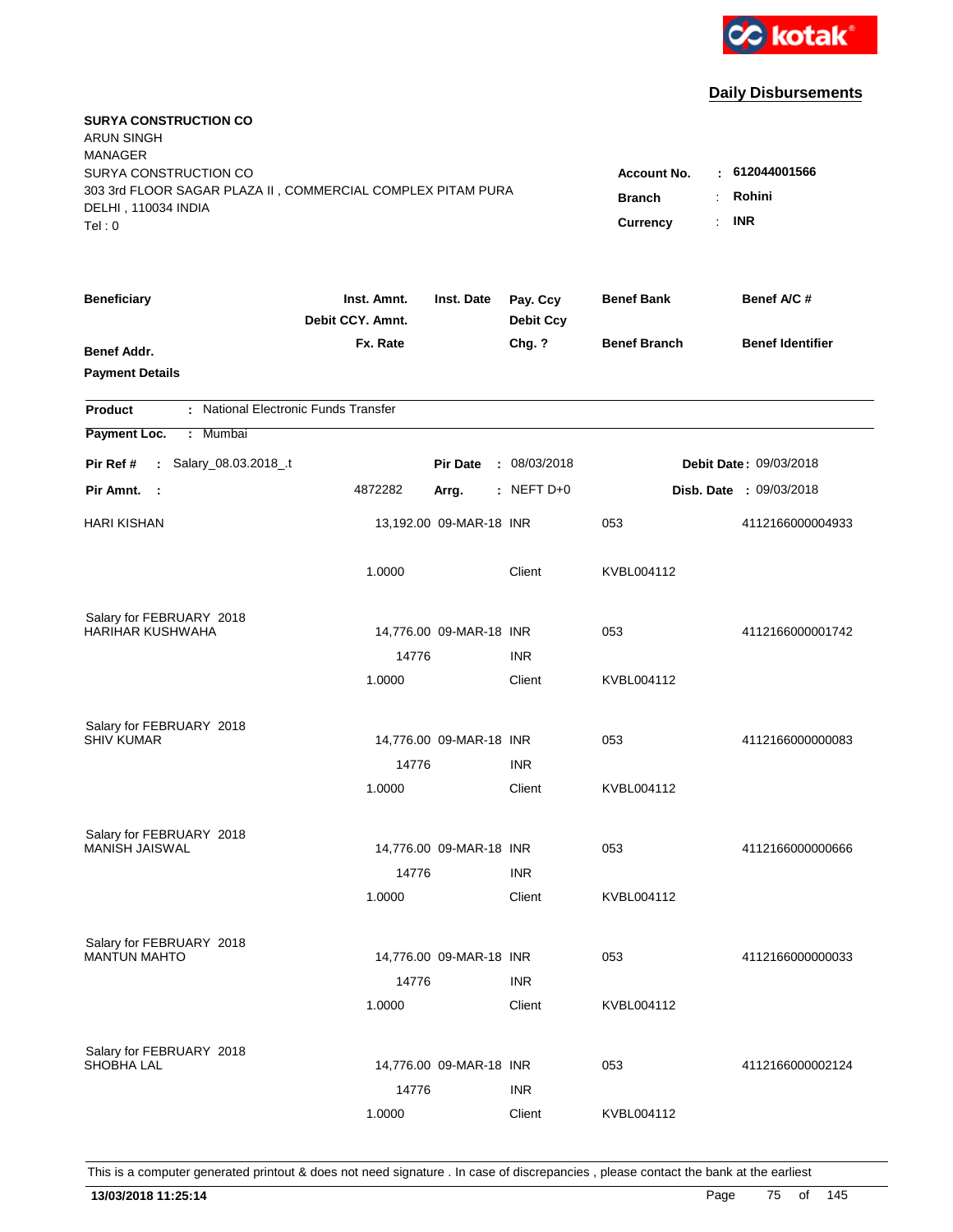

| <b>SURYA CONSTRUCTION CO</b><br><b>ARUN SINGH</b><br><b>MANAGER</b><br>SURYA CONSTRUCTION CO |                                 |                         |                              | <b>Account No.</b>  | $-612044001566$         |
|----------------------------------------------------------------------------------------------|---------------------------------|-------------------------|------------------------------|---------------------|-------------------------|
| 303 3rd FLOOR SAGAR PLAZA II, COMMERCIAL COMPLEX PITAM PURA<br>DELHI, 110034 INDIA<br>Tel: 0 | <b>Branch</b><br>Currency<br>÷. | Rohini<br><b>INR</b>    |                              |                     |                         |
| <b>Beneficiary</b>                                                                           | Inst. Amnt.<br>Debit CCY. Amnt. | Inst. Date              | Pay. Ccy<br><b>Debit Ccy</b> | <b>Benef Bank</b>   | Benef A/C #             |
| Benef Addr.<br><b>Payment Details</b>                                                        | Fx. Rate                        |                         | Chg. ?                       | <b>Benef Branch</b> | <b>Benef Identifier</b> |
| : National Electronic Funds Transfer<br><b>Product</b>                                       |                                 |                         |                              |                     |                         |
| Payment Loc.<br><b>Mumbai</b><br>÷.                                                          |                                 |                         |                              |                     |                         |
| : Salary_08.03.2018_.t<br>Pir Ref #                                                          |                                 | <b>Pir Date</b>         | : 08/03/2018                 |                     | Debit Date: 09/03/2018  |
| Pir Amnt. :                                                                                  | 4872282                         | Arrg.                   | $:$ NEFT D+0                 |                     | Disb. Date: 09/03/2018  |
| SHOBHA LAL                                                                                   |                                 | 14,776.00 09-MAR-18 INR |                              | 053                 | 4112166000002124        |
|                                                                                              | 1.0000                          |                         | Client                       | KVBL004112          |                         |
| Salary for FEBRUARY 2018<br><b>RAJI AHMAD</b>                                                |                                 |                         |                              | 053                 |                         |
|                                                                                              | 14776                           | 14,776.00 09-MAR-18 INR | <b>INR</b>                   |                     | 4112166000000090        |
|                                                                                              | 1.0000                          |                         | Client                       | KVBL004112          |                         |
| Salary for FEBRUARY 2018<br>PRAMOD KUMAR                                                     |                                 | 14,776.00 09-MAR-18 INR |                              | 053                 | 4112166000002015        |
|                                                                                              | 14776                           |                         | <b>INR</b>                   |                     |                         |
|                                                                                              | 1.0000                          |                         | Client                       | KVBL004112          |                         |
| Salary for FEBRUARY 2018                                                                     |                                 |                         |                              |                     |                         |
| <b>RAJENDER KUMAR</b>                                                                        |                                 | 14,776.00 09-MAR-18 INR |                              | 053                 | 4112166000000071        |
|                                                                                              | 14776<br>1.0000                 |                         | <b>INR</b><br>Client         | KVBL004112          |                         |
| Salary for FEBRUARY 2018<br>CHHOTE LAL                                                       |                                 | 14,776.00 09-MAR-18 INR |                              | 053                 | 4112166000005924        |
|                                                                                              | 14776                           |                         | <b>INR</b>                   |                     |                         |
|                                                                                              | 1.0000                          |                         | Client                       | KVBL004112          |                         |
| Salary for FEBRUARY 2018<br><b>RAKESH KUMAR</b>                                              | 14776                           | 14,776.00 09-MAR-18 INR | <b>INR</b>                   | 053                 | 4112166000001870        |
|                                                                                              | 1.0000                          |                         | Client                       | KVBL004112          |                         |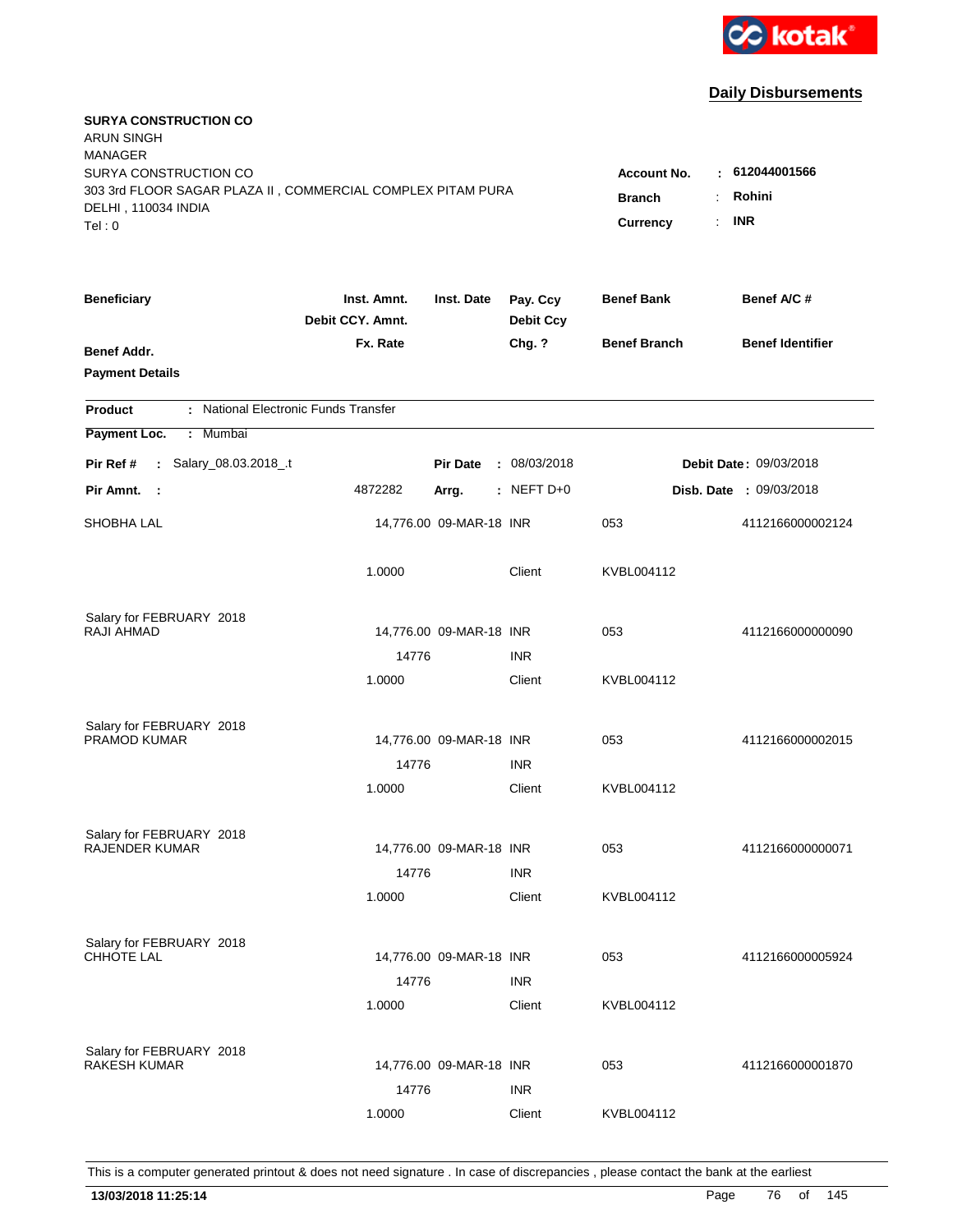

| <b>SURYA CONSTRUCTION CO</b><br>ARUN SINGH                  |                                 |                         |                              |                                       |                         |
|-------------------------------------------------------------|---------------------------------|-------------------------|------------------------------|---------------------------------------|-------------------------|
| <b>MANAGER</b><br>SURYA CONSTRUCTION CO                     |                                 |                         |                              | <b>Account No.</b>                    | : 612044001566          |
| 303 3rd FLOOR SAGAR PLAZA II, COMMERCIAL COMPLEX PITAM PURA |                                 |                         |                              | <b>Branch</b><br>$\ddot{\phantom{a}}$ | Rohini                  |
| DELHI, 110034 INDIA                                         |                                 |                         |                              |                                       | <b>INR</b>              |
| Tel: 0                                                      |                                 |                         |                              | Currency<br>÷.                        |                         |
| <b>Beneficiary</b>                                          | Inst. Amnt.<br>Debit CCY. Amnt. | Inst. Date              | Pay. Ccy<br><b>Debit Ccy</b> | <b>Benef Bank</b>                     | Benef A/C#              |
| Benef Addr.                                                 | Fx. Rate                        |                         | Chg. ?                       | <b>Benef Branch</b>                   | <b>Benef Identifier</b> |
| <b>Payment Details</b>                                      |                                 |                         |                              |                                       |                         |
| : National Electronic Funds Transfer<br><b>Product</b>      |                                 |                         |                              |                                       |                         |
| Payment Loc.<br>: Mumbai                                    |                                 |                         |                              |                                       |                         |
| Salary_08.03.2018_.t<br>Pir Ref #<br>$\mathbf{L}$           |                                 | <b>Pir Date</b>         | : 08/03/2018                 |                                       | Debit Date: 09/03/2018  |
| Pir Amnt. :                                                 | 4872282                         | Arrg.                   | $:$ NEFT D+0                 |                                       | Disb. Date : 09/03/2018 |
| RAKESH KUMAR                                                |                                 | 14,776.00 09-MAR-18 INR |                              | 053                                   | 4112166000001870        |
|                                                             | 1.0000                          |                         | Client                       | KVBL004112                            |                         |
| Salary for FEBRUARY 2018                                    |                                 |                         |                              |                                       |                         |
| <b>GANGA RAM</b>                                            |                                 | 14,776.00 09-MAR-18 INR |                              | 053                                   | 4112166000001690        |
|                                                             | 14776                           |                         | <b>INR</b>                   |                                       |                         |
|                                                             | 1.0000                          |                         | Client                       | KVBL004112                            |                         |
| Salary for FEBRUARY 2018                                    |                                 |                         |                              |                                       |                         |
| <b>SANTOSH KUMAR</b>                                        |                                 | 14,776.00 09-MAR-18 INR |                              | 053                                   | 4112166000001972        |
|                                                             | 14776                           |                         | <b>INR</b>                   |                                       |                         |
|                                                             | 1.0000                          |                         | Client                       | KVBL004112                            |                         |
| Salary for FEBRUARY 2018                                    |                                 |                         |                              |                                       |                         |
| VIJAY                                                       |                                 | 12,138.00 09-MAR-18 INR |                              | 053                                   | 4112166000001915        |
|                                                             | 12138                           |                         | <b>INR</b>                   |                                       |                         |
|                                                             | 1.0000                          |                         | Client                       | KVBL004112                            |                         |
| Salary for FEBRUARY 2018                                    |                                 |                         |                              |                                       |                         |
| <b>SUNIL KUMAR</b>                                          |                                 | 14,776.00 09-MAR-18 INR |                              | 053                                   | 4112166000000057        |
|                                                             | 14776                           |                         | <b>INR</b>                   |                                       |                         |
|                                                             | 1.0000                          |                         | Client                       | KVBL004112                            |                         |
| Salary for FEBRUARY 2018                                    |                                 |                         |                              |                                       |                         |
| DHARMENDER KUMAR                                            |                                 | 12,189.00 09-MAR-18 INR |                              | 053                                   | 4112166000000104        |
|                                                             | 12189                           |                         | <b>INR</b>                   |                                       |                         |
|                                                             | 1.0000                          |                         | Client                       | KVBL004112                            |                         |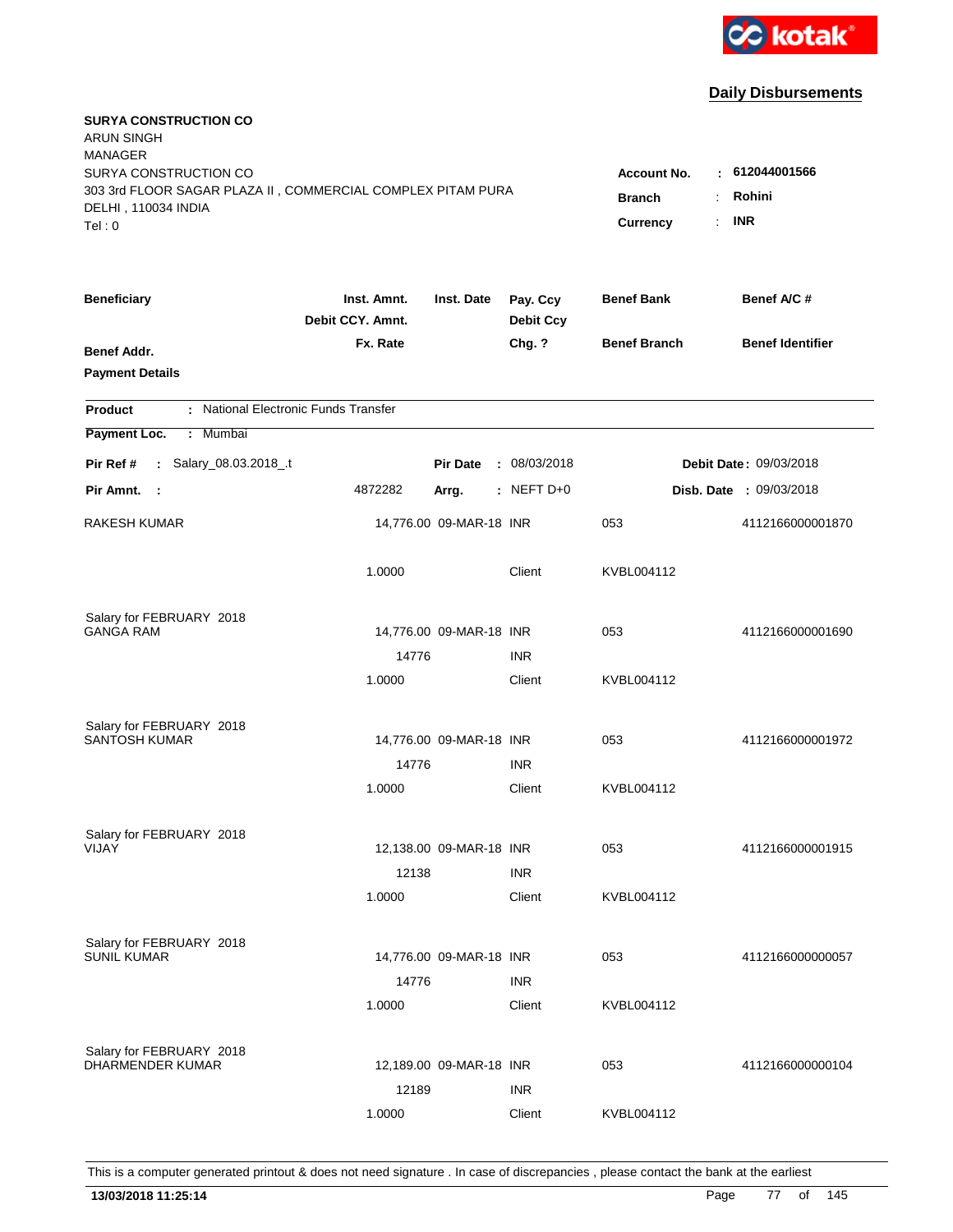

| <b>SURYA CONSTRUCTION CO</b><br><b>ARUN SINGH</b><br><b>MANAGER</b>                                                   |                                                                                           |                                        |                              |                     |                                |
|-----------------------------------------------------------------------------------------------------------------------|-------------------------------------------------------------------------------------------|----------------------------------------|------------------------------|---------------------|--------------------------------|
| SURYA CONSTRUCTION CO<br>303 3rd FLOOR SAGAR PLAZA II, COMMERCIAL COMPLEX PITAM PURA<br>DELHI, 110034 INDIA<br>Tel: 0 | <b>Account No.</b><br><b>Branch</b><br>÷.<br>$\mathbb{R}^{\mathbb{Z}}$<br><b>Currency</b> | : 612044001566<br>Rohini<br><b>INR</b> |                              |                     |                                |
|                                                                                                                       |                                                                                           |                                        |                              |                     |                                |
| <b>Beneficiary</b>                                                                                                    | Inst. Amnt.<br>Debit CCY, Amnt.                                                           | Inst. Date                             | Pay. Ccy<br><b>Debit Ccy</b> | <b>Benef Bank</b>   | Benef A/C #                    |
| Benef Addr.<br><b>Payment Details</b>                                                                                 | Fx. Rate                                                                                  |                                        | Chg. ?                       | <b>Benef Branch</b> | <b>Benef Identifier</b>        |
| : National Electronic Funds Transfer<br><b>Product</b>                                                                |                                                                                           |                                        |                              |                     |                                |
| Payment Loc.<br>Mumbai<br>÷.                                                                                          |                                                                                           |                                        |                              |                     |                                |
| : Salary_08.03.2018_.t<br>Pir Ref #                                                                                   |                                                                                           | <b>Pir Date</b>                        | : 08/03/2018                 |                     | Debit Date: 09/03/2018         |
| Pir Amnt. :                                                                                                           | 4872282                                                                                   | Arrg.                                  | $:$ NEFT D+0                 |                     | <b>Disb. Date : 09/03/2018</b> |
| DHARMENDER KUMAR                                                                                                      |                                                                                           | 12,189.00 09-MAR-18 INR                |                              | 053                 | 4112166000000104               |
|                                                                                                                       | 1.0000                                                                                    |                                        | Client                       | KVBL004112          |                                |
| Salary for FEBRUARY 2018                                                                                              |                                                                                           |                                        |                              |                     |                                |
| PHOOL CHANDRA                                                                                                         |                                                                                           | 12,189.00 09-MAR-18 INR                |                              | 053                 | 4112166000002226               |
|                                                                                                                       | 12189<br>1.0000                                                                           |                                        | <b>INR</b><br>Client         | KVBL004112          |                                |
|                                                                                                                       |                                                                                           |                                        |                              |                     |                                |
| Salary for FEBRUARY 2018                                                                                              |                                                                                           |                                        |                              |                     |                                |
| <b>PUTAN KUMAR</b>                                                                                                    |                                                                                           | 12,189.00 09-MAR-18 INR                |                              | 053                 | 4112166000005749               |
|                                                                                                                       | 12189                                                                                     |                                        | <b>INR</b>                   |                     |                                |
|                                                                                                                       | 1.0000                                                                                    |                                        | Client                       | KVBL004112          |                                |
| Salary for FEBRUARY 2018                                                                                              |                                                                                           |                                        |                              |                     |                                |
| RAJ BAHADUR                                                                                                           |                                                                                           | 12,189.00 09-MAR-18 INR                |                              | 053                 | 4112166000001574               |
|                                                                                                                       | 12189                                                                                     |                                        | <b>INR</b>                   |                     |                                |
|                                                                                                                       | 1.0000                                                                                    |                                        | Client                       | KVBL004112          |                                |
| Salary for FEBRUARY 2018                                                                                              |                                                                                           |                                        |                              |                     |                                |
| <b>RAJ KUMAR</b>                                                                                                      |                                                                                           | 12,189.00 09-MAR-18 INR                |                              | 053                 | 4112166000005654               |
|                                                                                                                       | 12189                                                                                     |                                        | <b>INR</b>                   |                     |                                |
|                                                                                                                       | 1.0000                                                                                    |                                        | Client                       | KVBL004112          |                                |
|                                                                                                                       |                                                                                           |                                        |                              |                     |                                |
| Salary for FEBRUARY 2018<br><b>GUDDU</b>                                                                              |                                                                                           | 12,189.00 09-MAR-18 INR                |                              | 053                 | 4112166000000623               |
|                                                                                                                       | 12189                                                                                     |                                        | <b>INR</b>                   |                     |                                |
|                                                                                                                       | 1.0000                                                                                    |                                        | Client                       | KVBL004112          |                                |
|                                                                                                                       |                                                                                           |                                        |                              |                     |                                |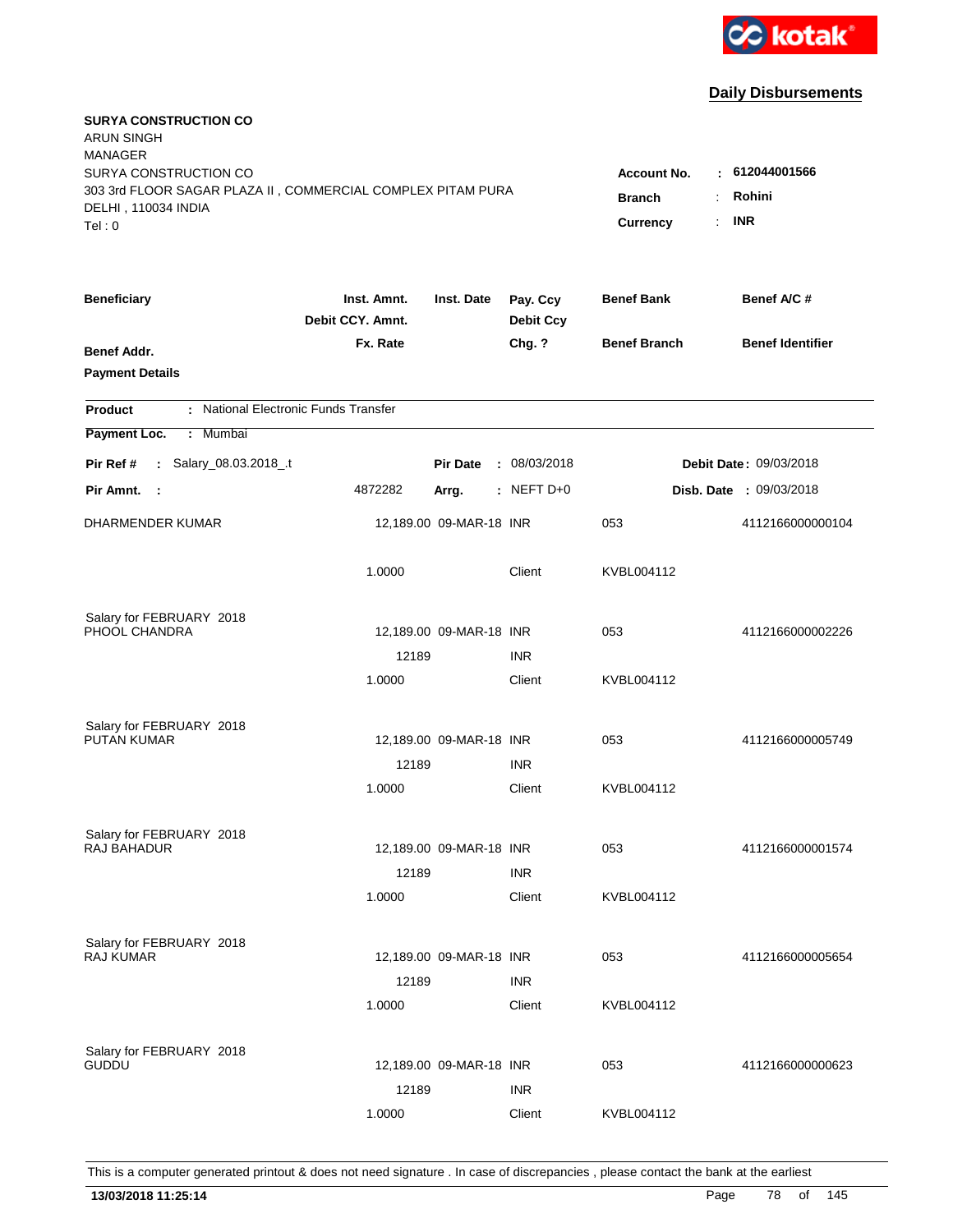

| <b>SURYA CONSTRUCTION CO</b><br><b>ARUN SINGH</b><br><b>MANAGER</b><br>SURYA CONSTRUCTION CO |                                 |                         |                              | <b>Account No.</b>  | : 612044001566          |
|----------------------------------------------------------------------------------------------|---------------------------------|-------------------------|------------------------------|---------------------|-------------------------|
| 303 3rd FLOOR SAGAR PLAZA II, COMMERCIAL COMPLEX PITAM PURA<br>DELHI, 110034 INDIA<br>Tel: 0 | <b>Branch</b><br>Currency<br>÷. | Rohini<br><b>INR</b>    |                              |                     |                         |
| <b>Beneficiary</b>                                                                           | Inst. Amnt.<br>Debit CCY. Amnt. | Inst. Date              | Pay. Ccy<br><b>Debit Ccy</b> | <b>Benef Bank</b>   | Benef A/C #             |
| Benef Addr.<br><b>Payment Details</b>                                                        | Fx. Rate                        |                         | Chg. ?                       | <b>Benef Branch</b> | <b>Benef Identifier</b> |
| : National Electronic Funds Transfer<br><b>Product</b>                                       |                                 |                         |                              |                     |                         |
| Payment Loc.<br><b>Mumbai</b><br>÷.                                                          |                                 |                         |                              |                     |                         |
| : Salary_08.03.2018_.t<br>Pir Ref #                                                          |                                 | <b>Pir Date</b>         | : 08/03/2018                 |                     | Debit Date: 09/03/2018  |
| Pir Amnt.<br>- 1                                                                             | 4872282                         | Arrg.                   | $:$ NEFT D+0                 |                     | Disb. Date: 09/03/2018  |
| GUDDU                                                                                        |                                 | 12,189.00 09-MAR-18 INR |                              | 053                 | 4112166000000623        |
|                                                                                              | 1.0000                          |                         | Client                       | KVBL004112          |                         |
| Salary for FEBRUARY 2018<br>RAJENDRA PASWAN                                                  |                                 |                         |                              | 053                 |                         |
|                                                                                              | 12189                           | 12,189.00 09-MAR-18 INR | <b>INR</b>                   |                     | 4112166000001813        |
|                                                                                              | 1.0000                          |                         | Client                       | KVBL004112          |                         |
| Salary for FEBRUARY 2018<br><b>BANWARI LAL</b>                                               |                                 | 12,189.00 09-MAR-18 INR |                              | 053                 | 4112166000000810        |
|                                                                                              | 12189                           |                         | <b>INR</b>                   |                     |                         |
|                                                                                              | 1.0000                          |                         | Client                       | KVBL004112          |                         |
| Salary for FEBRUARY 2018                                                                     |                                 |                         |                              |                     |                         |
| <b>RANJIT KUMAR</b>                                                                          |                                 | 12,189.00 09-MAR-18 INR |                              | 053                 | 4112166000000045        |
|                                                                                              | 12189<br>1.0000                 |                         | <b>INR</b><br>Client         | KVBL004112          |                         |
| Salary for FEBRUARY 2018                                                                     |                                 |                         |                              |                     |                         |
| <b>SAPTMI LAL</b>                                                                            |                                 | 2,612.00 09-MAR-18 INR  |                              | 053                 | 4112166000005725        |
|                                                                                              | 2612                            |                         | <b>INR</b>                   |                     |                         |
|                                                                                              | 1.0000                          |                         | Client                       | KVBL004112          |                         |
| Salary for FEBRUARY 2018                                                                     |                                 |                         |                              |                     |                         |
| <b>VEERENDRA KUMAR</b>                                                                       |                                 | 12,189.00 09-MAR-18 INR |                              | 053                 | 4112166000000360        |
|                                                                                              | 12189                           |                         | <b>INR</b>                   |                     |                         |
|                                                                                              | 1.0000                          |                         | Client                       | KVBL004112          |                         |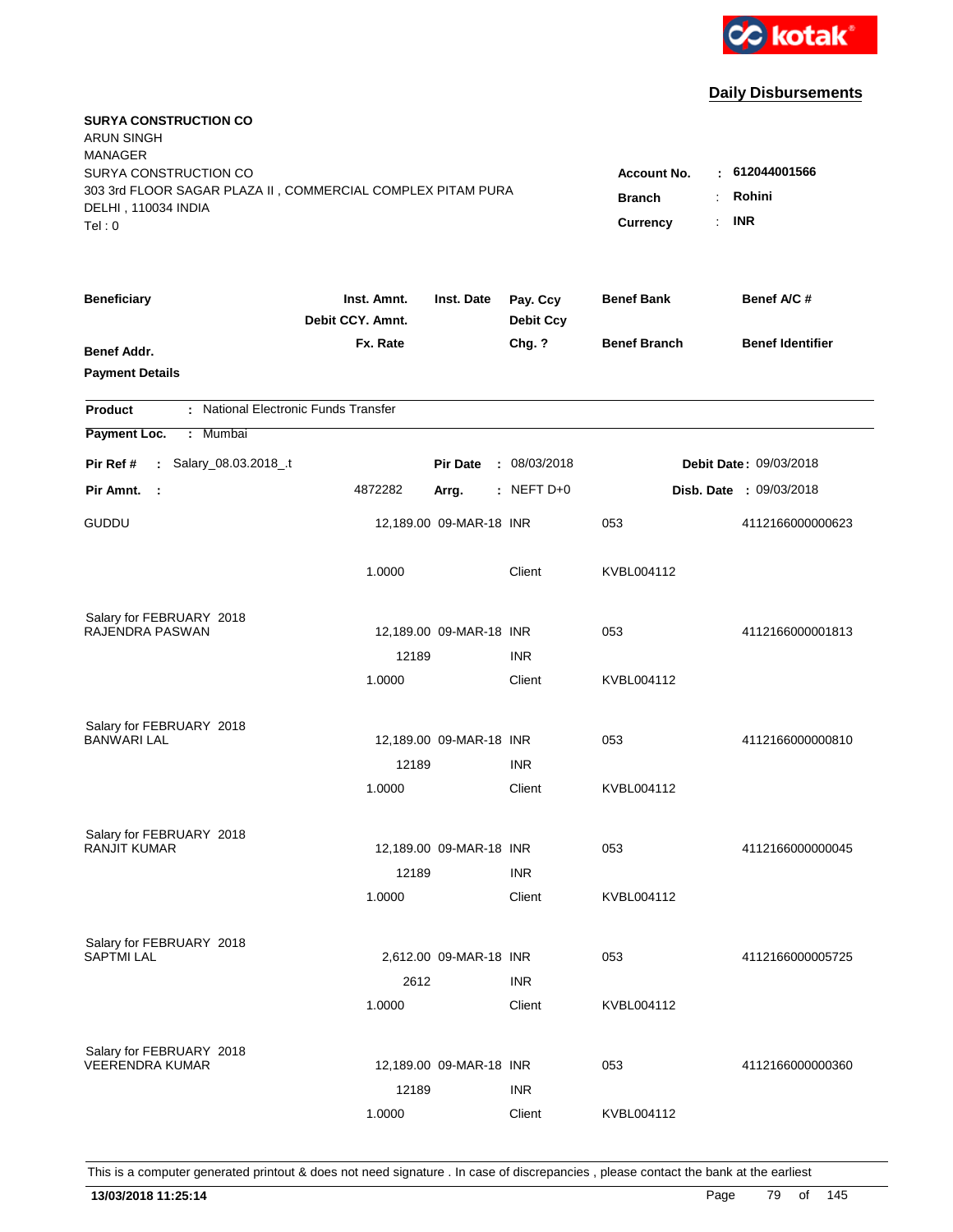

| <b>SURYA CONSTRUCTION CO</b><br><b>ARUN SINGH</b><br><b>MANAGER</b> |                                 |                         |                              |                       |                                |
|---------------------------------------------------------------------|---------------------------------|-------------------------|------------------------------|-----------------------|--------------------------------|
| SURYA CONSTRUCTION CO                                               |                                 |                         |                              | <b>Account No.</b>    | $-612044001566$                |
| 303 3rd FLOOR SAGAR PLAZA II, COMMERCIAL COMPLEX PITAM PURA         | <b>Branch</b><br>$\ddot{\cdot}$ | Rohini                  |                              |                       |                                |
| DELHI, 110034 INDIA<br>Tel: 0                                       |                                 |                         |                              | <b>Currency</b><br>÷. | <b>INR</b>                     |
|                                                                     |                                 |                         |                              |                       |                                |
| <b>Beneficiary</b>                                                  | Inst. Amnt.<br>Debit CCY. Amnt. | Inst. Date              | Pay. Ccy<br><b>Debit Ccy</b> | <b>Benef Bank</b>     | Benef A/C#                     |
| Benef Addr.                                                         | Fx. Rate                        |                         | Chg. ?                       | <b>Benef Branch</b>   | <b>Benef Identifier</b>        |
| <b>Payment Details</b>                                              |                                 |                         |                              |                       |                                |
| : National Electronic Funds Transfer<br><b>Product</b>              |                                 |                         |                              |                       |                                |
| Payment Loc.<br>: Mumbai                                            |                                 |                         |                              |                       |                                |
| : Salary_08.03.2018_.t<br>Pir Ref #                                 |                                 | <b>Pir Date</b>         | : 08/03/2018                 |                       | Debit Date: 09/03/2018         |
| Pir Amnt. :                                                         | 4872282                         | Arrg.                   | $:$ NEFT D+0                 |                       | <b>Disb. Date : 09/03/2018</b> |
| <b>VEERENDRA KUMAR</b>                                              |                                 | 12,189.00 09-MAR-18 INR |                              | 053                   | 4112166000000360               |
|                                                                     | 1.0000                          |                         | Client                       | KVBL004112            |                                |
| Salary for FEBRUARY 2018                                            |                                 |                         |                              |                       |                                |
| <b>GAUTAM SINGH</b>                                                 |                                 | 12,189.00 09-MAR-18 INR |                              | 053                   | 4112166000001633               |
|                                                                     | 12189                           |                         | <b>INR</b>                   |                       |                                |
|                                                                     | 1.0000                          |                         | Client                       | KVBL004112            |                                |
| Salary for FEBRUARY 2018                                            |                                 |                         |                              |                       |                                |
| JAGDEV                                                              |                                 | 16,179.00 09-MAR-18 INR |                              | 053                   | 4112178000001438               |
|                                                                     | 16179                           |                         | <b>INR</b>                   |                       |                                |
|                                                                     | 1.0000                          |                         | Client                       | KVBL004112            |                                |
| Salary for FEBRUARY 2018                                            |                                 |                         |                              |                       |                                |
| AKASH TYAGI                                                         |                                 | 13,721.00 09-MAR-18 INR |                              | 053                   | 4112166000000339               |
|                                                                     | 13721                           |                         | <b>INR</b>                   |                       |                                |
|                                                                     | 1.0000                          |                         | Client                       | KVBL004112            |                                |
| Salary for FEBRUARY 2018                                            |                                 |                         |                              |                       |                                |
| <b>RAM PRASAD</b>                                                   |                                 | 16,179.00 09-MAR-18 INR |                              | 053                   | 4112166000000220               |
|                                                                     | 16179                           |                         | <b>INR</b>                   |                       |                                |
|                                                                     | 1.0000                          |                         | Client                       | KVBL004112            |                                |
| Salary for FEBRUARY 2018                                            |                                 |                         |                              |                       |                                |
| <b>AVDESH</b>                                                       |                                 | 14,776.00 09-MAR-18 INR |                              | 053                   | 4112166000000303               |
|                                                                     | 14776                           |                         | <b>INR</b>                   |                       |                                |
|                                                                     | 1.0000                          |                         | Client                       | KVBL004112            |                                |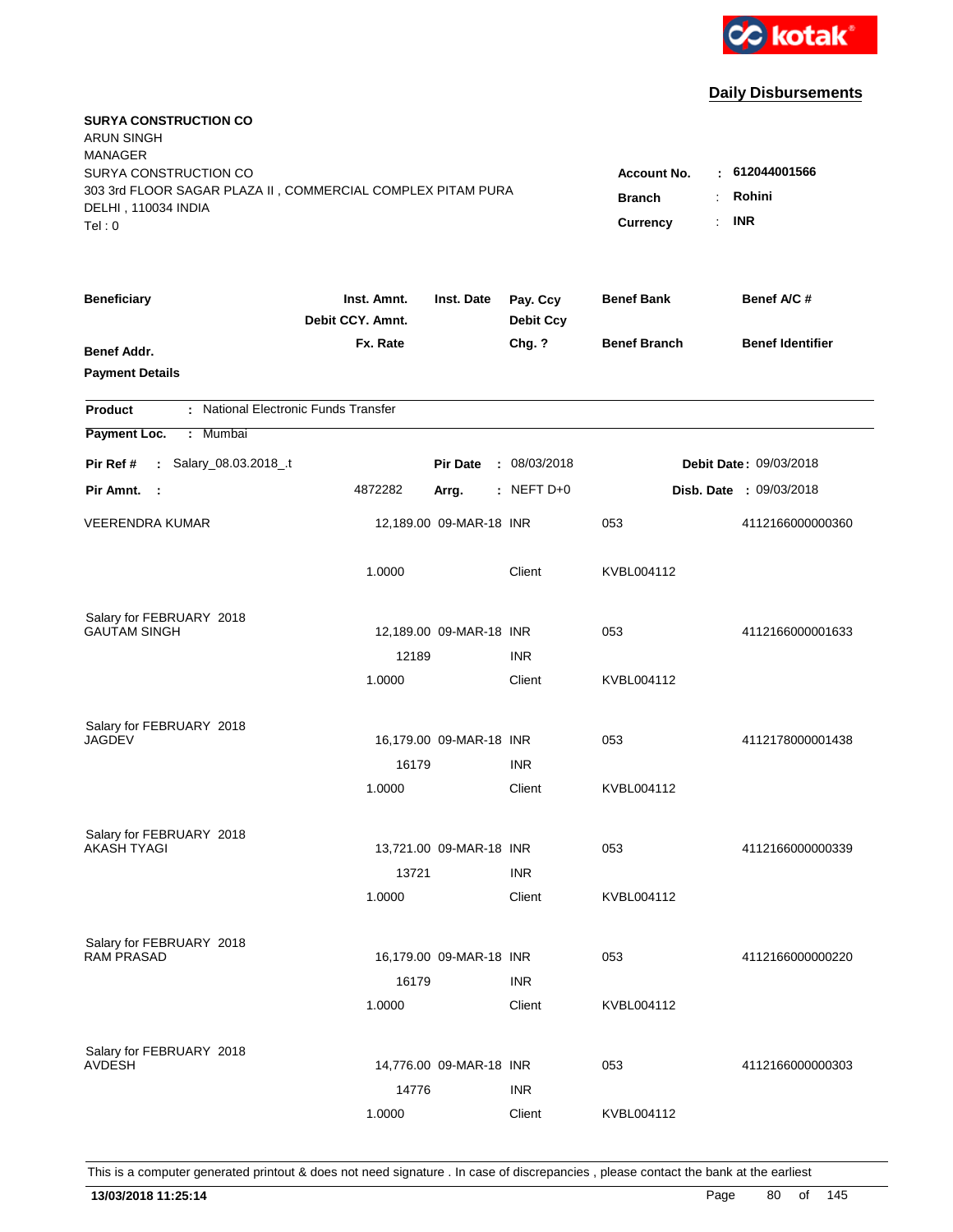

| <b>SURYA CONSTRUCTION CO</b><br>ARUN SINGH<br><b>MANAGER</b>                                                          |                                                             |                                        |                              |                     |                                |
|-----------------------------------------------------------------------------------------------------------------------|-------------------------------------------------------------|----------------------------------------|------------------------------|---------------------|--------------------------------|
| SURYA CONSTRUCTION CO<br>303 3rd FLOOR SAGAR PLAZA II, COMMERCIAL COMPLEX PITAM PURA<br>DELHI, 110034 INDIA<br>Tel: 0 | <b>Account No.</b><br><b>Branch</b><br>÷.<br>Currency<br>÷. | : 612044001566<br>Rohini<br><b>INR</b> |                              |                     |                                |
|                                                                                                                       |                                                             |                                        |                              |                     |                                |
| <b>Beneficiary</b>                                                                                                    | Inst. Amnt.<br>Debit CCY. Amnt.                             | Inst. Date                             | Pay. Ccy<br><b>Debit Ccy</b> | <b>Benef Bank</b>   | Benef A/C #                    |
| Benef Addr.<br><b>Payment Details</b>                                                                                 | Fx. Rate                                                    |                                        | Chg. ?                       | <b>Benef Branch</b> | <b>Benef Identifier</b>        |
| : National Electronic Funds Transfer<br><b>Product</b>                                                                |                                                             |                                        |                              |                     |                                |
| Payment Loc.<br>: Mumbai                                                                                              |                                                             |                                        |                              |                     |                                |
| : Salary_08.03.2018_.t<br>Pir Ref #                                                                                   |                                                             | <b>Pir Date</b>                        | : 08/03/2018                 |                     | Debit Date: 09/03/2018         |
| Pir Amnt.<br>- 1                                                                                                      | 4872282                                                     | Arrg.                                  | $:$ NEFT D+0                 |                     | <b>Disb. Date : 09/03/2018</b> |
| AVDESH                                                                                                                |                                                             | 14,776.00 09-MAR-18 INR                |                              | 053                 | 4112166000000303               |
|                                                                                                                       | 1.0000                                                      |                                        | Client                       | KVBL004112          |                                |
| Salary for FEBRUARY 2018                                                                                              |                                                             |                                        |                              |                     |                                |
| <b>RAM KISHOR</b>                                                                                                     |                                                             | 14,776.00 09-MAR-18 INR                |                              | 053                 | 4112166000000213               |
|                                                                                                                       | 14776<br>1.0000                                             |                                        | <b>INR</b><br>Client         | KVBL004112          |                                |
|                                                                                                                       |                                                             |                                        |                              |                     |                                |
| Salary for FEBRUARY 2018                                                                                              |                                                             |                                        |                              |                     |                                |
| <b>RAM DHANI</b>                                                                                                      |                                                             | 14,776.00 09-MAR-18 INR                |                              | 053                 | 4112166000005270               |
|                                                                                                                       | 14776                                                       |                                        | <b>INR</b>                   |                     |                                |
|                                                                                                                       | 1.0000                                                      |                                        | Client                       | KVBL004112          |                                |
| Salary for FEBRUARY 2018                                                                                              |                                                             |                                        |                              |                     |                                |
| <b>VIRENDER KUMAR</b>                                                                                                 |                                                             | 14,776.00 09-MAR-18 INR                |                              | 053                 | 4112166000000232               |
|                                                                                                                       | 14776                                                       |                                        | <b>INR</b>                   |                     |                                |
|                                                                                                                       | 1.0000                                                      |                                        | Client                       | KVBL004112          |                                |
| Salary for FEBRUARY 2018                                                                                              |                                                             |                                        |                              |                     |                                |
| <b>VIRENDER SINGH</b>                                                                                                 |                                                             | 14,776.00 09-MAR-18 INR                |                              | 053                 | 4112166000001529               |
|                                                                                                                       | 14776                                                       |                                        | <b>INR</b>                   |                     |                                |
|                                                                                                                       | 1.0000                                                      |                                        | Client                       | KVBL004112          |                                |
|                                                                                                                       |                                                             |                                        |                              |                     |                                |
| Salary for FEBRUARY 2018<br><b>VISHNU PRASAD</b>                                                                      |                                                             | 14,776.00 09-MAR-18 INR                |                              | 053                 | 4112166000001820               |
|                                                                                                                       | 14776                                                       |                                        | <b>INR</b>                   |                     |                                |
|                                                                                                                       | 1.0000                                                      |                                        | Client                       | KVBL004112          |                                |
|                                                                                                                       |                                                             |                                        |                              |                     |                                |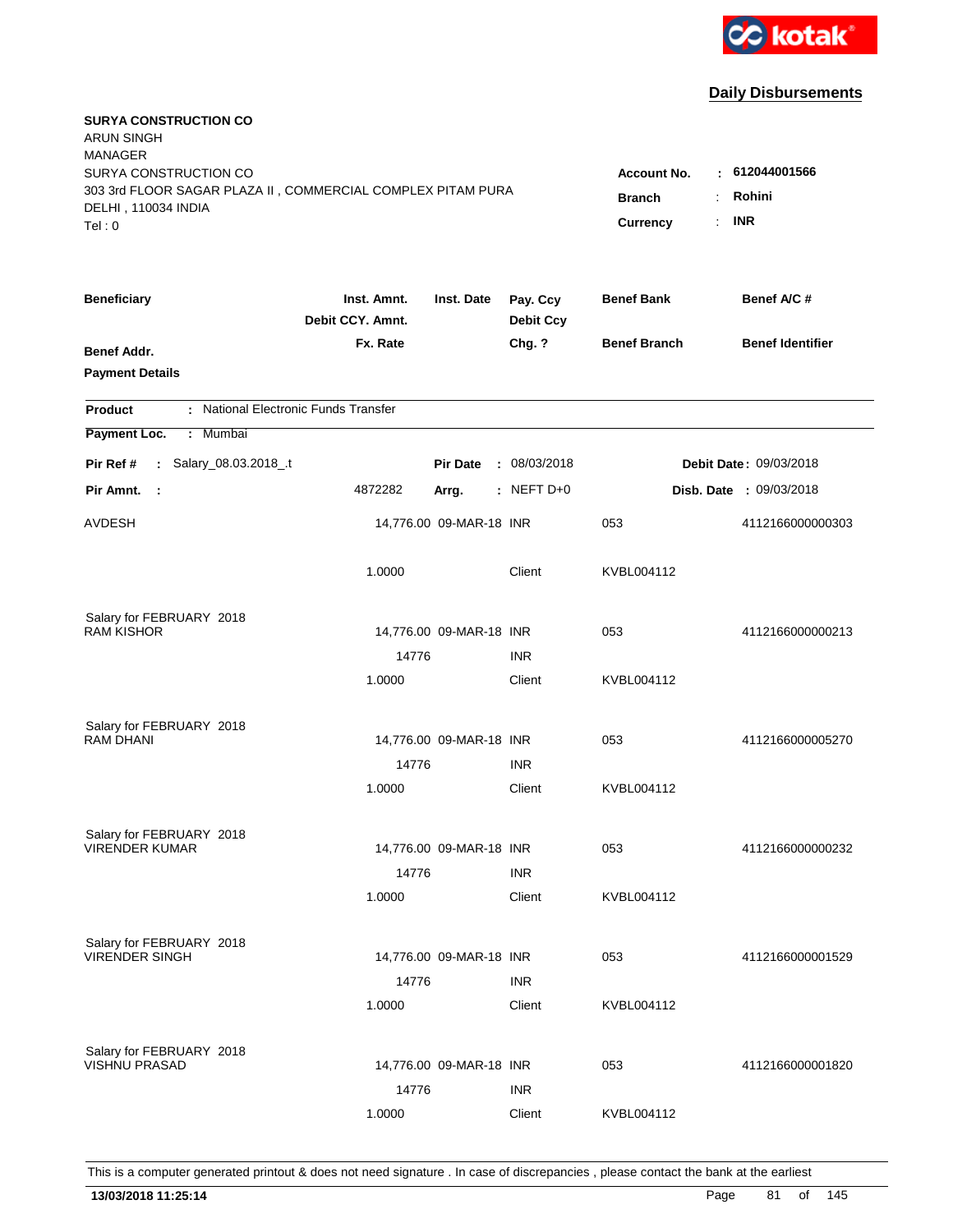

| <b>SURYA CONSTRUCTION CO</b><br><b>ARUN SINGH</b><br><b>MANAGER</b>                  |                                 |                         |                              |                                              |                                |
|--------------------------------------------------------------------------------------|---------------------------------|-------------------------|------------------------------|----------------------------------------------|--------------------------------|
| SURYA CONSTRUCTION CO<br>303 3rd FLOOR SAGAR PLAZA II, COMMERCIAL COMPLEX PITAM PURA |                                 |                         |                              | <b>Account No.</b><br><b>Branch</b><br>÷.    | : 612044001566<br>Rohini       |
| DELHI, 110034 INDIA<br>Tel: 0                                                        |                                 |                         |                              | $\mathbb{R}^{\mathbb{Z}}$<br><b>Currency</b> | <b>INR</b>                     |
| <b>Beneficiary</b>                                                                   | Inst. Amnt.<br>Debit CCY, Amnt. | Inst. Date              | Pay. Ccy<br><b>Debit Ccy</b> | <b>Benef Bank</b>                            | Benef A/C #                    |
| Benef Addr.<br><b>Payment Details</b>                                                | Fx. Rate                        |                         | Chg. ?                       | <b>Benef Branch</b>                          | <b>Benef Identifier</b>        |
| : National Electronic Funds Transfer<br><b>Product</b>                               |                                 |                         |                              |                                              |                                |
| Payment Loc.<br>Mumbai<br>÷.                                                         |                                 |                         |                              |                                              |                                |
| : Salary_08.03.2018_.t<br>Pir Ref #                                                  |                                 | <b>Pir Date</b>         | : 08/03/2018                 |                                              | <b>Debit Date: 09/03/2018</b>  |
| Pir Amnt. :                                                                          | 4872282                         | Arrg.                   | $:$ NEFT D+0                 |                                              | <b>Disb. Date : 09/03/2018</b> |
| <b>VISHNU PRASAD</b>                                                                 |                                 | 14,776.00 09-MAR-18 INR |                              | 053                                          | 4112166000001820               |
|                                                                                      | 1.0000                          |                         | Client                       | KVBL004112                                   |                                |
| Salary for FEBRUARY 2018                                                             |                                 |                         |                              |                                              |                                |
| <b>JITENDER KUMAR</b>                                                                |                                 | 14,776.00 09-MAR-18 INR |                              | 053                                          | 4112166000001773               |
|                                                                                      | 14776<br>1.0000                 |                         | <b>INR</b><br>Client         | KVBL004112                                   |                                |
|                                                                                      |                                 |                         |                              |                                              |                                |
| Salary for FEBRUARY 2018                                                             |                                 |                         |                              |                                              |                                |
| <b>DILEEP SINGH</b>                                                                  |                                 | 11,318.00 09-MAR-18 INR |                              | 053                                          | 4112166000000201               |
|                                                                                      | 11318                           |                         | <b>INR</b>                   |                                              |                                |
|                                                                                      | 1.0000                          |                         | Client                       | KVBL004112                                   |                                |
| Salary for FEBRUARY 2018                                                             |                                 |                         |                              |                                              |                                |
| RAJOL KUMAR                                                                          |                                 | 12,189.00 09-MAR-18 INR |                              | 053                                          | 4112166000001704               |
|                                                                                      | 12189                           |                         | <b>INR</b>                   |                                              |                                |
|                                                                                      | 1.0000                          |                         | Client                       | KVBL004112                                   |                                |
| Salary for FEBRUARY 2018                                                             |                                 |                         |                              |                                              |                                |
| <b>RAKESH KUMAR</b>                                                                  |                                 | 12,189.00 09-MAR-18 INR |                              | 053                                          | 4112166000001844               |
|                                                                                      | 12189                           |                         | <b>INR</b>                   |                                              |                                |
|                                                                                      | 1.0000                          |                         | Client                       | KVBL004112                                   |                                |
|                                                                                      |                                 |                         |                              |                                              |                                |
| Salary for FEBRUARY 2018<br><b>RAKESH KUMAR</b>                                      |                                 | 12,189.00 09-MAR-18 INR |                              | 053                                          | 4112166000000737               |
|                                                                                      | 12189                           |                         | <b>INR</b>                   |                                              |                                |
|                                                                                      | 1.0000                          |                         | Client                       | KVBL004112                                   |                                |
|                                                                                      |                                 |                         |                              |                                              |                                |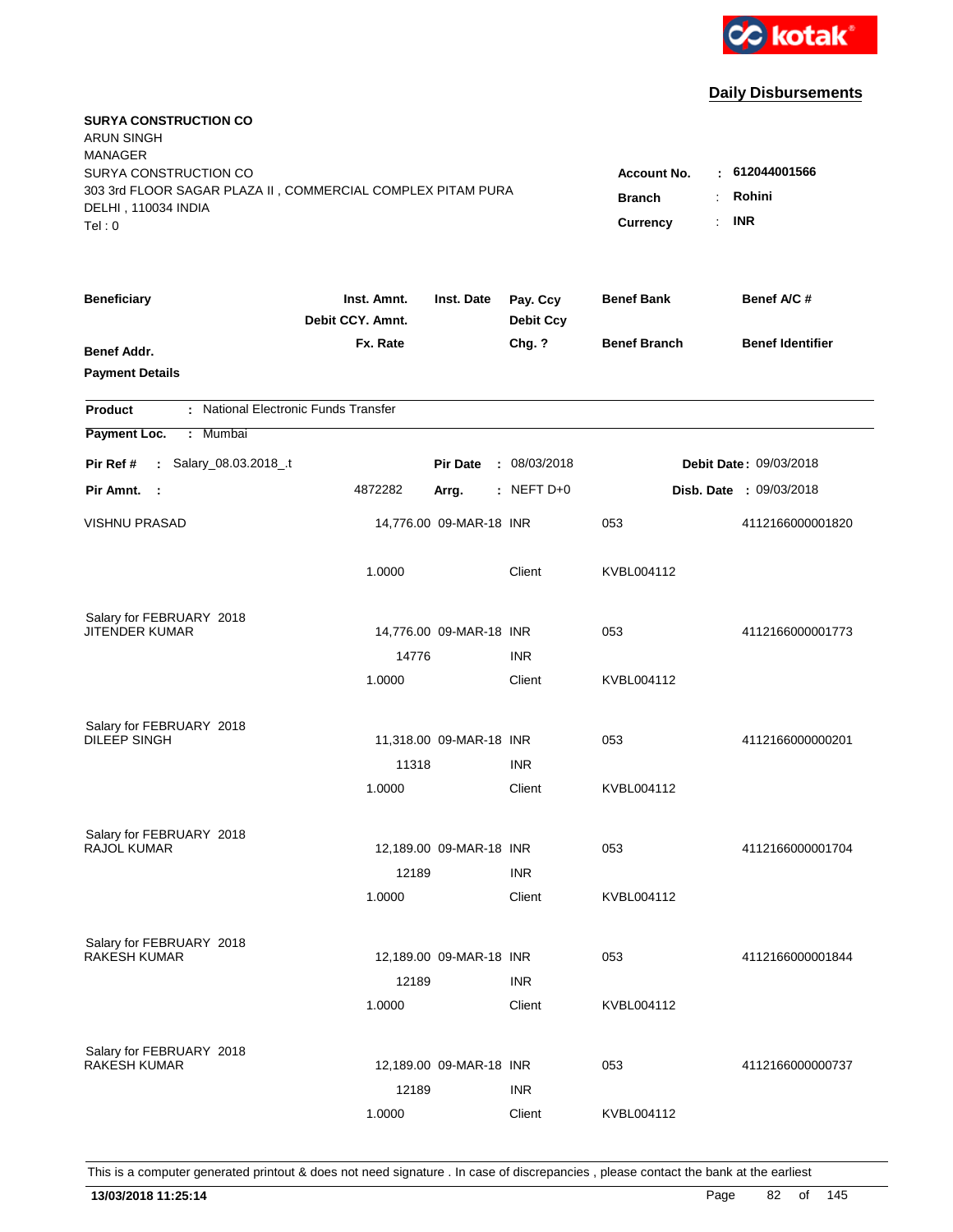

| <b>SURYA CONSTRUCTION CO</b><br><b>ARUN SINGH</b><br><b>MANAGER</b>                                                   |                                                       |                                        |                              |                     |                         |
|-----------------------------------------------------------------------------------------------------------------------|-------------------------------------------------------|----------------------------------------|------------------------------|---------------------|-------------------------|
| SURYA CONSTRUCTION CO<br>303 3rd FLOOR SAGAR PLAZA II, COMMERCIAL COMPLEX PITAM PURA<br>DELHI, 110034 INDIA<br>Tel: 0 | <b>Account No.</b><br><b>Branch</b><br>Currency<br>÷. | : 612044001566<br>Rohini<br><b>INR</b> |                              |                     |                         |
| <b>Beneficiary</b>                                                                                                    | Inst. Amnt.<br>Debit CCY. Amnt.                       | Inst. Date                             | Pay. Ccy<br><b>Debit Ccy</b> | <b>Benef Bank</b>   | Benef A/C #             |
| Benef Addr.<br><b>Payment Details</b>                                                                                 | Fx. Rate                                              |                                        | Chg. ?                       | <b>Benef Branch</b> | <b>Benef Identifier</b> |
| : National Electronic Funds Transfer<br><b>Product</b>                                                                |                                                       |                                        |                              |                     |                         |
| Payment Loc.<br>: Mumbai                                                                                              |                                                       |                                        |                              |                     |                         |
| : Salary_08.03.2018_.t<br>Pir Ref #                                                                                   |                                                       | <b>Pir Date</b>                        | : 08/03/2018                 |                     | Debit Date: 09/03/2018  |
| Pir Amnt.<br>$\sim$ 1                                                                                                 | 4872282                                               | Arrg.                                  | $:$ NEFT D+0                 |                     | Disb. Date: 09/03/2018  |
| RAKESH KUMAR                                                                                                          |                                                       | 12,189.00 09-MAR-18 INR                |                              | 053                 | 4112166000000737        |
|                                                                                                                       | 1.0000                                                |                                        | Client                       | KVBL004112          |                         |
| Salary for FEBRUARY 2018                                                                                              |                                                       |                                        |                              |                     |                         |
| <b>AKHILESH KUMAR</b>                                                                                                 |                                                       | 12,189.00 09-MAR-18 INR                |                              | 053                 | 4112166000000268        |
|                                                                                                                       | 12189<br>1.0000                                       |                                        | <b>INR</b><br>Client         | KVBL004112          |                         |
|                                                                                                                       |                                                       |                                        |                              |                     |                         |
| Salary for FEBRUARY 2018                                                                                              |                                                       |                                        |                              |                     |                         |
| <b>ASHISH KUMAR</b>                                                                                                   |                                                       | 12,189.00 09-MAR-18 INR                |                              | 053                 | 4112166000000128        |
|                                                                                                                       | 12189                                                 |                                        | <b>INR</b>                   |                     |                         |
|                                                                                                                       | 1.0000                                                |                                        | Client                       | KVBL004112          |                         |
| Salary for FEBRUARY 2018                                                                                              |                                                       |                                        |                              |                     |                         |
| <b>NARESH KUMAR</b>                                                                                                   |                                                       | 7,835.00 09-MAR-18 INR                 |                              | 053                 | 4112166000001996        |
|                                                                                                                       | 7835                                                  |                                        | <b>INR</b>                   |                     |                         |
|                                                                                                                       | 1.0000                                                |                                        | Client                       | KVBL004112          |                         |
| Salary for FEBRUARY 2018                                                                                              |                                                       |                                        |                              |                     |                         |
| <b>SUSHIL KUMAR</b>                                                                                                   |                                                       | 12,189.00 09-MAR-18 INR                |                              | 053                 | 4112166000000256        |
|                                                                                                                       | 12189                                                 |                                        | <b>INR</b>                   |                     |                         |
|                                                                                                                       | 1.0000                                                |                                        | Client                       | KVBL004112          |                         |
|                                                                                                                       |                                                       |                                        |                              |                     |                         |
| Salary for FEBRUARY 2018<br><b>MANOJ KUMAR</b>                                                                        |                                                       | 12,189.00 09-MAR-18 INR                |                              | 053                 | 4112178000001324        |
|                                                                                                                       | 12189                                                 |                                        | <b>INR</b>                   |                     |                         |
|                                                                                                                       | 1.0000                                                |                                        | Client                       | KVBL004112          |                         |
|                                                                                                                       |                                                       |                                        |                              |                     |                         |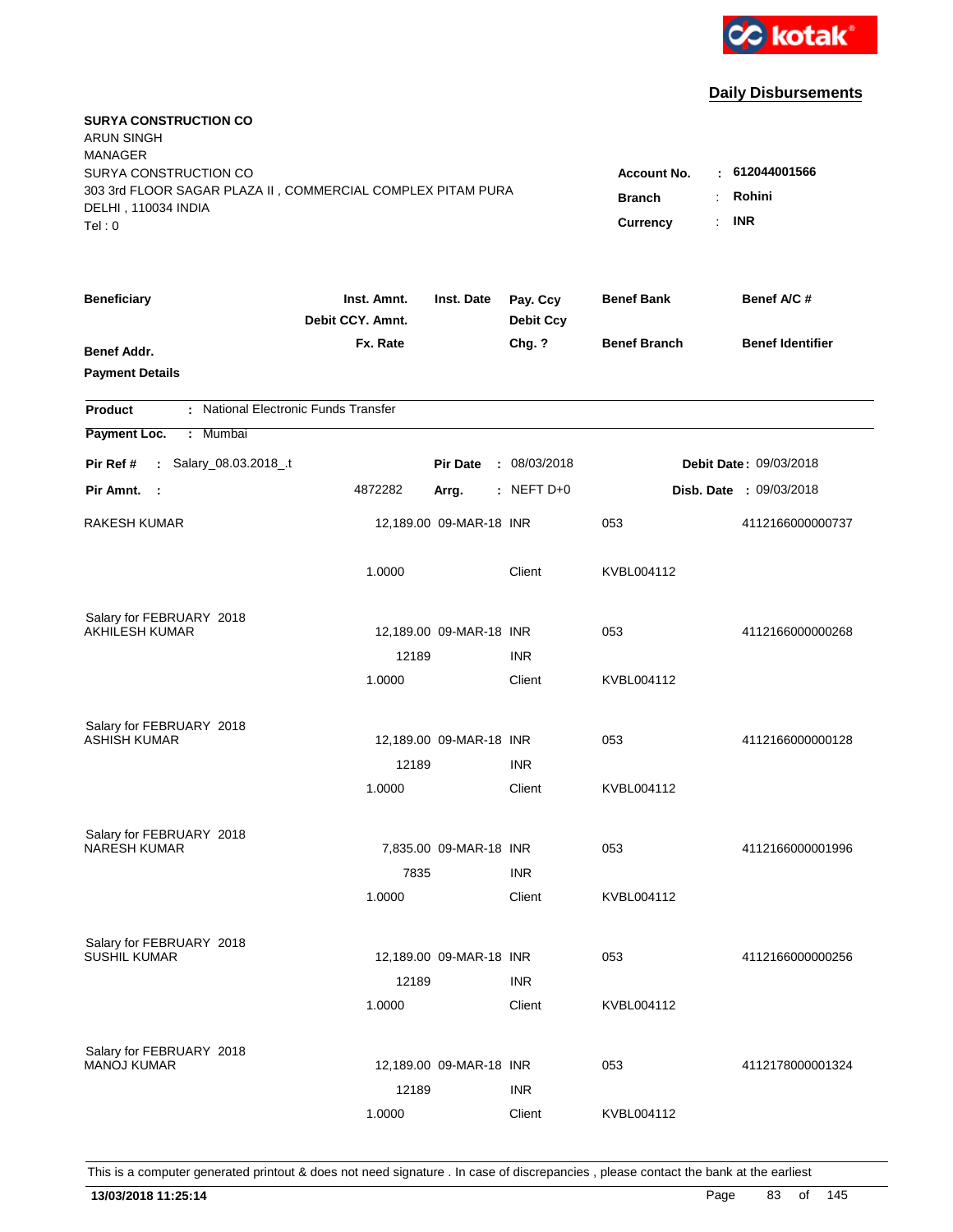

| <b>SURYA CONSTRUCTION CO</b><br><b>ARUN SINGH</b><br><b>MANAGER</b> |                                 |                         |                              |                                              |                                |
|---------------------------------------------------------------------|---------------------------------|-------------------------|------------------------------|----------------------------------------------|--------------------------------|
| SURYA CONSTRUCTION CO                                               |                                 |                         |                              | <b>Account No.</b>                           | : 612044001566                 |
| 303 3rd FLOOR SAGAR PLAZA II, COMMERCIAL COMPLEX PITAM PURA         |                                 |                         |                              | <b>Branch</b><br>÷.                          | Rohini                         |
| DELHI, 110034 INDIA<br>Tel: 0                                       |                                 |                         |                              | $\mathbb{R}^{\mathbb{Z}}$<br><b>Currency</b> | <b>INR</b>                     |
|                                                                     |                                 |                         |                              |                                              |                                |
| <b>Beneficiary</b>                                                  | Inst. Amnt.<br>Debit CCY, Amnt. | Inst. Date              | Pay. Ccy<br><b>Debit Ccy</b> | <b>Benef Bank</b>                            | Benef A/C #                    |
| Benef Addr.                                                         | Fx. Rate                        |                         | Chg. ?                       | <b>Benef Branch</b>                          | <b>Benef Identifier</b>        |
| <b>Payment Details</b>                                              |                                 |                         |                              |                                              |                                |
| : National Electronic Funds Transfer<br><b>Product</b>              |                                 |                         |                              |                                              |                                |
| Payment Loc.<br>Mumbai<br>÷.                                        |                                 |                         |                              |                                              |                                |
| : Salary_08.03.2018_.t<br>Pir Ref #                                 |                                 | <b>Pir Date</b>         | : 08/03/2018                 |                                              | Debit Date: 09/03/2018         |
| Pir Amnt. :                                                         | 4872282                         | Arrg.                   | $:$ NEFT D+0                 |                                              | <b>Disb. Date : 09/03/2018</b> |
| <b>MANOJ KUMAR</b>                                                  |                                 | 12,189.00 09-MAR-18 INR |                              | 053                                          | 4112178000001324               |
|                                                                     | 1.0000                          |                         | Client                       | KVBL004112                                   |                                |
| Salary for FEBRUARY 2018                                            |                                 |                         |                              |                                              |                                |
| <b>RAVINDER</b>                                                     |                                 | 12,189.00 09-MAR-18 INR |                              | 053                                          | 4112166000000244               |
|                                                                     | 12189                           |                         | <b>INR</b>                   |                                              |                                |
|                                                                     | 1.0000                          |                         | Client                       | KVBL004112                                   |                                |
| Salary for FEBRUARY 2018                                            |                                 |                         |                              |                                              |                                |
| <b>BHAGIRATH</b>                                                    |                                 | 14,776.00 09-MAR-18 INR |                              | 053                                          | 4112166000005891               |
|                                                                     | 14776                           |                         | <b>INR</b>                   |                                              |                                |
|                                                                     | 1.0000                          |                         | Client                       | KVBL004112                                   |                                |
| Salary for FEBRUARY 2018                                            |                                 |                         |                              |                                              |                                |
| <b>RAMESH CHAND</b>                                                 |                                 | 14,776.00 09-MAR-18 INR |                              | 053                                          | 4112166000005794               |
|                                                                     | 14776                           |                         | <b>INR</b>                   |                                              |                                |
|                                                                     | 1.0000                          |                         | Client                       | KVBL004112                                   |                                |
| Salary for FEBRUARY 2018                                            |                                 |                         |                              |                                              |                                |
| <b>MUKESH</b>                                                       |                                 | 14,776.00 09-MAR-18 INR |                              | 053                                          | 4112166000000630               |
|                                                                     | 14776                           |                         | <b>INR</b>                   |                                              |                                |
|                                                                     | 1.0000                          |                         | Client                       | KVBL004112                                   |                                |
| Salary for FEBRUARY 2018                                            |                                 |                         |                              |                                              |                                |
| PHOOL KUMAR                                                         |                                 | 14,776.00 09-MAR-18 INR |                              | 053                                          | 4112166000000197               |
|                                                                     | 14776                           |                         | <b>INR</b>                   |                                              |                                |
|                                                                     | 1.0000                          |                         | Client                       | KVBL004112                                   |                                |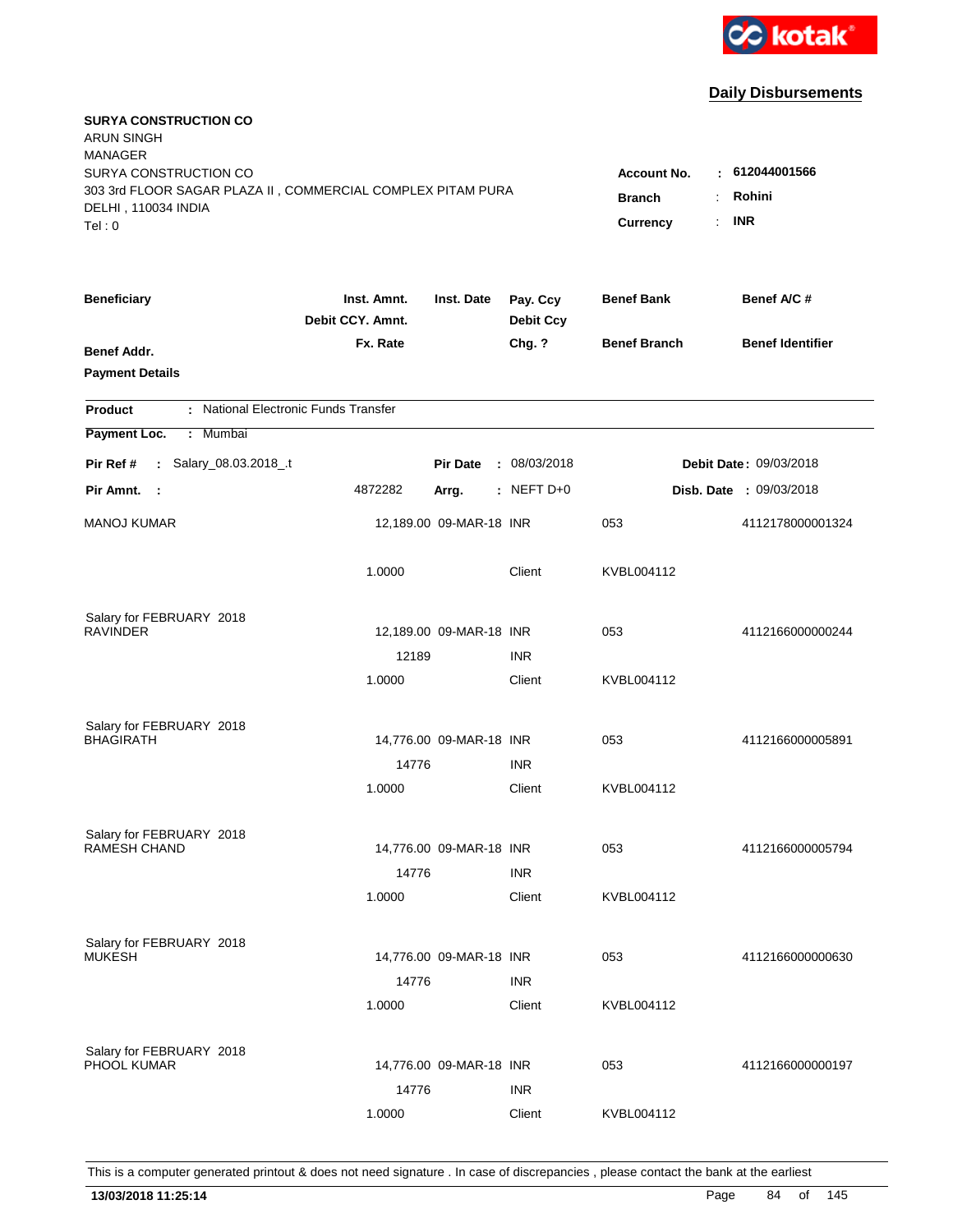

| <b>SURYA CONSTRUCTION CO</b><br><b>ARUN SINGH</b><br><b>MANAGER</b>                                                   |                                                                                                       |                         |                              |                     |                         |
|-----------------------------------------------------------------------------------------------------------------------|-------------------------------------------------------------------------------------------------------|-------------------------|------------------------------|---------------------|-------------------------|
| SURYA CONSTRUCTION CO<br>303 3rd FLOOR SAGAR PLAZA II, COMMERCIAL COMPLEX PITAM PURA<br>DELHI, 110034 INDIA<br>Tel: 0 | $-612044001566$<br><b>Account No.</b><br>Rohini<br><b>Branch</b><br>÷<br><b>INR</b><br>Currency<br>÷. |                         |                              |                     |                         |
| <b>Beneficiary</b>                                                                                                    | Inst. Amnt.<br>Debit CCY. Amnt.                                                                       | Inst. Date              | Pay. Ccy<br><b>Debit Ccy</b> | <b>Benef Bank</b>   | Benef A/C #             |
| Benef Addr.<br><b>Payment Details</b>                                                                                 | Fx. Rate                                                                                              |                         | Chg. ?                       | <b>Benef Branch</b> | <b>Benef Identifier</b> |
| : National Electronic Funds Transfer<br><b>Product</b>                                                                |                                                                                                       |                         |                              |                     |                         |
| Payment Loc.<br><b>Mumbai</b><br>÷.                                                                                   |                                                                                                       |                         |                              |                     |                         |
| : Salary_08.03.2018_.t<br>Pir Ref #                                                                                   |                                                                                                       | <b>Pir Date</b>         | : 08/03/2018                 |                     | Debit Date: 09/03/2018  |
| Pir Amnt.<br>$\sim$ 1                                                                                                 | 4872282                                                                                               | Arrg.                   | $:$ NEFT D+0                 |                     | Disb. Date: 09/03/2018  |
| PHOOL KUMAR                                                                                                           |                                                                                                       | 14,776.00 09-MAR-18 INR |                              | 053                 | 4112166000000197        |
|                                                                                                                       | 1.0000                                                                                                |                         | Client                       | KVBL004112          |                         |
| Salary for FEBRUARY 2018                                                                                              |                                                                                                       |                         |                              |                     |                         |
| <b>RAJENDER KUMAR</b>                                                                                                 |                                                                                                       | 14,776.00 09-MAR-18 INR |                              | 053                 | 4112166000000583        |
|                                                                                                                       | 14776<br>1.0000                                                                                       |                         | <b>INR</b><br>Client         | KVBL004112          |                         |
|                                                                                                                       |                                                                                                       |                         |                              |                     |                         |
| Salary for FEBRUARY 2018                                                                                              |                                                                                                       |                         |                              |                     |                         |
| <b>RAM BARAN</b>                                                                                                      |                                                                                                       | 14,776.00 09-MAR-18 INR |                              | 053                 | 4112166000005493        |
|                                                                                                                       | 14776                                                                                                 |                         | <b>INR</b>                   |                     |                         |
|                                                                                                                       | 1.0000                                                                                                |                         | Client                       | KVBL004112          |                         |
| Salary for FEBRUARY 2018                                                                                              |                                                                                                       |                         |                              |                     |                         |
| RAVI SHANKAR                                                                                                          |                                                                                                       | 14,776.00 09-MAR-18 INR |                              | 053                 | 4112166000004969        |
|                                                                                                                       | 14776                                                                                                 |                         | <b>INR</b>                   |                     |                         |
|                                                                                                                       | 1.0000                                                                                                |                         | Client                       | KVBL004112          |                         |
| Salary for FEBRUARY 2018                                                                                              |                                                                                                       |                         |                              |                     |                         |
| TOTA RAM                                                                                                              |                                                                                                       | 14,776.00 09-MAR-18 INR |                              | 053                 | 4112166000000154        |
|                                                                                                                       | 14776                                                                                                 |                         | <b>INR</b>                   |                     |                         |
|                                                                                                                       | 1.0000                                                                                                |                         | Client                       | KVBL004112          |                         |
| Salary for FEBRUARY 2018                                                                                              |                                                                                                       |                         |                              |                     |                         |
| <b>AMIT KUMAR</b>                                                                                                     |                                                                                                       | 12,189.00 09-MAR-18 INR |                              | 053                 | 4112166000003454        |
|                                                                                                                       | 12189                                                                                                 |                         | <b>INR</b>                   |                     |                         |
|                                                                                                                       | 1.0000                                                                                                |                         | Client                       | KVBL004112          |                         |
|                                                                                                                       |                                                                                                       |                         |                              |                     |                         |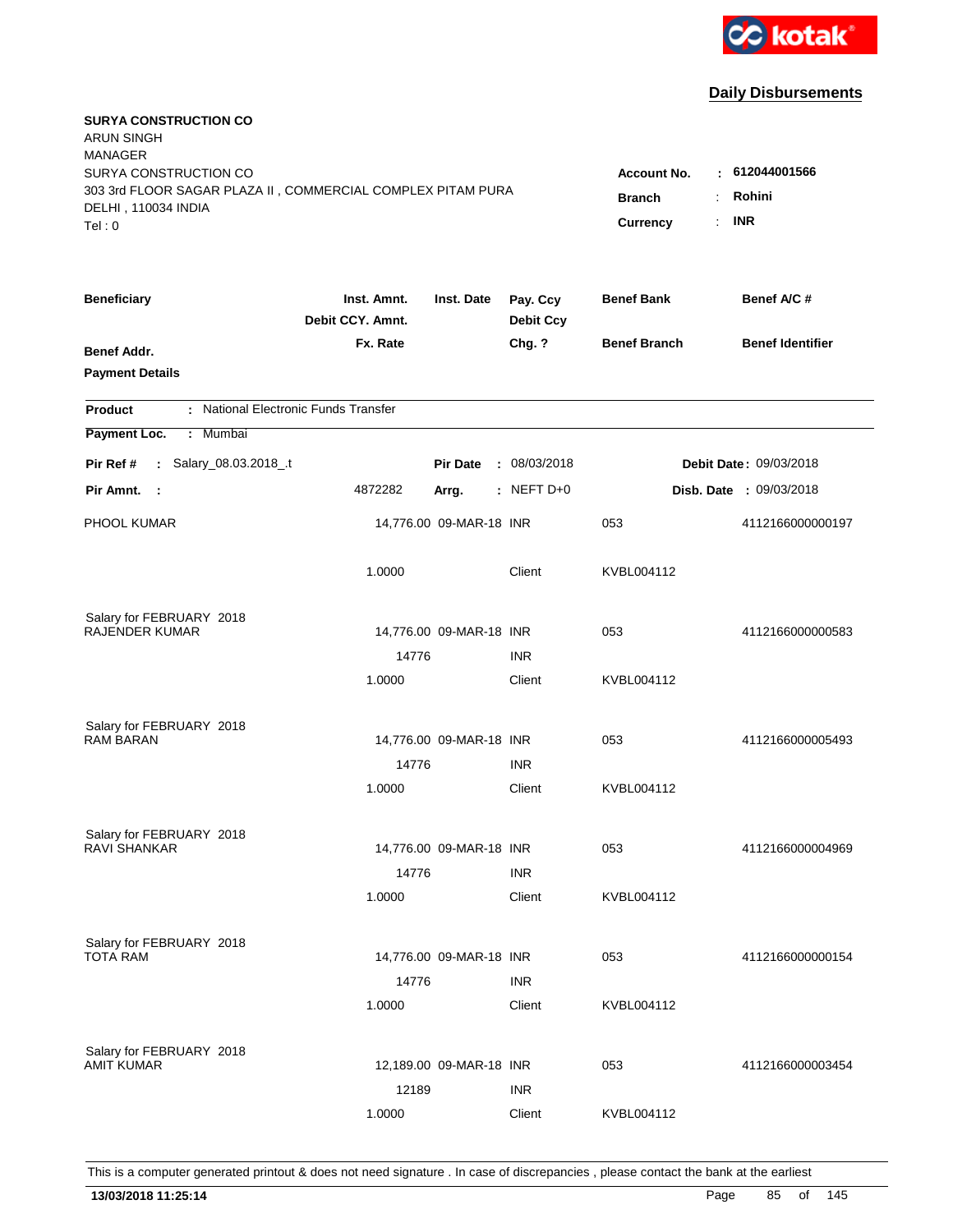

| <b>SURYA CONSTRUCTION CO</b><br><b>ARUN SINGH</b><br><b>MANAGER</b> |                                 |                         |                              |                                              |                                |
|---------------------------------------------------------------------|---------------------------------|-------------------------|------------------------------|----------------------------------------------|--------------------------------|
| SURYA CONSTRUCTION CO                                               |                                 |                         |                              | <b>Account No.</b>                           | : 612044001566                 |
| 303 3rd FLOOR SAGAR PLAZA II, COMMERCIAL COMPLEX PITAM PURA         |                                 |                         |                              | <b>Branch</b><br>÷.                          | Rohini                         |
| DELHI, 110034 INDIA<br>Tel: 0                                       |                                 |                         |                              | $\mathbb{R}^{\mathbb{Z}}$<br><b>Currency</b> | <b>INR</b>                     |
|                                                                     |                                 |                         |                              |                                              |                                |
| <b>Beneficiary</b>                                                  | Inst. Amnt.<br>Debit CCY, Amnt. | Inst. Date              | Pay. Ccy<br><b>Debit Ccy</b> | <b>Benef Bank</b>                            | Benef A/C #                    |
| Benef Addr.                                                         | Fx. Rate                        |                         | Chg. ?                       | <b>Benef Branch</b>                          | <b>Benef Identifier</b>        |
| <b>Payment Details</b>                                              |                                 |                         |                              |                                              |                                |
| : National Electronic Funds Transfer<br><b>Product</b>              |                                 |                         |                              |                                              |                                |
| Payment Loc.<br>Mumbai<br>÷.                                        |                                 |                         |                              |                                              |                                |
| : Salary_08.03.2018_.t<br>Pir Ref #                                 |                                 | <b>Pir Date</b>         | : 08/03/2018                 |                                              | Debit Date: 09/03/2018         |
| Pir Amnt. :                                                         | 4872282                         | Arrg.                   | $:$ NEFT D+0                 |                                              | <b>Disb. Date : 09/03/2018</b> |
| <b>AMIT KUMAR</b>                                                   |                                 | 12,189.00 09-MAR-18 INR |                              | 053                                          | 4112166000003454               |
|                                                                     | 1.0000                          |                         | Client                       | KVBL004112                                   |                                |
| Salary for FEBRUARY 2018                                            |                                 |                         |                              |                                              |                                |
| SHISHPAL                                                            |                                 | 12,189.00 09-MAR-18 INR |                              | 053                                          | 4112166000001903               |
|                                                                     | 12189                           |                         | <b>INR</b>                   |                                              |                                |
|                                                                     | 1.0000                          |                         | Client                       | KVBL004112                                   |                                |
| Salary for FEBRUARY 2018                                            |                                 |                         |                              |                                              |                                |
| <b>SURENDRA KUMAR</b>                                               |                                 | 12,189.00 09-MAR-18 INR |                              | 053                                          | 4112166000001960               |
|                                                                     | 12189                           |                         | <b>INR</b>                   |                                              |                                |
|                                                                     | 1.0000                          |                         | Client                       | KVBL004112                                   |                                |
| Salary for FEBRUARY 2018                                            |                                 |                         |                              |                                              |                                |
| TUTTY                                                               |                                 | 12,189.00 09-MAR-18 INR |                              | 053                                          | 4112166000002167               |
|                                                                     | 12189                           |                         | <b>INR</b>                   |                                              |                                |
|                                                                     | 1.0000                          |                         | Client                       | KVBL004112                                   |                                |
| Salary for FEBRUARY 2018                                            |                                 |                         |                              |                                              |                                |
| <b>UMESH KUMAR</b>                                                  |                                 | 12,189.00 09-MAR-18 INR |                              | 053                                          | 4112166000004957               |
|                                                                     | 12189                           |                         | <b>INR</b>                   |                                              |                                |
|                                                                     | 1.0000                          |                         | Client                       | KVBL004112                                   |                                |
| Salary for FEBRUARY 2018                                            |                                 |                         |                              |                                              |                                |
| <b>ASHISH KUMAR</b>                                                 |                                 | 12,189.00 09-MAR-18 INR |                              | 012                                          | 19040100018482                 |
|                                                                     | 12189                           |                         | <b>INR</b>                   |                                              |                                |
|                                                                     | 1.0000                          |                         | Client                       | 110012032                                    |                                |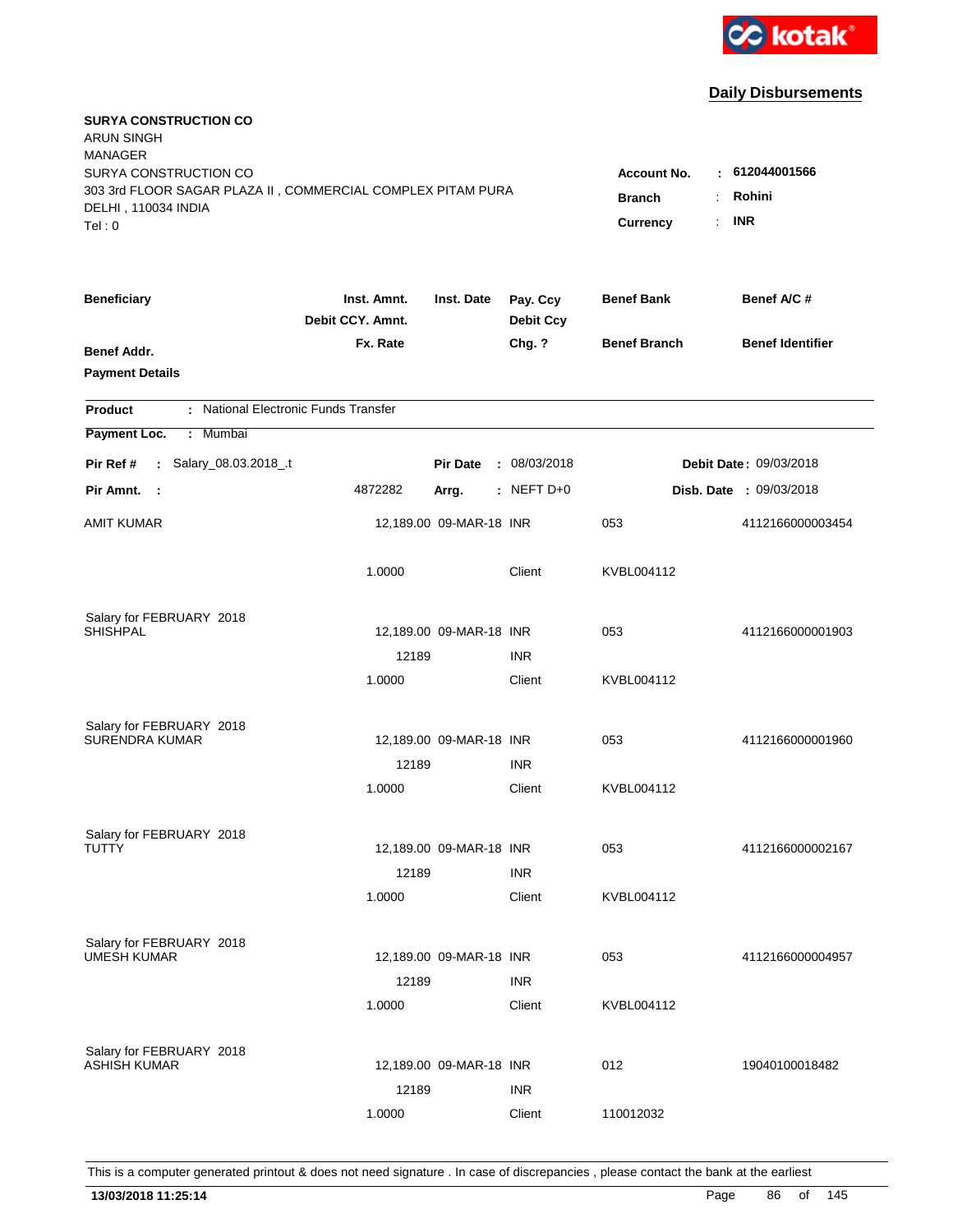

| <b>SURYA CONSTRUCTION CO</b><br><b>ARUN SINGH</b>                                            |                                      |                         |                              |                     |                                |
|----------------------------------------------------------------------------------------------|--------------------------------------|-------------------------|------------------------------|---------------------|--------------------------------|
| <b>MANAGER</b><br>SURYA CONSTRUCTION CO                                                      |                                      |                         |                              | <b>Account No.</b>  | $-612044001566$                |
| 303 3rd FLOOR SAGAR PLAZA II, COMMERCIAL COMPLEX PITAM PURA<br>DELHI, 110034 INDIA<br>Tel: 0 | <b>Branch</b><br>÷<br>÷.<br>Currency | Rohini<br><b>INR</b>    |                              |                     |                                |
|                                                                                              |                                      |                         |                              |                     |                                |
| <b>Beneficiary</b>                                                                           | Inst. Amnt.<br>Debit CCY. Amnt.      | Inst. Date              | Pay. Ccy<br><b>Debit Ccy</b> | <b>Benef Bank</b>   | Benef A/C #                    |
| Benef Addr.                                                                                  | Fx. Rate                             |                         | Chg. ?                       | <b>Benef Branch</b> | <b>Benef Identifier</b>        |
| <b>Payment Details</b>                                                                       |                                      |                         |                              |                     |                                |
| : National Electronic Funds Transfer<br><b>Product</b>                                       |                                      |                         |                              |                     |                                |
| Payment Loc.<br>: Mumbai                                                                     |                                      |                         |                              |                     |                                |
| Salary_08.03.2018_.t<br>Pir Ref #<br>$\mathbb{Z}^{\times}$                                   |                                      | <b>Pir Date</b>         | : 08/03/2018                 |                     | Debit Date: 09/03/2018         |
| Pir Amnt.<br>$\sim$ :                                                                        | 4872282                              | Arrg.                   | $:$ NEFT D+0                 |                     | <b>Disb. Date : 09/03/2018</b> |
| ASHISH KUMAR                                                                                 |                                      | 12,189.00 09-MAR-18 INR |                              | 012                 | 19040100018482                 |
|                                                                                              | 1.0000                               |                         | Client                       | 110012032           |                                |
| Salary for FEBRUARY 2018                                                                     |                                      |                         |                              |                     |                                |
| <b>SUMIT KUMAR</b>                                                                           |                                      | 14,776.00 09-MAR-18 INR |                              | 019                 | 6044614177                     |
|                                                                                              | 14776                                |                         | <b>INR</b>                   |                     |                                |
|                                                                                              | 1.0000                               |                         | Client                       | 110019056           |                                |
| Salary for FEBRUARY 2018                                                                     |                                      |                         |                              |                     |                                |
| <b>MANOJ KUMAR</b>                                                                           |                                      | 12,665.00 09-MAR-18 INR |                              | 019                 | 600224644                      |
|                                                                                              | 12665                                |                         | <b>INR</b>                   |                     |                                |
|                                                                                              | 1.0000                               |                         | Client                       | 110019056           |                                |
| Salary for FEBRUARY 2018                                                                     |                                      |                         |                              |                     |                                |
| CHHEDA LAL SHARMA                                                                            |                                      | 14,776.00 09-MAR-18 INR |                              | 019                 | 600224713                      |
|                                                                                              | 14776                                |                         | <b>INR</b>                   |                     |                                |
|                                                                                              | 1.0000                               |                         | Client                       | 110019056           |                                |
| Salary for FEBRUARY 2018                                                                     |                                      |                         |                              |                     |                                |
| <b>ANUJ KUMAR</b>                                                                            |                                      | 13,721.00 09-MAR-18 INR |                              | 019                 | 600225127                      |
|                                                                                              | 13721                                |                         | <b>INR</b>                   |                     |                                |
|                                                                                              | 1.0000                               |                         | Client                       | 110019056           |                                |
| Salary for FEBRUARY 2018                                                                     |                                      |                         |                              |                     |                                |
| <b>KAMLESH KUMAR</b>                                                                         |                                      | 14,776.00 09-MAR-18 INR |                              | 019                 | 600224826                      |
|                                                                                              | 14776                                |                         | <b>INR</b>                   |                     |                                |
|                                                                                              | 1.0000                               |                         | Client                       | 110019056           |                                |
|                                                                                              |                                      |                         |                              |                     |                                |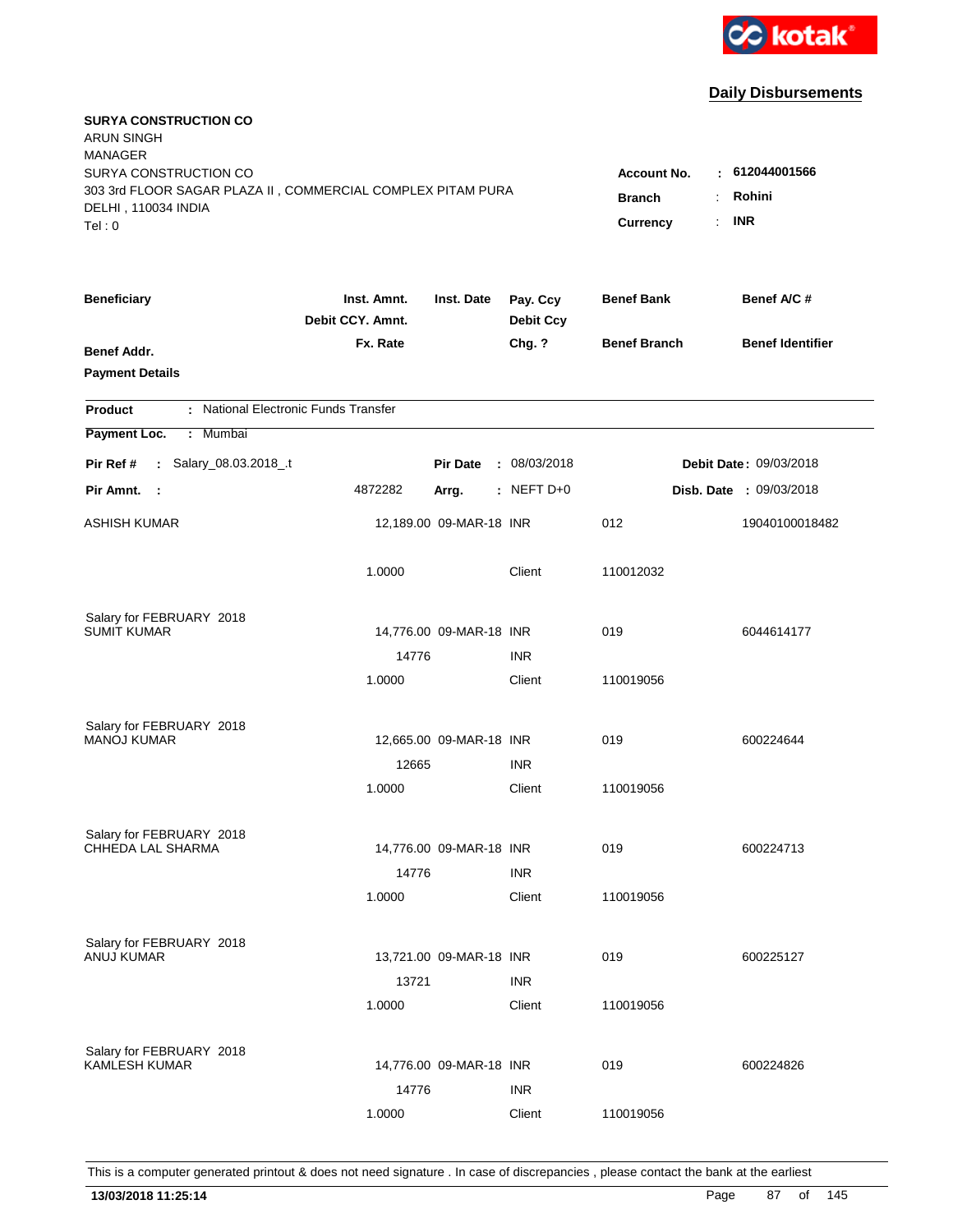

| <b>SURYA CONSTRUCTION CO</b><br>ARUN SINGH<br><b>MANAGER</b><br>SURYA CONSTRUCTION CO<br>303 3rd FLOOR SAGAR PLAZA II, COMMERCIAL COMPLEX PITAM PURA |                                 |                         |                              | <b>Account No.</b>  | : 612044001566                 |
|------------------------------------------------------------------------------------------------------------------------------------------------------|---------------------------------|-------------------------|------------------------------|---------------------|--------------------------------|
| DELHI, 110034 INDIA<br>Tel: 0                                                                                                                        | <b>Branch</b><br>Currency       | Rohini<br>÷.<br>$:$ INR |                              |                     |                                |
| <b>Beneficiary</b>                                                                                                                                   | Inst. Amnt.<br>Debit CCY. Amnt. | Inst. Date              | Pay. Ccy<br><b>Debit Ccy</b> | <b>Benef Bank</b>   | Benef A/C #                    |
| Benef Addr.<br><b>Payment Details</b>                                                                                                                | Fx. Rate                        |                         | Chg. ?                       | <b>Benef Branch</b> | <b>Benef Identifier</b>        |
| : National Electronic Funds Transfer<br><b>Product</b>                                                                                               |                                 |                         |                              |                     |                                |
| Payment Loc.<br>: Mumbai                                                                                                                             |                                 |                         |                              |                     |                                |
| : Salary_08.03.2018_.t<br>Pir Ref #                                                                                                                  |                                 | <b>Pir Date</b>         | : 08/03/2018                 |                     | Debit Date: 09/03/2018         |
| Pir Amnt.<br>$\sim$ :                                                                                                                                | 4872282                         | Arrg.                   | : NEFT $D+0$                 |                     | <b>Disb. Date : 09/03/2018</b> |
| KAMLESH KUMAR                                                                                                                                        |                                 | 14,776.00 09-MAR-18 INR |                              | 019                 | 600224826                      |
|                                                                                                                                                      | 1.0000                          |                         | Client                       | 110019056           |                                |
| Salary for FEBRUARY 2018                                                                                                                             |                                 |                         |                              |                     |                                |
| <b>SHIV NARAYAN</b>                                                                                                                                  | 5278                            | 5,278.00 09-MAR-18 INR  | <b>INR</b>                   | 019                 | 600224837                      |
|                                                                                                                                                      | 1.0000                          |                         | Client                       | 110019056           |                                |
| Salary for FEBRUARY 2018<br>JAWAHAR RAI                                                                                                              |                                 | 14,776.00 09-MAR-18 INR |                              | 019                 | 600224871                      |
|                                                                                                                                                      | 14776                           |                         | <b>INR</b>                   |                     |                                |
|                                                                                                                                                      | 1.0000                          |                         | Client                       | 110019056           |                                |
| Salary for FEBRUARY 2018<br><b>RAJ KUMAR DAS</b>                                                                                                     |                                 | 14,776.00 09-MAR-18 INR |                              | 019                 | 600224984                      |
|                                                                                                                                                      | 14776                           |                         | <b>INR</b>                   |                     |                                |
|                                                                                                                                                      | 1.0000                          |                         | Client                       | 110019056           |                                |
| Salary for FEBRUARY 2018<br><b>AMAR SINGH</b>                                                                                                        |                                 | 9,498.00 09-MAR-18 INR  |                              | 019                 | 603552742                      |
|                                                                                                                                                      | 9498                            |                         | <b>INR</b>                   |                     |                                |
|                                                                                                                                                      | 1.0000                          |                         | Client                       | 110019056           |                                |
| Salary for FEBRUARY 2018<br><b>KRISHAN KUMAR</b>                                                                                                     |                                 | 13,721.00 09-MAR-18 INR |                              | 019                 | 604838016                      |
|                                                                                                                                                      | 13721                           |                         | <b>INR</b>                   |                     |                                |
|                                                                                                                                                      | 1.0000                          |                         | Client                       | 110019056           |                                |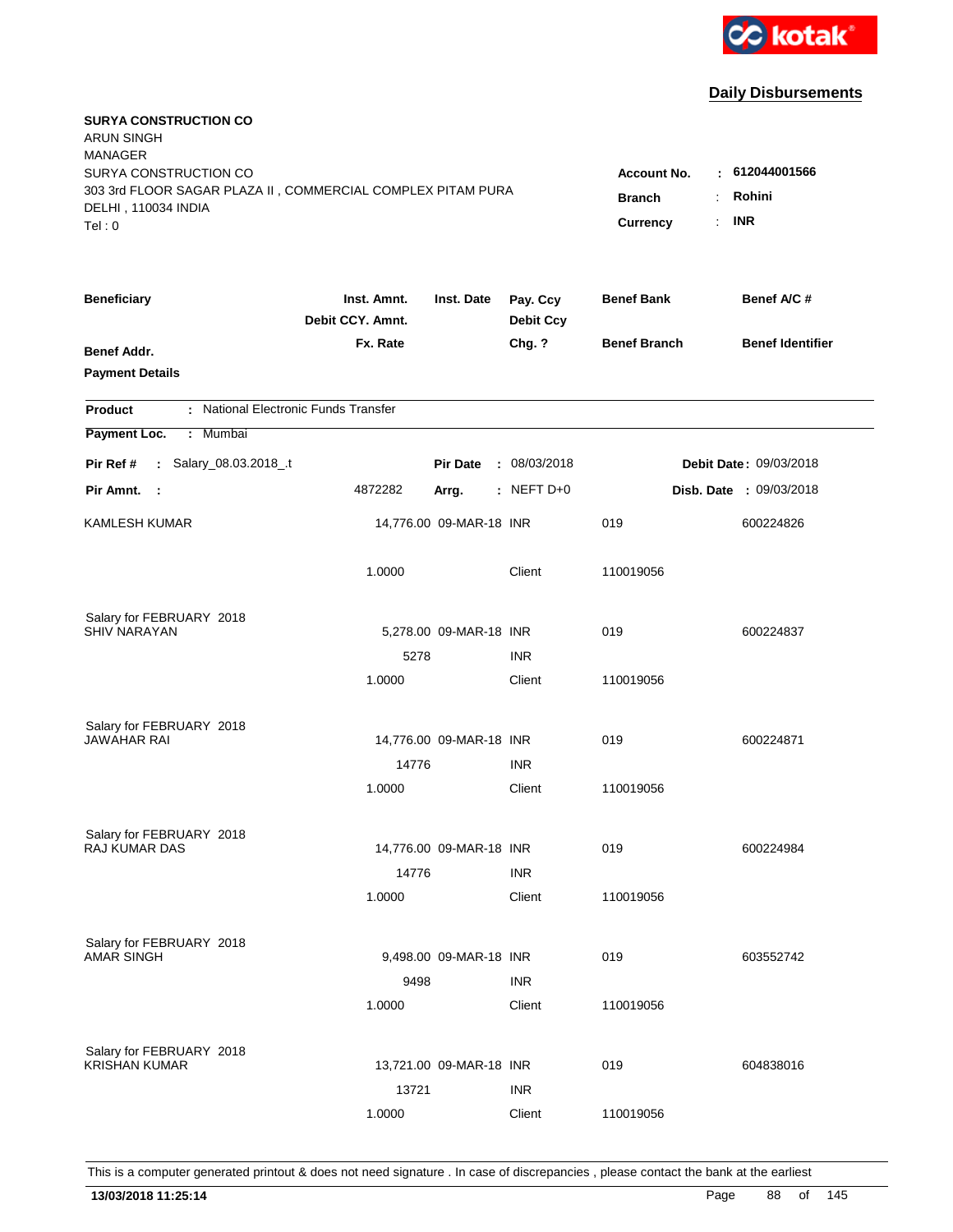

| <b>SURYA CONSTRUCTION CO</b><br><b>ARUN SINGH</b><br><b>MANAGER</b> |                                 |                         |                              |                     |                         |
|---------------------------------------------------------------------|---------------------------------|-------------------------|------------------------------|---------------------|-------------------------|
| SURYA CONSTRUCTION CO                                               |                                 |                         |                              | <b>Account No.</b>  | : 612044001566          |
| 303 3rd FLOOR SAGAR PLAZA II, COMMERCIAL COMPLEX PITAM PURA         | <b>Branch</b>                   | Rohini<br>÷             |                              |                     |                         |
| DELHI, 110034 INDIA                                                 |                                 |                         |                              | Currency            | <b>INR</b><br>÷.        |
| Tel: 0                                                              |                                 |                         |                              |                     |                         |
| <b>Beneficiary</b>                                                  | Inst. Amnt.<br>Debit CCY. Amnt. | Inst. Date              | Pay. Ccy<br><b>Debit Ccy</b> | <b>Benef Bank</b>   | Benef A/C #             |
| Benef Addr.                                                         | Fx. Rate                        |                         | Chg. ?                       | <b>Benef Branch</b> | <b>Benef Identifier</b> |
| <b>Payment Details</b>                                              |                                 |                         |                              |                     |                         |
| : National Electronic Funds Transfer<br><b>Product</b>              |                                 |                         |                              |                     |                         |
| Payment Loc.<br>: Mumbai                                            |                                 |                         |                              |                     |                         |
| : Salary_08.03.2018_.t<br>Pir Ref #                                 |                                 | <b>Pir Date</b>         | : 08/03/2018                 |                     | Debit Date: 09/03/2018  |
| Pir Amnt. :                                                         | 4872282                         | Arrg.                   | : NEFT $D+0$                 |                     | Disb. Date : 09/03/2018 |
| <b>KRISHAN KUMAR</b>                                                |                                 | 13,721.00 09-MAR-18 INR |                              | 019                 |                         |
|                                                                     |                                 |                         |                              |                     | 604838016               |
|                                                                     | 1.0000                          |                         | Client                       | 110019056           |                         |
|                                                                     |                                 |                         |                              |                     |                         |
| Salary for FEBRUARY 2018<br><b>PANKAJ</b>                           |                                 | 12,138.00 09-MAR-18 INR |                              | 019                 | 6384356467              |
|                                                                     | 12138                           |                         | <b>INR</b>                   |                     |                         |
|                                                                     | 1.0000                          |                         | Client                       | 110019056           |                         |
|                                                                     |                                 |                         |                              |                     |                         |
| Salary for FEBRUARY 2018                                            |                                 |                         |                              |                     |                         |
| RAJU                                                                |                                 | 12,665.00 09-MAR-18 INR |                              | 019                 | 6361131858              |
|                                                                     | 12665                           |                         | <b>INR</b>                   |                     |                         |
|                                                                     | 1.0000                          |                         | Client                       | 110019056           |                         |
| Salary for FEBRUARY 2018                                            |                                 |                         |                              |                     |                         |
| RANJEET BHARDWAJ                                                    |                                 | 14,776.00 09-MAR-18 INR |                              | 019                 | 604838027               |
|                                                                     | 14776                           |                         | <b>INR</b>                   |                     |                         |
|                                                                     | 1.0000                          |                         | Client                       | 110019056           |                         |
|                                                                     |                                 |                         |                              |                     |                         |
| Salary for FEBRUARY 2018<br><b>MOHAN LAL</b>                        |                                 | 10,447.00 09-MAR-18 INR |                              | 019                 | 600225070               |
|                                                                     | 10447                           |                         | <b>INR</b>                   |                     |                         |
|                                                                     | 1.0000                          |                         | Client                       | 110019056           |                         |
|                                                                     |                                 |                         |                              |                     |                         |
| Salary for FEBRUARY 2018<br><b>JITENDER PATHAK</b>                  |                                 | 11,318.00 09-MAR-18 INR |                              | 019                 | 600224917               |
|                                                                     | 11318                           |                         | <b>INR</b>                   |                     |                         |
|                                                                     | 1.0000                          |                         | Client                       | 110019056           |                         |
|                                                                     |                                 |                         |                              |                     |                         |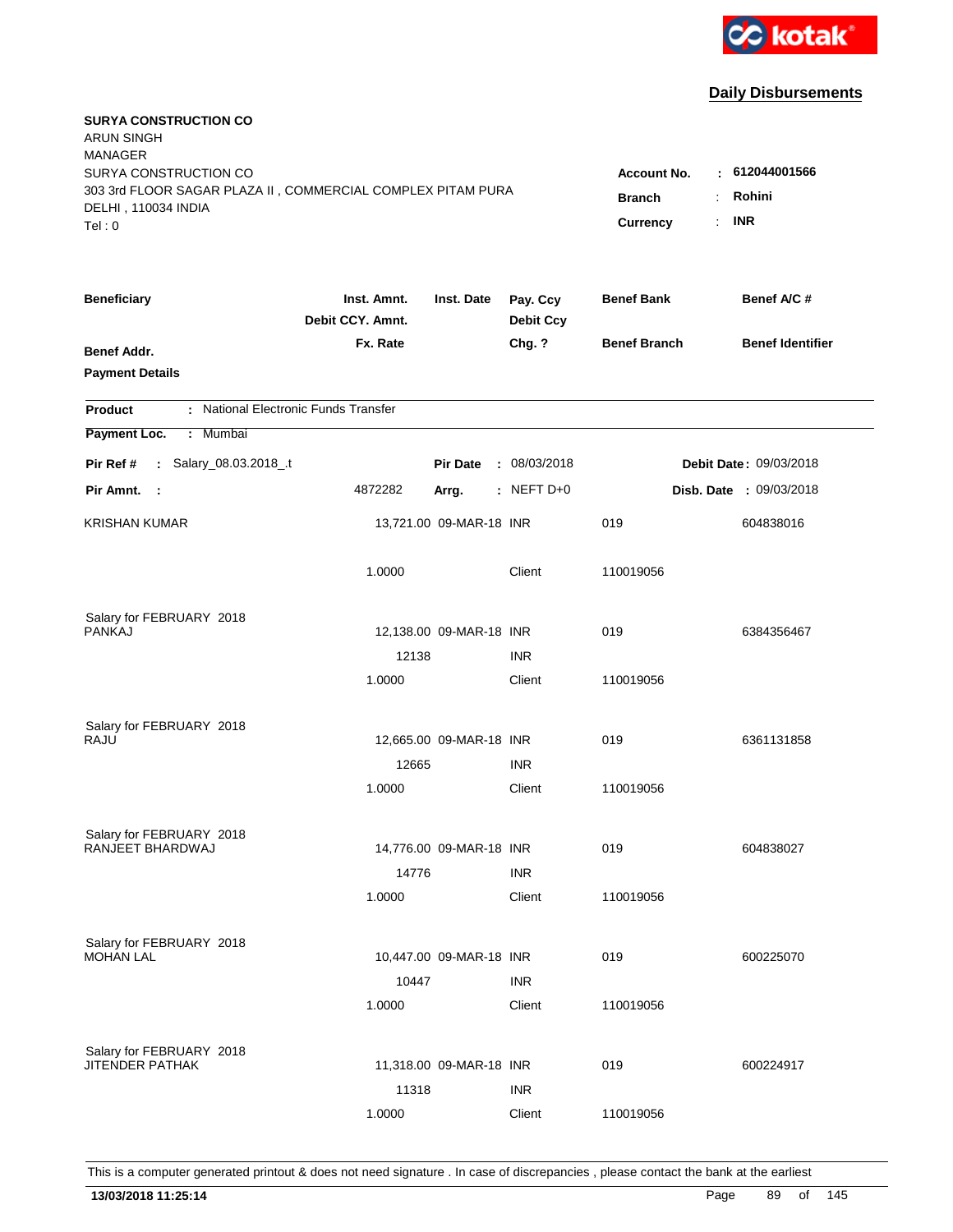

| <b>SURYA CONSTRUCTION CO</b><br><b>ARUN SINGH</b><br><b>MANAGER</b><br>SURYA CONSTRUCTION CO<br>303 3rd FLOOR SAGAR PLAZA II, COMMERCIAL COMPLEX PITAM PURA<br>DELHI, 110034 INDIA<br>Tel: 0 | Account No.<br><b>Branch</b><br>Currency | $\pm 612044001566$<br>Rohini<br><b>INR</b><br>÷. |                              |                     |                         |
|----------------------------------------------------------------------------------------------------------------------------------------------------------------------------------------------|------------------------------------------|--------------------------------------------------|------------------------------|---------------------|-------------------------|
| <b>Beneficiary</b>                                                                                                                                                                           | Inst. Amnt.<br>Debit CCY. Amnt.          | Inst. Date                                       | Pay. Ccy<br><b>Debit Ccy</b> | <b>Benef Bank</b>   | Benef A/C #             |
| Benef Addr.<br><b>Payment Details</b>                                                                                                                                                        | Fx. Rate                                 |                                                  | Chg. ?                       | <b>Benef Branch</b> | <b>Benef Identifier</b> |
| : National Electronic Funds Transfer<br><b>Product</b>                                                                                                                                       |                                          |                                                  |                              |                     |                         |
| Payment Loc.<br>: Mumbai                                                                                                                                                                     |                                          |                                                  |                              |                     |                         |
| : Salary_08.03.2018_.t<br>Pir Ref #                                                                                                                                                          |                                          | <b>Pir Date</b>                                  | : 08/03/2018                 |                     | Debit Date: 09/03/2018  |
| Pir Amnt.<br>$\sim$ 1                                                                                                                                                                        | 4872282                                  | Arrg.                                            | : NEFT D+0                   |                     | Disb. Date : 09/03/2018 |
| JITENDER PATHAK                                                                                                                                                                              |                                          | 11,318.00 09-MAR-18 INR                          |                              | 019                 | 600224917               |
|                                                                                                                                                                                              | 1.0000                                   |                                                  | Client                       | 110019056           |                         |
| Salary for FEBRUARY 2018                                                                                                                                                                     |                                          |                                                  |                              |                     |                         |
| RADHEY SHYAM                                                                                                                                                                                 |                                          | 12,189.00 09-MAR-18 INR                          |                              | 019                 | 600225241               |
|                                                                                                                                                                                              | 12189<br>1.0000                          |                                                  | <b>INR</b><br>Client         | 110019056           |                         |
|                                                                                                                                                                                              |                                          |                                                  |                              |                     |                         |
| Salary for FEBRUARY 2018                                                                                                                                                                     |                                          |                                                  |                              |                     |                         |
| <b>RAJ PAL</b>                                                                                                                                                                               |                                          | 12,189.00 09-MAR-18 INR                          |                              | 019                 | 603552800               |
|                                                                                                                                                                                              | 12189                                    |                                                  | <b>INR</b>                   |                     |                         |
|                                                                                                                                                                                              | 1.0000                                   |                                                  | Client                       | 110019056           |                         |
| Salary for FEBRUARY 2018                                                                                                                                                                     |                                          |                                                  |                              |                     |                         |
| <b>SANTOSH DASS</b>                                                                                                                                                                          |                                          | 11,753.00 09-MAR-18 INR                          |                              | 019                 | 601249669               |
|                                                                                                                                                                                              | 11753                                    |                                                  | <b>INR</b>                   |                     |                         |
|                                                                                                                                                                                              | 1.0000                                   |                                                  | Client                       | 110019056           |                         |
| Salary for FEBRUARY 2018                                                                                                                                                                     |                                          |                                                  |                              |                     |                         |
| <b>SURENDRA KUMAR</b>                                                                                                                                                                        |                                          | 11,753.00 09-MAR-18 INR                          |                              | 019                 | 603552833               |
|                                                                                                                                                                                              | 11753                                    |                                                  | <b>INR</b>                   |                     |                         |
|                                                                                                                                                                                              | 1.0000                                   |                                                  | Client                       | 110019056           |                         |
|                                                                                                                                                                                              |                                          |                                                  |                              |                     |                         |
| Salary for FEBRUARY 2018<br>SHEETAL PRASAD                                                                                                                                                   |                                          | 12,189.00 09-MAR-18 INR                          |                              | 019                 | 602908383               |
|                                                                                                                                                                                              | 12189                                    |                                                  | <b>INR</b>                   |                     |                         |
|                                                                                                                                                                                              | 1.0000                                   |                                                  | Client                       | 110019056           |                         |
|                                                                                                                                                                                              |                                          |                                                  |                              |                     |                         |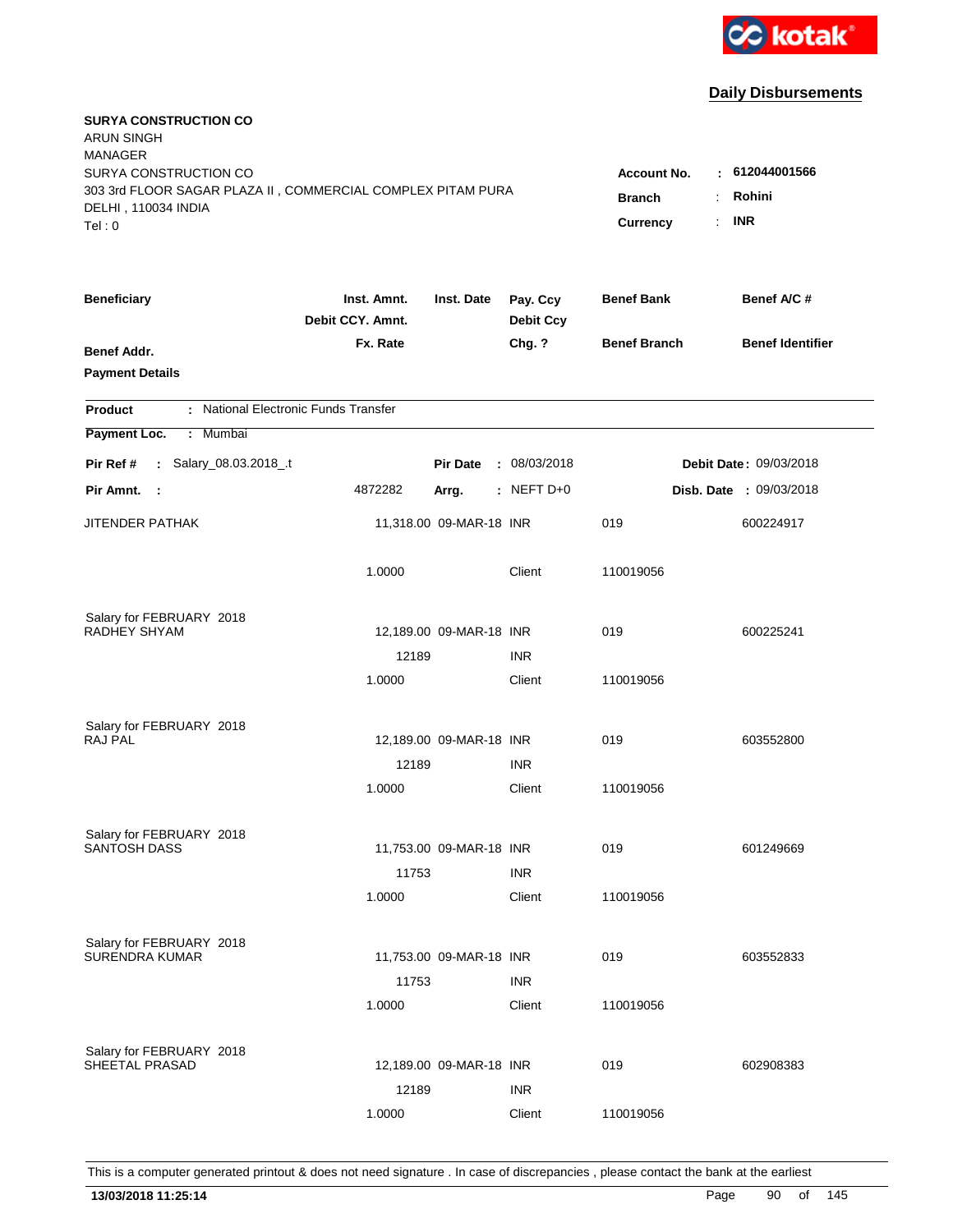

| <b>SURYA CONSTRUCTION CO</b><br><b>ARUN SINGH</b><br><b>MANAGER</b> |                                 |                         |                              |                     |                                |
|---------------------------------------------------------------------|---------------------------------|-------------------------|------------------------------|---------------------|--------------------------------|
| SURYA CONSTRUCTION CO                                               |                                 |                         |                              | <b>Account No.</b>  | : 612044001566                 |
| 303 3rd FLOOR SAGAR PLAZA II, COMMERCIAL COMPLEX PITAM PURA         | <b>Branch</b><br>÷.             | Rohini                  |                              |                     |                                |
| DELHI, 110034 INDIA<br>Tel: 0                                       |                                 |                         |                              | Currency<br>÷.      | <b>INR</b>                     |
|                                                                     |                                 |                         |                              |                     |                                |
| <b>Beneficiary</b>                                                  | Inst. Amnt.<br>Debit CCY. Amnt. | Inst. Date              | Pay. Ccy<br><b>Debit Ccy</b> | <b>Benef Bank</b>   | Benef A/C #                    |
| Benef Addr.                                                         | Fx. Rate                        |                         | Chg. ?                       | <b>Benef Branch</b> | <b>Benef Identifier</b>        |
| <b>Payment Details</b>                                              |                                 |                         |                              |                     |                                |
| : National Electronic Funds Transfer<br><b>Product</b>              |                                 |                         |                              |                     |                                |
| Payment Loc.<br>: Mumbai                                            |                                 |                         |                              |                     |                                |
| : Salary_08.03.2018_.t<br>Pir Ref #                                 |                                 | <b>Pir Date</b>         | : 08/03/2018                 |                     | Debit Date: 09/03/2018         |
| Pir Amnt.<br>$\sim$ 1                                               | 4872282                         | Arrg.                   | : NEFT D+0                   |                     | <b>Disb. Date : 09/03/2018</b> |
| SHEETAL PRASAD                                                      |                                 | 12,189.00 09-MAR-18 INR |                              | 019                 | 602908383                      |
|                                                                     | 1.0000                          |                         | Client                       | 110019056           |                                |
| Salary for FEBRUARY 2018                                            |                                 |                         |                              |                     |                                |
| <b>HARI KISHORE DAS</b>                                             |                                 | 12,189.00 09-MAR-18 INR |                              | 019                 | 604838265                      |
|                                                                     | 12189                           |                         | <b>INR</b>                   |                     |                                |
|                                                                     | 1.0000                          |                         | Client                       | 110019056           |                                |
| Salary for FEBRUARY 2018                                            |                                 |                         |                              |                     |                                |
| <b>SHIV LAL</b>                                                     |                                 | 12,189.00 09-MAR-18 INR |                              | 019                 | 600224995                      |
|                                                                     | 12189                           |                         | <b>INR</b>                   |                     |                                |
|                                                                     | 1.0000                          |                         | Client                       | 110019056           |                                |
| Salary for FEBRUARY 2018                                            |                                 |                         |                              |                     |                                |
| <b>UMESH KUMAR</b>                                                  |                                 | 12,189.00 09-MAR-18 INR |                              | 019                 | 6044613468                     |
|                                                                     | 12189                           |                         | <b>INR</b>                   |                     |                                |
|                                                                     | 1.0000                          |                         | Client                       | 110019056           |                                |
|                                                                     |                                 |                         |                              |                     |                                |
| Salary for FEBRUARY 2018<br><b>VIKASH</b>                           |                                 | 14,776.00 09-MAR-18 INR |                              | 019                 | 6044609564                     |
|                                                                     | 14776                           |                         | <b>INR</b>                   |                     |                                |
|                                                                     | 1.0000                          |                         | Client                       | 110019056           |                                |
|                                                                     |                                 |                         |                              |                     |                                |
| Salary for FEBRUARY 2018<br><b>SHIV NARESH</b>                      |                                 | 11,318.00 09-MAR-18 INR |                              | 019                 | 600224951                      |
|                                                                     | 11318                           |                         | <b>INR</b>                   |                     |                                |
|                                                                     | 1.0000                          |                         | Client                       | 110019056           |                                |
|                                                                     |                                 |                         |                              |                     |                                |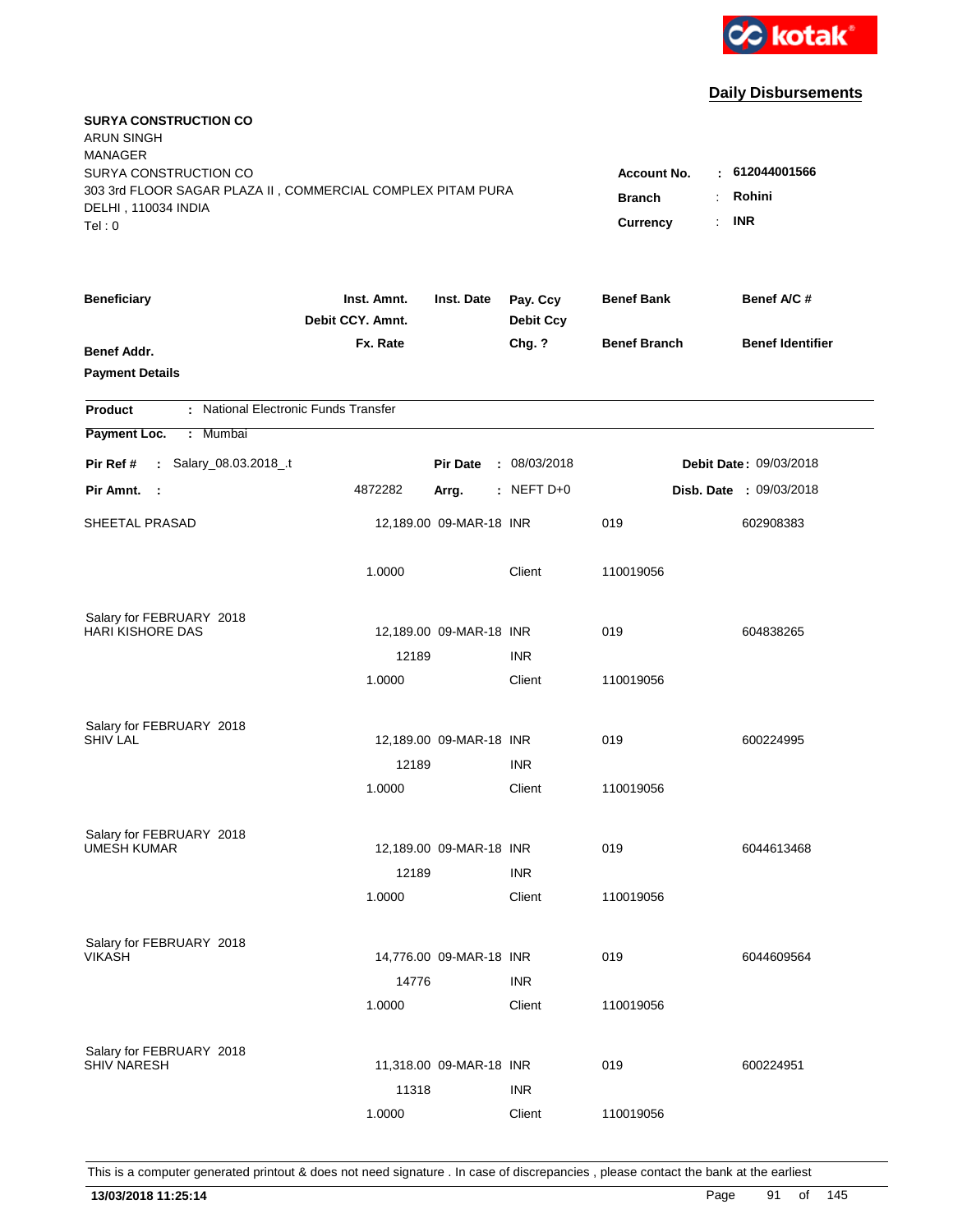

| <b>SURYA CONSTRUCTION CO</b><br><b>ARUN SINGH</b><br><b>MANAGER</b>                  |                                 |                         |                              |                              |                              |
|--------------------------------------------------------------------------------------|---------------------------------|-------------------------|------------------------------|------------------------------|------------------------------|
| SURYA CONSTRUCTION CO<br>303 3rd FLOOR SAGAR PLAZA II, COMMERCIAL COMPLEX PITAM PURA |                                 |                         |                              | Account No.<br><b>Branch</b> | $\pm 612044001566$<br>Rohini |
| DELHI, 110034 INDIA<br>Tel: 0                                                        |                                 |                         |                              | <b>Currency</b><br>÷.        | <b>INR</b>                   |
| <b>Beneficiary</b>                                                                   | Inst. Amnt.<br>Debit CCY. Amnt. | Inst. Date              | Pay. Ccy<br><b>Debit Ccy</b> | <b>Benef Bank</b>            | Benef A/C #                  |
| Benef Addr.<br><b>Payment Details</b>                                                | Fx. Rate                        |                         | Chg. ?                       | <b>Benef Branch</b>          | <b>Benef Identifier</b>      |
| : National Electronic Funds Transfer<br><b>Product</b>                               |                                 |                         |                              |                              |                              |
| Payment Loc.<br>: Mumbai                                                             |                                 |                         |                              |                              |                              |
| : Salary_08.03.2018_.t<br>Pir Ref #                                                  |                                 | <b>Pir Date</b>         | : 08/03/2018                 |                              | Debit Date: 09/03/2018       |
| Pir Amnt. :                                                                          | 4872282                         | Arrg.                   | : NEFT D+0                   |                              | Disb. Date : 09/03/2018      |
| <b>SHIV NARESH</b>                                                                   |                                 | 11,318.00 09-MAR-18 INR |                              | 019                          | 600224951                    |
|                                                                                      | 1.0000                          |                         | Client                       | 110019056                    |                              |
| Salary for FEBRUARY 2018                                                             |                                 |                         |                              |                              |                              |
| <b>SANJEEV KUMAR</b>                                                                 |                                 | 14,776.00 09-MAR-18 INR |                              | 002                          | 30580964403                  |
|                                                                                      | 14776                           |                         | <b>INR</b>                   |                              |                              |
|                                                                                      | 1.0000                          |                         | Client                       | 110002180                    |                              |
| Salary for FEBRUARY 2018                                                             |                                 |                         |                              |                              |                              |
| <b>RANVIR KUMAR</b>                                                                  |                                 | 12,189.00 09-MAR-18 INR |                              | 019                          | 604838163                    |
|                                                                                      | 12189                           |                         | <b>INR</b>                   |                              |                              |
|                                                                                      | 1.0000                          |                         | Client                       | 110019056                    |                              |
| Salary for FEBRUARY 2018                                                             |                                 |                         |                              |                              |                              |
| <b>KADIR ANSARI</b>                                                                  |                                 | 14,776.00 09-MAR-18 INR |                              | 019                          | 600224906                    |
|                                                                                      | 14776                           |                         | <b>INR</b>                   |                              |                              |
|                                                                                      | 1.0000                          |                         | Client                       | 110019056                    |                              |
| Salary for FEBRUARY 2018                                                             |                                 |                         |                              |                              |                              |
| <b>SHRI LAL</b>                                                                      |                                 | 14,776.00 09-MAR-18 INR |                              | 019                          | 600224633                    |
|                                                                                      | 14776                           |                         | <b>INR</b>                   |                              |                              |
|                                                                                      | 1.0000                          |                         | Client                       | 110019056                    |                              |
|                                                                                      |                                 |                         |                              |                              |                              |
| Salary for FEBRUARY 2018<br><b>SATENDR KUMAR</b>                                     |                                 | 11,611.00 09-MAR-18 INR |                              | 015                          | 0998101022666                |
|                                                                                      | 11611                           |                         | <b>INR</b>                   |                              |                              |
|                                                                                      | 1.0000                          |                         | Client                       | <b>CABPURDILN</b>            |                              |
|                                                                                      |                                 |                         |                              |                              |                              |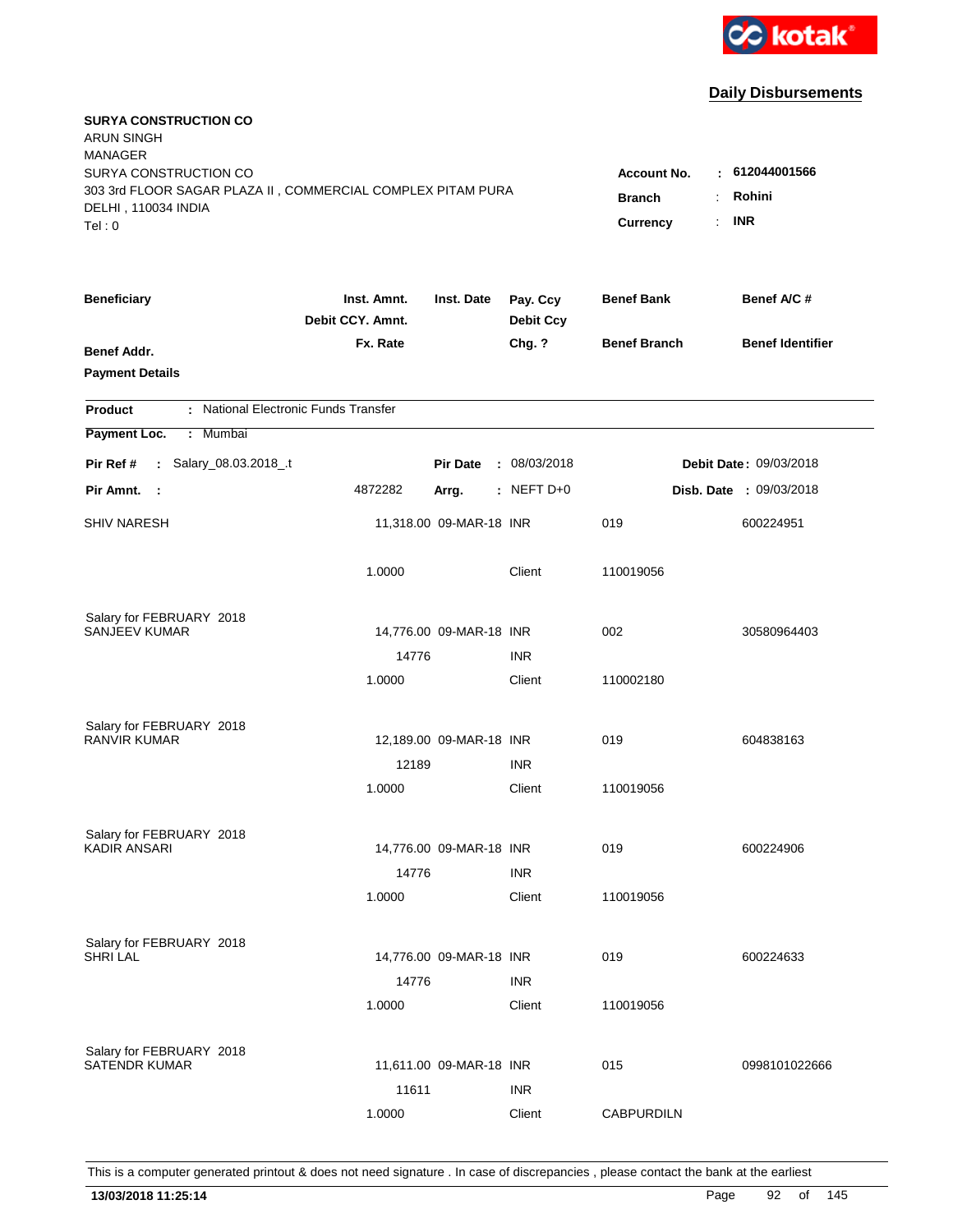

| <b>SURYA CONSTRUCTION CO</b><br><b>ARUN SINGH</b><br><b>MANAGER</b>                                                   |                                                 |                                                    |                              |                     |                                |
|-----------------------------------------------------------------------------------------------------------------------|-------------------------------------------------|----------------------------------------------------|------------------------------|---------------------|--------------------------------|
| SURYA CONSTRUCTION CO<br>303 3rd FLOOR SAGAR PLAZA II, COMMERCIAL COMPLEX PITAM PURA<br>DELHI, 110034 INDIA<br>Tel: 0 | <b>Account No.</b><br><b>Branch</b><br>Currency | $-612044001566$<br>Rohini<br>÷<br><b>INR</b><br>÷. |                              |                     |                                |
| <b>Beneficiary</b>                                                                                                    | Inst. Amnt.<br>Debit CCY. Amnt.                 | Inst. Date                                         | Pay. Ccy<br><b>Debit Ccy</b> | <b>Benef Bank</b>   | Benef A/C#                     |
| Benef Addr.<br><b>Payment Details</b>                                                                                 | Fx. Rate                                        |                                                    | Chg. ?                       | <b>Benef Branch</b> | <b>Benef Identifier</b>        |
| : National Electronic Funds Transfer<br><b>Product</b>                                                                |                                                 |                                                    |                              |                     |                                |
| Payment Loc.<br>: Mumbai                                                                                              |                                                 |                                                    |                              |                     |                                |
| : Salary_08.03.2018_.t<br>Pir Ref #                                                                                   |                                                 | <b>Pir Date</b>                                    | : 08/03/2018                 |                     | Debit Date: 09/03/2018         |
| Pir Amnt. :                                                                                                           | 4872282                                         | Arrg.                                              | $:$ NEFT D+0                 |                     | <b>Disb. Date : 09/03/2018</b> |
| <b>SATENDR KUMAR</b>                                                                                                  |                                                 | 11,611.00 09-MAR-18 INR                            |                              | 015                 | 0998101022666                  |
|                                                                                                                       | 1.0000                                          |                                                    | Client                       | <b>CABPURDILN</b>   |                                |
| Salary for FEBRUARY 2018                                                                                              |                                                 |                                                    |                              |                     |                                |
| MINTOO MANDAL MITO<br><b>MANDAL</b>                                                                                   |                                                 | 16,179.00 09-MAR-18 INR                            |                              | 019                 | 600225047                      |
|                                                                                                                       | 16179                                           |                                                    | <b>INR</b>                   |                     |                                |
|                                                                                                                       | 1.0000                                          |                                                    | Client                       | 110019056           |                                |
| Salary for FEBRUARY 2018                                                                                              |                                                 |                                                    |                              |                     |                                |
| <b>LAL BABU</b>                                                                                                       |                                                 | 14,776.00 09-MAR-18 INR                            |                              | 019                 | 600224485                      |
|                                                                                                                       | 14776                                           |                                                    | <b>INR</b>                   |                     |                                |
|                                                                                                                       | 1.0000                                          |                                                    | Client                       | 110019056           |                                |
| Salary for FEBRUARY 2018                                                                                              |                                                 |                                                    |                              |                     |                                |
| <b>MOHAN LAL</b>                                                                                                      |                                                 | 14,776.00 09-MAR-18 INR                            |                              | 019                 | 600224123                      |
|                                                                                                                       | 14776                                           |                                                    | <b>INR</b>                   |                     |                                |
|                                                                                                                       | 1.0000                                          |                                                    | Client                       | 110019056           |                                |
|                                                                                                                       |                                                 |                                                    |                              |                     |                                |
| Salary for FEBRUARY 2018<br>DINESH KUMAR PAL                                                                          |                                                 | 14,776.00 09-MAR-18 INR                            |                              | 019                 | 600225207                      |
|                                                                                                                       | 14776                                           |                                                    | <b>INR</b>                   |                     |                                |
|                                                                                                                       | 1.0000                                          |                                                    | Client                       | 110019056           |                                |
|                                                                                                                       |                                                 |                                                    |                              |                     |                                |
| Salary for FEBRUARY 2018<br>HARENDER PAL                                                                              |                                                 | 14,776.00 09-MAR-18 INR                            |                              | 019                 | 604837873                      |
|                                                                                                                       | 14776                                           |                                                    | <b>INR</b>                   |                     |                                |
|                                                                                                                       | 1.0000                                          |                                                    | Client                       | 110019056           |                                |
|                                                                                                                       |                                                 |                                                    |                              |                     |                                |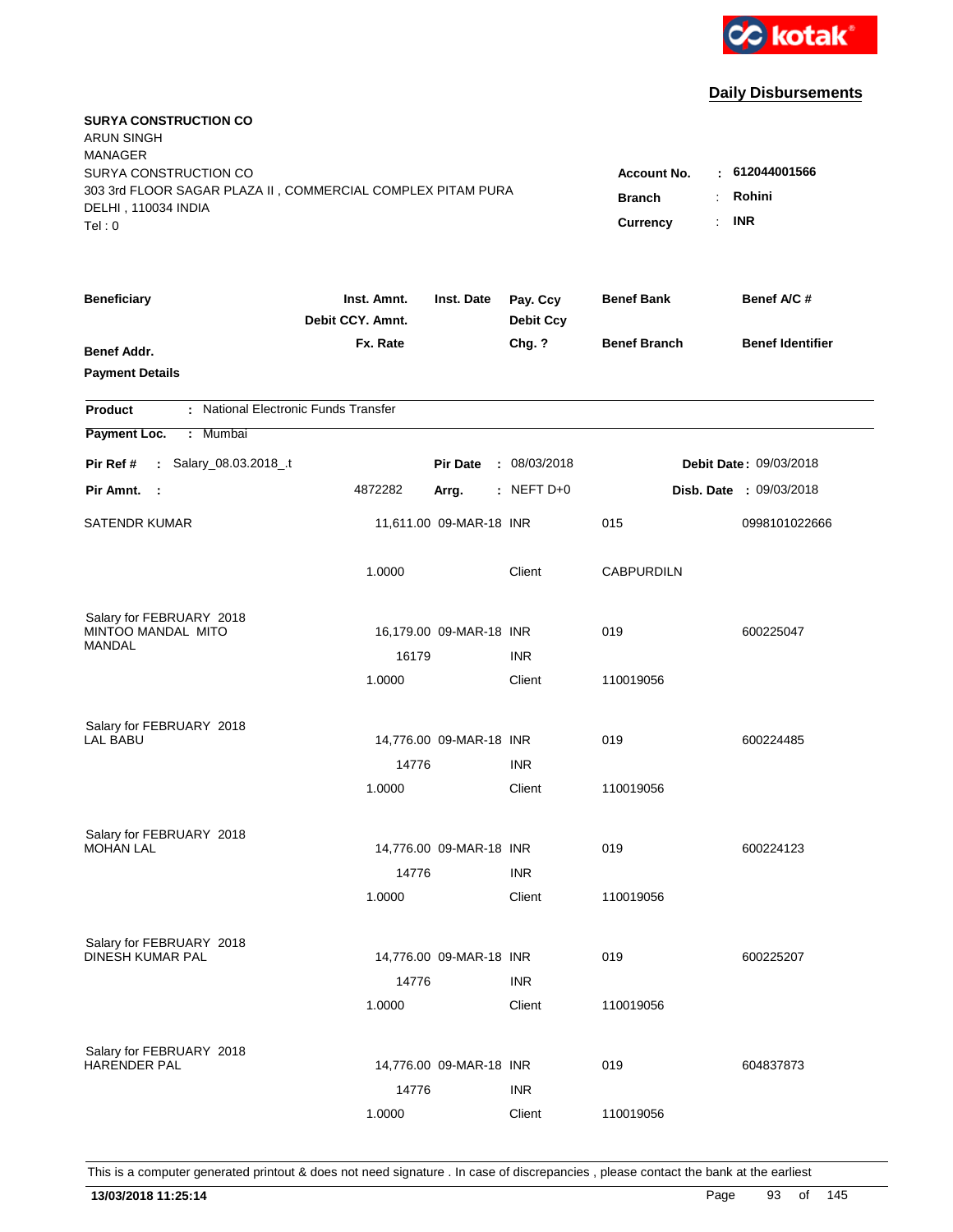

| <b>SURYA CONSTRUCTION CO</b><br><b>ARUN SINGH</b><br><b>MANAGER</b><br>SURYA CONSTRUCTION CO |                                                 |                                  |                              |                     | : 612044001566                 |
|----------------------------------------------------------------------------------------------|-------------------------------------------------|----------------------------------|------------------------------|---------------------|--------------------------------|
| 303 3rd FLOOR SAGAR PLAZA II, COMMERCIAL COMPLEX PITAM PURA<br>DELHI, 110034 INDIA<br>Tel: 0 | <b>Account No.</b><br><b>Branch</b><br>Currency | Rohini<br>÷.<br><b>INR</b><br>÷. |                              |                     |                                |
| <b>Beneficiary</b>                                                                           | Inst. Amnt.<br>Debit CCY. Amnt.                 | Inst. Date                       | Pay. Ccy<br><b>Debit Ccy</b> | <b>Benef Bank</b>   | Benef A/C #                    |
| Benef Addr.<br><b>Payment Details</b>                                                        | Fx. Rate                                        |                                  | Chg. ?                       | <b>Benef Branch</b> | <b>Benef Identifier</b>        |
| : National Electronic Funds Transfer<br><b>Product</b>                                       |                                                 |                                  |                              |                     |                                |
| Payment Loc.<br>: Mumbai                                                                     |                                                 |                                  |                              |                     |                                |
| : Salary_08.03.2018_.t<br>Pir Ref #                                                          |                                                 | <b>Pir Date</b>                  | : 08/03/2018                 |                     | Debit Date: 09/03/2018         |
| Pir Amnt. :                                                                                  | 4872282                                         | Arrg.                            | : NEFT $D+0$                 |                     | <b>Disb. Date : 09/03/2018</b> |
| <b>HARENDER PAL</b>                                                                          |                                                 | 14,776.00 09-MAR-18 INR          |                              | 019                 | 604837873                      |
|                                                                                              | 1.0000                                          |                                  | Client                       | 110019056           |                                |
| Salary for FEBRUARY 2018                                                                     |                                                 |                                  |                              |                     |                                |
| <b>MUKESH KUMAR</b>                                                                          |                                                 | 14,776.00 09-MAR-18 INR          |                              | 019                 | 604837737                      |
|                                                                                              | 14776                                           |                                  | <b>INR</b>                   |                     |                                |
|                                                                                              | 1.0000                                          |                                  | Client                       | 110019056           |                                |
| Salary for FEBRUARY 2018                                                                     |                                                 |                                  |                              |                     |                                |
| <b>OM PRAKASH</b>                                                                            |                                                 | 12,665.00 09-MAR-18 INR          |                              | 019                 | 600224532                      |
|                                                                                              | 12665                                           |                                  | <b>INR</b>                   |                     |                                |
|                                                                                              | 1.0000                                          |                                  | Client                       | 110019056           |                                |
| Salary for FEBRUARY 2018                                                                     |                                                 |                                  |                              |                     |                                |
| <b>RAJESH KUMAR</b>                                                                          |                                                 | 10,027.00 09-MAR-18 INR          |                              | 019                 | 602908441                      |
|                                                                                              | 10027                                           |                                  | <b>INR</b>                   |                     |                                |
|                                                                                              | 1.0000                                          |                                  | Client                       | 110019056           |                                |
| Salary for FEBRUARY 2018                                                                     |                                                 |                                  |                              |                     |                                |
| <b>RAMAN</b>                                                                                 |                                                 | 14,776.00 09-MAR-18 INR          |                              | 019                 | 603552811                      |
|                                                                                              | 14776                                           |                                  | <b>INR</b>                   |                     |                                |
|                                                                                              | 1.0000                                          |                                  | Client                       | 110019056           |                                |
| Salary for FEBRUARY 2018                                                                     |                                                 |                                  |                              |                     |                                |
| ROHIT KUMAR GAUTAM                                                                           |                                                 | 14,776.00 09-MAR-18 INR          |                              | 019                 | 603040700                      |
|                                                                                              | 14776                                           |                                  | <b>INR</b>                   |                     |                                |
|                                                                                              | 1.0000                                          |                                  | Client                       | 110019056           |                                |
|                                                                                              |                                                 |                                  |                              |                     |                                |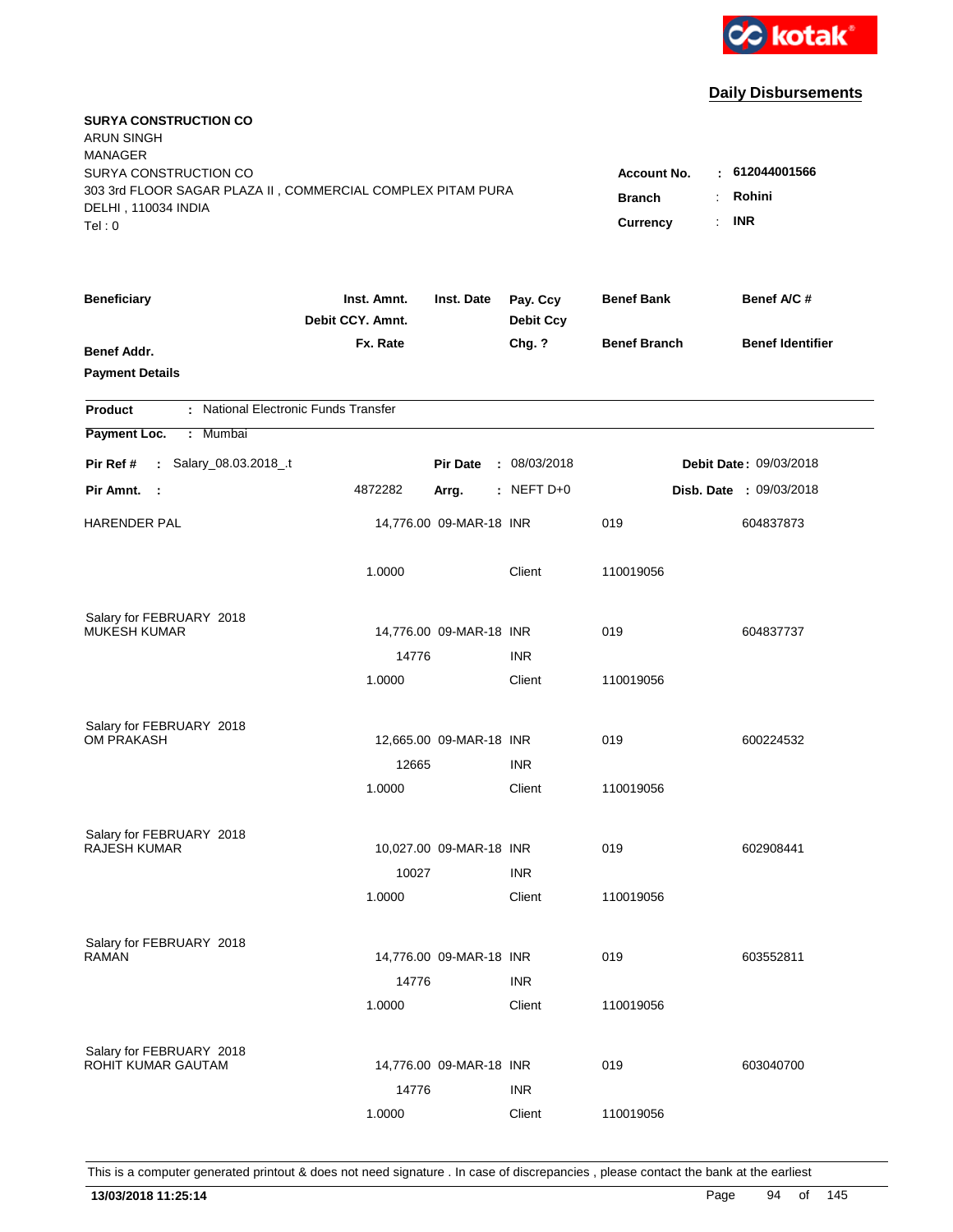

| <b>SURYA CONSTRUCTION CO</b><br><b>ARUN SINGH</b><br><b>MANAGER</b>                                                   |                                                 |                                                    |                              |                     |                                |
|-----------------------------------------------------------------------------------------------------------------------|-------------------------------------------------|----------------------------------------------------|------------------------------|---------------------|--------------------------------|
| SURYA CONSTRUCTION CO<br>303 3rd FLOOR SAGAR PLAZA II, COMMERCIAL COMPLEX PITAM PURA<br>DELHI, 110034 INDIA<br>Tel: 0 | <b>Account No.</b><br><b>Branch</b><br>Currency | : 612044001566<br>Rohini<br>÷.<br><b>INR</b><br>÷. |                              |                     |                                |
|                                                                                                                       |                                                 |                                                    |                              |                     |                                |
| <b>Beneficiary</b>                                                                                                    | Inst. Amnt.<br>Debit CCY. Amnt.                 | Inst. Date                                         | Pay. Ccy<br><b>Debit Ccy</b> | <b>Benef Bank</b>   | Benef A/C #                    |
| Benef Addr.<br><b>Payment Details</b>                                                                                 | Fx. Rate                                        |                                                    | Chg. ?                       | <b>Benef Branch</b> | <b>Benef Identifier</b>        |
| : National Electronic Funds Transfer<br><b>Product</b>                                                                |                                                 |                                                    |                              |                     |                                |
| Payment Loc.<br>: Mumbai                                                                                              |                                                 |                                                    |                              |                     |                                |
| : Salary_08.03.2018_.t<br>Pir Ref #                                                                                   |                                                 | <b>Pir Date</b>                                    | : 08/03/2018                 |                     | Debit Date: 09/03/2018         |
| Pir Amnt. :                                                                                                           | 4872282                                         | Arrg.                                              | $:$ NEFT D+0                 |                     | <b>Disb. Date : 09/03/2018</b> |
| ROHIT KUMAR GAUTAM                                                                                                    |                                                 | 14,776.00 09-MAR-18 INR                            |                              | 019                 | 603040700                      |
|                                                                                                                       | 1.0000                                          |                                                    | Client                       | 110019056           |                                |
| Salary for FEBRUARY 2018                                                                                              |                                                 |                                                    |                              |                     |                                |
| <b>SURYA BALI</b>                                                                                                     |                                                 | 14,776.00 09-MAR-18 INR                            |                              | 019                 | 600224791                      |
|                                                                                                                       | 14776<br>1.0000                                 |                                                    | <b>INR</b><br>Client         | 110019056           |                                |
|                                                                                                                       |                                                 |                                                    |                              |                     |                                |
| Salary for FEBRUARY 2018                                                                                              |                                                 |                                                    |                              |                     |                                |
| <b>UMESH KUMAR</b>                                                                                                    |                                                 | 14,776.00 09-MAR-18 INR                            |                              | 019                 | 6203286791                     |
|                                                                                                                       | 14776                                           |                                                    | <b>INR</b>                   |                     |                                |
|                                                                                                                       | 1.0000                                          |                                                    | Client                       | 110019056           |                                |
| Salary for FEBRUARY 2018                                                                                              |                                                 |                                                    |                              |                     |                                |
| <b>MOHAN LAL YADAV</b>                                                                                                |                                                 | 12,189.00 09-MAR-18 INR                            |                              | 019                 | 601249727                      |
|                                                                                                                       | 12189                                           |                                                    | <b>INR</b>                   |                     |                                |
|                                                                                                                       | 1.0000                                          |                                                    | Client                       | 110019056           |                                |
| Salary for FEBRUARY 2018                                                                                              |                                                 |                                                    |                              |                     |                                |
| <b>NARESH KUMAR</b>                                                                                                   |                                                 | 5,224.00 09-MAR-18 INR                             |                              | 019                 | 600224973                      |
|                                                                                                                       | 5224                                            |                                                    | <b>INR</b>                   |                     |                                |
|                                                                                                                       | 1.0000                                          |                                                    | Client                       | 110019056           |                                |
|                                                                                                                       |                                                 |                                                    |                              |                     |                                |
| Salary for FEBRUARY 2018<br><b>RAKESH KUMAR</b>                                                                       |                                                 | 12,189.00 09-MAR-18 INR                            |                              | 019                 | 600224576                      |
|                                                                                                                       | 12189                                           |                                                    | <b>INR</b>                   |                     |                                |
|                                                                                                                       | 1.0000                                          |                                                    | Client                       | 110019056           |                                |
|                                                                                                                       |                                                 |                                                    |                              |                     |                                |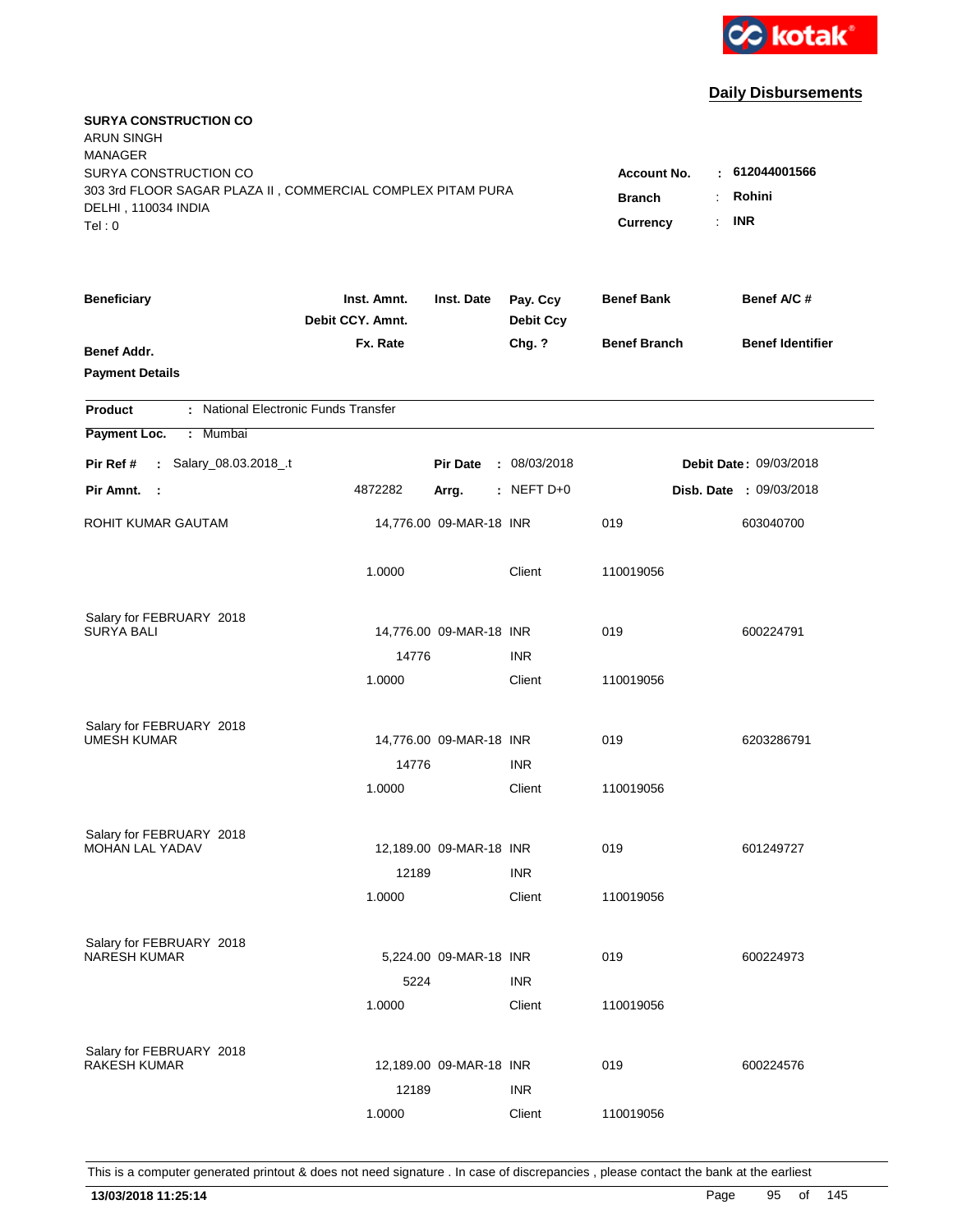

| <b>SURYA CONSTRUCTION CO</b><br>ARUN SINGH                                         |                                 |                         |                              |                     |                                |
|------------------------------------------------------------------------------------|---------------------------------|-------------------------|------------------------------|---------------------|--------------------------------|
| <b>MANAGER</b>                                                                     |                                 |                         |                              |                     |                                |
| SURYA CONSTRUCTION CO                                                              |                                 |                         |                              | <b>Account No.</b>  | : 612044001566                 |
| 303 3rd FLOOR SAGAR PLAZA II, COMMERCIAL COMPLEX PITAM PURA<br>DELHI, 110034 INDIA | <b>Branch</b><br>÷.             | Rohini                  |                              |                     |                                |
| Tel: 0                                                                             |                                 |                         |                              | Currency            | <b>INR</b><br>t.               |
|                                                                                    |                                 |                         |                              |                     |                                |
| <b>Beneficiary</b>                                                                 | Inst. Amnt.<br>Debit CCY. Amnt. | Inst. Date              | Pay. Ccy<br><b>Debit Ccy</b> | <b>Benef Bank</b>   | Benef A/C #                    |
| Benef Addr.                                                                        | Fx. Rate                        |                         | Chg. ?                       | <b>Benef Branch</b> | <b>Benef Identifier</b>        |
| <b>Payment Details</b>                                                             |                                 |                         |                              |                     |                                |
| : National Electronic Funds Transfer<br><b>Product</b>                             |                                 |                         |                              |                     |                                |
| Payment Loc.<br>: Mumbai                                                           |                                 |                         |                              |                     |                                |
| : Salary_08.03.2018_.t<br>Pir Ref #                                                |                                 | <b>Pir Date</b>         | : 08/03/2018                 |                     | Debit Date: 09/03/2018         |
| Pir Amnt. :                                                                        | 4872282                         | Arrg.                   | $:$ NEFT D+0                 |                     | <b>Disb. Date : 09/03/2018</b> |
| RAKESH KUMAR                                                                       |                                 | 12,189.00 09-MAR-18 INR |                              | 019                 | 600224576                      |
|                                                                                    | 1.0000                          |                         | Client                       | 110019056           |                                |
| Salary for FEBRUARY 2018                                                           |                                 |                         |                              |                     |                                |
| <b>RAM NARAYAN</b>                                                                 |                                 | 1,742.00 09-MAR-18 INR  |                              | 019                 | 600224939                      |
|                                                                                    | 1742                            |                         | <b>INR</b>                   |                     |                                |
|                                                                                    | 1.0000                          |                         | Client                       | 110019056           |                                |
| Salary for FEBRUARY 2018                                                           |                                 |                         |                              |                     |                                |
| <b>RAM SHANKAR</b>                                                                 |                                 | 12,189.00 09-MAR-18 INR |                              | 012                 | 53110100001753                 |
|                                                                                    | 12189                           |                         | <b>INR</b>                   |                     |                                |
|                                                                                    | 1.0000                          |                         | Client                       | <b>BARBROHSEC</b>   |                                |
| Salary for FEBRUARY 2018                                                           |                                 |                         |                              |                     |                                |
| RANJEET MANDAL                                                                     |                                 | 12,189.00 09-MAR-18 INR |                              | 019                 | 600225149                      |
|                                                                                    | 12189                           |                         | <b>INR</b>                   |                     |                                |
|                                                                                    | 1.0000                          |                         | Client                       | 110019056           |                                |
| Salary for FEBRUARY 2018                                                           |                                 |                         |                              |                     |                                |
| <b>ROHTASH</b>                                                                     |                                 | 11,318.00 09-MAR-18 INR |                              | 019                 | 600224677                      |
|                                                                                    | 11318                           |                         | <b>INR</b>                   |                     |                                |
|                                                                                    | 1.0000                          |                         | Client                       | 110019056           |                                |
| Salary for FEBRUARY 2018                                                           |                                 |                         |                              |                     |                                |
| <b>SARVESH KUMAR</b>                                                               |                                 | 12,189.00 09-MAR-18 INR |                              | 019                 | 600224565                      |
|                                                                                    | 12189                           |                         | <b>INR</b>                   |                     |                                |
|                                                                                    | 1.0000                          |                         | Client                       | 110019056           |                                |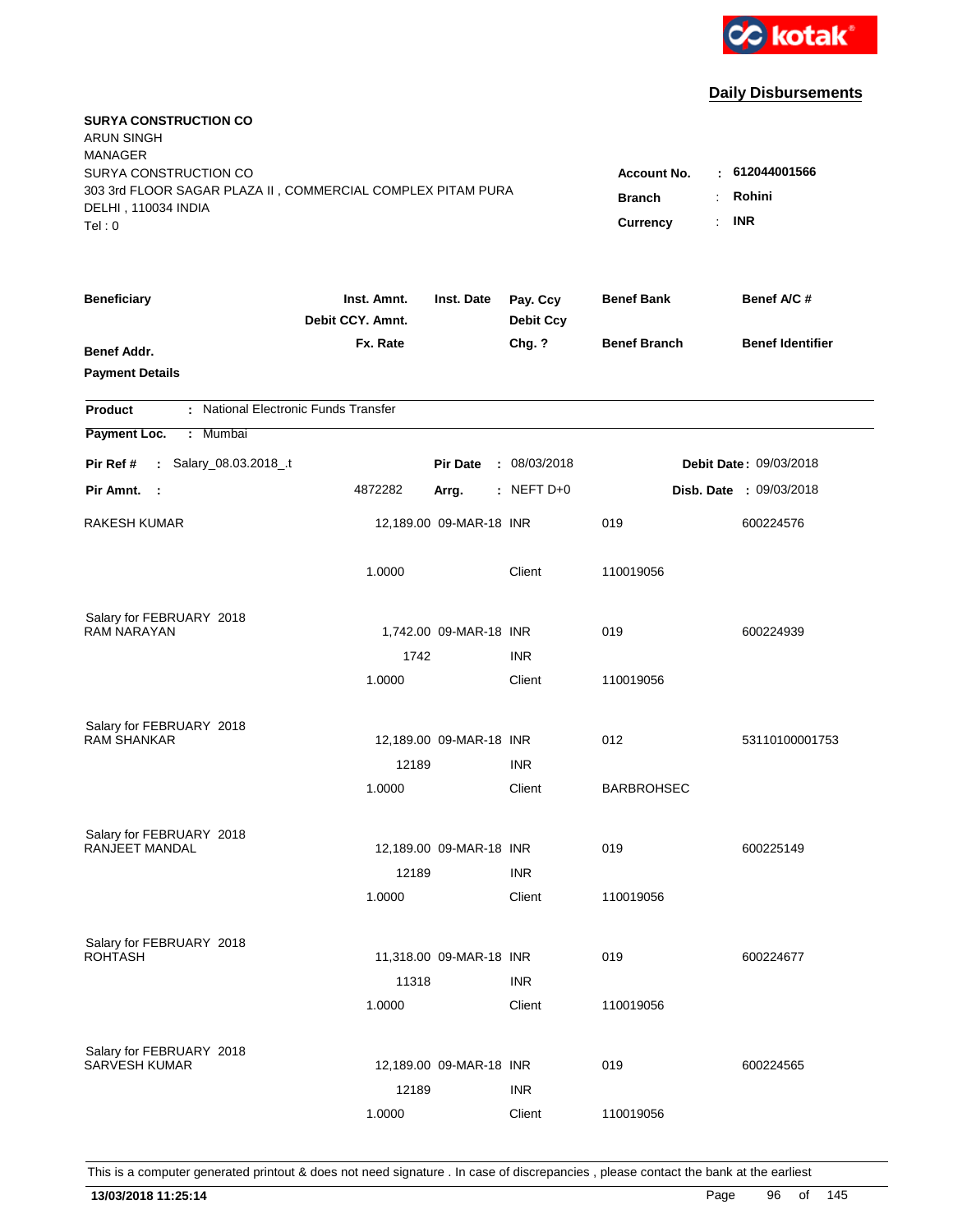

| <b>SURYA CONSTRUCTION CO</b><br>ARUN SINGH<br><b>MANAGER</b><br>SURYA CONSTRUCTION CO<br>303 3rd FLOOR SAGAR PLAZA II, COMMERCIAL COMPLEX PITAM PURA |                                 |                         |                              | <b>Account No.</b><br><b>Branch</b> | : 612044001566<br>Rohini       |
|------------------------------------------------------------------------------------------------------------------------------------------------------|---------------------------------|-------------------------|------------------------------|-------------------------------------|--------------------------------|
| DELHI, 110034 INDIA<br>Tel: 0                                                                                                                        |                                 |                         |                              | <b>Currency</b><br>÷.               | <b>INR</b>                     |
| <b>Beneficiary</b>                                                                                                                                   | Inst. Amnt.<br>Debit CCY. Amnt. | Inst. Date              | Pay. Ccy<br><b>Debit Ccy</b> | <b>Benef Bank</b>                   | Benef A/C #                    |
| Benef Addr.<br><b>Payment Details</b>                                                                                                                | Fx. Rate                        |                         | Chg. ?                       | <b>Benef Branch</b>                 | <b>Benef Identifier</b>        |
| : National Electronic Funds Transfer<br><b>Product</b>                                                                                               |                                 |                         |                              |                                     |                                |
| Payment Loc.<br>Mumbai<br>$\mathbb{Z}^{\mathbb{Z}}$                                                                                                  |                                 |                         |                              |                                     |                                |
| : Salary_08.03.2018_.t<br>Pir Ref #                                                                                                                  |                                 | <b>Pir Date</b>         | : 08/03/2018                 |                                     | Debit Date: 09/03/2018         |
| Pir Amnt.<br>$\sim$ :                                                                                                                                | 4872282                         | Arrg.                   | : NEFT D+0                   |                                     | <b>Disb. Date : 09/03/2018</b> |
| SARVESH KUMAR                                                                                                                                        |                                 | 12,189.00 09-MAR-18 INR |                              | 019                                 | 600224565                      |
|                                                                                                                                                      | 1.0000                          |                         | Client                       | 110019056                           |                                |
| Salary for FEBRUARY 2018                                                                                                                             |                                 |                         |                              |                                     |                                |
| <b>SHIV PRASHAD</b>                                                                                                                                  |                                 | 7,400.00 09-MAR-18 INR  |                              | 019                                 | 600224815                      |
|                                                                                                                                                      | 7400<br>1.0000                  |                         | <b>INR</b><br>Client         | 110019056                           |                                |
| Salary for FEBRUARY 2018<br><b>SHRI RAM</b>                                                                                                          |                                 | 10,883.00 09-MAR-18 INR |                              | 019                                 | 600225194                      |
|                                                                                                                                                      | 10883                           |                         | <b>INR</b>                   |                                     |                                |
|                                                                                                                                                      | 1.0000                          |                         | Client                       | 110019056                           |                                |
| Salary for FEBRUARY 2018<br><b>BUDDHAN JHA</b>                                                                                                       |                                 | 12,189.00 09-MAR-18 INR |                              | 019                                 | 603552276                      |
|                                                                                                                                                      | 12189                           |                         | <b>INR</b>                   |                                     |                                |
|                                                                                                                                                      | 1.0000                          |                         | Client                       | 110019056                           |                                |
| Salary for FEBRUARY 2018<br><b>SATENDER KUMAR</b>                                                                                                    | 11753                           | 11,753.00 09-MAR-18 INR | <b>INR</b>                   | 012                                 | 53110100001799                 |
|                                                                                                                                                      | 1.0000                          |                         | Client                       | <b>BARBROHSEC</b>                   |                                |
| Salary for FEBRUARY 2018<br><b>RAHUL</b>                                                                                                             | 14776                           | 14,776.00 09-MAR-18 INR | <b>INR</b>                   | 019                                 | 603552855                      |
|                                                                                                                                                      | 1.0000                          |                         | Client                       | 110019056                           |                                |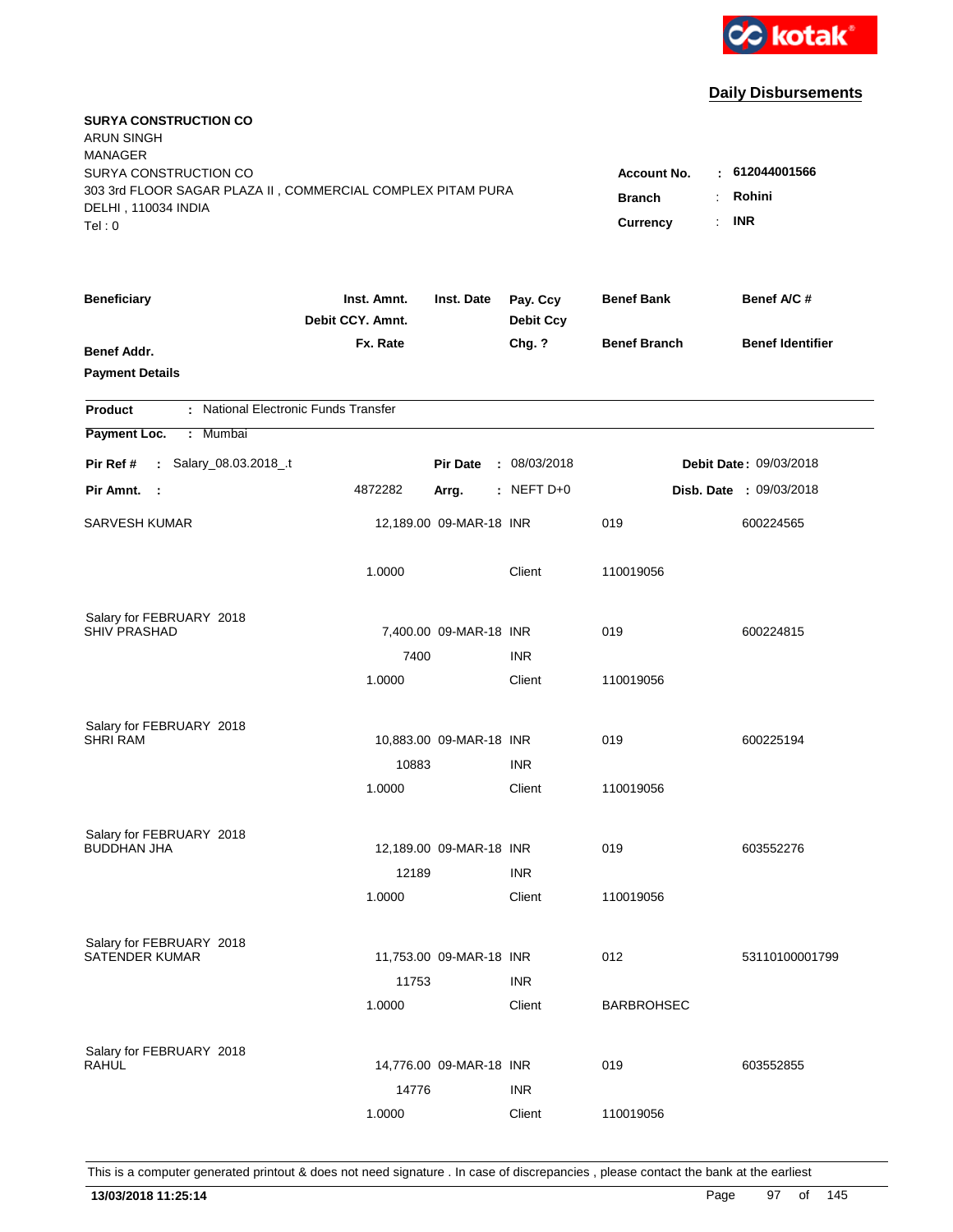

| <b>SURYA CONSTRUCTION CO</b><br><b>ARUN SINGH</b><br><b>MANAGER</b> |                                 |                         |                              |                     |                                |
|---------------------------------------------------------------------|---------------------------------|-------------------------|------------------------------|---------------------|--------------------------------|
| SURYA CONSTRUCTION CO                                               |                                 |                         |                              | <b>Account No.</b>  | $-612044001566$                |
| 303 3rd FLOOR SAGAR PLAZA II, COMMERCIAL COMPLEX PITAM PURA         |                                 |                         |                              | <b>Branch</b>       | Rohini                         |
| DELHI, 110034 INDIA                                                 |                                 |                         |                              | Currency<br>÷.      | <b>INR</b>                     |
| Tel: 0                                                              |                                 |                         |                              |                     |                                |
| <b>Beneficiary</b>                                                  | Inst. Amnt.<br>Debit CCY. Amnt. | Inst. Date              | Pay. Ccy<br><b>Debit Ccy</b> | <b>Benef Bank</b>   | Benef A/C #                    |
| Benef Addr.                                                         | Fx. Rate                        |                         | Chg. ?                       | <b>Benef Branch</b> | <b>Benef Identifier</b>        |
| <b>Payment Details</b>                                              |                                 |                         |                              |                     |                                |
| : National Electronic Funds Transfer<br><b>Product</b>              |                                 |                         |                              |                     |                                |
| Payment Loc.<br>: Mumbai                                            |                                 |                         |                              |                     |                                |
| : Salary_08.03.2018_.t<br>Pir Ref #                                 |                                 | <b>Pir Date</b>         | : 08/03/2018                 |                     | Debit Date: 09/03/2018         |
| Pir Amnt.<br>- 1                                                    | 4872282                         | Arrg.                   | : NEFT $D+0$                 |                     | <b>Disb. Date : 09/03/2018</b> |
| <b>RAHUL</b>                                                        |                                 | 14,776.00 09-MAR-18 INR |                              | 019                 | 603552855                      |
|                                                                     | 1.0000                          |                         | Client                       | 110019056           |                                |
| Salary for FEBRUARY 2018                                            |                                 |                         |                              |                     |                                |
| <b>SHANKAR LAL</b>                                                  |                                 | 13,192.00 09-MAR-18 INR |                              | 019                 | 600224190                      |
|                                                                     | 13192                           |                         | <b>INR</b>                   |                     |                                |
|                                                                     | 1.0000                          |                         | Client                       | 110019056           |                                |
| Salary for FEBRUARY 2018                                            |                                 |                         |                              |                     |                                |
| SHARVAN KUMAR                                                       |                                 | 11,753.00 09-MAR-18 INR |                              | 012                 | 53110100002061                 |
|                                                                     | 11753                           |                         | <b>INR</b>                   |                     |                                |
|                                                                     | 1.0000                          |                         | Client                       | <b>BARBROHSEC</b>   |                                |
| Salary for FEBRUARY 2018                                            |                                 |                         |                              |                     |                                |
| <b>RAM PRAVESH</b>                                                  |                                 | 13,721.00 09-MAR-18 INR |                              | 019                 | 602908190                      |
|                                                                     | 13721                           |                         | <b>INR</b>                   |                     |                                |
|                                                                     | 1.0000                          |                         | Client                       | 110019056           |                                |
| Salary for FEBRUARY 2018                                            |                                 |                         |                              |                     |                                |
| <b>LAL BIHARI</b>                                                   |                                 | 14,776.00 09-MAR-18 INR |                              | 012                 | 53110100002352                 |
|                                                                     | 14776                           |                         | <b>INR</b>                   |                     |                                |
|                                                                     | 1.0000                          |                         | Client                       | <b>BARBROHSEC</b>   |                                |
| Salary for FEBRUARY 2018                                            |                                 |                         |                              |                     |                                |
| <b>KANCHAN SINGH</b>                                                |                                 | 13,192.00 09-MAR-18 INR |                              | 012                 | 27600100010056                 |
|                                                                     | 13192                           |                         | <b>INR</b>                   |                     |                                |
|                                                                     | 1.0000                          |                         | Client                       | 110012079           |                                |
|                                                                     |                                 |                         |                              |                     |                                |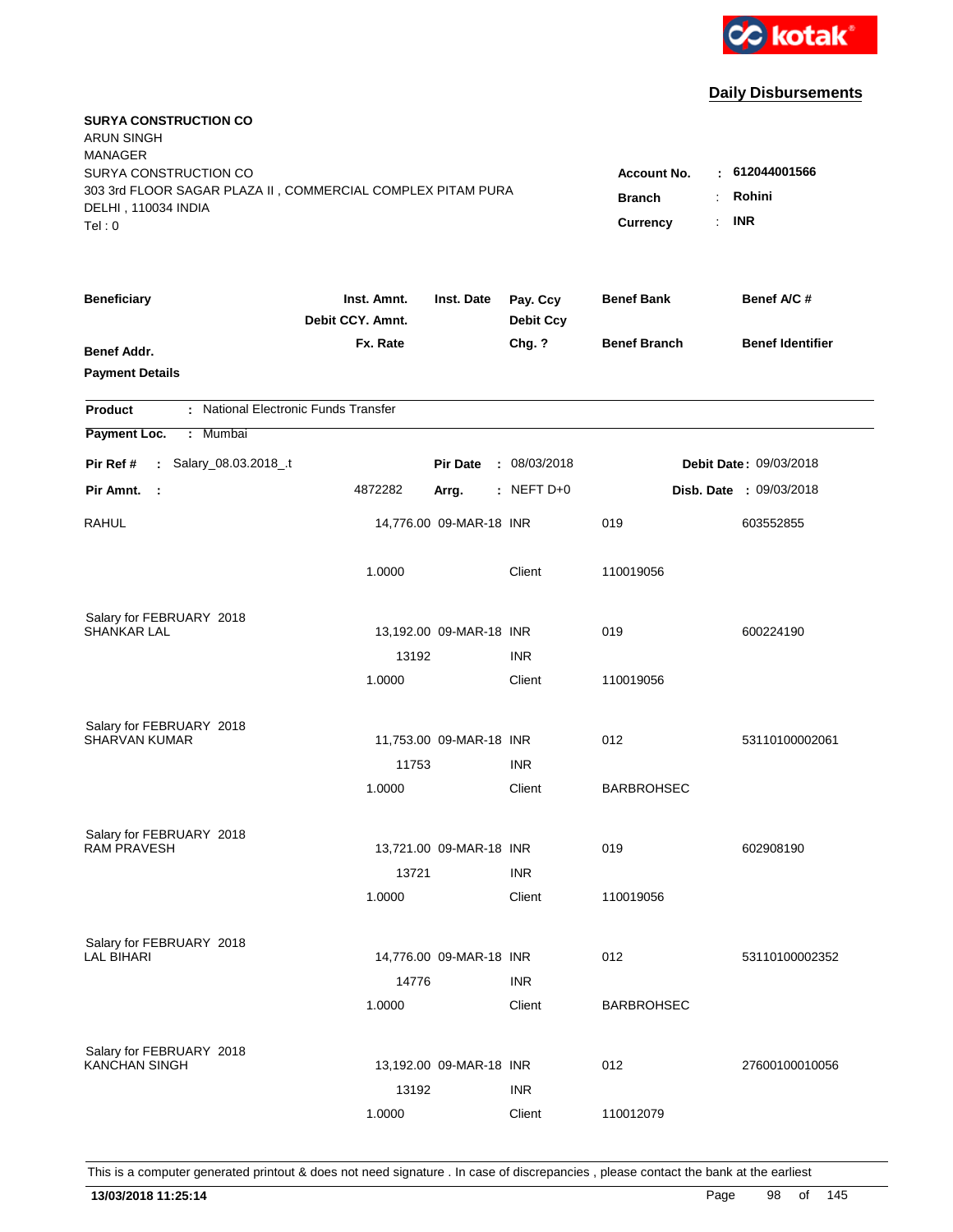

| <b>SURYA CONSTRUCTION CO</b><br><b>ARUN SINGH</b><br><b>MANAGER</b>                                                   |                                               |                                      |                  |                     |                                |
|-----------------------------------------------------------------------------------------------------------------------|-----------------------------------------------|--------------------------------------|------------------|---------------------|--------------------------------|
| SURYA CONSTRUCTION CO<br>303 3rd FLOOR SAGAR PLAZA II, COMMERCIAL COMPLEX PITAM PURA<br>DELHI, 110034 INDIA<br>Tel: 0 | Account No.<br>÷<br><b>Branch</b><br>Currency | 612044001566<br>Rohini<br><b>INR</b> |                  |                     |                                |
| <b>Beneficiary</b>                                                                                                    | Inst. Amnt.                                   | Inst. Date                           | Pay. Ccy         | <b>Benef Bank</b>   | Benef A/C #                    |
|                                                                                                                       | Debit CCY. Amnt.                              |                                      | <b>Debit Ccy</b> |                     |                                |
| Benef Addr.<br><b>Payment Details</b>                                                                                 | Fx. Rate                                      |                                      | Chg. ?           | <b>Benef Branch</b> | <b>Benef Identifier</b>        |
| : National Electronic Funds Transfer<br><b>Product</b>                                                                |                                               |                                      |                  |                     |                                |
| Payment Loc.<br>: Mumbai                                                                                              |                                               |                                      |                  |                     |                                |
| : Salary_08.03.2018_.t<br>Pir Ref #                                                                                   |                                               | <b>Pir Date</b>                      | : 08/03/2018     |                     | Debit Date: 09/03/2018         |
| Pir Amnt. :                                                                                                           | 4872282                                       | Arrg.                                | $:$ NEFT D+0     |                     | <b>Disb. Date : 09/03/2018</b> |
| <b>KANCHAN SINGH</b>                                                                                                  |                                               | 13,192.00 09-MAR-18 INR              |                  | 012                 | 27600100010056                 |
|                                                                                                                       | 1.0000                                        |                                      | Client           | 110012079           |                                |
| Salary for FEBRUARY 2018                                                                                              |                                               |                                      |                  |                     |                                |
| <b>MAHESH</b>                                                                                                         |                                               | 11,753.00 09-MAR-18 INR              |                  | 019                 | 600224699                      |
|                                                                                                                       | 11753                                         |                                      | <b>INR</b>       |                     |                                |
|                                                                                                                       | 1.0000                                        |                                      | Client           | 110019056           |                                |
| Salary for FEBRUARY 2018                                                                                              |                                               |                                      |                  |                     |                                |
| <b>RAJNISH</b>                                                                                                        |                                               | 10,554.00 09-MAR-18 INR              |                  | 012                 | 21250100035373                 |
|                                                                                                                       | 10554                                         |                                      | <b>INR</b>       |                     |                                |
|                                                                                                                       | 1.0000                                        |                                      | Client           | 110012045           |                                |
| Salary for FEBRUARY 2018                                                                                              |                                               |                                      |                  |                     |                                |
| <b>RAJESH GAUTAM</b>                                                                                                  |                                               | 14,776.00 09-MAR-18 INR              |                  | 024                 | 2113000100177517               |
|                                                                                                                       | 14776                                         |                                      | <b>INR</b>       |                     |                                |
|                                                                                                                       | 1.0000                                        |                                      | Client           | PUN0211300          |                                |
| Salary for FEBRUARY 2018                                                                                              |                                               |                                      |                  |                     |                                |
| <b>BHAVISHAN MANDAL</b>                                                                                               |                                               | 12,189.00 09-MAR-18 INR              |                  | 012                 | 53118100001528                 |
|                                                                                                                       | 12189                                         |                                      | <b>INR</b>       |                     |                                |
|                                                                                                                       | 1.0000                                        |                                      | Client           | <b>BARBROHSEC</b>   |                                |
| Salary for FEBRUARY 2018                                                                                              |                                               |                                      |                  |                     |                                |
| <b>RAM DULARE</b>                                                                                                     |                                               | 13,721.00 09-MAR-18 INR              |                  | 019                 | 602908474                      |
|                                                                                                                       | 13721                                         |                                      | <b>INR</b>       |                     |                                |
|                                                                                                                       | 1.0000                                        |                                      | Client           | 110019056           |                                |
|                                                                                                                       |                                               |                                      |                  |                     |                                |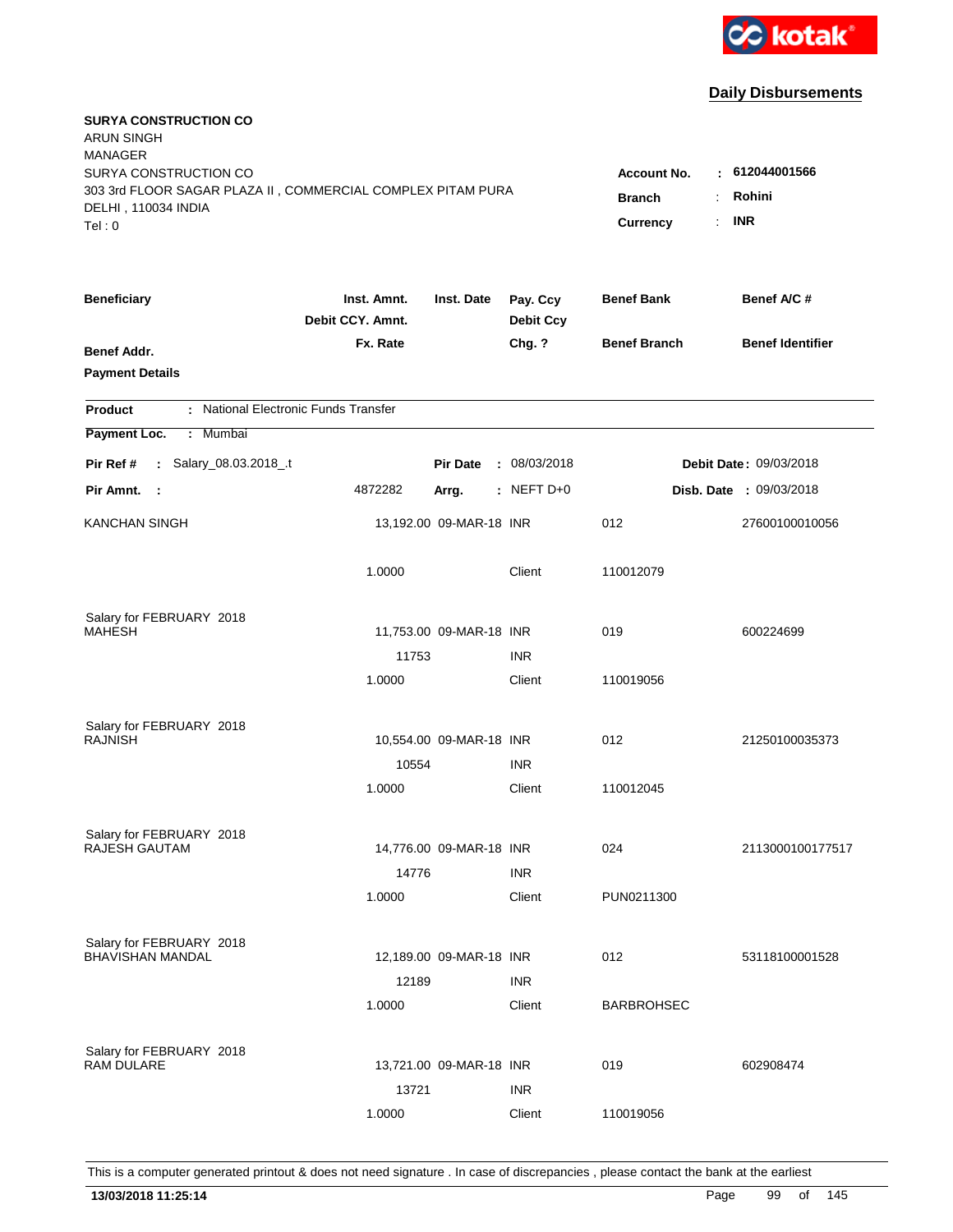

| <b>SURYA CONSTRUCTION CO</b><br><b>ARUN SINGH</b>           |                                 |                         |                              |                     |                                |
|-------------------------------------------------------------|---------------------------------|-------------------------|------------------------------|---------------------|--------------------------------|
| <b>MANAGER</b><br>SURYA CONSTRUCTION CO                     |                                 |                         |                              | <b>Account No.</b>  | : 612044001566                 |
| 303 3rd FLOOR SAGAR PLAZA II, COMMERCIAL COMPLEX PITAM PURA |                                 |                         |                              | <b>Branch</b>       | Rohini<br>÷.                   |
| DELHI, 110034 INDIA                                         |                                 | <b>INR</b>              |                              |                     |                                |
| Tel: 0                                                      |                                 |                         |                              | Currency            | ÷.                             |
| <b>Beneficiary</b>                                          | Inst. Amnt.<br>Debit CCY. Amnt. | Inst. Date              | Pay. Ccy<br><b>Debit Ccy</b> | <b>Benef Bank</b>   | Benef A/C #                    |
| Benef Addr.                                                 | Fx. Rate                        |                         | Chg. ?                       | <b>Benef Branch</b> | <b>Benef Identifier</b>        |
| <b>Payment Details</b>                                      |                                 |                         |                              |                     |                                |
| : National Electronic Funds Transfer<br><b>Product</b>      |                                 |                         |                              |                     |                                |
| Payment Loc.<br>: Mumbai                                    |                                 |                         |                              |                     |                                |
| : Salary_08.03.2018_.t<br>Pir Ref #                         |                                 | <b>Pir Date</b>         | : 08/03/2018                 |                     | Debit Date: 09/03/2018         |
| Pir Amnt. :                                                 | 4872282                         | Arrg.                   | : NEFT $D+0$                 |                     | <b>Disb. Date : 09/03/2018</b> |
| RAM DULARE                                                  |                                 | 13,721.00 09-MAR-18 INR |                              | 019                 | 602908474                      |
|                                                             | 1.0000                          |                         | Client                       | 110019056           |                                |
| Salary for FEBRUARY 2018                                    |                                 |                         |                              |                     |                                |
| <b>LALLAN RAWAT</b>                                         |                                 | 14,776.00 09-MAR-18 INR |                              | 019                 | 600224203                      |
|                                                             | 14776                           |                         | <b>INR</b>                   |                     |                                |
|                                                             | 1.0000                          |                         | Client                       | 110019056           |                                |
| Salary for FEBRUARY 2018                                    |                                 |                         |                              |                     |                                |
| <b>DINESH KUMAR</b>                                         |                                 | 14,776.00 09-MAR-18 INR |                              | 019                 | 600224928                      |
|                                                             | 14776                           |                         | <b>INR</b>                   |                     |                                |
|                                                             | 1.0000                          |                         | Client                       | 110019056           |                                |
| Salary for FEBRUARY 2018                                    |                                 |                         |                              |                     |                                |
| <b>JAGESHWAR</b>                                            |                                 | 14,776.00 09-MAR-18 INR |                              | 019                 | 600225116                      |
|                                                             | 14776                           |                         | <b>INR</b>                   |                     |                                |
|                                                             | 1.0000                          |                         | Client                       | 110019056           |                                |
| Salary for FEBRUARY 2018                                    |                                 |                         |                              |                     |                                |
| <b>MANOJ KUMAR</b>                                          |                                 | 14,776.00 09-MAR-18 INR |                              | 019                 | 600224156                      |
|                                                             | 14776                           |                         | <b>INR</b>                   |                     |                                |
|                                                             | 1.0000                          |                         | Client                       | 110019056           |                                |
| Salary for FEBRUARY 2018                                    |                                 |                         |                              |                     |                                |
| <b>NATHU SINGH</b>                                          |                                 | 13,721.00 09-MAR-18 INR |                              | 019                 | 600224622                      |
|                                                             | 13721                           |                         | <b>INR</b>                   |                     |                                |
|                                                             | 1.0000                          |                         | Client                       | 110019056           |                                |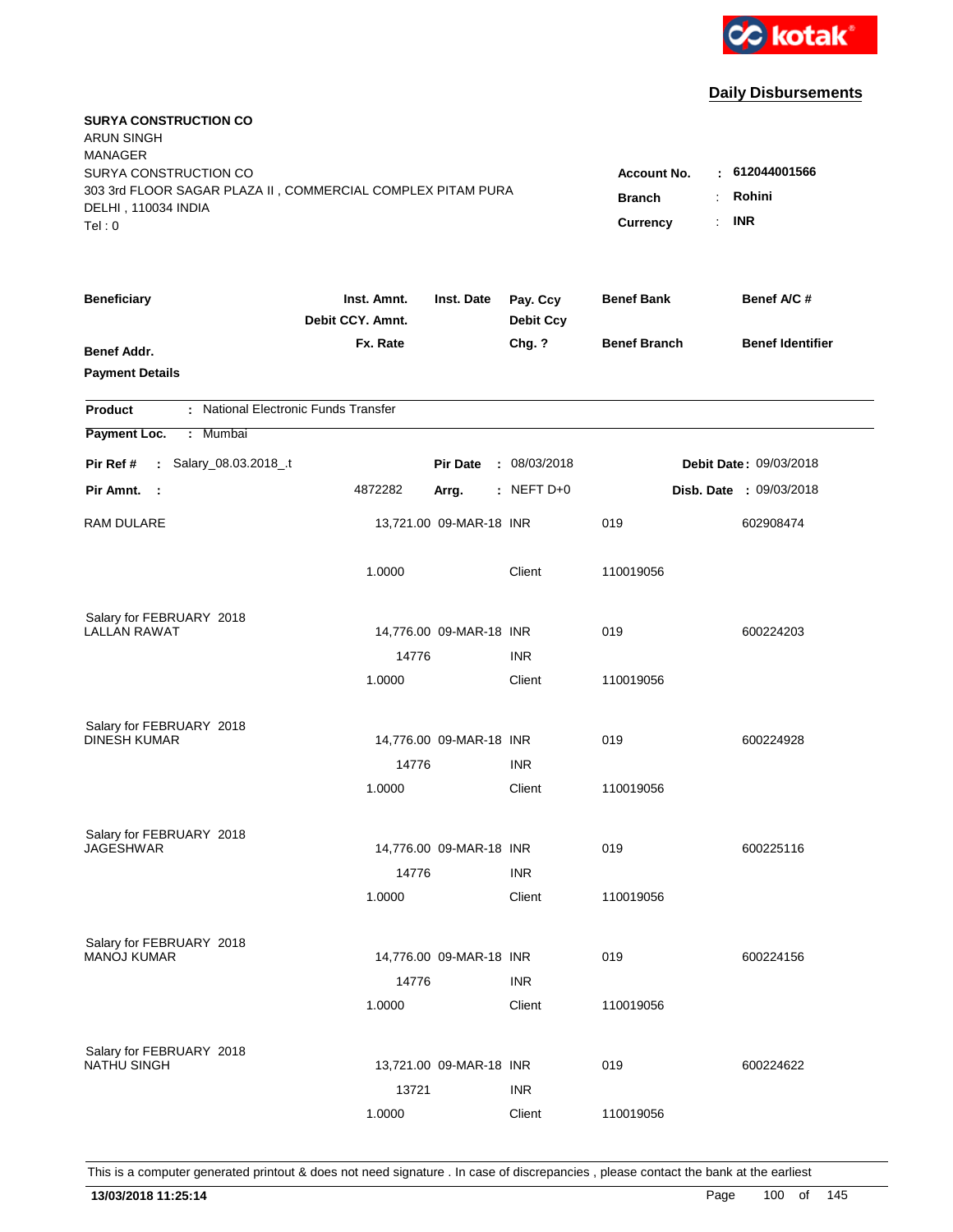

| <b>SURYA CONSTRUCTION CO</b><br><b>ARUN SINGH</b><br><b>MANAGER</b>                |                                 |                         |                              |                     |                         |
|------------------------------------------------------------------------------------|---------------------------------|-------------------------|------------------------------|---------------------|-------------------------|
| SURYA CONSTRUCTION CO                                                              |                                 |                         |                              | <b>Account No.</b>  | : 612044001566          |
| 303 3rd FLOOR SAGAR PLAZA II, COMMERCIAL COMPLEX PITAM PURA<br>DELHI, 110034 INDIA |                                 |                         |                              | <b>Branch</b><br>÷  | Rohini                  |
| Tel:0                                                                              |                                 |                         |                              | ÷.<br>Currency      | <b>INR</b>              |
|                                                                                    |                                 |                         |                              |                     |                         |
| <b>Beneficiary</b>                                                                 | Inst. Amnt.<br>Debit CCY. Amnt. | Inst. Date              | Pay. Ccy<br><b>Debit Ccy</b> | <b>Benef Bank</b>   | Benef A/C #             |
| <b>Benef Addr.</b>                                                                 | Fx. Rate                        |                         | Chg. ?                       | <b>Benef Branch</b> | <b>Benef Identifier</b> |
| <b>Payment Details</b>                                                             |                                 |                         |                              |                     |                         |
| : National Electronic Funds Transfer<br><b>Product</b>                             |                                 |                         |                              |                     |                         |
| : Mumbai<br>Payment Loc.                                                           |                                 |                         |                              |                     |                         |
| : Salary_08.03.2018_.t<br>Pir Ref #                                                |                                 | <b>Pir Date</b>         | : 08/03/2018                 |                     | Debit Date: 09/03/2018  |
| Pir Amnt. :                                                                        | 4872282                         | Arrg.                   | : NEFT $D+0$                 |                     | Disb. Date : 09/03/2018 |
| <b>NATHU SINGH</b>                                                                 |                                 | 13,721.00 09-MAR-18 INR |                              | 019                 | 600224622               |
|                                                                                    | 1.0000                          |                         | Client                       | 110019056           |                         |
| Salary for FEBRUARY 2018                                                           |                                 |                         |                              |                     |                         |
| <b>SHIV BAHADUR</b>                                                                |                                 | 14,776.00 09-MAR-18 INR |                              | 019                 | 600225218               |
|                                                                                    | 14776                           |                         | <b>INR</b>                   |                     |                         |
|                                                                                    | 1.0000                          |                         | Client                       | 110019056           |                         |
| Salary for FEBRUARY 2018                                                           |                                 |                         |                              |                     |                         |
| <b>RAJAN MAJHI</b>                                                                 |                                 | 14,776.00 09-MAR-18 INR |                              | 019                 | 601250562               |
|                                                                                    | 14776                           |                         | <b>INR</b>                   |                     |                         |
|                                                                                    | 1.0000                          |                         | Client                       | 110019056           |                         |
| Salary for FEBRUARY 2018                                                           |                                 |                         |                              |                     |                         |
| SAJJAN KUMAR SHARMA                                                                |                                 | 14,776.00 09-MAR-18 INR |                              | 019                 | 600224145               |
|                                                                                    | 14776                           |                         | <b>INR</b>                   |                     |                         |
|                                                                                    | 1.0000                          |                         | Client                       | 110019056           |                         |
| Salary for FEBRUARY 2018                                                           |                                 |                         |                              |                     |                         |
| <b>DURGESH</b>                                                                     |                                 | 14,776.00 09-MAR-18 INR |                              | 019                 | 600224655               |
|                                                                                    | 14776                           |                         | <b>INR</b>                   |                     |                         |
|                                                                                    | 1.0000                          |                         | Client                       | 110019056           |                         |
| Salary for FEBRUARY 2018                                                           |                                 |                         |                              |                     |                         |
| <b>SHIV PYARE</b>                                                                  |                                 | 14,776.00 09-MAR-18 INR |                              | 019                 | 600225229               |
|                                                                                    | 14776                           |                         | <b>INR</b>                   |                     |                         |
|                                                                                    | 1.0000                          |                         | Client                       | 110019056           |                         |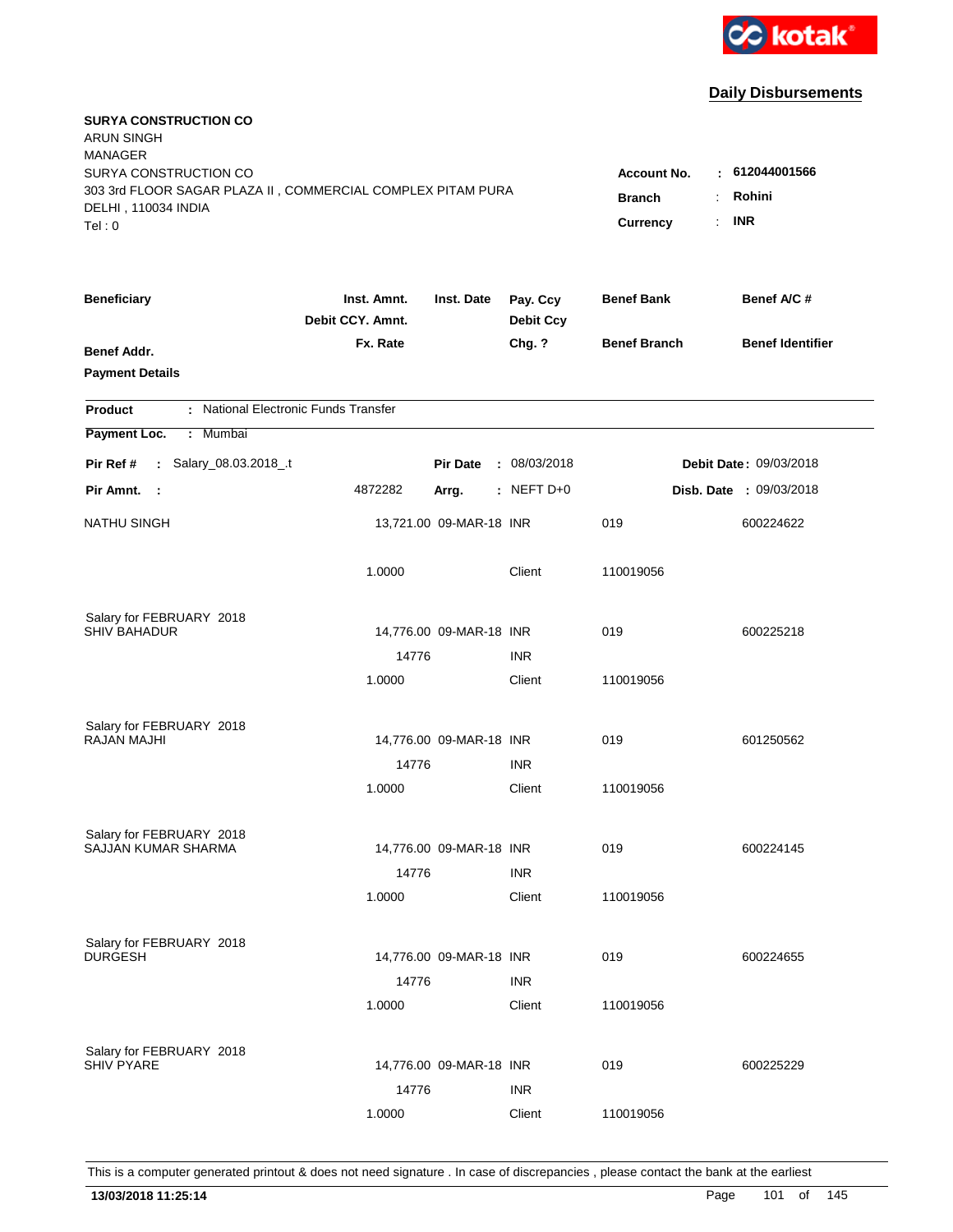

| <b>SURYA CONSTRUCTION CO</b><br>ARUN SINGH<br><b>MANAGER</b><br>SURYA CONSTRUCTION CO<br>303 3rd FLOOR SAGAR PLAZA II, COMMERCIAL COMPLEX PITAM PURA<br>DELHI, 110034 INDIA<br>Tel: 0 | <b>Account No.</b><br><b>Branch</b><br>Currency | : 612044001566<br>Rohini<br>÷.<br>$:$ INR |                              |                     |                                |
|---------------------------------------------------------------------------------------------------------------------------------------------------------------------------------------|-------------------------------------------------|-------------------------------------------|------------------------------|---------------------|--------------------------------|
| <b>Beneficiary</b>                                                                                                                                                                    | Inst. Amnt.<br>Debit CCY. Amnt.                 | Inst. Date                                | Pay. Ccy<br><b>Debit Ccy</b> | <b>Benef Bank</b>   | Benef A/C #                    |
| Benef Addr.<br><b>Payment Details</b>                                                                                                                                                 | Fx. Rate                                        |                                           | Chg. ?                       | <b>Benef Branch</b> | <b>Benef Identifier</b>        |
| : National Electronic Funds Transfer<br><b>Product</b>                                                                                                                                |                                                 |                                           |                              |                     |                                |
| Payment Loc.<br>: Mumbai                                                                                                                                                              |                                                 |                                           |                              |                     |                                |
| : Salary_08.03.2018_.t<br>Pir Ref #                                                                                                                                                   |                                                 | <b>Pir Date</b>                           | : 08/03/2018                 |                     | Debit Date: 09/03/2018         |
| Pir Amnt.<br>$\sim$ 1                                                                                                                                                                 | 4872282                                         | Arrg.                                     | : NEFT $D+0$                 |                     | <b>Disb. Date : 09/03/2018</b> |
| <b>SHIV PYARE</b>                                                                                                                                                                     |                                                 | 14,776.00 09-MAR-18 INR                   |                              | 019                 | 600225229                      |
|                                                                                                                                                                                       | 1.0000                                          |                                           | Client                       | 110019056           |                                |
| Salary for FEBRUARY 2018                                                                                                                                                              |                                                 |                                           |                              |                     |                                |
| <b>RAMESH PANDEY</b>                                                                                                                                                                  |                                                 | 12,189.00 09-MAR-18 INR                   |                              | 019                 | 600224316                      |
|                                                                                                                                                                                       | 12189<br>1.0000                                 |                                           | <b>INR</b><br>Client         | 110019056           |                                |
|                                                                                                                                                                                       |                                                 |                                           |                              |                     |                                |
| Salary for FEBRUARY 2018                                                                                                                                                              |                                                 |                                           |                              |                     |                                |
| SANOJ KUMAR                                                                                                                                                                           |                                                 | 12,189.00 09-MAR-18 INR                   |                              | 019                 | 600224247                      |
|                                                                                                                                                                                       | 12189                                           |                                           | <b>INR</b>                   |                     |                                |
|                                                                                                                                                                                       | 1.0000                                          |                                           | Client                       | 110019056           |                                |
| Salary for FEBRUARY 2018                                                                                                                                                              |                                                 |                                           |                              |                     |                                |
| <b>BHAGWAN DEEN</b>                                                                                                                                                                   |                                                 | 12,189.00 09-MAR-18 INR                   |                              | 019                 | 600224225                      |
|                                                                                                                                                                                       | 12189                                           |                                           | <b>INR</b>                   |                     |                                |
|                                                                                                                                                                                       | 1.0000                                          |                                           | Client                       | 110019056           |                                |
| Salary for FEBRUARY 2018                                                                                                                                                              |                                                 |                                           |                              |                     |                                |
| <b>RAMESH CHAND</b>                                                                                                                                                                   |                                                 | 12,189.00 09-MAR-18 INR                   |                              | 019                 | 600224394                      |
|                                                                                                                                                                                       | 12189                                           |                                           | <b>INR</b>                   |                     |                                |
|                                                                                                                                                                                       | 1.0000                                          |                                           | Client                       | 110019056           |                                |
|                                                                                                                                                                                       |                                                 |                                           |                              |                     |                                |
| Salary for FEBRUARY 2018<br><b>DEVENDER SINGH</b>                                                                                                                                     |                                                 | 12,189.00 09-MAR-18 INR                   |                              | 019                 | 600224292                      |
|                                                                                                                                                                                       | 12189                                           |                                           | <b>INR</b>                   |                     |                                |
|                                                                                                                                                                                       | 1.0000                                          |                                           | Client                       | 110019056           |                                |
|                                                                                                                                                                                       |                                                 |                                           |                              |                     |                                |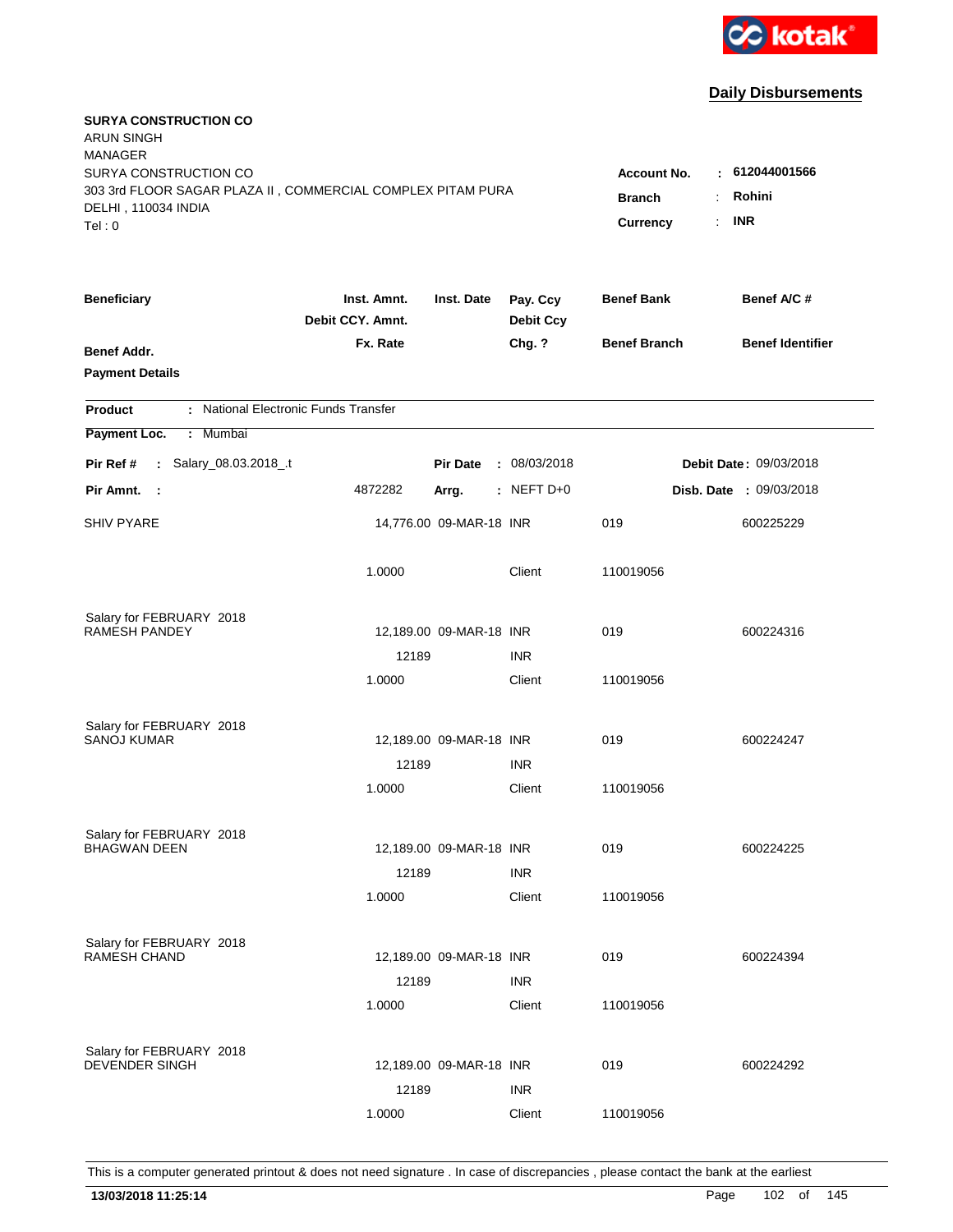

| <b>SURYA CONSTRUCTION CO</b><br><b>ARUN SINGH</b><br><b>MANAGER</b>                  |                                 |                         |                              |                                     |                                |
|--------------------------------------------------------------------------------------|---------------------------------|-------------------------|------------------------------|-------------------------------------|--------------------------------|
| SURYA CONSTRUCTION CO<br>303 3rd FLOOR SAGAR PLAZA II, COMMERCIAL COMPLEX PITAM PURA |                                 |                         |                              | <b>Account No.</b><br><b>Branch</b> | : 612044001566<br>Rohini<br>÷. |
| DELHI, 110034 INDIA<br>Tel: 0                                                        |                                 |                         |                              | Currency                            | <b>INR</b><br>÷.               |
| <b>Beneficiary</b>                                                                   | Inst. Amnt.<br>Debit CCY. Amnt. | Inst. Date              | Pay. Ccy<br><b>Debit Ccy</b> | <b>Benef Bank</b>                   | Benef A/C #                    |
| Benef Addr.<br><b>Payment Details</b>                                                | Fx. Rate                        |                         | Chg. ?                       | <b>Benef Branch</b>                 | <b>Benef Identifier</b>        |
| : National Electronic Funds Transfer<br><b>Product</b>                               |                                 |                         |                              |                                     |                                |
| Payment Loc.<br>: Mumbai                                                             |                                 |                         |                              |                                     |                                |
| : Salary_08.03.2018_.t<br>Pir Ref #                                                  |                                 | <b>Pir Date</b>         | : 08/03/2018                 |                                     | Debit Date: 09/03/2018         |
| Pir Amnt. :                                                                          | 4872282                         | Arrg.                   | $:$ NEFT D+0                 |                                     | <b>Disb. Date : 09/03/2018</b> |
| DEVENDER SINGH                                                                       |                                 | 12,189.00 09-MAR-18 INR |                              | 019                                 | 600224292                      |
|                                                                                      | 1.0000                          |                         | Client                       | 110019056                           |                                |
| Salary for FEBRUARY 2018                                                             |                                 |                         |                              |                                     |                                |
| <b>ASHOK KUMAR</b>                                                                   |                                 | 12,189.00 09-MAR-18 INR |                              | 019                                 | 600224372                      |
|                                                                                      | 12189                           |                         | <b>INR</b>                   |                                     |                                |
|                                                                                      | 1.0000                          |                         | Client                       | 110019056                           |                                |
| Salary for FEBRUARY 2018                                                             |                                 |                         |                              |                                     |                                |
| KAILASH CHAND                                                                        |                                 | 12,189.00 09-MAR-18 INR |                              | 019                                 | 600224327                      |
|                                                                                      | 12189                           |                         | <b>INR</b>                   |                                     |                                |
|                                                                                      | 1.0000                          |                         | Client                       | 110019056                           |                                |
| Salary for FEBRUARY 2018                                                             |                                 |                         |                              |                                     |                                |
| <b>JAI KUMAR</b>                                                                     |                                 | 12,189.00 09-MAR-18 INR |                              | 019                                 | 600224361                      |
|                                                                                      | 12189                           |                         | <b>INR</b>                   |                                     |                                |
|                                                                                      | 1.0000                          |                         | Client                       | 110019056                           |                                |
| Salary for FEBRUARY 2018                                                             |                                 |                         |                              |                                     |                                |
| <b>RAM PRAVESH</b>                                                                   |                                 | 12,189.00 09-MAR-18 INR |                              | 019                                 | 600224305                      |
|                                                                                      | 12189                           |                         | <b>INR</b>                   |                                     |                                |
|                                                                                      | 1.0000                          |                         | Client                       | 110019056                           |                                |
| Salary for FEBRUARY 2018                                                             |                                 |                         |                              |                                     |                                |
| <b>HARIKESH</b>                                                                      |                                 | 12,189.00 09-MAR-18 INR |                              | 019                                 | 600224236                      |
|                                                                                      | 12189                           |                         | <b>INR</b>                   |                                     |                                |
|                                                                                      | 1.0000                          |                         | Client                       | 110019056                           |                                |
|                                                                                      |                                 |                         |                              |                                     |                                |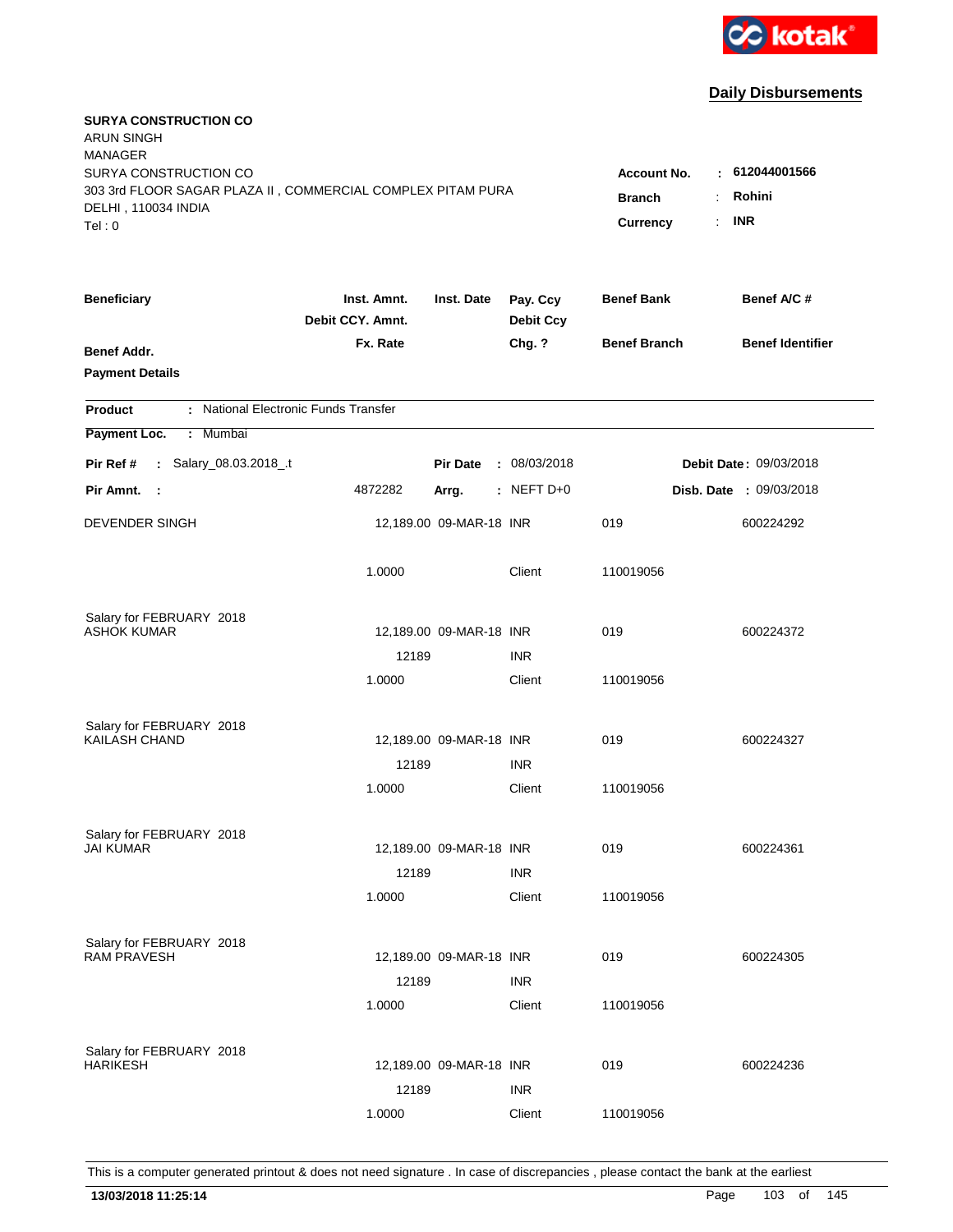

| <b>SURYA CONSTRUCTION CO</b><br><b>ARUN SINGH</b><br><b>MANAGER</b><br>SURYA CONSTRUCTION CO<br>303 3rd FLOOR SAGAR PLAZA II, COMMERCIAL COMPLEX PITAM PURA |                                 |                         |                              | <b>Account No.</b>        | : 612044001566<br>Rohini         |
|-------------------------------------------------------------------------------------------------------------------------------------------------------------|---------------------------------|-------------------------|------------------------------|---------------------------|----------------------------------|
| DELHI, 110034 INDIA<br>Tel: 0                                                                                                                               |                                 |                         |                              | <b>Branch</b><br>Currency | ÷.<br><b>INR</b><br>$\mathbf{r}$ |
| <b>Beneficiary</b>                                                                                                                                          | Inst. Amnt.<br>Debit CCY. Amnt. | Inst. Date              | Pay. Ccy<br><b>Debit Ccy</b> | <b>Benef Bank</b>         | Benef A/C #                      |
| Benef Addr.<br><b>Payment Details</b>                                                                                                                       | Fx. Rate                        |                         | Chg. ?                       | <b>Benef Branch</b>       | <b>Benef Identifier</b>          |
| : National Electronic Funds Transfer<br><b>Product</b>                                                                                                      |                                 |                         |                              |                           |                                  |
| Payment Loc.<br>Mumbai<br>÷.                                                                                                                                |                                 |                         |                              |                           |                                  |
| : Salary_08.03.2018_.t<br>Pir Ref #                                                                                                                         |                                 | <b>Pir Date</b>         | : 08/03/2018                 |                           | Debit Date: 09/03/2018           |
| Pir Amnt. :                                                                                                                                                 | 4872282                         | Arrg.                   | $:$ NEFT D+0                 |                           | <b>Disb. Date : 09/03/2018</b>   |
| <b>HARIKESH</b>                                                                                                                                             |                                 | 12,189.00 09-MAR-18 INR |                              | 019                       | 600224236                        |
|                                                                                                                                                             | 1.0000                          |                         | Client                       | 110019056                 |                                  |
| Salary for FEBRUARY 2018                                                                                                                                    |                                 |                         |                              |                           |                                  |
| SATENDER PATHAK                                                                                                                                             |                                 | 11,753.00 09-MAR-18 INR |                              | 017                       | 086000101006215                  |
|                                                                                                                                                             | 11753<br>1.0000                 |                         | <b>INR</b><br>Client         | 110017074                 |                                  |
|                                                                                                                                                             |                                 |                         |                              |                           |                                  |
| Salary for FEBRUARY 2018                                                                                                                                    |                                 |                         |                              |                           |                                  |
| <b>JITENDER PAL</b>                                                                                                                                         |                                 | 14,776.00 09-MAR-18 INR |                              | 019                       | 602907800                        |
|                                                                                                                                                             | 14776                           |                         | <b>INR</b>                   |                           |                                  |
|                                                                                                                                                             | 1.0000                          |                         | Client                       | 110019056                 |                                  |
| Salary for FEBRUARY 2018                                                                                                                                    |                                 |                         |                              |                           |                                  |
| PAPPU RAJBHAR                                                                                                                                               |                                 | 12,189.00 09-MAR-18 INR |                              | 019                       | 601250776                        |
|                                                                                                                                                             | 12189                           |                         | <b>INR</b>                   |                           |                                  |
|                                                                                                                                                             | 1.0000                          |                         | Client                       | 110019056                 |                                  |
| Salary for FEBRUARY 2018                                                                                                                                    |                                 |                         |                              |                           |                                  |
| <b>MUNENDER</b>                                                                                                                                             |                                 | 14,776.00 09-MAR-18 INR |                              | 022                       | 08462281003156                   |
|                                                                                                                                                             | 14776                           |                         | <b>INR</b>                   |                           |                                  |
|                                                                                                                                                             | 1.0000                          |                         | Client                       | 110022077                 |                                  |
| Salary for FEBRUARY 2018                                                                                                                                    |                                 |                         |                              |                           |                                  |
| SHIV NARAYAN MANJHI                                                                                                                                         |                                 | 13,346.00 09-MAR-18 INR |                              | 012                       | 21188100001511                   |
|                                                                                                                                                             | 13346                           |                         | <b>INR</b>                   |                           |                                  |
|                                                                                                                                                             | 1.0000                          |                         | Client                       | 110012044                 |                                  |
|                                                                                                                                                             |                                 |                         |                              |                           |                                  |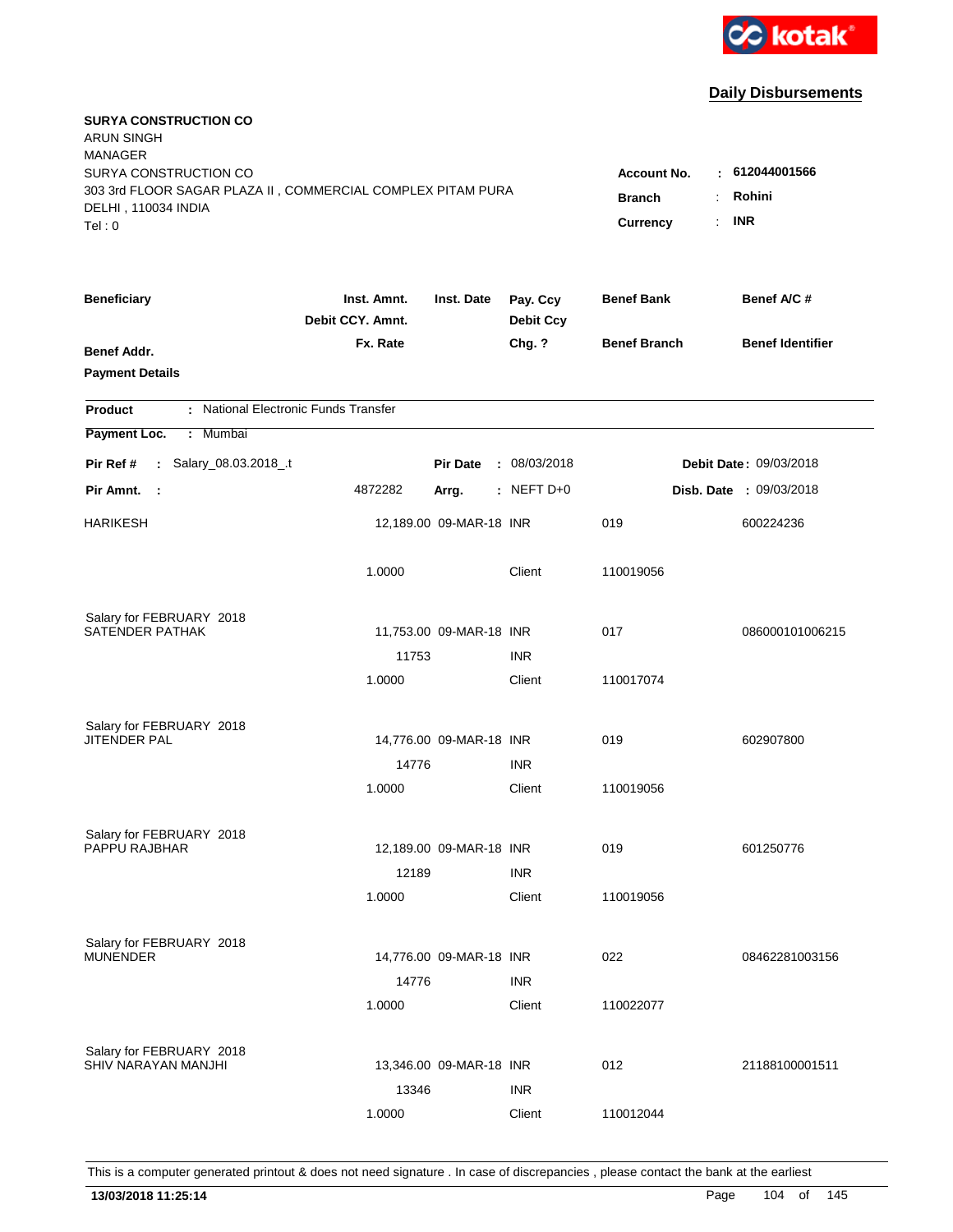

| <b>SURYA CONSTRUCTION CO</b><br><b>ARUN SINGH</b><br><b>MANAGER</b>                                                  |                                          |                                                    |                              |                     |                         |
|----------------------------------------------------------------------------------------------------------------------|------------------------------------------|----------------------------------------------------|------------------------------|---------------------|-------------------------|
| SURYA CONSTRUCTION CO<br>303 3rd FLOOR SAGAR PLAZA II, COMMERCIAL COMPLEX PITAM PURA<br>DELHI, 110034 INDIA<br>Tel:0 | Account No.<br><b>Branch</b><br>Currency | : 612044001566<br>Rohini<br>÷.<br><b>INR</b><br>÷. |                              |                     |                         |
| <b>Beneficiary</b>                                                                                                   | Inst. Amnt.<br>Debit CCY. Amnt.          | Inst. Date                                         | Pay. Ccy<br><b>Debit Ccy</b> | <b>Benef Bank</b>   | Benef A/C#              |
| Benef Addr.<br><b>Payment Details</b>                                                                                | Fx. Rate                                 |                                                    | Chg. ?                       | <b>Benef Branch</b> | <b>Benef Identifier</b> |
| : National Electronic Funds Transfer<br><b>Product</b>                                                               |                                          |                                                    |                              |                     |                         |
| Payment Loc.<br>: Mumbai                                                                                             |                                          |                                                    |                              |                     |                         |
| : Salary_08.03.2018_.t<br>Pir Ref #                                                                                  |                                          | <b>Pir Date</b>                                    | : 08/03/2018                 |                     | Debit Date: 09/03/2018  |
| Pir Amnt. :                                                                                                          | 4872282                                  | Arrg.                                              | $:$ NEFT D+0                 |                     | Disb. Date : 09/03/2018 |
| SHIV NARAYAN MANJHI                                                                                                  |                                          | 13,346.00 09-MAR-18 INR                            |                              | 012                 | 21188100001511          |
|                                                                                                                      | 1.0000                                   |                                                    | Client                       | 110012044           |                         |
| Salary for FEBRUARY 2018                                                                                             |                                          |                                                    |                              |                     |                         |
| YOGESH KUMAR                                                                                                         |                                          | 10,554.00 09-MAR-18 INR                            |                              | 053                 | 4112166000012710        |
|                                                                                                                      | 10554                                    |                                                    | <b>INR</b>                   |                     |                         |
|                                                                                                                      | 1.0000                                   |                                                    | Client                       | KVBL004112          |                         |
| Salary for FEBRUARY 2018                                                                                             |                                          |                                                    |                              |                     |                         |
| <b>DEVENDER KUMAR</b>                                                                                                |                                          | 12,189.00 09-MAR-18 INR                            |                              | 053                 | 4112166000013251        |
|                                                                                                                      | 12189                                    |                                                    | <b>INR</b>                   |                     |                         |
|                                                                                                                      | 1.0000                                   |                                                    | Client                       | KVBL004112          |                         |
| Salary for FEBRUARY 2018                                                                                             |                                          |                                                    |                              |                     |                         |
| <b>JAG MOHAN</b>                                                                                                     |                                          | 14,776.00 09-MAR-18 INR                            |                              | 053                 | 4112166000007470        |
|                                                                                                                      | 14776                                    |                                                    | <b>INR</b>                   |                     |                         |
|                                                                                                                      | 1.0000                                   |                                                    | Client                       | KVBL004112          |                         |
| Salary for FEBRUARY 2018                                                                                             |                                          |                                                    |                              |                     |                         |
| <b>MUKESH KUMAR</b>                                                                                                  |                                          | 11,753.00 09-MAR-18 INR                            |                              | 053                 | 4112166000013931        |
|                                                                                                                      | 11753                                    |                                                    | <b>INR</b>                   |                     |                         |
|                                                                                                                      | 1.0000                                   |                                                    | Client                       | KVBL004112          |                         |
| Salary for FEBRUARY 2018                                                                                             |                                          |                                                    |                              |                     |                         |
| <b>NARESH</b>                                                                                                        |                                          | 12,189.00 09-MAR-18 INR                            |                              | 053                 | 4112166000012663        |
|                                                                                                                      | 12189                                    |                                                    | <b>INR</b>                   |                     |                         |
|                                                                                                                      | 1.0000                                   |                                                    | Client                       | KVBL004112          |                         |
|                                                                                                                      |                                          |                                                    |                              |                     |                         |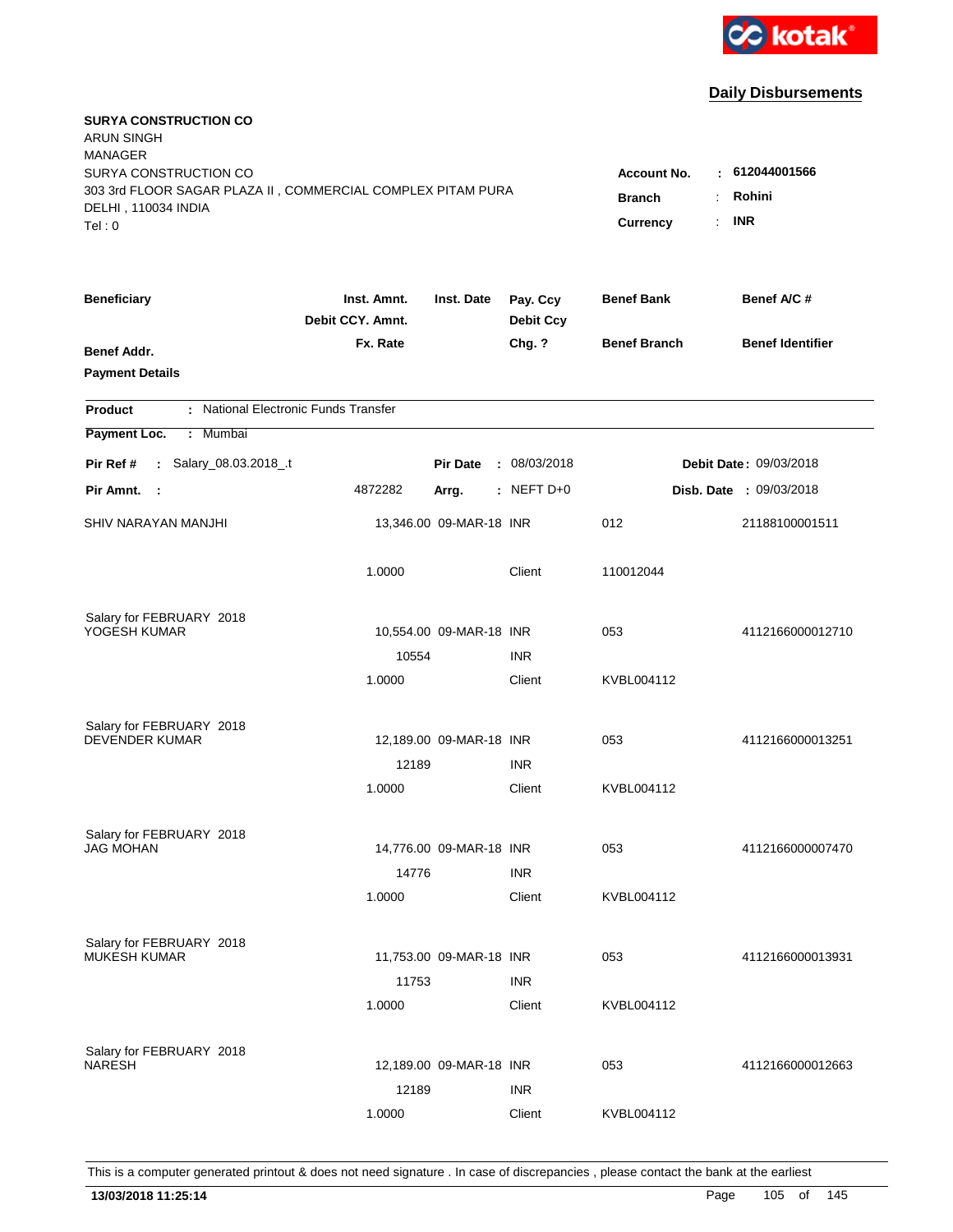

| <b>SURYA CONSTRUCTION CO</b><br><b>ARUN SINGH</b><br><b>MANAGER</b>                                         |                                 |                                     |                              |                     |                                |
|-------------------------------------------------------------------------------------------------------------|---------------------------------|-------------------------------------|------------------------------|---------------------|--------------------------------|
| SURYA CONSTRUCTION CO<br>303 3rd FLOOR SAGAR PLAZA II, COMMERCIAL COMPLEX PITAM PURA<br>DELHI, 110034 INDIA |                                 | <b>Account No.</b><br><b>Branch</b> | : 612044001566<br>Rohini     |                     |                                |
| Tel: 0                                                                                                      |                                 |                                     |                              | Currency<br>÷.      | <b>INR</b>                     |
| <b>Beneficiary</b>                                                                                          | Inst. Amnt.<br>Debit CCY. Amnt. | Inst. Date                          | Pay. Ccy<br><b>Debit Ccy</b> | <b>Benef Bank</b>   | Benef A/C #                    |
| Benef Addr.<br><b>Payment Details</b>                                                                       | Fx. Rate                        |                                     | Chg. ?                       | <b>Benef Branch</b> | <b>Benef Identifier</b>        |
| : National Electronic Funds Transfer<br><b>Product</b>                                                      |                                 |                                     |                              |                     |                                |
| Payment Loc.<br><b>Mumbai</b><br>÷.                                                                         |                                 |                                     |                              |                     |                                |
| : Salary_08.03.2018_.t<br>Pir Ref #                                                                         |                                 | <b>Pir Date</b>                     | : 08/03/2018                 |                     | Debit Date: 09/03/2018         |
| Pir Amnt.<br>- 1                                                                                            | 4872282                         | Arrg.                               | : NEFT D+0                   |                     | <b>Disb. Date : 09/03/2018</b> |
| <b>NARESH</b>                                                                                               |                                 | 12,189.00 09-MAR-18 INR             |                              | 053                 | 4112166000012663               |
|                                                                                                             | 1.0000                          |                                     | Client                       | KVBL004112          |                                |
| Salary for FEBRUARY 2018                                                                                    |                                 |                                     |                              |                     |                                |
| <b>RAM KHILAWAN</b>                                                                                         |                                 | 4,787.00 09-MAR-18 INR              |                              | 053                 | 4112166000012601               |
|                                                                                                             | 4787<br>1.0000                  |                                     | <b>INR</b><br>Client         | KVBL004112          |                                |
|                                                                                                             |                                 |                                     |                              |                     |                                |
| Salary for FEBRUARY 2018                                                                                    |                                 |                                     |                              |                     |                                |
| <b>RAM SUMER BABBAN</b>                                                                                     |                                 | 11,753.00 09-MAR-18 INR             |                              | 053                 | 4112166000012580               |
|                                                                                                             | 11753                           |                                     | <b>INR</b>                   |                     |                                |
|                                                                                                             | 1.0000                          |                                     | Client                       | KVBL004112          |                                |
| Salary for FEBRUARY 2018                                                                                    |                                 |                                     |                              |                     |                                |
| <b>RANJEET KUMAR</b>                                                                                        |                                 | 12,189.00 09-MAR-18 INR             |                              | 053                 | 4112166000012682               |
|                                                                                                             | 12189                           |                                     | <b>INR</b>                   |                     |                                |
|                                                                                                             | 1.0000                          |                                     | Client                       | KVBL004112          |                                |
| Salary for FEBRUARY 2018                                                                                    |                                 |                                     |                              |                     |                                |
| SATYA NARAYAN                                                                                               |                                 | 12,189.00 09-MAR-18 INR             |                              | 053                 | 4112166000014152               |
|                                                                                                             | 12189                           |                                     | <b>INR</b>                   |                     |                                |
|                                                                                                             | 1.0000                          |                                     | Client                       | KVBL004112          |                                |
|                                                                                                             |                                 |                                     |                              |                     |                                |
| Salary for FEBRUARY 2018<br><b>SHIV NARAYAN</b>                                                             |                                 | 14,776.00 09-MAR-18 INR             |                              | 053                 | 4112166000012542               |
|                                                                                                             | 14776                           |                                     | <b>INR</b>                   |                     |                                |
|                                                                                                             | 1.0000                          |                                     | Client                       | KVBL004112          |                                |
|                                                                                                             |                                 |                                     |                              |                     |                                |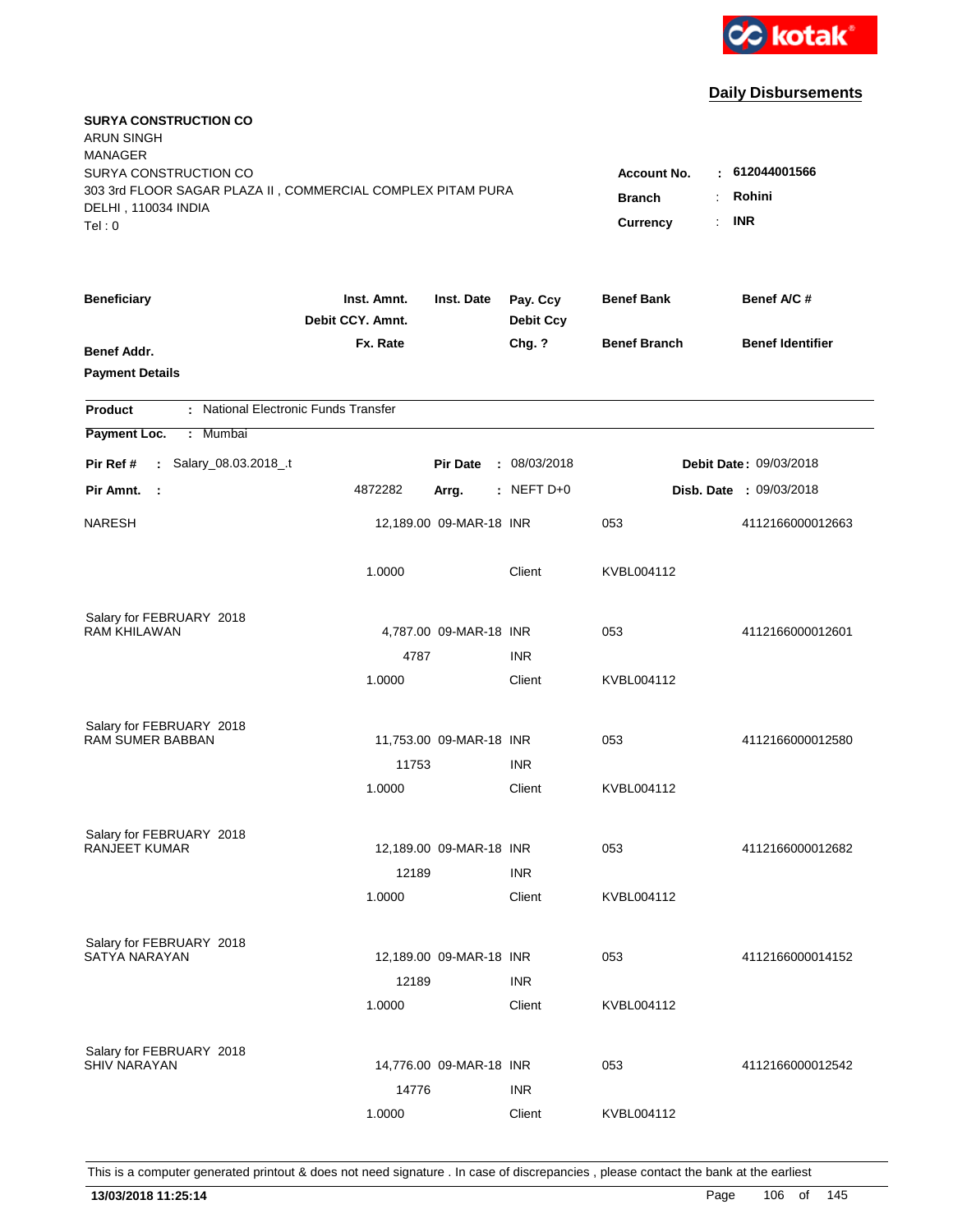

| <b>SURYA CONSTRUCTION CO</b><br><b>ARUN SINGH</b><br><b>MANAGER</b> |                                 |                         |                              |                                              |                                |
|---------------------------------------------------------------------|---------------------------------|-------------------------|------------------------------|----------------------------------------------|--------------------------------|
| SURYA CONSTRUCTION CO                                               |                                 |                         |                              | <b>Account No.</b>                           | : 612044001566                 |
| 303 3rd FLOOR SAGAR PLAZA II, COMMERCIAL COMPLEX PITAM PURA         |                                 |                         |                              | <b>Branch</b><br>÷.                          | Rohini                         |
| DELHI, 110034 INDIA<br>Tel: 0                                       |                                 |                         |                              | $\mathbb{R}^{\mathbb{Z}}$<br><b>Currency</b> | <b>INR</b>                     |
|                                                                     |                                 |                         |                              |                                              |                                |
| <b>Beneficiary</b>                                                  | Inst. Amnt.<br>Debit CCY, Amnt. | Inst. Date              | Pay. Ccy<br><b>Debit Ccy</b> | <b>Benef Bank</b>                            | Benef A/C #                    |
| Benef Addr.                                                         | Fx. Rate                        |                         | Chg. ?                       | <b>Benef Branch</b>                          | <b>Benef Identifier</b>        |
| <b>Payment Details</b>                                              |                                 |                         |                              |                                              |                                |
| : National Electronic Funds Transfer<br><b>Product</b>              |                                 |                         |                              |                                              |                                |
| Payment Loc.<br>Mumbai<br>÷.                                        |                                 |                         |                              |                                              |                                |
| : Salary_08.03.2018_.t<br>Pir Ref #                                 |                                 | <b>Pir Date</b>         | : 08/03/2018                 |                                              | Debit Date: 09/03/2018         |
| Pir Amnt. :                                                         | 4872282                         | Arrg.                   | $:$ NEFT D+0                 |                                              | <b>Disb. Date : 09/03/2018</b> |
| <b>SHIV NARAYAN</b>                                                 |                                 | 14,776.00 09-MAR-18 INR |                              | 053                                          | 4112166000012542               |
|                                                                     | 1.0000                          |                         | Client                       | KVBL004112                                   |                                |
| Salary for FEBRUARY 2018                                            |                                 |                         |                              |                                              |                                |
| <b>VISHNU PANDIT</b>                                                |                                 | 14,776.00 09-MAR-18 INR |                              | 053                                          | 4112166000007534               |
|                                                                     | 14776                           |                         | <b>INR</b>                   |                                              |                                |
|                                                                     | 1.0000                          |                         | Client                       | KVBL004112                                   |                                |
| Salary for FEBRUARY 2018                                            |                                 |                         |                              |                                              |                                |
| <b>KAILASH RAJPUT</b>                                               |                                 | 14,776.00 09-MAR-18 INR |                              | 053                                          | 4112166000013794               |
|                                                                     | 14776                           |                         | <b>INR</b>                   |                                              |                                |
|                                                                     | 1.0000                          |                         | Client                       | KVBL004112                                   |                                |
| Salary for FEBRUARY 2018                                            |                                 |                         |                              |                                              |                                |
| <b>RAKESH SAROHA</b>                                                |                                 | 14,776.00 09-MAR-18 INR |                              | 053                                          | 4112166000012722               |
|                                                                     | 14776                           |                         | <b>INR</b>                   |                                              |                                |
|                                                                     | 1.0000                          |                         | Client                       | KVBL004112                                   |                                |
| Salary for FEBRUARY 2018                                            |                                 |                         |                              |                                              |                                |
| <b>BHOPAL</b>                                                       |                                 | 14,776.00 09-MAR-18 INR |                              | 053                                          | 4112166000012812               |
|                                                                     | 14776                           |                         | <b>INR</b>                   |                                              |                                |
|                                                                     | 1.0000                          |                         | Client                       | KVBL004112                                   |                                |
| Salary for FEBRUARY 2018                                            |                                 |                         |                              |                                              |                                |
| <b>SACHIN RUHELA</b>                                                |                                 | 12,189.00 09-MAR-18 INR |                              | 053                                          | 4112166000012554               |
|                                                                     | 12189                           |                         | <b>INR</b>                   |                                              |                                |
|                                                                     | 1.0000                          |                         | Client                       | KVBL004112                                   |                                |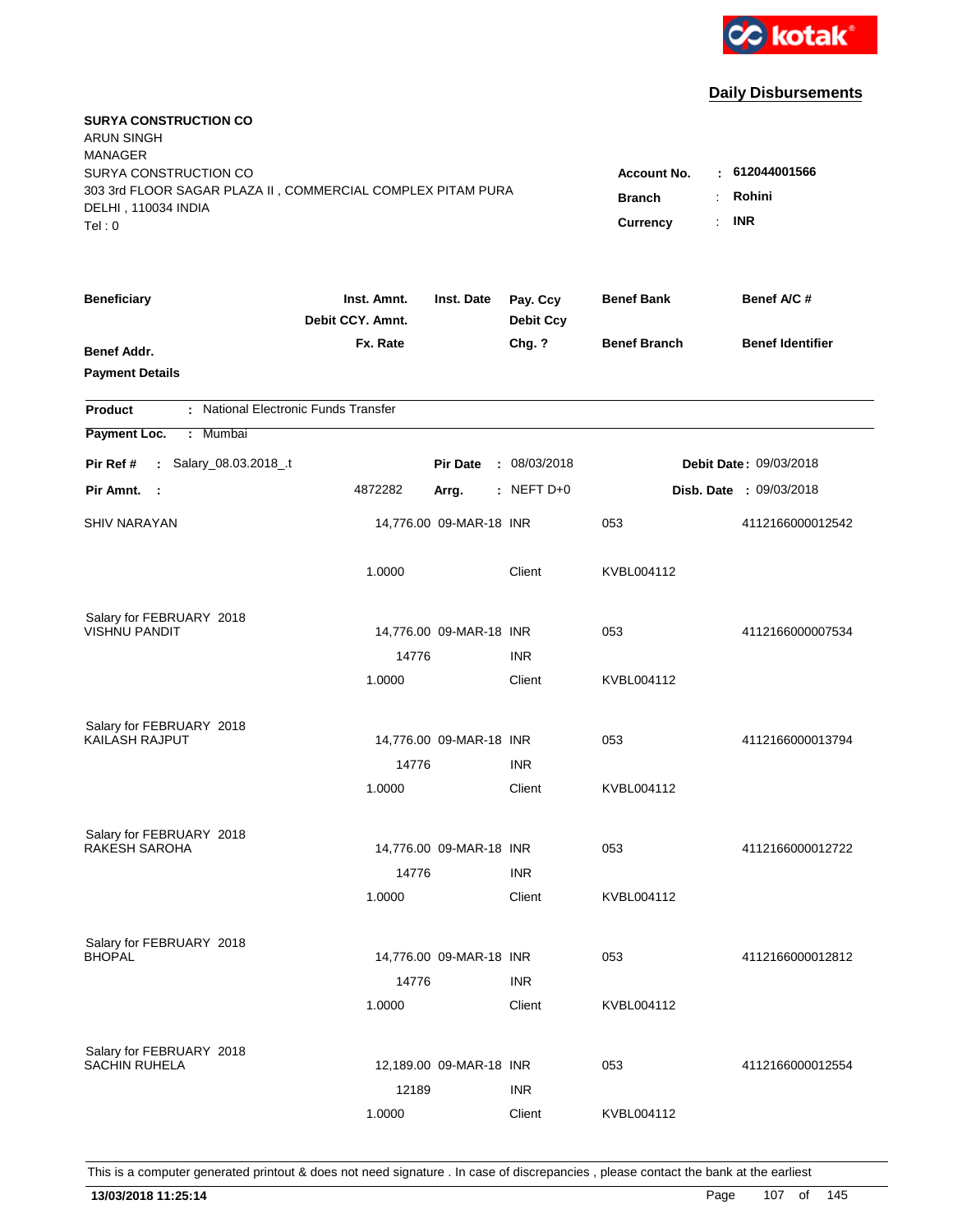

| <b>SURYA CONSTRUCTION CO</b><br><b>ARUN SINGH</b><br><b>MANAGER</b><br>SURYA CONSTRUCTION CO |                                 |                                 |                              | <b>Account No.</b>  | $-612044001566$         |
|----------------------------------------------------------------------------------------------|---------------------------------|---------------------------------|------------------------------|---------------------|-------------------------|
| 303 3rd FLOOR SAGAR PLAZA II, COMMERCIAL COMPLEX PITAM PURA<br>DELHI, 110034 INDIA<br>Tel: 0 | <b>Branch</b><br>Currency       | Rohini<br>÷<br><b>INR</b><br>÷. |                              |                     |                         |
| <b>Beneficiary</b>                                                                           | Inst. Amnt.<br>Debit CCY. Amnt. | Inst. Date                      | Pay. Ccy<br><b>Debit Ccy</b> | <b>Benef Bank</b>   | Benef A/C#              |
| Benef Addr.<br><b>Payment Details</b>                                                        | Fx. Rate                        |                                 | Chg. ?                       | <b>Benef Branch</b> | <b>Benef Identifier</b> |
| : National Electronic Funds Transfer<br><b>Product</b>                                       |                                 |                                 |                              |                     |                         |
| Payment Loc.<br>: Mumbai                                                                     |                                 |                                 |                              |                     |                         |
| : Salary_08.03.2018_.t<br>Pir Ref #                                                          |                                 | <b>Pir Date</b>                 | : 08/03/2018                 |                     | Debit Date: 09/03/2018  |
| Pir Amnt. :                                                                                  | 4872282                         | Arrg.                           | $:$ NEFT D+0                 |                     | Disb. Date : 09/03/2018 |
| <b>SACHIN RUHELA</b>                                                                         |                                 | 12,189.00 09-MAR-18 INR         |                              | 053                 | 4112166000012554        |
|                                                                                              | 1.0000                          |                                 | Client                       | KVBL004112          |                         |
| Salary for FEBRUARY 2018                                                                     |                                 |                                 |                              |                     |                         |
| <b>JITENDER</b>                                                                              | 12189                           | 12,189.00 09-MAR-18 INR         | <b>INR</b>                   | 053                 | 4112166000013533        |
|                                                                                              | 1.0000                          |                                 | Client                       | KVBL004112          |                         |
| Salary for FEBRUARY 2018<br>PINTOO YADAV                                                     |                                 | 12,189.00 09-MAR-18 INR         |                              | 053                 | 4112166000013310        |
|                                                                                              | 12189<br>1.0000                 |                                 | <b>INR</b><br>Client         | KVBL004112          |                         |
| Salary for FEBRUARY 2018<br><b>SURENDER KUMAR</b>                                            | 14776                           | 14,776.00 09-MAR-18 INR         | <b>INR</b>                   | 053                 | 4112166000012566        |
|                                                                                              | 1.0000                          |                                 | Client                       | KVBL004112          |                         |
| Salary for FEBRUARY 2018<br>RAJVEER SHARMA                                                   | 14776                           | 14,776.00 09-MAR-18 INR         | <b>INR</b>                   | 053                 | 4112166000013263        |
| Salary for FEBRUARY 2018                                                                     | 1.0000                          |                                 | Client                       | KVBL004112          |                         |
| <b>RAMESH YADAV</b>                                                                          | 14776<br>1.0000                 | 14,776.00 09-MAR-18 INR         | <b>INR</b><br>Client         | 053<br>KVBL004112   | 4112166000013372        |
|                                                                                              |                                 |                                 |                              |                     |                         |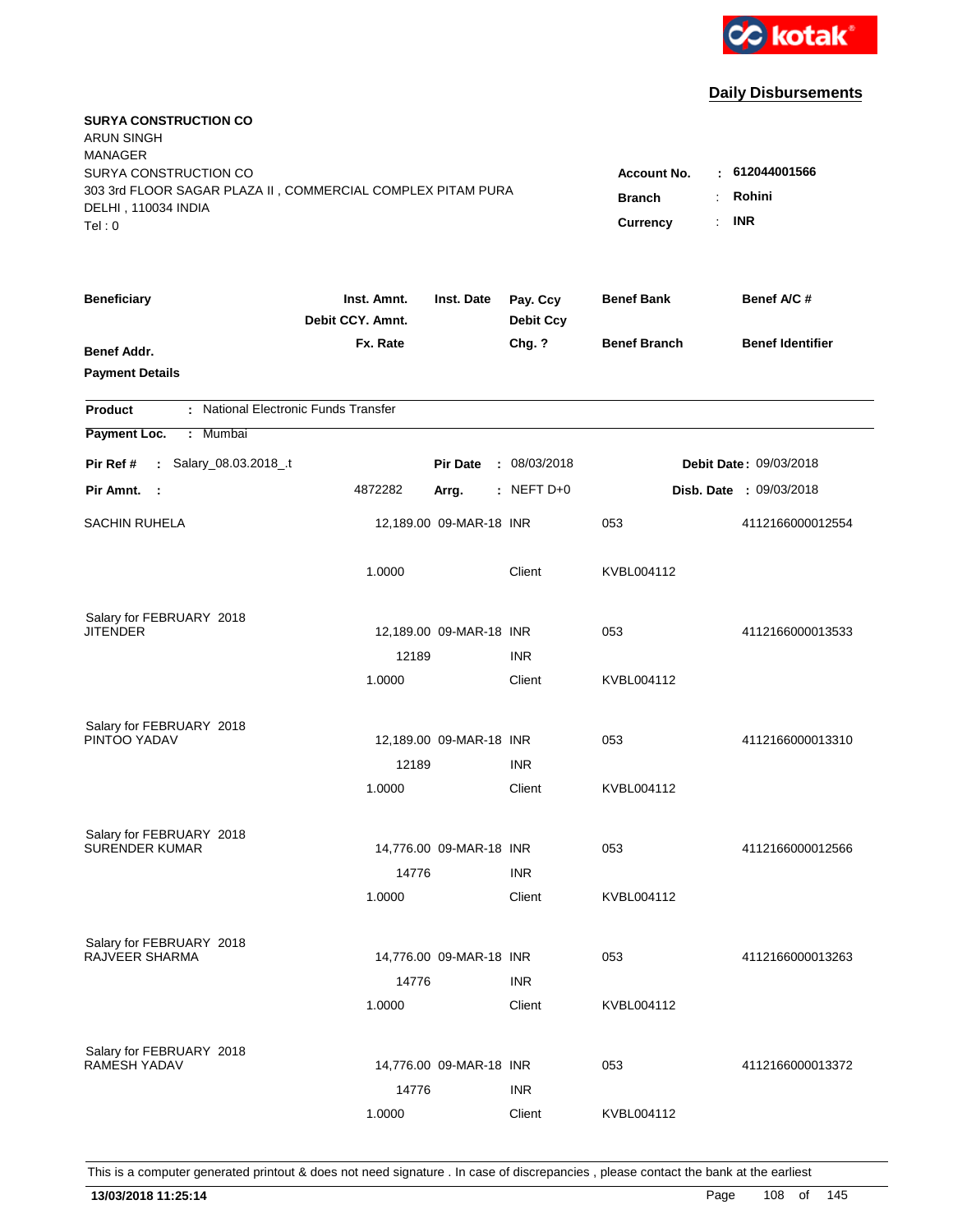

| <b>SURYA CONSTRUCTION CO</b><br><b>ARUN SINGH</b><br><b>MANAGER</b>                                                   |                                                            |                                        |                              |                     |                         |
|-----------------------------------------------------------------------------------------------------------------------|------------------------------------------------------------|----------------------------------------|------------------------------|---------------------|-------------------------|
| SURYA CONSTRUCTION CO<br>303 3rd FLOOR SAGAR PLAZA II, COMMERCIAL COMPLEX PITAM PURA<br>DELHI, 110034 INDIA<br>Tel: 0 | <b>Account No.</b><br><b>Branch</b><br>÷<br>Currency<br>÷. | : 612044001566<br>Rohini<br><b>INR</b> |                              |                     |                         |
| <b>Beneficiary</b>                                                                                                    | Inst. Amnt.<br>Debit CCY. Amnt.                            | Inst. Date                             | Pay. Ccy<br><b>Debit Ccy</b> | <b>Benef Bank</b>   | Benef A/C#              |
| Benef Addr.<br><b>Payment Details</b>                                                                                 | Fx. Rate                                                   |                                        | Chg. ?                       | <b>Benef Branch</b> | <b>Benef Identifier</b> |
| : National Electronic Funds Transfer<br><b>Product</b>                                                                |                                                            |                                        |                              |                     |                         |
| Payment Loc.<br>: Mumbai                                                                                              |                                                            |                                        |                              |                     |                         |
| : Salary_08.03.2018_.t<br>Pir Ref #                                                                                   |                                                            | <b>Pir Date</b>                        | : 08/03/2018                 |                     | Debit Date: 09/03/2018  |
| Pir Amnt. :                                                                                                           | 4872282                                                    | Arrg.                                  | $:$ NEFT D+0                 |                     | Disb. Date : 09/03/2018 |
| RAMESH YADAV                                                                                                          |                                                            | 14,776.00 09-MAR-18 INR                |                              | 053                 | 4112166000013372        |
|                                                                                                                       | 1.0000                                                     |                                        | Client                       | KVBL004112          |                         |
| Salary for FEBRUARY 2018                                                                                              |                                                            |                                        |                              |                     |                         |
| <b>RAVINDER PAL</b>                                                                                                   |                                                            | 14,776.00 09-MAR-18 INR                |                              | 053                 | 4112166000012578        |
|                                                                                                                       | 14776<br>1.0000                                            |                                        | <b>INR</b><br>Client         | KVBL004112          |                         |
|                                                                                                                       |                                                            |                                        |                              |                     |                         |
| Salary for FEBRUARY 2018                                                                                              |                                                            |                                        |                              |                     |                         |
| SUBHASH YADAV                                                                                                         |                                                            | 14,776.00 09-MAR-18 INR                |                              | 053                 | 4112166000012824        |
|                                                                                                                       | 14776<br>1.0000                                            |                                        | <b>INR</b>                   |                     |                         |
|                                                                                                                       |                                                            |                                        | Client                       | KVBL004112          |                         |
| Salary for FEBRUARY 2018                                                                                              |                                                            |                                        |                              |                     |                         |
| <b>UMESH YADAV</b>                                                                                                    |                                                            | 9,577.00 09-MAR-18 INR                 |                              | 053                 | 4112166000012850        |
|                                                                                                                       | 9577                                                       |                                        | <b>INR</b>                   |                     |                         |
|                                                                                                                       | 1.0000                                                     |                                        | Client                       | KVBL004112          |                         |
| Salary for FEBRUARY 2018                                                                                              |                                                            |                                        |                              |                     |                         |
| <b>VIJAY KUMAR</b>                                                                                                    |                                                            | 14,776.00 09-MAR-18 INR                |                              | 053                 | 4112166000012789        |
|                                                                                                                       | 14776                                                      |                                        | <b>INR</b>                   |                     |                         |
|                                                                                                                       | 1.0000                                                     |                                        | Client                       | KVBL004112          |                         |
|                                                                                                                       |                                                            |                                        |                              |                     |                         |
| Salary for FEBRUARY 2018<br><b>SATPAL RANGEELA</b>                                                                    |                                                            | 14,776.00 09-MAR-18 INR                |                              | 053                 | 4112166000013900        |
|                                                                                                                       | 14776                                                      |                                        | <b>INR</b>                   |                     |                         |
|                                                                                                                       | 1.0000                                                     |                                        | Client                       | KVBL004112          |                         |
|                                                                                                                       |                                                            |                                        |                              |                     |                         |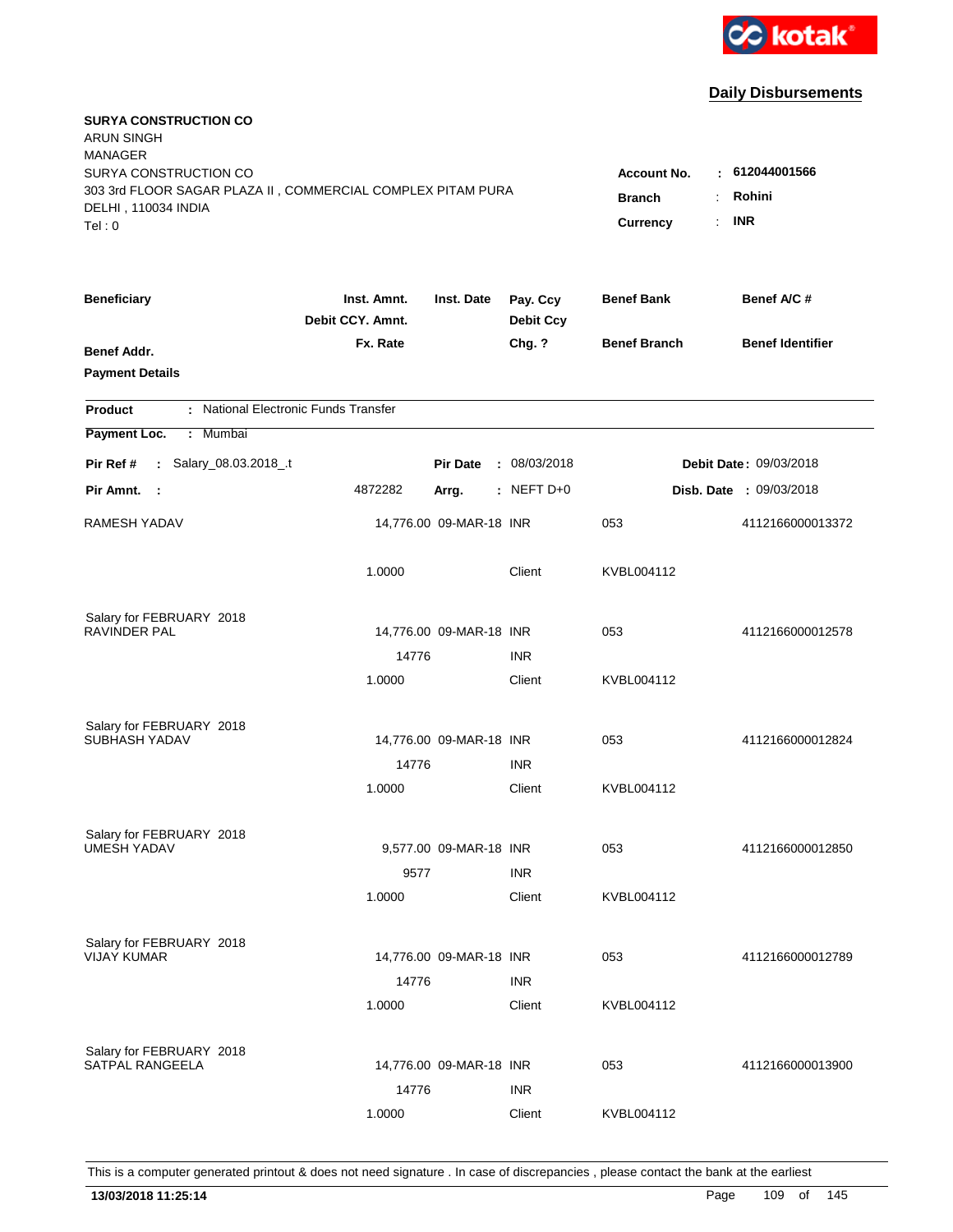

| <b>SURYA CONSTRUCTION CO</b><br><b>ARUN SINGH</b><br><b>MANAGER</b><br>SURYA CONSTRUCTION CO |                                                                                             |                         |                              | <b>Account No.</b>  | : 612044001566                 |
|----------------------------------------------------------------------------------------------|---------------------------------------------------------------------------------------------|-------------------------|------------------------------|---------------------|--------------------------------|
| 303 3rd FLOOR SAGAR PLAZA II, COMMERCIAL COMPLEX PITAM PURA<br>DELHI, 110034 INDIA<br>Tel: 0 | Rohini<br><b>Branch</b><br>÷.<br><b>INR</b><br><b>Currency</b><br>$\mathbb{R}^{\mathbb{Z}}$ |                         |                              |                     |                                |
| <b>Beneficiary</b>                                                                           | Inst. Amnt.<br>Debit CCY, Amnt.                                                             | Inst. Date              | Pay. Ccy<br><b>Debit Ccy</b> | <b>Benef Bank</b>   | Benef A/C #                    |
| Benef Addr.<br><b>Payment Details</b>                                                        | Fx. Rate                                                                                    |                         | Chg. ?                       | <b>Benef Branch</b> | <b>Benef Identifier</b>        |
| : National Electronic Funds Transfer<br><b>Product</b>                                       |                                                                                             |                         |                              |                     |                                |
| Payment Loc.<br>: Mumbai                                                                     |                                                                                             |                         |                              |                     |                                |
| : Salary_08.03.2018_.t<br>Pir Ref #                                                          |                                                                                             | <b>Pir Date</b>         | : 08/03/2018                 |                     | Debit Date: 09/03/2018         |
| Pir Amnt. :                                                                                  | 4872282                                                                                     | Arrg.                   | $:$ NEFT D+0                 |                     | <b>Disb. Date : 09/03/2018</b> |
| <b>SATPAL RANGEELA</b>                                                                       |                                                                                             | 14,776.00 09-MAR-18 INR |                              | 053                 | 4112166000013900               |
|                                                                                              | 1.0000                                                                                      |                         | Client                       | KVBL004112          |                                |
| Salary for FEBRUARY 2018<br><b>VASHIST</b>                                                   |                                                                                             |                         |                              |                     |                                |
|                                                                                              | 12189                                                                                       | 12,189.00 09-MAR-18 INR | <b>INR</b>                   | 053                 | 4112166000012753               |
|                                                                                              | 1.0000                                                                                      |                         | Client                       | KVBL004112          |                                |
| Salary for FEBRUARY 2018<br><b>RAJ KUMAR YADAV</b>                                           |                                                                                             | 14,776.00 09-MAR-18 INR |                              | 053                 | 4112166000012765               |
|                                                                                              | 14776                                                                                       |                         | <b>INR</b>                   |                     |                                |
|                                                                                              | 1.0000                                                                                      |                         | Client                       | KVBL004112          |                                |
| Salary for FEBRUARY 2018                                                                     |                                                                                             |                         |                              |                     |                                |
| <b>GREAT MINZ</b>                                                                            | 12189                                                                                       | 12,189.00 09-MAR-18 INR | <b>INR</b>                   | 053                 | 4112166000012800               |
|                                                                                              | 1.0000                                                                                      |                         | Client                       | KVBL004112          |                                |
| Salary for FEBRUARY 2018<br><b>SHYAM LAL</b>                                                 |                                                                                             | 14,776.00 09-MAR-18 INR |                              | 053                 | 4112166000012848               |
|                                                                                              | 14776                                                                                       |                         | <b>INR</b>                   |                     |                                |
|                                                                                              | 1.0000                                                                                      |                         | Client                       | KVBL004112          |                                |
| Salary for FEBRUARY 2018<br><b>ASHOK KUMAR</b>                                               | 12189                                                                                       | 12,189.00 09-MAR-18 INR | <b>INR</b>                   | 053                 | 4112178000001734               |
|                                                                                              | 1.0000                                                                                      |                         | Client                       | KVBL004112          |                                |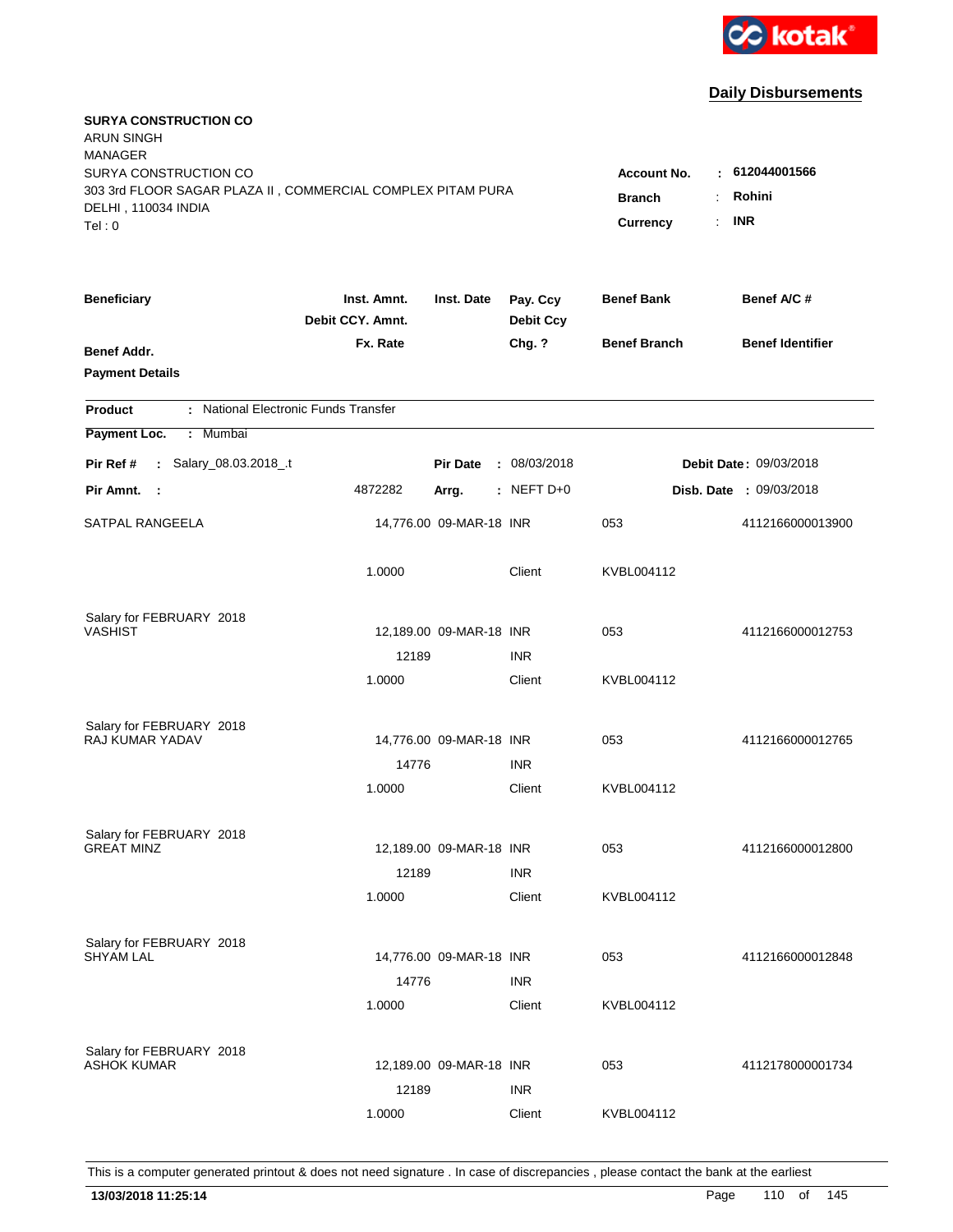

| <b>SURYA CONSTRUCTION CO</b><br>ARUN SINGH<br><b>MANAGER</b>                                                          |                                                            |                         |                              |                     | : 612044001566                 |
|-----------------------------------------------------------------------------------------------------------------------|------------------------------------------------------------|-------------------------|------------------------------|---------------------|--------------------------------|
| SURYA CONSTRUCTION CO<br>303 3rd FLOOR SAGAR PLAZA II, COMMERCIAL COMPLEX PITAM PURA<br>DELHI, 110034 INDIA<br>Tel: 0 | <b>Account No.</b><br><b>Branch</b><br>÷<br>÷.<br>Currency | Rohini<br><b>INR</b>    |                              |                     |                                |
| <b>Beneficiary</b>                                                                                                    | Inst. Amnt.<br>Debit CCY. Amnt.                            | Inst. Date              | Pay. Ccy<br><b>Debit Ccy</b> | <b>Benef Bank</b>   | Benef A/C #                    |
| Benef Addr.<br><b>Payment Details</b>                                                                                 | Fx. Rate                                                   |                         | Chg. ?                       | <b>Benef Branch</b> | <b>Benef Identifier</b>        |
| : National Electronic Funds Transfer<br><b>Product</b>                                                                |                                                            |                         |                              |                     |                                |
| Payment Loc.<br>: Mumbai                                                                                              |                                                            |                         |                              |                     |                                |
| : Salary_08.03.2018_.t<br>Pir Ref #                                                                                   |                                                            | <b>Pir Date</b>         | : 08/03/2018                 |                     | <b>Debit Date: 09/03/2018</b>  |
| Pir Amnt.<br>$\sim$ 1                                                                                                 | 4872282                                                    | Arrg.                   | $:$ NEFT D+0                 |                     | <b>Disb. Date : 09/03/2018</b> |
| ASHOK KUMAR                                                                                                           |                                                            | 12,189.00 09-MAR-18 INR |                              | 053                 | 4112178000001734               |
|                                                                                                                       | 1.0000                                                     |                         | Client                       | KVBL004112          |                                |
| Salary for FEBRUARY 2018                                                                                              |                                                            |                         |                              |                     |                                |
| OM PRAKASH                                                                                                            |                                                            | 14,776.00 09-MAR-18 INR |                              | 053                 | 4112166000013673               |
|                                                                                                                       | 14776                                                      |                         | <b>INR</b>                   |                     |                                |
|                                                                                                                       | 1.0000                                                     |                         | Client                       | KVBL004112          |                                |
| Salary for FEBRUARY 2018                                                                                              |                                                            |                         |                              |                     |                                |
| <b>SURESH PAL</b>                                                                                                     |                                                            | 12,189.00 09-MAR-18 INR |                              | 053                 | 4112166000013685               |
|                                                                                                                       | 12189                                                      |                         | <b>INR</b>                   |                     |                                |
|                                                                                                                       | 1.0000                                                     |                         | Client                       | KVBL004112          |                                |
| Salary for FEBRUARY 2018                                                                                              |                                                            |                         |                              |                     |                                |
| <b>SANDEEP KUMAR</b>                                                                                                  |                                                            | 12,189.00 09-MAR-18 INR |                              | 053                 | 4112166000013514               |
|                                                                                                                       | 12189                                                      |                         | <b>INR</b>                   |                     |                                |
|                                                                                                                       | 1.0000                                                     |                         | Client                       | KVBL004112          |                                |
| Salary for FEBRUARY 2018                                                                                              |                                                            |                         |                              |                     |                                |
| <b>RANJEET</b>                                                                                                        |                                                            | 14,776.00 09-MAR-18 INR |                              | 053                 | 4112166000013924               |
|                                                                                                                       | 14776                                                      |                         | <b>INR</b>                   |                     |                                |
|                                                                                                                       | 1.0000                                                     |                         | Client                       | KVBL004112          |                                |
|                                                                                                                       |                                                            |                         |                              |                     |                                |
| Salary for FEBRUARY 2018<br><b>RAM NARESH</b>                                                                         |                                                            | 14,776.00 09-MAR-18 INR |                              | 053                 | 4112166000013744               |
|                                                                                                                       | 14776                                                      |                         | <b>INR</b>                   |                     |                                |
|                                                                                                                       | 1.0000                                                     |                         | Client                       | KVBL004112          |                                |
|                                                                                                                       |                                                            |                         |                              |                     |                                |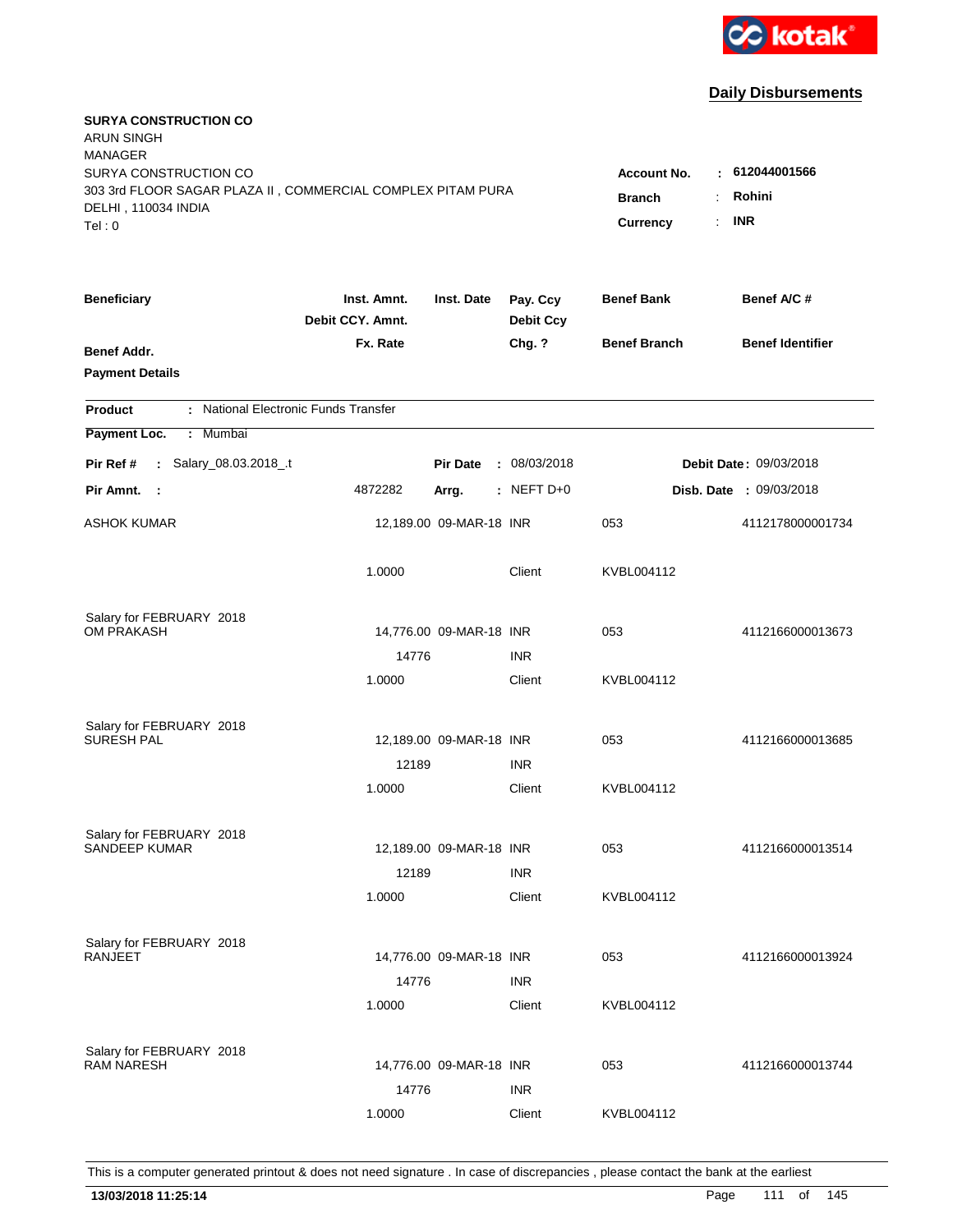

| <b>SURYA CONSTRUCTION CO</b><br><b>ARUN SINGH</b>                                    |                                 |                         |                              |                                 |                                |
|--------------------------------------------------------------------------------------|---------------------------------|-------------------------|------------------------------|---------------------------------|--------------------------------|
| <b>MANAGER</b>                                                                       |                                 |                         |                              |                                 | $-612044001566$                |
| SURYA CONSTRUCTION CO<br>303 3rd FLOOR SAGAR PLAZA II, COMMERCIAL COMPLEX PITAM PURA |                                 |                         |                              | <b>Account No.</b>              |                                |
| DELHI, 110034 INDIA                                                                  |                                 |                         |                              | <b>Branch</b><br>$\ddot{\cdot}$ | Rohini                         |
| Tel: 0                                                                               |                                 |                         |                              | <b>Currency</b><br>÷.           | <b>INR</b>                     |
| <b>Beneficiary</b>                                                                   | Inst. Amnt.<br>Debit CCY. Amnt. | Inst. Date              | Pay. Ccy<br><b>Debit Ccy</b> | <b>Benef Bank</b>               | Benef A/C#                     |
| Benef Addr.                                                                          | Fx. Rate                        |                         | Chg. ?                       | <b>Benef Branch</b>             | <b>Benef Identifier</b>        |
| <b>Payment Details</b>                                                               |                                 |                         |                              |                                 |                                |
| : National Electronic Funds Transfer<br><b>Product</b>                               |                                 |                         |                              |                                 |                                |
| Payment Loc.<br>: Mumbai                                                             |                                 |                         |                              |                                 |                                |
| : Salary_08.03.2018_.t<br>Pir Ref #                                                  |                                 | <b>Pir Date</b>         | : 08/03/2018                 |                                 | <b>Debit Date: 09/03/2018</b>  |
| Pir Amnt. :                                                                          | 4872282                         | Arrg.                   | $:$ NEFT D+0                 |                                 | <b>Disb. Date : 09/03/2018</b> |
| <b>RAM NARESH</b>                                                                    |                                 | 14,776.00 09-MAR-18 INR |                              | 053                             | 4112166000013744               |
|                                                                                      | 1.0000                          |                         | Client                       | KVBL004112                      |                                |
| Salary for FEBRUARY 2018                                                             |                                 |                         |                              |                                 |                                |
| JAGDISH YADAV                                                                        |                                 | 12,189.00 09-MAR-18 INR |                              | 053                             | 4112166000013860               |
|                                                                                      | 12189                           |                         | <b>INR</b>                   |                                 |                                |
|                                                                                      | 1.0000                          |                         | Client                       | KVBL004112                      |                                |
| Salary for FEBRUARY 2018                                                             |                                 |                         |                              |                                 |                                |
| <b>AMOD KUMAR</b>                                                                    |                                 | 12,189.00 09-MAR-18 INR |                              | 053                             | 4112166000013628               |
|                                                                                      | 12189                           |                         | <b>INR</b>                   |                                 |                                |
|                                                                                      | 1.0000                          |                         | Client                       | KVBL004112                      |                                |
| Salary for FEBRUARY 2018                                                             |                                 |                         |                              |                                 |                                |
| <b>JATA SHANKAR</b>                                                                  |                                 | 14,776.00 09-MAR-18 INR |                              | 053                             | 4112166000013642               |
|                                                                                      | 14776                           |                         | <b>INR</b>                   |                                 |                                |
|                                                                                      | 1.0000                          |                         | Client                       | KVBL004112                      |                                |
| Salary for FEBRUARY 2018                                                             |                                 |                         |                              |                                 |                                |
| <b>MANSA RAM</b>                                                                     |                                 | 12,189.00 09-MAR-18 INR |                              | 053                             | 4112166000013604               |
|                                                                                      | 12189                           |                         | <b>INR</b>                   |                                 |                                |
|                                                                                      | 1.0000                          |                         | Client                       | KVBL004112                      |                                |
| Salary for FEBRUARY 2018                                                             |                                 |                         |                              |                                 |                                |
| <b>MUKESH KUMAR</b>                                                                  |                                 | 12,189.00 09-MAR-18 INR |                              | 053                             | 4112166000013713               |
|                                                                                      | 12189                           |                         | <b>INR</b>                   |                                 |                                |
|                                                                                      | 1.0000                          |                         | Client                       | KVBL004112                      |                                |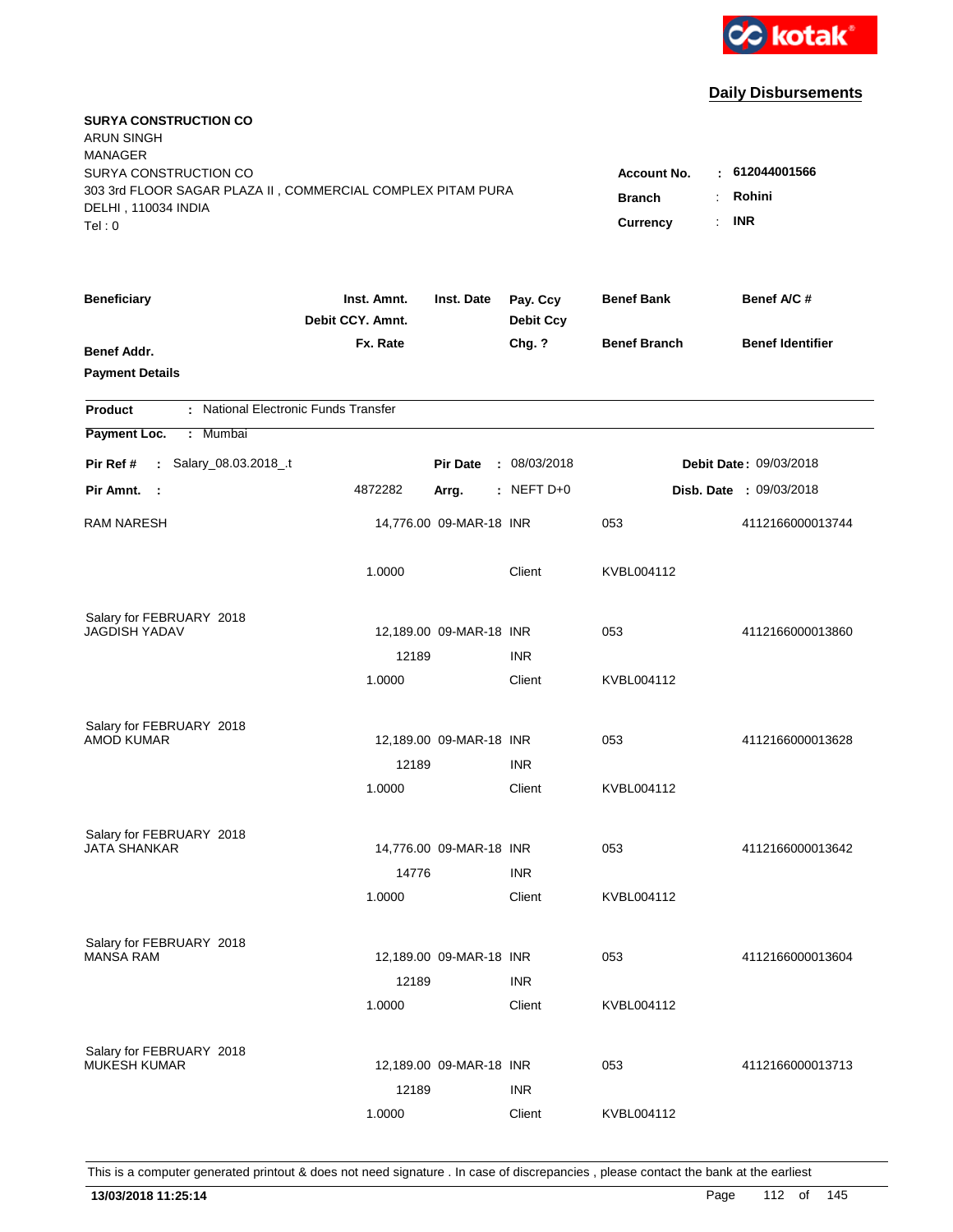

| <b>SURYA CONSTRUCTION CO</b><br><b>ARUN SINGH</b><br><b>MANAGER</b><br>SURYA CONSTRUCTION CO |                                                                                                 |                         |                              |                     |                         |
|----------------------------------------------------------------------------------------------|-------------------------------------------------------------------------------------------------|-------------------------|------------------------------|---------------------|-------------------------|
| 303 3rd FLOOR SAGAR PLAZA II, COMMERCIAL COMPLEX PITAM PURA<br>DELHI, 110034 INDIA<br>Tel: 0 | : 612044001566<br><b>Account No.</b><br>Rohini<br><b>Branch</b><br><b>INR</b><br>Currency<br>÷. |                         |                              |                     |                         |
| <b>Beneficiary</b>                                                                           | Inst. Amnt.<br>Debit CCY. Amnt.                                                                 | Inst. Date              | Pay. Ccy<br><b>Debit Ccy</b> | <b>Benef Bank</b>   | Benef A/C #             |
| Benef Addr.<br><b>Payment Details</b>                                                        | Fx. Rate                                                                                        |                         | Chg. ?                       | <b>Benef Branch</b> | <b>Benef Identifier</b> |
| : National Electronic Funds Transfer<br><b>Product</b>                                       |                                                                                                 |                         |                              |                     |                         |
| Payment Loc.<br>Mumbai<br>÷.                                                                 |                                                                                                 |                         |                              |                     |                         |
| : Salary_08.03.2018_.t<br>Pir Ref #                                                          |                                                                                                 | <b>Pir Date</b>         | : 08/03/2018                 |                     | Debit Date: 09/03/2018  |
| Pir Amnt.<br>$\sim$ 1                                                                        | 4872282                                                                                         | Arrg.                   | $:$ NEFT D+0                 |                     | Disb. Date: 09/03/2018  |
| <b>MUKESH KUMAR</b>                                                                          |                                                                                                 | 12,189.00 09-MAR-18 INR |                              | 053                 | 4112166000013713        |
|                                                                                              | 1.0000                                                                                          |                         | Client                       | KVBL004112          |                         |
| Salary for FEBRUARY 2018                                                                     |                                                                                                 |                         |                              |                     |                         |
| <b>NATHU RAM</b>                                                                             |                                                                                                 | 14,776.00 09-MAR-18 INR |                              | 053                 | 4112166000013993        |
|                                                                                              | 14776<br>1.0000                                                                                 |                         | <b>INR</b><br>Client         | KVBL004112          |                         |
|                                                                                              |                                                                                                 |                         |                              |                     |                         |
| Salary for FEBRUARY 2018<br><b>RAJINDER PAL</b>                                              |                                                                                                 | 12,189.00 09-MAR-18 INR |                              | 053                 | 4112166000013756        |
|                                                                                              | 12189                                                                                           |                         | <b>INR</b>                   |                     |                         |
|                                                                                              | 1.0000                                                                                          |                         | Client                       | KVBL004112          |                         |
|                                                                                              |                                                                                                 |                         |                              |                     |                         |
| Salary for FEBRUARY 2018<br><b>RAJ KARAN</b>                                                 |                                                                                                 | 12,189.00 09-MAR-18 INR |                              | 053                 | 4112166000013545        |
|                                                                                              | 12189                                                                                           |                         | <b>INR</b>                   |                     |                         |
|                                                                                              | 1.0000                                                                                          |                         | Client                       | KVBL004112          |                         |
|                                                                                              |                                                                                                 |                         |                              |                     |                         |
| Salary for FEBRUARY 2018<br>KANAHIYA LAL                                                     |                                                                                                 | 14,776.00 09-MAR-18 INR |                              | 012                 | 32290100000721          |
|                                                                                              | 14776                                                                                           |                         | <b>INR</b>                   |                     |                         |
|                                                                                              | 1.0000                                                                                          |                         | Client                       | <b>BAR0BHOJPU</b>   |                         |
|                                                                                              |                                                                                                 |                         |                              |                     |                         |
| Salary for FEBRUARY 2018<br><b>RAM SAROOP</b>                                                |                                                                                                 | 14,776.00 09-MAR-18 INR |                              | 053                 | 4112166000013872        |
|                                                                                              | 14776                                                                                           |                         | <b>INR</b>                   |                     |                         |
|                                                                                              | 1.0000                                                                                          |                         | Client                       | KVBL004112          |                         |
|                                                                                              |                                                                                                 |                         |                              |                     |                         |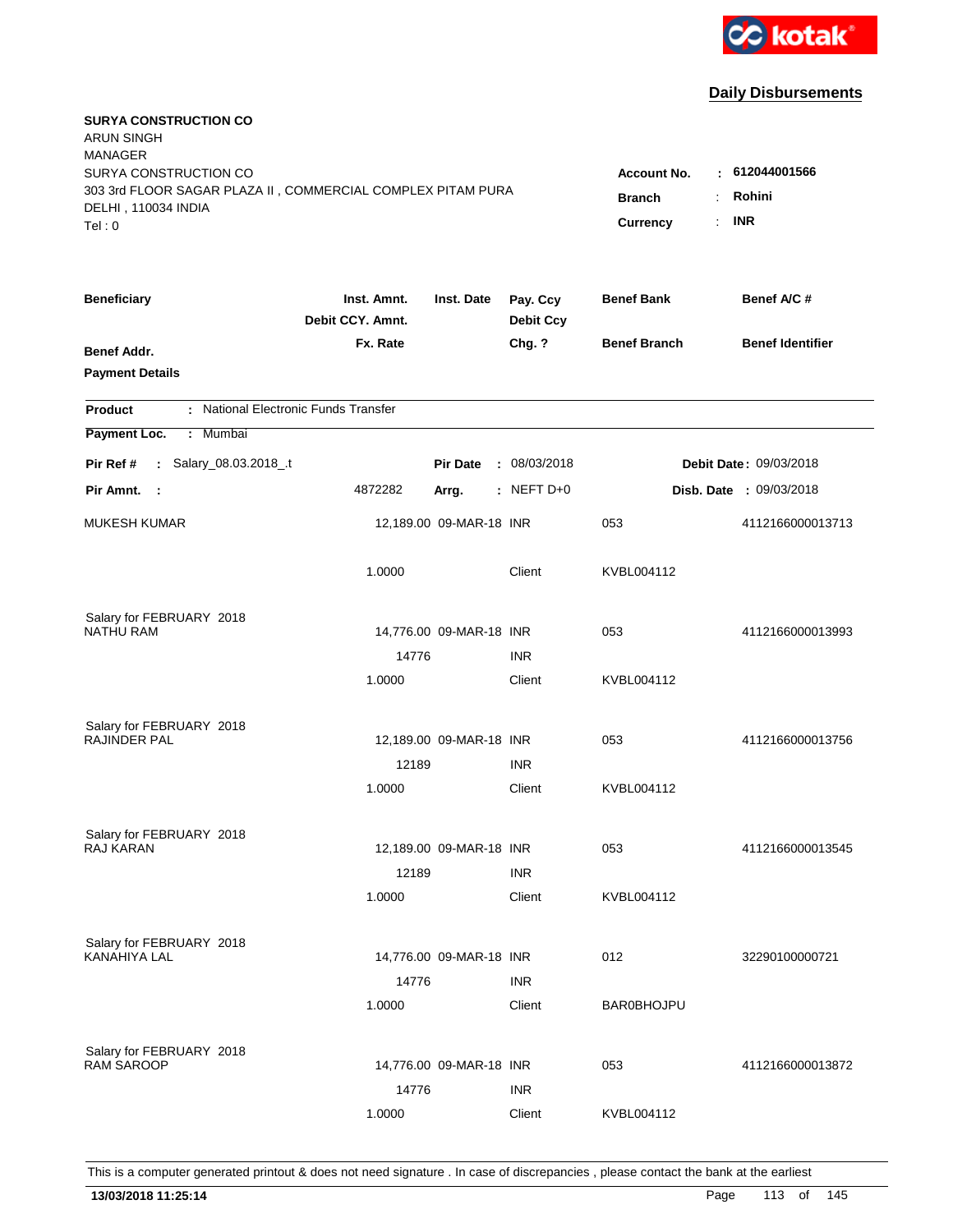

| <b>SURYA CONSTRUCTION CO</b><br><b>ARUN SINGH</b><br><b>MANAGER</b> |                                 |                         |                              |                                 |                                |
|---------------------------------------------------------------------|---------------------------------|-------------------------|------------------------------|---------------------------------|--------------------------------|
| SURYA CONSTRUCTION CO                                               |                                 |                         |                              | <b>Account No.</b>              | $-612044001566$                |
| 303 3rd FLOOR SAGAR PLAZA II, COMMERCIAL COMPLEX PITAM PURA         |                                 |                         |                              | <b>Branch</b><br>$\ddot{\cdot}$ | Rohini                         |
| DELHI, 110034 INDIA                                                 |                                 |                         |                              | ÷.                              | <b>INR</b>                     |
| Tel: 0                                                              |                                 |                         |                              | <b>Currency</b>                 |                                |
| <b>Beneficiary</b>                                                  | Inst. Amnt.<br>Debit CCY. Amnt. | Inst. Date              | Pay. Ccy<br><b>Debit Ccy</b> | <b>Benef Bank</b>               | Benef A/C#                     |
| Benef Addr.                                                         | Fx. Rate                        |                         | Chg. ?                       | <b>Benef Branch</b>             | <b>Benef Identifier</b>        |
| <b>Payment Details</b>                                              |                                 |                         |                              |                                 |                                |
| : National Electronic Funds Transfer<br><b>Product</b>              |                                 |                         |                              |                                 |                                |
| Payment Loc.<br>: Mumbai                                            |                                 |                         |                              |                                 |                                |
| : Salary_08.03.2018_.t<br>Pir Ref #                                 |                                 | <b>Pir Date</b>         | : 08/03/2018                 |                                 | <b>Debit Date: 09/03/2018</b>  |
| Pir Amnt. :                                                         | 4872282                         | Arrg.                   | $:$ NEFT D+0                 |                                 | <b>Disb. Date : 09/03/2018</b> |
| <b>RAM SAROOP</b>                                                   |                                 | 14,776.00 09-MAR-18 INR |                              | 053                             | 4112166000013872               |
|                                                                     | 1.0000                          |                         | Client                       | KVBL004112                      |                                |
| Salary for FEBRUARY 2018                                            |                                 |                         |                              |                                 |                                |
| <b>SHIV KUMAR</b>                                                   |                                 | 14,776.00 09-MAR-18 INR |                              | 053                             | 4112166000013853               |
|                                                                     | 14776                           |                         | <b>INR</b>                   |                                 |                                |
|                                                                     | 1.0000                          |                         | Client                       | KVBL004112                      |                                |
| Salary for FEBRUARY 2018                                            |                                 |                         |                              |                                 |                                |
| SHREE CHAND                                                         |                                 | 12,189.00 09-MAR-18 INR |                              | 053                             | 4112166000013569               |
|                                                                     | 12189                           |                         | <b>INR</b>                   |                                 |                                |
|                                                                     | 1.0000                          |                         | Client                       | KVBL004112                      |                                |
| Salary for FEBRUARY 2018                                            |                                 |                         |                              |                                 |                                |
| <b>SUSHIL KUMAR</b>                                                 |                                 | 14,776.00 09-MAR-18 INR |                              | 053                             | 4112166000013654               |
|                                                                     | 14776                           |                         | <b>INR</b>                   |                                 |                                |
|                                                                     | 1.0000                          |                         | Client                       | KVBL004112                      |                                |
|                                                                     |                                 |                         |                              |                                 |                                |
| Salary for FEBRUARY 2018<br><b>UDAY KUMAR</b>                       |                                 | 14,776.00 09-MAR-18 INR |                              | 053                             | 4112166000014000               |
|                                                                     | 14776                           |                         | <b>INR</b>                   |                                 |                                |
|                                                                     | 1.0000                          |                         | Client                       | KVBL004112                      |                                |
|                                                                     |                                 |                         |                              |                                 |                                |
| Salary for FEBRUARY 2018<br><b>VIPIN KUMAR</b>                      |                                 | 7,400.00 09-MAR-18 INR  |                              | 053                             | 4112166000013701               |
|                                                                     | 7400                            |                         | <b>INR</b>                   |                                 |                                |
|                                                                     |                                 |                         |                              |                                 |                                |
|                                                                     | 1.0000                          |                         | Client                       | KVBL004112                      |                                |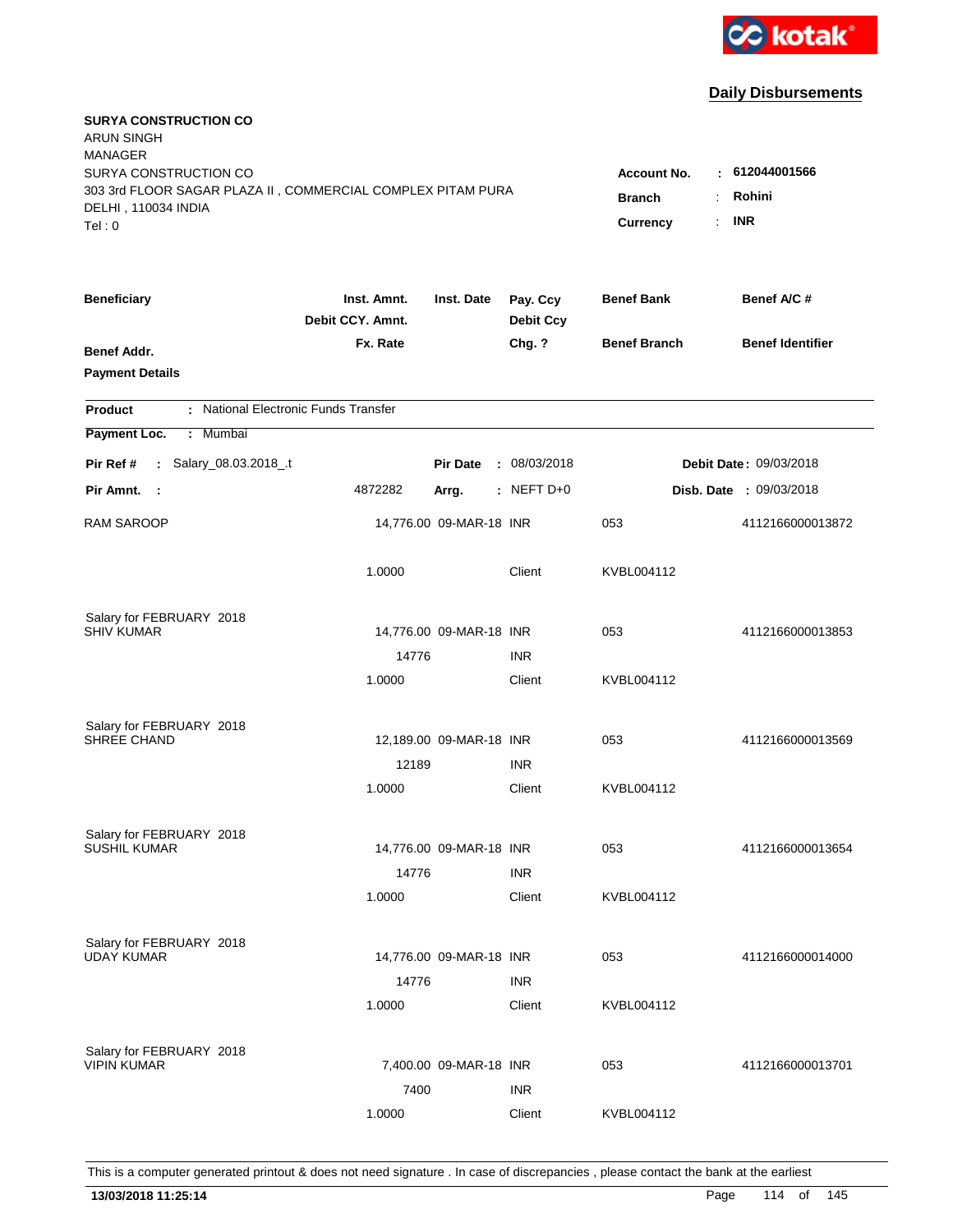

| <b>SURYA CONSTRUCTION CO</b><br><b>ARUN SINGH</b><br><b>MANAGER</b> |                                 |                         |                              |                                              |                                |
|---------------------------------------------------------------------|---------------------------------|-------------------------|------------------------------|----------------------------------------------|--------------------------------|
| SURYA CONSTRUCTION CO                                               |                                 |                         |                              | <b>Account No.</b>                           | : 612044001566                 |
| 303 3rd FLOOR SAGAR PLAZA II, COMMERCIAL COMPLEX PITAM PURA         |                                 |                         |                              | <b>Branch</b><br>÷.                          | Rohini                         |
| DELHI, 110034 INDIA<br>Tel: 0                                       |                                 |                         |                              | $\mathbb{R}^{\mathbb{Z}}$<br><b>Currency</b> | <b>INR</b>                     |
|                                                                     |                                 |                         |                              |                                              |                                |
| <b>Beneficiary</b>                                                  | Inst. Amnt.<br>Debit CCY, Amnt. | Inst. Date              | Pay. Ccy<br><b>Debit Ccy</b> | <b>Benef Bank</b>                            | Benef A/C #                    |
| Benef Addr.                                                         | Fx. Rate                        |                         | Chg. ?                       | <b>Benef Branch</b>                          | <b>Benef Identifier</b>        |
| <b>Payment Details</b>                                              |                                 |                         |                              |                                              |                                |
| : National Electronic Funds Transfer<br><b>Product</b>              |                                 |                         |                              |                                              |                                |
| Payment Loc.<br>Mumbai<br>÷.                                        |                                 |                         |                              |                                              |                                |
| : Salary_08.03.2018_.t<br>Pir Ref #                                 |                                 | <b>Pir Date</b>         | : 08/03/2018                 |                                              | Debit Date: 09/03/2018         |
| Pir Amnt. :                                                         | 4872282                         | Arrg.                   | $:$ NEFT D+0                 |                                              | <b>Disb. Date : 09/03/2018</b> |
| <b>VIPIN KUMAR</b>                                                  |                                 | 7,400.00 09-MAR-18 INR  |                              | 053                                          | 4112166000013701               |
|                                                                     | 1.0000                          |                         | Client                       | KVBL004112                                   |                                |
| Salary for FEBRUARY 2018                                            |                                 |                         |                              |                                              |                                |
| <b>RAJ PAL</b>                                                      |                                 | 6,333.00 09-MAR-18 INR  |                              | 053                                          | 4112166000013841               |
|                                                                     | 6333                            |                         | <b>INR</b>                   |                                              |                                |
|                                                                     | 1.0000                          |                         | Client                       | KVBL004112                                   |                                |
| Salary for FEBRUARY 2018                                            |                                 |                         |                              |                                              |                                |
| <b>RAMU CHAUHAN</b>                                                 |                                 | 12,189.00 09-MAR-18 INR |                              | 053                                          | 4112166000013981               |
|                                                                     | 12189                           |                         | <b>INR</b>                   |                                              |                                |
|                                                                     | 1.0000                          |                         | Client                       | KVBL004112                                   |                                |
| Salary for FEBRUARY 2018                                            |                                 |                         |                              |                                              |                                |
| SUBHASH SINGH                                                       |                                 | 14,776.00 09-MAR-18 INR |                              | 053                                          | 4112166000013803               |
|                                                                     | 14776                           |                         | <b>INR</b>                   |                                              |                                |
|                                                                     | 1.0000                          |                         | Client                       | KVBL004112                                   |                                |
| Salary for FEBRUARY 2018                                            |                                 |                         |                              |                                              |                                |
| <b>SONE LAL</b>                                                     |                                 | 12,189.00 09-MAR-18 INR |                              | 053                                          | 4112166000013912               |
|                                                                     | 12189                           |                         | <b>INR</b>                   |                                              |                                |
|                                                                     | 1.0000                          |                         | Client                       | KVBL004112                                   |                                |
| Salary for FEBRUARY 2018                                            |                                 |                         |                              |                                              |                                |
| <b>ASHOK VERMA</b>                                                  |                                 | 14,776.00 09-MAR-18 INR |                              | 053                                          | 4112166000013697               |
|                                                                     | 14776                           |                         | <b>INR</b>                   |                                              |                                |
|                                                                     | 1.0000                          |                         | Client                       | KVBL004112                                   |                                |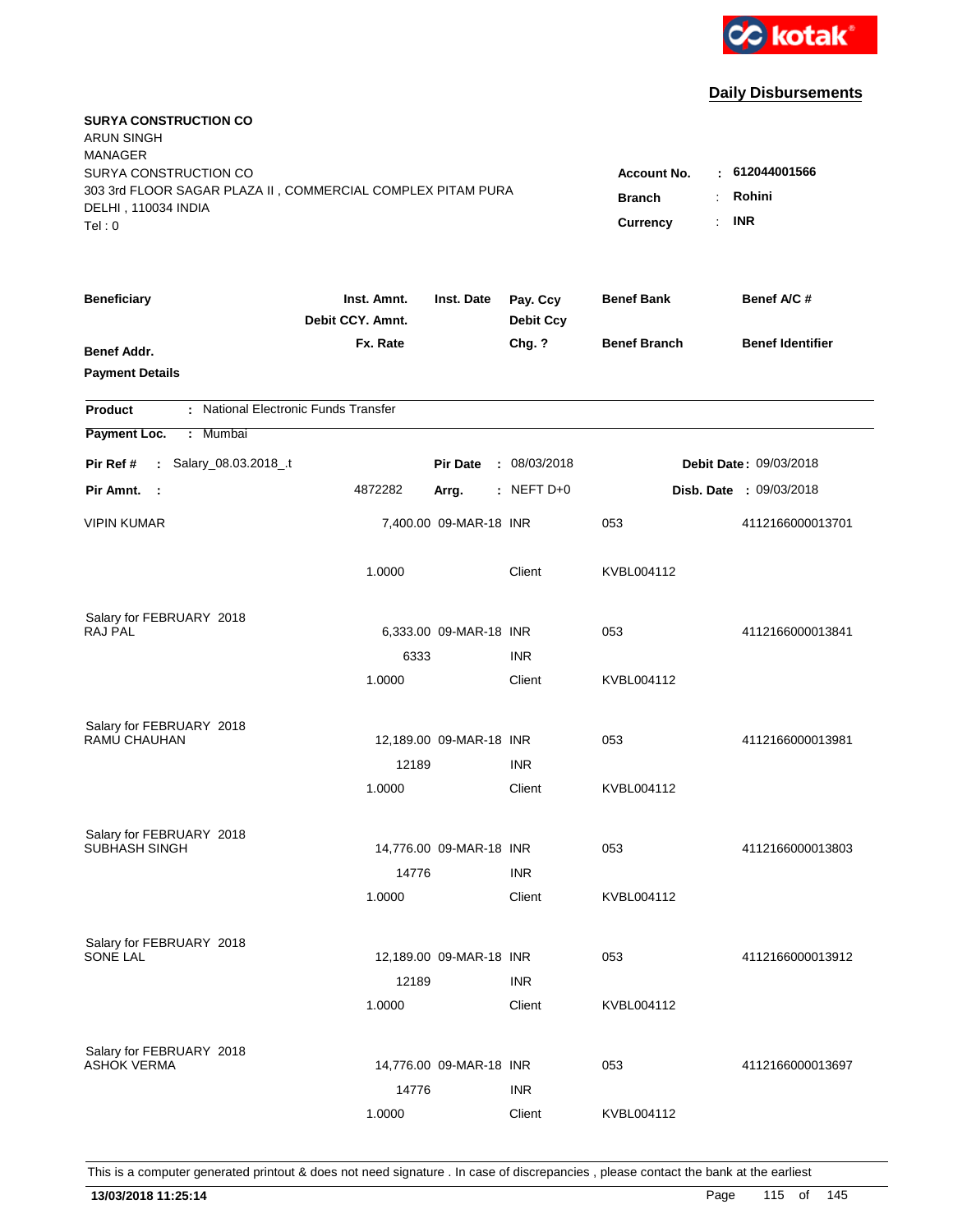

| <b>SURYA CONSTRUCTION CO</b><br><b>ARUN SINGH</b><br><b>MANAGER</b><br>SURYA CONSTRUCTION CO<br>303 3rd FLOOR SAGAR PLAZA II, COMMERCIAL COMPLEX PITAM PURA<br>DELHI, 110034 INDIA<br>Tel: 0 | <b>Account No.</b><br><b>Branch</b><br>Currency<br>÷. | $-612044001566$<br>Rohini<br><b>INR</b> |                              |                     |                                |
|----------------------------------------------------------------------------------------------------------------------------------------------------------------------------------------------|-------------------------------------------------------|-----------------------------------------|------------------------------|---------------------|--------------------------------|
| <b>Beneficiary</b>                                                                                                                                                                           | Inst. Amnt.<br>Debit CCY. Amnt.                       | Inst. Date                              | Pay. Ccy<br><b>Debit Ccy</b> | <b>Benef Bank</b>   | Benef A/C #                    |
| Benef Addr.<br><b>Payment Details</b>                                                                                                                                                        | Fx. Rate                                              |                                         | Chg. ?                       | <b>Benef Branch</b> | <b>Benef Identifier</b>        |
| : National Electronic Funds Transfer<br><b>Product</b>                                                                                                                                       |                                                       |                                         |                              |                     |                                |
| Payment Loc.<br>Mumbai<br>÷.                                                                                                                                                                 |                                                       |                                         |                              |                     |                                |
| : Salary_08.03.2018_.t<br>Pir Ref #                                                                                                                                                          |                                                       | <b>Pir Date</b>                         | : 08/03/2018                 |                     | Debit Date: 09/03/2018         |
| Pir Amnt.<br>$\sim$ 1                                                                                                                                                                        | 4872282                                               | Arrg.                                   | $:$ NEFT D+0                 |                     | <b>Disb. Date : 09/03/2018</b> |
| <b>ASHOK VERMA</b>                                                                                                                                                                           |                                                       | 14,776.00 09-MAR-18 INR                 |                              | 053                 | 4112166000013697               |
|                                                                                                                                                                                              | 1.0000                                                |                                         | Client                       | KVBL004112          |                                |
| Salary for FEBRUARY 2018                                                                                                                                                                     |                                                       |                                         |                              |                     |                                |
| <b>RAM SURAT YADAV</b>                                                                                                                                                                       |                                                       | 14,776.00 09-MAR-18 INR                 |                              | 053                 | 4112166000013884               |
|                                                                                                                                                                                              | 14776<br>1.0000                                       |                                         | <b>INR</b><br>Client         | KVBL004112          |                                |
| Salary for FEBRUARY 2018<br>SUKHBIR SINGH                                                                                                                                                    | 12189                                                 | 12,189.00 09-MAR-18 INR                 | <b>INR</b>                   | 053                 | 4112166000014024               |
|                                                                                                                                                                                              | 1.0000                                                |                                         | Client                       | KVBL004112          |                                |
| Salary for FEBRUARY 2018<br><b>NARESH KUMAR</b>                                                                                                                                              | 14776                                                 | 14,776.00 09-MAR-18 INR                 | <b>INR</b>                   | 053                 | 4112166000013630               |
|                                                                                                                                                                                              | 1.0000                                                |                                         | Client                       | KVBL004112          |                                |
| Salary for FEBRUARY 2018<br>SOMPAL SINGH                                                                                                                                                     | 12189<br>1.0000                                       | 12,189.00 09-MAR-18 INR                 | <b>INR</b><br>Client         | 053<br>KVBL004112   | 4112166000013770               |
| Salary for FEBRUARY 2018<br><b>RAJ KUMAR</b>                                                                                                                                                 | 14776                                                 | 14,776.00 09-MAR-18 INR                 | <b>INR</b>                   | 053                 | 4112166000013720               |
|                                                                                                                                                                                              | 1.0000                                                |                                         | Client                       | KVBL004112          |                                |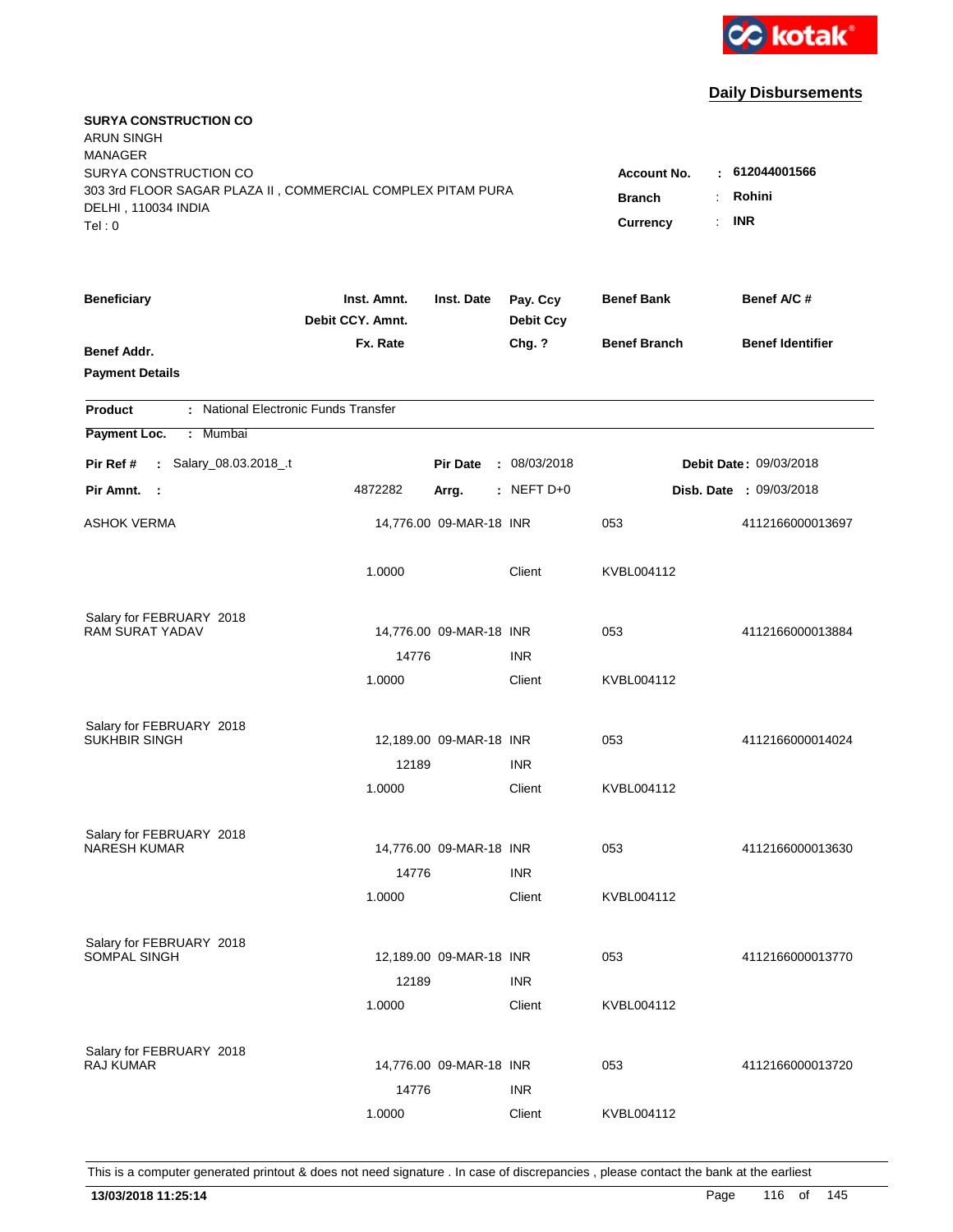

| <b>SURYA CONSTRUCTION CO</b><br><b>ARUN SINGH</b><br><b>MANAGER</b>                                                   |                                                                                                  |                         |                              |                     |                         |
|-----------------------------------------------------------------------------------------------------------------------|--------------------------------------------------------------------------------------------------|-------------------------|------------------------------|---------------------|-------------------------|
| SURYA CONSTRUCTION CO<br>303 3rd FLOOR SAGAR PLAZA II, COMMERCIAL COMPLEX PITAM PURA<br>DELHI, 110034 INDIA<br>Tel: 0 | $-612044001566$<br><b>Account No.</b><br>Rohini<br><b>Branch</b><br><b>INR</b><br>Currency<br>÷. |                         |                              |                     |                         |
| <b>Beneficiary</b>                                                                                                    | Inst. Amnt.<br>Debit CCY. Amnt.                                                                  | Inst. Date              | Pay. Ccy<br><b>Debit Ccy</b> | <b>Benef Bank</b>   | Benef A/C #             |
| Benef Addr.<br><b>Payment Details</b>                                                                                 | Fx. Rate                                                                                         |                         | Chg. ?                       | <b>Benef Branch</b> | <b>Benef Identifier</b> |
| : National Electronic Funds Transfer<br><b>Product</b>                                                                |                                                                                                  |                         |                              |                     |                         |
| Payment Loc.<br><b>Mumbai</b><br>÷.                                                                                   |                                                                                                  |                         |                              |                     |                         |
| : Salary_08.03.2018_.t<br>Pir Ref #                                                                                   |                                                                                                  | <b>Pir Date</b>         | : 08/03/2018                 |                     | Debit Date: 09/03/2018  |
| Pir Amnt. :                                                                                                           | 4872282                                                                                          | Arrg.                   | $:$ NEFT D+0                 |                     | Disb. Date: 09/03/2018  |
| <b>RAJ KUMAR</b>                                                                                                      |                                                                                                  | 14,776.00 09-MAR-18 INR |                              | 053                 | 4112166000013720        |
|                                                                                                                       | 1.0000                                                                                           |                         | Client                       | KVBL004112          |                         |
| Salary for FEBRUARY 2018                                                                                              |                                                                                                  |                         |                              |                     |                         |
| PARMOD KUMAR                                                                                                          |                                                                                                  | 9,141.00 09-MAR-18 INR  |                              | 053                 | 4112166000013827        |
|                                                                                                                       | 9141                                                                                             |                         | <b>INR</b>                   |                     |                         |
|                                                                                                                       | 1.0000                                                                                           |                         | Client                       | KVBL004112          |                         |
| Salary for FEBRUARY 2018                                                                                              |                                                                                                  |                         |                              |                     |                         |
| RAJBAHADUR YADAV                                                                                                      |                                                                                                  | 14,776.00 09-MAR-18 INR |                              | 053                 | 4112166000013287        |
|                                                                                                                       | 14776                                                                                            |                         | <b>INR</b>                   |                     |                         |
|                                                                                                                       | 1.0000                                                                                           |                         | Client                       | KVBL004112          |                         |
| Salary for FEBRUARY 2018                                                                                              |                                                                                                  |                         |                              |                     |                         |
| MAHADEV YADAV                                                                                                         |                                                                                                  | 12,189.00 09-MAR-18 INR |                              | 053                 | 4112166000013322        |
|                                                                                                                       | 12189                                                                                            |                         | <b>INR</b>                   |                     |                         |
|                                                                                                                       | 1.0000                                                                                           |                         | Client                       | KVBL004112          |                         |
| Salary for FEBRUARY 2018                                                                                              |                                                                                                  |                         |                              |                     |                         |
| <b>MAHAVEER PRASAD</b>                                                                                                |                                                                                                  | 10,027.00 09-MAR-18 INR |                              | 053                 | 4112166000013590        |
|                                                                                                                       | 10027                                                                                            |                         | <b>INR</b>                   |                     |                         |
|                                                                                                                       | 1.0000                                                                                           |                         | Client                       | KVBL004112          |                         |
|                                                                                                                       |                                                                                                  |                         |                              |                     |                         |
| Salary for FEBRUARY 2018<br><b>ASHOK</b>                                                                              |                                                                                                  | 12,189.00 09-MAR-18 INR |                              | 053                 | 4112166000013732        |
|                                                                                                                       | 12189                                                                                            |                         | <b>INR</b>                   |                     |                         |
|                                                                                                                       | 1.0000                                                                                           |                         | Client                       | KVBL004112          |                         |
|                                                                                                                       |                                                                                                  |                         |                              |                     |                         |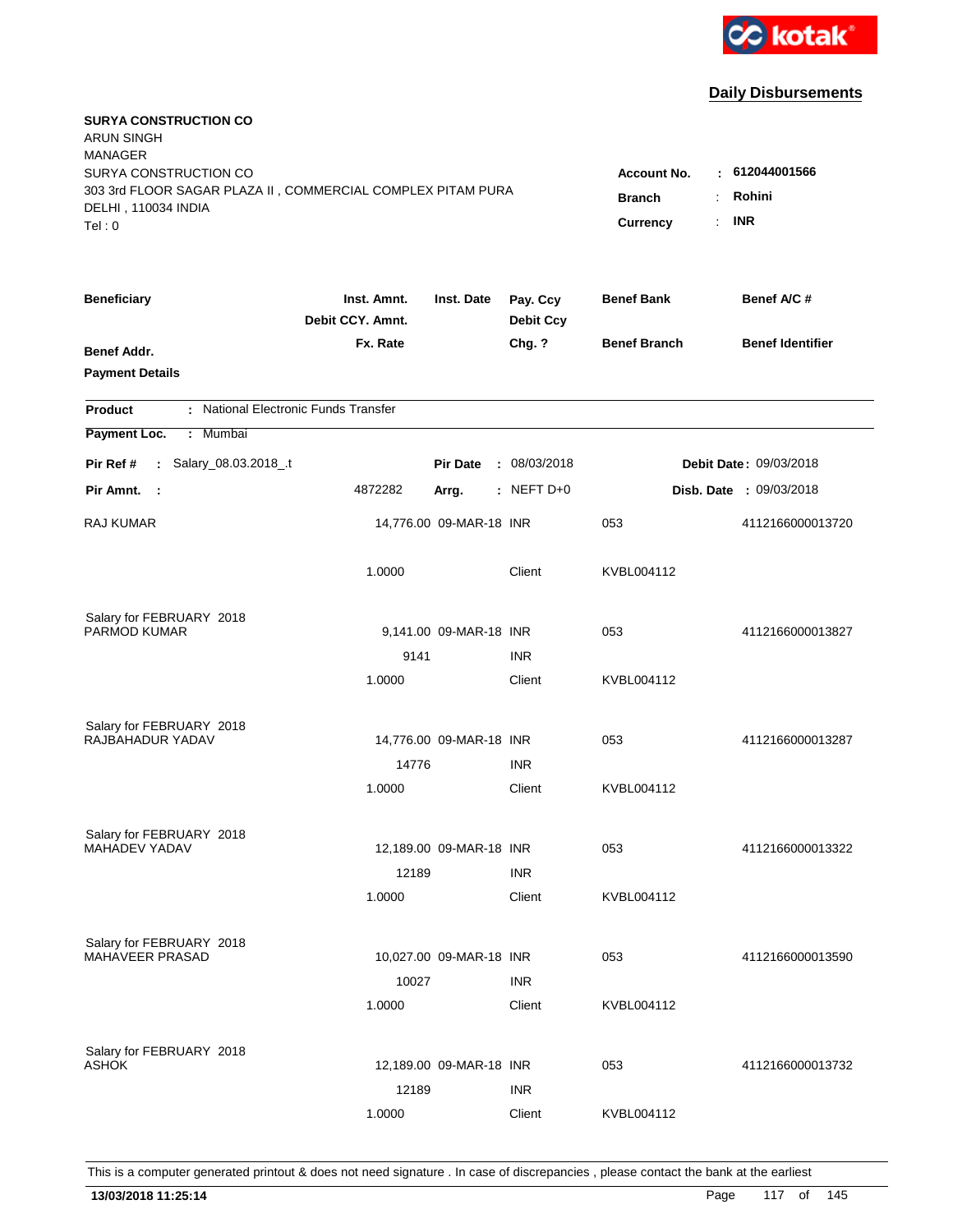

| <b>SURYA CONSTRUCTION CO</b><br><b>ARUN SINGH</b><br><b>MANAGER</b><br>SURYA CONSTRUCTION CO |                                      |                         |                              | <b>Account No.</b>  | : 612044001566          |
|----------------------------------------------------------------------------------------------|--------------------------------------|-------------------------|------------------------------|---------------------|-------------------------|
| 303 3rd FLOOR SAGAR PLAZA II, COMMERCIAL COMPLEX PITAM PURA<br>DELHI, 110034 INDIA<br>Tel: 0 | <b>Branch</b><br>÷<br>Currency<br>÷. | Rohini<br><b>INR</b>    |                              |                     |                         |
| <b>Beneficiary</b>                                                                           | Inst. Amnt.<br>Debit CCY. Amnt.      | Inst. Date              | Pay. Ccy<br><b>Debit Ccy</b> | <b>Benef Bank</b>   | Benef A/C #             |
| Benef Addr.<br><b>Payment Details</b>                                                        | Fx. Rate                             |                         | Chg. ?                       | <b>Benef Branch</b> | <b>Benef Identifier</b> |
| : National Electronic Funds Transfer<br><b>Product</b>                                       |                                      |                         |                              |                     |                         |
| Payment Loc.<br><b>Mumbai</b><br>÷.                                                          |                                      |                         |                              |                     |                         |
| : Salary_08.03.2018_.t<br>Pir Ref #                                                          |                                      | <b>Pir Date</b>         | : 08/03/2018                 |                     | Debit Date: 09/03/2018  |
| Pir Amnt.<br>- 1                                                                             | 4872282                              | Arrg.                   | $:$ NEFT D+0                 |                     | Disb. Date: 09/03/2018  |
| <b>ASHOK</b>                                                                                 |                                      | 12,189.00 09-MAR-18 INR |                              | 053                 | 4112166000013732        |
|                                                                                              | 1.0000                               |                         | Client                       | KVBL004112          |                         |
| Salary for FEBRUARY 2018                                                                     |                                      |                         |                              |                     |                         |
| <b>AMOD KUMAR</b>                                                                            |                                      | 14,776.00 09-MAR-18 INR |                              | 053                 | 4112166000013616        |
|                                                                                              | 14776<br>1.0000                      |                         | <b>INR</b><br>Client         | KVBL004112          |                         |
|                                                                                              |                                      |                         |                              |                     |                         |
| Salary for FEBRUARY 2018                                                                     |                                      |                         |                              |                     |                         |
| <b>VIVEK TYAGI</b>                                                                           |                                      | 14,776.00 09-MAR-18 INR |                              | 053                 | 4112166000013896        |
|                                                                                              | 14776                                |                         | <b>INR</b>                   |                     |                         |
|                                                                                              | 1.0000                               |                         | Client                       | KVBL004112          |                         |
| Salary for FEBRUARY 2018                                                                     |                                      |                         |                              |                     |                         |
| <b>VEER PAL</b>                                                                              |                                      | 12,189.00 09-MAR-18 INR |                              | 053                 | 4112166000012791        |
|                                                                                              | 12189                                |                         | <b>INR</b>                   |                     |                         |
|                                                                                              | 1.0000                               |                         | Client                       | KVBL004112          |                         |
| Salary for FEBRUARY 2018                                                                     |                                      |                         |                              |                     |                         |
| <b>NARENDER</b>                                                                              |                                      | 14,776.00 09-MAR-18 INR |                              | 053                 | 4112166000013815        |
|                                                                                              | 14776                                |                         | <b>INR</b>                   |                     |                         |
|                                                                                              | 1.0000                               |                         | Client                       | KVBL004112          |                         |
|                                                                                              |                                      |                         |                              |                     |                         |
| Salary for FEBRUARY 2018<br>JANMEJAY                                                         |                                      | 12,189.00 09-MAR-18 INR |                              | 053                 | 4112166000012734        |
|                                                                                              | 12189                                |                         | <b>INR</b>                   |                     |                         |
|                                                                                              | 1.0000                               |                         | Client                       | KVBL004112          |                         |
|                                                                                              |                                      |                         |                              |                     |                         |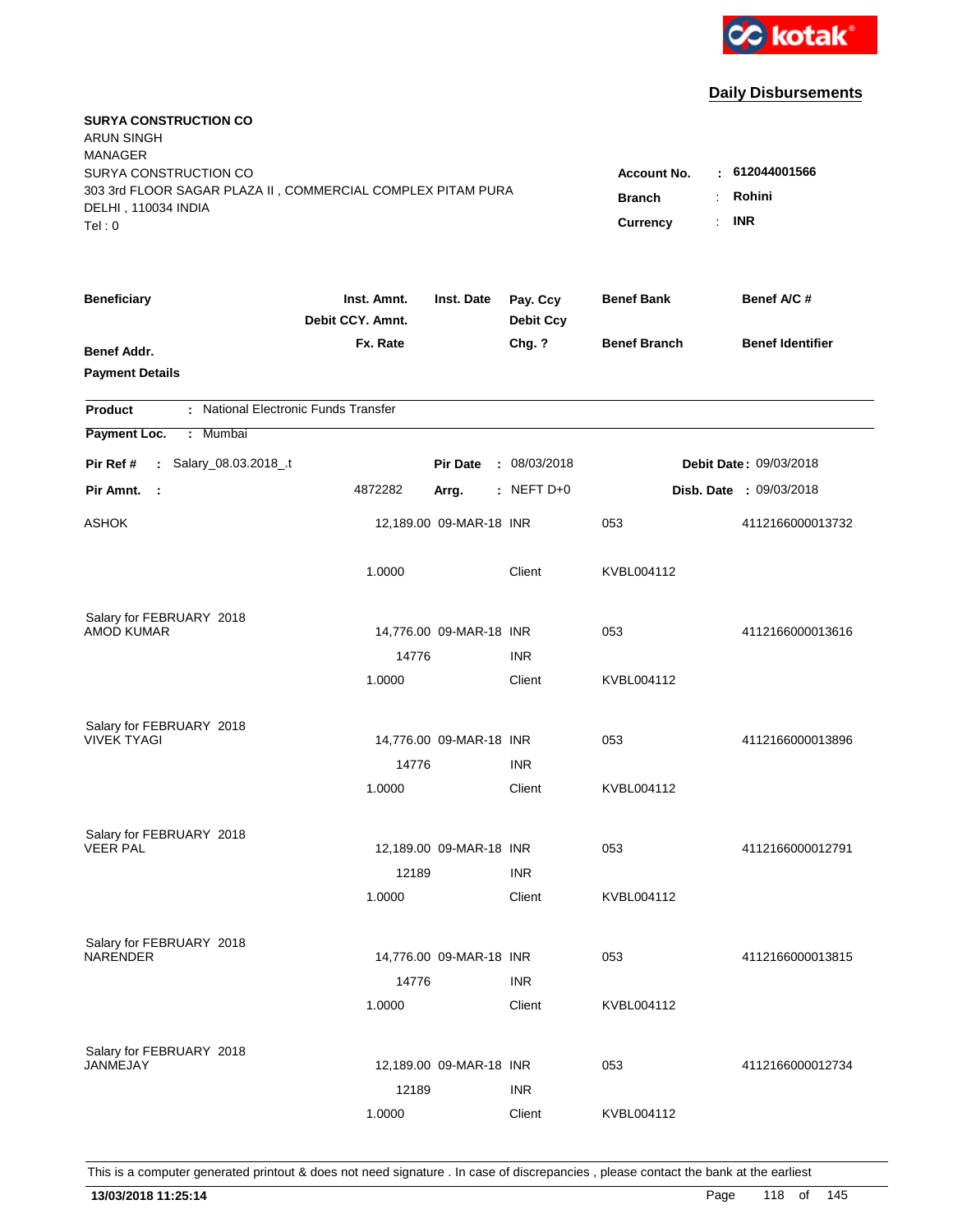

| <b>SURYA CONSTRUCTION CO</b><br><b>ARUN SINGH</b><br><b>MANAGER</b>                |                                 |                         |                              |                                              |                                |
|------------------------------------------------------------------------------------|---------------------------------|-------------------------|------------------------------|----------------------------------------------|--------------------------------|
| SURYA CONSTRUCTION CO                                                              |                                 |                         |                              | <b>Account No.</b>                           | : 612044001566                 |
| 303 3rd FLOOR SAGAR PLAZA II, COMMERCIAL COMPLEX PITAM PURA<br>DELHI, 110034 INDIA |                                 |                         |                              | <b>Branch</b><br>÷.                          | Rohini                         |
| Tel: 0                                                                             |                                 |                         |                              | $\mathbb{R}^{\mathbb{Z}}$<br><b>Currency</b> | <b>INR</b>                     |
|                                                                                    |                                 |                         |                              |                                              |                                |
| <b>Beneficiary</b>                                                                 | Inst. Amnt.<br>Debit CCY, Amnt. | Inst. Date              | Pay. Ccy<br><b>Debit Ccy</b> | <b>Benef Bank</b>                            | Benef A/C #                    |
| Benef Addr.                                                                        | Fx. Rate                        |                         | Chg. ?                       | <b>Benef Branch</b>                          | <b>Benef Identifier</b>        |
| <b>Payment Details</b>                                                             |                                 |                         |                              |                                              |                                |
| : National Electronic Funds Transfer<br><b>Product</b>                             |                                 |                         |                              |                                              |                                |
| Payment Loc.<br>Mumbai<br>÷.                                                       |                                 |                         |                              |                                              |                                |
| : Salary_08.03.2018_.t<br>Pir Ref #                                                |                                 | <b>Pir Date</b>         | : 08/03/2018                 |                                              | Debit Date: 09/03/2018         |
| Pir Amnt. :                                                                        | 4872282                         | Arrg.                   | : NEFT D+0                   |                                              | <b>Disb. Date : 09/03/2018</b> |
| JANMEJAY                                                                           |                                 | 12,189.00 09-MAR-18 INR |                              | 053                                          | 4112166000012734               |
|                                                                                    | 1.0000                          |                         | Client                       | KVBL004112                                   |                                |
| Salary for FEBRUARY 2018                                                           |                                 |                         |                              |                                              |                                |
| <b>SHRIDHAR</b>                                                                    |                                 | 16,179.00 09-MAR-18 INR |                              | 053                                          | 4112166000013431               |
|                                                                                    | 16179                           |                         | <b>INR</b>                   |                                              |                                |
|                                                                                    | 1.0000                          |                         | Client                       | KVBL004112                                   |                                |
| Salary for FEBRUARY 2018                                                           |                                 |                         |                              |                                              |                                |
| RAJ NARAYAN                                                                        |                                 | 16,179.00 09-MAR-18 INR |                              | 053                                          | 4112166000012777               |
|                                                                                    | 16179                           |                         | <b>INR</b>                   |                                              |                                |
|                                                                                    | 1.0000                          |                         | Client                       | KVBL004112                                   |                                |
| Salary for FEBRUARY 2018                                                           |                                 |                         |                              |                                              |                                |
| <b>VIMAL</b>                                                                       |                                 | 12,189.00 09-MAR-18 INR |                              | 053                                          | 4112166000014140               |
|                                                                                    | 12189                           |                         | <b>INR</b>                   |                                              |                                |
|                                                                                    | 1.0000                          |                         | Client                       | KVBL004112                                   |                                |
| Salary for FEBRUARY 2018                                                           |                                 |                         |                              |                                              |                                |
| LAXMAN                                                                             |                                 | 12,189.00 09-MAR-18 INR |                              | 053                                          | 4112166000008172               |
|                                                                                    | 12189                           |                         | <b>INR</b>                   |                                              |                                |
|                                                                                    | 1.0000                          |                         | Client                       | KVBL004112                                   |                                |
| Salary for FEBRUARY 2018                                                           |                                 |                         |                              |                                              |                                |
| <b>RAM SAGAR</b>                                                                   |                                 | 16,179.00 09-MAR-18 INR |                              | 053                                          | 4112166000013571               |
|                                                                                    | 16179                           |                         | <b>INR</b>                   |                                              |                                |
|                                                                                    | 1.0000                          |                         | Client                       | KVBL004112                                   |                                |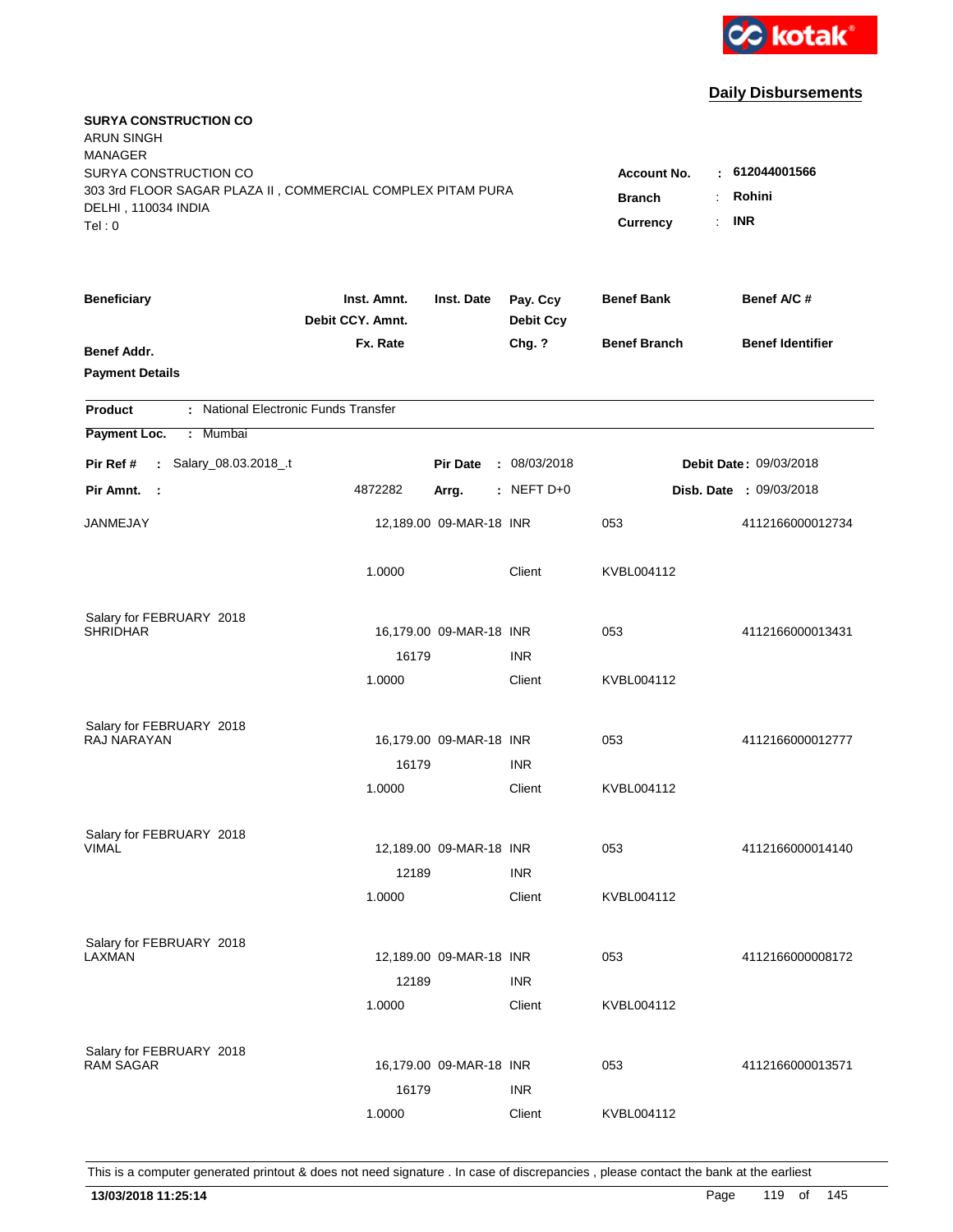

| <b>SURYA CONSTRUCTION CO</b><br><b>ARUN SINGH</b><br><b>MANAGER</b> |                                 |                         |                              |                     |                         |
|---------------------------------------------------------------------|---------------------------------|-------------------------|------------------------------|---------------------|-------------------------|
| SURYA CONSTRUCTION CO                                               |                                 |                         |                              | <b>Account No.</b>  | : 612044001566          |
| 303 3rd FLOOR SAGAR PLAZA II, COMMERCIAL COMPLEX PITAM PURA         |                                 |                         |                              | <b>Branch</b><br>÷  | Rohini                  |
| DELHI, 110034 INDIA                                                 |                                 |                         |                              | Currency<br>÷.      | <b>INR</b>              |
| Tel: 0                                                              |                                 |                         |                              |                     |                         |
| <b>Beneficiary</b>                                                  | Inst. Amnt.<br>Debit CCY. Amnt. | Inst. Date              | Pay. Ccy<br><b>Debit Ccy</b> | <b>Benef Bank</b>   | Benef A/C#              |
| Benef Addr.                                                         | Fx. Rate                        |                         | Chg. ?                       | <b>Benef Branch</b> | <b>Benef Identifier</b> |
| <b>Payment Details</b>                                              |                                 |                         |                              |                     |                         |
| : National Electronic Funds Transfer<br><b>Product</b>              |                                 |                         |                              |                     |                         |
| Payment Loc.<br>: Mumbai                                            |                                 |                         |                              |                     |                         |
| : Salary_08.03.2018_.t<br>Pir Ref #                                 |                                 | <b>Pir Date</b>         | : 08/03/2018                 |                     | Debit Date: 09/03/2018  |
| Pir Amnt. :                                                         | 4872282                         | Arrg.                   | $:$ NEFT D+0                 |                     | Disb. Date : 09/03/2018 |
| <b>RAM SAGAR</b>                                                    |                                 | 16,179.00 09-MAR-18 INR |                              | 053                 | 4112166000013571        |
|                                                                     | 1.0000                          |                         | Client                       | KVBL004112          |                         |
| Salary for FEBRUARY 2018                                            |                                 |                         |                              |                     |                         |
| <b>SARVAN PAL</b>                                                   |                                 | 12,189.00 09-MAR-18 INR |                              | 053                 | 4112166000013557        |
|                                                                     | 12189                           |                         | <b>INR</b>                   |                     |                         |
|                                                                     | 1.0000                          |                         | Client                       | KVBL004112          |                         |
| Salary for FEBRUARY 2018                                            |                                 |                         |                              |                     |                         |
| <b>RAJEEV</b>                                                       |                                 | 14,776.00 09-MAR-18 INR |                              | 053                 | 4112166000008160        |
|                                                                     | 14776                           |                         | <b>INR</b>                   |                     |                         |
|                                                                     | 1.0000                          |                         | Client                       | KVBL004112          |                         |
| Salary for FEBRUARY 2018                                            |                                 |                         |                              |                     |                         |
| <b>DHRAMPAL</b>                                                     |                                 | 12,189.00 09-MAR-18 INR |                              | 053                 | 4112166000008231        |
|                                                                     | 12189                           |                         | <b>INR</b>                   |                     |                         |
|                                                                     | 1.0000                          |                         | Client                       | KVBL004112          |                         |
| Salary for FEBRUARY 2018                                            |                                 |                         |                              |                     |                         |
| RAJESH KUMAR                                                        |                                 | 9,498.00 09-MAR-18 INR  |                              | 053                 | 4112166000009632        |
|                                                                     | 9498                            |                         | <b>INR</b>                   |                     |                         |
|                                                                     | 1.0000                          |                         | Client                       | KVBL004112          |                         |
|                                                                     |                                 |                         |                              |                     |                         |
| Salary for FEBRUARY 2018<br><b>TARANJET SINGH</b>                   |                                 | 11,753.00 09-MAR-18 INR |                              | 053                 | 4112166000009644        |
|                                                                     | 11753                           |                         | <b>INR</b>                   |                     |                         |
|                                                                     | 1.0000                          |                         | Client                       | KVBL004112          |                         |
|                                                                     |                                 |                         |                              |                     |                         |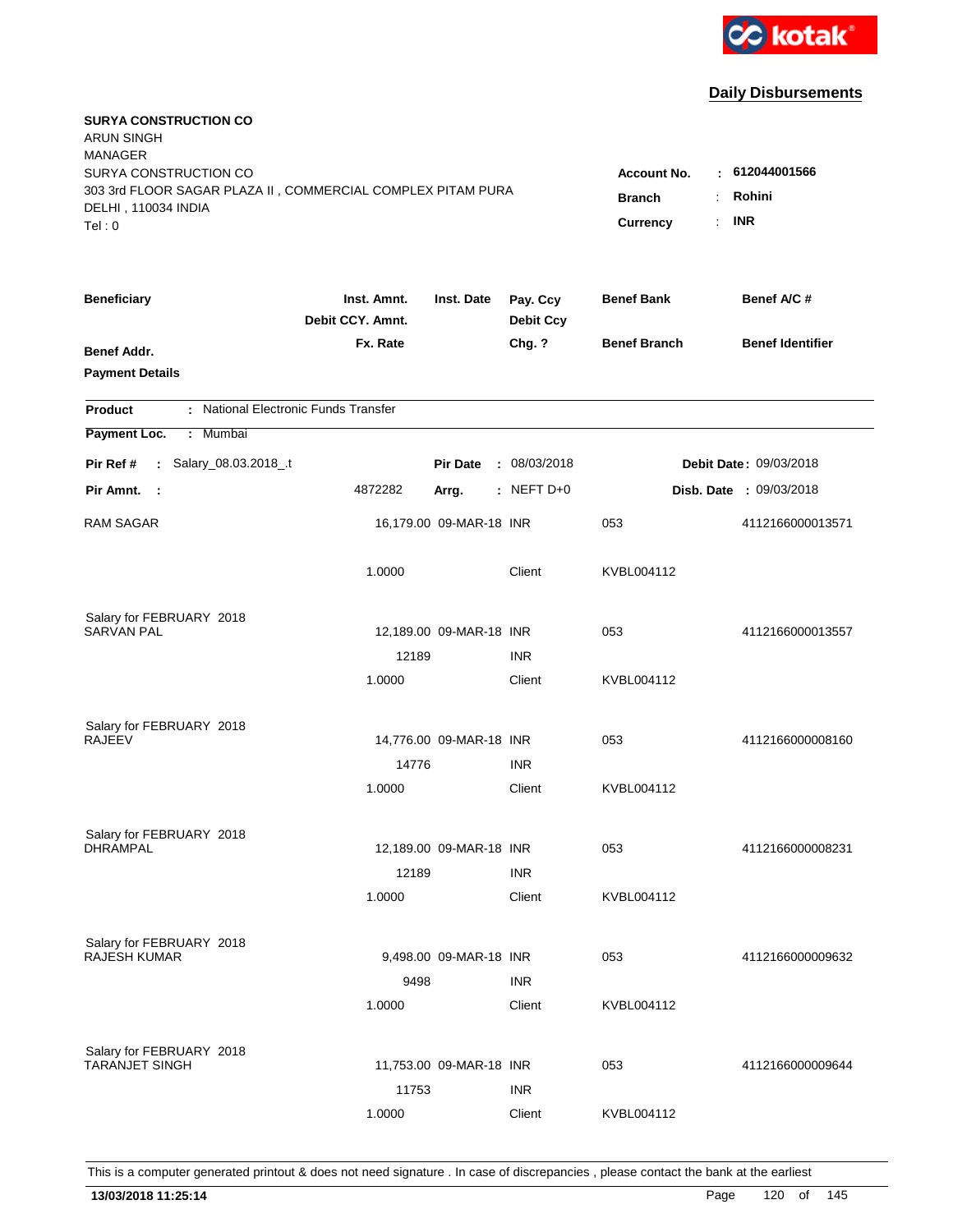

| <b>SURYA CONSTRUCTION CO</b><br><b>ARUN SINGH</b><br><b>MANAGER</b>                                                   |                                                                                           |                                        |                              |                     |                                |
|-----------------------------------------------------------------------------------------------------------------------|-------------------------------------------------------------------------------------------|----------------------------------------|------------------------------|---------------------|--------------------------------|
| SURYA CONSTRUCTION CO<br>303 3rd FLOOR SAGAR PLAZA II, COMMERCIAL COMPLEX PITAM PURA<br>DELHI, 110034 INDIA<br>Tel: 0 | <b>Account No.</b><br><b>Branch</b><br>÷.<br>$\mathbb{R}^{\mathbb{Z}}$<br><b>Currency</b> | : 612044001566<br>Rohini<br><b>INR</b> |                              |                     |                                |
|                                                                                                                       |                                                                                           |                                        |                              |                     |                                |
| <b>Beneficiary</b>                                                                                                    | Inst. Amnt.<br>Debit CCY, Amnt.                                                           | Inst. Date                             | Pay. Ccy<br><b>Debit Ccy</b> | <b>Benef Bank</b>   | Benef A/C #                    |
| Benef Addr.<br><b>Payment Details</b>                                                                                 | Fx. Rate                                                                                  |                                        | Chg. ?                       | <b>Benef Branch</b> | <b>Benef Identifier</b>        |
| : National Electronic Funds Transfer<br><b>Product</b>                                                                |                                                                                           |                                        |                              |                     |                                |
| Payment Loc.<br>Mumbai<br>÷.                                                                                          |                                                                                           |                                        |                              |                     |                                |
| : Salary_08.03.2018_.t<br>Pir Ref #                                                                                   |                                                                                           | <b>Pir Date</b>                        | : 08/03/2018                 |                     | Debit Date: 09/03/2018         |
| Pir Amnt. :                                                                                                           | 4872282                                                                                   | Arrg.                                  | $:$ NEFT D+0                 |                     | <b>Disb. Date : 09/03/2018</b> |
| <b>TARANJET SINGH</b>                                                                                                 |                                                                                           | 11,753.00 09-MAR-18 INR                |                              | 053                 | 4112166000009644               |
|                                                                                                                       | 1.0000                                                                                    |                                        | Client                       | KVBL004112          |                                |
| Salary for FEBRUARY 2018                                                                                              |                                                                                           |                                        |                              |                     |                                |
| <b>BABLU MANDAL</b>                                                                                                   |                                                                                           | 16,179.00 09-MAR-18 INR                |                              | 259                 | 1283104000048949               |
|                                                                                                                       | 16179<br>1.0000                                                                           |                                        | <b>INR</b><br>Client         | <b>IBKL001283</b>   |                                |
|                                                                                                                       |                                                                                           |                                        |                              |                     |                                |
| Salary for FEBRUARY 2018                                                                                              |                                                                                           |                                        |                              |                     |                                |
| <b>RAVINDER KUMAR</b>                                                                                                 |                                                                                           | 14,776.00 09-MAR-18 INR                |                              | 259                 | 1283104000043537               |
|                                                                                                                       | 14776                                                                                     |                                        | <b>INR</b>                   |                     |                                |
|                                                                                                                       | 1.0000                                                                                    |                                        | Client                       | <b>IBKL001283</b>   |                                |
| Salary for FEBRUARY 2018                                                                                              |                                                                                           |                                        |                              |                     |                                |
| <b>CHETAN KUMAR</b>                                                                                                   |                                                                                           | 14,776.00 09-MAR-18 INR                |                              | 259                 | 1283104000043795               |
|                                                                                                                       | 14776                                                                                     |                                        | <b>INR</b>                   |                     |                                |
|                                                                                                                       | 1.0000                                                                                    |                                        | Client                       | IBKL001283          |                                |
| Salary for FEBRUARY 2018                                                                                              |                                                                                           |                                        |                              |                     |                                |
| <b>SHRIPAL</b>                                                                                                        |                                                                                           | 14,776.00 09-MAR-18 INR                |                              | 259                 | 1283104000043777               |
|                                                                                                                       | 14776                                                                                     |                                        | <b>INR</b>                   |                     |                                |
|                                                                                                                       | 1.0000                                                                                    |                                        | Client                       | <b>IBKL001283</b>   |                                |
|                                                                                                                       |                                                                                           |                                        |                              |                     |                                |
| Salary for FEBRUARY 2018<br>SUNIL KR PANDAY                                                                           |                                                                                           | 14,776.00 09-MAR-18 INR                |                              | 259                 | 1283104000043519               |
|                                                                                                                       | 14776                                                                                     |                                        | <b>INR</b>                   |                     |                                |
|                                                                                                                       | 1.0000                                                                                    |                                        | Client                       | <b>IBKL001283</b>   |                                |
|                                                                                                                       |                                                                                           |                                        |                              |                     |                                |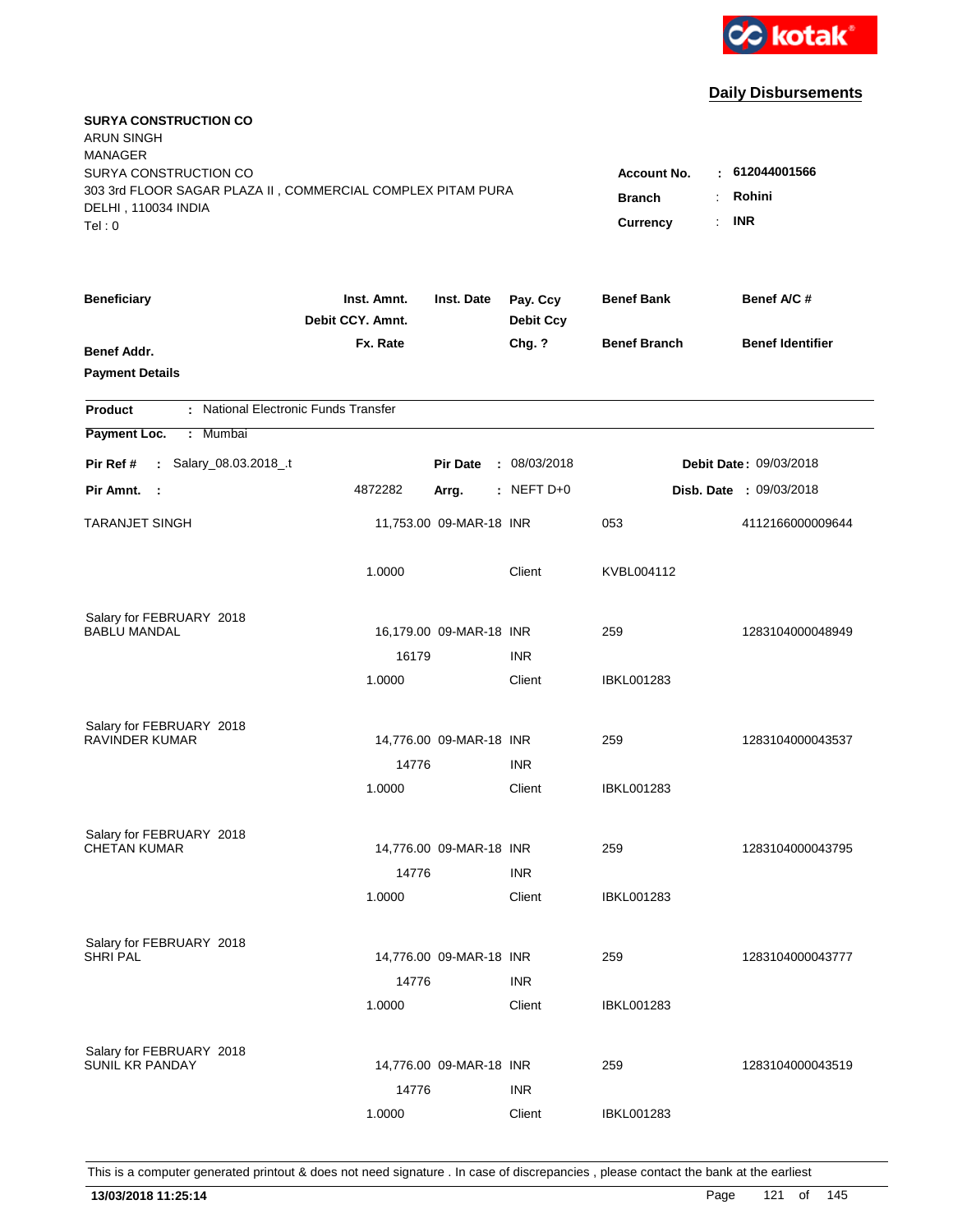

| <b>SURYA CONSTRUCTION CO</b><br><b>ARUN SINGH</b><br><b>MANAGER</b><br>SURYA CONSTRUCTION CO |                                                                                             |                         |                              | <b>Account No.</b>  | : 612044001566                 |
|----------------------------------------------------------------------------------------------|---------------------------------------------------------------------------------------------|-------------------------|------------------------------|---------------------|--------------------------------|
| 303 3rd FLOOR SAGAR PLAZA II, COMMERCIAL COMPLEX PITAM PURA<br>DELHI, 110034 INDIA<br>Tel: 0 | Rohini<br><b>Branch</b><br>÷.<br><b>INR</b><br>$\mathbb{R}^{\mathbb{Z}}$<br><b>Currency</b> |                         |                              |                     |                                |
| <b>Beneficiary</b>                                                                           | Inst. Amnt.<br>Debit CCY. Amnt.                                                             | Inst. Date              | Pay. Ccy<br><b>Debit Ccy</b> | <b>Benef Bank</b>   | Benef A/C #                    |
| Benef Addr.<br><b>Payment Details</b>                                                        | Fx. Rate                                                                                    |                         | Chg. ?                       | <b>Benef Branch</b> | <b>Benef Identifier</b>        |
| : National Electronic Funds Transfer<br><b>Product</b>                                       |                                                                                             |                         |                              |                     |                                |
| Payment Loc.<br>Mumbai<br>÷.                                                                 |                                                                                             |                         |                              |                     |                                |
| : Salary_08.03.2018_.t<br>Pir Ref #                                                          |                                                                                             | <b>Pir Date</b>         | : 08/03/2018                 |                     | <b>Debit Date: 09/03/2018</b>  |
| Pir Amnt. :                                                                                  | 4872282                                                                                     | Arrg.                   | $:$ NEFT D+0                 |                     | <b>Disb. Date : 09/03/2018</b> |
| <b>SUNIL KR PANDAY</b>                                                                       |                                                                                             | 14,776.00 09-MAR-18 INR |                              | 259                 | 1283104000043519               |
|                                                                                              | 1.0000                                                                                      |                         | Client                       | <b>IBKL001283</b>   |                                |
| Salary for FEBRUARY 2018                                                                     |                                                                                             |                         |                              |                     |                                |
| ANOOP DAHIYA                                                                                 |                                                                                             | 14,248.00 09-MAR-18 INR |                              | 259                 | 1283104000044226               |
|                                                                                              | 14248<br>1.0000                                                                             |                         | <b>INR</b><br>Client         | <b>IBKL001283</b>   |                                |
| Salary for FEBRUARY 2018<br><b>LOKESH BHORA</b>                                              |                                                                                             | 14,248.00 09-MAR-18 INR |                              | 259                 | 1283104000046039¿              |
|                                                                                              | 14248                                                                                       |                         | <b>INR</b>                   |                     |                                |
|                                                                                              | 1.0000                                                                                      |                         | Client                       | <b>IBKL001283</b>   |                                |
| Salary for FEBRUARY 2018                                                                     |                                                                                             |                         |                              |                     |                                |
| <b>JAI BHAGWAN</b>                                                                           |                                                                                             | 14,776.00 09-MAR-18 INR |                              | 259                 | 1283104000043759               |
|                                                                                              | 14776<br>1.0000                                                                             |                         | <b>INR</b><br>Client         | IBKL001283          |                                |
| Salary for FEBRUARY 2018                                                                     |                                                                                             |                         |                              |                     |                                |
| <b>DHARMENDER KUMAR</b>                                                                      |                                                                                             | 14,776.00 09-MAR-18 INR |                              | 259                 | 1283104000043500               |
|                                                                                              | 14776                                                                                       |                         | <b>INR</b>                   |                     |                                |
|                                                                                              | 1.0000                                                                                      |                         | Client                       | <b>IBKL001283</b>   |                                |
| Salary for FEBRUARY 2018                                                                     |                                                                                             |                         |                              |                     |                                |
| <b>SURENDER SHARMA</b>                                                                       |                                                                                             | 14,776.00 09-MAR-18 INR |                              | 259                 | 0201104000138437               |
|                                                                                              | 14776                                                                                       |                         | <b>INR</b>                   |                     |                                |
|                                                                                              | 1.0000                                                                                      |                         | Client                       | IBK0000201          |                                |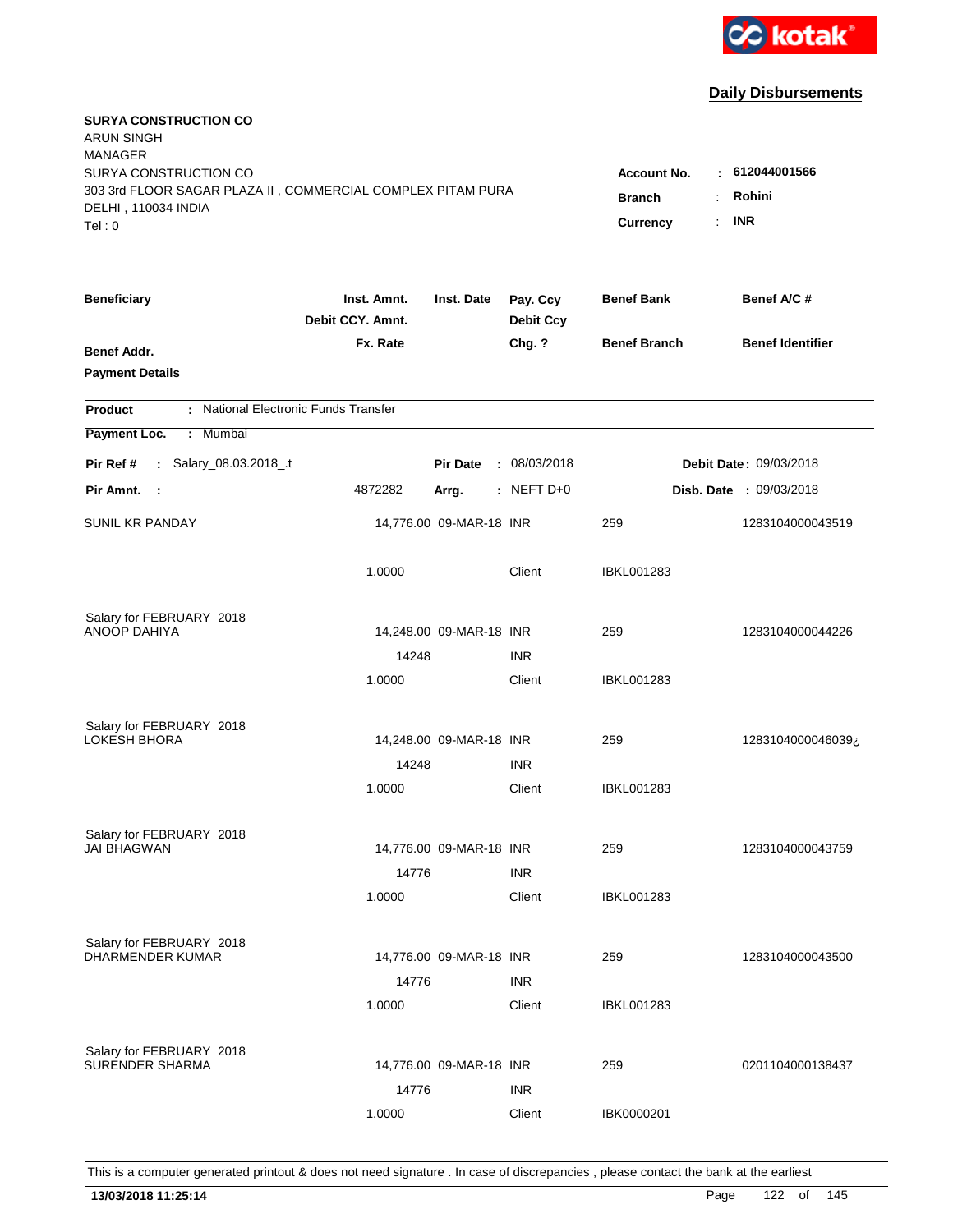

| <b>SURYA CONSTRUCTION CO</b><br><b>ARUN SINGH</b><br><b>MANAGER</b>                                                   |                                                            |                                         |                              |                     |                         |
|-----------------------------------------------------------------------------------------------------------------------|------------------------------------------------------------|-----------------------------------------|------------------------------|---------------------|-------------------------|
| SURYA CONSTRUCTION CO<br>303 3rd FLOOR SAGAR PLAZA II, COMMERCIAL COMPLEX PITAM PURA<br>DELHI, 110034 INDIA<br>Tel: 0 | <b>Account No.</b><br><b>Branch</b><br>÷<br>Currency<br>÷. | $-612044001566$<br>Rohini<br><b>INR</b> |                              |                     |                         |
|                                                                                                                       |                                                            |                                         |                              |                     |                         |
| <b>Beneficiary</b>                                                                                                    | Inst. Amnt.<br>Debit CCY. Amnt.                            | Inst. Date                              | Pay. Ccy<br><b>Debit Ccy</b> | <b>Benef Bank</b>   | Benef A/C#              |
| Benef Addr.<br><b>Payment Details</b>                                                                                 | Fx. Rate                                                   |                                         | Chg. ?                       | <b>Benef Branch</b> | <b>Benef Identifier</b> |
| : National Electronic Funds Transfer<br><b>Product</b>                                                                |                                                            |                                         |                              |                     |                         |
| Payment Loc.<br>: Mumbai                                                                                              |                                                            |                                         |                              |                     |                         |
| : Salary_08.03.2018_.t<br>Pir Ref #                                                                                   |                                                            | <b>Pir Date</b>                         | : 08/03/2018                 |                     | Debit Date: 09/03/2018  |
| Pir Amnt.<br>- 1                                                                                                      | 4872282                                                    | Arrg.                                   | : NEFT $D+0$                 |                     | Disb. Date : 09/03/2018 |
| <b>SURENDER SHARMA</b>                                                                                                |                                                            | 14,776.00 09-MAR-18 INR                 |                              | 259                 | 0201104000138437        |
|                                                                                                                       | 1.0000                                                     |                                         | Client                       | IBK0000201          |                         |
| Salary for FEBRUARY 2018                                                                                              |                                                            |                                         |                              |                     |                         |
| <b>BIRENDER</b>                                                                                                       |                                                            | 14,776.00 09-MAR-18 INR                 |                              | 259                 | 1283104000043883        |
|                                                                                                                       | 14776<br>1.0000                                            |                                         | <b>INR</b><br>Client         | IBKL001283          |                         |
|                                                                                                                       |                                                            |                                         |                              |                     |                         |
| Salary for FEBRUARY 2018                                                                                              |                                                            |                                         |                              |                     |                         |
| <b>ANUP SINGH</b>                                                                                                     |                                                            | 14,776.00 09-MAR-18 INR                 |                              | 259                 | 1283104000043908        |
|                                                                                                                       | 14776                                                      |                                         | <b>INR</b>                   |                     |                         |
|                                                                                                                       | 1.0000                                                     |                                         | Client                       | <b>IBKL001283</b>   |                         |
| Salary for FEBRUARY 2018                                                                                              |                                                            |                                         |                              |                     |                         |
| <b>HARISH</b>                                                                                                         |                                                            | 14,776.00 09-MAR-18 INR                 |                              | 259                 | 1283104000044484        |
|                                                                                                                       | 14776                                                      |                                         | <b>INR</b>                   |                     |                         |
|                                                                                                                       | 1.0000                                                     |                                         | Client                       | <b>IBKL001283</b>   |                         |
|                                                                                                                       |                                                            |                                         |                              |                     |                         |
| Salary for FEBRUARY 2018<br><b>MURARI JHA</b>                                                                         |                                                            | 14,776.00 09-MAR-18 INR                 |                              | 259                 | 0201104000138567        |
|                                                                                                                       | 14776                                                      |                                         | <b>INR</b>                   |                     |                         |
|                                                                                                                       | 1.0000                                                     |                                         | Client                       | IBK0000201          |                         |
|                                                                                                                       |                                                            |                                         |                              |                     |                         |
| Salary for FEBRUARY 2018<br><b>CHHOTE LAL</b>                                                                         |                                                            | 14,776.00 09-MAR-18 INR                 |                              | 259                 | 0201104000138871        |
|                                                                                                                       | 14776                                                      |                                         | <b>INR</b>                   |                     |                         |
|                                                                                                                       | 1.0000                                                     |                                         | Client                       | IBK0000201          |                         |
|                                                                                                                       |                                                            |                                         |                              |                     |                         |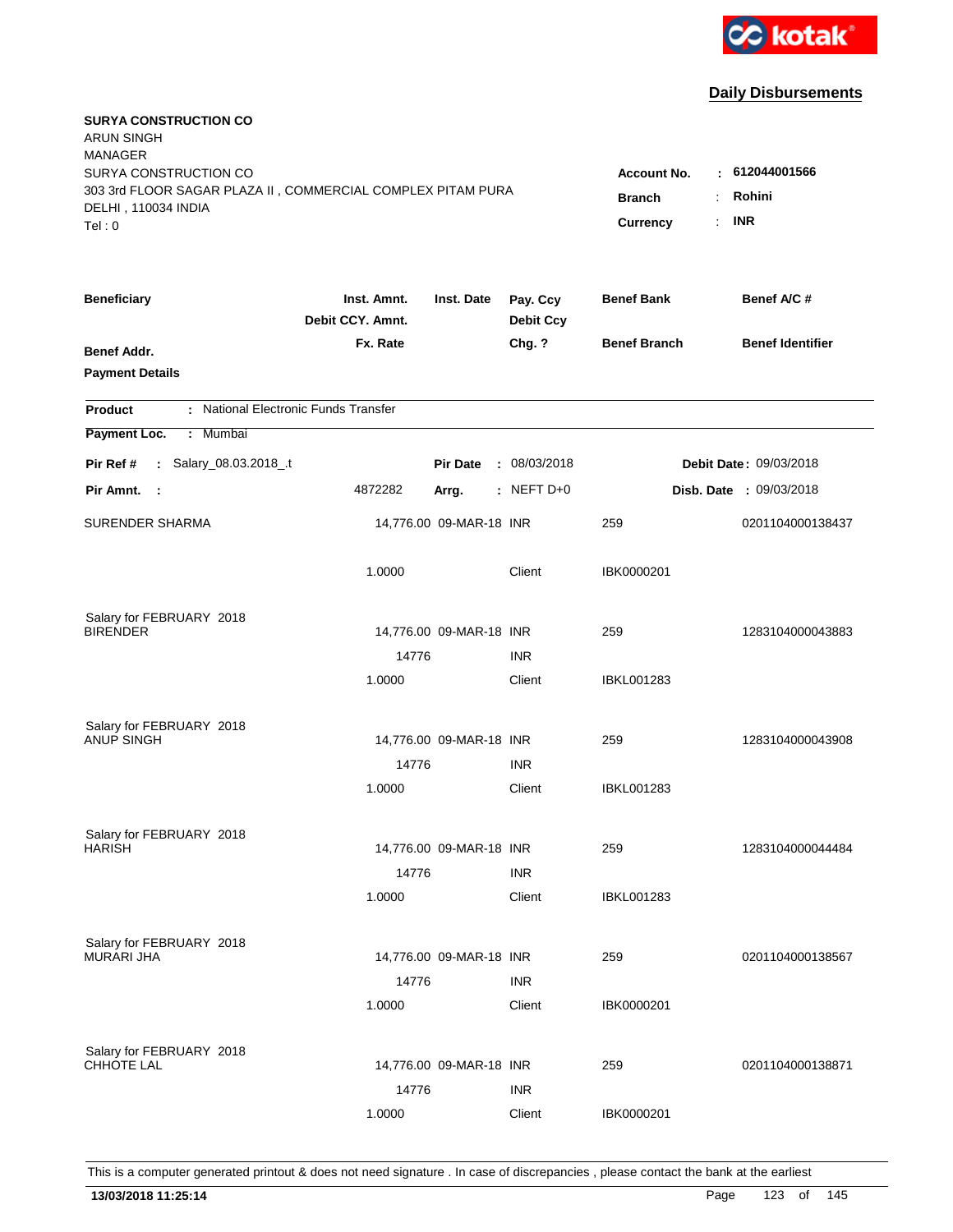

| <b>SURYA CONSTRUCTION CO</b><br><b>ARUN SINGH</b><br><b>MANAGER</b>                  |                                 |                         |                              |                                 |                                |  |
|--------------------------------------------------------------------------------------|---------------------------------|-------------------------|------------------------------|---------------------------------|--------------------------------|--|
| SURYA CONSTRUCTION CO<br>303 3rd FLOOR SAGAR PLAZA II, COMMERCIAL COMPLEX PITAM PURA |                                 |                         |                              | <b>Account No.</b>              | : 612044001566<br>Rohini       |  |
| DELHI, 110034 INDIA<br>Tel: 0                                                        |                                 |                         |                              | <b>Branch</b><br>Currency<br>÷. | <b>INR</b>                     |  |
| <b>Beneficiary</b>                                                                   | Inst. Amnt.<br>Debit CCY. Amnt. | Inst. Date              | Pay. Ccy<br><b>Debit Ccy</b> | <b>Benef Bank</b>               | Benef A/C #                    |  |
| Benef Addr.<br><b>Payment Details</b>                                                | Fx. Rate                        |                         | Chg. ?                       | <b>Benef Branch</b>             | <b>Benef Identifier</b>        |  |
| : National Electronic Funds Transfer<br><b>Product</b>                               |                                 |                         |                              |                                 |                                |  |
| Payment Loc.<br><b>Mumbai</b><br>÷.                                                  |                                 |                         |                              |                                 |                                |  |
| : Salary_08.03.2018_.t<br>Pir Ref #                                                  |                                 | <b>Pir Date</b>         | : 08/03/2018                 |                                 | Debit Date: 09/03/2018         |  |
| Pir Amnt. :                                                                          | 4872282                         | Arrg.                   | $:$ NEFT D+0                 |                                 | <b>Disb. Date : 09/03/2018</b> |  |
| <b>CHHOTE LAL</b>                                                                    |                                 | 14,776.00 09-MAR-18 INR |                              | 259                             | 0201104000138871               |  |
|                                                                                      | 1.0000                          |                         | Client                       | IBK0000201                      |                                |  |
| Salary for FEBRUARY 2018                                                             |                                 |                         |                              |                                 |                                |  |
| <b>MOHINDER KUMAR</b>                                                                |                                 | 14,248.00 09-MAR-18 INR |                              | 259                             | 1283104000048000               |  |
|                                                                                      | 14248<br>1.0000                 |                         | <b>INR</b><br>Client         | IBKL001283                      |                                |  |
|                                                                                      |                                 |                         |                              |                                 |                                |  |
| Salary for FEBRUARY 2018                                                             |                                 |                         |                              |                                 |                                |  |
| <b>KRISHAN</b>                                                                       |                                 | 14,776.00 09-MAR-18 INR |                              | 259                             | 0201104000138574               |  |
|                                                                                      | 14776                           |                         | <b>INR</b>                   |                                 |                                |  |
|                                                                                      | 1.0000                          |                         | Client                       | IBK0000201                      |                                |  |
| Salary for FEBRUARY 2018                                                             |                                 |                         |                              |                                 |                                |  |
| <b>VIRENDER ROHILLA</b>                                                              |                                 | 14,776.00 09-MAR-18 INR |                              | 259                             | 0201104000138901               |  |
|                                                                                      | 14776                           |                         | <b>INR</b>                   |                                 |                                |  |
|                                                                                      | 1.0000                          |                         | Client                       | IBK0000201                      |                                |  |
| Salary for FEBRUARY 2018                                                             |                                 |                         |                              |                                 |                                |  |
| <b>CHIRAG BHATNAGAR</b>                                                              |                                 | 14,776.00 09-MAR-18 INR |                              | 259                             | 0201104000138611               |  |
|                                                                                      | 14776                           |                         | <b>INR</b>                   |                                 |                                |  |
|                                                                                      | 1.0000                          |                         | Client                       | IBK0000201                      |                                |  |
|                                                                                      |                                 |                         |                              |                                 |                                |  |
| Salary for FEBRUARY 2018<br>SONU                                                     |                                 | 14,776.00 09-MAR-18 INR |                              | 259                             | 1283104000062505               |  |
|                                                                                      | 14776                           |                         | <b>INR</b>                   |                                 |                                |  |
|                                                                                      | 1.0000                          |                         | Client                       | <b>IBKL001283</b>               |                                |  |
|                                                                                      |                                 |                         |                              |                                 |                                |  |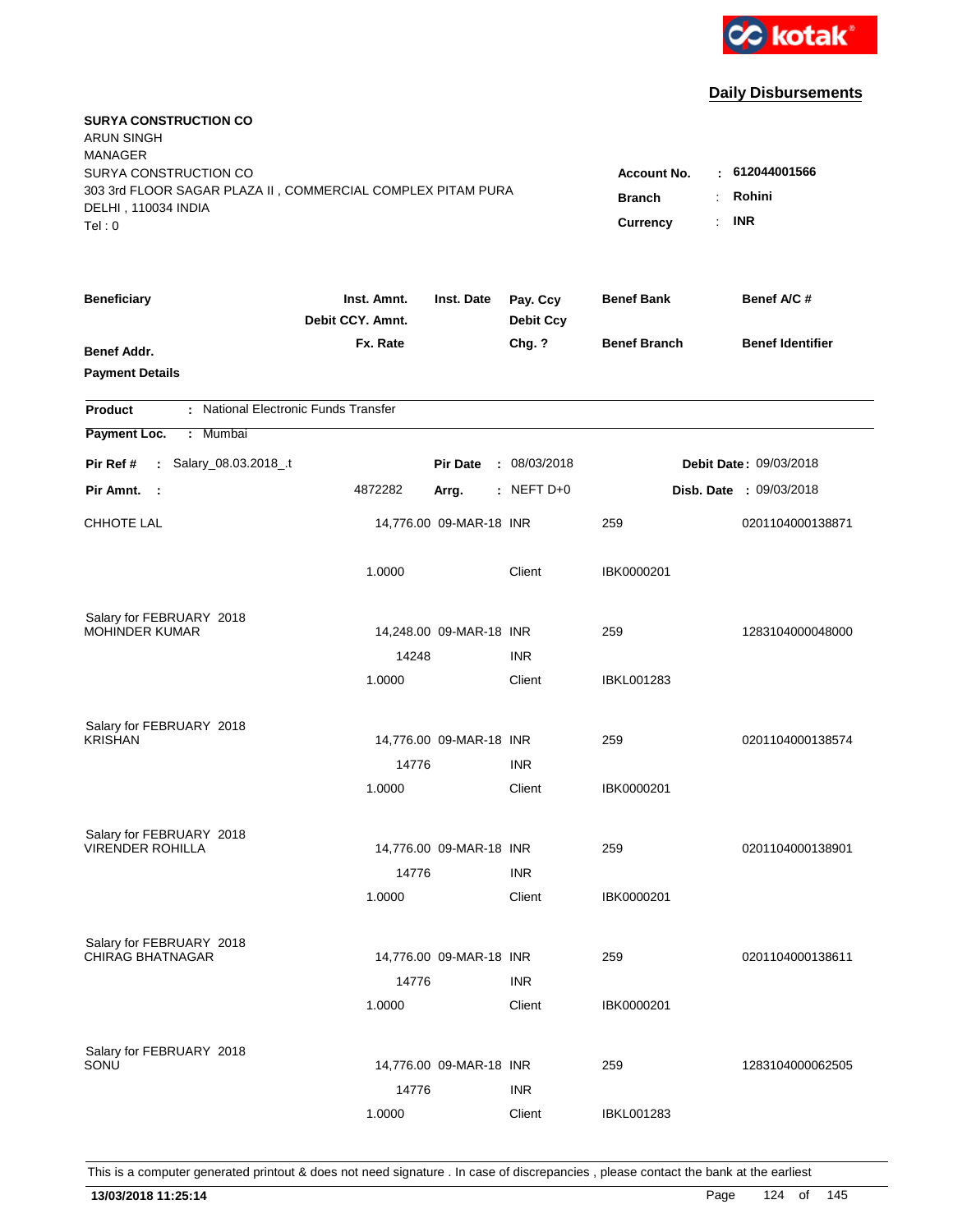

| <b>SURYA CONSTRUCTION CO</b><br><b>ARUN SINGH</b><br><b>MANAGER</b>                                         |                                     |                           |                              |                     |                                |
|-------------------------------------------------------------------------------------------------------------|-------------------------------------|---------------------------|------------------------------|---------------------|--------------------------------|
| SURYA CONSTRUCTION CO<br>303 3rd FLOOR SAGAR PLAZA II, COMMERCIAL COMPLEX PITAM PURA<br>DELHI, 110034 INDIA | <b>Account No.</b><br><b>Branch</b> | $-612044001566$<br>Rohini |                              |                     |                                |
| Tel: 0                                                                                                      |                                     |                           |                              | Currency<br>÷.      | <b>INR</b>                     |
| <b>Beneficiary</b>                                                                                          | Inst. Amnt.<br>Debit CCY. Amnt.     | Inst. Date                | Pay. Ccy<br><b>Debit Ccy</b> | <b>Benef Bank</b>   | Benef A/C #                    |
| Benef Addr.<br><b>Payment Details</b>                                                                       | Fx. Rate                            |                           | Chg. ?                       | <b>Benef Branch</b> | <b>Benef Identifier</b>        |
| : National Electronic Funds Transfer<br><b>Product</b>                                                      |                                     |                           |                              |                     |                                |
| Payment Loc.<br>Mumbai<br>÷.                                                                                |                                     |                           |                              |                     |                                |
| : Salary_08.03.2018_.t<br>Pir Ref #                                                                         |                                     | <b>Pir Date</b>           | : 08/03/2018                 |                     | Debit Date: 09/03/2018         |
| Pir Amnt.<br>- 1                                                                                            | 4872282                             | Arrg.                     | $:$ NEFT D+0                 |                     | <b>Disb. Date : 09/03/2018</b> |
| SONU                                                                                                        |                                     | 14,776.00 09-MAR-18 INR   |                              | 259                 | 1283104000062505               |
|                                                                                                             | 1.0000                              |                           | Client                       | <b>IBKL001283</b>   |                                |
| Salary for FEBRUARY 2018                                                                                    |                                     |                           |                              |                     |                                |
| SANDEEP KUMAR JAISWAL                                                                                       |                                     | 12,189.00 09-MAR-18 INR   |                              | 259                 | 1283104000046075               |
|                                                                                                             | 12189<br>1.0000                     |                           | <b>INR</b><br>Client         | IBKL001283          |                                |
|                                                                                                             |                                     |                           |                              |                     |                                |
| Salary for FEBRUARY 2018                                                                                    |                                     |                           |                              |                     |                                |
| GUPTESHWAR PRASAD                                                                                           |                                     | 12,189.00 09-MAR-18 INR   |                              | 259                 | 0201104000145206               |
|                                                                                                             | 12189                               |                           | <b>INR</b>                   |                     |                                |
|                                                                                                             | 1.0000                              |                           | Client                       | IBK0000201          |                                |
| Salary for FEBRUARY 2018                                                                                    |                                     |                           |                              |                     |                                |
| <b>HIRA LAL</b>                                                                                             |                                     | 12,189.00 09-MAR-18 INR   |                              | 259                 | 1283104000043467               |
|                                                                                                             | 12189                               |                           | <b>INR</b>                   |                     |                                |
|                                                                                                             | 1.0000                              |                           | Client                       | <b>IBKL001283</b>   |                                |
| Salary for FEBRUARY 2018                                                                                    |                                     |                           |                              |                     |                                |
| <b>SURENDER SINGH</b>                                                                                       |                                     | 12,189.00 09-MAR-18 INR   |                              | 259                 | 1283104000043670               |
|                                                                                                             | 12189                               |                           | <b>INR</b>                   |                     |                                |
|                                                                                                             | 1.0000                              |                           | Client                       | <b>IBKL001283</b>   |                                |
|                                                                                                             |                                     |                           |                              |                     |                                |
| Salary for FEBRUARY 2018<br><b>MANOJ KUMAR</b>                                                              |                                     | 12,189.00 09-MAR-18 INR   |                              | 259                 | 1283104000043485               |
|                                                                                                             | 12189                               |                           | <b>INR</b>                   |                     |                                |
|                                                                                                             | 1.0000                              |                           | Client                       | <b>IBKL001283</b>   |                                |
|                                                                                                             |                                     |                           |                              |                     |                                |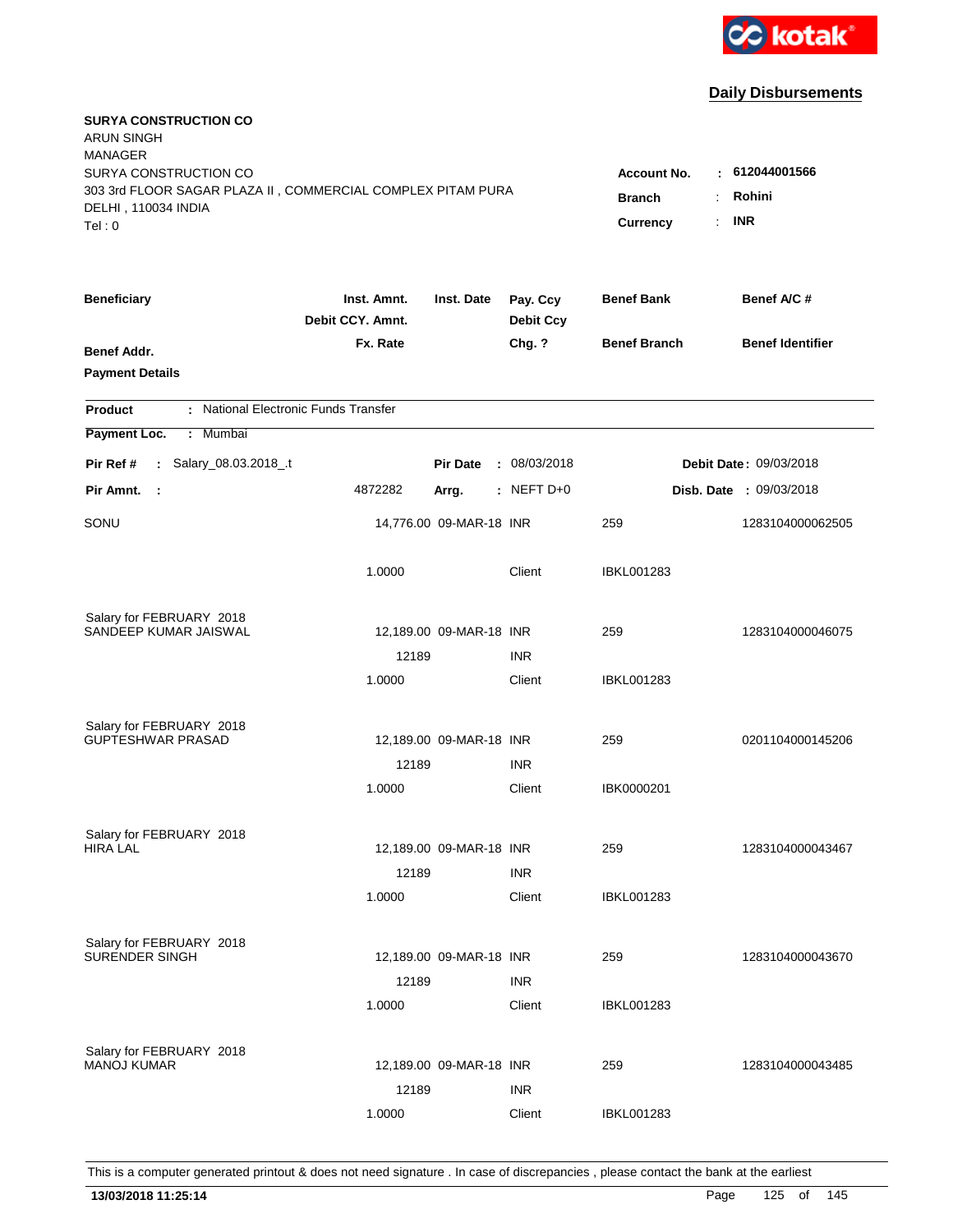

| <b>SURYA CONSTRUCTION CO</b><br><b>ARUN SINGH</b><br><b>MANAGER</b><br>SURYA CONSTRUCTION CO<br>303 3rd FLOOR SAGAR PLAZA II, COMMERCIAL COMPLEX PITAM PURA |                                 |                         |                              | <b>Account No.</b><br><b>Branch</b> | : 612044001566<br>Rohini       |
|-------------------------------------------------------------------------------------------------------------------------------------------------------------|---------------------------------|-------------------------|------------------------------|-------------------------------------|--------------------------------|
| DELHI, 110034 INDIA<br>Tel: 0                                                                                                                               |                                 |                         |                              | Currency<br>÷.                      | <b>INR</b>                     |
| <b>Beneficiary</b>                                                                                                                                          | Inst. Amnt.<br>Debit CCY. Amnt. | Inst. Date              | Pay. Ccy<br><b>Debit Ccy</b> | <b>Benef Bank</b>                   | Benef A/C #                    |
| Benef Addr.<br><b>Payment Details</b>                                                                                                                       | Fx. Rate                        |                         | Chg. ?                       | <b>Benef Branch</b>                 | <b>Benef Identifier</b>        |
| : National Electronic Funds Transfer<br><b>Product</b>                                                                                                      |                                 |                         |                              |                                     |                                |
| Payment Loc.<br>Mumbai<br>÷.                                                                                                                                |                                 |                         |                              |                                     |                                |
| : Salary_08.03.2018_.t<br>Pir Ref #                                                                                                                         |                                 | <b>Pir Date</b>         | : 08/03/2018                 |                                     | Debit Date: 09/03/2018         |
| Pir Amnt.<br>$\sim$ 1                                                                                                                                       | 4872282                         | Arrg.                   | $:$ NEFT D+0                 |                                     | <b>Disb. Date : 09/03/2018</b> |
| <b>MANOJ KUMAR</b>                                                                                                                                          |                                 | 12,189.00 09-MAR-18 INR |                              | 259                                 | 1283104000043485               |
|                                                                                                                                                             | 1.0000                          |                         | Client                       | <b>IBKL001283</b>                   |                                |
| Salary for FEBRUARY 2018                                                                                                                                    |                                 |                         |                              |                                     |                                |
| <b>ASHOK YADAV</b>                                                                                                                                          |                                 | 12,189.00 09-MAR-18 INR |                              | 259                                 | 1283104000046057               |
|                                                                                                                                                             | 12189<br>1.0000                 |                         | <b>INR</b><br>Client         | IBKL001283                          |                                |
|                                                                                                                                                             |                                 |                         |                              |                                     |                                |
| Salary for FEBRUARY 2018                                                                                                                                    |                                 |                         |                              |                                     |                                |
| <b>DINESH KUMAR</b>                                                                                                                                         |                                 | 12,189.00 09-MAR-18 INR |                              | 259                                 | 1283104000043476               |
|                                                                                                                                                             | 12189                           |                         | <b>INR</b>                   |                                     |                                |
|                                                                                                                                                             | 1.0000                          |                         | Client                       | IBKL001283                          |                                |
| Salary for FEBRUARY 2018                                                                                                                                    |                                 |                         |                              |                                     |                                |
| <b>MANOJ SINGH</b>                                                                                                                                          |                                 | 12,189.00 09-MAR-18 INR |                              | 259                                 | 0201104000139076               |
|                                                                                                                                                             | 12189                           |                         | <b>INR</b>                   |                                     |                                |
|                                                                                                                                                             | 1.0000                          |                         | Client                       | IBK0000201                          |                                |
| Salary for FEBRUARY 2018                                                                                                                                    |                                 |                         |                              |                                     |                                |
| ROSHAN YADAV                                                                                                                                                |                                 | 12,189.00 09-MAR-18 INR |                              | 259                                 | 0201104000138673               |
|                                                                                                                                                             | 12189                           |                         | <b>INR</b>                   |                                     |                                |
|                                                                                                                                                             | 1.0000                          |                         | Client                       | IBK0000201                          |                                |
| Salary for FEBRUARY 2018                                                                                                                                    |                                 |                         |                              |                                     |                                |
| SONU                                                                                                                                                        |                                 | 12,189.00 09-MAR-18 INR |                              | 259                                 | 0201104000138925               |
|                                                                                                                                                             | 12189                           |                         | <b>INR</b>                   |                                     |                                |
|                                                                                                                                                             | 1.0000                          |                         | Client                       | IBK0000201                          |                                |
|                                                                                                                                                             |                                 |                         |                              |                                     |                                |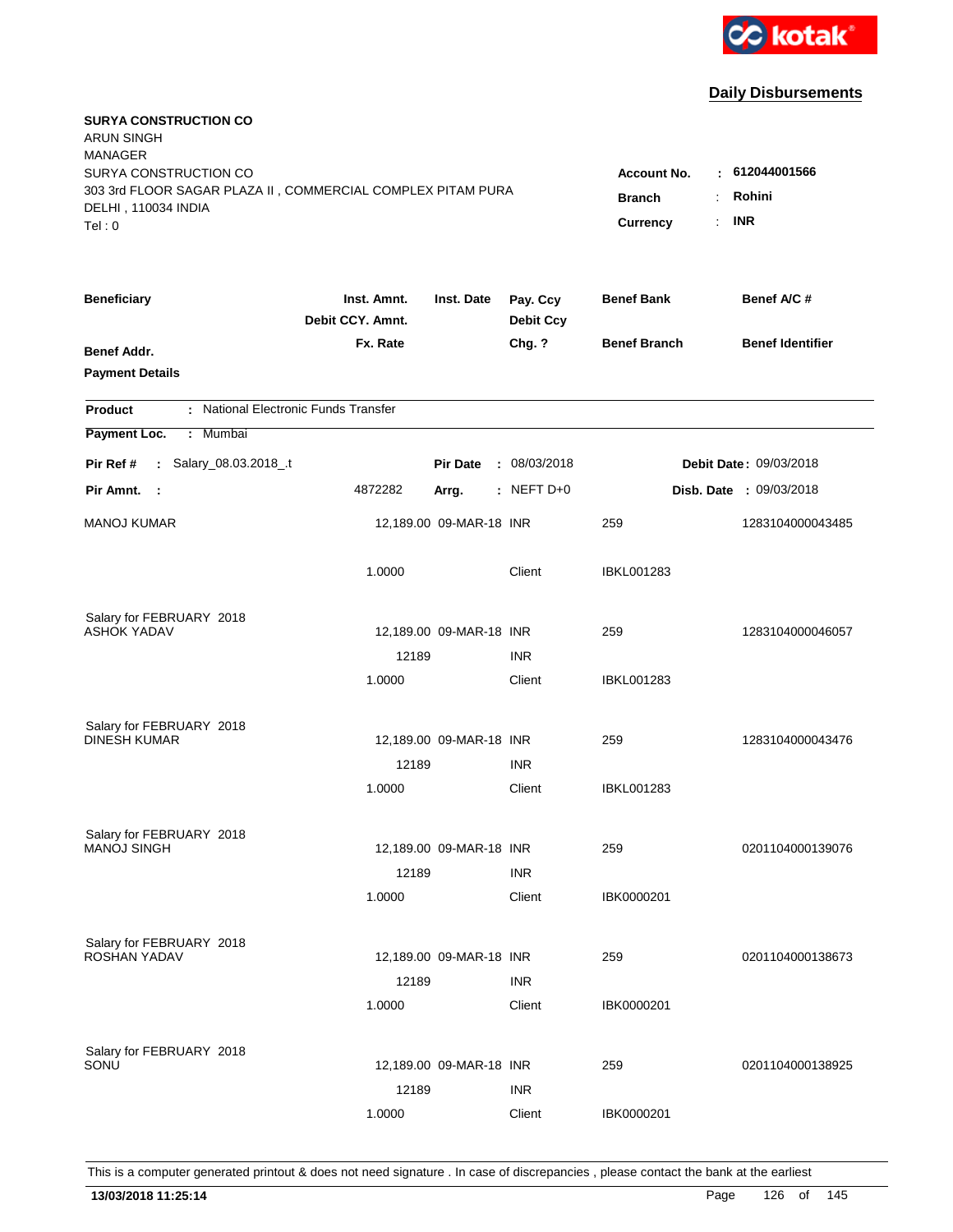

| <b>SURYA CONSTRUCTION CO</b><br><b>ARUN SINGH</b><br><b>MANAGER</b>                  |                                 |                         |                              |                     |                               |
|--------------------------------------------------------------------------------------|---------------------------------|-------------------------|------------------------------|---------------------|-------------------------------|
| SURYA CONSTRUCTION CO<br>303 3rd FLOOR SAGAR PLAZA II, COMMERCIAL COMPLEX PITAM PURA |                                 |                         |                              | <b>Account No.</b>  | : 612044001566                |
| DELHI, 110034 INDIA                                                                  |                                 |                         |                              | <b>Branch</b>       | Rohini                        |
| Tel:0                                                                                |                                 |                         |                              | ÷.<br>Currency      | <b>INR</b>                    |
| <b>Beneficiary</b>                                                                   | Inst. Amnt.<br>Debit CCY. Amnt. | Inst. Date              | Pay. Ccy<br><b>Debit Ccy</b> | <b>Benef Bank</b>   | Benef A/C #                   |
| <b>Benef Addr.</b>                                                                   | Fx. Rate                        |                         | Chg. ?                       | <b>Benef Branch</b> | <b>Benef Identifier</b>       |
| <b>Payment Details</b>                                                               |                                 |                         |                              |                     |                               |
| : National Electronic Funds Transfer<br><b>Product</b>                               |                                 |                         |                              |                     |                               |
| Payment Loc.<br>Mumbai<br>÷.                                                         |                                 |                         |                              |                     |                               |
| : Salary_08.03.2018_.t<br>Pir Ref #                                                  |                                 | <b>Pir Date</b>         | : 08/03/2018                 |                     | <b>Debit Date: 09/03/2018</b> |
| Pir Amnt.<br>$\mathbf{L}$                                                            | 4872282                         | Arrg.                   | : NEFT D+0                   |                     | Disb. Date : 09/03/2018       |
| SONU                                                                                 |                                 | 12,189.00 09-MAR-18 INR |                              | 259                 | 0201104000138925              |
|                                                                                      | 1.0000                          |                         | Client                       | IBK0000201          |                               |
| Salary for FEBRUARY 2018                                                             |                                 |                         |                              |                     |                               |
| <b>MOHAN KUMAR</b>                                                                   |                                 | 12,189.00 09-MAR-18 INR |                              | 259                 | 0201104000138895              |
|                                                                                      | 12189                           |                         | <b>INR</b>                   |                     |                               |
|                                                                                      | 1.0000                          |                         | Client                       | IBK0000201          |                               |
| Salary for FEBRUARY 2018                                                             |                                 |                         |                              |                     |                               |
| <b>SHIV SARAN</b>                                                                    |                                 | 12,189.00 09-MAR-18 INR |                              | 259                 | 1283104000044129              |
|                                                                                      | 12189                           |                         | <b>INR</b>                   |                     |                               |
|                                                                                      | 1.0000                          |                         | Client                       | <b>IBKL001283</b>   |                               |
| Salary for FEBRUARY 2018                                                             |                                 |                         |                              |                     |                               |
| JITENDER                                                                             |                                 | 12,189.00 09-MAR-18 INR |                              | 259                 | 1283104000050731              |
|                                                                                      | 12189                           |                         | <b>INR</b>                   |                     |                               |
|                                                                                      | 1.0000                          |                         | Client                       | <b>IBKL001283</b>   |                               |
| Salary for FEBRUARY 2018                                                             |                                 |                         |                              |                     |                               |
| CHAMAN                                                                               |                                 | 12,189.00 09-MAR-18 INR |                              | 259                 | 0201104000145299              |
|                                                                                      | 12189                           |                         | <b>INR</b>                   |                     |                               |
|                                                                                      | 1.0000                          |                         | Client                       | IBK0000201          |                               |
| Salary for FEBRUARY 2018                                                             |                                 |                         |                              |                     |                               |
| <b>RAJBEER</b>                                                                       |                                 | 12,189.00 09-MAR-18 INR |                              | 259                 | 1283104000061436              |
|                                                                                      | 12189                           |                         | <b>INR</b>                   |                     |                               |
|                                                                                      | 1.0000                          |                         | Client                       | <b>IBKL001283</b>   |                               |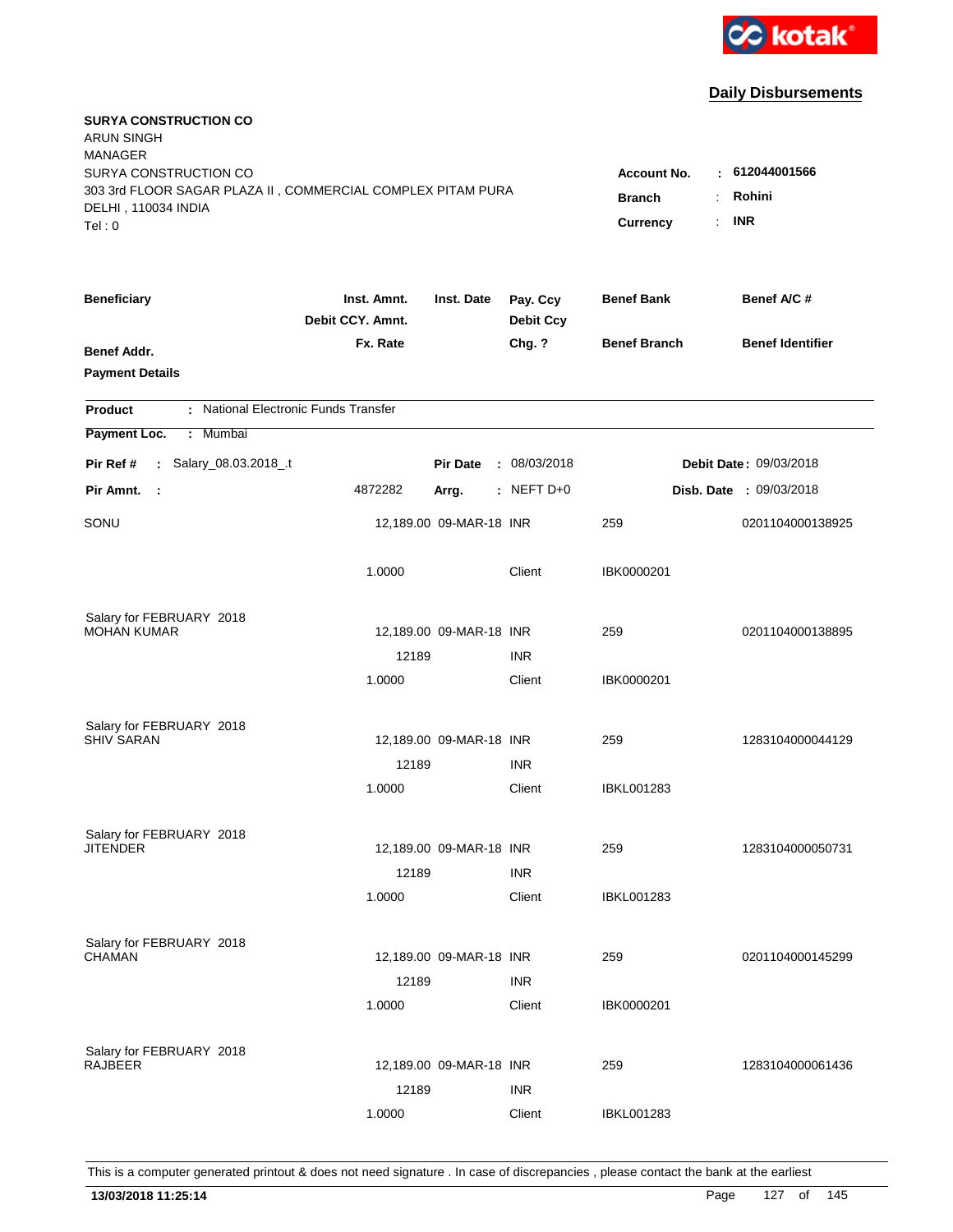

| <b>SURYA CONSTRUCTION CO</b><br><b>ARUN SINGH</b><br><b>MANAGER</b><br>SURYA CONSTRUCTION CO |                                 |                         |                              | <b>Account No.</b>  | : 612044001566                 |
|----------------------------------------------------------------------------------------------|---------------------------------|-------------------------|------------------------------|---------------------|--------------------------------|
| 303 3rd FLOOR SAGAR PLAZA II, COMMERCIAL COMPLEX PITAM PURA<br>DELHI, 110034 INDIA<br>Tel: 0 | <b>Branch</b><br>Currency<br>÷. | Rohini<br><b>INR</b>    |                              |                     |                                |
| <b>Beneficiary</b>                                                                           | Inst. Amnt.<br>Debit CCY. Amnt. | Inst. Date              | Pay. Ccy<br><b>Debit Ccy</b> | <b>Benef Bank</b>   | Benef A/C #                    |
| Benef Addr.<br><b>Payment Details</b>                                                        | Fx. Rate                        |                         | Chg. ?                       | <b>Benef Branch</b> | <b>Benef Identifier</b>        |
| : National Electronic Funds Transfer<br><b>Product</b>                                       |                                 |                         |                              |                     |                                |
| Payment Loc.<br><b>Mumbai</b><br>÷.                                                          |                                 |                         |                              |                     |                                |
| : Salary_08.03.2018_.t<br>Pir Ref #                                                          |                                 | <b>Pir Date</b>         | : 08/03/2018                 |                     | Debit Date: 09/03/2018         |
| Pir Amnt.<br>- 1                                                                             | 4872282                         | Arrg.                   | $:$ NEFT D+0                 |                     | <b>Disb. Date : 09/03/2018</b> |
| RAJBEER                                                                                      |                                 | 12,189.00 09-MAR-18 INR |                              | 259                 | 1283104000061436               |
|                                                                                              | 1.0000                          |                         | Client                       | <b>IBKL001283</b>   |                                |
| Salary for FEBRUARY 2018                                                                     |                                 |                         |                              |                     |                                |
| OM KANWAR                                                                                    |                                 | 16,179.00 09-MAR-18 INR |                              | 259                 | 1283104000046154               |
|                                                                                              | 16179<br>1.0000                 |                         | <b>INR</b><br>Client         | IBKL001283          |                                |
| Salary for FEBRUARY 2018<br><b>PYARE LAL</b>                                                 |                                 | 14,776.00 09-MAR-18 INR |                              | 259                 | 1283104000043430               |
|                                                                                              | 14776                           |                         | <b>INR</b>                   |                     |                                |
|                                                                                              | 1.0000                          |                         | Client                       | IBKL001283          |                                |
| Salary for FEBRUARY 2018<br><b>SUBHASH THAKUR</b>                                            |                                 | 14,776.00 09-MAR-18 INR |                              | 259                 | 1283104000043768               |
|                                                                                              | 14776                           |                         | <b>INR</b>                   |                     |                                |
|                                                                                              | 1.0000                          |                         | Client                       | <b>IBKL001283</b>   |                                |
| Salary for FEBRUARY 2018<br><b>MUNNA KUMAR SHAH</b>                                          | 14776                           | 14,776.00 09-MAR-18 INR | <b>INR</b>                   | 259                 | 1283104000043689               |
|                                                                                              | 1.0000                          |                         | Client                       | <b>IBKL001283</b>   |                                |
| Salary for FEBRUARY 2018<br><b>RAMANAND SAW</b>                                              | 14776                           | 14,776.00 09-MAR-18 INR | <b>INR</b>                   | 259                 | 1283104000043458               |
|                                                                                              | 1.0000                          |                         | Client                       | <b>IBKL001283</b>   |                                |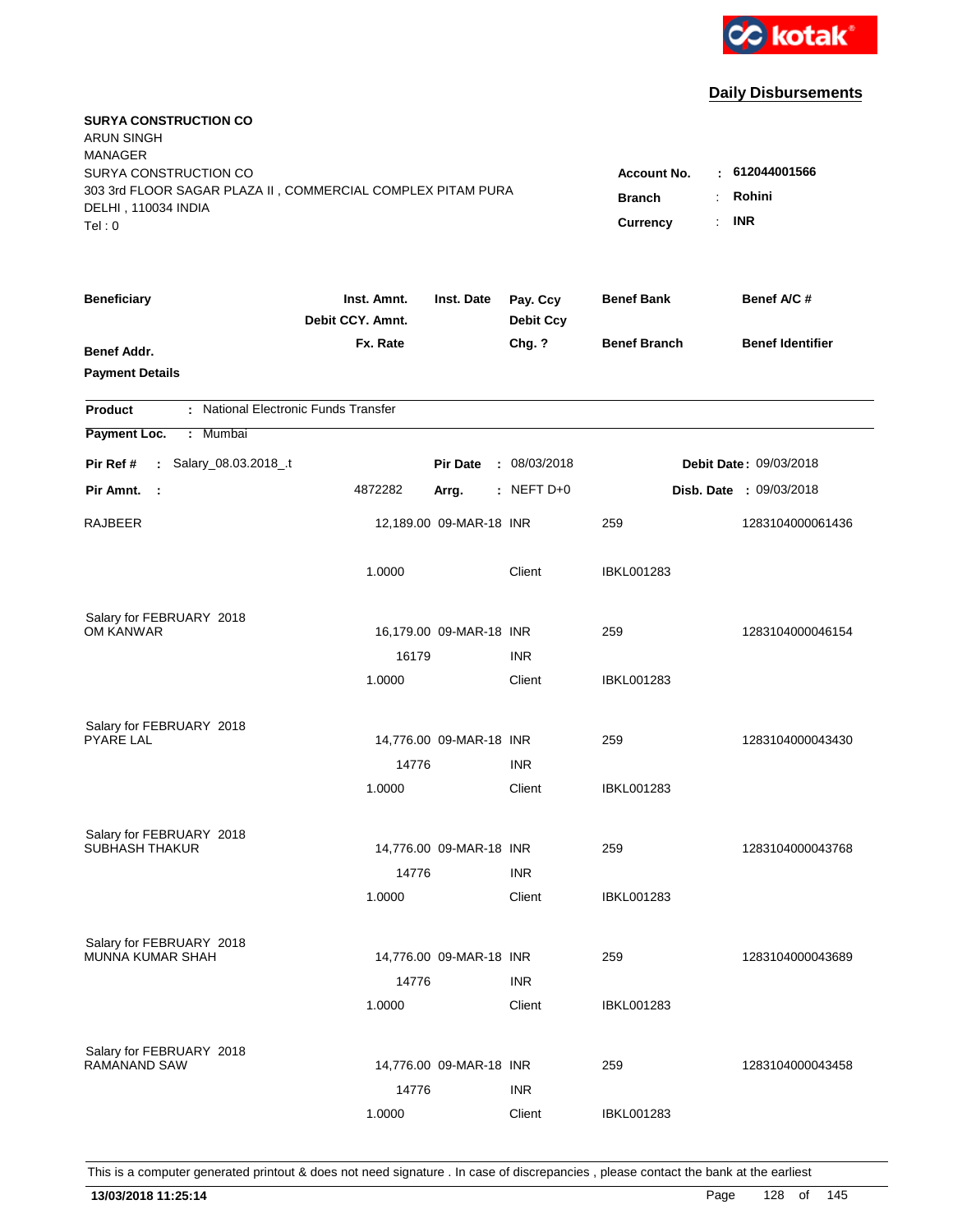

| <b>SURYA CONSTRUCTION CO</b><br><b>ARUN SINGH</b><br><b>MANAGER</b>                                         |                                                |                                         |                              |                     |                                |
|-------------------------------------------------------------------------------------------------------------|------------------------------------------------|-----------------------------------------|------------------------------|---------------------|--------------------------------|
| SURYA CONSTRUCTION CO<br>303 3rd FLOOR SAGAR PLAZA II, COMMERCIAL COMPLEX PITAM PURA<br>DELHI, 110034 INDIA | <b>Account No.</b><br><b>Branch</b><br>÷<br>÷. | $-612044001566$<br>Rohini<br><b>INR</b> |                              |                     |                                |
| Tel: 0                                                                                                      |                                                |                                         |                              | Currency            |                                |
| <b>Beneficiary</b>                                                                                          | Inst. Amnt.<br>Debit CCY. Amnt.                | Inst. Date                              | Pay. Ccy<br><b>Debit Ccy</b> | <b>Benef Bank</b>   | Benef A/C #                    |
| Benef Addr.<br><b>Payment Details</b>                                                                       | Fx. Rate                                       |                                         | Chg. ?                       | <b>Benef Branch</b> | <b>Benef Identifier</b>        |
| : National Electronic Funds Transfer<br><b>Product</b>                                                      |                                                |                                         |                              |                     |                                |
| Payment Loc.<br><b>Mumbai</b><br>÷.                                                                         |                                                |                                         |                              |                     |                                |
| : Salary_08.03.2018_.t<br>Pir Ref #                                                                         |                                                | <b>Pir Date</b>                         | : 08/03/2018                 |                     | Debit Date: 09/03/2018         |
| Pir Amnt.<br>$\sim$ 1                                                                                       | 4872282                                        | Arrg.                                   | $:$ NEFT D+0                 |                     | <b>Disb. Date : 09/03/2018</b> |
| RAMANAND SAW                                                                                                |                                                | 14,776.00 09-MAR-18 INR                 |                              | 259                 | 1283104000043458               |
|                                                                                                             | 1.0000                                         |                                         | Client                       | <b>IBKL001283</b>   |                                |
| Salary for FEBRUARY 2018                                                                                    |                                                |                                         |                              |                     |                                |
| TRIBHUWAN PRASAD                                                                                            |                                                | 14,776.00 09-MAR-18 INR                 |                              | 259                 | 0201104000138666               |
|                                                                                                             | 14776<br>1.0000                                |                                         | <b>INR</b><br>Client         | IBK0000201          |                                |
|                                                                                                             |                                                |                                         |                              |                     |                                |
| Salary for FEBRUARY 2018                                                                                    |                                                |                                         |                              |                     |                                |
| <b>KRISHAN RANA</b>                                                                                         |                                                | 14,248.00 09-MAR-18 INR                 |                              | 259                 | 0201104000138741               |
|                                                                                                             | 14248                                          |                                         | <b>INR</b>                   |                     |                                |
|                                                                                                             | 1.0000                                         |                                         | Client                       | IBK0000201          |                                |
| Salary for FEBRUARY 2018                                                                                    |                                                |                                         |                              |                     |                                |
| <b>BIJENDER KUMAR</b>                                                                                       |                                                | 14,776.00 09-MAR-18 INR                 |                              | 259                 | 0201104000138475               |
|                                                                                                             | 14776                                          |                                         | <b>INR</b>                   |                     |                                |
|                                                                                                             | 1.0000                                         |                                         | Client                       | IBK0000201          |                                |
|                                                                                                             |                                                |                                         |                              |                     |                                |
| Salary for FEBRUARY 2018<br><b>RAM KUMAR</b>                                                                |                                                | 14,776.00 09-MAR-18 INR                 |                              | 259                 | 0201104000138819               |
|                                                                                                             | 14776                                          |                                         | <b>INR</b>                   |                     |                                |
|                                                                                                             | 1.0000                                         |                                         | Client                       | IBK0000201          |                                |
|                                                                                                             |                                                |                                         |                              |                     |                                |
| Salary for FEBRUARY 2018<br><b>PRAMOD</b>                                                                   |                                                | 14,776.00 09-MAR-18 INR                 |                              | 259                 | 0201104000138840               |
|                                                                                                             | 14776                                          |                                         | <b>INR</b>                   |                     |                                |
|                                                                                                             | 1.0000                                         |                                         | Client                       | IBK0000201          |                                |
|                                                                                                             |                                                |                                         |                              |                     |                                |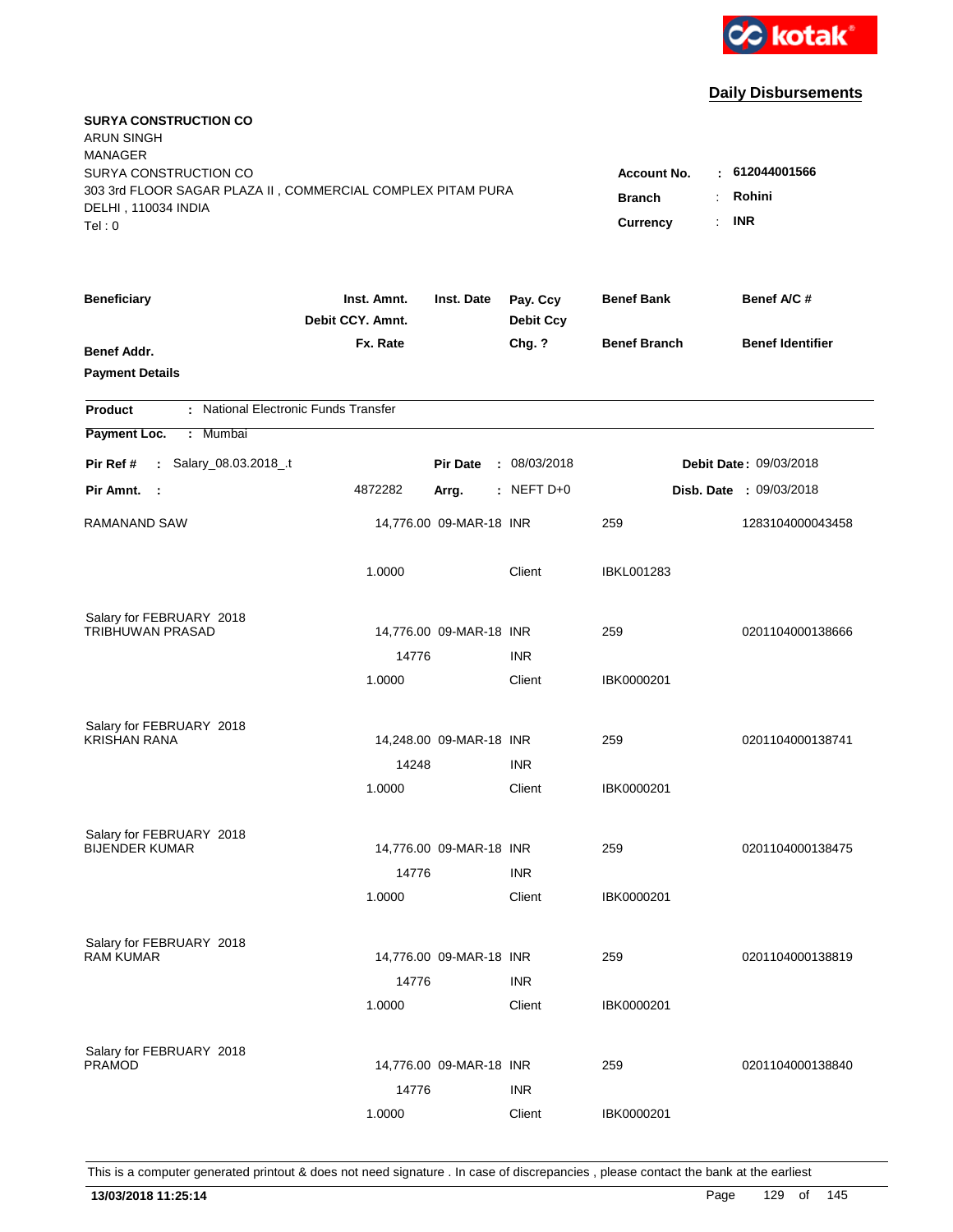

| <b>SURYA CONSTRUCTION CO</b><br><b>ARUN SINGH</b><br><b>MANAGER</b> |                                 |                         |                              |                     |                                |
|---------------------------------------------------------------------|---------------------------------|-------------------------|------------------------------|---------------------|--------------------------------|
| SURYA CONSTRUCTION CO                                               |                                 |                         |                              | <b>Account No.</b>  | : 612044001566                 |
| 303 3rd FLOOR SAGAR PLAZA II, COMMERCIAL COMPLEX PITAM PURA         |                                 |                         |                              | <b>Branch</b>       | Rohini                         |
| DELHI, 110034 INDIA                                                 |                                 |                         |                              | ÷.                  | <b>INR</b>                     |
| Tel: 0                                                              |                                 |                         |                              | Currency            |                                |
| <b>Beneficiary</b>                                                  | Inst. Amnt.<br>Debit CCY. Amnt. | Inst. Date              | Pay. Ccy<br><b>Debit Ccy</b> | <b>Benef Bank</b>   | Benef A/C #                    |
| Benef Addr.                                                         | Fx. Rate                        |                         | Chg. ?                       | <b>Benef Branch</b> | <b>Benef Identifier</b>        |
| <b>Payment Details</b>                                              |                                 |                         |                              |                     |                                |
| : National Electronic Funds Transfer<br><b>Product</b>              |                                 |                         |                              |                     |                                |
| Payment Loc.<br><b>Mumbai</b><br>÷.                                 |                                 |                         |                              |                     |                                |
| : Salary_08.03.2018_.t<br>Pir Ref #                                 |                                 | <b>Pir Date</b>         | : 08/03/2018                 |                     | Debit Date: 09/03/2018         |
| Pir Amnt.<br>- 1                                                    | 4872282                         | Arrg.                   | : NEFT D+0                   |                     | <b>Disb. Date : 09/03/2018</b> |
| <b>PRAMOD</b>                                                       |                                 | 14,776.00 09-MAR-18 INR |                              | 259                 | 0201104000138840               |
|                                                                     | 1.0000                          |                         | Client                       | IBK0000201          |                                |
| Salary for FEBRUARY 2018                                            |                                 |                         |                              |                     |                                |
| <b>RAFFIK</b>                                                       |                                 | 14,776.00 09-MAR-18 INR |                              | 259                 | 0201104000138857               |
|                                                                     | 14776                           |                         | <b>INR</b>                   |                     |                                |
|                                                                     | 1.0000                          |                         | Client                       | IBK0000201          |                                |
| Salary for FEBRUARY 2018                                            |                                 |                         |                              |                     |                                |
| <b>SURENDRA</b>                                                     |                                 | 14,776.00 09-MAR-18 INR |                              | 259                 | 0201104000138482               |
|                                                                     | 14776                           |                         | <b>INR</b>                   |                     |                                |
|                                                                     | 1.0000                          |                         | Client                       | IBK0000201          |                                |
| Salary for FEBRUARY 2018                                            |                                 |                         |                              |                     |                                |
| <b>ALVIN KUMAR</b>                                                  |                                 | 14,776.00 09-MAR-18 INR |                              | 259                 | 1283104000043449               |
|                                                                     | 14776                           |                         | <b>INR</b>                   |                     |                                |
|                                                                     | 1.0000                          |                         | Client                       | <b>IBKL001283</b>   |                                |
| Salary for FEBRUARY 2018                                            |                                 |                         |                              |                     |                                |
| <b>VIPIN KUMAR</b>                                                  |                                 | 14,776.00 09-MAR-18 INR |                              | 259                 | 1283104000043421               |
|                                                                     | 14776                           |                         | <b>INR</b>                   |                     |                                |
|                                                                     | 1.0000                          |                         | Client                       | <b>IBKL001283</b>   |                                |
| Salary for FEBRUARY 2018                                            |                                 |                         |                              |                     |                                |
| <b>MOHAN DASS</b>                                                   |                                 | 14,776.00 09-MAR-18 INR |                              | 259                 | 0201104000138864               |
|                                                                     | 14776                           |                         | <b>INR</b>                   |                     |                                |
|                                                                     | 1.0000                          |                         | Client                       | IBK0000201          |                                |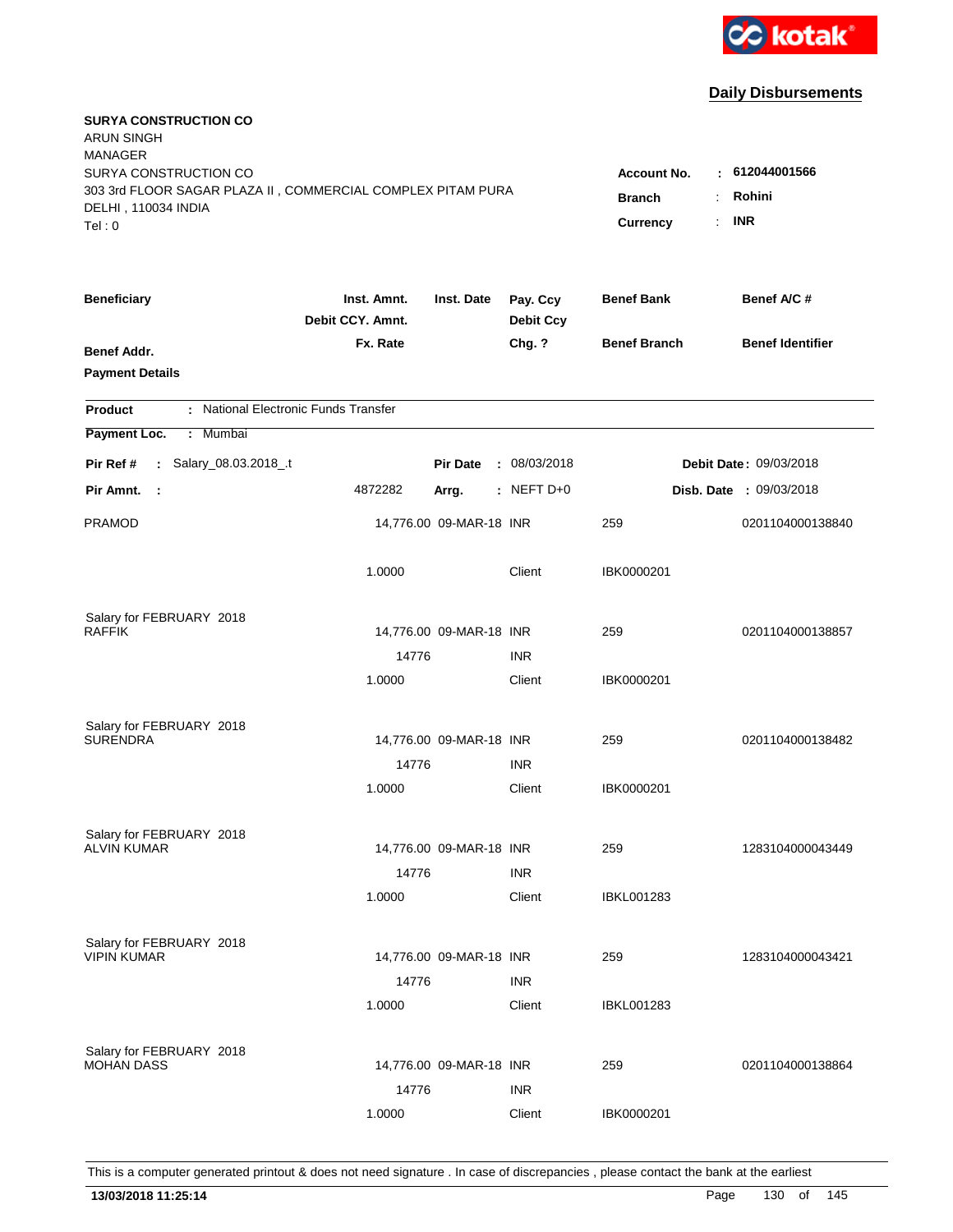

| <b>SURYA CONSTRUCTION CO</b><br><b>ARUN SINGH</b><br><b>MANAGER</b> |                                 |                         |                              |                     |                                |
|---------------------------------------------------------------------|---------------------------------|-------------------------|------------------------------|---------------------|--------------------------------|
| SURYA CONSTRUCTION CO                                               |                                 |                         |                              | <b>Account No.</b>  | : 612044001566                 |
| 303 3rd FLOOR SAGAR PLAZA II, COMMERCIAL COMPLEX PITAM PURA         |                                 |                         |                              | <b>Branch</b><br>÷  | Rohini                         |
| DELHI, 110034 INDIA                                                 |                                 |                         |                              | ÷.                  | <b>INR</b>                     |
| Tel: 0                                                              |                                 |                         |                              | Currency            |                                |
| <b>Beneficiary</b>                                                  | Inst. Amnt.<br>Debit CCY. Amnt. | Inst. Date              | Pay. Ccy<br><b>Debit Ccy</b> | <b>Benef Bank</b>   | Benef A/C #                    |
| Benef Addr.                                                         | Fx. Rate                        |                         | Chg. ?                       | <b>Benef Branch</b> | <b>Benef Identifier</b>        |
| <b>Payment Details</b>                                              |                                 |                         |                              |                     |                                |
| : National Electronic Funds Transfer<br><b>Product</b>              |                                 |                         |                              |                     |                                |
| Payment Loc.<br>Mumbai<br>÷.                                        |                                 |                         |                              |                     |                                |
| : Salary_08.03.2018_.t<br>Pir Ref #                                 |                                 | <b>Pir Date</b>         | : 08/03/2018                 |                     | Debit Date: 09/03/2018         |
| Pir Amnt.<br>$\sim$ 1                                               | 4872282                         | Arrg.                   | $:$ NEFT D+0                 |                     | <b>Disb. Date : 09/03/2018</b> |
| <b>MOHAN DASS</b>                                                   |                                 | 14,776.00 09-MAR-18 INR |                              | 259                 | 0201104000138864               |
|                                                                     | 1.0000                          |                         | Client                       | IBK0000201          |                                |
| Salary for FEBRUARY 2018                                            |                                 |                         |                              |                     |                                |
| <b>KRISHAN KUMAR</b>                                                |                                 | 14,776.00 09-MAR-18 INR |                              | 259                 | 0201104000138697               |
|                                                                     | 14776                           |                         | <b>INR</b>                   |                     |                                |
|                                                                     | 1.0000                          |                         | Client                       | IBK0000201          |                                |
| Salary for FEBRUARY 2018                                            |                                 |                         |                              |                     |                                |
| <b>NARENDER</b>                                                     |                                 | 14,776.00 09-MAR-18 INR |                              | 259                 | 1283104000043564               |
|                                                                     | 14776                           |                         | <b>INR</b>                   |                     |                                |
|                                                                     | 1.0000                          |                         | Client                       | IBKL001283          |                                |
| Salary for FEBRUARY 2018                                            |                                 |                         |                              |                     |                                |
| <b>RAJENDER</b>                                                     |                                 | 14,776.00 09-MAR-18 INR |                              | 259                 | 1283104000043801               |
|                                                                     | 14776                           |                         | <b>INR</b>                   |                     |                                |
|                                                                     | 1.0000                          |                         | Client                       | <b>IBKL001283</b>   |                                |
| Salary for FEBRUARY 2018                                            |                                 |                         |                              |                     |                                |
| <b>RAJPAL</b>                                                       |                                 | 14,776.00 09-MAR-18 INR |                              | 259                 | 1283104000048064               |
|                                                                     | 14776                           |                         | <b>INR</b>                   |                     |                                |
|                                                                     | 1.0000                          |                         | Client                       | <b>IBKL001283</b>   |                                |
| Salary for FEBRUARY 2018                                            |                                 |                         |                              |                     |                                |
| NARENDER                                                            |                                 | 14,776.00 09-MAR-18 INR |                              | 259                 | 1283104000043494               |
|                                                                     | 14776                           |                         | <b>INR</b>                   |                     |                                |
|                                                                     | 1.0000                          |                         | Client                       | <b>IBKL001283</b>   |                                |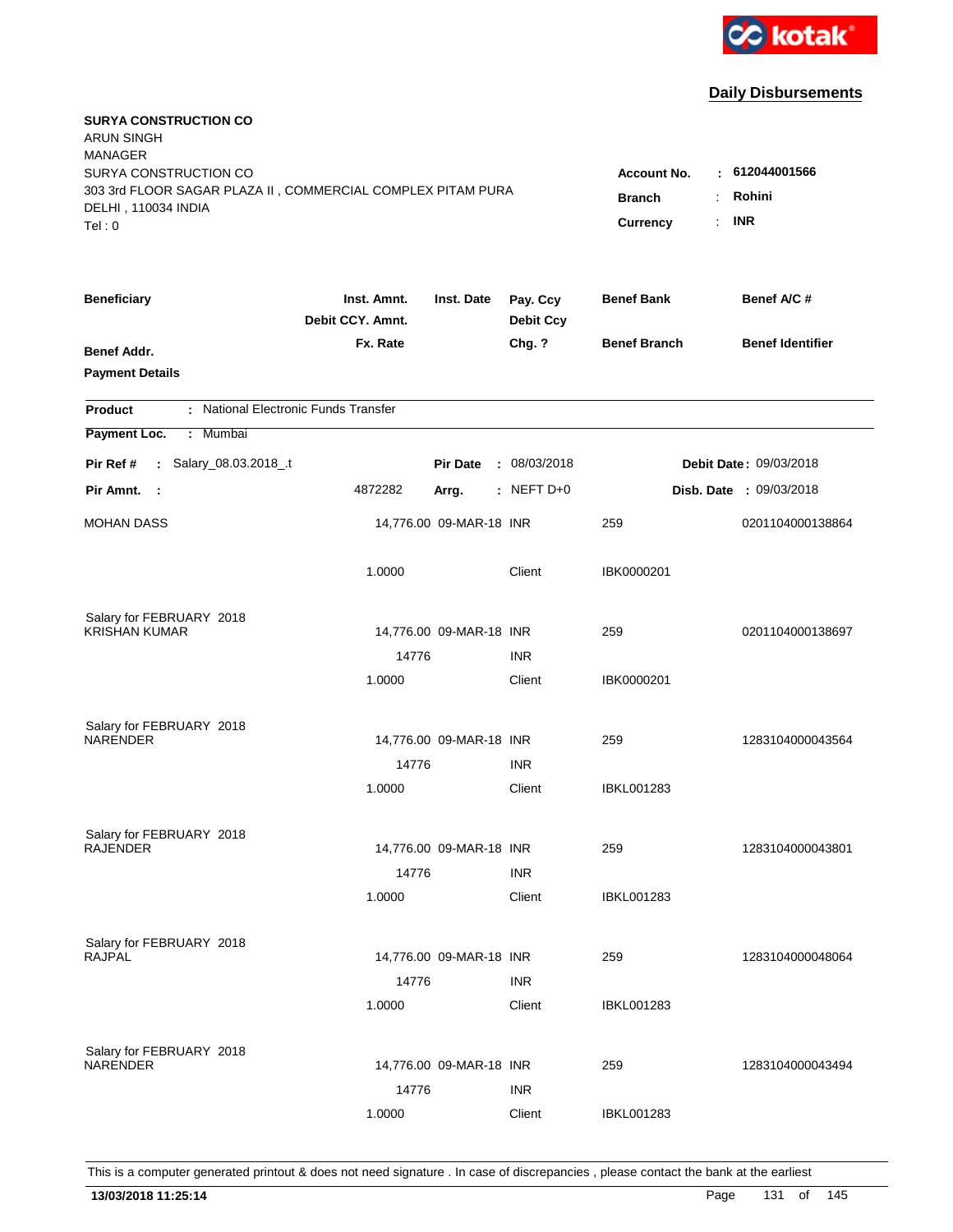

| <b>SURYA CONSTRUCTION CO</b><br><b>ARUN SINGH</b><br><b>MANAGER</b><br>SURYA CONSTRUCTION CO<br>303 3rd FLOOR SAGAR PLAZA II, COMMERCIAL COMPLEX PITAM PURA |                                 |                         |                              | <b>Account No.</b>                                                  | : 612044001566                 |
|-------------------------------------------------------------------------------------------------------------------------------------------------------------|---------------------------------|-------------------------|------------------------------|---------------------------------------------------------------------|--------------------------------|
| DELHI, 110034 INDIA<br>Tel: 0                                                                                                                               |                                 |                         |                              | <b>Branch</b><br>÷.<br>$\mathbb{R}^{\mathbb{Z}}$<br><b>Currency</b> | Rohini<br><b>INR</b>           |
| <b>Beneficiary</b>                                                                                                                                          | Inst. Amnt.<br>Debit CCY, Amnt. | Inst. Date              | Pay. Ccy<br><b>Debit Ccy</b> | <b>Benef Bank</b>                                                   | Benef A/C #                    |
| Benef Addr.<br><b>Payment Details</b>                                                                                                                       | Fx. Rate                        |                         | Chg. ?                       | <b>Benef Branch</b>                                                 | <b>Benef Identifier</b>        |
| : National Electronic Funds Transfer<br><b>Product</b>                                                                                                      |                                 |                         |                              |                                                                     |                                |
| Payment Loc.<br>Mumbai<br>÷.                                                                                                                                |                                 |                         |                              |                                                                     |                                |
| : Salary_08.03.2018_.t<br>Pir Ref #                                                                                                                         |                                 | <b>Pir Date</b>         | : 08/03/2018                 |                                                                     | <b>Debit Date: 09/03/2018</b>  |
| Pir Amnt. :                                                                                                                                                 | 4872282                         | Arrg.                   | $:$ NEFT D+0                 |                                                                     | <b>Disb. Date : 09/03/2018</b> |
| <b>NARENDER</b>                                                                                                                                             |                                 | 14,776.00 09-MAR-18 INR |                              | 259                                                                 | 1283104000043494               |
|                                                                                                                                                             | 1.0000                          |                         | Client                       | <b>IBKL001283</b>                                                   |                                |
| Salary for FEBRUARY 2018                                                                                                                                    |                                 |                         |                              |                                                                     |                                |
| SUMIT KUMAR DAHIYA                                                                                                                                          | 14776                           | 14,776.00 09-MAR-18 INR | <b>INR</b>                   | 259                                                                 | 0201104000138420               |
|                                                                                                                                                             | 1.0000                          |                         | Client                       | IBK0000201                                                          |                                |
| Salary for FEBRUARY 2018<br><b>VINIT SHARMA</b>                                                                                                             |                                 | 14,776.00 09-MAR-18 INR |                              | 259                                                                 | 1528104000025586               |
|                                                                                                                                                             | 14776                           |                         | <b>INR</b>                   |                                                                     |                                |
|                                                                                                                                                             | 1.0000                          |                         | Client                       | <b>IBKL001528</b>                                                   |                                |
| Salary for FEBRUARY 2018                                                                                                                                    |                                 |                         |                              |                                                                     |                                |
| <b>ASHOK KUMAR</b>                                                                                                                                          |                                 | 14,776.00 09-MAR-18 INR |                              | 259                                                                 | 0201104000138499               |
|                                                                                                                                                             | 14776                           |                         | <b>INR</b>                   |                                                                     |                                |
|                                                                                                                                                             | 1.0000                          |                         | Client                       | IBK0000201                                                          |                                |
| Salary for FEBRUARY 2018                                                                                                                                    |                                 |                         |                              |                                                                     |                                |
| <b>MANBIR SINGH</b>                                                                                                                                         |                                 | 12,189.00 09-MAR-18 INR |                              | 259                                                                 | 1283104000044475               |
|                                                                                                                                                             | 12189                           |                         | <b>INR</b>                   |                                                                     |                                |
|                                                                                                                                                             | 1.0000                          |                         | Client                       | <b>IBKL001283</b>                                                   |                                |
| Salary for FEBRUARY 2018                                                                                                                                    |                                 |                         |                              |                                                                     |                                |
| <b>RAKESH KUMAR</b>                                                                                                                                         |                                 | 12,189.00 09-MAR-18 INR |                              | 259                                                                 | 1283104000046932               |
|                                                                                                                                                             | 12189                           |                         | <b>INR</b>                   |                                                                     |                                |
|                                                                                                                                                             | 1.0000                          |                         | Client                       | <b>IBKL001283</b>                                                   |                                |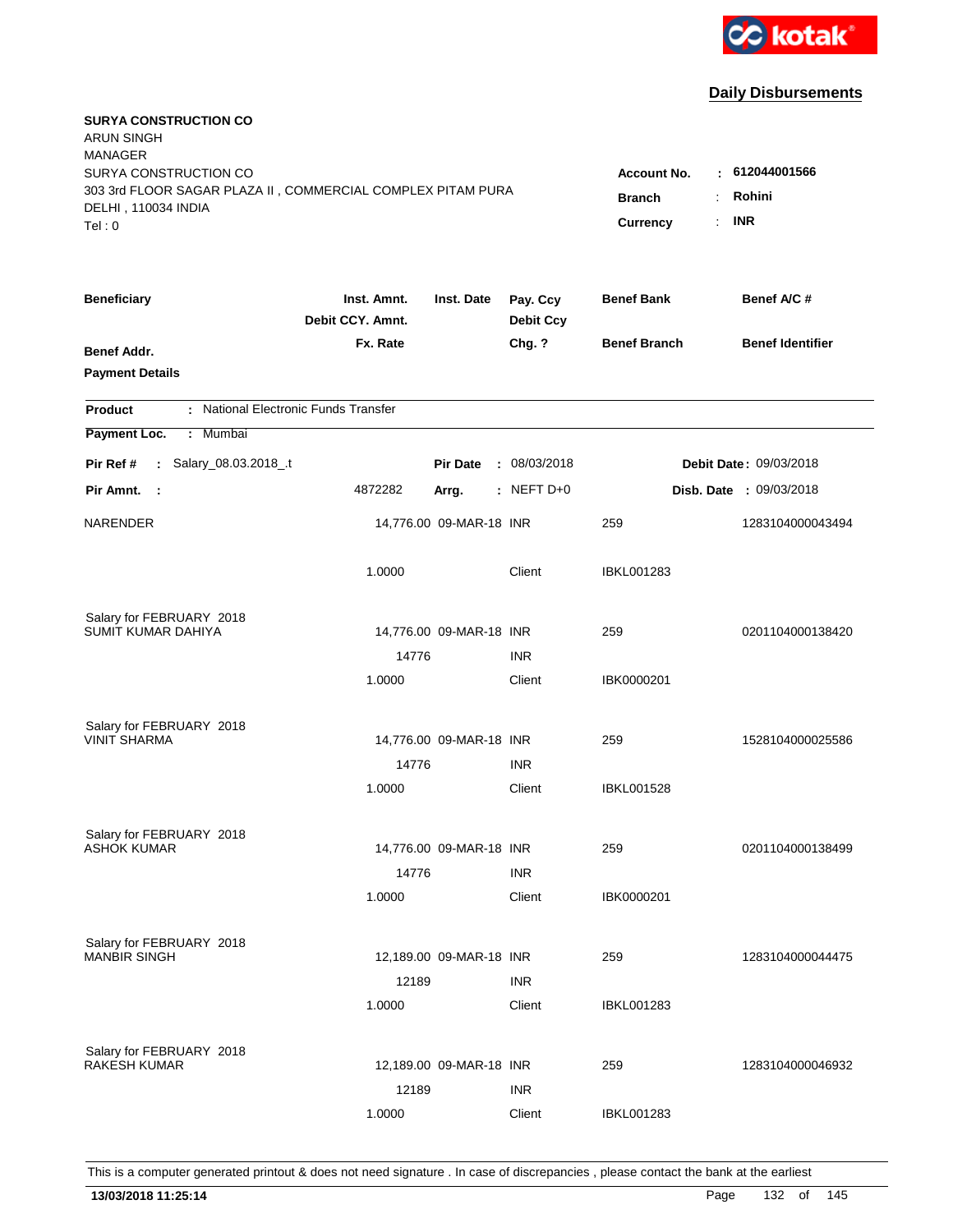

| <b>SURYA CONSTRUCTION CO</b><br><b>ARUN SINGH</b><br><b>MANAGER</b>                |                                 |                         |                              |                     |                                         |
|------------------------------------------------------------------------------------|---------------------------------|-------------------------|------------------------------|---------------------|-----------------------------------------|
| SURYA CONSTRUCTION CO                                                              |                                 |                         |                              | <b>Account No.</b>  | : 612044001566                          |
| 303 3rd FLOOR SAGAR PLAZA II, COMMERCIAL COMPLEX PITAM PURA<br>DELHI, 110034 INDIA |                                 |                         |                              | <b>Branch</b>       | Rohini<br>÷.                            |
| Tel: 0                                                                             |                                 |                         |                              | Currency            | <b>INR</b><br>$\mathbb{R}^{\mathbb{Z}}$ |
|                                                                                    |                                 |                         |                              |                     |                                         |
| <b>Beneficiary</b>                                                                 | Inst. Amnt.<br>Debit CCY, Amnt. | Inst. Date              | Pay. Ccy<br><b>Debit Ccy</b> | <b>Benef Bank</b>   | Benef A/C #                             |
| Benef Addr.                                                                        | Fx. Rate                        |                         | Chg. ?                       | <b>Benef Branch</b> | <b>Benef Identifier</b>                 |
| <b>Payment Details</b>                                                             |                                 |                         |                              |                     |                                         |
| : National Electronic Funds Transfer<br><b>Product</b>                             |                                 |                         |                              |                     |                                         |
| Payment Loc.<br>Mumbai<br>÷.                                                       |                                 |                         |                              |                     |                                         |
| : Salary_08.03.2018_.t<br>Pir Ref #                                                |                                 | <b>Pir Date</b>         | : 08/03/2018                 |                     | Debit Date: 09/03/2018                  |
| Pir Amnt. :                                                                        | 4872282                         | Arrg.                   | $:$ NEFT D+0                 |                     | <b>Disb. Date : 09/03/2018</b>          |
|                                                                                    |                                 |                         |                              |                     |                                         |
| <b>RAKESH KUMAR</b>                                                                |                                 | 12,189.00 09-MAR-18 INR |                              | 259                 | 1283104000046932                        |
|                                                                                    | 1.0000                          |                         | Client                       | <b>IBKL001283</b>   |                                         |
| Salary for FEBRUARY 2018                                                           |                                 |                         |                              |                     |                                         |
| <b>RAJ PAL</b>                                                                     |                                 | 12,189.00 09-MAR-18 INR |                              | 259                 | 0201104000138918                        |
|                                                                                    | 12189                           |                         | <b>INR</b>                   |                     |                                         |
|                                                                                    | 1.0000                          |                         | Client                       | IBK0000201          |                                         |
|                                                                                    |                                 |                         |                              |                     |                                         |
| Salary for FEBRUARY 2018<br><b>SATYWAN</b>                                         |                                 | 12,189.00 09-MAR-18 INR |                              | 259                 | 0201104000139038                        |
|                                                                                    | 12189                           |                         | <b>INR</b>                   |                     |                                         |
|                                                                                    | 1.0000                          |                         | Client                       | IBK0000201          |                                         |
|                                                                                    |                                 |                         |                              |                     |                                         |
| Salary for FEBRUARY 2018                                                           |                                 |                         |                              |                     |                                         |
| PAWAN KUMAR                                                                        |                                 | 12,189.00 09-MAR-18 INR |                              | 259                 | 0201104000138512                        |
|                                                                                    | 12189                           |                         | <b>INR</b>                   |                     |                                         |
|                                                                                    | 1.0000                          |                         | Client                       | IBK0000201          |                                         |
| Salary for FEBRUARY 2018                                                           |                                 |                         |                              |                     |                                         |
| ANIL KUMAR SHAH                                                                    |                                 | 11,753.00 09-MAR-18 INR |                              | 259                 | 1283104000043546                        |
|                                                                                    | 11753                           |                         | <b>INR</b>                   |                     |                                         |
|                                                                                    | 1.0000                          |                         | Client                       | <b>IBKL001283</b>   |                                         |
|                                                                                    |                                 |                         |                              |                     |                                         |
| Salary for FEBRUARY 2018<br><b>SURENDER</b>                                        |                                 | 12,189.00 09-MAR-18 INR |                              | 259                 | 0201104000139052                        |
|                                                                                    | 12189                           |                         | <b>INR</b>                   |                     |                                         |
|                                                                                    | 1.0000                          |                         | Client                       | IBK0000201          |                                         |
|                                                                                    |                                 |                         |                              |                     |                                         |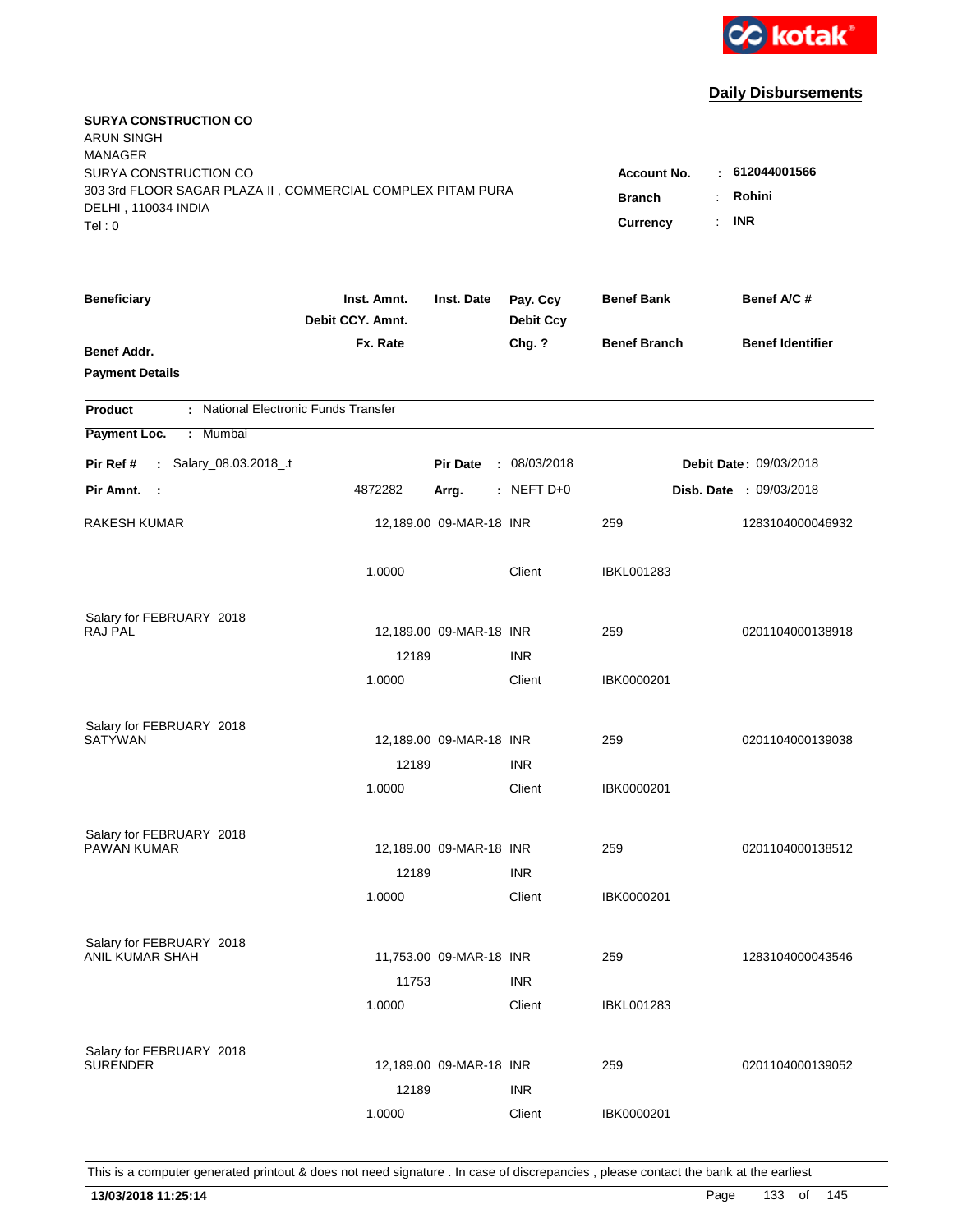

| <b>SURYA CONSTRUCTION CO</b><br><b>ARUN SINGH</b><br><b>MANAGER</b><br>SURYA CONSTRUCTION CO<br>303 3rd FLOOR SAGAR PLAZA II, COMMERCIAL COMPLEX PITAM PURA |                                 |                         |                              | <b>Account No.</b>        | : 612044001566                 |
|-------------------------------------------------------------------------------------------------------------------------------------------------------------|---------------------------------|-------------------------|------------------------------|---------------------------|--------------------------------|
| DELHI, 110034 INDIA<br>Tel: 0                                                                                                                               |                                 |                         |                              | <b>Branch</b><br>Currency | Rohini<br><b>INR</b><br>÷.     |
| <b>Beneficiary</b>                                                                                                                                          | Inst. Amnt.<br>Debit CCY. Amnt. | Inst. Date              | Pay. Ccy<br><b>Debit Ccy</b> | <b>Benef Bank</b>         | Benef A/C #                    |
| Benef Addr.<br><b>Payment Details</b>                                                                                                                       | Fx. Rate                        |                         | Chg. ?                       | <b>Benef Branch</b>       | <b>Benef Identifier</b>        |
| : National Electronic Funds Transfer<br><b>Product</b>                                                                                                      |                                 |                         |                              |                           |                                |
| Payment Loc.<br><b>Mumbai</b><br>÷.                                                                                                                         |                                 |                         |                              |                           |                                |
| : Salary_08.03.2018_.t<br>Pir Ref #                                                                                                                         |                                 | <b>Pir Date</b>         | : 08/03/2018                 |                           | Debit Date: 09/03/2018         |
| Pir Amnt. :                                                                                                                                                 | 4872282                         | Arrg.                   | $:$ NEFT D+0                 |                           | <b>Disb. Date : 09/03/2018</b> |
| <b>SURENDER</b>                                                                                                                                             |                                 | 12,189.00 09-MAR-18 INR |                              | 259                       | 0201104000139052               |
|                                                                                                                                                             | 1.0000                          |                         | Client                       | IBK0000201                |                                |
| Salary for FEBRUARY 2018                                                                                                                                    |                                 |                         |                              |                           |                                |
| <b>RAJPAL</b>                                                                                                                                               | 12189                           | 12,189.00 09-MAR-18 INR | <b>INR</b>                   | 259                       | 0201104000138758               |
|                                                                                                                                                             | 1.0000                          |                         | Client                       | IBK0000201                |                                |
| Salary for FEBRUARY 2018<br>PARMOD KUMAR                                                                                                                    |                                 | 12,189.00 09-MAR-18 INR |                              | 259                       | 0201104000138451               |
|                                                                                                                                                             | 12189                           |                         | <b>INR</b>                   |                           |                                |
|                                                                                                                                                             | 1.0000                          |                         | Client                       | IBK0000201                |                                |
| Salary for FEBRUARY 2018                                                                                                                                    |                                 |                         |                              |                           |                                |
| <b>KRISHAN KUMAR</b>                                                                                                                                        |                                 | 12,189.00 09-MAR-18 INR |                              | 259                       | 0201104000138628               |
|                                                                                                                                                             | 12189<br>1.0000                 |                         | <b>INR</b><br>Client         | IBK0000201                |                                |
|                                                                                                                                                             |                                 |                         |                              |                           |                                |
| Salary for FEBRUARY 2018                                                                                                                                    |                                 |                         |                              |                           |                                |
| ANUJ KUMAR TIWARI                                                                                                                                           |                                 | 12,189.00 09-MAR-18 INR |                              | 259                       | 0201104000138505               |
|                                                                                                                                                             | 12189<br>1.0000                 |                         | <b>INR</b><br>Client         | IBK0000201                |                                |
| Salary for FEBRUARY 2018<br>PRITAM SINGH                                                                                                                    | 12189                           | 12,189.00 09-MAR-18 INR | <b>INR</b>                   | 259                       | 1283104000043713               |
|                                                                                                                                                             | 1.0000                          |                         | Client                       | <b>IBKL001283</b>         |                                |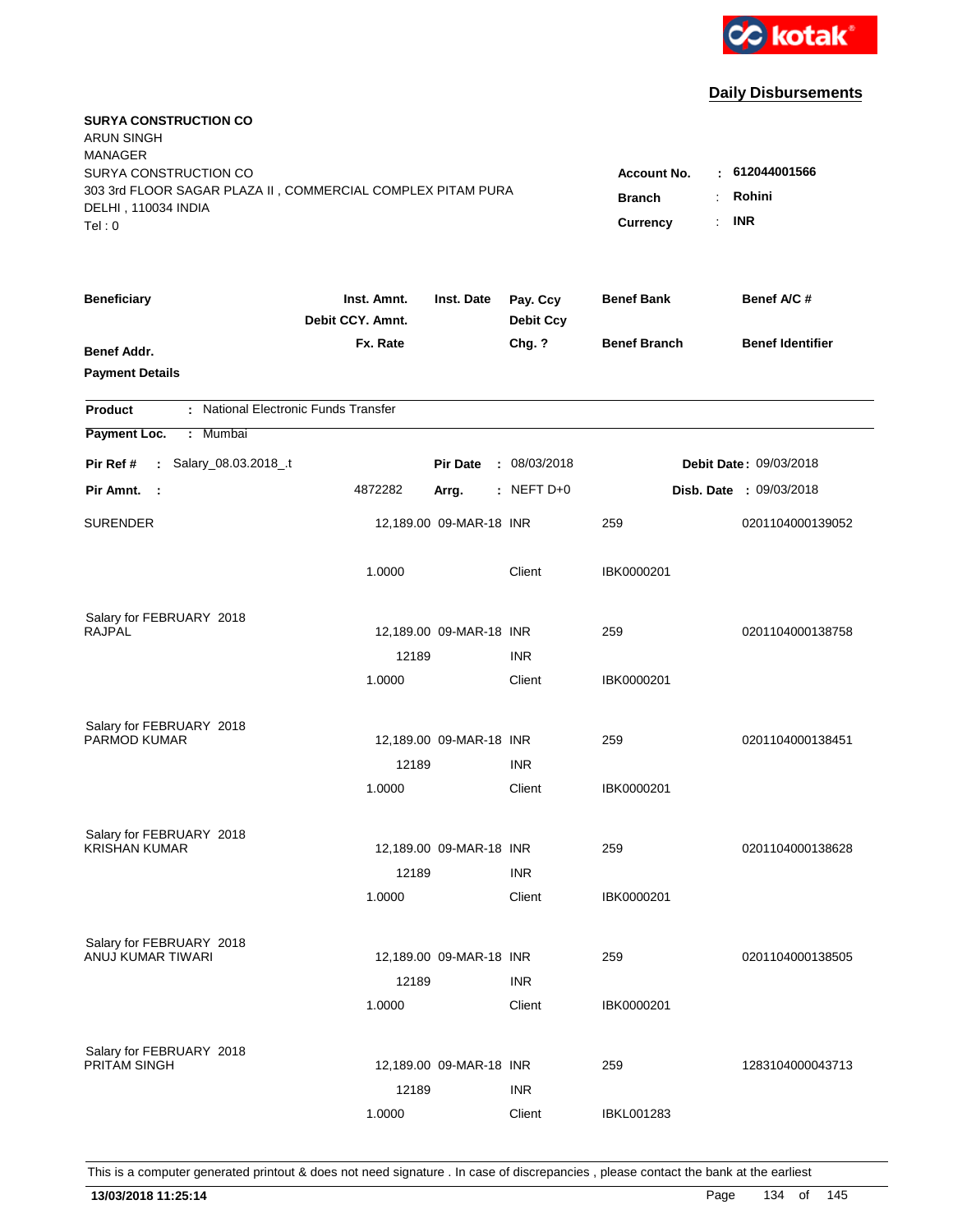

| <b>SURYA CONSTRUCTION CO</b><br><b>ARUN SINGH</b><br><b>MANAGER</b>                |                                 |                         |                              |                                              |                                |
|------------------------------------------------------------------------------------|---------------------------------|-------------------------|------------------------------|----------------------------------------------|--------------------------------|
| SURYA CONSTRUCTION CO                                                              |                                 |                         |                              | <b>Account No.</b>                           | : 612044001566                 |
| 303 3rd FLOOR SAGAR PLAZA II, COMMERCIAL COMPLEX PITAM PURA<br>DELHI, 110034 INDIA |                                 |                         |                              | <b>Branch</b><br>÷                           | Rohini                         |
| Tel: 0                                                                             |                                 |                         |                              | $\mathbb{R}^{\mathbb{Z}}$<br><b>Currency</b> | <b>INR</b>                     |
|                                                                                    |                                 |                         |                              |                                              |                                |
| <b>Beneficiary</b>                                                                 | Inst. Amnt.<br>Debit CCY, Amnt. | Inst. Date              | Pay. Ccy<br><b>Debit Ccy</b> | <b>Benef Bank</b>                            | Benef A/C #                    |
| Benef Addr.                                                                        | Fx. Rate                        |                         | Chg. ?                       | <b>Benef Branch</b>                          | <b>Benef Identifier</b>        |
| <b>Payment Details</b>                                                             |                                 |                         |                              |                                              |                                |
| : National Electronic Funds Transfer<br><b>Product</b>                             |                                 |                         |                              |                                              |                                |
| Payment Loc.<br>Mumbai<br>÷.                                                       |                                 |                         |                              |                                              |                                |
| : Salary_08.03.2018_.t<br>Pir Ref #                                                |                                 | <b>Pir Date</b>         | : 08/03/2018                 |                                              | Debit Date: 09/03/2018         |
| Pir Amnt. :                                                                        | 4872282                         | Arrg.                   | : NEFT D+0                   |                                              | <b>Disb. Date : 09/03/2018</b> |
| PRITAM SINGH                                                                       |                                 | 12,189.00 09-MAR-18 INR |                              | 259                                          | 1283104000043713               |
|                                                                                    |                                 |                         |                              |                                              |                                |
|                                                                                    | 1.0000                          |                         | Client                       | <b>IBKL001283</b>                            |                                |
|                                                                                    |                                 |                         |                              |                                              |                                |
| Salary for FEBRUARY 2018<br><b>BYAS PRASAD</b>                                     |                                 | 12,189.00 09-MAR-18 INR |                              | 259                                          | 1283104000046215               |
|                                                                                    | 12189                           |                         | <b>INR</b>                   |                                              |                                |
|                                                                                    | 1.0000                          |                         | Client                       | <b>IBKL001283</b>                            |                                |
|                                                                                    |                                 |                         |                              |                                              |                                |
| Salary for FEBRUARY 2018<br><b>MANJEET</b>                                         |                                 | 11,318.00 09-MAR-18 INR |                              | 259                                          | 1283104000046181               |
|                                                                                    | 11318                           |                         | <b>INR</b>                   |                                              |                                |
|                                                                                    | 1.0000                          |                         | Client                       | <b>IBKL001283</b>                            |                                |
|                                                                                    |                                 |                         |                              |                                              |                                |
| Salary for FEBRUARY 2018<br>RAHUL                                                  |                                 | 12,189.00 09-MAR-18 INR |                              | 259                                          | 1283104000049009               |
|                                                                                    | 12189                           |                         | <b>INR</b>                   |                                              |                                |
|                                                                                    | 1.0000                          |                         | Client                       | <b>IBKL001283</b>                            |                                |
|                                                                                    |                                 |                         |                              |                                              |                                |
| Salary for FEBRUARY 2018                                                           |                                 |                         |                              |                                              |                                |
| CHHOTAKAN MUKHIYA                                                                  |                                 | 12,189.00 09-MAR-18 INR |                              | 259                                          | 0201104000138888               |
|                                                                                    | 12189                           |                         | <b>INR</b>                   |                                              |                                |
|                                                                                    | 1.0000                          |                         | Client                       | IBK0000201                                   |                                |
| Salary for FEBRUARY 2018                                                           |                                 |                         |                              |                                              |                                |
| <b>NARESH</b>                                                                      |                                 | 12,189.00 09-MAR-18 INR |                              | 259                                          | 1283104000051402               |
|                                                                                    | 12189                           |                         | <b>INR</b>                   |                                              |                                |
|                                                                                    | 1.0000                          |                         | Client                       | <b>IBKL001283</b>                            |                                |
|                                                                                    |                                 |                         |                              |                                              |                                |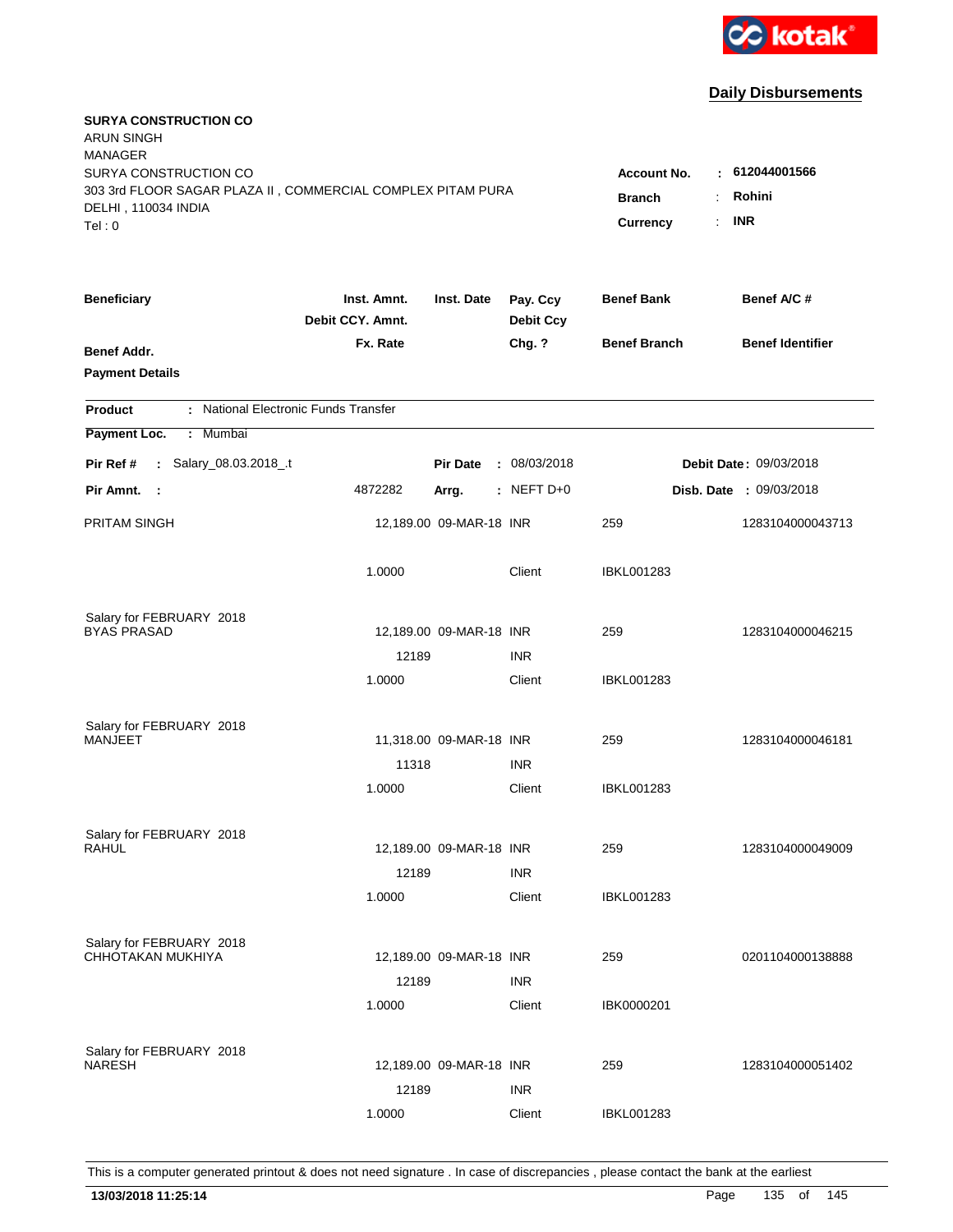

| <b>SURYA CONSTRUCTION CO</b><br><b>ARUN SINGH</b><br><b>MANAGER</b> |                                 |                         |                              |                     |                               |
|---------------------------------------------------------------------|---------------------------------|-------------------------|------------------------------|---------------------|-------------------------------|
| SURYA CONSTRUCTION CO                                               |                                 |                         |                              | <b>Account No.</b>  | : 612044001566                |
| 303 3rd FLOOR SAGAR PLAZA II, COMMERCIAL COMPLEX PITAM PURA         |                                 |                         |                              | <b>Branch</b>       | Rohini                        |
| DELHI, 110034 INDIA<br>Tel: 0                                       |                                 |                         |                              | <b>Currency</b>     | <b>INR</b><br>÷.              |
|                                                                     |                                 |                         |                              |                     |                               |
| <b>Beneficiary</b>                                                  | Inst. Amnt.<br>Debit CCY. Amnt. | Inst. Date              | Pay. Ccy<br><b>Debit Ccy</b> | <b>Benef Bank</b>   | Benef A/C #                   |
| <b>Benef Addr.</b>                                                  | Fx. Rate                        |                         | Chg. ?                       | <b>Benef Branch</b> | <b>Benef Identifier</b>       |
| <b>Payment Details</b>                                              |                                 |                         |                              |                     |                               |
| : National Electronic Funds Transfer<br><b>Product</b>              |                                 |                         |                              |                     |                               |
| Payment Loc.<br><b>Mumbai</b><br>÷.                                 |                                 |                         |                              |                     |                               |
| : Salary_08.03.2018_.t<br>Pir Ref #                                 |                                 | <b>Pir Date</b>         | : 08/03/2018                 |                     | <b>Debit Date: 09/03/2018</b> |
| Pir Amnt.<br>$\mathbb{R}^2$                                         | 4872282                         | Arrg.                   | : NEFT D+0                   |                     | Disb. Date : 09/03/2018       |
| <b>NARESH</b>                                                       |                                 | 12,189.00 09-MAR-18 INR |                              | 259                 | 1283104000051402              |
|                                                                     | 1.0000                          |                         | Client                       | <b>IBKL001283</b>   |                               |
| Salary for FEBRUARY 2018                                            |                                 |                         |                              |                     |                               |
| <b>ARJUN</b>                                                        |                                 | 12,189.00 09-MAR-18 INR |                              | 259                 | 0201104000145305              |
|                                                                     | 12189                           |                         | <b>INR</b>                   |                     |                               |
|                                                                     | 1.0000                          |                         | Client                       | IBK0000201          |                               |
| Salary for FEBRUARY 2018                                            |                                 |                         |                              |                     |                               |
| <b>RAVI KUMAR RAJBHAR</b>                                           |                                 | 12,189.00 09-MAR-18 INR |                              | 259                 | 1283104000061454              |
|                                                                     | 12189                           |                         | <b>INR</b>                   |                     |                               |
|                                                                     | 1.0000                          |                         | Client                       | <b>IBKL001283</b>   |                               |
| Salary for FEBRUARY 2018                                            |                                 |                         |                              |                     |                               |
| <b>PYARE LAL</b>                                                    |                                 | 16,179.00 09-MAR-18 INR |                              | 259                 | 201104000043245               |
|                                                                     | 16179                           |                         | <b>INR</b>                   |                     |                               |
|                                                                     | 1.0000                          |                         | Client                       | IBK0000201          |                               |
| Salary for FEBRUARY 2018                                            |                                 |                         |                              |                     |                               |
| <b>RAM LAKHAN</b>                                                   |                                 | 14,776.00 09-MAR-18 INR |                              | 259                 | 1283104000043786              |
|                                                                     | 14776                           |                         | <b>INR</b>                   |                     |                               |
|                                                                     | 1.0000                          |                         | Client                       | <b>IBKL001283</b>   |                               |
| Salary for FEBRUARY 2018                                            |                                 |                         |                              |                     |                               |
| <b>KRISHAN KUMAR</b>                                                |                                 | 14,776.00 09-MAR-18 INR |                              | 259                 | 1283104000044350              |
|                                                                     | 14776                           |                         | <b>INR</b>                   |                     |                               |
|                                                                     | 1.0000                          |                         | Client                       | <b>IBKL001283</b>   |                               |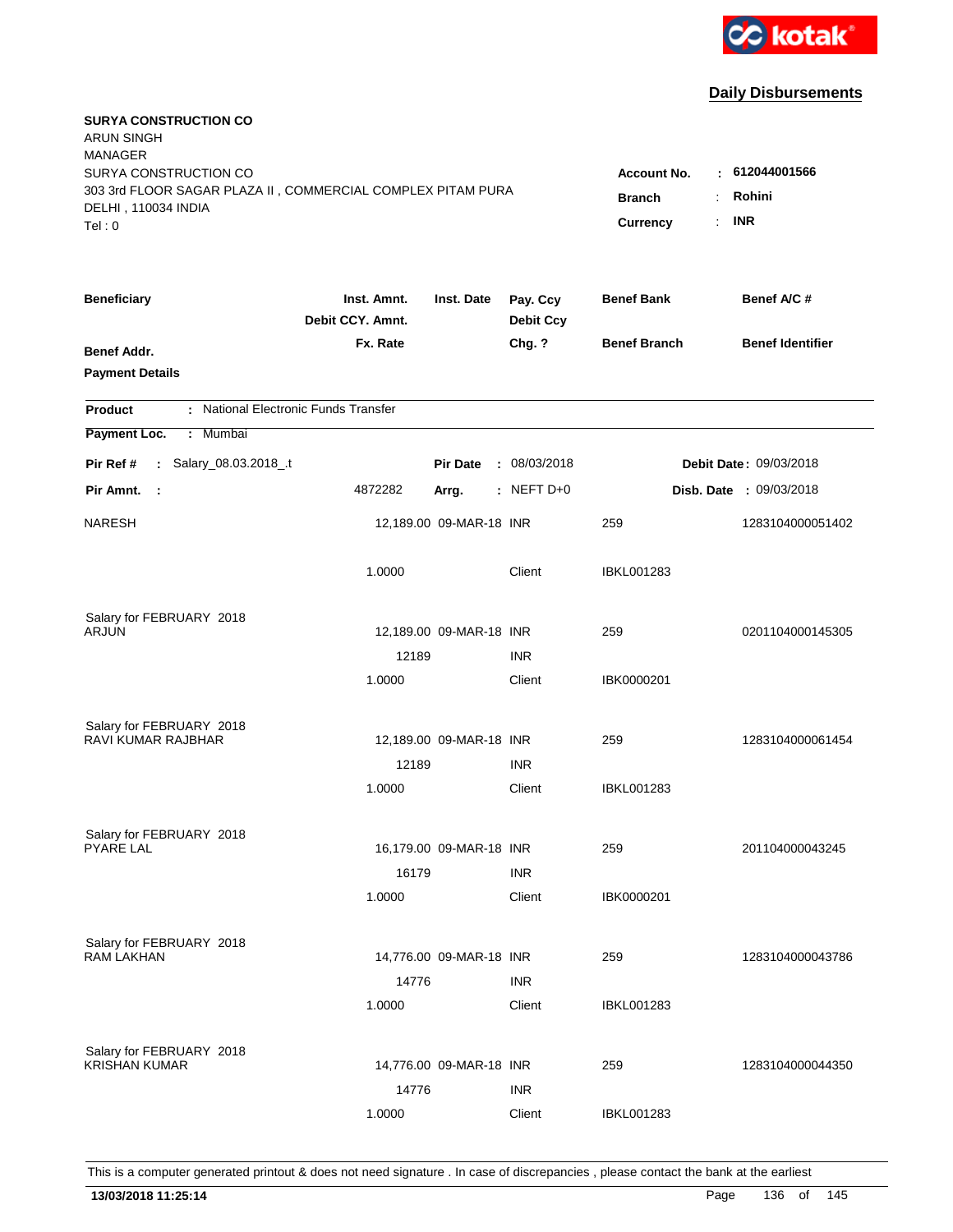

| <b>SURYA CONSTRUCTION CO</b><br><b>ARUN SINGH</b><br><b>MANAGER</b><br>SURYA CONSTRUCTION CO |                                                                     |                         |                              | <b>Account No.</b>  | : 612044001566                 |
|----------------------------------------------------------------------------------------------|---------------------------------------------------------------------|-------------------------|------------------------------|---------------------|--------------------------------|
| 303 3rd FLOOR SAGAR PLAZA II, COMMERCIAL COMPLEX PITAM PURA<br>DELHI, 110034 INDIA<br>Tel: 0 | <b>Branch</b><br>÷.<br>$\mathbb{R}^{\mathbb{Z}}$<br><b>Currency</b> | Rohini<br><b>INR</b>    |                              |                     |                                |
| <b>Beneficiary</b>                                                                           | Inst. Amnt.<br>Debit CCY, Amnt.                                     | Inst. Date              | Pay. Ccy<br><b>Debit Ccy</b> | <b>Benef Bank</b>   | Benef A/C #                    |
| Benef Addr.<br><b>Payment Details</b>                                                        | Fx. Rate                                                            |                         | Chg. ?                       | <b>Benef Branch</b> | <b>Benef Identifier</b>        |
| : National Electronic Funds Transfer<br><b>Product</b>                                       |                                                                     |                         |                              |                     |                                |
| Payment Loc.<br>Mumbai<br>÷.                                                                 |                                                                     |                         |                              |                     |                                |
| : Salary_08.03.2018_.t<br>Pir Ref #                                                          |                                                                     | <b>Pir Date</b>         | : 08/03/2018                 |                     | <b>Debit Date: 09/03/2018</b>  |
| Pir Amnt. :                                                                                  | 4872282                                                             | Arrg.                   | $:$ NEFT D+0                 |                     | <b>Disb. Date : 09/03/2018</b> |
| <b>KRISHAN KUMAR</b>                                                                         |                                                                     | 14,776.00 09-MAR-18 INR |                              | 259                 | 1283104000044350               |
|                                                                                              | 1.0000                                                              |                         | Client                       | <b>IBKL001283</b>   |                                |
| Salary for FEBRUARY 2018                                                                     |                                                                     |                         |                              |                     |                                |
| <b>DINESH SAROHA</b>                                                                         |                                                                     | 14,776.00 09-MAR-18 INR |                              | 259                 | 1283104000043953               |
|                                                                                              | 14776<br>1.0000                                                     |                         | <b>INR</b><br>Client         | <b>IBKL001283</b>   |                                |
| Salary for FEBRUARY 2018<br><b>MANOJ SINGH</b>                                               |                                                                     | 14,776.00 09-MAR-18 INR |                              | 259                 | 1283104000043980               |
|                                                                                              | 14776                                                               |                         | <b>INR</b>                   |                     |                                |
|                                                                                              | 1.0000                                                              |                         | Client                       | <b>IBKL001283</b>   |                                |
| Salary for FEBRUARY 2018                                                                     |                                                                     |                         |                              |                     |                                |
| <b>NAROTTAM</b>                                                                              |                                                                     | 14,776.00 09-MAR-18 INR |                              | 259                 | 1283104000043810               |
|                                                                                              | 14776<br>1.0000                                                     |                         | <b>INR</b><br>Client         | IBKL001283          |                                |
| Salary for FEBRUARY 2018                                                                     |                                                                     |                         |                              |                     |                                |
| <b>RAJ KUMAR</b>                                                                             |                                                                     | 14,776.00 09-MAR-18 INR |                              | 259                 | 1283104000044280               |
|                                                                                              | 14776<br>1.0000                                                     |                         | <b>INR</b><br>Client         | <b>IBKL001283</b>   |                                |
| Salary for FEBRUARY 2018<br><b>SULTAN SINGH TOMER</b>                                        | 14776                                                               | 14,776.00 09-MAR-18 INR | <b>INR</b>                   | 259                 | 1283104000043847               |
|                                                                                              | 1.0000                                                              |                         | Client                       | <b>IBKL001283</b>   |                                |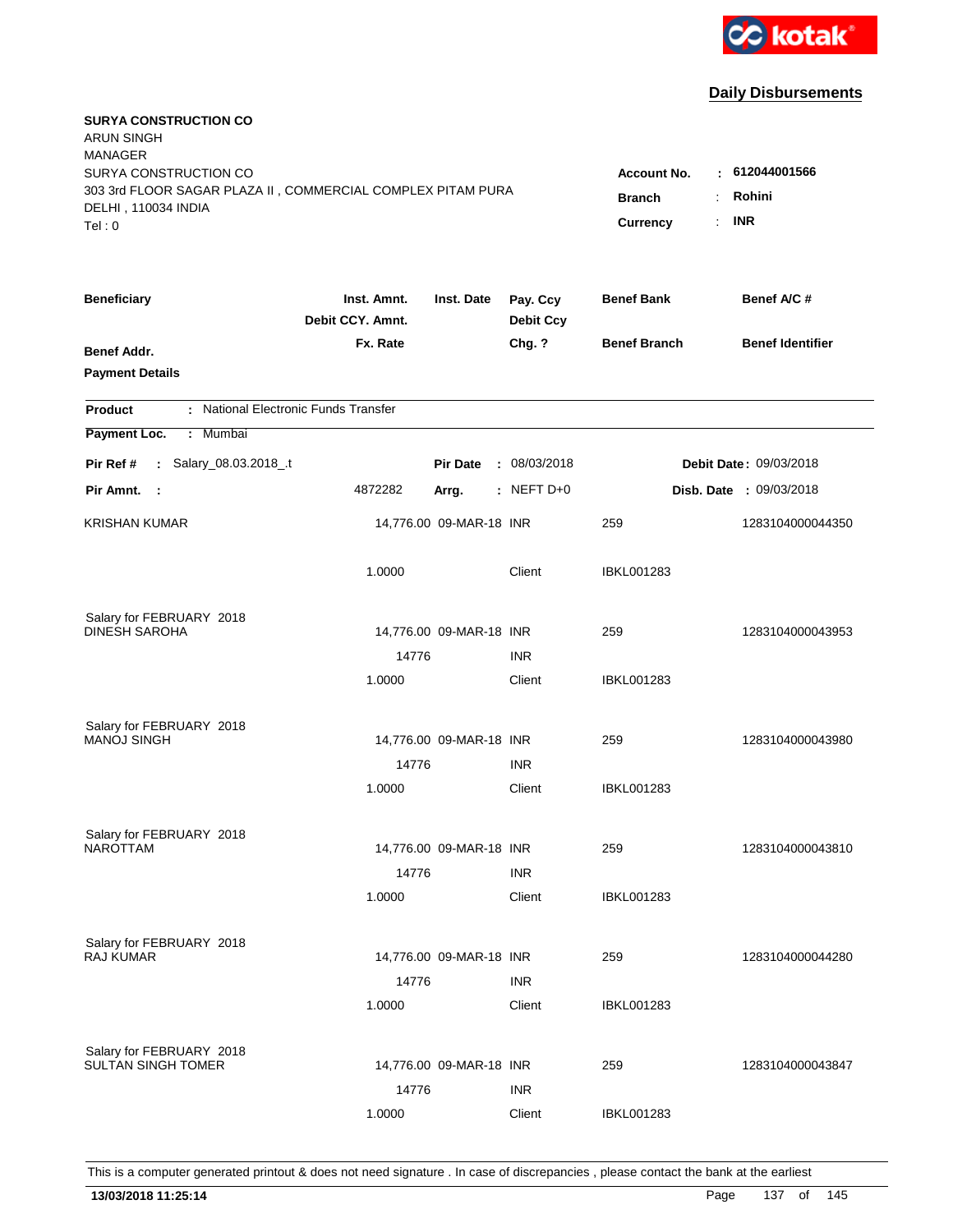

| <b>SURYA CONSTRUCTION CO</b><br><b>ARUN SINGH</b><br><b>MANAGER</b> |                                 |                         |                              |                     |                                |
|---------------------------------------------------------------------|---------------------------------|-------------------------|------------------------------|---------------------|--------------------------------|
| SURYA CONSTRUCTION CO                                               |                                 |                         |                              | <b>Account No.</b>  | : 612044001566                 |
| 303 3rd FLOOR SAGAR PLAZA II, COMMERCIAL COMPLEX PITAM PURA         |                                 |                         |                              | <b>Branch</b><br>÷  | Rohini                         |
| DELHI, 110034 INDIA                                                 |                                 |                         |                              | Currency<br>÷.      | <b>INR</b>                     |
| Tel: 0                                                              |                                 |                         |                              |                     |                                |
| <b>Beneficiary</b>                                                  | Inst. Amnt.<br>Debit CCY. Amnt. | Inst. Date              | Pay. Ccy<br><b>Debit Ccy</b> | <b>Benef Bank</b>   | Benef A/C #                    |
| Benef Addr.                                                         | Fx. Rate                        |                         | Chg. ?                       | <b>Benef Branch</b> | <b>Benef Identifier</b>        |
| <b>Payment Details</b>                                              |                                 |                         |                              |                     |                                |
| : National Electronic Funds Transfer<br><b>Product</b>              |                                 |                         |                              |                     |                                |
| Payment Loc.<br>: Mumbai                                            |                                 |                         |                              |                     |                                |
| : Salary_08.03.2018_.t<br>Pir Ref #                                 |                                 | <b>Pir Date</b>         | : 08/03/2018                 |                     | Debit Date: 09/03/2018         |
| Pir Amnt.<br>$\sim$ 1                                               | 4872282                         | Arrg.                   | $:$ NEFT D+0                 |                     | <b>Disb. Date : 09/03/2018</b> |
| <b>SULTAN SINGH TOMER</b>                                           |                                 | 14,776.00 09-MAR-18 INR |                              | 259                 | 1283104000043847               |
|                                                                     | 1.0000                          |                         | Client                       | <b>IBKL001283</b>   |                                |
| Salary for FEBRUARY 2018                                            |                                 |                         |                              |                     |                                |
| <b>DHARAM SINGH</b>                                                 |                                 | 14,776.00 09-MAR-18 INR |                              | 259                 | 1283104000043698               |
|                                                                     | 14776                           |                         | <b>INR</b>                   |                     |                                |
|                                                                     | 1.0000                          |                         | Client                       | IBKL001283          |                                |
| Salary for FEBRUARY 2018                                            |                                 |                         |                              |                     |                                |
| <b>SANTOSH</b>                                                      |                                 | 14,776.00 09-MAR-18 INR |                              | 259                 | 0201104000138390               |
|                                                                     | 14776                           |                         | <b>INR</b>                   |                     |                                |
|                                                                     | 1.0000                          |                         | Client                       | IBK0000201          |                                |
| Salary for FEBRUARY 2018                                            |                                 |                         |                              |                     |                                |
| <b>SATISH</b>                                                       |                                 | 14,776.00 09-MAR-18 INR |                              | 259                 | 0201104000138734               |
|                                                                     | 14776                           |                         | <b>INR</b>                   |                     |                                |
|                                                                     | 1.0000                          |                         | Client                       | IBK0000201          |                                |
| Salary for FEBRUARY 2018                                            |                                 |                         |                              |                     |                                |
| <b>SANDEEP</b>                                                      |                                 | 14,776.00 09-MAR-18 INR |                              | 259                 | 0201104000139069               |
|                                                                     | 14776                           |                         | <b>INR</b>                   |                     |                                |
|                                                                     | 1.0000                          |                         | Client                       | IBK0000201          |                                |
| Salary for FEBRUARY 2018                                            |                                 |                         |                              |                     |                                |
| <b>SAJJAN SINGH</b>                                                 |                                 | 14,776.00 09-MAR-18 INR |                              | 259                 | 0201104000138635               |
|                                                                     | 14776                           |                         | <b>INR</b>                   |                     |                                |
|                                                                     | 1.0000                          |                         | Client                       | IBK0000201          |                                |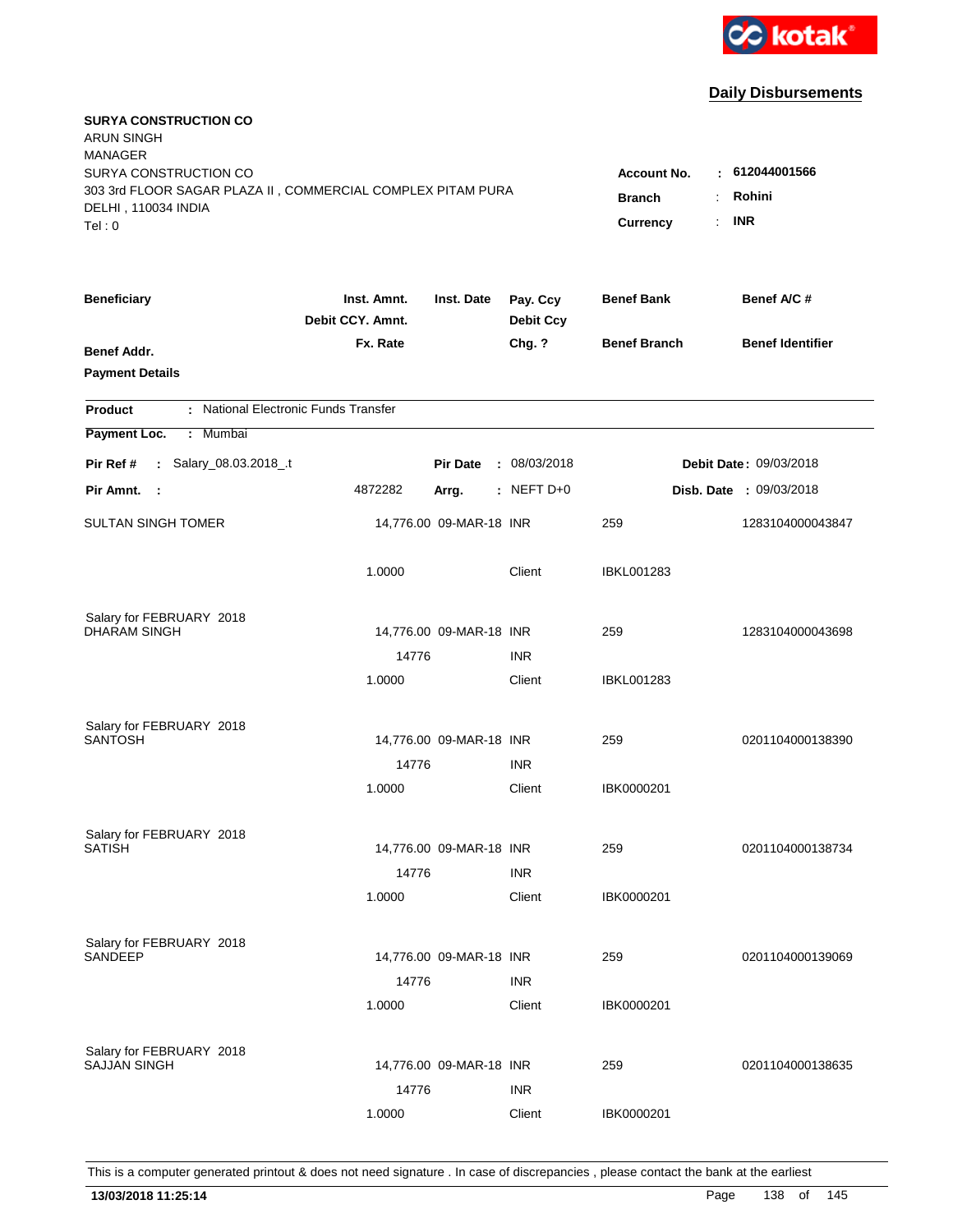

| <b>SURYA CONSTRUCTION CO</b><br>ARUN SINGH<br><b>MANAGER</b><br>SURYA CONSTRUCTION CO        |                                 |                         |                                                                                    |                     | : 612044001566                 |
|----------------------------------------------------------------------------------------------|---------------------------------|-------------------------|------------------------------------------------------------------------------------|---------------------|--------------------------------|
| 303 3rd FLOOR SAGAR PLAZA II, COMMERCIAL COMPLEX PITAM PURA<br>DELHI, 110034 INDIA<br>Tel: 0 |                                 |                         | <b>Account No.</b><br>Rohini<br><b>Branch</b><br>÷<br><b>INR</b><br>Currency<br>÷. |                     |                                |
| <b>Beneficiary</b>                                                                           | Inst. Amnt.<br>Debit CCY. Amnt. | Inst. Date              | Pay. Ccy<br><b>Debit Ccy</b>                                                       | <b>Benef Bank</b>   | Benef A/C #                    |
| Benef Addr.<br><b>Payment Details</b>                                                        | Fx. Rate                        |                         | Chg. ?                                                                             | <b>Benef Branch</b> | <b>Benef Identifier</b>        |
| : National Electronic Funds Transfer<br><b>Product</b>                                       |                                 |                         |                                                                                    |                     |                                |
| Payment Loc.<br>: Mumbai                                                                     |                                 |                         |                                                                                    |                     |                                |
| : Salary_08.03.2018_.t<br>Pir Ref #                                                          |                                 | <b>Pir Date</b>         | : 08/03/2018                                                                       |                     | <b>Debit Date: 09/03/2018</b>  |
| Pir Amnt.<br>$\sim$ 1                                                                        | 4872282                         | Arrg.                   | $:$ NEFT D+0                                                                       |                     | <b>Disb. Date : 09/03/2018</b> |
| SAJJAN SINGH                                                                                 |                                 | 14,776.00 09-MAR-18 INR |                                                                                    | 259                 | 0201104000138635               |
|                                                                                              | 1.0000                          |                         | Client                                                                             | IBK0000201          |                                |
| Salary for FEBRUARY 2018                                                                     |                                 |                         |                                                                                    |                     |                                |
| DAYAKANT THAKUR                                                                              |                                 | 14,776.00 09-MAR-18 INR |                                                                                    | 259                 | 1283104000043926               |
|                                                                                              | 14776<br>1.0000                 |                         | <b>INR</b><br>Client                                                               | <b>IBKL001283</b>   |                                |
|                                                                                              |                                 |                         |                                                                                    |                     |                                |
| Salary for FEBRUARY 2018                                                                     |                                 |                         |                                                                                    |                     |                                |
| LALIT                                                                                        |                                 | 14,776.00 09-MAR-18 INR |                                                                                    | 259                 | 1283104000044323               |
|                                                                                              | 14776                           |                         | <b>INR</b>                                                                         |                     |                                |
|                                                                                              | 1.0000                          |                         | Client                                                                             | IBKL001283          |                                |
| Salary for FEBRUARY 2018                                                                     |                                 |                         |                                                                                    |                     |                                |
| <b>MUKESH KUMAR</b>                                                                          |                                 | 14,776.00 09-MAR-18 INR |                                                                                    | 259                 | 1283104000048994               |
|                                                                                              | 14776                           |                         | <b>INR</b>                                                                         |                     |                                |
|                                                                                              | 1.0000                          |                         | Client                                                                             | <b>IBKL001283</b>   |                                |
| Salary for FEBRUARY 2018                                                                     |                                 |                         |                                                                                    |                     |                                |
| KISHORI LAL                                                                                  |                                 | 12,189.00 09-MAR-18 INR |                                                                                    | 259                 | 1283104000046163               |
|                                                                                              | 12189                           |                         | <b>INR</b>                                                                         |                     |                                |
|                                                                                              | 1.0000                          |                         | Client                                                                             | <b>IBKL001283</b>   |                                |
| Salary for FEBRUARY 2018                                                                     |                                 |                         |                                                                                    |                     |                                |
| <b>KRISHAN PAL</b>                                                                           |                                 | 12,189.00 09-MAR-18 INR |                                                                                    | 259                 | 0201104000138536               |
|                                                                                              | 12189                           |                         | <b>INR</b>                                                                         |                     |                                |
|                                                                                              | 1.0000                          |                         | Client                                                                             | IBK0000201          |                                |
|                                                                                              |                                 |                         |                                                                                    |                     |                                |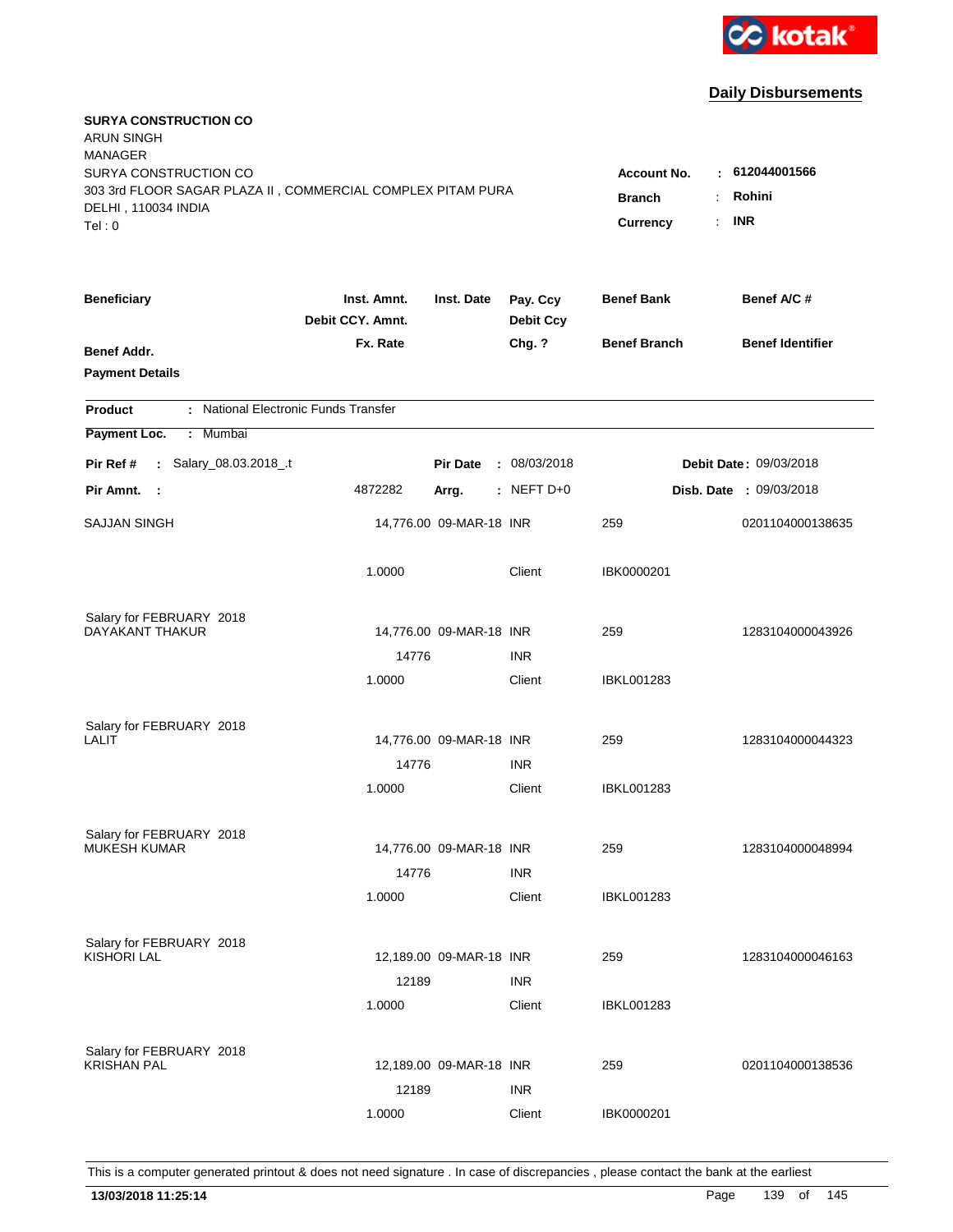

| <b>SURYA CONSTRUCTION CO</b><br><b>ARUN SINGH</b><br><b>MANAGER</b><br>SURYA CONSTRUCTION CO |                                 |                                                                                                                   |                              |                     | : 612044001566                 |
|----------------------------------------------------------------------------------------------|---------------------------------|-------------------------------------------------------------------------------------------------------------------|------------------------------|---------------------|--------------------------------|
| 303 3rd FLOOR SAGAR PLAZA II, COMMERCIAL COMPLEX PITAM PURA<br>DELHI, 110034 INDIA<br>Tel: 0 |                                 | <b>Account No.</b><br>Rohini<br><b>Branch</b><br>÷.<br><b>INR</b><br>$\mathbb{R}^{\mathbb{Z}}$<br><b>Currency</b> |                              |                     |                                |
| <b>Beneficiary</b>                                                                           | Inst. Amnt.<br>Debit CCY, Amnt. | Inst. Date                                                                                                        | Pay. Ccy<br><b>Debit Ccy</b> | <b>Benef Bank</b>   | Benef A/C #                    |
| Benef Addr.<br><b>Payment Details</b>                                                        | Fx. Rate                        |                                                                                                                   | Chg. ?                       | <b>Benef Branch</b> | <b>Benef Identifier</b>        |
| : National Electronic Funds Transfer<br><b>Product</b>                                       |                                 |                                                                                                                   |                              |                     |                                |
| Payment Loc.<br>Mumbai<br>÷.                                                                 |                                 |                                                                                                                   |                              |                     |                                |
| : Salary_08.03.2018_.t<br>Pir Ref #                                                          |                                 | <b>Pir Date</b>                                                                                                   | : 08/03/2018                 |                     | <b>Debit Date: 09/03/2018</b>  |
| Pir Amnt. :                                                                                  | 4872282                         | Arrg.                                                                                                             | $:$ NEFT D+0                 |                     | <b>Disb. Date : 09/03/2018</b> |
| <b>KRISHAN PAL</b>                                                                           |                                 | 12,189.00 09-MAR-18 INR                                                                                           |                              | 259                 | 0201104000138536               |
|                                                                                              | 1.0000                          |                                                                                                                   | Client                       | IBK0000201          |                                |
| Salary for FEBRUARY 2018                                                                     |                                 |                                                                                                                   |                              |                     |                                |
| <b>RAVINDER</b>                                                                              |                                 | 12,189.00 09-MAR-18 INR                                                                                           |                              | 259                 | 1283104000043971               |
|                                                                                              | 12189<br>1.0000                 |                                                                                                                   | <b>INR</b><br>Client         | <b>IBKL001283</b>   |                                |
|                                                                                              |                                 |                                                                                                                   |                              |                     |                                |
| Salary for FEBRUARY 2018                                                                     |                                 |                                                                                                                   |                              |                     |                                |
| <b>MURLI MANOHAR</b>                                                                         |                                 | 12,189.00 09-MAR-18 INR                                                                                           |                              | 259                 | 0201104000138765               |
|                                                                                              | 12189                           |                                                                                                                   | <b>INR</b>                   |                     |                                |
|                                                                                              | 1.0000                          |                                                                                                                   | Client                       | IBK0000201          |                                |
| Salary for FEBRUARY 2018                                                                     |                                 |                                                                                                                   |                              |                     |                                |
| <b>KAMLESH KUMAR</b>                                                                         |                                 | 12,189.00 09-MAR-18 INR                                                                                           |                              | 259                 | 0201104000138550               |
|                                                                                              | 12189                           |                                                                                                                   | <b>INR</b>                   |                     |                                |
|                                                                                              | 1.0000                          |                                                                                                                   | Client                       | IBK0000201          |                                |
| Salary for FEBRUARY 2018                                                                     |                                 |                                                                                                                   |                              |                     |                                |
| <b>DEEPAK PAL</b>                                                                            |                                 | 12,189.00 09-MAR-18 INR                                                                                           |                              | 259                 | 1283104000044138               |
|                                                                                              | 12189                           |                                                                                                                   | <b>INR</b>                   |                     |                                |
|                                                                                              | 1.0000                          |                                                                                                                   | Client                       | <b>IBKL001283</b>   |                                |
| Salary for FEBRUARY 2018                                                                     |                                 |                                                                                                                   |                              |                     |                                |
| <b>LEKH RAJ</b>                                                                              |                                 | 12,189.00 09-MAR-18 INR                                                                                           |                              | 259                 | 1283104000044448               |
|                                                                                              | 12189                           |                                                                                                                   | <b>INR</b>                   |                     |                                |
|                                                                                              | 1.0000                          |                                                                                                                   | Client                       | <b>IBKL001283</b>   |                                |
|                                                                                              |                                 |                                                                                                                   |                              |                     |                                |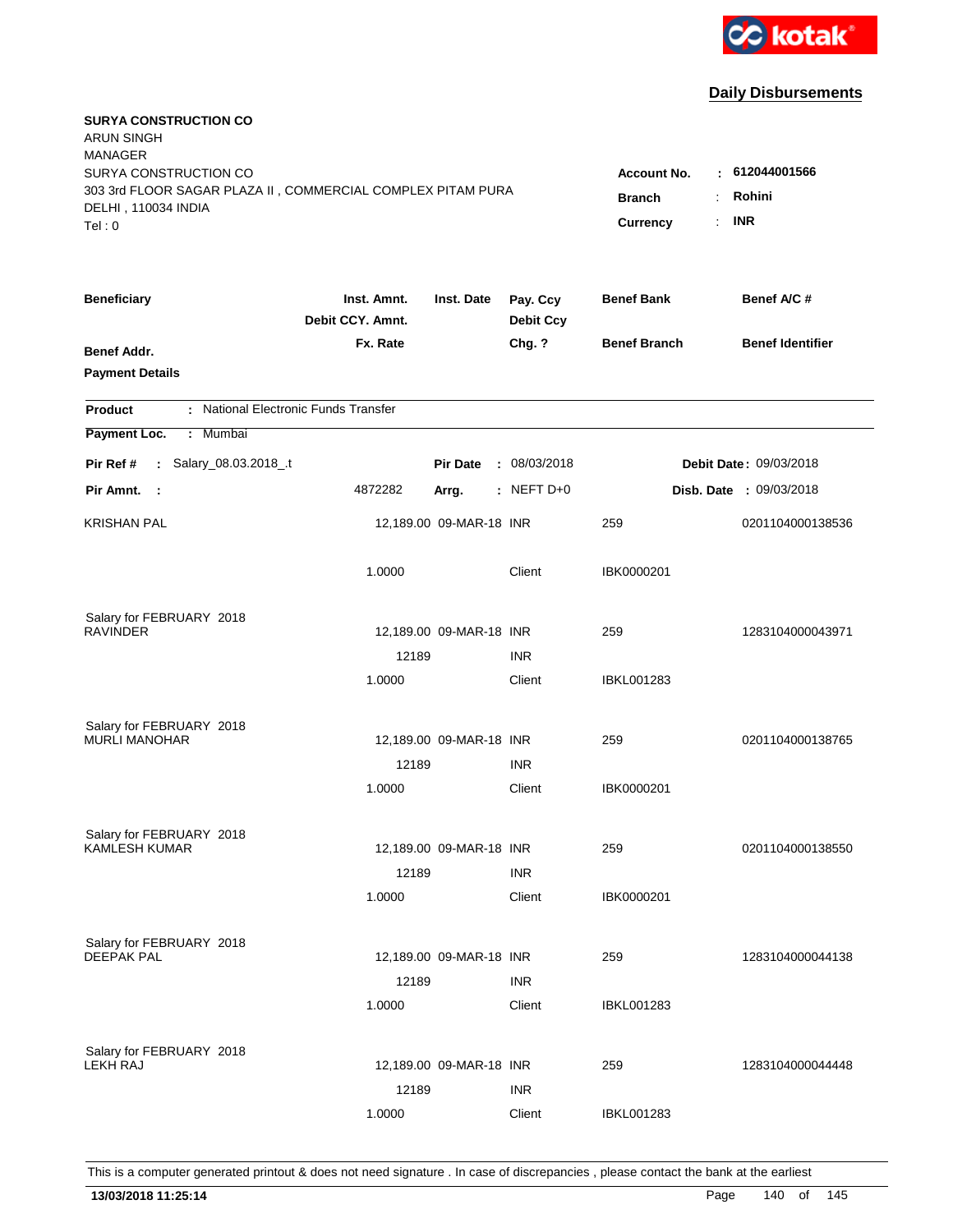

| <b>SURYA CONSTRUCTION CO</b><br><b>ARUN SINGH</b><br><b>MANAGER</b> |                                 |                         |                              |                                              |                                |
|---------------------------------------------------------------------|---------------------------------|-------------------------|------------------------------|----------------------------------------------|--------------------------------|
| SURYA CONSTRUCTION CO                                               |                                 |                         |                              | <b>Account No.</b>                           | : 612044001566                 |
| 303 3rd FLOOR SAGAR PLAZA II, COMMERCIAL COMPLEX PITAM PURA         |                                 |                         |                              | <b>Branch</b><br>÷                           | Rohini                         |
| DELHI, 110034 INDIA<br>Tel: 0                                       |                                 |                         |                              | $\mathbb{R}^{\mathbb{Z}}$<br><b>Currency</b> | <b>INR</b>                     |
|                                                                     |                                 |                         |                              |                                              |                                |
| <b>Beneficiary</b>                                                  | Inst. Amnt.<br>Debit CCY, Amnt. | Inst. Date              | Pay. Ccy<br><b>Debit Ccy</b> | <b>Benef Bank</b>                            | Benef A/C #                    |
| Benef Addr.                                                         | Fx. Rate                        |                         | Chg. ?                       | <b>Benef Branch</b>                          | <b>Benef Identifier</b>        |
| <b>Payment Details</b>                                              |                                 |                         |                              |                                              |                                |
| : National Electronic Funds Transfer<br><b>Product</b>              |                                 |                         |                              |                                              |                                |
| Payment Loc.<br>Mumbai<br>÷.                                        |                                 |                         |                              |                                              |                                |
| : Salary_08.03.2018_.t<br>Pir Ref #                                 |                                 | <b>Pir Date</b>         | : 08/03/2018                 |                                              | <b>Debit Date: 09/03/2018</b>  |
| Pir Amnt.<br>$\sim$ 1                                               | 4872282                         | Arrg.                   | $:$ NEFT D+0                 |                                              | <b>Disb. Date : 09/03/2018</b> |
| <b>LEKH RAJ</b>                                                     |                                 | 12,189.00 09-MAR-18 INR |                              | 259                                          | 1283104000044448               |
|                                                                     | 1.0000                          |                         | Client                       | <b>IBKL001283</b>                            |                                |
| Salary for FEBRUARY 2018                                            |                                 |                         |                              |                                              |                                |
| <b>AMAR NATH</b>                                                    |                                 | 12,189.00 09-MAR-18 INR |                              | 259                                          | 1283104000043555               |
|                                                                     | 12189                           |                         | <b>INR</b>                   |                                              |                                |
|                                                                     | 1.0000                          |                         | Client                       | <b>IBKL001283</b>                            |                                |
| Salary for FEBRUARY 2018                                            |                                 |                         |                              |                                              |                                |
| <b>BIJENDER SINGH</b>                                               |                                 | 12,189.00 09-MAR-18 INR |                              | 259                                          | 0201104000138680               |
|                                                                     | 12189                           |                         | <b>INR</b>                   |                                              |                                |
|                                                                     | 1.0000                          |                         | Client                       | IBK0000201                                   |                                |
| Salary for FEBRUARY 2018                                            |                                 |                         |                              |                                              |                                |
| SUBHASH SAH                                                         |                                 | 12,189.00 09-MAR-18 INR |                              | 259                                          | 1283104000043412               |
|                                                                     | 12189                           |                         | <b>INR</b>                   |                                              |                                |
|                                                                     | 1.0000                          |                         | Client                       | IBKL001283                                   |                                |
|                                                                     |                                 |                         |                              |                                              |                                |
| Salary for FEBRUARY 2018<br><b>SHIVSHANKAR</b>                      |                                 | 12,189.00 09-MAR-18 INR |                              | 259                                          | 1283104000043962               |
|                                                                     | 12189                           |                         | <b>INR</b>                   |                                              |                                |
|                                                                     | 1.0000                          |                         | Client                       | <b>IBKL001283</b>                            |                                |
|                                                                     |                                 |                         |                              |                                              |                                |
| Salary for FEBRUARY 2018<br><b>NARESH KUMAR</b>                     |                                 | 12,189.00 09-MAR-18 INR |                              | 259                                          | 1283104000043528               |
|                                                                     | 12189                           |                         | <b>INR</b>                   |                                              |                                |
|                                                                     | 1.0000                          |                         | Client                       | <b>IBKL001283</b>                            |                                |
|                                                                     |                                 |                         |                              |                                              |                                |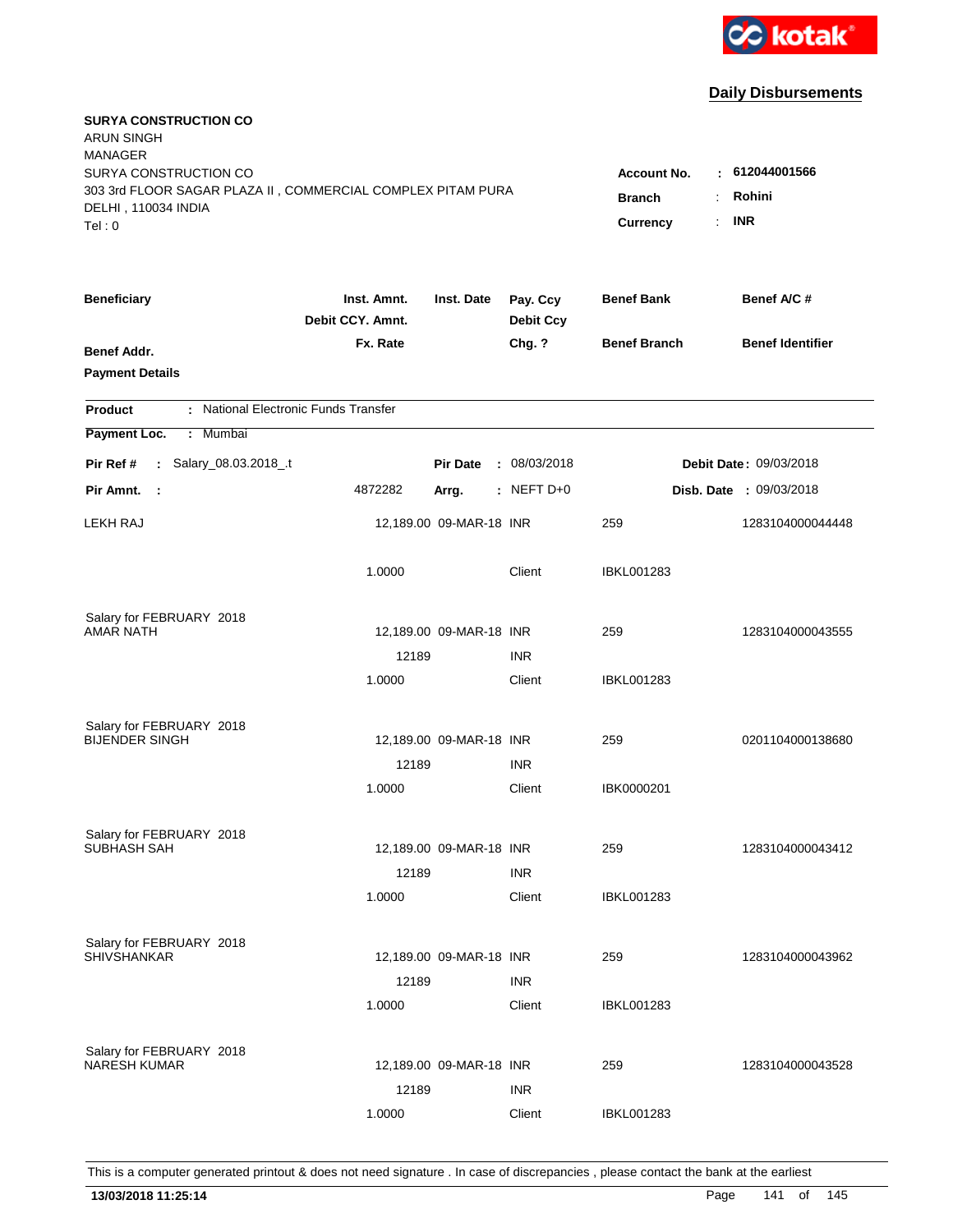

| <b>SURYA CONSTRUCTION CO</b><br><b>ARUN SINGH</b><br><b>MANAGER</b>                                                   |                  |                         |                                                                                                                           |                     |                                |
|-----------------------------------------------------------------------------------------------------------------------|------------------|-------------------------|---------------------------------------------------------------------------------------------------------------------------|---------------------|--------------------------------|
| SURYA CONSTRUCTION CO<br>303 3rd FLOOR SAGAR PLAZA II, COMMERCIAL COMPLEX PITAM PURA<br>DELHI, 110034 INDIA<br>Tel: 0 |                  |                         | $-612044001566$<br><b>Account No.</b><br>Rohini<br><b>Branch</b><br>$\ddot{\cdot}$<br><b>INR</b><br><b>Currency</b><br>÷. |                     |                                |
| <b>Beneficiary</b>                                                                                                    | Inst. Amnt.      | Inst. Date              | Pay. Ccy                                                                                                                  | <b>Benef Bank</b>   | Benef A/C#                     |
|                                                                                                                       | Debit CCY. Amnt. |                         | <b>Debit Ccy</b>                                                                                                          |                     |                                |
| Benef Addr.<br><b>Payment Details</b>                                                                                 | Fx. Rate         |                         | Chg. ?                                                                                                                    | <b>Benef Branch</b> | <b>Benef Identifier</b>        |
| : National Electronic Funds Transfer<br><b>Product</b>                                                                |                  |                         |                                                                                                                           |                     |                                |
| Payment Loc.<br>: Mumbai                                                                                              |                  |                         |                                                                                                                           |                     |                                |
| : Salary_08.03.2018_.t<br>Pir Ref #                                                                                   |                  | <b>Pir Date</b>         | : 08/03/2018                                                                                                              |                     | <b>Debit Date: 09/03/2018</b>  |
| Pir Amnt. :                                                                                                           | 4872282          | Arrg.                   | $:$ NEFT D+0                                                                                                              |                     | <b>Disb. Date : 09/03/2018</b> |
| <b>NARESH KUMAR</b>                                                                                                   |                  | 12,189.00 09-MAR-18 INR |                                                                                                                           | 259                 | 1283104000043528               |
|                                                                                                                       | 1.0000           |                         | Client                                                                                                                    | <b>IBKL001283</b>   |                                |
| Salary for FEBRUARY 2018                                                                                              |                  |                         |                                                                                                                           |                     |                                |
| <b>MANI KANT JHA</b>                                                                                                  |                  | 12,189.00 09-MAR-18 INR |                                                                                                                           | 259                 | 1283104000044493               |
|                                                                                                                       | 12189<br>1.0000  |                         | <b>INR</b><br>Client                                                                                                      | <b>IBKL001283</b>   |                                |
|                                                                                                                       |                  |                         |                                                                                                                           |                     |                                |
| Salary for FEBRUARY 2018                                                                                              |                  |                         |                                                                                                                           |                     |                                |
| PANKAJ KUMAR<br><b>CHAUDHARI</b>                                                                                      |                  | 12,189.00 09-MAR-18 INR |                                                                                                                           | 259                 | 1283104000047959               |
|                                                                                                                       | 12189            |                         | <b>INR</b>                                                                                                                |                     |                                |
|                                                                                                                       | 1.0000           |                         | Client                                                                                                                    | <b>IBKL001283</b>   |                                |
| Salary for FEBRUARY 2018                                                                                              |                  |                         |                                                                                                                           |                     |                                |
| <b>NARESH</b>                                                                                                         |                  | 12,189.00 09-MAR-18 INR |                                                                                                                           | 259                 | 1283104000048967               |
|                                                                                                                       | 12189            |                         | <b>INR</b>                                                                                                                |                     |                                |
|                                                                                                                       | 1.0000           |                         | Client                                                                                                                    | IBKL001283          |                                |
| Salary for FEBRUARY 2018                                                                                              |                  |                         |                                                                                                                           |                     |                                |
| <b>RAMESH KUMAR</b>                                                                                                   |                  | 12,189.00 09-MAR-18 INR |                                                                                                                           | 259                 | 1283104000058414               |
|                                                                                                                       | 12189            |                         | <b>INR</b>                                                                                                                |                     |                                |
|                                                                                                                       | 1.0000           |                         | Client                                                                                                                    | <b>IBKL001283</b>   |                                |
|                                                                                                                       |                  |                         |                                                                                                                           |                     |                                |
| Salary for FEBRUARY 2018<br>MOHAMMAD SANJUR ALAM                                                                      |                  | 10,929.00 09-MAR-18 INR |                                                                                                                           | 012                 | 46240100010745                 |
|                                                                                                                       | 10929            |                         | <b>INR</b>                                                                                                                |                     |                                |
|                                                                                                                       | 1.0000           |                         | Client                                                                                                                    | <b>BARBSECROH</b>   |                                |
|                                                                                                                       |                  |                         |                                                                                                                           |                     |                                |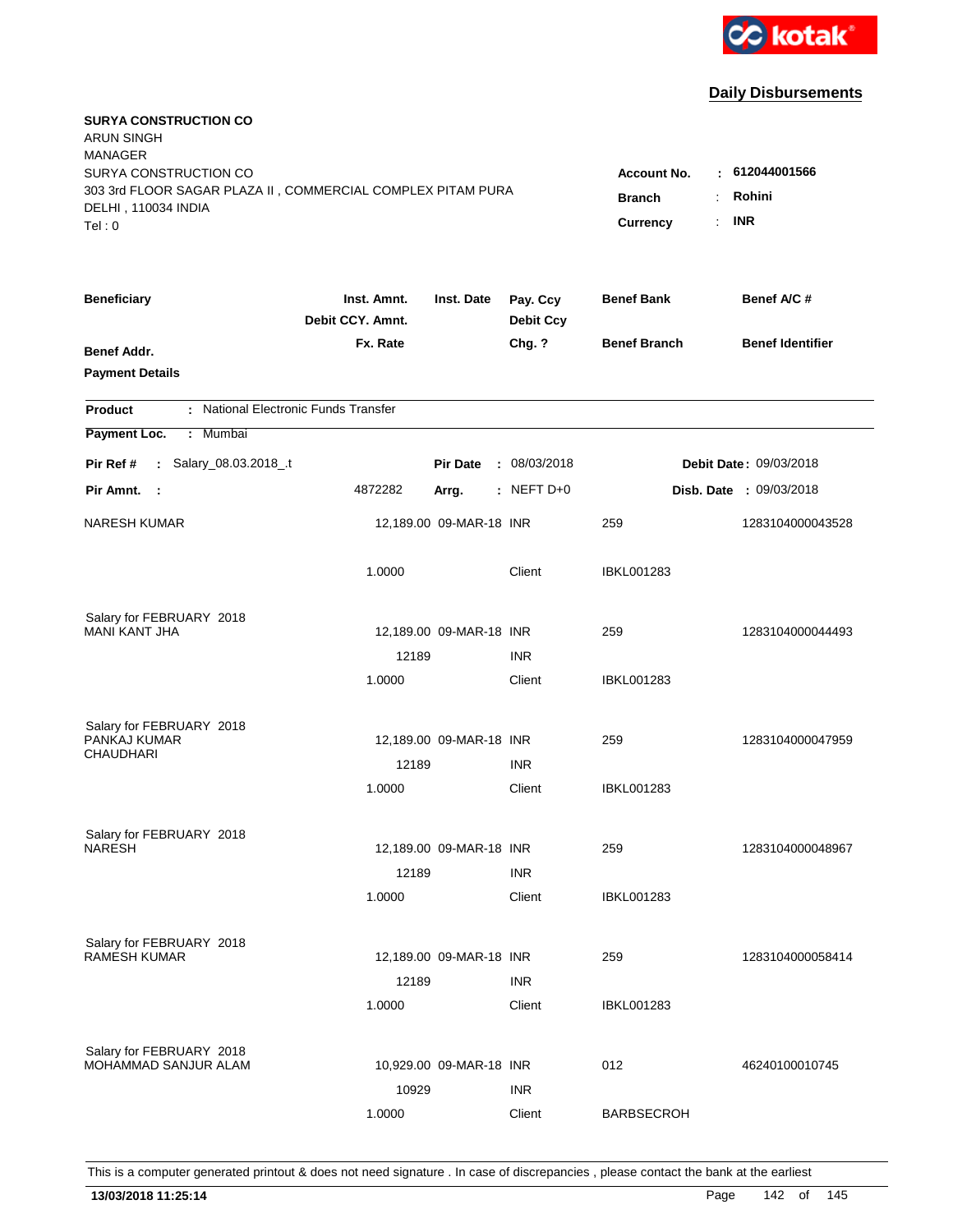

| <b>SURYA CONSTRUCTION CO</b><br><b>ARUN SINGH</b>           |                                 |                         |                              |                     |                                |
|-------------------------------------------------------------|---------------------------------|-------------------------|------------------------------|---------------------|--------------------------------|
| <b>MANAGER</b>                                              |                                 |                         |                              |                     |                                |
| SURYA CONSTRUCTION CO                                       |                                 |                         |                              | Account No.         | 612044001566<br>٠              |
| 303 3rd FLOOR SAGAR PLAZA II, COMMERCIAL COMPLEX PITAM PURA |                                 |                         |                              | <b>Branch</b>       | Rohini                         |
| DELHI, 110034 INDIA<br>Tel: 0                               |                                 |                         |                              | <b>Currency</b>     | <b>INR</b>                     |
|                                                             |                                 |                         |                              |                     |                                |
| <b>Beneficiary</b>                                          | Inst. Amnt.<br>Debit CCY. Amnt. | Inst. Date              | Pay. Ccy<br><b>Debit Ccy</b> | <b>Benef Bank</b>   | Benef A/C#                     |
| Benef Addr.                                                 | Fx. Rate                        |                         | Chg. ?                       | <b>Benef Branch</b> | <b>Benef Identifier</b>        |
| <b>Payment Details</b>                                      |                                 |                         |                              |                     |                                |
| : National Electronic Funds Transfer<br><b>Product</b>      |                                 |                         |                              |                     |                                |
| Payment Loc.<br>: Mumbai                                    |                                 |                         |                              |                     |                                |
| : Salary_08.03.2018_.t<br>Pir Ref #                         |                                 | <b>Pir Date</b>         | : 08/03/2018                 |                     | Debit Date: 09/03/2018         |
| Pir Amnt. :                                                 | 4872282                         | Arrg.                   | $:$ NEFT D+0                 |                     | <b>Disb. Date : 09/03/2018</b> |
| MOHAMMAD SANJUR ALAM                                        |                                 | 10,929.00 09-MAR-18 INR |                              | 012                 | 46240100010745                 |
|                                                             | 1.0000                          |                         | Client                       | <b>BARBSECROH</b>   |                                |
| Salary for FEBRUARY 2018                                    |                                 |                         |                              |                     |                                |
| <b>SIVASANKAR</b>                                           |                                 | 12,189.00 09-MAR-18 INR |                              | 053                 | 4112166000012592               |
|                                                             | 12189                           |                         | <b>INR</b>                   |                     |                                |
|                                                             | 1.0000                          |                         | Client                       | KVBL004112          |                                |
| Salary for FEBRUARY 2018                                    |                                 |                         |                              |                     |                                |
| <b>MANOJ</b>                                                |                                 | 14,353.00 09-MAR-18 INR |                              | 014                 | 60277033964                    |
|                                                             | 14353                           |                         | <b>INR</b>                   |                     |                                |
|                                                             | 1.0000                          |                         | Client                       | MAHB001854          |                                |
| Salary for FEBRUARY 2018                                    |                                 |                         |                              |                     |                                |
| <b>SHYAMABABU</b>                                           |                                 | 12,189.00 09-MAR-18 INR |                              | 016                 | 2979409211                     |
|                                                             | 12189                           |                         | <b>INR</b>                   |                     |                                |
|                                                             | 1.0000                          |                         | Client                       | CBIN282924          |                                |
| Salary for FEBRUARY 2018                                    |                                 |                         |                              |                     |                                |
| Pir Ref #<br>: Jaspal_Singh_08.03.2                         |                                 | <b>Pir Date</b>         | : 08/03/2018                 |                     | Debit Date: 09/03/2018         |
| Pir Amnt. :                                                 | 50960                           | Arrg.                   | $:$ NEFT D+0                 |                     | Disb. Date : 09/03/2018        |
| Jaspal Singh                                                |                                 | 50,960.00 09-MAR-18 INR |                              | 211                 | 916010003344995                |
|                                                             | 50960                           |                         | <b>INR</b>                   |                     |                                |
|                                                             | 1.0000                          |                         | Client                       | UTIB001917          |                                |
| Jaspal Singh                                                |                                 |                         |                              |                     |                                |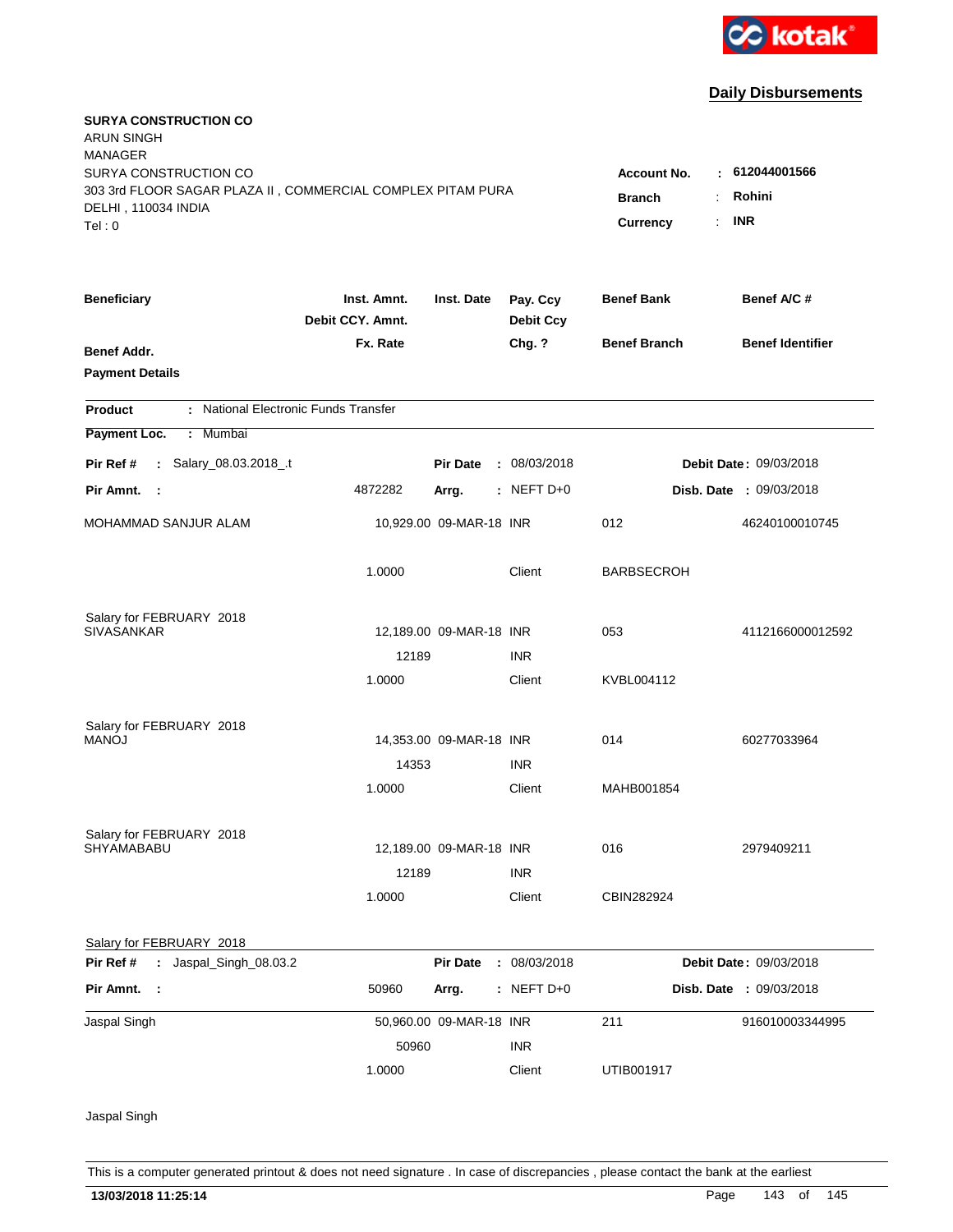

| <b>SURYA CONSTRUCTION CO</b><br><b>ARUN SINGH</b>                                  |                  |                         |                  |                         |                         |
|------------------------------------------------------------------------------------|------------------|-------------------------|------------------|-------------------------|-------------------------|
| <b>MANAGER</b>                                                                     |                  |                         |                  |                         |                         |
| SURYA CONSTRUCTION CO                                                              |                  |                         |                  | <b>Account No.</b>      | 612044001566            |
| 303 3rd FLOOR SAGAR PLAZA II, COMMERCIAL COMPLEX PITAM PURA<br>DELHI, 110034 INDIA |                  |                         |                  | <b>Branch</b>           | Rohini                  |
| Tel: 0                                                                             |                  |                         |                  | <b>Currency</b>         | <b>INR</b><br>÷.        |
| <b>Beneficiary</b>                                                                 | Inst. Amnt.      | Inst. Date              | Pay. Ccy         | <b>Benef Bank</b>       | Benef A/C #             |
|                                                                                    | Debit CCY. Amnt. |                         | <b>Debit Ccy</b> |                         |                         |
| <b>Benef Addr.</b>                                                                 | Fx. Rate         |                         | Chg. ?           | <b>Benef Branch</b>     | <b>Benef Identifier</b> |
| <b>Payment Details</b>                                                             |                  |                         |                  |                         |                         |
| : National Electronic Funds Transfer<br><b>Product</b>                             |                  |                         |                  |                         |                         |
| Payment Loc.<br>: Mumbai                                                           |                  |                         |                  |                         |                         |
| : Salary_08.03.2018_2.<br>Pir Ref #                                                |                  | <b>Pir Date</b>         | : 08/03/2018     |                         | Debit Date: 09/03/2018  |
| Pir Amnt.<br>$\sim$ 1                                                              | 55211            | Arrg.                   | $:$ NEFT D+0     | Disb. Date : 09/03/2018 |                         |
| <b>SACHIN BEHRA</b>                                                                |                  | 14,776.00 09-MAR-18 INR |                  | 024                     | 0636006900001609        |
|                                                                                    | 14776            |                         | <b>INR</b>       |                         |                         |
|                                                                                    | 1.0000           |                         | Client           | 110024085               |                         |
| Salary for FEBRUARY 2018                                                           |                  |                         |                  |                         |                         |
| CHANJIVI VARATAN EH<br>ANUMUTTU                                                    |                  | 10,883.00 09-MAR-18 INR |                  | 019                     | 581044773               |
|                                                                                    | 10883            |                         | <b>INR</b>       |                         |                         |
|                                                                                    | 1.0000           |                         | Client           | IDI000P130              |                         |
| Salary for FEBRUARY 2018                                                           |                  |                         |                  |                         |                         |
| <b>DILIP CHAUDHARY</b>                                                             |                  | 14,776.00 09-MAR-18 INR |                  | 025                     | 91652250013876          |
|                                                                                    | 14776            |                         | <b>INR</b>       |                         |                         |
|                                                                                    | 1.0000           |                         | Client           | SYNB009165              |                         |
| Salary for FEBRUARY 2018                                                           |                  |                         |                  |                         |                         |
| <b>SURENDER SINGH</b>                                                              |                  | 14,776.00 09-MAR-18 INR |                  | 002                     | 34206079066             |
|                                                                                    | 14776            |                         | <b>INR</b>       |                         |                         |
|                                                                                    | 1.0000           |                         | Client           | 110002164               |                         |
| Salary for FEBRUARY 2018                                                           |                  |                         |                  |                         |                         |
| : Real Time Gross Settlement<br><b>Product</b>                                     |                  |                         |                  |                         |                         |

**Payment Loc. : Mumbai**